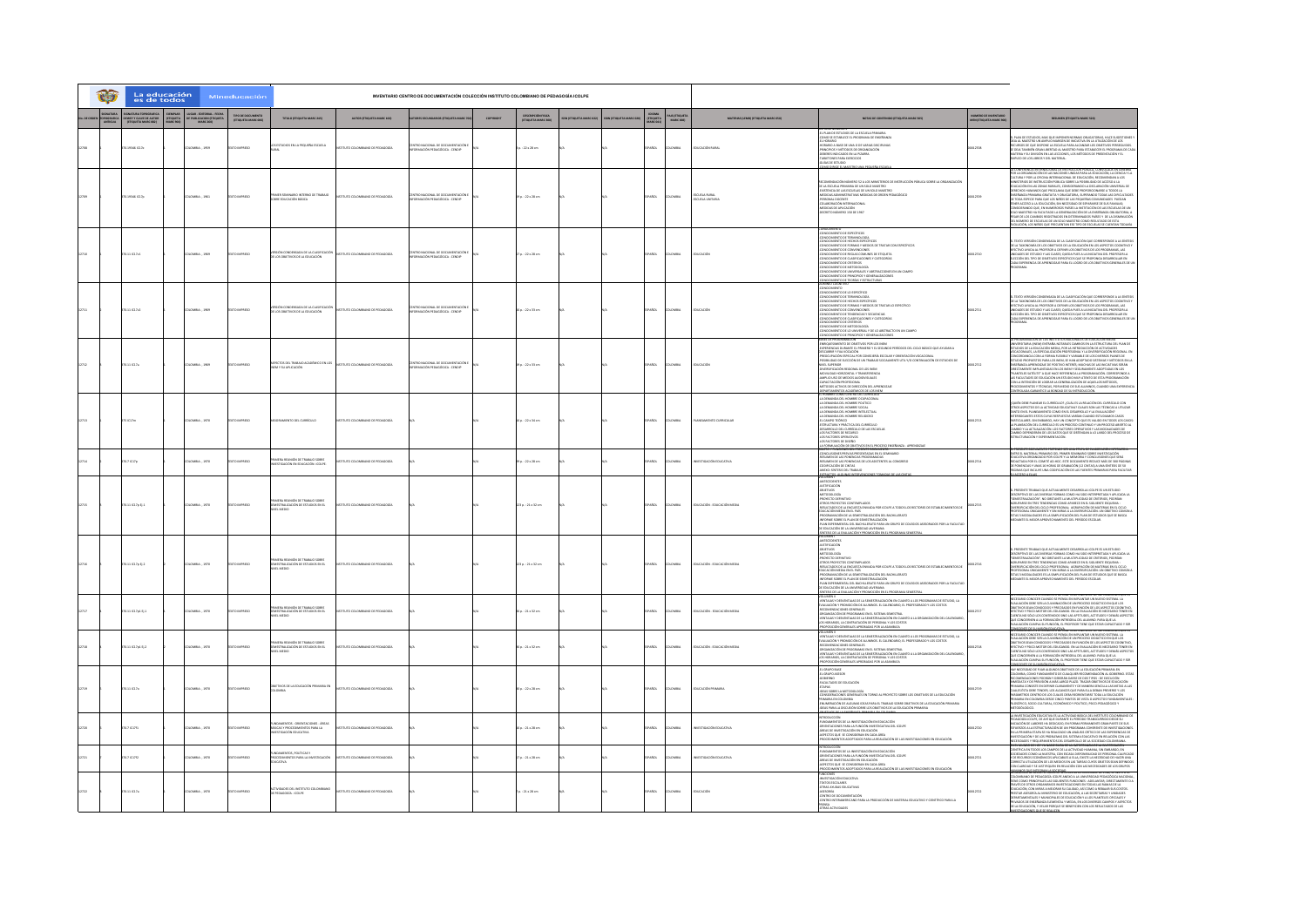|       | 10120            | MELA: , 1970        |                  |                                                                                                               |                                    |  | Ap.: 22 x 28 cm          |  | AÑOL          |               | SONAL DOCENTE                                     | RODUCCIÓN<br>MAESTRO Y LA MODERNIZACIÓN<br>5 ORGANIZACIONES Y EL ESTUDIO DEL MOVIMIENTO DE FECODE<br>ODOLOGÍA<br>ILIA Y EDUCACIÓN EN BOGOTÁ<br>GUNDS CRITEROS DE LA INVESTIGACIÓN: SU DISC<br>CONTEXTO LATINOAMERICANO DE LA INVESTIGAI<br>CONTEXTO INSTITUCIONAL COLOMBIANO<br>.<br>ROYECTO DE INVESTIGACIÓN DE LA ESCUELA RURAL<br>DRRE EL PROYECTO DE INVESTIGACIÓN DE LA ESCUELA RURAL<br>NÁLICIC DEL EL LIO EN EL OCTENAL DRIAAGIO<br>NO DE LOS ANOS                                                                                                                                                                               |       | DIO SERIO Y OBJETIVO SOBRE LA TRAVECTORIA DEL MAESTRO COLOMBIANO ES<br>N: MINUMO ARROY IO CONTRADANTE ISONO DO SÓLO POR LOS PROPOS<br>LIN TEMA DISCONDODO Y GENERALMENTE ISONO DO SÓLO POR LOS PROPOS<br>ANTERGARSE POR LOS PORPEOS ALLA MODERNICA QUE EN ON AÑOS RECIDITES HAN VENIDO<br>ANTERGARSE POR LOS P<br>MÁTICA QUE VINE EL MAESTRO. SE TRATA DE UN DESCONOCIMIENTO HISTÓRICO.                                                                                                                                                                                                                                                                     |
|-------|------------------|---------------------|------------------|---------------------------------------------------------------------------------------------------------------|------------------------------------|--|--------------------------|--|---------------|---------------|---------------------------------------------------|-----------------------------------------------------------------------------------------------------------------------------------------------------------------------------------------------------------------------------------------------------------------------------------------------------------------------------------------------------------------------------------------------------------------------------------------------------------------------------------------------------------------------------------------------------------------------------------------------------------------------------------------|-------|-------------------------------------------------------------------------------------------------------------------------------------------------------------------------------------------------------------------------------------------------------------------------------------------------------------------------------------------------------------------------------------------------------------------------------------------------------------------------------------------------------------------------------------------------------------------------------------------------------------------------------------------------------------|
|       | $25 \times 12$ g | CMEIA: , 1970       | <b>OZSRRMIC</b>  | GUÍA PARA UN CURRÍCULO BASADO EN LA<br>PSICOLOGÍA EVOLUTIVA DE JEAN PIAGET                                    | THE COLOMBIANO DE REDACOCÍA        |  | (Ap.: 33 x 22 cm         |  | <b>DART</b>   | owaw          | <b>CAMPAGN CURRICULA</b>                          | -PARLIES OR FAULD IN 15 SETTAM PROMOCOL<br>PRODUCTOS DE WASTIGAGÓN - UNIVERSID<br>PRODUCTOS DE WASTIGAGÓN -<br>-PRODUCTONIS GENERALIS<br>-<br>-RESIDENCIS DE MARGIA DE DERIMITES COLOR<br>-CARAFICARIZAS DE MARGIAS<br>-<br>-LETAVINATIS TORRANTOS<br>-<br><br>CONTRACTOR TO THE RESIDENCE<br>TWIDADES DE SERIACIÓN<br>IREROS<br>IÑECAS Y SOMBRILLAS<br>IÑNAS RECTANGULARES<br>URAS GEOMÉTRICAS<br>ESTIGACIÓN CURRICULAR SOBRE EDUCACIÓN EN                                                                                                                                                                                             |       | .<br>PRESENTE CHÍA SE ELARORÓ CON EL OBIETO DE OHE EHERA HTHIZADA HINTO CON<br>.<br>DS TEXTOS "PIAGET'S THEORY APPLIED TO AN EARLY CHILDHDOD CURRICULUM" Y<br>AATERIALS KIT EARLY CHILDHOOD CURRICULUM - A PIAGET PROGRAM!". ESTE ÚLTIMO<br>WARDBALKS TANK ORGENOOD GERSCHAF HAR WAST PROGRAMMENT IN THE THREE SIMPLEMS AND RESIDENT CHARGED AS IN THE SERVE OF THE SIMPLEM CHARGED AS IN THE SIMPLEM OF THE SIMPLEM CHARGED AS IN THE SIMPLEM CHARGED AS IN THE SIMPLEM                                                                                                                                                                                    |
|       | 5K17             | <b>CRABLA: 1971</b> | <b>OZSRRMIC</b>  | ESTIGACIÓN CURRICULAR 1971 - 1975                                                                             | ARODACES DE OMAINMO DE PERSONA     |  | $60:22 \times 28$ cm     |  | PAÑOL         | LOMBIA        | VESTIGACIÓN - CURRÍCULOS                          | eathereness<br>Gaetivos<br>JSTIFICACIÓN<br>SFINICIÓN, ALCANCE Y LÍMITES<br>MPROVINCIA<br>LIBROWICAL MAIL TURNES<br>LIBROVICTOS<br>VIERONCOS SOBE OSEMBOLO PSICOLOGO DE NÍROS Y ADOLESCINTIS EN COLONIBA, ENTIS<br>VIERONCOS SOBE CONSTAURO PSICOLOGO DE NÍROS Y ADOLESCINTIS EN COLONIBA, ENTIS<br>VIERONCOS ELOS CONTEN<br><b>CHICO</b><br>NEULD<br>UDIO DE LAS ÁREAS DE EDUCACIÓN FÍSICA Y ESTÉTICA Y SU RELACIÓN DE EDUCACIÓN FÍSICA Y                                                                                                                                                                                               |       | INVESTIGACIÓN CURRICULAR QUE ADELANTA EL ICOLPE SE HA GLOBALIZADO EN DOS<br>WINDING MANUSCHAPPING (SURFANDING MANUSCHAPPING)<br>KESTIGACIÓN CURRICULAR NECESARIA PARA BESOLVER LAS CONSULTAS Y SOLICITUDES<br>KESTIGACIÓN CURRICULAR NECESARIA PARA BESOLVER LAS CONSULTAS Y SOLICITUDES<br>KESORÍA CURRICULAR NECE<br>SHOWER INVESTIGATION WAS ARRESTED OF USING THE WAY IN WHAT A CONSIDERATION OF THE STANDARD CONSIDERATION OF THE<br>SESARIOLILLAND DISK CUMPLIMIENTO DE UNO DE LOS DILITIVOS FUNDAMENTALES QUI<br>SESARIOLILLAND DI SE CUMPLIMIENTO D<br>LICOLPE ASÍ LO REQUIERAN.<br>A DOS AÑOS ESTAMOS EVECEMENTANDO EN INICIDADO DE SIOI OGÍA DADA |
|       | 34 IC17b         | CMEIA: , 1971       | O22RRM 0         | BIOLOGÍA PARA LOS PRIMEROS AÑOS DE                                                                            | UTO COLOMBIANO DE PEDAGOGÍA        |  | 28 p. : 22 x 28 cm       |  | <b>SPAÑOL</b> | <b>LOMBIA</b> | OLOGÍA - EDUCACIÓN MEDIA                          | <b>MOON</b><br>idios de un solo animal<br>Diferencias que se encuentran en una sola especie<br>ULAS<br>HEURA: CONDICIONES PARA SU RESPIRACIÓN<br>VARIUKA: CONDICIONAS PAKA SU HASPIAAL<br>ESPIRACIÓN<br>ONSERVACIÓN DEL CALOR DEL CUERPO<br>OS PROBLEMAS DE ESTAR MOUADO Y SECO                                                                                                                                                                                                                                                                                                                                                         |       | AT YI A CON ARCHER SIMPARE DIFFERENCE ON IN CASE OF EXAMPLE AND ARCHER SIMPARE OF THE SECTION AND CONSIDER A CONTROL IN A SUBJECT OF THE SECTION AND CONSIDERED AS CONTROL IN A SUBJECT OF THE SECTION AND CONTROL IN A SUBJE                                                                                                                                                                                                                                                                                                                                                                                                                               |
|       | 71.3 IC17c       | CMEIA: , 1971       |                  | CARACTERÍSTICAS DE LA INSTRUCCIÓN<br>PROGRAMADA COMO TÉCNICA DE<br>ENSEÑANZA                                  | JTD COLOMBIANO DE PEDAGOGÍA        |  | 19 p. : 22 x 28 cm       |  | <b>PAÑOL</b>  | <b>WELA</b>   | .<br>Étodos de Enseñanza<br>Íonicas de Evaluación | MTRODUCCIÓN<br>FUNDAMENTACIÓN PSICOLÓGICA<br>REFORZADORES POSITIVOS Y NEGATIVOS<br>PROGRAMACIÓN DE LOS REFORZADORES<br>APLICACIONES DEL CONDICIONAMENTO O<br>RISTRUCCIÓN PROGRAMADA<br>ARACTERÍSTICAS DE LA ENSEÑANZA PROGRAMADA<br>POGRAMACIÓN<br>ROGRAMACIÓN<br>ROGRAMAS DE ELECCIÓN DE RESPUESTA<br>RÍTICAS A LOS MÉTODOS LINEAL Y RAMIFI                                                                                                                                                                                                                                                                                            |       | NECESARIA UNA REVISIÓN DE LAS TÉCNICAS PEDAGÓGICAS TRADICIONALES. ENTRE ELLA<br>PODEMOS CITAR LA EXCESIVA MULTIPUCACIÓN DEL CONOCIMIENTO, RÁPIDO<br>CONDUCTES AN ANTICONS MALIFUNDADIS IN CONSIDERATO, RAPODO CITATA E SUSTENTES CONSIDERATO DE LA POSA ACONTECIDADE EN OPOSICIÓN A LA FAITA DE SUSTENTES CONSIDERATOS DE LA POSA ACONTECIDADE EN EN ENTRE EN EN EN EN EN EN EN EN                                                                                                                                                                                                                                                                          |
|       | 2 IC17a          | WEIA:, 1971         |                  | ORES ESCOLARES EN                                                                                             | <b>UTO COLOMBIANO DE PEDAGOGÍA</b> |  | $p_1$ : 22 x 33 cm       |  | <b>PAÑOL</b>  |               | <b>KTBACIÓN ESCOLA</b>                            | N: HVILMARS UPSKAHWAS T AU<br>NIVELES DE LA ACCIÓN ADMINI<br>LAS SITUACIONES CONCRETAS<br>RS SHUNGLONGS LONGRITAS<br>IBIGRI, COORDINAR<br>IBIGRI, COORDINAR<br>DMINICAR, INVESTIGAR<br>DMINICTOR ISCOLAR E INV<br>CONNAT COVENAIT DE ORCANI<br>CONNAT COVENAIT DE ORCANI<br>ACIÓN PEDAGÓGICA                                                                                                                                                                                                                                                                                                                                            |       | <b>STATE CONTINUES AND COMPANY OF CONTINUES AND ANOXINATION OF A RANGE CONTINUES.</b><br>In the company of a local property of the continues of the continues of a continues of a continues of the continues of the continues of the c<br>DLVERLAS EN DIFERENTES NIVELES Y PLANCIS, Y SI PARA ELLO TIENEN QUE DECIDIR<br>NYMBON IN HAMPING THE MANUAL ASSOCIATION OF THE MANUAL CONTRACTOR CONTRACTOR IN THE MANUAL CONTRACTOR OF THE MANUAL CONTRACTOR OF THE MANUAL CONTRACTOR OF THE MANUAL CONTRACTOR OF THE MANUAL CONTRACTOR OF THE MANUAL CONTRA                                                                                                     |
| 2729  | 22.7 IC17a       | CMBIA: . 1971       | <b>OZSRRMIC</b>  | ACTIVIDADES MATEMÁTICAS PRIMERO.<br>OCLO BÁSICO. PROGRAMA EXPERIMENTAL<br>UBRO DEL PROFESOR                   | TUTO COLOMBIANO DE PEDAGOGÍA       |  | $50.12882$ cm            |  | <b>SPAÑOL</b> | <b>LOMBIA</b> | <b>ATEMÁTICAS - PROVECTOS EDUCATIVOS</b>          | 10006.006**<br>UIGO LERS<br>MLUADÓN<br>TIVIDAD CON TODO EL CURSO<br>TIVIDADES INDIVIDUALES<br>Literature<br>Lasificaciones<br>Ara el Profesor<br>Cennoades Libres<br>Cennoades Organi                                                                                                                                                                                                                                                                                                                                                                                                                                                   | 12230 | EXISTENTES EN UN MOMENTO DADO.<br>CON EL PROPÓSITO DE MEJORAR EL CURRÍCULO DE MATEMÁTICAS ICOLPE HA<br>ESTABLICIO UN PROGRAMA EXPERIMENTAL PARA EL CILO BÁSICO DE 9 AÑOS. NO SE<br>PUEBLICO UN PROGRAMA EXPERIMENTAL PARA EL CILO BÁSICO DE 9 AÑOS. NO SE<br>PUEBLICA EXPERIMENTA ESE RIOGRAMA A TODO DE PAÍS SIN ANTIS PROBREILO SOBRE UNA<br>IIINNIDUS TUN LAMMID UN MILIONENDUAN NUS PARALIO INIERAPINSAMIA ANICHIORE<br>ESCOR CON UNA GUÍA, ESO SIGNIFICA, QUE EN NUNGÚN CASO LA GUÍA CONSTITUIT<br>CAMISA DE FUERZA DE LA CUAL UNO NO SE PUEDE ALEIAR, SINO UNA FUENTE DE<br>IRMA                                                                      |
|       | K17a             | MEIA: , 1971        |                  | ALGUNOS CONCEPTOS PARA UN CURRÍCULO<br>DE MATEMÁTICA                                                          | TITUTO COLOMBIANO DE PEDAGOGÍA     |  | $p: 22 \times 28$ cm     |  | <b>PAÑOL</b>  |               | RRÍCULOS - MATEMÁTICA                             | ANNOUS EN LA ENSEÑANZA DE LA MATEMÁTICA<br>LETIVOS EN LA ENSEÑANZA DE LA MATEMÁTICA EN EL COLEGIO<br>ACTORIC SAUGANTES DE CAMBIO DE MATEMÁTICA EN EL COLEGO<br>SETIERCE AMA SELECCIONA ESTANTIGUAS EN LA DESÉRVEIX DE LA MATEMÁTICA<br>A CONTRIBUCIÓN DE VIA BUEN TEND<br>LA COLEGO DE TRABA Y MANUALES DE LA MATEMÁTICA<br>LUGO ADECUADO DE LO                                                                                                                                                                                                                                                                                         |       | CON FRECUENCIA LOS PROFESORES HAN DISCUTIDO LOS MÉRITOS DE UN NUEVO TEXTO<br>LOW PRILINING LOS PROFINSORIO PRO LOS DE LOS MONDES DE MATERIALES, UNA AVIGA ESDEVIDO DE ENSEÑANZA SU<br>25 MATEMÁTICA, UNA AVIGA ESDEVATIVA O UN MÉTODO DE ENSEÑANZA SU<br>25 MATEMÁTICA, UNA AVIGA ESDEVATA O UN MÉTODO DE ENSEÑAN<br>11 MARY PARÁMANA SALMAINTE LUMAIÓ CONOCENOS A DONCE DESCANDE (R.)<br>1805 HECHO UNA DECISIÓN BÁSICA PARA SELECCIONAR MATERIALES APROPIADOS,<br>VIETAIDOS O MÉTODOS DE INSTRUCCIÓN Y CUANDO CONOCEMOS LOS PROGRESOS EN<br>SITUCIONI.<br>TRU                                                                                             |
|       | 0.017a           | OMBIA: , 1971       | <b>O22RRMIC</b>  | NIGUNOS CONCEPTOS PARA UN CURRÍCULO<br>IE CIENCIAS NATURALES                                                  | ITUTO COLOMBIANO DE PEDAGOGÍA      |  | $1 p. : 22 \times 28$ cm |  | <b>DARGE</b>  | <b>WELA</b>   | RRÍCULOS - CIENCIAS NATURALES                     | <b>MODERN</b><br>ETIVOS<br>IDENCIAS<br>INIUMI, IN<br>INROD CONCEPTUAL<br>ONDUCTAS ACTUANTES EN LOS PROCESOS DE APRENDIZAJE DE LAS CIENCIAS<br>ASES PARA UN NUEVO CURRÍCULO DE CIENCIAS NATURALES                                                                                                                                                                                                                                                                                                                                                                                                                                        |       | in lle ultimité usiz anle la linguariza de las cilinuas ha hicibilica di rus.<br>Países y debe recibir en nuestro medio un tratamiento especial: debido a la<br>ússy y denir regirir en Musstro Mikido (meta transforto especial, crisico a las<br>Mar revolución de la censita y de la Téchica. El henribir tradó a 75.000 à Ágy.<br>Romanamartet d'aba alcancar lo que se puede cintonana revoluci                                                                                                                                                                                                                                                        |
|       | 0.15 IC17a       | MEIA:, 1971         |                  | NIGUNAS NOTAS SOBRE PSICOLOGÍA DEL<br>VPRENDIZAJE                                                             | JTD COLOMBIANO DE PEDAGOGÍA        |  | 4 p. : 22 x 28 cm        |  | <b>DARGE</b>  | <b>MBIA</b>   | COLOGÍA DE LA EDUCACIÓN                           | DUCCIÓN<br>.<br>1. Aprendizaje ossos el punto de vista conexionista de Thornoixe<br>1. Aprendizaje ossos el punto de vista de la psicología de la estructura.<br>1. Aprendizaje ossos el punto de vista de la psicología de la estructura.                                                                                                                                                                                                                                                                                                                                                                                              |       | SERIANNIARISCHE VON PRESIDENT CHRISTIANISTE CHRISTIANISTE CHARACTER (1992)<br>1993 - Maria Carl Paramentania Schief La Producció del Antariotal Com Maria A La<br>1994 - Maria Carl Paramentania Schiller (1993)<br>1995 - Maria Carl<br>ES. EN LA GRAN MAYORÍA DE NUESTRAS CLASES, EL TEXTO CONSTITUYE EL MARCO<br><mark>de Nerodele (Nelerenth) el Nortuad, una majo de natalitata lamanana a</mark><br>Dieceris (LG) individuos de Alto Nivel Que Trabajan en el sector educativo. Hay                                                                                                                                                                   |
|       | u av             | MEIA: , 1971        | <b>MPRESO</b>    | CONCLUSIONES SOBRE LAS ENTREVISTAS<br>HECHAS POR EL GRUPO DE CURRÍCULO<br>ACERCA DE LOS OBJETIVOS DE LA EDUCA | TO COLOMBIANO DE PEDAGOGÍA         |  | $5p:22 \times 28$ cm     |  | <b>DAR</b>    | <b>VSIA</b>   | CACIÓN PRIMARIA                                   | RODUCCIÓN<br>RACTERÍSTICAS ACTUALES DEL SISTEMA EDUCATIVO<br>STEMA EDUCATIVO<br>BETIVOS DE LA EDUCACIÓN PRIMARIA<br>ECOMENDACIONES QUE AMPLIAN LOS ANTERIORES OBJETIVOS<br>ONSIDERACIONES GENERALES SOBRE LOS OBJETIVOS DE LA EDUCACIÓN                                                                                                                                                                                                                                                                                                                                                                                                 |       | QUE ACLARAR QUE NO PRENTENDÍAN HACER UNA ENCUESTA CON METODOLOGÍA<br>BIGUROSA, NI TAMPOCO PRETENDÍAN DESCRUIR SETEMÁTICAMENTE LOS ENCUENTROS<br>SOLAMENTE PRETENDÍAN INDAGAR ALGUNAS OPINONES QUE PODRÍAN ORIENTAR UN<br>FUTURO ESTUDIO<br>IUNU ISI ULUNU MAS JASI INDAHULU JUMNI LUS OLINI INTUS UN LA LUSULALIJON MAKILA.<br>PRIMERA PARTE SE OESCRIBIRĀN LAS BESPUESTAS DE LAS PERSONAS ENTREVISTADAS<br>NEEPTUAI, LAS CUALES, SE ESPERA SIRVAN DE MARCO DE REFERENCIA PARA<br>HABAILOS.<br>VTRE LAS FUNCIONES CONFERIDAS POR EL DECRETO Nº. 3153 DE 1968: AL INSTITUTO                                                                                  |
|       | 71012            | MEIA: , 1971        |                  | CRITEROS Y ESCALAS DE EVALUACIÓN DE                                                                           | OMBANO DE PEDAGOGÍA                |  | p.: 22 x 28 cm           |  | <b>PAÑOL</b>  |               |                                                   | <b>HOCHTAGE</b><br>ITERIOS<br>CNICAS PARA EVALUAR TEXTOS DE ENSEÑANZA PRI<br>SCALAS<br>UESTIONARIO Y TABLAS<br><b>NEXOS</b>                                                                                                                                                                                                                                                                                                                                                                                                                                                                                                             |       | IN THE LAS INNOCREATION FOR SIMPLES AND ARRANGEMENT AND RESIDENCE COLORED AND COLORED CONDUCTS CONTROL INTO A CONTROL CONTROL CONTROL CONTROL CONTROL CONTROL CONTROL CONTROL CONTROL CONTROL CONTROL CONTROL CONTROL CONTROL<br>AMPLIO CAMBIO DE LOS MEDIOS AUXILIARES DEL APRENDIZAJE, PERO SIN OTORGARI<br>ARCTER EXCLUSIVISTA QUE TRADICIONALMENTE SE LE DABA.                                                                                                                                                                                                                                                                                          |
|       | 1412 IC17c       | MEIA: , 1971        |                  | CONSIDERACIONES GENERALES SOBRE LAS<br>CONCENTRACIONES DE DESARROLLO RURAL                                    | TITUTO COLOMBIANO DE PEDAGOGÍA     |  | $2p:22\times28$ cm       |  | <b>PAÑOL</b>  | VGIA          | AROLLO RURAL                                      | -<br>Thio se concibe el provecto<br>Escripción general de los núcleos<br>Reve comparación entre los núcleo<br>25 ESCOLARES RURALES Y LAS CONCENTRACIONES PARA EL<br>-RIVE COMPARACAIN 1814-1844<br>- DIMIROBANDANS PROMAS<br>- DIMIROBANDANS PROMAS<br>ALFACTOR GONDANIS DE NASTRO DE PROMECTO DE CONCENTRACIONES<br>ASPECTOS GENERALES DE LA 1767<br>ASPECTOS GENERALES DE LA 1767<br>ASPECTOS GENERALES DE LA 1767<br>LUMINUMUUNIS VANERALES<br>COMENDACIONES EN BASE A EXPERIENCIAS DE LOS NÚCLEOS<br>COMENDACIONES FARA LAS ACTIVIDADES DETRA ESCOLARES DEL SECTOR EDUCATIVO<br>COMENDACIONES COM RELACIÓN A LA ADARMETRACIÓN CENTO |       | REINAUDAD RURAL, O LA FALTA DE PARTICIPACIÓN DE LOS INDIVIDUOS EN LA 1<br><b>ML CONIUM</b><br>MENTE CON LA MULTIPLICIDAD DE FUNCION<br>SOCIAL, COMMINIMATION EN ON A MAILINDICION DE FRANCISMENT NA MATA DE CONSIDIALACIÓN EN EL MATINO COMPANYA EN EN<br>ROMAN HAN ULLIVADO A QUE SUFABANTES SECTORES QUE PRESTAN SERVADOS EN EL MATINO<br>ROMANOS CON BELIVADO A QUE SUFA                                                                                                                                                                                                                                                                                 |
| 12726 | 00 IC17c         | CMBIA: , 1971       |                  | EL CURRÍCULO Y LAS CIENCIAS SOCI<br>LECTURAS ADICIONALES SOBRE LA<br>ENSEÑANZA DE LA GEOGRAFÍA                | NTO COLOMBIANO DE PEDAGOGÍA        |  | 17 p. : 22 x 28 cm       |  | <b>SPAÑOL</b> | <b>LOMBIA</b> | RRÍCULOS - CIENCIAS SOCIALES                      | <del>utalizadivadrije (kimi mirimini)</del><br>Os programas de sociales en colombia durante la última década<br>444 FYNANSMONN DE SOCIÁLES EN COLOMBIA DURA<br>180ETIVOS DE LAS CIENCIAS SOCIALES<br>TRIDERACIA<br>180 INCRAEÎA<br>IBLIOGRAFÍA<br>ICTURAS ADICIONALES SOBRE LA ENSEÑANZA DE LA GEOGRAFÍA<br>IÉTODOS DE ENSEÑANZA DE LA GEOGRAFÍA, LA OBSERVACIÓN DIRECTA<br>MINIMUM DE LIN PROGRAMA DE GEOGRAFÍA GENERAL<br>ESROZIO DE LIN PROGRAMA DE GEOGRAFÍA GENERAL<br>CONDICIONES PRÁCTICAS<br>STROUGHER                                                                                                                          |       | JA PROGRAMACIÓN DE LAS CIENCIAS SOCIALES EN COLOMBIA NO SE HA EFECTUADO<br>NUNCA SOBRE BASES CIENTÍFICAS, O SOBRE LA REALIDAD NACIONAL Y LA ESTRICITURA<br>FOCIO-ECONÓMICA QUE FORMAN SU IDIOBNICARIA; SENCILIAMENTE SE HA<br>TRANSFORT<br>IO-CULTURAL Y ECONÓMICO ES TAN COMPLEJO QUE NECESITA UNA<br>ONALIZACIÓN ACORDE CON LAS ANTERIORES APRECIACIONES.                                                                                                                                                                                                                                                                                                 |
|       | 77 IC17p         | CMEIA: , 1971       | <b>OZZRRMI O</b> | PLAN OPERATIVO PARA LOS TEXTOS<br>ESCOLARES DE LOS INEM                                                       | JTO COLOMBANO DE PEDAGOGÍA         |  | 12 p. : 22 x 33 cm       |  | PAÑOL         | <b>LOMBIA</b> | <b>CTOS EDUCATIVOS</b>                            | -<br>HAMANG GENERALES<br>-FINANCIACIÓN<br>-MANUSCRITOS Y DIAGRAMAS POR<br>-AREA DE ESPAÑOL Y LITERATURA<br>-AREA DE ESPAÑOL Y LITERATURA<br><b>JASA DE CENCIAS SOCIALES</b><br>JASA DE MATEMÁTICAS<br>-FLAN OPERATIVO<br>funn Liferating<br>Liverisades y Costos<br>Costo Total de le Programa<br>Costo Linitario de Los Libros                                                                                                                                                                                                                                                                                                         |       | GRUPO PEDAGÓGICO DEL ICCE APROBÓ LA ELABORACIÓN EN EL ICOUR DE LOS TEXTOS<br>COLARES QUE REQUIRIEN LOS INEMIY DELÓ LIBERTAD PARA CONTRATABLOS SEGÚN LA<br>LOR CONVINENCIA DE LAS ALTERNATIVAS PRESENTADAS. EL PLAN OFERATIVO QUE<br>SEN<br>$\begin{smallmatrix} \textbf{0.13}\textbf{0.14}\textbf{0.14}\textbf{0.14}\textbf{0.14}\textbf{0.14}\textbf{0.14}\textbf{0.14}\textbf{0.14}\textbf{0.14}\textbf{0.14}\textbf{0.14}\textbf{0.14}\textbf{0.14}\textbf{0.14}\textbf{0.14}\textbf{0.14}\textbf{0.14}\textbf{0.14}\textbf{0.14}\textbf{0.14}\textbf{0.14}\textbf{0.14}\textbf{0.14}\textbf{0.14}\textbf{0.14}\textbf{0.$<br>AIGNA ASSA REGION          |
|       | 1017d            | MEIA: , 1971        | OZERNA           | CURRÍCULO DE EDUCACIÓN BÁSICA EN EL<br>ÁREA DE LENGUAIE                                                       | NTO COLOMBIANO DE PEDAGOGÍA        |  | $6 p. : 22 \times 28$ cm |  | <b>PAÑOL</b>  | <b>MBA</b>    |                                                   | RESENTACIÓN<br>AMILIEDRE<br>N THUMHIMM<br>DBETTIVOS DEL PROYECTO<br>PSONIONÍA DE NUESTRO TRABAJO (CUADROS)<br>BASES PARA LA FORMULACIÓN DE OBIETIVOS Y CONTENIDOS ESPECÍFICOS<br>BASES PARA LA FORMULACIÓN DE OBIETIVOS Y CONTENIDOS ESPECÍFICOS<br>RENCIAS GENERALES<br>LIDGRAFÍA<br>NDICE: BASES PARA LA PROGRAMACIÓN DE LA LITERATURA                                                                                                                                                                                                                                                                                                |       | MMEMINIA LA MONDEMANO MARI INTERNACIONAL A MONDEMANO (NEMOS<br>ITANTARA DENTRO DE LOS LIAMADOS ESTUDIDS DE EDUCACIÓN BÁSICA, HEMOS<br>MOLITARO DE LA MEDIDA DE LAS POSBILIDADES DESTRUTOS EN IL PÁRS, LOS<br>ICTORES QUE DETERMINAN DIC<br>UGANAMALIUM T EN LA MARCHISTA DE L'OS COLOGICO Y SOCIAL DEL<br>ILICANDO RITRE LOS ASPECTOS DE L'OSSARGILLO SICOLÓGICO Y SOCIAL DEL<br>ILICANDO RITRE LOS CINCO Y LOS DECISIDS AÑOS. CON RASE IN ELLO, PRESENTANDO<br>I CONSIDERACIÓN CL                                                                                                                                                                          |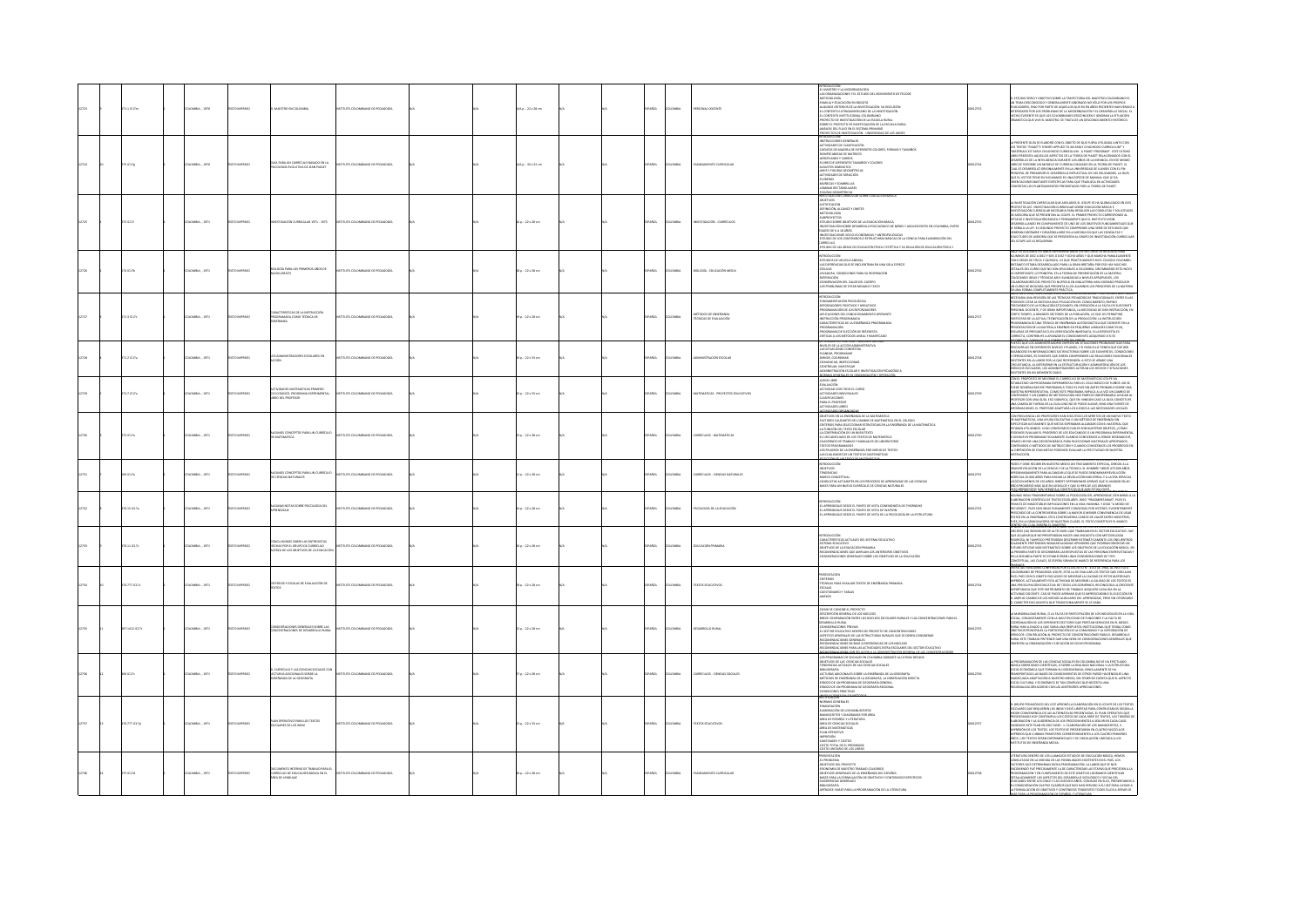|       | 2.24 IC17a  | MEIA:, 1971    | O22RRMI OT     | NTES SOBRE LA ENSEÑANZA BÁSICA EN                                                                                        | STITUTO COLOMBANO DE PEDAGOGÍ             |  | p.: 22 x 33 cm                |  | PAÑOL         | <b>MEM</b>     | GEÑANZA - EDUCACIÓ                                                                                                            | <b>BUCACIÓN BÁSICA</b><br>KALAKUNA MANLA<br>ENKORDE DUE DEBEN REGIR LA EDUCADÓN DE BASE<br>ENCADÓN DE BASE Y EDUCADÓN ORDIDIAL<br>MPUCADÓNES DE LA POLÍTICA EDUCATIVA ESTRUCTURA DEL SECTOR EDUCATIVO<br>MPUCADÓNES DE LA POLÍTICA EDUCATIVA ESTRUCTURA DEL SECTOR E<br>TEA<br>CUADOR<br>VUDAR AL MEJORAMENTO SOCIAL Y ECONÓMICA<br>ANORECER LA MOVILIDAD SOCIAL Y ECONÓMICA<br>DRENTAR VOCACIONALMENTE<br>IN GENERAL DE LA EDUCACIÓN MEDIA                                                          |          | EDUCACÓN BÁSICA, EDUCACÓN GENERA BÁSICA, CELO BÁSICO, TRONCO CONÚN<br>EDUCACÓN MERIA ARRESTANTES (ET, COM DIVISIÓN MERIA ARRESTANTES EN CELO DE COMPOSICIONAL EN CONDUCTIVISIÓN ARRESTANTES EN CONDUCTIVISIÓN EN CONDUCTIVISIÓN<br>UCACIÓN BÁSICA, COMO UNA FORMA DE RESPUESTA A LAS NECESIDADES ANTES<br>HCADAS, Y PARTICULARMENTE SU CONCEPCIÓN, FINALIDADES Y OBJETIVOS.                                                                                                                                                                                                                                                                       |
|-------|-------------|----------------|----------------|--------------------------------------------------------------------------------------------------------------------------|-------------------------------------------|--|-------------------------------|--|---------------|----------------|-------------------------------------------------------------------------------------------------------------------------------|------------------------------------------------------------------------------------------------------------------------------------------------------------------------------------------------------------------------------------------------------------------------------------------------------------------------------------------------------------------------------------------------------------------------------------------------------------------------------------------------------|----------|---------------------------------------------------------------------------------------------------------------------------------------------------------------------------------------------------------------------------------------------------------------------------------------------------------------------------------------------------------------------------------------------------------------------------------------------------------------------------------------------------------------------------------------------------------------------------------------------------------------------------------------------------|
|       | 220228      | MEM . 1971     | OZBRANI OT     | PARA PRESENTAR SOLICITUDES DE                                                                                            | <b>COLOR COLORADO DE REDACIÇÃO</b>        |  | p.: 16 x 22 cm                |  | <b>PAÑOL</b>  | <b>MBA</b>     | WESTIGACIÓN CENTÍFICA - INVESTIG<br>SISTENCIA ECONÓMICA - COLOMBIA<br>SISTENCIA EDUCATIVA - COLOMBIA<br><b>CON - COLOMBIA</b> | QUE ES EL ICOLPE<br>RINGIPIOS<br>OLÍTICAS<br>POINING<br>ÁREAS DE PRIORIDAD<br>AORMAS PARA PRESENTAR SOLICITUDES<br>GINITADO DE LAS PROPUESTAS DE FRANCIACIÓN<br>CONTROL DE LAS INVESTIGACIONES<br>CONTROL DE LAS INVESTIGACIONES<br>CONTROL DE LAS INVESTIGACIONES<br>FORMES PERIÓDICOS<br>XFICACIONES<br>ECHOS SOBRE LAS INVESTIGACIONES<br>.<br>SQUEMA GUÍA PARA LA PRESENTACIÓN DE PROVECTOS DE INVESTIGACIÓN.<br>ITRUCTURA: ORGANIGRAMA Y FUNCIONES PRINCIPALES DEL INSTITUTO COLOMBIANO DE PEDA |          | .<br>EFICACIA DE UN SISTEMA EDUCATIVO DEPENDE ENTRE OTROS FACTORES DEL VALOR<br>DISÓFICO DE SUS OBJETIVOS, DE LA CALIDAD CIENTÍFICA DE LOS MÉTODOS Y TÉCNICAS<br>REIGNIRICO RESI CORETIVOS, DE LA CALINANO CIDATIFICA DE LOS MATIONOS Y TECNICAS.<br>ESC CHEAMISMON, DE LA SPICIENCIA CORRACIÓNA DE SUS MISTRICORISTES DE LIGIDO.<br>ESCUELABRO DE RECURSOS A SU SERVICIO Y EL AL CORÁNDICA DEL AL DI                                                                                                                                                                                                                                             |
|       | 0.1751017b  | CMEIA: , 1971  | O22RRMI OT:    | LETÎN INFORMATIVO Y DE<br>CUMENTACIÓN                                                                                    | TITUTO COLOMBANO DE PEDAGOGÍA             |  | 6 p. : 17 × 23 cm             |  | <b>SPAÑOL</b> | <b>CLOMBIA</b> | OLETINES INFORMATIVOS - EDUCACIÓN                                                                                             | OUPE<br>JOCUMENTOS LEGALES<br>MIMMINIMO<br>EALIZACIONES Y PROGRAMAS DEL INSTITUTO<br>VESTIGACIÓN EN EDUCACIÓN<br>VESTIGACIÓN EN EDUCACIÓN<br>UNDAMENTOS - ORIENTACIONES - ÁREAS BÁSICAS Y PROCEDIMIENTOS PARA INVESTIGACIÓN<br>ucativa<br>Vestigación sobre semestralización de estudios en el nivel de enseñanza media                                                                                                                                                                              |          | ACCT & 20 ATTAILER IN A FEET AND FORTER COMPLETA R LOS CRATTIVOS DE TODA<br>BRYKSTKAACÓN, HAGIENDO CONOCER LOS PROCESOS SKGLIDOS Y LOS BESULTADOS.<br>DIETINDOS, AGENAÁS SUARNESTRAÁR NO EDIGALOGIA SOBRE LIS ASUNTOS ESCOLATAVOS, A<br>ISCALA MUNICAL, Y RESEÑAS BIBLIOGRÁFICAS SOBRE LA PRODUCCIÓN EDITORIAL E<br>.<br>PUESTO QUE, EN LA HORA PRESENTE, LA COMUNICACIÓN EN LOS CAMPOS DE<br>RIVESTIGACIÓN, DISEÑO, EVALUACIÓN Y DISTRIBUCIÓN DE MATERIALES DIDÁCTICOS,<br>CAPACITACIÓN Y EVALUACIÓN CURRICULAR ES INDISPENSABLE PARA LA REALIZACIÓN DE<br>BIODSO PROGRAMA DE TRANSFORMACIÓN EDUCATIVA Y CULTURAL DEL PUEBLO<br>OMBIANO.         |
|       | 8.3 K17m    | CMBIA: . 1971  | <b>CORRENT</b> | AJ 20 MÚDATZRREITH 20 OJE                                                                                                | <b>COLOR COLORADO DE REDACIÇÃO</b>        |  | $: 22 \times 28$ cm           |  | <b>HÁOL</b>   | LOMBIA         | MOMMENTO - EDISCACIÓN SISERIOS                                                                                                | TECEDENTES<br>JELETIVOS<br>Vitarianos<br>TAPAS DE LA INVESTIGACIÓN<br>RESUPUESTO                                                                                                                                                                                                                                                                                                                                                                                                                     | 12742    | NIVERSIDAD COLOMBIANA, BASADO EN EL ENFOCUE MULTIDISCIPLINARIO DE LA<br>NININGIUNO LUI LUMBANO, MANDO EN EL ENFOLIJE MULTIDOLIMENARIO DE LA<br>ISTORIA, LA ESTRUCTURA SOCIAL, LA ORGANIZACIÓN ECONÓMICA Y LA ACCIÓN POLÍTICA<br>EL PAÍS, RELEVANTES PARA EL OBLETO DE LA INVESTIGACIÓN. DE ESTA MANERA SE<br>IC<br>.<br>SOCIEDAD Y LAS ACTIVIDADES DOCENTES E INVESTIGATIVAS DE LA INSTITUCIÓN EN<br>ESTUDIO: EL MIODELO DETERMINÓ LA PARTICIPACIÓN DE LAS CLASES SOCIALES EN LA<br>INTRIENO EN SUS DIVERSOS PERÍODOS Y EL EMPLEO DE AQUÉLIAS PARA ALCANZAR                                                                                       |
|       | 44.8611017p | LOMBIA: , 1971 | O22RRMI OT:    | DRIO DE DECRETO SOBRE<br>COMPEAGÓN Y ACTUALIZACIÓN DE LAS<br>PRINCIPALES NORMAS VIGENTES QUE RIGEN<br>LA EDUCACIÓN MEDIA | ALCOAMENTO DE PEDAGOGÍA                   |  | 8 p. : 22 x 33 cm             |  | SPAÑOL        | <b>CLOMBIA</b> | GSLACIÓN - EDUCACIÓN MEDI                                                                                                     | <b>PLAN DE ESTUDIOS</b><br><b>GONACIÓN DE MATERIAS POR CURSOS</b><br>TIVIDADES VOCACIONALES E INTENSIFICACIONES<br>ROGRAMAS DE ESTUDIO<br>LINDRARIO Y LAS INTENSIDADES<br>ÁO ELECTIVO<br>EVALUACION DEL TRABAJO ESCOLAR<br>FROMOCIÓN<br>FEOMA DE EXÁMENES DE HABILITACIÓN<br>EXÁMENES DE VALIDACIÓN<br>AMATRÍCULAS<br>AMATRÍCULAS<br>AMATRÍCULAS<br>LA PAIFORMETACIÓN DE FETURIOS<br>LA PAIFORMETACIÓN DE FETURIOS<br>LONGREFICACIÓN DE ESTUDIOS<br>NUMMERICA PARTICULATUR DE LA SE                  | 012742   | INECTO DE DECRETO POR EL CUAL SE UNIFICAN Y ACTUALIZAN LAS PRINCIPALES<br>.<br>Normas sobre educación media, que la evolución y el progreso de la ciencia y<br>De la cultura determinan la necesidad de actuauzar los sistemas, planes y<br>Programas de enseñanza en general y concretamente los de educación me<br>PRODUCED ANOTHER AND UNIVERSITY CONSTRUCTION CONSTRUCTION CONSTRUCTS AND A CONSTRUCT CONSTRUCT ON A CONSTRUCT CONSTRUCT ON A CONSTRUCT CONSTRUCT CONSTRUCTS OF A CONSTRUCT CONSTRUCT CONSTRUCTS OF A CONSTRUCT CONSTRUCT CONST<br>ENATURAS QUE EVITEN, EN LO POSIELE, LA DESERCIÓN ESCOLAR.                                  |
|       | 312221735   | CARLA 1971     | O298841.0TV    | PASOS A SEGUIR EN LA PREPARACIÓN DE UN                                                                                   | <b>VETITI TO COLOMBIANO DE REDUCIDEÍA</b> |  | $A = 22 \times 28$ cm         |  | <b>PAÑOL</b>  | <b>COMBIA</b>  | <b>DODS</b> ENVIRONMEN                                                                                                        | <b>CORMAS PARA LA PREPARACIÓN DE LIBROS DE LECTURA</b><br>IOSQUEIOS DE LOS CUENTOS<br>NSTRUCCIONES PARA EL ILUSTRADOR<br>JERO: DÍAS DE SOL<br>JINKIZ LINN DI SUL<br>RECLIENDA DEL VOCABULARIO DEL LIBRO, DÁS DE SOL<br>JEIETIVOS GENERALES DE LA GUÍA DIDÁCTICA PARA DÁS DE SOL<br>JECODNIES PARA EL LIBRO, DÁS DE SOL                                                                                                                                                                               | 012244   | .<br>SCRIPCIÓN PARA LA ELABORACIÓN DE LIBROS DE LECTURA , CONTIENE CLIADROS.<br>FLICATIVOS: CUENTOS Y ACTIVIDADES RESPECTO A TERRÁTICAS DE APRENDIZAJE.                                                                                                                                                                                                                                                                                                                                                                                                                                                                                           |
|       | 177710174   | CMBIA: . 1971  | OZBRANI OT     | NSIDERACIONES SOBRE EL<br>RIMENTAL PARA TEXTOS<br>SEÑO EXPE<br>COLARES                                                   | <b>TITUTO COLOMBANO DE PEDAGOGÍA</b>      |  | $n: 22 \times 28$ cm          |  | <b>PAÑOL</b>  | <b>WELA</b>    | <b>OTOS EDUCATIVOS</b>                                                                                                        | PLAN DE TRABAJO<br>-IUSTIFICACIÓN<br>-DETERMINACIÓN DE CRUETIV<br>-ENUNCIADO DE HIPÓTESIS<br>ELECCIÓN DE LA MUESTRA<br>DNSTRUCCIÓN Y PRUEBA DE INSTRUMENTOS                                                                                                                                                                                                                                                                                                                                          | 012745   | IS HIDISPENSARLE, PARA ASEGURANSE QUE LOS CRIETIVOS PROPUESTOS EN LA<br>ELARCHACON OEL URRO DE TEXTO CURPEAN SU PROVISTION (ANTIS DE PROCEDE A LA<br>ARPRESÓN DE ERMITAN, SE BEAUCE UNA EVALUACIÓN DE LARSAO. LA EOCICÍN DE<br>PRIXER,<br>i indispensagle volver sobre los objetivos que se plantearon inicialmente,<br>kra medir hasta donde estos se realizan en la publicación.                                                                                                                                                                                                                                                                |
|       | 120610174   | 10MBIA: 1971   | O22RRM (CTX    | HO SOBRE COSTOS DE LA EDUCACIÓN<br>COLOMBIA                                                                              | AROGA COLOMBANO DE PEDAGOGÍA              |  | $n: 22 \times 28$ cm          |  | <b>PAÑOL</b>  | <b>KOMBIA</b>  | STOS - EDUCACIÓN MEDIA                                                                                                        | ARTICEDENTES<br>- NATURALEZA DE LA INVESTIGACIÓN<br>- OBJETIVOS DE LA INVESTIGACIÓN<br>- METODOLOGÍA A SEGUR<br>TAPAS DE LA INVESTIGACIÓN<br>Keción y coordinación del estudio<br>(Supuesto                                                                                                                                                                                                                                                                                                          | 012746   | NAME MUSIC IN A MARKON CONSISTENCY AND A COMPANY CONSISTENCY AND A THEORY OF A REPORT OF A STATE OF A STATE OF A STATE OF A STATE OF A STATE OF A STATE OF A STATE OF A STATE OF A STATE OF A STATE OF A STATE OF A STATE OF                                                                                                                                                                                                                                                                                                                                                                                                                      |
|       | 1310174     | CMEIA: , 1971  | TO IMPRESO     | OIO DE UNA ESCUELA EXPERIMENTAL-                                                                                         |                                           |  | $\sigma_{\rm p}$ : 22 x 28 cm |  | SPAÑOL        | <b>LOMBIA</b>  | <b>ETODOS DE ENSEÑANO</b>                                                                                                     | EL HOMBRE Y SU METODOLOGÍA<br>LA ESCUELA Y SUS COMPONENTES<br><i>I</i> ALORES<br>CONDICIONES<br>ISTRUCTURA DE GRUPO<br>IELLAS ARTES<br>BLLAS ARTIS<br>CONOCIMIENTOS<br>CAMBIO PSICOLÓGICO EN LOS ESTUDIANTES<br>KCTITUDES CÍVICAS DE LOS ESTUDIANTES DEL IPAG                                                                                                                                                                                                                                        | 112740   | ENERO DE 1970, ICOURE Y LA FUNDACIÓN FORD INICIARON EL TRABAJO QUE SE<br>.<br>SENTA A CONTINUACIÓN CON EL FIN DE ESTUDIAR A FONDO LAS ACTIVIDADES Y<br>ILIZACIONES DE UN CENTRO EXPERIMENTAL DOCENTE SITUADO EN BOGOTÁ : EL                                                                                                                                                                                                                                                                                                                                                                                                                       |
|       | 1200610174  | MEIA:, 1971    | OZBRMI O       | eriencias realizadas en El Núcleo<br>Dijar rural de la Arada, municipio i<br>Ularra departamento del Tolima              | TITUTO COLOMBIANO DE PEDAGOGÍA            |  | $p. : 22 \times 28$ cm        |  | <b>PAÑOL</b>  |                | <b>OON ESCOLAR</b>                                                                                                            | <b>ERALIDADES SOBRE EL NÚCLEO ESCOLAR DE LA ARADA</b><br>UIILIN MIOMPAPA-MINIURUA<br>IGANCIACÓN ADMINISTRATIVA<br>ANIANINISTO DE LAS ACTIVIDADES ESPECIALES QUE PRESTA EL NÚCLEO<br>ANIANINENTO DE LAS CONUNIDADES PARA SU DESARROLLO<br>IDMOCIÓN DE LAS CONUNIDADES PARA SU DESARROLLO                                                                                                                                                                                                              | 12748    | .<br>En una zona dispoblada, quebrada y pedisegisa en el corregimiento de la<br>arada, municipio de alpularra al sur del departamento del tolima a unos 172<br>olómetros de ibagué viene funcionando la escuela central del múcleo<br>MANIMI MUNIN IMPARA VINNA FANNARINGI DI LA MANIMI MANIMI MANIMI MANIMI MANIMI MANIMI MANIMI MANIMI MANIMI MAN<br>KATIKICI JARAH DE PARAKISA AL SÉRTIMO GRANDO DE LA KOLONIDÊN A ÁRNA KOLONIDÊN<br>NUTRICULARA DEL PARAKISO AL SÁTTIM<br>JLARIDAD DEL TERCERO AL SÉPTIMO GRADO; COMPRENDE ADEMÁS SIETE ESCUELAS                                                                                              |
|       | 221028      | CMBIA: , 1971  | O22RRMI OT     | GUÍA PARA PRESENTAR SOUCITUDES DE<br>FINANCIACIÓN DE INVESTIGACIONES                                                     | AND AN AMERICAN DE PERMISSION             |  | $p. : 22 \times 28$ cm        |  | PAÑOL         | <b>LOMBIA</b>  | WESTIGACIÓN CIENTÍFICA - INVESTIGACIÓN - COLOMBIA<br>SISTENCIA ECONÓMICA - COLOMBIA<br>SISTENCIA EDUCATIVA - COLOMBIA         | NEW FROUD<br>PEINCIPIOS<br>POLÍTICAS<br>POLITICAS<br>ÁREAS DE PRIORIDAD<br>NORMAS PARA PRESENTAR SOLICITUDES<br>ESTICIDO DE LAS PROPUESTAS DE FRANCIALIÓN<br>LIMITACIONES EN LA FINANCIACIÓN DE INVESTIGACIONES<br>CONTROL DE LAS INVESTIGACIONES<br>RECHOS SOBRE LAS INVESTIGACIONES<br>QUEMA GUÍA PARA LA PRESENTACIÓN DE PROVECTOS DE INVESTIGACIÓN                                                                                                                                               | 12749    | SECCIONALES, CON SUS RESPECTIVOS VECINOJENOS O CONUMIDADES.<br>LA TAREA ES DE UNA IMPRESIDIANTE RESPONSABILIDAD, PORQUE TODO SISTEMA<br>EDUCATIVO ES RESPECTIVOS DE FORMACIÓN Y DIRECTOR SOCIAL EN EUROCÓR DE<br>EDUCATIVOS DEFINIDOS,<br>-MILION DATINING, LAN KUNANDIA PRAGAMINING LANDARONINGINI.<br>LANADIADO, LA INVESIÓN FINANDERA ESTÁ CONDICIONADA, DE GRAN PARTE, POR LA<br>CAPADIADO HUMANA PARA ERALDORES ANTERCONDAMINE UN VASTO PROGRAMA<br>BROMANDIADAS A LA UNIVER<br>iro, por otra parte, involucra la sociedad entera y compromete en gran.<br>Iamera sus destinos.                                                              |
|       | 0.11 (017p  | LOMBIA: , 1971 | O23RRMI OT     | RL DE LA ESCUELA NORMAL DENTRO DE<br>NUEVA POLÍTICA EDUCATIVA                                                            | STITUTO COLOMBIANO DE PEDAGOGÍA           |  | p.: 22 x 28 cm                |  | SPAÑOL        | OMBA           | DUCACIÓN - POLÍTICA EDUCATIVA                                                                                                 | <b>MOOKALIGREEFORFORMALENTUCHMES</b><br>HI MARINA REINA CU KA FUNDRALINI UL BRA<br>CONSIZACIÓN DEL PROBLEMA<br>FROBLEMA CUANTITATIVO DE LA EDUCACIÓN<br>FROBLEMA CUANTITATIVO DE LA EDUCACIÓN<br>FROBLEMA CUANTITATIVO DE LA EDUCACIÓN<br>FROBLEMA CONSIDERACIÓNES<br>OTRAS CONSIDERACIÓ<br><b>ALCOHOL:</b>                                                                                                                                                                                          | 0012750  | unkkukus tus primilinna lijii abbunia il para di malibia liulkaina, li<br>Diensio MacDona a Tranga se kolor v las opprega agencas concataga.<br>Istnecia varias modificaciones a la estructura actual de la edicación. Il<br>Semale edi<br>vivel integra la educación primaria actual con el ciclo básico de educación<br>Media; se inicia en el primer grado y se extiende hasta el 9°. El segundo nivel<br>Ncluye el ciclo diversificado de la educación media y la educación                                                                                                                                                                   |
|       | K17ml       | MEIA:, 1971    | O23RMI OT      | MTEMÁTICA ACTUAL                                                                                                         | STITUTO COLOMBANO DE PEDAGOGÍ             |  | p.: 33 x 22 cm                |  | PAÑOL         | <b>LOMBIA</b>  | TEMÁTICAS - JUEGOS                                                                                                            | NO DEL FROFEJOR<br>VOER CURSO PREPARATORIO<br>EGOS ÚTILES EN EL DESARROLLO DE DIVERSAS ACTIVIDADES<br>UEGOS<br>EUMERACIÓN EN DISTINTAS BASES<br>IL CONTADOR PARA CUALQUIER BA<br>50 DEL CONTADOR A NIVEL DE KINDER<br>MANJO CON FICHAS<br>224AMUJ1R92C<br>1100011000101101<br>BRO DEI AILIMNO                                                                                                                                                                                                        | 1275     | .<br>1 ESTABLECIMIENTO DE LOS KINDERS O JARDINES INFANTILES SE HACE HOY NECESARIO<br>IN NUESTRO MEDIO, POR SER ALLÍ DONDE EMPIEZA LA ADAPTACIÓN DEL NIÑO A LA VIDA<br>ESCOLAR. LA IDEA DE DAR MAYOR IMPORTANCIA EN LA FORMACIÓN INTELECTUAL DEL<br>NIÑO A LAS HABILIDADES PARA RAZONAR QUE A LAS HABILIDADES PARA EL CÁLCULO<br>NUMÉRICO ES ACEPTADA UNÁNIMEMENTE. APROVECHANDO LA NECESIDAD QUE TIENE<br>NOMINALA AR ANAF FRAN GAMMANIANA ILA PARAFILMONIANO LA MARCAS (TILES)<br>16 IUGAR, EL MARSTRO PUEDE LLEVARIO A INICIAR LA FORMACIÓN DE HÁBITOS ÚTILES<br>16 SÓLO EN LA ESCUELA SINO EN LA VIDA MISMA DEL ALUMNO Y A PERMITIRILE CON<br> |
| 12752 | 00 K17m2    | COLOMBIA: 1971 | OZERNI OTX3    | MATEMÁTICA ACTUAL                                                                                                        | ABOGAGER 30 OMAIRMOJO DE UTITZ            |  | 102 p. : 33 x 22 cm           |  | SPAÑOL        | COLOMBIA       | MATEMÁTICAS - JUEGOS                                                                                                          | NDER CURSO PREPARATORIO                                                                                                                                                                                                                                                                                                                                                                                                                                                                              | 00012752 | TEXTO CON GRÁFICAS PARA ACTIVIDADES EN PRIMERA INFANCIA.                                                                                                                                                                                                                                                                                                                                                                                                                                                                                                                                                                                          |
|       | 0.11 (0.70) | CARLA 1971     | O2995641 OT    | necto general de ley general de<br>Joación                                                                               | <b>CERTIFICATIONS IN CASHIOLOGY</b>       |  | $n: 22 \times 28$ cm          |  | <b>PAÑOL</b>  | OMBIA          | IN KACIÓN - ROLÍTICA EDIKATIVA                                                                                                | NUMICIO DE LA EDICIOCIÓN Y FINIS DE LA MISMA<br>ESTRUCTURA DEL SISTEMA EDUCATNO NACIONAL<br>DEGANGACIÓN DEL SECTOR EDUCATNO NACIONAL<br>ONDOS EDUCATNOS ESCIONALES<br>VIANCAMENTO DE LA EDUCACIÓN NACIONAL<br>VIANCAMENTO DE LA EDUCACIÓN NAC                                                                                                                                                                                                                                                        | 0012753  | OVECTO DE LEY POR LA CUAL SE DICTA EL ESTATUTO GENERAL DE LA EDUCACIÓN.                                                                                                                                                                                                                                                                                                                                                                                                                                                                                                                                                                           |
|       | 20.11 IC17a | DLOMBIA: 1971  | OZRRAMI OTX    | NTEPROYECTO DE LEY GENERAL DE<br>JUCACIÓN                                                                                | ALCOLAGED DE PERSONAL                     |  | $6a:22 \times 28$ cm          |  | <b>SPAÑOL</b> | <b>OLOMBIA</b> | DUCACIÓN - POLÍTICA EDUCATIVA                                                                                                 | <b>VERPENTIONES VARIAS<br/>KPOSICIÓN DE MOTIVOS<br/>ISTRUCTURA DEL PROYECTO</b><br>IL SISTEMA EDUCATIVO<br>NA MINIMUM MOMINISTRATIVA<br>DREAS FINANCIERAS<br>DISPOSICIONES GENERALES<br>FINES GENERALES DE LA EDUCACIÓN CI<br>FINES GENERALES DE LA EDUCACIÓN CI<br>ODD DESARROU<br>STRUCTURA ACADÉMICA DEL SISTEMA EDUCATIVO<br>VELES DEL SISTEMA<br>IUCACIÓN SUPERIOR<br>ODALIDADES DEL CIET<br>ADES DEL SISTEMA<br>ANDS Y PROGR<br>MAS DE ESTUDI<br>ECOÓN Y ADMINISTRACIÓN DEL SISTE              | 12754    | ROYECTO DE LEY GENERAL DE EDUCACIÓN QUE EL GOBIERNO PRESENTA A LA<br>IN PROFICION LINE GENERAL AS EDUCACIÓN EN LES COMBINENTANTS ARRESTED AND CONSIDERATIVE ORDER CONSIDERATIVE ORDER CONSIDERATIVE ORDER CONSIDERATIVE ORDER CONSIDERATIVE ORDER CONSIDERATIVE ORDER CONSIDERATIVE ORDER CONSIDE<br>EDUCACIÓN NACIONAL                                                                                                                                                                                                                                                                                                                           |
|       | 28 IC17p    | MEIA:, 1971    | O IMPRESO      | PROVECTO DE PROMOCIÓN ACELERADA PARA<br>LOS GRADOS PRIMERO Y SEGUNDO DE<br>PRIMARIA                                      | TITUTO COLOMBIANO DE PEDAGOG              |  | $p. : 22 \times 33$ cm        |  | <b>PAÑOL</b>  |                |                                                                                                                               | RODUCCIÓN<br>SOUTHER<br>SENACIÓN DE TÉRMINOS<br>STERIOS PARA INTRODUCIR EL PROGRAMA EN UNA ESCUELA                                                                                                                                                                                                                                                                                                                                                                                                   |          | el<br>El ministerio de Educación (nacional y el instituto colombiano de Pedagogía)<br>Kanores de 10 años, cursan actualmente los dos primeros grados en las<br>Mayores de 10 años, cursan actualmente los dos primeros grados en las<br>MAYORIS DE 10 ANGE, CURSAN ACTUALMENTE LOS DOS PROMERIOS CARACIONES EN 12 ANGERES (11 AN 1992).<br>ISOLIDAS PRIMARIAS DEL PAÍS, CON EL FIN DE COLUCIÓNAS, AL MÉNICO EN PARTE, EL<br>MONDELMA QUE ESPERICAN PARA SEDEL MÍNICO EN ESPE                                                                                                                                                                      |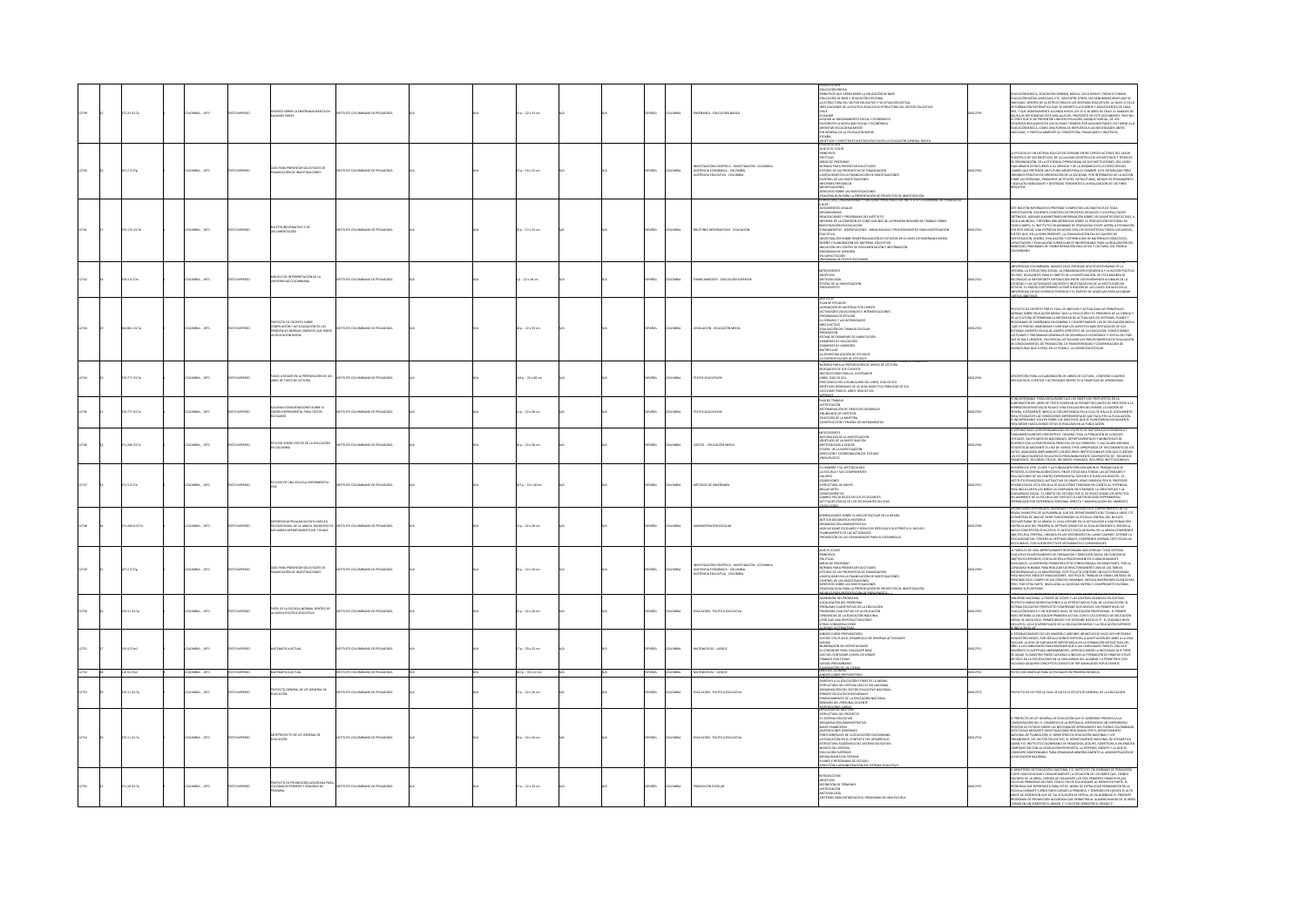|       | 2.21017g       | CMELA: , 1971       | COSSERVI C | IA PARA LA ELABORACIÓN Y EVALUACIÓN<br>PROYECTOS DE INVESTIGACIÓN                                                               | TITUTO COLOMBIANO DE PEDAGOGÍA         |  | $p. : 22 \times 28$ cm  |  | <b>PAÑOL</b>    | LOMBIA         | SISTENCIA ECONÓMICA - COLOMBIA<br>SISTENCIA EDUCATIVA - COLOMBIA | ESQUEMA PARA UN PROVECTO DE INVESTIGACIÓN<br>-EL PROBLEMA<br>-MARCO TEÓBECO<br>-METODOLOGÍA<br>-KEFTODOLOGÍA<br>-KEFTODOLOGÍA<br>SFERENCIAS<br>NEXOS                                                                                                                                                                                                                                                                                                                                                                                                                                                                                  | 12756  | MA INVENTION CONTINUES IN CONTINUES CONTINUES IN A CONTINUES IN SEALURE CONTINUES IN A SUBJECT AND REALIZED ACCORDINATION OF THE SEALURE SEALURE SEALURE SEALURE SEALURE SEALURE SEALURE SEALURE SEALURE SEALURE SEALURE SEALU                                                                                                                                                                                                                                                                                                                                                                                                              |
|-------|----------------|---------------------|------------|---------------------------------------------------------------------------------------------------------------------------------|----------------------------------------|--|-------------------------|--|-----------------|----------------|------------------------------------------------------------------|---------------------------------------------------------------------------------------------------------------------------------------------------------------------------------------------------------------------------------------------------------------------------------------------------------------------------------------------------------------------------------------------------------------------------------------------------------------------------------------------------------------------------------------------------------------------------------------------------------------------------------------|--------|---------------------------------------------------------------------------------------------------------------------------------------------------------------------------------------------------------------------------------------------------------------------------------------------------------------------------------------------------------------------------------------------------------------------------------------------------------------------------------------------------------------------------------------------------------------------------------------------------------------------------------------------|
|       | 11 (17)        | MEIA: , 1971        |            | <b>PECTO DE LEY POR EL CUAL SE DICTA EL</b>                                                                                     |                                        |  | $: 33 \times 22$ cm     |  | xkou            |                | BUCACIÓN - POLÍTICA EDUCATIVA                                    | .<br>FRECHO A LA EDUCACIÓN Y FINES DE LA MISMA<br>ITRUCTURA DEL SISTEMA EDUCATIVO NACIONAL<br>REANIZACIÓN DEL SECTOR EDUCATIVO NACIONAL<br>IMDOS EDUCATIVOS REGIONALES<br>NANCIAMIENTO DE LA EDUCACIÓN NACIONAL<br>GIMEN DEL PERSONAL DOCENTE                                                                                                                                                                                                                                                                                                                                                                                         | 12757  | ECTO DE LEY POR LA CUAL SE DICTA EL ESTATUTO GENERAL DE LA EDUCACIÓN.                                                                                                                                                                                                                                                                                                                                                                                                                                                                                                                                                                       |
|       | 19346 10170    | MEIA: , 1971        | O IMPRESO  | .<br>Capacitación del docente para el<br>Bajo en Escuela Unitaria                                                               | <b>STITUTO COLOMBIANO DE PEDAGOGÍA</b> |  | $p. : 22 \times 28$ cm  |  | <b>PAÑOL</b>    | <b>WELA</b>    | UCACIÓN RURA                                                     | SÉCÉIGINS XIELES<br>SAUDAD DE LA EDUCACIÓN RURAL COLOMBIANA<br>-BANJAMO DE LA DIOLOCIÓN RUBA COLOMBIANA<br>-PAGUNAS DE LAS CALISAS DETERMINANTES DE LA SITUACIÓN DE LA EDUCACIÓN BURAL<br>-PAGUNAS DE LAS CALISAS DE TERMINANTES DE LA SITUACIÓN DE LA EDUCACIÓN BURAL<br>-HECESINO DE LA FORMACIÓN Y                                                                                                                                                                                                                                                                                                                                 | 12758  | SULTA DIFÍCIL POR LA COMPLEIIDAD DE SUS ASPECTOS, LA MAGNITUD DEL PROBLEMA<br>MI ADIO POPOLE VALIVA VALIVATA DE LA PARTICIPALE DE MARINA DE LA COLOR PRIMIARA DE LA CONSTANTA DE LA COLOR DE LA COLOR DE LA COLOR DE LA PARTICIPALE DE LA PARTICIPALE DE LA PARTICIPALE DE LA PARTICIPALE DE LA PARTICIPALE                                                                                                                                                                                                                                                                                                                                 |
|       | 1541017        | CMELA: , 1971       | O IMPRESO  | SLACIÓN EDUCATIVA                                                                                                               |                                        |  | .<br>Ap.: 22 x 28 cm    |  | <b>PAÑOL</b>    | <b>WELA</b>    |                                                                  | SOLEMANISMO MANUAL DE DE DESIRIO MANUAL DE DE 1959<br>ESCATTO MÁMINEO 2300 DECEMBRE 21 DE 1959<br>COCATTO MÁMINEO 2300 DECEMBRE 21 DE 1959<br>COCATTO MÁMINEO 249 SEPTERMBE 201 1968<br>COCATTO MÁMINEO 2414 SEPTERMBE 201 1970<br>COCATTO M<br>SECULTION NÚMERO 2449 SEPTEMBRE 21 DE 1970<br>DECRETO NÚMERO 1764 SEPTEMBRE 21 DE 1970<br>DECRETO NÚMERO 1764 SEPTEMBRE 23 DE 1970<br>SECULTIÓN NÚMERO SOM NOVEMBRE 18 DE 1970<br>SECULTIÓN NÚMERO SOM NOVEMBRE 23 DE 1970<br>SECULTIÓN NÚMER<br>CRETO NÚMERO 070 ENERO 25 DE 1971                                                                                                    | 12759  | ste texto contiene îneice y descripción de decretos relacionados con<br>Ducación.                                                                                                                                                                                                                                                                                                                                                                                                                                                                                                                                                           |
|       | 333 ICLY       | MEIA:, 1971         | OZRESNIC   | FIRST SEMINAR, ICOLPE TEXTROOK<br>PREPARATION                                                                                   | <b>COLOR COLORADO DE REDACIÇÃO</b>     |  | $p. : 22 \times 28$ cm  |  | ngles<br>Spañol |                | TOS ENLIGATIVO                                                   | conco questa?<br>HE PRESENT SEMINAR<br>SPORT: CONSULTANT SERVICES TO EDUCATIONAL MATERIALS DEPARTMENT ICOLPE<br>SGIONAL CENTERS<br>SADABILITY FACTORS<br>EMINAR ON TECHNIQUES OF TEXBOOK PREPARATION<br>INCLUSIONS<br>COMENDATIONS                                                                                                                                                                                                                                                                                                                                                                                                    | 12260  | ESTE SEMINARIO ES UNO DE LOS TRES PLANEADOS PARA ENTRENIAR UN GRUPO<br>SELECCIONADO DE EDITORES, ESCRITORES Y EDUCADORES COLOMBIANOS EN TÉCNICA<br>ESPECIALIZADAS EN LA ELABORACIÓN DE TEXTOS EN MATERIAS PRINCIPALES DE LOS<br>VELES DE PRIMARIA Y SECUNDARIA.                                                                                                                                                                                                                                                                                                                                                                             |
|       | 0.7134 K17h    | CMBIA: , 1971       | O22RRMI OT | 20 JIWA JA AGOGAAL NAJ 20 RIZAH 3<br>2010ATI283TARIOS                                                                           | <b>TITUTO COLOMBANO DE PEDAGOGÍA</b>   |  | : 22 x 28 cm            |  | SPAÑOL          | <b>MBA</b>     | DAGOGÍA - EDUCACIÓN SUPERIOR                                     | <b>ABELSCON TÉCTURALISTO TYLEL EN LA FREE DE CRYLEID.</b><br>20PCIÓN DE SISTEMAS DE ORGANIZACIÓN DE LA UNIVERSIDAD<br>DEENCIA E INVESTIGACIÓN<br>NONCON DI PLANES Y PROGRAMAS DE ESTUDIO<br>ADPOIÓN DE PLANES Y PROGRAMAS DE ESTUDIO<br>ADPOIÓN DE PARINOCIONES Y FINALIACIÓN DE REI<br>ÁGINEN DE PROFECIONAL Y CONSEIGÍA<br>ANGENITE FORMATIVO DE LA UNIVERSIDAD<br>ANGENITE FORMATIVO DE LA                                                                                                                                                                                                                                         | 11276  | .<br>DUCAR, SE HA DICHO, ES UNA TAREA QUE CONSISTE EN PRODUCIR MODIFICACIONES O<br>NMBIOS EN LA VIDA HUMANA PARA QUE ESTA LOGRE DESARROLLO PLENO Y<br>-<br>ARMENIA EN A VAN PARAISIONA POR QUE LA UNIVERSIDAD DESEMPERA UN PAPEL DE<br>RINGARI EN ASCENDIRACIÓN EN LA SICIEMA EN EL FUERDO KORA EL SETEMBRA ADEMANTA DE CON ETAPA<br>PORA DEL SETEMBRA ADEMANTA DE EN EN EN EN A FEDRACIÓN, C                                                                                                                                                                                                                                               |
| 12762 | 0.19346 IC17p1 | LOMBIA: , 1971      | O22RRM OT  | PRIMER SEMINARIO NACIONAL SOBRE<br>ISCUELA UNITARIA: DEMOSTRACIÓN Y<br>IOMPROBACIÓN DEL SISTEMA DE ESCUELA<br>TARIA             | ALCOLAGED DE PERSON ENTITY             |  | $: 22 \times 28$ cm     |  | <b>SPAÑOL</b>   | ABM0J02        | SCUELA RURAL<br>SCUELA UNITARI                                   | JSTIFICACIÓN<br>15POSICIÓN DEL AULA<br>1NÁMICA DE LA CLASE<br>COMENDACIONES                                                                                                                                                                                                                                                                                                                                                                                                                                                                                                                                                           | 012762 | con el propósito de Hacer Kár Concreta Nuestra Teoría Sobre la Escuela<br>Jinitaria Presintandia la rourinte formical que permitañ lina observación<br>Bibecta de la Manera Como se trabala a Trans es este setema fundamentado<br>Bib                                                                                                                                                                                                                                                                                                                                                                                                      |
|       | 19346 IC17p2   | MEIA:, 1971         | D IMPRESO  | R SEMINARIO NACIONAL SOBRE<br>CUELA UNITARIA: DEMOSTRACIÓN Y<br>IMPROBACIÓN DEL SISTEMA DE ESCUEI<br>ETARIA                     | TITUTO COLOMBIANO DE PEDAGOGÍA         |  | $: 22 \times 28$ cm     |  | <b>PAÑOL</b>    | <b>AIGNS</b>   | SCUELA RURAL<br>SCUELA UNITAR                                    | AFFIRADOR DIPERMENTADÓN Y DEMOSTRADÓN DE ESCUELA UNITABIA<br>FRONCTO PARA LA CREACIÓN DE UN CENTRO DE EXPERIMENTADÓN Y DEMOSTRADÓN DE ESCUELA<br>FRANCISCO PAR<br>NITARIA<br>"ERSONAL<br>"ITACIÓN<br>"ITACIÓN<br><b>ACACIÓN</b><br>FROQUECIÓN                                                                                                                                                                                                                                                                                                                                                                                         | 012763 | RECEIVED COMPOSITION (SURVEYER) ΤΙ ΕΡΩΡΟ ΜΕ ΤΑ ΠΑΙ ΤΑ ΠΑΙ ΤΑ ΠΑΙ ΤΑ ΠΑΙ ΤΑ ΠΑΙ ΤΑ ΠΑΙ ΤΑ ΠΑΙ ΤΑ ΠΑΙ ΤΑ ΠΑΙ ΤΑ ΠΑΙ ΤΑ ΠΑΙ ΤΑ ΠΑΙ ΤΑ ΠΑΙ ΤΑ ΠΑΙ ΤΑ ΠΑΙ ΤΑ ΠΑΙ ΤΑ ΠΑΙ ΤΑ ΠΑΙ ΤΑ ΠΑΙ ΤΑ ΠΑΙ ΤΑ ΠΑΙ ΤΑ ΠΑΙ ΤΑ ΠΑΙ ΤΑ ΠΑΙ ΤΑ ΠΑΙ Τ                                                                                                                                                                                                                                                                                                                                                                                                                |
|       | 1034617174     | MEM: 1971           |            | IGERENCIAS PARA LA ORGANIZACIÓN DE<br>6 NÚCLEOS DE EDUCACIÓN RURAL<br>INTRO DEL PROGRAMA DE LAS<br>INCENTRACIONES DE DESARROLLO | THEO COLOMBIANO DE REDACOCÍA           |  | $n: 22 \times 28$ cm    |  | <b>HÁOL</b>     |                | <b>ICACIÓN BIBA</b>                                              | NTRODUCCIÓN<br>SERICCON Y VORATIVO QUE DEBE SEGUISEE PRRA LA ORGANISACIÓN DE LOS NÚCLEOS DE EDUCACIÓN RURAL<br>SERICCON Y VORATIVOCÓN DE PRESIDAL<br>4 PARAS GENERAL DE TRANSCO QUE GEBER EFECTUAR LAS CONCENTRACIONES DE DESARROLLO<br>4                                                                                                                                                                                                                                                                                                                                                                                             |        | PARA ACELERAR EL DESARROLLO RURAL ES MENESTER QUE LA EDUCACIÓN, ATIENDA EN<br>NOW, ACTIVITY IS CONSIDER AN ALL CONTROL OF A MONEY CONVERSION AND A SUBSESSION CONTROL OF A MONEY CONTROL OF A SUBSESSION CONTROL OF A MONEY CONTROL OF A SUBSESSION CONTROL OF A SUBSESSION CONTROL OF A SUBSESSION CONTROL                                                                                                                                                                                                                                                                                                                                 |
|       | 6 IC17p Ej. 1  | MEA:, 1971          |            | PLAN DE DESARROLLO TERCERA PARTE 4<br>POBLACIÓN                                                                                 |                                        |  | $: 22 \times 28$ cm     |  | <b>PAÑOL</b>    |                | RAFÍA - COLOMB                                                   | LA REALIDAD DEMOGRÁFICA HASTA EL PRESENTE<br>-LA SITUACIÓN DEMOGRÁFICA FUTURA<br>-IMPLICACIONES DEL CRECIMIENTO DEMOGRÁFICO<br>A POLÍTICA DE POBLACIÓN                                                                                                                                                                                                                                                                                                                                                                                                                                                                                |        | .<br>De Personas Jónenes, grandes monmientos de redistribución especial de la<br>Población, y un intenso proceso de Crecimiento de los Núcleos Urbanos. Para<br>11. análisis científico de esta situación demográfica no basta, sin emb<br>- PRIMISION DESCRIPTIVA DEL CARÁCTER Y EL BITMO DE DICHO CRECIMIENTO, SE<br>DISDERACIÓN DESCRIPTIVA DEL CARÁCTER Y EL BITMO DE DICHO CRECIMIENTO, SE<br>IGIAS CONDICIONES SON CONSECUENCIA DE UNA ESTRUCTURA ECONÓMICA Y SOCIAL<br>IGIA                                                                                                                                                          |
|       | LG IC17p Ej.2  | MEA:, 1971          | O22RRMI OT | PLAN DE DESARROLLO TERCERA PARTE 4<br>POBLACIÓN                                                                                 | TITUTO COLOMBIANO DE PEDAGOGÍA         |  | $p. : 22 \times 28$ cm  |  | <b>PAÑOL</b>    |                | AAFA - COLOMBI                                                   | LA REALIDAD DEMOGRÁFICA HASTA EL PRESENTE<br>-LA SITUACIÓN DEMOGRÁFICA FUTURA<br>-RAPUCACIONES DEL CRECIMIENTO DEMOGRÁFICO<br>-LA POLÍTICA DE POBLACIÓN                                                                                                                                                                                                                                                                                                                                                                                                                                                                               | 012766 | .<br>Tratas presenta de la colonida la multanta de la que presentante.<br>Uchos préses en desabrollo : acelerado cricimento de la población, altas<br>Sas de fecundidad, descenso rápido de la mortalidad, crecente proporción<br>TARAK DA FRONNOLON, DISKONIKO BAPIDO DI LANDOTALINON, CONCIDITATO PROPORCIONI CON CHARGANI CHA ESSENTINO CON C<br>DI PRESCINAL JOURNEL, GRANICES MOVIMIENTOS DI REDISTRIBUIDONI ESPECIAL DE LA<br>PONDEDIAL JOURNEL CON ESTA SITUACI                                                                                                                                                                      |
|       | .<br>31 IC17p  | CMBIA: . 1971       | OZRESNIC   | PROGRAMA DE DESARROLLO DE LAS<br>¡ACULTADES DE EDUCACIÓN                                                                        | <b>COLOR COLORADO DE REDACIÇÃO</b>     |  | .<br>Ap.: 33 x 22 cm    |  | <b>PAÑOL</b>    | LOMBIA         | OITICA EDIICATIVA - EDIICACIÓN SIDEBICO                          | -<br>-<br>- OBIETIVOS DE LA ENCUESTA<br>- METODOLOGÍA DEL TRABAJO<br>-MITODOGGIA DEL TANÀNO<br>FRONTIER DE LOS MINITESIDADES<br>-TARINACIÓN DE LOS PROGRAMAS QUE SE MICIAN<br>-TARINACIÓN DE LOS PROGRAMAS QUE SE AMPIAN<br>-CINDRIS SOBRE COSTOS COMPARADOS POR PROGRAMAS<br>-CINDRIS SOBRE COSTOS COMPARADOS POR                                                                                                                                                                                                                                                                                                                    |        | .<br>12 PROGRAMA DE INTEGRACIÓN Y DESARROLLO ACADÉMICO DE LAS FACULTADES DE<br>3 UCACIÓN ES EL PROGRAMA MEDULAR POR CUANTO A LAS FACULTADES CORRESPONI<br>NOUGALISM IS NI PROGRAMM MIEDIUM FOR CONCERCIÓN DE LOS CONTENIDOS DE LA<br>FORMAR LOS DOCENTES QUE GARANTICEN LA CONCERCIÓN DE LOS CONTENIDOS DE LA<br>NUEVA POLÍTICA EDUCATIVA EN EL PROCESO DE ENSEÑANZA - APRENDICAIE. LAS<br>NUEVA<br>NHPAAR AL-NHIMMADIN, LL UNIMI MUURT IL UULLINTS 36 SHUIDI PARA<br>DISSARIDILAR EL CURÈCULO, FOR TANTO, LA FORMACIÓN DEL PERSONAL QUE DIRIGE,<br>PARINCIPA Y ACTIVA EL PROCESO EDUCATIVO ES LA PRINERA PROBIDAD PARA<br>GARANTIZAR SU DI |
|       | 12710174       | CMEIA: , 1971       | O22RRM OT  | ATIONAL EVALUATION                                                                                                              | TITUTO COLOMBIANO DE PEDAGOGÍA         |  | 67 p. : 33 x 22 cm      |  | <b>CLES</b>     | <b>LOMBIA</b>  | ALUACIÓN EDUCATI                                                 | <b>-WERGE-COINST THE SECTION OF DEVICE AND ACCORDINATION OF CHARGE CONTINUES AND ACCORDINATION OF CHARGE CONTINUES AND CONTINUES OF CHARGE CONTINUES AND CONTINUES AND CONTINUES AND CONTINUES AND CONTINUES AND CONTINUES AND </b>                                                                                                                                                                                                                                                                                                                                                                                                   | 1276   | HACIÓN BHEDE SER HIN ASBECTO MHY IMPORTANTE EN EL CAMBO EDIVCATIVO<br>k vonlumenta veneta sak un manisto in manisto morte la in canden under internationes<br>Ammana Tymelingenda de Manera apropanda, concerto das prevais y operaciones<br>Ammana Tymelingenda (n. 1940)<br>E EVALUACIÓN CONTRAPORÁBILAS, E<br>IS DEL DESCUBRIMENTO DE LA SEXUAUDAD INFANTIL LLEVADO A CABO POR                                                                                                                                                                                                                                                           |
|       | 19 K170        | <b>CRABLA: 1971</b> | OZRRNI OT  | <b>GELIDADES Y LÍMITES DE UN FOMENTO</b><br>SNITIVO TEMPRANO                                                                    | STITUTO COLOMBIANO DE PEDAGOGÍA        |  | $7a:22 \times 28$ cm    |  | <b>PAÑOL</b>    | OMBA           | <b>UCADÓN ESPECIA</b>                                            | PRESUPUESTOS PSICOLÓGICOS DE LOS PROGRAMAS EDUCATIVOS PREESCOLARES<br>-FOMENTO DE LA LENGUA Y DESARROLLO COGNITIVO<br>-FROGRAMAS ARTILÁTICOS Y MATEMÁTICOS<br>-LA EFICIDICIA DE PROGRAMAS DE LECTURA TEMPRANA                                                                                                                                                                                                                                                                                                                                                                                                                         | 012769 | FORMAS ON LONGUARMENTI SIGLO, DE LAS CRISTA FRANCIA DE DE MONDO A CADA POR LOS PERIODOS ANOS EN VIGLOS AREADOS<br>FREUDO AL COMENZAR ESTE SIGLO, DE LAS CRISTA ARCTIVAS PROVOCADAS POR ÉL Y DE LOS<br>FUELOS DE ÉLECAS SOBRE EL ESSA                                                                                                                                                                                                                                                                                                                                                                                                        |
|       | 177710170      | LOMBIA: , 1971      | O22RRM OT  | FÉCNICAS DE ELABORACIÓN DE TEXTOS<br>ISCOLARES                                                                                  | A ARONADA DE OMAIRMOJO DE TATITA       |  | $2 p : 22 \times 28$ cm |  | <b>SPAÑOL</b>   | <b>CLOMBIA</b> | <b>CTOS EDUCATIVO</b>                                            | A FREDINAN RY PROGRAMAS DI LICTUAN<br>LOKSTRAMINYO PRESCOLAR Y MADUREZ ESCOLAR<br>RESONTANCIÓN<br>MARIN REL MINU DE TRATUAN <del>DI RUDOREN ESTORI</del><br>VOLUCIÓN DEL LIBRO DE TRATUAN<br>VOLUCIÓN DEL LIBRO DE TRATUAN<br>VI TRATO ESCOLAR COMO COMPL<br>EL TEXTO ESCOLAR COMO COMPILIO DIDACTICO<br>CONCEPTO DEL TEXTO ESCOLAR<br>TEXTOS TRADICIDIALES<br>ORGANIZACIÓN DE UN PROGRAMA DE LIBROS DE TEXTO<br>ORGANIZACIÓN<br>ASESORÍAS                                                                                                                                                                                            | 012770 | WE WITH A REPORT OF THE CONSULTING CONTINUES AND AN ANOTHER CONSULTING THE CONSULTING CONSULTING CONSULTING THE CONSULTING CONSULTING CONSULTING A REPORT OF THE CONSULTING CONSULTING A REPORT OF THE CONSULTING CONSULTING                                                                                                                                                                                                                                                                                                                                                                                                                |
|       | 1412 1017      | MEA:, 1971          |            | TIGACIÓN SOBRE SERVICIOS BÁSICOS<br>DE BENESTAR EDUCATIVO QUE PRESTAN LOS<br>PRINCIPALES SECTORES DE DESARROLLO                 | TITUTO COLOMBIANO DE PEDAGOGÍA         |  | p.: 22 x 28 cm          |  | <b>PAÑOL</b>    | wax            | <b>ARCLLO RURA</b>                                               | <b>WASCOLOGISTIC</b><br>ISTEICACIÓN<br>GUNOS CONCEPTOS BÁSICOS GENERALES RELACIONADOS CON EL PLANTEAMENTO<br>SERVICIOS INDISPENSABLES PARA EL DESARROLLO DE LAS COMUNIDADES RURALES<br>SECTORIS DEL DESARROLLO QUE VIENEN PRESTANDO SERVICIOS INDISPENSABLES DE BENESTAR<br>SERVICIOS BÁSICOS DE BIENESTAR EDUCATIVO<br>SERVICIOS BÁSICOS DE BIENEST                                                                                                                                                                                                                                                                                  | 1277   | .<br>2000: Animana de Demonald Rom, se primere : primere de 1980.<br>2000: Nacín E integración de los servicos prestados al sector rural por<br>os destintos sectores institucionales de Manera que se dviten dupucacione:<br>NON MONTENUE DE DESCRIPTION DE LILOS. ENTRE LOS CONTINUOS DE ESTE TRABAJO SE<br>NER ALIMENTE LA EFICACIA FINAL DE ELLOS. ENTRE LOS CONTINUOS DE ESTE TRABAJO SE<br>KIENCIONAN : INVESTIGAR LAS CLASES DE SERVICIOS DÁSICOS DE BIENES<br>UCATIVO, DISPONER DE FUNDAMENTOS CENTÍFICOS, PARA PROMOVER EL                                                                                                         |
|       | 19861017       | LOMBIA: 1971        | OZERNI OT  | REFORMA EDUCATIVA PROYECTO DE<br>REFORMA EDUCATIVA PARA FRANCIA                                                                 | TITUTO COLOMBIANO DE PEDAGOGÍA         |  | 8 p. : 22 x 28 cm       |  | <b>SPAÑOL</b>   | <b>LOMBIA</b>  |                                                                  | HENTECK MEDIOS DE HADVANADOR<br>SNOJPICA GENERALES<br>STRUCTURA Y ORGANIZACIÓN DE LA ENSEÑANZA EN SUS DIFERENTES NIVELES<br>RIMER CICLO ESCOLAR, DE 7.A 11 AÑOS<br>GAINDO OCLO DE 11 A 15 AÑOS<br>ERCER CICLO, DE 15 A 18 AÑOS<br>nsenanza de segundo grado<br>Eagrupamiento de las enseñanzas teóricas y<br>Eagrupamiento regional de las universidade<br>CTENDING V TENNING EN LAS INVERSIVANO<br>aparas politicus paraside da dã Universidades<br>AS TRES FUNCIONES DE LA ENSIÑANZA UNIVERSITABIA<br>NEIÑANZA PRE-UNIVERSITABIA ESCUELAS NORMALES SUPERIORES<br>eseñanza superior<br>Eseñanzas especiales<br>EVOS CONTROLES PEDAGÓ |        | CON LA FINALIDAD DE EVITAR LA DISPERSIÓN DE LAS ENSEÑANZAS A TRAVÉS DE LOS<br>NAM NA PRIMINIMA DA NOMINA NA MARINA UNA CAMA NOMINA NA PARA KEACCIDINA.<br>CONTRA NA CARÁCTER TANTO ENCLUSIVAMENTE TÉCNICO COMO DENARADO TECNICO.<br>CONVINNE REALIZAR ENTRE ELLOS LAS COORDINACIONIS INISISTIKARILES EN TOGOR.<br>CON<br>- WAS MOTOR ESTADIOS LIAMADOS INSTITUTOS DE UNIVERSIDAD, QUE UNIFICARÁN<br>5 CINTROS DE ESTUDIOS LIAMADOS INSTITUTOS DE UNIVERSIDAD, QUE UNIFICARÁN<br>5 ENSEÑANZAS DE LA MISMA NATURALEZA O ESTRECHANENTE COMPLEMENTAROS.<br>10RÁN ASÍ                                                                            |
|       | 4 10171        | CMEIA: , 1971       | O2RRMI D   | COONES DE LA CRISIS MUNDIAL DE LA<br>UCACIÓN UN ANÁLISIS DE SISTEMA                                                             | TITUTO COLOMBIANO DE PEDAGOGÍA         |  | £p.:22 x 28 cm          |  | <b>PAÑOL</b>    | <b>AIGNOZ</b>  | <b>UCACIÓN</b>                                                   | A ESENCIA DE LA CRISIS<br>A EBRIELA DE LA CASA<br>JNA EXPLOSITOS PARA SUPERAR LA CRISIS<br>JNA EXPLORACIÓN PARCIAL DEL CONSERV<br>GRICULTURA<br>SMO DE LA EDUCACIÓN Y UN INDICIO TOMADO DE LA<br>AGRICULTURA<br>LA SOCIEDAD TAMBIEN DIBE ADAPTAR<br>ANÁLISE DE SETTINATE UN IMARCO DE BEFRIRICA PARA EL DAGNÓSTICO Y LAS ESTRATEGIAS<br>AMRANDO EL SITEMAR EGUCACIONAL COMO UN SISTEMA<br>LAS REACIONES ENTERNAS<br>LAS REACIONES ENTERNAS<br>LAS<br><b>SELECTARE INTERNATION</b>                                                                                                                                                     |        | esoe el convienzo de los años cinclienta se ha iniciado en los sistemas<br>Jucativos de Todo el Mundo un proceso de expansión sin precedentes en la<br>Istoria de la humanidad, desde entonces la natifícula se ha dupucado en<br>Jucho<br>.<br>AYOR Y LA EDUCACIÓN SE HA ERIGIDO EN LA MÁS GRANDE INDUSTRIA LOCAL. ESTOS<br>ETALLES FUERON SIEMPRE MENSURABLES A LO LARGO DEL CAMINO Y EN ELLOS PODÍA<br>ERSE LA BRILLANTE PROMESA DE UN SEGURO PROGRESO FUTURO DE LA EDUCACIÓN.                                                                                                                                                           |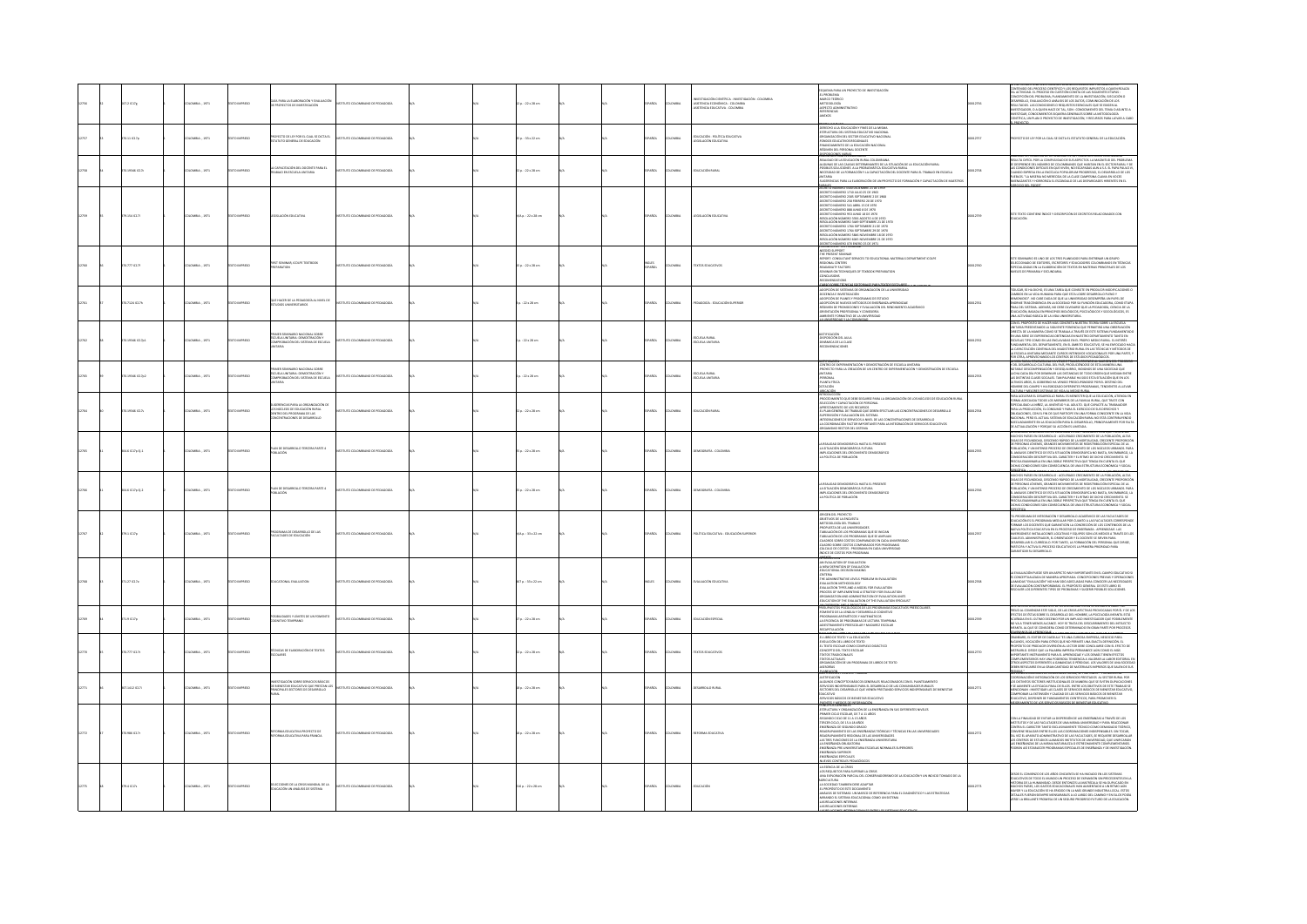| 12774 | 19346 IC17p1     | OLOMBIA: , 1971  | O22RRMI OT     | PRIMER SEMINARIO COLOMBIANO SOBRE<br>ESCUELA UNITARIA LECTURAS<br>LEMENTARIAS                  | ALODAGER 30 OMAILMAND OF UT       |  | $p: 22 \times 28$ cm     |  | SPAÑOL        | COLOMBIA        | - ESCUELA RURAL<br>- ESCUELA UNITARIA          | PROGRAMA EN LAS ESCUELAS DE MAESTRO ÚNICO<br>ECESIDAD DE LOS PROGRAMAS DIFERENCIALES<br>ARACTERÍSTICAS DE LOS PROGRAMAS DE LAS ESCUELAS UNIVERSITARIAS<br>ARACTERÍSTICAS DEERENCIALES<br>OS AURAIDAS US VENTRAIRAS<br>RACTERES ESTRUCTURALES<br>OBLETINS INVADORALES<br>TIVIDADES DIRIGIDAS Y ACTIVIDADES AUTÓNOMAS EN LA ESCUELA UNITARIA                                                                                                                                                                                       |       | THE CONVERSION AN CARACTERIZATION OF LAS ESCURRAS OF MARSTRO GINEOLOGIC ACCORDINATION OF THANGER CARACTERIZATION CONCIDENTS EN ANGLES CONTINUES IN THE CARACTERIZATION OF A POLYGIC CONTINUES IN THE CARACTERIZATION OF THE C<br>ATRIBUIR A LOS CUESTIONARIOS SON LAS DE SER ÚNICOS, OFICIALES, OBLIGATORIOS,<br>GENÉRICOS, SIMPLEMENTE ENUMERATIVOS, SIN REFERENCIAS A TIEMPO Y MODOS DE                                                                                                                                                                                                                                                                                                                                  |
|-------|------------------|------------------|----------------|------------------------------------------------------------------------------------------------|-----------------------------------|--|--------------------------|--|---------------|-----------------|------------------------------------------------|----------------------------------------------------------------------------------------------------------------------------------------------------------------------------------------------------------------------------------------------------------------------------------------------------------------------------------------------------------------------------------------------------------------------------------------------------------------------------------------------------------------------------------|-------|----------------------------------------------------------------------------------------------------------------------------------------------------------------------------------------------------------------------------------------------------------------------------------------------------------------------------------------------------------------------------------------------------------------------------------------------------------------------------------------------------------------------------------------------------------------------------------------------------------------------------------------------------------------------------------------------------------------------------|
|       | 8346 IC17p2      | MEIA: , 1971     | O ZAPRESO      | PRIMER SEMINARIO NACIONAL SOBRE<br>ESCUELA UNITARIA: LA METODOLOGÍA EN<br>ESCUELA UNITARIA     | LOMBANO DE PEDAGOGÍA              |  | : 22 x 28 cm             |  | <b>PAÑOL</b>  | CLOMBA          | - ESCUELA RURAL<br>- ESCUELA UNITARIA          | NTRUGULCIUN<br>PRINCIPIOS<br>MÉTODOS<br>MELGIOUS<br>TÉCNICAS<br>OESARROLLO DE LA CLASE<br>ACTIVIDADES DE INICIACIÓN<br>CTIVIDADES DE INICIACIÓN<br>CTIVIDADES DE DESARROLLO<br>CTIVIDADES DE FINALIZACIÓN<br>: TRABAJO EN GRUPO                                                                                                                                                                                                                                                                                                  |       | .<br>I ESCUELA UNITARIA POR SU NATURALEZA NECESITA ADOPTAR UNA METODOLOGÍ<br>UE SATISFAGA AMPUAMENTE LAS NECESIDADES DE ORDEN PEDAGÓGICO QUE SE<br>SUE ANTISTAS AMPERIMANTE INSEREGADORES DE OBSTANTAS DE LA ESCOLARIDA DE SUELAS ANTISAS ANTISAS EN EL ESCOLARIDA<br>EL ESCOLA, EN BADÓN DEL DESARROLLO DE LOS PROGRAMAS DE LA ESCOLARIDAD<br>PRIMARIA COMPATA E INTEGRAL, Y QUE A SU                                                                                                                                                                                                                                                                                                                                     |
|       | 111017p1(1)      | OMBIA: , 1971    | <b>IMPRESO</b> | PRIMERA REUNIÓN DEL GRUPO DE TRABAJO<br>TÉCNICO SOBRE COSTOS DE LA EDUCACIÓN<br>MEDIA OFICIAL  | ITUTO COLOMBIANO DE PEDAGOGÍA     |  | $1 p. : 22 \times 28$ cm |  | <b>WHOL</b>   | LOMBIA.         | UCACIÓN - EDUCACIÓN MEDIA                      | usunos problemas que surgen al estudiar la cauda-cantidad en la planeación de la.<br>Ducación                                                                                                                                                                                                                                                                                                                                                                                                                                    | 12776 | STREET AND COMPANY IN A MONEMATICAL PROPERTY AND ANNOUNCEMENT AND CONSUMER THE STREET AND STREET AND STREET AND CONSUMER THE STREET AND CONSUMER THE STREET AND CONSUMER THE STREET AND CONSUMER AND CONSUMER AND CONSUMER AND                                                                                                                                                                                                                                                                                                                                                                                                                                                                                             |
|       | 1110170112       | OMBIA: . 1971    | O22R4MI        | <b>GRA REUNIÓN DEL GRUPO DE TRABA</b><br>TÉCNICO SOBRE COSTOS DE LA EDUCACIÓN<br>MEDIA OFICIAL | UTO COLOMBIANO DE PEDAGOGÍA       |  | $n: 22 \times 28$ cm.    |  | <b>PAÑOL</b>  | <b>AIRMOJO</b>  | NGAN WOOACHOW HERA                             | INDS PROBLEMAS OUE SURGEN AL ESTUDIAR LA CAUDA-CANTIDAD EN LA PLANEACIÓN DE LA<br><b>JOACIÓN</b>                                                                                                                                                                                                                                                                                                                                                                                                                                 |       | THE CERTIFICATION CONCEPTIAL AGEOLOGICAL STATE IN ANALISE V LA DECISIÓN AND A COMPANY CONTINUES IN A COMPANY CONTINUES IN A COMPANY CONTINUES IN A COMPANY CONTINUES IN A COMPANY CONTINUES IN A COMPANY CONTINUES IN A COMPA                                                                                                                                                                                                                                                                                                                                                                                                                                                                                              |
|       | 0346 IC17p Ej.1  | MEA:, 1971       | O22RRMI OT     | AYUDAS EDUCATIVAS EN LA ESCUELA<br>UNITARIA                                                    | MANO DE PEDAGOGÍA                 |  | 6 p. : 22 x 28 cm        |  | <b>SPAÑOL</b> | <b>COLOMBIA</b> | - ESCUELA RURAL<br>- ESCUELA UNITARIA          | USTIFICACIÓN DEL SISTEMA DE ESCUELA UNITARIA<br>BOSQUELO HISTÓRICO<br>SUGERENCIAS<br>TARIETAS DE TRABAJO EN TODAS LAS ÁREAS                                                                                                                                                                                                                                                                                                                                                                                                      |       | KOMER EL DETTANA<br>LEYKIND Y OTTANO ALGUNDS ESTADÍGRAFOS ACTUALES, Y CON ESPECIALDAD AL<br>LEYKIND Y OTTANO CALGUNDS ESTADÍGRAFOS ACTUALES, Y CON ESPECIALDAD AL<br>HUMANO" SOBRE EL PROBLEMA DE LA ERFLOSIÓN DENOCRÁFICA, SE LUGA FÁC<br>DE UNIVATE POR TODAS AL ANNAPARTEMO DI PARSE SUI VA O ESPARRADO COMO<br>VIATERO, SEGUAL DI CAPA DE PORTE ARRA NON ESPARA DE CAPA DE CAPA EN EN ENTRE A CONSTANTA COM A CONSTANTA EN E<br>COLONINHANO, EL CENSO DE 1964 ARRATO DIECES<br>INNUARILI DARU T PUKKU IANTOL, LON DIK BUHUL ISLANBIAKUDU UK BINASI IKUS, LUS.<br>IJIALES EL ESTADO NO IRÁ A NOMBRAR, PORQUI NO TENDRÁCIÓN QUÍ PAGARLOS.<br>EVENDO Y OVENDO ALGUNOS ESTADÍGRAFOS ACTUALES, Y CON ESPECIAUDAD AL.<br>ERI |
|       | 19346 IC17p Ej.2 | DLOMBIA:, 1971   | O22RRM OT      | AYUDAS EDUCATIVAS EN LA ESCUELA.<br>UNITARIA                                                   | TUTO COLOMBIANO DE PEDAGOGÍA      |  | 6 p. : 22 x 28 cm        |  | <b>SPAROL</b> | COLOMBIA.       | ESCUELA RURAL<br>ESCUELA UNITARIA              | USTIFICACIÓN DEL SISTEMA DE ESCUELA UNITARIA<br>EOSQUEJO HISTÓRICO<br>SUGERENCIAS<br>TARIETAS DE TRABAJO EN TODAS LAS ÁREAS                                                                                                                                                                                                                                                                                                                                                                                                      |       | <b>EXERCISE AND RESOLUTION CONSULTANT CONSULTANT CONSULTANT CONSULTANT CONSULTANT CONSULTANT CONSULTANT CONSULTANT CONSULTANT CONSULTANT CONSULTANT CONSULTANT CONSULTANT CONSULTANT CONSULTANT CONSULTANT CONSULTANT CONSULTAN</b>                                                                                                                                                                                                                                                                                                                                                                                                                                                                                        |
| 12780 | 60210170         | LOMBIA: , 1971   | O22RRMI OT     | PERSONAL DOCENTE DEL NIVEL PRIMARIO:<br>COLONIBA                                               | TITUTO COLOMBIANO DE PEDAGOGÍA    |  | 8 p. : 33 x 22 cm        |  | PAÑOL         | COLOMBIA        | MOŠTICA EDUCATIVA - PERSONAL DOCENTE           | ARS ISTADESTICKS ANGKAS NAVE EDUCATIVO - 1958-1967                                                                                                                                                                                                                                                                                                                                                                                                                                                                               | 12790 |                                                                                                                                                                                                                                                                                                                                                                                                                                                                                                                                                                                                                                                                                                                            |
|       | 0210176          | DLOMBIA:, 1971   | O22RRM (D)     | PERSONAL DOCENTE DEL NIVEL PRIMARIO:<br>35TRITIO ESPECIAL ROGOTÁ                               | UTO COLOMBIANO DE PEDAGOGÍA       |  | p.: 33 x 22 cm           |  | <b>PAÑOL</b>  | CMBA            | OSTICA EDUCATIVA - PERSONAL DOCENTE            | PRIMARIA OFICIAL<br>PRIMARIA OFICIAL URBANA<br>PRIMARIA OFICIAL URBANA - HOMBRES<br>PRIMARIA OFICIAL DRIANA - HUMBRIS<br>PRIMARIA OFICIAL RIBANA - MUIERES<br>PRIMARIA OFICIAL RURAL - HOMBRES<br>PRIMARIA OFICIAL RURAL - HOMBRES<br>PRIMARIA OFICIAL RURAL - MUIERES<br>PRIMARA OFICIA RURAL-MUERES<br>PRIMARA PRIVADA<br>PRIMARA PRIVADA<br>PRIMARA PRIVADA URBANA-HOMBRES<br>PRIMARA PRIVADA URBANA-HOMBRES<br>PRIMARA PRIVADA RURAL-HOMBRES<br>PRIMARA PRIVADA RURAL-HOMBRES<br>PRIMARA PRIVADA RURAL-HOMBRES<br>RERES ESTA |       | S CIFRAS CON BASE EN LAS CUALES SE ELABORARON LOS CUADROS ESTADÍSTICOS OL<br>JUST UTONG COMPANY IN A LOWARD STATE STANDARDON CONTRACTOR CONTRACTOR CONTRACTOR CONTRACTOR CONTRACTOR CONTRACTOR CONTRACTOR CONTRACTOR CONTRACTOR CONTRACTOR CONTRACTOR CONTRACTOR CONTRACTOR CONTRACTOR CONTRACTOR CONTRACT                                                                                                                                                                                                                                                                                                                                                                                                                 |
| 2782  | 2012             | LOMBIA: , 1971   | OZBRANI OT     | PERSONAL DOCENTE DEL NIVEL PRIMARIO:<br>ATLÁNTICO                                              | TITUTO COLOMBIANO DE REDACOCÍA    |  | 15 p. : 33 x 22 cm       |  | wka.          | <b>AIGNOZ</b>   | ADSTICA EDISCATIVA - DEDSCHAAL DOCENTE         | $\begin{array}{l} \textbf{MSE} \\ \textbf{MSE} \\ \textbf{MSE} \\ \textbf{MSE} \\ \textbf{MSE} \\ \textbf{MSE} \\ \textbf{MSE} \\ \textbf{MSE} \\ \textbf{MSE} \\ \textbf{MSE} \\ \textbf{MSE} \\ \textbf{MSE} \\ \textbf{MSE} \\ \textbf{MSE} \\ \textbf{MSE} \\ \textbf{MSE} \\ \textbf{MSE} \\ \textbf{MSE} \\ \textbf{MSE} \\ \textbf{MSE} \\ \textbf{MSE} \\ \textbf{MSE} \\ \textbf{MSE} \\ \textbf{MSE} \\ \textbf{MSE} \\ \textbf{MSE} \\ \textbf{M$                                                                     |       | .<br>FRAS CON BASE EN LAS CUALES SE ELABORARON LOS CUADROS EST<br>ENE ESTE DOCUMENTO. FUERON TOMADAS DE LOS ANLIARIOS GER<br>COMIENTE ATT COCUMENTO, FUERNO TORMANISTO ACMINISTORIA DE STANDARIO CONSIDERATION INFORMATION CONSIDERATION IN<br>STARISTICA, PUBLICADOS POR IL DEPARTAMENTO ADMINISTRATIVO INACIONAL CO<br>STARISTICA, ONA E PARA LOS CARDA AREA CO                                                                                                                                                                                                                                                                                                                                                          |
| 12783 | 1602101701       | COLOMBIA: , 1971 | O22RRM (IT)    | PERSONAL DOCENTE DEL NIVEL PRIMARIO:<br>BOYACÁ                                                 | STITUTO COLOMBANO DE PEDAGOGÍA    |  | 5 p. : 33 × 22 cm        |  | SPAÑOL        | <b>COLOMBIA</b> | STADÍSTICA EDUCATIVA - PERSONAL DOCENTE        | $\begin{array}{l} \texttt{SMALA} \texttt{FROOAR} \texttt{RORA} \texttt{:}\texttt{FROOAR} \texttt{:}\texttt{FROOAR} \texttt{:}\texttt{FROOAR} \texttt{:}\texttt{FROOAR} \texttt{:}\texttt{FROOAR} \texttt{:}\texttt{FROOAR} \texttt{:}\texttt{FROOAR} \texttt{:}\texttt{FROOAR} \texttt{:}\texttt{FROOAR} \texttt{:}\texttt{FROOAR} \texttt{:}\texttt{FROOAR} \texttt{:}\texttt{FROOAR} \texttt{:}\texttt{FROOAR} \texttt{:}\$                                                                                                    |       | AS CON BASE EN LAS CUALES SE ELABORARON LO<br>JAC CHRAC COM MARC FAULAR CHARGES MOMENTARY CONTROL CONTROL CONTROL CONTROL CONTROL CONTROL CONTROL CONTROL CONTROL CONTROL CONTROL CONTROL CONTROL CONTROL CONTROL CONTROL CONTROL CONTROL CONTROL CONTROL CONTROL CONTROL C<br>MO DOCENTE EN EL MIVEL PRIMARIO.                                                                                                                                                                                                                                                                                                                                                                                                            |
|       | 21022c           | MEA:, 1971       | IMPRESO        | ONAL DOCENTE DEL NIVEL PRIMARIO:<br>nasum<br>Saldas                                            | TUTO COLOMBIANO DE PEDAGOGÍA      |  | $p. : 33 \times 22$ cm   |  | <b>Wick</b>   | <b>WELA</b>     | <b>ISTICA EDUCATIVA - PERSONAL DOCENTE</b>     | KIN SAIMENSIKUMA MAKUMA NINSI SEKI<br>SIMARIA OFICIAL<br>SIMARIA OFICIAL URBANA<br>SIMARIA OFICIAL URBANA - MUJERES<br>SIMARIA OFICIAL URBANA - MUJERES<br>-PRIMARIA OFICIAL URBANA - MUIDERS<br>PRIMARIA OFICIAL URBANA - MUIDERS<br>PRIMARIA OFICIAL RURAL - MUIDERS<br>PRIMARIA OFICIAL RURAL - MUIDERS<br>PRIMARIA PRIVADA URBANA<br>- PRIMARIA PRIVADA URBANA - MUIDERS<br>PRIMARIA PRIVADA URBANA -                                                                                                                        |       |                                                                                                                                                                                                                                                                                                                                                                                                                                                                                                                                                                                                                                                                                                                            |
|       | 021017c2         | DLOMBIA: , 1971  | O23R4MI OT     | PERSONAL DOCENTE DEL NIVEL PRIMARIO:<br>CAUCA                                                  | BIANO DE PEDAGOGÍA                |  | $p: 33 \times 22$ cm     |  | <b>SPAÑOL</b> | <b>COLOMBIA</b> |                                                | MARIA OFICIAL<br>MARIA OFICIAL URBANA<br>PRIMARA OFICIAL URBANA<br>PRIMARA OFICIAL URBANA - HOMBRES<br>PRIMARA OFICIAL URBANA - HOURRES<br>PRIMARA OFICIAL URBANA -<br>PRIMARA OFICIAL RURAL - HOMBRES<br>PRIMARA PRIVADA URBANA - HOMBRES<br>PRIMARA PRIVADA URBANA - HOMBRES<br>PRIMARA PR<br>AARIA PRAVADA RURAL - MUJERES<br>IS ESTADISTICAS BASICAS NIVEL EDU                                                                                                                                                               |       | AS GIRAS CON BASE DI LAS CUALES SE ELABORADON LOS CUASINOS ESTADÍSTICOS QUE<br>CONTINUE ENTE DOCUMENTO, FUERON TORANOM DE ES AN ANUALISTAS ENERGAIS ESTADENTOS.<br>ESTADENTIA, PUBLICADOS POR IL ESPACHAMENTO ADMINISTRATIVO INACIDI<br>DE NORMALISTA, O SEA LA EDUCACIÓN PEDAGÓGICA REQUERIDA PARA DESEMPEÑARS<br>COMO DOCENTE EN EL NIVEL PRIMARIO.                                                                                                                                                                                                                                                                                                                                                                      |
| 2786  | 54.602 (C17c3)   | COLOMBIA: . 1971 | OZERRI OTX     | MAL DOCENTE DEL NIVEL PRIMARIO:<br>GROOM                                                       | ALCOLAGER 20 CAMBARD DE PEDAGOGÍA |  | $50.138 + 22 cm$         |  | SPAÑOL        | COLOMBIA        | <b>STADISTICA EDUCATIVA - PERSONAL DOCENTE</b> | <b>KRISI STRASNING KACINA MARKANING KRISTANING KACINA (KRISTANING KACINA USATA)</b><br>PRIMARMA OFICIAL USBANA - HOMBRIS<br>PRIMARMA OFICIAL USBANA - HOMBRIS<br>PRIMARMA OFICIAL USBANA -<br>PRIMARMA PRIVADA ISBANA - HOMBRIS<br>PRIMARMA PRIVAD<br>RIMARIA PRIVADA RURAL<br>RIMARIA PRIVADA RURAL - HOMBRES<br>RIMARIA PRIVADA RURAL - HOMBRES<br>RIIS ESTADISTICAS BASICAS NIVEL EDUC                                                                                                                                        |       | AS CON BASE EN LAS CHALES SE ELABORADOR<br>NO LIFERATURE ESTE DOCUMENTO, PUERDIN TOMADAS DE LOS ANLIARIOS GENERALES DE<br>CONTIENE ESTE DOCUMENTO, PUERDIN TOMADAS DE LOS ANLIARIOS GENERALES DE<br>ESTADÍSTICA DANE PARA LOS AÑOS 1958 - 1967. EL ÍNDICE DE TITULACIÓN CORRESP<br>RSTAGESTICK DANK PARA LOS ANYS SING - DAN - N. HAMMA HAR INTERNACIÓN DE TÍTULOS,<br>SIL PORCENTAJE QUE REPRESENTAN LOS GRADUADOS DIN DISCERNINACIÓN DE TÍTULOS,<br>SIL PORCENTAJE QUE REPRESENTAN LOS GRADUADOS DIN DISCERNINACIÓN D                                                                                                                                                                                                    |
|       | 0210176          | MEIA:, 1971      | O IMPRESO      | PERSONAL DOCENTE DEL NIVEL PRIMARIO:<br>HUILA                                                  | MNO DE PEDAGOGÍ                   |  | $p. : 33 \times 22$ cm   |  | <b>WACK</b>   | COLOMBIA        |                                                | <b>KRIS ISTAGENYJA BASIJA WAL KRUC<br/>PRIMARA OFICIAL URBANA<br/>PRIMARA OFICIAL URBANA - HOMBRES<br/>PRIMARA OFICIAL URBANA - HOMBRES<br/>PRIMARA OFICIAL RURAL - MULITRES<br/>PRIMARA OFICIAL RURAL - MULITRES<br/>PRIMARA OFICIAL RURAL - MULITRES<br/>P</b><br>PRIMARIA PRIVADA<br>PRIMARIA PRIVADA URGANA<br>PRIMARIA PRIVADA URGANA - HOMBRES<br>PRIMARIA PRIVADA IURANA - MUIERES<br>PRIMARIA PRIVADA RURAL - HOMBRES<br>PRIMARIA PRIVADA RURAL - MUIERES<br>PRIMARIA PRIVADA RURAL - MUIERES                            |       | JAS CIFRAS CON BASE EN LAS CUALES SE ELABORADON LOS CUADROS ESTADÍSTICOS QUE<br>CONTIENE ENTE DOCUMENTO, FUEDON TODAMOS EN LOS ANLIANOS GENERALES DE<br>ESTADESFICA, PUBLICADOS POR EL DEPARTAMENTO ADMINISTRATIVO INACIDIAL DE<br>ESTA<br>DE NORMALISTA, O SEA LA EDUCACIÓN PEDAGÓGICA REQUERIDA PARA DESEMPEÑARS<br>COMO DOCENTE EN EL NIVEL PRIMARIO.                                                                                                                                                                                                                                                                                                                                                                   |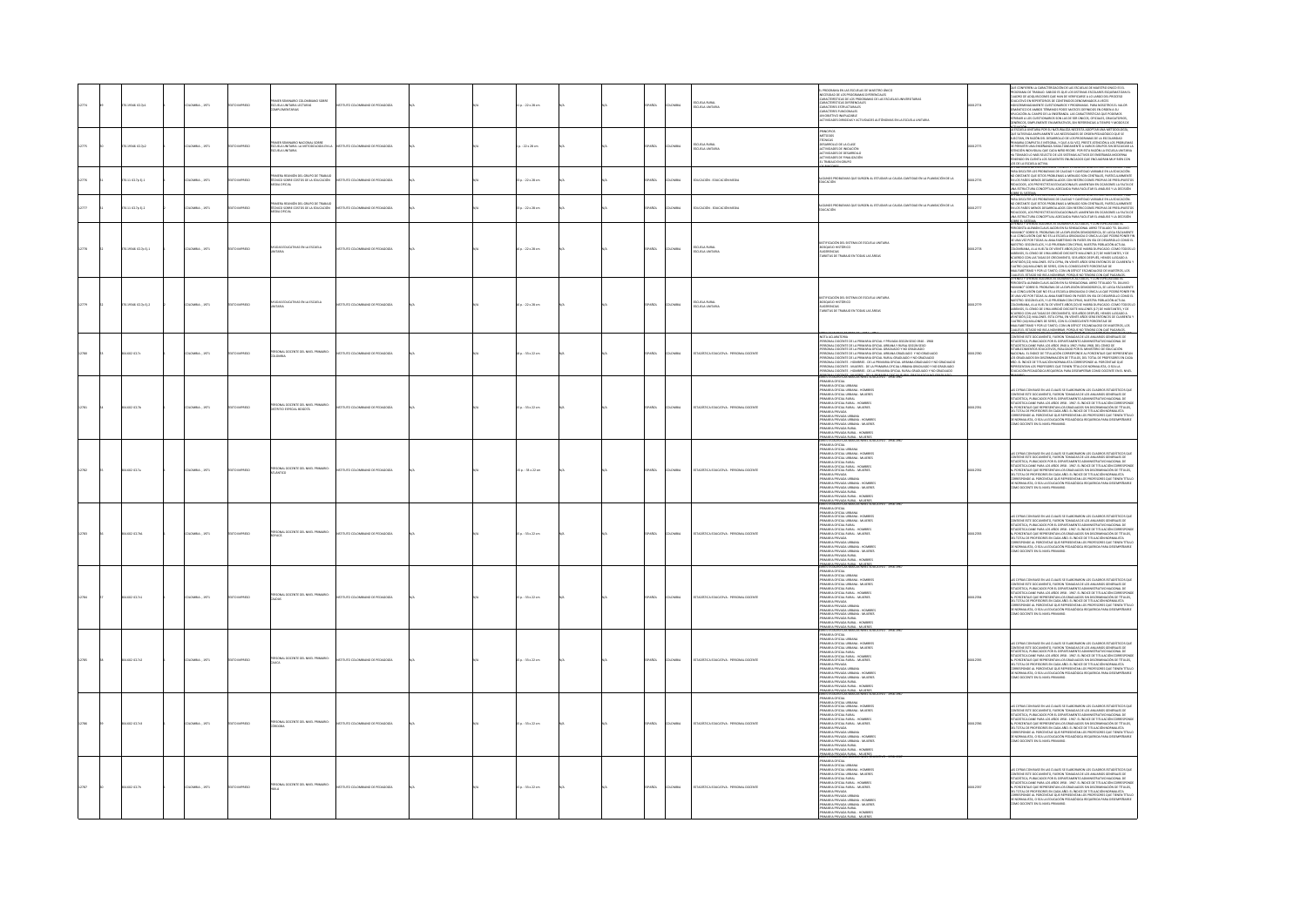| 12788 |       | 4.6021017n  | OMBIA: , 1971  |             | PERSONAL DOCENTE DEL NIVEL PRIMARIO:<br>NARIÑO             | OMBIANO DE PEDAGOGÍA           |  | 15 p. : 33 x 22 cm      |  | <b>MAOL</b>  |                | TADÍSTICA EDUCATIVA - PERSONAL DOCENTI         | ERIS ESTADISTICAS BASICAS NIVEL EDUCA<br>-<br>PRIMARIA OFICIAL<br>-PRIMARIA OFICIAL URBANA<br>-PRIMARIA OFICIAL URBANA - HOMBRES<br>-PRIMARIA CHILIAL CRIANIA - HIZMIRKIS<br>-PRIMARIA CFICIAL URBANA - MUJERES<br>-PRIMARIA CFICIAL RURAL<br>-PRIMARIA CFICIAL RURAL - HOMBRES<br>-PRIMARIA ORCHA RURAL - HOMBRES<br>-PRIMARIA ORCHA RURAL - MUIERES<br>-PRIMARIA PRIVADA<br>-PRIMARIA PRIVADA URBANA - HOMBRES<br>-PRIMARIA PRIVADA URBANA - HOMBRES<br>-PRIMARIA PRIVADA URBAL<br>-PRIMARIA PRIVADA RURAL<br>-PRIMARIA PRIVADA RURA                                                                                                                                                               | 012788     | FRAS CON BASE EN LAS CUALES SE ELABORARON LOS<br>JAS CIENAS COM MAS EN LAS CUALES ES LAMENHADO NOS CUASICADOS EXPLÁNTICOS QUE CONSIDERADO EN EN DOCUMENTO, PALIDAD INDIAMAS EN ANOS COMENHADO DE EN ENCANTRO EN ENTRE EN ENTRE EN ENTRE EN ENTRE EN ENTRE EN ENTRE EN ENTRE EN<br>NORMALISTA, O SEA LA EDUCACIÓN PEDAGÓGICA REQUERDA PARA DESEMPEÑARSE<br>MO DOCENTE EN EL NIVEL PRIMARIO.                                                                                                                                                                                                                                                                                                                                                                                                                                                           |
|-------|-------|-------------|----------------|-------------|------------------------------------------------------------|--------------------------------|--|-------------------------|--|--------------|----------------|------------------------------------------------|------------------------------------------------------------------------------------------------------------------------------------------------------------------------------------------------------------------------------------------------------------------------------------------------------------------------------------------------------------------------------------------------------------------------------------------------------------------------------------------------------------------------------------------------------------------------------------------------------------------------------------------------------------------------------------------------------|------------|------------------------------------------------------------------------------------------------------------------------------------------------------------------------------------------------------------------------------------------------------------------------------------------------------------------------------------------------------------------------------------------------------------------------------------------------------------------------------------------------------------------------------------------------------------------------------------------------------------------------------------------------------------------------------------------------------------------------------------------------------------------------------------------------------------------------------------------------------|
|       | 12789 | 4.6021017n1 | OMBIA: , 1971  | OZERNI OTH  | PERSONAL DOCENTE DEL NIVEL PRIMARIO:<br>NORTE DE SANTANDER | ITUTO COLOMBIANO DE PEDAGOGÍA  |  | 15 p. : 33 x 22 cm      |  | <b>PAÑOL</b> | CLOMBA         | TADÍSTICA EDUCATIVA - PERSONAL DOCENTE         | RIMARIA PRIVADA RURAL - MULERES<br>RHIS ESTADISTICAS BASICAS NIVEL ED<br>SERIS STROSTICKS BASICKS NIVEL EDU<br>-PRIMARIA OFICIAL<br>-PRIMARIA OFICIAL URBANA<br>-PRIMARIA OFICIAL URBANA - HOMBRES<br>-PRIMARIA OFICIAL RURAL - HOMBRES<br>-PRIMARIA OFICIAL RURAL - HOMBRES<br>-PRIMARIA OFICIAL RURAL - HOMBRES<br>-PRIMARA OFICIAL RURAL - HOMBRES<br>-PRIMARA OFICIAL RURAL - MULERES<br>-PRIMARA PRIVADA<br>-PRIMARA PRIVADA URBANA - HOMBRES<br>-PRIMARA PRIVADA URBANA - HOMBRES<br>-PRIMARA PRIVADA RURAL<br>-PRIMARA PRIVADA RURAL<br>-PRIMARA PRIVADA RURAL -<br><u>SIMARIA PRIVADA RURAL - MUIERES</u><br>IRIES ESTADÍSTICAS BÁSICAS NIVEL EDUC                                           | 012789     | S CIFRAS CON BASE EN LAS CUALES SE ELABORARON LOS CUARROS ESTADÍSTICOS QU<br>NYITENE ESTE DOCUMENTO, FUERON TOMADAS OF LOS ANILAROS GENERALES DE<br>TADÍSTICA, PUBLICADOS POR EL DEPARTAMENTO ADMINISTRATIVO NACIONAL DE<br>TADÍSTICA D<br>KSTALISTIKA KANK PARA LOS ANKOS 1968 - 1967. EL NIDELE DE TITULACIÓN COSBESPONDE<br>AL PORCENTALE QUE REPRESENTAN LOS GRAGUAISOS SIN DISCRIMINACIÓN DE TÍTULOS,<br>DEL TOTAL DE PROFESORES EN CADA AÑO. EL ÍNDICE DE TITULACIÓN NOBM<br>MO DOCENTE EN EL NIVEL PRIMARIO.                                                                                                                                                                                                                                                                                                                                  |
|       |       | 460210174   | LOMBIA: , 1971 | O22RRMI OT  | SONAL DOCENTE DEL NIVEL PRIMARIO:<br>ITANDER               | TUTO COLOMBIANO DE PEDAGOGÍA   |  | 15 p. : 33 x 22 cm      |  | PAÑOL        | <b>CLOMBIA</b> | TADÍSTICA EDUCATIVA - PERSONAL DOCENTE         | SERIS ISTANSINGAS BASICAS NIVEL EDU<br>-PSIMARIA OFICIAL<br>-PSIMARIA OFICIAL USBANA<br>-PSIMARIA OFICIAL USBANA<br>-PSIMARIA OFICIAL USBANA - NOVERES<br>-PSIMARIA OFICIAL RURAL - NOVERES<br>-PSIMARIA OFICIAL RURAL - NOMERES<br>-PSIMARIA OFICI<br>-<br>PRIMARIA PRIVADA<br>-<br>PRIMARIA PRIVADA URBANA - HOMBRES<br>promara provinca uriana - Humbric<br>Promara provinca uriana - Muitres<br>Promara provinca rural - Hombres<br>Promara provinca rural - Hombres<br><b>RIMARIA PRIVADA RUBAL - MUIERES</b><br>RIES ESTADÍSTICAS BÁSICAS NIVEL E                                                                                                                                              | 012790     | CIFRAS CON BASE EN LAS CUALES SE ELABORARON LOS CUADROS ESTADÍSTICOS OU<br>AG CHRAS COM BASE DI MAG CUALES SE EMBADIARON LOT, CAMBOROS ESTABÉTICOS QUE<br>CONTINE ESTE DOCUMENTO, FUERDA TOMADANS DE LOS ANIMARCS GENERALES DE<br>STARÉSTICA, PABILANDOS POR EL DEPARTAMENTO ARMINHISTANO INACIONAL DE<br>LORENTAR<br>MO DOCENTE EN EL NIVEL PRIMARIO.                                                                                                                                                                                                                                                                                                                                                                                                                                                                                               |
|       |       | 460210176   | OMBIA: , 1971  |             | ONAL DOCENTE DEL NIVEL PRIMARIO:<br><b>UMA</b>             |                                |  | 5 p. : 33 x 22 cm       |  | <b>MOL</b>   | <b>AIRMC</b>   | ADÍSTICA EDUCATIVA - PERSONAL DOCENT           | SENIMARIA OFICIAL<br>-PRIMARIA OFICIAL URBANA<br>-PRIMARIA OFICIAL URBANA - HOMBRES<br>-PRIMARIA OFICIAL URBANA - MUIERES<br>-<br>PRIMARIA OFICIAL RURAL<br>- PRIMARIA OFICIAL RURAL - HOMBRES<br>- PRIMARIA OFICIAL RURAL - MULERES<br>-PRIMARIA PRIVADA<br>-PRIMARIA PRIVADA URBANA<br>-PRIMARIA PRIVADA URBANA - HOMBRES<br>-PRIMARIA PRIVALIA URIANIA - FILOMENIA<br>-PRIMARIA PRIVADA URIANIA - MUJERES<br>-PRIMARIA PRIVADA RURAL<br>-PRIMARIA PRIVADA RURAL - HOMBRES<br>.<br>RISS ESTADÉSTICAS RURAL - MUIERES<br>RIES ESTADÉSTICAS RÁSICAS NIVEL EE                                                                                                                                         | 112793     | LAS CHINA COM MASTER UNA COMPUS ES USADAMENTARI CON CARRIERATE DE CONSIDERATIVA EN CONSIDERATIVA EN CONSIDERAT<br>CONSIDERAT EN DOCUMENTARI (NECESSARE DE CONSIDERATIVA CONSIDERATIVA CONSIDERATIVA COMPUS PARA CONSIDERATIVA CO                                                                                                                                                                                                                                                                                                                                                                                                                                                                                                                                                                                                                     |
|       |       | 4.6021017v  | LOMBIA: . 1971 | CORRECTED   | ONAL DOCENTE DEL NIVEL PRIMARIO:<br>ALLE DEL CAUCA         | ARODARIO DE PERSOGIA           |  | $15a : 33 \times 22$ cm |  | <b>Wick</b>  | <b>OLOMBIA</b> | TADÍSTICA EDUCATIVA - PERSONAL DOCENTE         | SERIS ISTRAŠINCAS BÁSICAS NIVEL EDU<br>PRIMARIA OFICIAL<br>PRIMARIA OFICIAL URBANA<br>PRIMARIA OFICIAL URBANA - HOMBRES<br>PRIMARIA OFICIAL RURAL - NUIERES<br>PRIMARIA OFICIAL RURAL - NOMBRES<br>PRIMARIA OFICIAL RURAL - NOMBRES<br>PRIMARIA OFI<br>-PRIMARN DPILIA ROMA - WOMANI<br>-PRIMARN PRIVADA URBANA<br>-PRIMARN PRIVADA URBANA - HOMBRES<br>-PRIMARIA PRIVADA URBANA - MUITRES<br>-PRIMARIA PRIVADA RURAL<br>-PRIMARIA PRIVADA RURAL - HOMBRES<br><b>ARA PRIVADA RURAL - I</b>                                                                                                                                                                                                           | 12792      | S CIFRAS CON BASE EN LAS CUALES SE ELABORARON LOS CUADROS ESTADÍSTICOS QUE<br>HAN LITYPIN SATE DOCUMENTO, FUERDA TOMANING DE LOS ANUARIOS GENERALES DE<br>ESTADÍSTICA, PUBLICADOS POR EL DEPARTAMENTO ADMINISTRATIVO NACIONAL DE<br>ESTADÍSTICA DANE PARA LOS AÑOS 1958 - 1967. EL ÍNDICE DE TITULACIÓN CORRESPOI<br>i ANISITIKA ADNA MARA KLOSANDA 1994 – 1944 – 14 NORAS VA TIIDAKSANDA OSARA MARA 1945<br>I PORCIDIRANT QUI ARPAISANTAN LOS GRANDAROS SIN DISCUNDINACIÓN DE TITULOS,<br>IL TORAL DE PROFESCRIS DE CARA ÁRO. EL NORTE DE TITULOS (NORMA                                                                                                                                                                                                                                                                                            |
|       |       | 0.017       | CMBIA: , 1971  |             |                                                            |                                |  | $5p:22\times28$ cm      |  | <b>MGC</b>   |                |                                                | RESENTACIÓN<br>PRAINTINGAN<br>-CONSIDERACIONES SOBRE EL DESARROLLO DEL SETEMA DE DOCUMETACIÓN E INFORMACIÓN<br>-NOTICIAS<br>-NOTICIAS<br>NUEVAS ADQUISICIONES<br>LIBROS Y REVISTAS                                                                                                                                                                                                                                                                                                                                                                                                                                                                                                                   |            | STANTE PREOCUPACIÓN DEL ICOLPE, DESDE SU CREACIÓN COMO ENTIDAD<br>DIMINI PRODUSPADUN KRI KOLPA, ULSAK SO DRAKUN KOMO MILIONO<br>CACIÓN NACIONAL, NA SIDO LA ORGANIZACIÓN DE UN CENTRO NACIONAL DE<br>UNICINA NACIONAL, NA SIDO LA ORGANIZACIÓN DE UN CENTRO NACIONAL DE<br>UNICINADONES, DOCINTES Y PÚBLI<br>VASTIGADORES, DOCENTES Y PORDUCTOS GENERAL IN TENSANDOS EN LA PROBELINATIC<br>IOCATIVA EN SUS DEFRINYITS ASPOCTOS ESTE OBJETIVO SE VA REALIZANDO<br>IOCAKSIVAMENTE: YA HOY, EL CENTRO CUENTA CON UNA BASE INICIAL DE<br>IOCAMENTACIÓN A<br>MANAMINIMANA MILIONEA EL CENTRO TERRE LA FUNCIÓN DE INFORMAR NO SOLO<br>LOS CONSULTORES, ADEMÁS, EL CENTRO TERRE LA FUNCIÓN DE INFORMAR NO SOLO<br>QUE SE PRODUCEN EN EL CAMPO DE SU ESPECIALIDAD; CONSCIENTES DE ELLO, HENOS<br>CONVENIENTE PUBLICAR UN ÓRGANO INFORMATIVO QUE LLEGUE A LOS |
|       |       | 0.0172      | OMBIA: , 1971  |             | <b>ICA EDUCATIVA</b>                                       | MEMMO DE PEDAGOGÍA             |  | $p. : 22 \times 28$ cm  |  | <b>MOL</b>   |                | LIOTECOLOGÍA                                   | AGRADECIMIENTOS<br>- 4.5 TATOGO MENTALON MATOMÁTICA<br>- 4.5 TATUTO GEMERA DE LA EDUCACIÓN ESTUDIA EL CONGRESO NACIONAL<br>- 450 TUAS<br>- 400 TUAS ADQUISICIONES<br>SÚMENES<br>SÚMENES                                                                                                                                                                                                                                                                                                                                                                                                                                                                                                              | 1279       | SHIROLOWING INTERNATIONAL COMMON DISCRETE INTERNATIONAL AND A TOUR COMMON CONTINUES INTO A CONSTRUCTION CONTINUES ON THE TRANSPORTED INTERNATIONAL COMMON CONTINUES INTO A CONSTRUCT ON A CONSTRUCT ON THE TRANSPORT OF THE TR                                                                                                                                                                                                                                                                                                                                                                                                                                                                                                                                                                                                                       |
|       |       | 0.017a1     | MEIA: , 1971   |             | ALIZACIÓN MATEMÁTICA AM-1                                  |                                |  | Ap.: 22 x 33 cm         |  | AÑOL         |                | MÁTICAS                                        | LOS BILOQUES LÓGICOS Y LOS ÁREOLES<br>-PRESENTACIÓN DEL MATERIAL<br>-FORMAS POSBLES DE CONOCER ESTE MATERIAL<br>-HACIA QUE NOS CONOUCE ESTO<br>-HACIA QUE NOS CONOCERENTES A LOS CONJUNTOS                                                                                                                                                                                                                                                                                                                                                                                                                                                                                                           | 112795     | L'ANGIONALE DE MANIFERANT IN ANNO 1998 IL DISTITUITO CONSTITUIANO DE<br>L'OMBION DI MANISTRAKONIS DISPATTICA DEI INSTITUITO CONNENANO DE<br>EDAGOGÍA ICOUPE ESTÁ DESARROLLANDO UNA SERIE DE INVESTIGACIONES SOBRE<br>IATEMÁTICA, QUE PR<br>MPHIMPION AND PROTESTINGS VALUABLES DEL PAÍS, EL PROPÓRTIO CENTRAL DE LA<br>CAMPO A LOS PROTESTINGS VALUABLOS DEL PAÍS, EL PROPÓRTIO CENTRAL DE LA<br>PRESENTE PUBLICACIÓN ES LA DE LOGRAR LA DIVULGACIÓN DE LOS TRABAJOS HASTA<br>AHOR                                                                                                                                                                                                                                                                                                                                                                   |
|       |       | in the      | TOP - AIRPA    | nassen      | CAGO ASSESSMENT AND WILLIAMS                               | n chi nashaan ne penachcia     |  | $5 - 22 + 32$ cm        |  | <b>MAG</b>   |                | Máticas                                        | LA NUMERACIÓN EN DISTINTAS BASES<br>-PROBLEMAS DE FRONTERAS<br>-LAS POTENCIAS<br>-ALGO DE LÓGICA MATEMÁTICA                                                                                                                                                                                                                                                                                                                                                                                                                                                                                                                                                                                          | <b>DOM</b> | TEMÁTICA<br>PLANTEAR EN NUESTRO PRIMER FASCÍCULO LA NECESIDAD DE UNA ACTUALIZACIÓN                                                                                                                                                                                                                                                                                                                                                                                                                                                                                                                                                                                                                                                                                                                                                                   |
|       |       | icizia      | CMBIA: 1971    | inaggron.   | ALIZACIÓN MATEMÁTICA AM-1                                  | THE COLOMBIANO DE REDACOCÍA    |  | .<br>KA 0. : 22 x 33 cm |  | wkou         |                | <b>NASTICAS</b>                                | TODOS LOS SUBCONJUNTOS DE UN CONJUNTO<br>-EL TRIÁNGULO DE PASCAL<br>-ELABORACIÓN DE UN MATERIAL ESTRUCTURADO                                                                                                                                                                                                                                                                                                                                                                                                                                                                                                                                                                                         |            | <b>EVALUATION THE CONSULTANT CONSULTANT CONSULTANT CONSULTANT CONSULTANT CONSULTANT CONSULTANT CONSULTANT CONSULTANT CONSULTANT CONSULTANT CONSULTANT CONSULTANT CONSULTANT CONSULTANT CONSULTANT CONSULTANT CONSULTANT CONSUL</b><br>.05 INNOVADLING INDIGINING QUE LLO MUNICIPALM VIN HIMMARI<br>ES CON LA ACTITUD QUE ELLOS CONSIDERAN DESEARLE.<br>UN LUMUN SUBRE LA QUE INSISTAN TUDUS LUS PRUGARISMS ALTUALIZADO.<br>MÁTICA ES LA DE ESTRUCTURA. SE TRADUCE EN                                                                                                                                                                                                                                                                                                                                                                                 |
|       |       | 0.017a4     | MEIA: , 1971   |             | ALIZACIÓN MATEMÁTICA AM-4                                  | MNO DE PEDAGOGÍA               |  | Ap.: 22 x 33 cm         |  | ARCL         |                | MÁTICAS                                        | .<br>LA INTERSECCIÓN A LA NOCIÓN DE GRUPO                                                                                                                                                                                                                                                                                                                                                                                                                                                                                                                                                                                                                                                            | 12798      | 1 MONTMOURA IN A LOI BOI MONT-LOIS-A 11 MOIDEAL DU ON LOISINDICIPAI DOMOCHA DE MARIA EN 1991 MARI<br>15 MAY TRANSVERSI (FILIP DE MARIA EN 1992 POR LOIS PRODUCTOR DE MARIA EST EN LOI DE MARIA EN 1992 EN 1992 POR<br>ANTARI EN 1992                                                                                                                                                                                                                                                                                                                                                                                                                                                                                                                                                                                                                 |
|       |       | 0101745     | OMBIA: , 1971  | CORRENT     | UALIZACIÓN MATEMÁTICA ANAS                                 | TUTO COLOMBIANO DE PEDAGOGÍA   |  | Ap.: 22 x 33 cm         |  | <b>MACL</b>  | <b>XOMBIA</b>  | TEMÁTICAS                                      | <b>SEPERDAD CUASILIBATIVES CLAUSING</b><br>SEPERDAD CONSULTATIVES OF LA UNIÓN<br>SEPERDAD CONSULTATIVES OF LA UNIÓN<br>SEPERDAD ASCOLTIVIA DE LA UNIÓN<br>CLAUSING PROTOCOLTIVES EN UNIÓN<br>CARGO ANTICOLOGIA EN TRODUCCIA LAS INCOLECTAS P                                                                                                                                                                                                                                                                                                                                                                                                                                                         | 012799     | TO CON ACTIVIDADES Y EJERCICIOS MATEMÁTICOS                                                                                                                                                                                                                                                                                                                                                                                                                                                                                                                                                                                                                                                                                                                                                                                                          |
|       |       | 101746      | CMBIA: , 1971  | OZSRANI     | UALIXOÓN MATEMÁTICA AM-6                                   | TUTO COLOMBIANO DE PEDAGOGÍA   |  | Ap.: 22 x 33 cm         |  | wka.         | <b>CLOMBIA</b> | TEMÁTICAS                                      |                                                                                                                                                                                                                                                                                                                                                                                                                                                                                                                                                                                                                                                                                                      | 12800      | TO CON ACTIVIDADES Y EJERCICIOS MATEMÁTICOS                                                                                                                                                                                                                                                                                                                                                                                                                                                                                                                                                                                                                                                                                                                                                                                                          |
|       |       | 4.6021017p  | LOMBIA: . 1971 | O22RRM (TD) | ONAL DOCENTE DEL NIVEL PRIMARIO:<br><b>LIVAR</b>           | TITUTO COLOMBIANO DE PEDAGOGÍA |  | $15a : 33 \times 22$ cm |  | PAÑOL        | <b>AIRMOJO</b> | <b>STADISTICA EDUCATIVA - PERSONAL DOCENTE</b> | ERCICIOS<br>ERCICIOS<br>HES ESTADÍSTICAS BÁSICAS NIVEL EDUCATIVO<br>SERIS ISTRAŠINCAS BÁSICAS NIVEL EDU<br>-PRIMARIA OFICIAL<br>-PRIMARIA OFICIAL URBANA<br>-PRIMARIA OFICIAL URBANA - HOMBRES<br>-PRIMARIA OFICIAL RURAL - MULERES<br>-PRIMARIA OFICIAL RURAL - MOMBRES<br>-PRIMARIA OFICIAL RURAL - MOMBRES<br>-PRIMA<br>-PRIMARN DPILIA ROMA - WOMANI<br>-PRIMARN PRIVADA URBANA<br>-PRIMARN PRIVADA URBANA - HOMBRES<br>PRIMARIA PRIVALIA URBANA - FILIPINIA<br>PRIMARIA PRIVADA URBANA - MUJERES<br>PRIMARIA PRIVADA RURAL<br>PRIMARIA PRIVADA RURAL - HOMBRES                                                                                                                                  | 12803      | CIFRAS CON BASE EN LAS CUALES SE ELABORARON LOS CUADROS ESTADÍSTICOS QUI<br>LAS CHINA COM MASTE DE LA LAS LES TRANSPARSION COLONEOS ESTABRITUDES QUE SON ANNO 1972 DE LA CONSTANTA DE LA C<br>CONSTANT EN TROCANDINTO, PUEDEN TRANSPARS ES LOS ANIMADOS CARRANTES DE MESMO EN CONSTANTANTO DE LA CARRANTES D                                                                                                                                                                                                                                                                                                                                                                                                                                                                                                                                         |
|       |       | 712 K17m    | LOMBIA: , 1972 |             | MJAL DE ADMINISTRACIÓN Y TÉCNICAS<br>ESCUELA UNITARI       | MAIANO DE PEDAGOG              |  | 115 p. : 22 x 28 cm     |  | <b>PAÑOL</b> | CLOMBIA        | ÓN ESCOLAR                                     | <b>IMARIA PRIVADA RURAL - MUIERES</b><br>DSOFIA Y CONSIDERACIONES GENERALES<br>-conferent announcement generales<br>Concepto y Nentans de la escuela unitaria<br>Justificación de la escuela unitaria en colon<br>Fines de la escuela unitaria<br>ARTANIZACIÓN DE UNA ESCUELA UNITARIA TIPO ORGANIZACIÓN ADMINISTRATIVA<br>ISTRIBUCIÓN Y DESTINACIONES<br>OCAL ESCOLAR Y TERRENO<br>-LOCAL SECONAL TIBRINIO<br>- ANDREWATCHING REGISTION INTERNATION TIPO CHEANGACHT TECHNOLOGICAL -<br>- FUNCONAMISMICO<br>- FUNCONAMISMICO<br>- FUNCON PORCUNINICIS<br>- FUNCON PARA LA DISTÉRNICA<br>- SECONDO TO UNA LA DISTÉRNATA<br>- SECONDO TO<br>CRIERNO DE LA ESCUELA<br>NOCIMENTO Y CLASFICACIÓN DE LOS A |            | A AUTOMY CASURA UNIVANA EX ASURIA UNIGANA GRABAMANT EN 20045<br>A GRAMMA CASURA UNIGA EN COCORRE A CASURA UNIGA EN CORRESPONDENCIA EN COLORES COMERCIÓNS CON EN COLORES COMERCIÓNS CON CASURA UNIVANA CONSUMER CON EN CONTRA CON                                                                                                                                                                                                                                                                                                                                                                                                                                                                                                                                                                                                                     |
|       |       | 0.017c      | MEIA:, 1972    |             | <b>UNTOS Y LÓGICA</b>                                      | TUTO COLOMBIANO DE PEDAGOGÍA   |  | il p. : 22 x 33 cm      |  | <b>MGL</b>   | CLOMBIA        |                                                | $\begin{tabular}{l c c c c} \hline & GDR & GDR & GDR & GDR & GDR \\ \hline & \textit{out} & \textit{out} & \textit{out} & \textit{out} & \textit{out} & \textit{out} \\ \hline & \textit{out} & \textit{out} & \textit{out} & \textit{out} & \textit{out} \\ \hline & \textit{out} & \textit{out} & \textit{out} & \textit{out} & \textit{out} \\ \hline & \textit{out} & \textit{out} & \textit{out} & \textit{out} & \textit{out} \\ \hline & \textit{out} & \textit{out} & \textit{$<br>--------                                                                                                                                                                                                  |            | .<br>Rus oportunidades hemos insistido en la necesidad de cambiar la<br>Idología de la enseñanza de la matemática. Con este fin, proponemos i<br>ALI DODOLOGIA DE NA ENGANNASA DE LA MATEMATICA. CON ESTE FIN, POUS DERNIS UN<br>AÉTODO QUE DENOMINANOS "MÉTODO MATEMATICO COLOMBIA" Y QUE SERVIRÓ DE<br>AKE A INVESTIGACIONES PARA INILIAR UN MÉTODO (O VARIGE) LO MÁS ADECUADO (S)<br><br>UNA NICLASIEMUAS DEL PARS. EL SATURID UR LA CURRIA MATINDATI LOS ANYIEL MANELI<br>BUSCA QUE EL ALUMNO DRITENGA : UNA FORMACIÓN INTELECTUAL QUE SE IDENTIFIQUE<br>EN PARTICULAR CON : HARILIDADES Y DESTREZAS PARA PLANTEAR Y RESOLVE                                                                                                                                                                                                                     |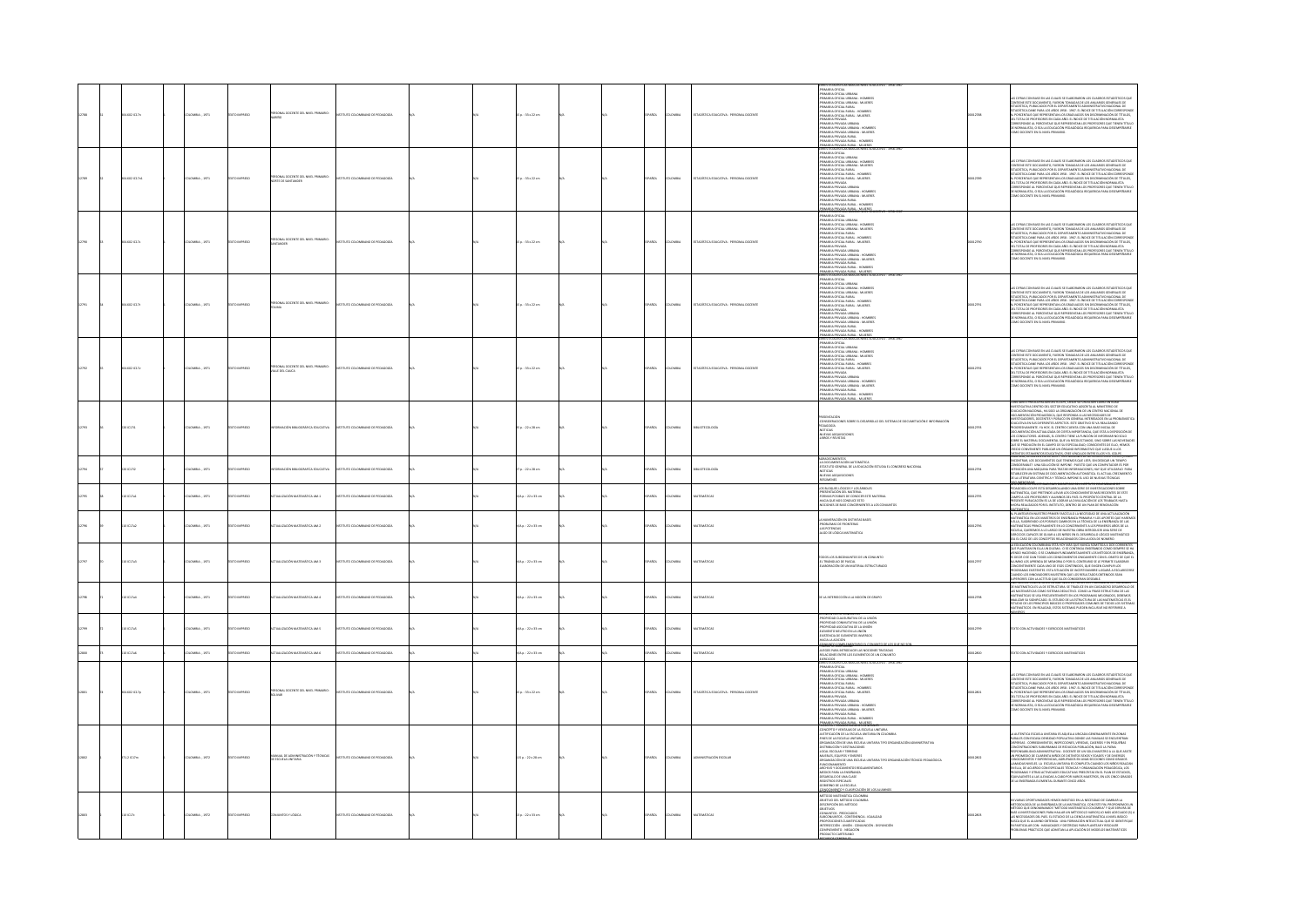|       | 0.1521C17c  | CMELA: , 1972       | O22RRMI OTX     | CRITEROS PARA EVALUAR EL DESARROLLO<br>MENTAL DEL NIÑO                                                                                                                                                            | MANO DE PEDAGOGÍA                                                       |                                | 64 p. : 22 x 33 cm       |  | <b>PAÑOL</b> |                | DENIOÓN - DESARROLLO MENTAL - NIÑEZ                                                | <b>RELATIONS IN BURNING IN EUROPEAN CONTRACT CONTRACT CONTRACT CONTRACT CONTRACT CONTRACT CONTRACT CONTRACT CONTRACT CONTRACT CONTRACT CONTRACT CONTRACT CONTRACT CONTRACT CONTRACT CONTRACT CONTRACT CONTRACT CONTRACT CONTRAC</b>                                                                                                                                                                                                                                                                                                                                                                                                                                                                                   | 2808      | DESARROLLO MINITAL DEL NAÑO COMPRINDE LOS SIGUENTES ASPECTOS : EL<br>CARROLLO DE LA INTELIGENCA, LA SCOLANZACIÓN Y EL DESARROLLO AFOCTIVO PAGE<br>INDO DI INSPARROLLO INTELICTIVA COMO DEL DEVINO Y EL DIVANICATICO ACERTADO<br>INTO DI<br>USMO EN EL PENSAMENTO INFANTIL CI LAS AGRUPACIONES LÓGICAS Y LAS<br>CIONES DE CONSERVACIÓN D) EL NIVEL DE ESTRUCTURACIÓN DEL LENGUAJE VERBA                                                                                                                                                                                                                                                         |
|-------|-------------|---------------------|-----------------|-------------------------------------------------------------------------------------------------------------------------------------------------------------------------------------------------------------------|-------------------------------------------------------------------------|--------------------------------|--------------------------|--|--------------|----------------|------------------------------------------------------------------------------------|-----------------------------------------------------------------------------------------------------------------------------------------------------------------------------------------------------------------------------------------------------------------------------------------------------------------------------------------------------------------------------------------------------------------------------------------------------------------------------------------------------------------------------------------------------------------------------------------------------------------------------------------------------------------------------------------------------------------------|-----------|------------------------------------------------------------------------------------------------------------------------------------------------------------------------------------------------------------------------------------------------------------------------------------------------------------------------------------------------------------------------------------------------------------------------------------------------------------------------------------------------------------------------------------------------------------------------------------------------------------------------------------------------|
|       | 1.14 (170)  | LOMBIA: . 1972      | O22RRM (TD)     | PLAN DE OPERACIONES                                                                                                                                                                                               | ALCOARDR 30 CAMBARD DE DEUTIT                                           | ANZACIÓN DE ESTADOS AMERICANOS | 11 n. : 22 x 28 cm       |  | PAÑOL        | <b>AIRMOJO</b> | DUCACIÓN - CAPACITACIÓN DOCENTE<br>ENSEÑANZA - CIENCIAS<br>ENSEÑANZA - MATEMÁTICAS | RELACIONES DE COOPERACIÓN<br>CERES DE IDENTIDAD<br>OBETIVOS ESPECÍFICOS DEL PROYECTO<br>ANETANS ESPECÍFICOS DEL PROYECTO<br>METAS ESPECÍFICAS PARA EL AÑO 1972 - 1973<br>PERSONAL QUE SE CONTRATA<br>PERSONAL QUE SE CONTRATA<br>kraiding (salt analistic)<br>Divinsiación del Gobierno Colonibuno<br>Divinsiación del Gobierno Colonibuno<br>Belhesce Destinados y desemblisces por Triniestres<br>Mexid Numero I lista de Maternales<br>Mexid Numero I lista de Maternales                                                                                                                                                                                                                                          | 12805     | DE ACUERDO CON LOS OBJETIVOS PROPIOS DEL INSTITUTO DE CIENCIAS Y LOS<br>CORRESPONDIENTES AL PROYECTO MULTINACIONAL DE ENSEÑANZA DE LAS CIENCIAS D<br>LA ORGANIZACIÓN, LOS PROGRAMAS QUIETO DEL PRESENTE PAIA DE PRINACIONES<br>TIDINEN<br>TIINIIN PUK ORIILITYIS KANKARIAS LUS SIKURINTAS : APUTAK LUS ISATAKIALINEINUS<br>EDULATIVOS, Y ESPECIALINENTE A LOS DEDICADOS A LA FORMACIÓN DE MARSTROS<br>ESCUELAS NORMALES) PARA ELEVAR SU NIVEL Y CONTRIBUIR A ALCAIZAR LAS<br>COND<br><b>TEMÁTICA</b>                                                                                                                                           |
|       | 04.2 IC17e  | LOMBIA: . 1972      |                 | ESTUDIO DE LAS REPERCUCIONES FÍSICAS Y<br>PSICOLÓGICAS QUE LAS CONDICIONES<br>AMBIENTALES (ECOLÓGICAS) EJERCEN SOBR<br>LOS NIÑOS EN EDAD PREESCOLAR,<br>MULACIÓN DE LAS SOLUCIONES MAS<br>CUADAS PARA LA SOCIEDAD | RO DE DESARROLLO INFANTIL ESTACIÓN DE<br>STIGACIONES DE ECOLOGÍA HUMANA |                                | (Ap.: 22 x 28 cm)        |  | PAÑOL        | <b>OLOMBIA</b> | COLOGÍA - EDUCACIÓN PREESCOLAR                                                     | ANCHO NURMAN<br>ANTICECENTS<br>ANTICECENTS<br>- DISTRICTORY OF LONGITUDINAL PRESCOLAR<br>-<br>- PROGRAMA COMPRENSIVO DE DESARROLLO PSICOLÓGICO<br>- PROGRAMA COMPRENSIVO DE DESARROLLO PSICOLÓGICO<br>- PROGRAMA COMPRENSIVO DE DESARROLLO PSICOLÓG<br>OBIETIVOS Y PUNTOS DE VISTA<br>CONTENIDO DEL PROGRAMA<br>ACTIVIDADES DE DESARROLLO DEL CONOCIMIENTO<br>PRIMINING ON WARRANT UNIVERSITY OF THE STATE OF STATE STATE STATE OF STATE STATE OF STATE STATE STATE OF STATE<br>DRAMATIZACIONS CULTURALS<br>ACTIVISATES FRECAS<br>SESULTADOS DEL PROGRAMA IMAS PARA EL ANÁLISIS DE LOS RESULTADOS<br>RES<br>AEDICIÓN DEL DESARROLLO PSICOLÓGICO<br>nálisis de los datos de tipo cognosciti<br>Jucación básica peruana | 12000     | SOE 1968, LA ESTACIÓN DE INVESTIGACIONES DE ECOLOGÍA HUMANA, EN<br>ANNO 1990 ESCOLAR PERTRICIDATES A LAS FAMILIAS MAS PORTES DE CALI, DONOCA EN CONTROLADO LOS EFECTOS DE CALIDO DE LA UNIVERIDAD DE VALLE, HA VENIDO<br>RIVISSTIGANDO LOS EFECTOS DE CONRINADONES DE SERVICIOS DE SALUO, NUTRIDÓN,<br><br>32 0001 Y 8961 3RTH3 OBA3 A 200AV3JJ 20TOJN 2010UT23 200AW 30 00ATJL<br>EGÓ A TRES CONCLUSIONES BÁSICAS ACERCA DE LA EFECTIVIDAD DE ESTAS<br>TERVENCIONES EN NIÑOS DE ESCASOS RECURSOS, ENTRE LAS EDADES DE TRES A SEIS                                                                                                             |
|       | 0.77710174  | <b>CREAK . 1972</b> |                 | the prenticular or textor<br>ILARES MARZO 16 - 26 DE 1972                                                                                                                                                         | THE COLOMBIANO DE REDUCCIÓN                                             |                                | $0.122 + 28$ cm          |  | <b>DAR</b>   | OLOMBIA        | <b>DOTOS EDUCATIVO</b>                                                             | $\begin{minipage}[t]{0.03\textwidth} \begin{tabular}{lcccc} \textbf{0.03\textwidth} & \textbf{0.04\textwidth} & \textbf{0.04\textwidth} & \textbf{0.04\textwidth} & \textbf{0.04\textwidth} \\ \textbf{0.04\textwidth} & \textbf{0.04\textwidth} & \textbf{0.04\textwidth} & \textbf{0.04\textwidth} & \textbf{0.04\textwidth} \\ \textbf{0.04\textwidth} & \textbf{0.04\textwidth} & \textbf{0.04\textwidth} & \textbf{0.04\textwidth} & \textbf{0.04\textwidth}$                                                                                                                                                                                                                                                    | 012807    | a educación básica es el nivel en que se establece el fundamento del<br>Desarrollo integral de todos los perlanos y por ello de si ele cil estera<br>Regiliar de educación: está destinada a desarrollar integrabatate al<br>Reucando,<br>ruania. Comprende Nueve Grados para los Niños entre seis y quince años de<br>Ad, divididos en tres ciclos.                                                                                                                                                                                                                                                                                           |
|       | 9861 K.17   | MEIA: , 1972        |                 | )BME DE ASESORÍA PRESTADA A LA<br>FECCIÓN NACIONAL DE EDUCACIÓN DEI<br>AZONAS                                                                                                                                     |                                                                         |                                | Ap.: 22 x 28 cm          |  |              |                | NECKOÓN - EDUCACIÓN INDÍGEN                                                        | .<br>CTWIDADES GENERALES<br>ENERALIDADES SOBRE LAS CONDICIONES DE LA EDUCACIÓN EN LA AMAZONÍA<br>ZIMORUJONG<br>-COMMUNISMES<br>-CHIESTICHNICH OF CHRISTING AND MASSINGS<br>-GONGIME DE LA VISITA AN NÚCLEO MACHINA PRITEO NAROD DE LETICH, JULIO 10 DE 1071<br>-CONCENTRACIÓN DE DESARGILLO BURA: PURTO NARÓD.<br>-COMPOS DE MAAUSTE DE PRESUPUESTO<br>-CUAD                                                                                                                                                                                                                                                                                                                                                          |           | IL PRESENTE INFORME INCLUIT AGGINOS DATOS REFERENTES AL SEMINARIO PARA LOS<br>OCCHITS EFECTIVOS DA ILITELA RA NTROČIN A LA SOCIUTUR CHARANA AL ICOLFE<br>OCR MONSIÈGIS MARCELLANO E CANNES 4, PREFICTO APÓSTOLICO I INSPECTOR<br>MOCONA<br>RÍA AMAZONAS                                                                                                                                                                                                                                                                                                                                                                                        |
|       | 0.11 (27)   | LOMBIA: . 1972      | <b>OZSRRMIC</b> | MAGON INSTITUCIONAL                                                                                                                                                                                               | ALTO COLOMBIANO DE PEDAGOGÍA                                            |                                | $16.22 \times 32$ cm     |  | PAÑOL        | <b>OLOMBIA</b> | <b>ENTO EDUCATIVO</b>                                                              | ARTOS GENERALES<br>ORGANIZACIÓN DE LA INVESTIGACIÓN<br>-PERSONAL DE INVESTIGACIÓN<br>-RIBLIOTECA<br>FUBLICACIONES DE LA INVESTIGACIÓN<br><b>FUBLICATIONS DE LA INVESTIGACIÓN<br/>ASESORIAS<br/>AVESTIGACIÓN SOBRE TEXTOS ESCOLARES<br/>FINANCIATION SOBRE TEXTOS ESCOLARES<br/>PERÍODO SENSORIA DE LA INSTITUCIÓN<br/>FERÍODO SENSORIATORIO<br/>FERÍODO DE COFERATORIO</b>                                                                                                                                                                                                                                                                                                                                            | 12809     | ossoe el punto de vista teórico el instituto colombiano de Pedagogía Icolpe<br>Ha determinado, como áreas probitarias en la investigación Educativa las<br>Siguientes : estudios de la socieda; estudios del setema educativa, estud<br>MINI NA SUGUPANO, SAI VANNI JOHNA SAN KANSANI SA DA KANGUNANO,<br>KPOLÍTICA DE PRIOBIDADES COUE DI MATERIA DE NAVESTICACIÓN SOCIÉTICA (PRIMARCAN)<br>KPOLÍTICA DE PRIOBIDADES COUE DI MATERIA DE NAVESTICACIÓN SOCIETICOUES, SE<br>LIDD                                                                                                                                                                |
|       | 0.15 IC17e  | CMBIA:, 1972        | O22RRM C        | APAS EN EL DESARROLLO PRICOLÓGICO<br>. NIÑO UN PUNTO DE VISTA PIAGETIANO                                                                                                                                          | TUTO COLOMBIANO DE PEDAGOGÍA                                            |                                | .<br>7 p.: 22 x 33 cm    |  | wkou         | <b>AIRMOJO</b> | SCOLOGÍA DE LA EDUCACIÓN                                                           | PRISODO DE LANGUEURIS L'ONCARIA (NE MESSICALES)<br>DESPOIS DE LA GUERRA DES L'ONCARIA ARSTRACTAS<br>DESARGLIO DE LO AFFICTIO Y LO INTERNETATIVALLA<br>DESARGLIO AFFICTIO Y SOCIAL DE LA SERACCIONES SENSORO-MOTRICES<br>DESARGLIO AFFICTIO                                                                                                                                                                                                                                                                                                                                                                                                                                                                            | 281       | GET CONSIDERA QUE EL DESARROLLO PSICOLÓGICO DEL NIÑO COMPRENDE TRES<br>CTOS, A SABER : LO COGNOSCITIVO, LO AFECTIVO Y LO INTERINDIVIDUAL O SOCIAL<br>ASPICTOS, ASAIRA : LO COGNOSCITAD, LO ARACTADO Y LO BATERNONDULA LO SCOLLA<br>DURA DE ESTOS TRES GRANDES COMINICA NO EXISTIA CITROS, ES DICIR, QUE SI ES<br>DURA DE ESTOS TRES GRANDES COMINICA NO EXISTIA CITRO, ES DACIR, QUE SI E                                                                                                                                                                                                                                                      |
|       | 2.6 (0174)  | CRABLA: . 1972      |                 | 27 CANULIA 23 ARA RIJA 2014<br>                                                                                                                                                                                   | THE COLOMBIANO DE REDUCCIÓN                                             |                                | $21a:22 \times 28$ cm    |  | <b>MACK</b>  | <b>VOMBIA</b>  | <b>PAÑOL - ENSEÑANZA</b>                                                           | 51979104**<br>-NARRACIÓN - CUENTOS<br>-OBIETIVOS<br>-TEMAS<br>NOZCAMOS NUESTROS MITOS Y LEYENDAS - LA NARRACIÓN<br>A DESCRIPCIÓN                                                                                                                                                                                                                                                                                                                                                                                                                                                                                                                                                                                      | 12811     | MANU VA URGADO TANTO AL PROFESOR COMO AL ESTUDIANTE. E TA<br>ITE INVENIU DE LINGUADES COMO EL DESARROLLO DE LOS MISMOS, ESTÁN ELABORADOS<br>ANEACIÓN DE LINGUADES COMO EL DESARROLLO DE LOS MISMOS, ESTÁN ELABORADOS<br>IDEESOR SE CONVIERTE EN UNA GUÍA FAI LA INTERPRETACIÓN DE LOS TEMAS DEL<br>I<br>PERIMA CREENIDS QUE, EN LA FORMA COMO ESTÁ PRESENTADA LA CLASE, CON LOS<br>20 MATODOLÓGICOS QUE EN LA FORMA COMO ESTÁ PRESENTADA LA CLASE, CON LOS<br>205 METODOLÓGICOS QUE DEBE SEGUIR TANTO EL PROFESOR COMO EL ALUMNO,                                                                                                              |
|       | 0.111017    | CRABLA: . 1972      | <b>IMPRESO</b>  | )<br>Panada de estudio sobre programas<br>El Icolpe                                                                                                                                                               | TITUTO COLOMBIANO DE REDACOCÍA                                          |                                | $0 p. : 22 \times 28$ cm |  | <b>MG</b>    |                |                                                                                    | <b>ENGINE LITERATO </b><br>GOGÍA<br>NTRODUCCIÓN<br>v Haudiculin<br>Linciones del Instituto Colombiano de Pedagogía<br>Enfinención de Probibanges de la investigación que debe adelantar el Instituto<br>Ispinición de la función asesora del Instituto<br>Entitucación de Prioridades en el E<br>CATINOS Y TEXTOS ESCOLARES                                                                                                                                                                                                                                                                                                                                                                                           | .<br>281. | : EACH C'HMBH RI CON LOS CRHETIVOS DEL ESDAÑOL<br>TADO COLOMBIANO EN LA DÉCADA DE LOS AÑOS SESENTA IMPULSÓ UNA POLÍTICA<br>IN EUROPOSITION MARINALISTA EN DE SUS ANTIFICIOS EN PARA LO CUAL PROTECTO A LA CARA EL CARACTERISTA EN EL CARA<br>19 SE ESPONACIÓN Y AMPINACIÓN DE SUS ANSTRALOÑYMEN COM PARA LO CUAL PROTECTO A A<br>ANMINISTRACIÓN NACIONAL DESCRI<br>OS MINISTERIOS. ESE PROCESO DE DIFERENCIACIÓN ESTRUCTURAL DE LAS FUNCIONES<br>STATALES SE TRADUJO EN EL CAMBIO DE LAS BASES INSTITUCIONALES DEL PAÍS.                                                                                                                       |
|       | 0.11 (C17)  | CMEIA: , 1972       |                 | <b>ITUTO DE CIENCIAS</b>                                                                                                                                                                                          | MNO DE PEDAGOGÍA                                                        |                                | $7 p. : 22 \times 28$ cm |  | wkou         | <b>CLOMBIA</b> | ANIAMENTO EDUCATII<br>GISLACIÓN EDUCATIVA                                          | -<br>ANTECEDENTES<br>- FUNCIONES<br>- FROGRAMAS Y ACTIVIDADES<br>PRUGARANOS Y NEI INTONIOS<br>GREGANIZACIÓN<br>RESCRUCIÓN NÚMERO 2005 DE 17 SEPTIEMBRE 1999<br>DECRETO NÚMERO 240 DE 11 DE MARZO DE 1971<br>RESCRUCIÓN NÚMERO 0242 3 DE FEBRERO<br>ecreto número 220 febrero 21 de 1072<br>Esclución número 0019 enero 8 de 1968                                                                                                                                                                                                                                                                                                                                                                                      | 12813     | RESENTE DOCUMENTO PRETENDE DEEMIR EL ÁMBITO DE OPERACIONES DE<br>PRESINTI COCUMENTO PRITINGO DENHA EL AMBITO DE COFARACIMES DEL<br>ESTIUTO DE CIENCIA, EL INSTITUTO TIEN LA MASCHI DE FONDATAR E IMPLILAR EL<br>ESTIUTO DE CIENCIA, EL INSTINUCIÓ TEN LA MASCHI MEDICIÓ DE ACCINISTA EL ISTUEDA<br>INVES<br>NCIAS, EN TODO EL PAÍS.                                                                                                                                                                                                                                                                                                            |
|       | 111 1220    | COL - ANNA          | inaggron.       | UETIVOS GENERALES DE LA EDUCACIÓN<br>SICA                                                                                                                                                                         | THE COLOMBIANO DE REDACOCÍA                                             |                                | $: 22 \times 28$ cm      |  | a Res        |                | <b>MTO EDUCATIVO</b>                                                               | -<br>ADENTINOS GENERALES DE LA DISEÑANZA DEL ESPAÑOL<br>- OBETINOS GENERALES DE LOS ESTUDIOS SOCIALES<br>- OBETINOS GENERALES DE LA DISEÑANZA DE LA MATEMÁTICA<br>- OBETINOS GENERALES DE LA DISEÑANZA DE LAS OIDICIAS SOCIALES<br>BIETIVOS GENERALES DE LA FORMACIÓN VOCACIONAL<br><b>PUCACIÓN DEL PROBLEMA Y MARCO CONCEPTUAL</b>                                                                                                                                                                                                                                                                                                                                                                                   | 12814     | n tre los deretinos generales de la educación basica estan : proporcionar al<br>Envirolo docrituroares subficintes que le permitan adquirir y desarrollar<br>estreas que lo común rea en condicintentos generales y habileades y<br>est<br>NOTAL TECNICO ALIMANÁTICA DEL MEDIO COLOR                                                                                                                                                                                                                                                                                                                                                           |
| 12815 | 0.11 (0174) | CMBIA: , 1972       | O22RRMI OT      | EXPECTATIVAS DE MOVILIDAD SOCIAL A<br>TRAVÉS DE LA EDUCACIÓN TÉCNICA                                                                                                                                              | <b>EDUCACIÓN MEDIA TÉCNICA - PROVECTOS DE</b>                           |                                | 6 p. : 22 x 33 cm        |  | wko.         | COLOMBIA       |                                                                                    | VTRODUCCIÓN<br>ORMULACIÓN DEL PROBLEMA<br>FORMAL CONSTRUCTION (FORMAL CONSTRUCT)<br>ASSAULTED IN A INVESTIGATION<br>ASSAULTED IN A INVESTIGATION<br>ASSAULTED IN A INVESTIGATION<br>ASSAULTED IN A INVESTIGATION (FOR A INC. CONTINUES)<br>ASSAULTED IN A INVESTIGATION CONSTRUCT ON A                                                                                                                                                                                                                                                                                                                                                                                                                                | 012815    | TEMA DE ESTA INVESTIGACIÓN ES EXPECTATIVAS DE MOVILIDAD SOCIAL A TRAVÉS DE<br>NA TIONE AN ENTIRE LA DE DISTRIBUIX DE L'ANYANE MENTALE DE LA TIONES DE LA TIONE ANTIQUE DE LA TIONE ANNE DE L<br>SOCIEDAD, DESARROLLA EN LOS INDIVIDIOS ACTITUDES QUE VAN A CORRESPONDER AL<br>DESEMPEÑO DE ROLES SOCIALES DE ADULT<br>NO IENTRA STI IAOO EN NIVELES DIEERENTES Y DESPONDE A EINES ESPECIALES                                                                                                                                                                                                                                                   |
|       | 0.111C17p   | OMBIA: , 1972       | O23RMI OT       | GRAMA DE LAS NACIONES UNIDAS PARA<br>ISARROLLO                                                                                                                                                                    | ARODARIES DE PERSONA DE TRAS                                            |                                | 4 p. : 33 x 22 cm        |  | <b>MACL</b>  | <b>CLOMBIA</b> | NEAMENTO EDUCATIVO                                                                 | CHARGE OR PROVECTO Y ORIETAIOS REMOVALES<br>NOMING DIL PROTICIO T OBILITIVO PRINCIPALIS<br>OBIETIVOS A LARGO PLAZO<br>ADMINISTRACIÓN Y PLANIFICACIÓN DE LA EDUCACIÓN                                                                                                                                                                                                                                                                                                                                                                                                                                                                                                                                                  | 12816     | PRIFIL I D'AUSEA LUN IRIAUN A LA ANTILULACIÓN DE LUS HILURSUS DEL<br>DRAMOÓN NACIONALES E INTERNACIONALES CON LAS NECESIDADES DEL<br>ARROLLO CIENTÍFICO Y TECNOLÓGICO. CONTRIBUR AL FORTALECIMIENTO<br>TO DE LOS<br>)<br>Cesos técnicos que implican la formulación y desarrollo de las políticas<br>L gobierno nacional en educación y la descentralización de los servicios                                                                                                                                                                                                                                                                  |
|       | 0.017       | MEIA: , 1972        |                 | 6ÑO Y LOS CONCEPTOS DE LAS CIENC<br>TURALES, GUÍA NÚMERO 1 LA<br>LICACIÓN DEL DÍA Y LA NOCHE                                                                                                                      | DMINNO DE PEDAGOGÍA                                                     |                                | $: 22 \times 28$ cm      |  | κkα          |                | ENCHS NATURALES - ENSEÑANZ                                                         | PRESENTACIÓN<br>LAS CAUSAS Y LA NATURALEZA DE LA NOCHE<br>LA EXPLICACIÓN DE LAS SOMBRAS<br>CONCLUSIÓN: UN MÉTODO DE ENSEÑANZA                                                                                                                                                                                                                                                                                                                                                                                                                                                                                                                                                                                         |           | ARVANNIRA<br>DEVENIS EN L'INIUSA DE L'ANGUARDO PRAGINALE PER EL GAUPO DE ASESONIS<br>DEL ÁREA DE CIENCIAS NATURALES " DEL ICOLPE SE PROPONE UNA ESTRUCTURA PARA L<br>DGRAMACIÓN DE ESTA ÁREA CURRICULAR QUE SE ORIENTA BÁSICAMENTE EN LOS<br>LIBENTES CONCEPTOS : NOCIÓN DE UNIDADES DECARTAS DE MATERIA, NOCIÓN O<br>ES DE CONSERVACIÓN, NOCIÓN DE INTERACCIÓN Y CAMBIO. EN LA PRESENTE GUÍA SE<br>N LOS DA                                                                                                                                                                                                                                   |
|       | L4 IC17m    | MEIA: , 1972        |                 | nual de Orservación del Desarrou<br>20.0Geco del Niño Menor de 2 años                                                                                                                                             | NTO COLOMBIANO DE PEDAGOGÍA                                             |                                | $: 22 \times 33$ cm      |  | wkou         |                | SCOLOGÍA - NIÑEZ - DESARROLLO                                                      | KSENTACIÓN<br>DISARROLLO COGNOSCITIVO<br>DISARROLLO INTER-INDIVIDUAL<br>ESTADIO UNO: ADUALISMO INICIAL<br>ESTADIO DOS: REACCIONES INTERMEDIA<br>ESTADIO TRES: RELACIONES ORIETALES                                                                                                                                                                                                                                                                                                                                                                                                                                                                                                                                    | 12818     | UPPRI KUS URAI UN UNIMIDUO SIMI MINIMINO NOMINARIONO MONTE DE LOS ANGUNO DIA<br><mark>EN PONTE DE LA BEDIACCIÓN EN INISTO CON DINANT MUNICIPAL DE LOS ANOS SE PUEDE</mark><br>EN MUNA EN TRES ÁREAS, A SARER : AJ EL ÁREA DEL DESARROLLO COGNOS<br>MINISTRA L'UNIMINALIA UNA PRANCIATA SI INTERNAZIONALIA, LE LA MINISTRA ARRAIXA LUIS<br>ESTADORE REALIZADES POR JEAN PIAGET, EN LA SEGUNDA ÁREA LOS ESTADORES LOS<br>DESTACADOS SON LOS DE RENÉ SPITZ, JOHN BOWLEY, MARY AINS-WORTH Y<br>reera área los estudios más precisos parecen ser los de arnold gesell. El<br>Esente manual tratará únicamente de las dos primeras áreas mencionadas |
|       | 0.111017j   | CMELA: , 1972       | <b>OZSRRMIC</b> | JORNADA DE ESTUDIO SOBRE PROGRAMAS<br>EL ICOLPE                                                                                                                                                                   |                                                                         |                                | $p. : 22 \times 28$ cm   |  | AÑOL         |                | INTO EDUCATIVO                                                                     | <b>SACOON</b><br>.<br>DÓN<br>A ASESCRÍA EN EDUCACIÓN<br>155 RO, ELABORACIÓN Y PRODUCCIÓN DE TEXTOS Y MATERIALES EDUCATIVOS<br>A DOCUMENTACIÓN E INFORMACIÓN ACERCA DE LA INVESTIGACIÓN<br>VEITILITOS ADSORTOS AL ICOURE                                                                                                                                                                                                                                                                                                                                                                                                                                                                                               | 12819     | ANTES<br>PROPUESTA DEL CONSEJO TÉCNICO : HA SIDO ESTIMULANTE PARA EL INSTITUTO<br>COMBIANO DE PEDAGOGÍA, LA PREDCUPACIÓN DE SU CONSEJO TÉCNICO DE<br>JOURNAIS DE PRANDUIR, UN PRINCURPADANT DE RAIN DE TRABAID DE LA ENTIDAD,<br>IEDANITE UN ANÁLISIS RIGURDEO, EN UNA "IORNADA DE ESTUDIO", DE LOS PROYECTOS<br>JARDRADOS, LOS QUE ESTÁN EN MARCHA Y LOS QUE ES FRONSPOCAN DRA DE FUERDO                                                                                                                                                                                                                                                      |
| 05820 | 29.11 (217) | LOMBIA: . 1972      | OZERNI OTX      | ITUDIO SOBRE COSTOS DE LA EDUCACIÓN<br>EDIA OFICIAL EN COLOMBIA                                                                                                                                                   | ASTITUTO COLOMBIANO DE PEDAGOGÍA                                        |                                | $15a : 22 \times 28$ cm  |  | PAÑOL        | COLOMBIA       | <b>RESUPLIESTO EDUCATIVO</b>                                                       | ntecedentes<br>Iaturaleza de la investigación<br>Ibietivos de la investigación<br>METODOLOGÍA A SEGUR<br>ANTODOLOGÍA A SEGUR<br>ETAPAS DE LA INVESTIGACIÓN<br>DIRECCIÓN Y COORDINACIÓN DEL ESTUDIO<br>PRESUPUESTO                                                                                                                                                                                                                                                                                                                                                                                                                                                                                                     | 012820    | E COMMAND MODELE DE REANTA EN DESTRUCTION DE LA UNISICIA PRODUCTION DE LA MARCA DE SERVICIONAL DE PLANERAM UNA<br>LA LICE TRI PARA REALIZZAR UNA INVESTIGACIÓN COMPARADA DE LOS COSTOS DE LA<br>LA LICE TRI PARA REALIZZA UNA INVEST<br>ANNOUNCE IN MISSION CONTROL AND A CONTROL OF THE CONTROL CONTROL CONTROL CONTROL AND CONTROL CONTROL CONTROL CONTROL CONTROL CONTROL CONTROL CONTROL CONTROL CONTROL CONTROL CONTROL CONTROL CONTROL CONTROL CONTROL CONTROL C                                                                                                                                                                         |
|       | 0.7771017   | LOMBIA: , 1972      |                 | .<br>DLARES Y MATERIALES EDUCA<br>INECTO TEXTOS ICOLPE, ICCE,<br>LCENCIAS                                                                                                                                         |                                                                         |                                | .<br>N/A p.: 22 x 28 cm  |  | <b>Wick</b>  | <b>CLOMBIA</b> | <b>DODS EDUCATIVO</b>                                                              | DIRCURSO DE INAGURACIÓN<br><b>PLANTEAMIENTO CURRICULAR SISTEMA INEM</b><br>-FANITAMIENTO CUESICULAS SETENA NON<br>-PADORES Y METODOLOGÍA DE LA BELINÓN<br>-PADOREMA DE TRABAIO<br>-LIGIA DE PARRID<br>-FICHA DE PARRID<br>-CONCLUSONES Y RECOMENDACIONES<br>-CONCLUSONES Y RECOMENDACIONES<br>-MIGNIS<br>O DE CLASSICA                                                                                                                                                                                                                                                                                                                                                                                                |           | A MODIFICATION WAS CONTRACTED ASSAULTED FOR A COLLEGE AND CONTRACTED MANAGEMENT CONTRACTED BY LA<br>II ROTINUTO GOLOMBANO DE PERANGIGO, ICOLEA EN COLABIDACIO (COLLA<br>LUGGIRIS CALE COLOMBANO DE PORTOGOLOMBANO DE CONTÍNUCIONES<br>SECURIS TECH CON EL FORDO DE INVESTIGACIONES CONTÍNUCIONES<br>COLONIST "TRANCICO IDEI DE CALEAS" COLC                                                                                                                                                                                                                                                                                                    |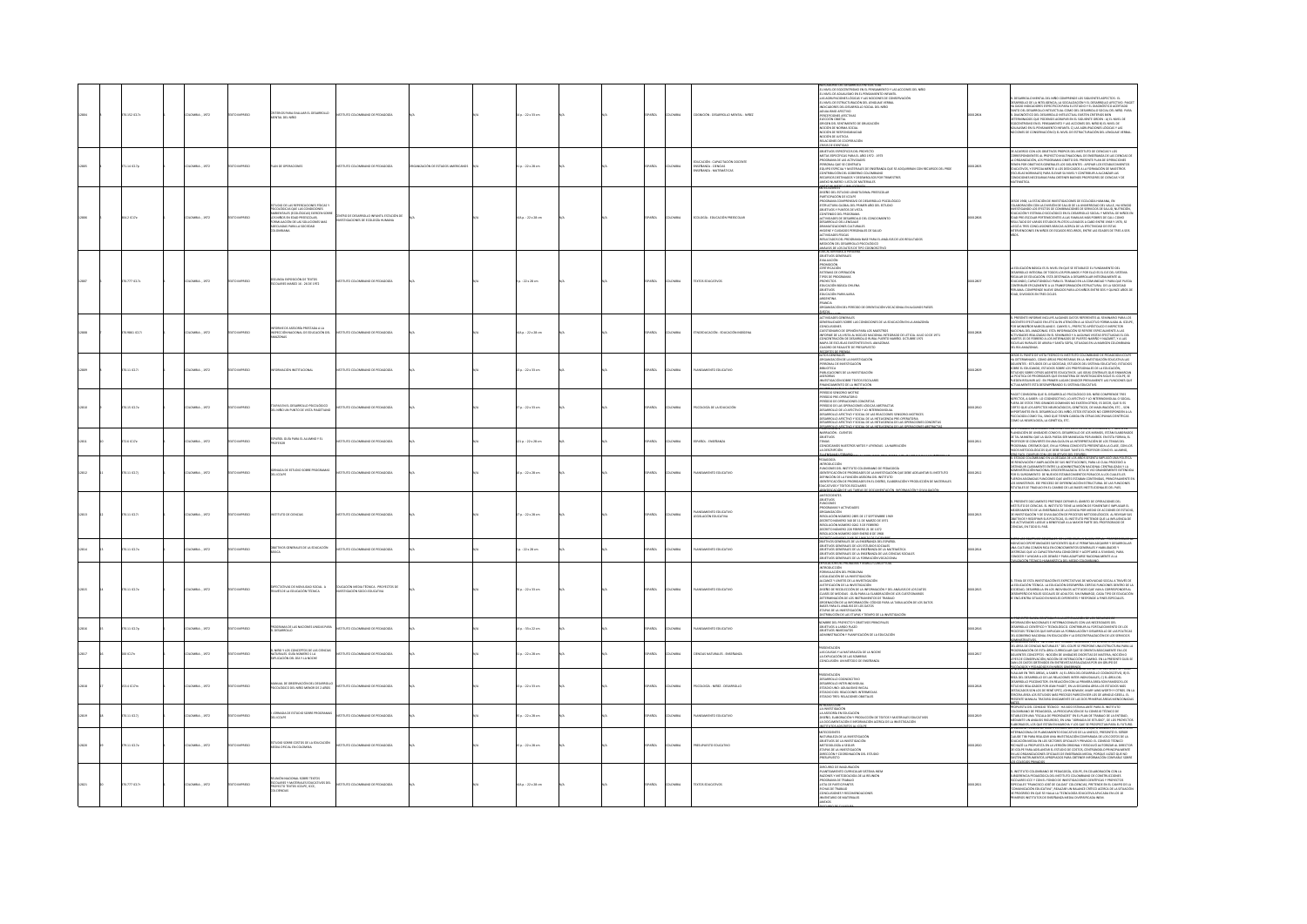|  | 3831C17p              | MEIA:, 1972         |                    | MPARATIVAS DE FECUNDIDAD EN I<br>IÉRICA LATINA: REFUTACIÓN DE AL<br>NICEPTOS ERRONEOS                                                                                       | IANO DE PEDAGOGÍ                      |  | $x: 22 \times 28$ cm   |  | xka          |                | <b>CUESTAS - FECUR</b>             | REVE DESCRIPCIÓN DEL PROGRAMA<br>IVELES Y TENDENCIAS DE LA FECUNDIDAD<br>CTITUDES Y OPINIONES<br>L'II IODAN TOMMUNA<br>LOXO DE CONTRA ACEPTIVOS<br>LOXO DE RESULTADOS PRELIMINARES DE ENCLISSTAS COMPARATIVAS DE FECUNDIDAD EN SIETE PAÍSES<br>LOXONARESCANCE<br>QUAISO NIEDIO DE EMBARADOS, NACIDOS VINOS, NACIDOS MUERTOS Y ABORTOS<br>QUAIS<br>STRUCTURA POR EDAD DE LAS MULERES ENTREVISTADAS<br>.<br>IFERENCIALES DE LA FECUNDIDAD<br>FOMEDIO DE NACIDOS VINOS POR GRUPOS DE EDAD DE LAS MUJERES ENTREVISTADAS<br>JÚMERO MEDIO DE NACIDOS VINOS POR ESTADO CIVIL DE LAS MUJERES ENTREVISTADA |            | TOS SECTORES DE OPINIÓN DE LA AMÉRICA LATINA, Y AÚN ALGUNOS DE FUERA DE LA<br>MINIMAL MONTENO DE PERSONAL EN PRODUCTIVA DE MANIMAL DE MANIMAL DE CARACTER DE LA PARTICIPAT DE MANIMAL DE LA PARTICIPAT DE LA PARTICIPAT DE LA PARTICIPAT DE LA PARTICIPAT DE LA PARTICIPAT DE LA PARTICIPAT DE LA PARTICIPAT<br>AMILIA.                                                                                                                                                                                                                                                                                                         |
|--|-----------------------|---------------------|--------------------|-----------------------------------------------------------------------------------------------------------------------------------------------------------------------------|---------------------------------------|--|------------------------|--|--------------|----------------|------------------------------------|---------------------------------------------------------------------------------------------------------------------------------------------------------------------------------------------------------------------------------------------------------------------------------------------------------------------------------------------------------------------------------------------------------------------------------------------------------------------------------------------------------------------------------------------------------------------------------------------------|------------|---------------------------------------------------------------------------------------------------------------------------------------------------------------------------------------------------------------------------------------------------------------------------------------------------------------------------------------------------------------------------------------------------------------------------------------------------------------------------------------------------------------------------------------------------------------------------------------------------------------------------------|
|  | 04.6 K171             | LOMBIA: , 1972      | O23RMI OT          | EMAS SOBRE POBLACIÓN Y DESARROLLO<br>CONÓMICO EN AMÉRICA LATINA                                                                                                             | TITUTO COLOMBIANO DE PEDAGOGÍA        |  | $p. : 22 \times 28$ cm |  | <b>PAÑOL</b> | <b>AIGNOJO</b> | MOGRAFÍA - FECUNDIDAD              | NTRODUCCIÓN<br>PRESIÓN DEMOGRÁFICA SOBRE LOS RECURSOS NATURALES Y DE CAPITAL<br>THE SIGN MINIMUM AND THE MINIMUM INTERNATIONAL PRODUCTS ECONOMICO S DE LA FECUNDIDAD<br>-MORTALIDAD, MORILIDAD Y DESARROLLO ECONOMICO Y SOCIAL<br>-TASA DE CRECIMIENTO DEMOGRÁFICO                                                                                                                                                                                                                                                                                                                                |            | RY MINIMUS I MINIMUS A PARTIMONO NO PRIMIMUS CON ANNO 1999 ANNO 1999 ANNO 1999 ANNO 1999 ANNO 1999 ANNO 1999 A<br>ROGRAFÍA ECONÓMICA PERTINENTE A LA SITUACIÓN LATINOAMERICANA, Y OG<br>1998 AGGINALA MENDIANO EN EL DISSABOLILO DE<br>INICIA NAVISAS SOMETICIS A ESTA CONFERENCIA, ESTA AÍN ENTRADOS SOBE<br>INICIS NAVADS SOMETICIS A ESTA CONFERENCIA, ESTARÁN EDITORIOS SOBE<br>INICIS NAVADS SOMETICIS EL MIGNIO TENA, CONO DEN A Ú ESTOS DE LOS ANAIGNES<br>UPERO Y MIGN                                                                                                                                                  |
|  | 271.335 IC17a         | LCMBIA: , 1972      | O22RRMI OT:        | INISTRACIÓN DE UN PROGRAMA<br><b>MS2JA</b>                                                                                                                                  | FITUTO COLOMBIANO DE PEDAGOGÍA        |  | $: 22 \times 28$ cm    |  | <b>PAÑOL</b> | <b>CLOMBIA</b> | ATERIALES AUDIOVISUALES - PROGRAMA | -LOS CRISTINOS PRINCIPALES<br>- FINES ESPECÍFICOS<br>- REQUISITOS<br>TRIQUÁILES<br>CRITERIO<br>DESIACIÓN<br>SONIDO<br>TOTOGRAFÍA<br>MEMATOGRAFÍA                                                                                                                                                                                                                                                                                                                                                                                                                                                  | 0012924    | IS TEXTO CONTIENE LA DESCRIPCIÓN DE LO QUE SE ENTIENDE POR MATERIAL<br>DIOVISUAL, OBJETIVOS Y FINES ESPECÍFICOS.                                                                                                                                                                                                                                                                                                                                                                                                                                                                                                                |
|  | 2022210126            | LOMBIA: , 1972      | O22RRMI OT:        | <b>CHOASTIC LA ENSEÑANZA DE LOS</b><br>ILNUMENCIAS DE LA MORIMANZA DE LOS<br>ESTUDIOS SOCIALES EN COLOMBIA Y EL<br>MUNDO, II DIPOSICIÓN INTERNACIONAL I<br>TEXTOS ESCOLARES | TUTO COLOMBIANO DE PEDAGOGÍA          |  | $: 22 \times 28$ cm    |  | <b>PAÑOL</b> | <b>CLOMBIA</b> | <b>COS EDUCATIVOS</b>              | .<br>KULTADES QUE HA ENCONTRADO EL ESTUDIO DE LAS SOCIALES<br>RELACIONES DE LOS ESTUDIOS SOCIALES POR ÉPOCAS HISTÓRICAS DE DESARROLLO<br>TENDENCIA HISTÓRICA DE LOS ESTUDIOS SOCIALES EN AMÉRICA<br>LOS PROGRAMAS DE SOCIALES EN COLOMBIA DURANTE LA ÚLTIMA DÉCADA<br>TENDENCIAS MODERNAS                                                                                                                                                                                                                                                                                                         |            | MONARCHINE D'AL MONARCH ANTASA (MATA AUT ART CADU UNITER PORT PREDIRITORIAL)<br>ESERTEN LOS ESTUDIOS SOCIALES, ENCONTRANOS QUE SU PRINCIPAL ORIGIN DERIVA.<br>LA MÚLTIPLE GANA DE PROBLEMAS QUE SE CRUZAN Y ENTRELAZIAI, FORMANDO<br>RO<br>CRIVAS Y RÁPIDAS. MIENTRAS OTRAS CIENCIAS ESTÁN FORMADAS POR UN NÚMERO<br>IN DEFINIDO Y EXACTO DE CLIESTIDNES VIÊNDOSE CASI SEMPRE CON CLABIDAD EL<br>MANO QUE CREBEN SEGUIN LOS ESTUDIOS SOCALES, REVISADOS DUANA TE LOS ÚLTIMOS<br>AÑOS NOS PARSENTAN FASES Y OPINIDINS TAN DIVIRIGA QUE NOS ABRUMA LA<br>NTEND                                                                    |
|  | <b>72.4 IC171</b>     | CMBIA: , 1972       | <b>IMPRESO</b>     | las funciones del lenguaie en Relación<br>Con la socialización y el razonamiento<br>Lógico                                                                                  | <b>TITUTO COLOMBIANO DE PEDAGOGÍA</b> |  | $p_1$ : 22 x 28 cm     |  | <b>PAÑOL</b> | .<br>Wilia     |                                    | PRESENTACIÓN<br>UNA TÉCNICA DE INFORMACIÓN Y CLASIFICACIÓN DE LOS DATOS<br>LAS CATEGORÍAS O FORMAS DEL LENGUAJE INFANTIL<br>PAR DANIMON O ECOLALIA<br>REPETICIÓN O ECOLALIA<br>MONÓLOGO COLECTIVO<br>NFORMACIÓN ADAPTADA<br>DRÍTICA Y BURLAS<br>CRITICAL TRONICAS<br>ÓRDENES, PETICIONES Y AMENAZAS<br>RESPUESTAS<br>A SOCIALIZACIÓN MEDIDA POR MEDIO DEL LENGUAIE                                                                                                                                                                                                                                |            | .<br>NGUAIS CONSIDERADO COMO HECHO SOCIAL TIENE LA FUNCIÓN DE CAPACITAR AL<br>.<br>Nordo para que pueda comunicarse con los demás, ¿cuándo un niño<br>Nor de sete años habla, tiene siempre como objetivo comunicarse con<br>VON DE ARTIE POUR D'AUGURE DE LOGISTIQUE DE LOGISTANTEMENTE AL NIÑO ALÒN<br>LUENT: O MÁS BEN, ¿ESE CREETIVO NO PREOCUPA CONSTANTEMENTE AL NIÑO ALÒN<br>L'ÉQUÉ MAPORTANCIA TIENE EL LOGIARI AUMENTAR EN EL NIÑO UN LENGUAIE CADA<br>MÁS<br>.<br>CNAMENTO LÓGICO DE LOS NIÑOS? ESOS SERÁN LOS TEMAS QUE TRATAREMOS AQUÍ<br>I UNA SERIE DE ESCRITOS POSTERIORES, LOS CUALES CONTINUARÍN DESARROLLANDO |
|  | 278.107 IC17          | CMEIA: , 1972       | O IMPRESO          | INFORME DE LABORES QUE RINDE EL JEFE DE<br>LA DIVISIÓN DE INVESTIGACIONES<br>EDUCATIVAS DEL ICOLPE A LA SEÑORA<br>CTORA DEL INSTITUTO                                       | TUTO COLOMBIANO DE PEDAGOGÍA          |  | $x: 22 \times 28$ cm   |  | <b>PAÑOL</b> |                | FORMES - INVESTIGACI               | HAMMANING I A DIVISIÓN DE INVESTIGACIONES EDUCATIVAS DEL ICOLPE<br>LESDINAL DE LA DIVISIÓN DE INVESTIGACIONES EDUCATIVAS DEL ICOLPE<br>LELDOS Y SALARIOS PAGADOS EN LA DIVISIÓN DE INVESTIGACIONES EDUCATIVAS DE ICOLPE<br>ASINDAD SOBRE COSTOS DE LA EDUCACIÓN MEDIA OFICIAL EN COLONIBIA<br>ESTUDIO SOBRE COSTOS DE LA EDUCACIÓN MEDIA OFICIAL EN COLONIBIA<br>EXTENCIÓN DE LA ESCUELA PRIMARIA EN COLONIBIA<br>EXTENCIÓN DE LA ESCUELA PRIMARIA EN COLONIBIA<br>OSTOS DEL ESTUDIO TITULADO EXTENSIÓN DE LA ESCUELA PRIMARIA EN COLOMBIA<br>ABORES ADICIONALES EN 1972                          | 11282      | n este informe se incluyen : (1) descripción de las tareas adelantadas por la<br>Wisión de investigaciones educativas de icolpe durante 1972 ; (2) relación de<br>As labores desarrolladas por la misma oficina durante el cuarto tr<br>1972; (3) PROGRAMA PROPUESTO PARA 1973.                                                                                                                                                                                                                                                                                                                                                 |
|  | 307.1412 IC17f        | OLOMBIA: , 1972     | O22RRMI OTX        | DRMADON VOCACIONAL EN LAS<br>NCENTRACIONES DE DESARROLLO RURA                                                                                                               | ARODAGED DE CAMBAROJO DE INTERNA      |  | $p. : 22 \times 28$ cm |  | <b>PAÑOL</b> | <b>CLOWAIA</b> | <b>ARROLLO RURAL</b>               | LA EDUCACIÓN BÁSICA EN LAS CONCENTRACIONES DE DESARROLLO RURAL<br>ibietivos de la formación vocacional agrícola.<br>Nfoque de la formación vocacional agrícola en las etapas elemental: exploración y<br>RIDITACIÓN VOCACIONAL, FORMACIÓN VOCACIONAL PARA EL HOGAR Y EDUCACIÓN DE ADULTOS<br>STUDIO DEL MEDIO<br>TMAS GENERALES DEL PROGRAMA<br>JEMPLOS DE TEMAS ESPECÍFICOS<br>OMINISTRACIÓN DEL PROGRAMA                                                                                                                                                                                        | 12828      | GGÍN APARECE DETERMINADO EN EL PROYECTO DE LEY "POR LA CUAL SE DICTA EL<br>TAUTO GENERAL DE LA EDUCACIÓN", LAS CONCINTRACIONES DE DESARDILLO RUBAL<br>DI AQUIELIAS QUE, ADIDAS DE IMPARTIR LA EDUCACIÓN BÁSICA REGILIAR, "INTEGRAN<br>D<br>.<br>ZÓN DE SER DE LAS CONCENTRACIONES DE DESARROLLO RADICA ESENCIALMENTE EN<br>INTEGRACIÓN DE TODOS LOS SERVICIOS QUE ACTUALMENTE SE PRESTAN O QUE EN EL<br>TURO SE OFREZCAN EN EL SECTOR RURAL.                                                                                                                                                                                    |
|  | TCL3 20245 1277       | LOMBIA: . 1972      | OZRRNI OTI         | COMENTO Y EL USO DE LOS LIBROS EN LAS<br><b>EAS RURALES</b>                                                                                                                 | ABORAGE 30 OMAINMO DE PEDAGOGÍA       |  | $n: 22 \times 28$ cm   |  | <b>PAÑOL</b> | <b>XOMBIA</b>  | <b>UCACIÓN RURA</b>                | MARCO TEÓRICO<br><b>NTECEDENTES</b><br>PHYMANATHIS<br>COMCEPTO Y SIGNIFICADO DE LA BIBLIOTECA EN EL MEDIO RURAL COLOMBIANO<br>11 RODE DE LA BIBLIOTECA RURAL<br>13 RODELENA Y SUS FOGBLES SOLUCIONES<br>13 RODELENA Y SUS FOGBLES SOLUCIONES<br>13 RODELEN EN L'ALTÀRI DE LA HAR REY<br>TRODUCION<br>NGON DE EDUCACIÓN DE ADULTOS DEL MINISTRO DE EDUCACIÓN NACIONAL<br>NGON DE EDUCACIÓN A TRAVÉS DE LA RADIO<br>NGONFADONIS RELATIVAS A LA FRIGURA DANTE<br>NGONFADONIS RELATIVAS A LA FOTOBRA DANTE                                                                                            | 112829     | ntes de introducir los conceptos relacionados con el tema de la pomencia,<br>Onsideramos mecesario delimitar un cunoro general que ponga de<br>Animesto teórico social hombre en su mecido rural. Servirá de Marco o<br>Migamisito teór<br>MINIMUM I I I INNOVATIVO CIJE DE NAJ CINA NA PRODUKTOJ I I I I INNOVATIVO DE DE NAJ CIJE I I IZONAJ NA MINIMUM<br>LA COMPARIO SERVICIO EDUCATIVO QUE DEBEN CUMPAJR LOS PROGRAMAS DE<br>CESIDAD DE ORGANIZAR EL SERVICIO.<br>CESIDAD DE                                                                                                                                               |
|  | \$11.32 (C17m)        | DLOMBIA: 1972       | OZRRNI OTI         | NUAL GUÍA NÚMERO VIII UTILIZACIÓN Y<br>MPRENSIÓN DEL CONJUNTO SINGULAR<br>R LOS EDUCANDOS DE 4 A 12 AÑOS                                                                    | TITUTO COLOMBIANO DE PEDAGOGÍA        |  | $n: 22 \times 28$ cm   |  | <b>PAÑOL</b> | <b>XOMBIA</b>  | NUNTOS                             | RESENTACIÓN Y OBJETIVOS DE LAS PRUEBAS<br>NÁLISIS DE LAS POSIBLES RESPUESTAS<br>RUEBA NÚMERO DOS: LA CLASPICACIÓN DE UN ELEMENTO COMO INTEGRANTE DE UN CONJUNTO<br>2ULAR<br>ITERIOS PARA LA INTERPRETACIÓN DE LOS RESULTADOS                                                                                                                                                                                                                                                                                                                                                                      | <b>DOM</b> | UNA, EL SOL, ETC. EL CONJUNTO POSEE UN SOLO ELEMENTO DEBIDO A QUE ESTE ES<br>ICO EN SU ESPECIE, ES EL ÚNICO QUE POSEE EL ATRIBUTO CONSIDERADO. NOS<br>LISBEMOS DE DOS PRUEIRAS PARA INVESTIGAR LA UTILIZACIÓN Y LA COMPRENSIÓ<br>NEN LOS EDUCANDOS EN RELACIÓN CON EL CONJUNTO SINGULAR, A SABER : A]<br>LIANDO SI EL EDUCANDO DESCUBRE QUE EN UN CONJUNTO DE ELEME<br>VIRGIANNO EN EL DUCANDO DESCURSO QUE DE LA UNICONDUCTIVA DE EL DEMANTO DE LA CARACTERÍSTICA QUE LO MAYOR DE LA<br>LE TERRI UNA CARACTERÍSTICA QUE LO MACE ÚNICIO DEL RICINARITO QUE CARE SER<br>CONDO EL A MATRICANNO DE RICONTANDO                      |
|  | 1.32 (017g)           | CMELA: , 1972       | <b>IMPRESO</b>     | MAUM, GUÍA NÚMERO V NOCIÓN DE<br>DNJUTO COMPLEMENTARIO EN SUJETO DE<br>A 10 AÑOS                                                                                            | TITUTO COLOMBIANO DE PEDAGOGÍA        |  | $p. : 22 \times 28$ cm |  | x6oL         |                | <b>JUNTOS</b>                      | Missimi Mulum<br>Noción de complementarioad entre los conjunitos<br>Dejetivos<br>OBILITUUS<br>MATERIAL A UTILIZAR<br>TÉCNICA A EMPLEAR: LA DICOTOMÍA OBLIGADA<br>CONDUCTAS DE EJECUCIÓN<br>CONDUCTAS DE EJECUCIÓN<br><b>INDUCTAS DE VERBAUZACIÓN</b>                                                                                                                                                                                                                                                                                                                                              | 1282       | ER GUÍAS NÚMERO I, II, Y IV QUE TRATAN SOBRE ASPECTOS DE INCLUSIÓN). A PARTIR<br>EL NÚMERO DE ESTA GUÍA (V) NUESTRO INITERÉS ESTARÁ DIRIGIDO A CONOCER EL<br>RADO DE COMPRENSIÓN Y UTILIZACIÓN QUE HACEN LOS NIÑOS DE 3 AÑOS EN<br>ELANTE SOBRE ASPECTOS RELACIONADOS CON LA COMPLEMENTARIOAD ENTRE LOS<br><b>JOTWAY</b>                                                                                                                                                                                                                                                                                                        |
|  | 221 27 (C12m)         | CRABIA: 1972        | m isaaston         | $\begin{array}{lll} \ldots \text{ over multRO II MAMEIO DE LA}\\ \text{CLAMTEICACION MTENSVA EN SULTOS DE}\\ \text{A $9$ A\bar{8}GS} \end{array}$                           | TITUTO COLOMBIANO DE REDACOCÍA        |  | $n: 22 \times 28$ cm   |  | <b>DAR</b>   | <b>VOMBIA</b>  | NICACIÓN - DEI ICOAT               | PRESENTACIÓN<br>-OBIETIVO DE LA PRUEBA<br>-MATERIAL DE LA PRUEBA<br>STRUCCO<br>S PARA LA APLICACIÓN DE LA PRUERA<br>ITERROGATORIO<br>STEMA DE CALIFICACIÓN                                                                                                                                                                                                                                                                                                                                                                                                                                        | i sec      | HE DOLLARININ FUNDIS FRALE DE UNS ALSIE DE MUSILIQUE DI HAN EDIGINI<br>LIMERANDO CON EL PROPÓSITO DE ORIENTAR AL LECTOR. PARA COMPRENDER EL<br>WARRINGS CON IL TRODUCTO DE DISPOSITA AL LECTAR PARA COMPRODUIRE IL SUBSIDIO CON IL TROPICO DE LA PRODUCCIÓN DE CONSUMERATION DE CONSUMERATION DE CONSUMERATION DE CONSUMERATION DE CONSUMERATION DE CONSUMERATION DE CONSUME                                                                                                                                                                                                                                                    |
|  | 121.27 IC17g          | CMBIA:, 1972        | O22RRMI OT         | valio de la inclusión en sentido<br>Fricto en Niños de Cinco a Nueve añ                                                                                                     | TITUTO COLOMBIANO DE PEDAGOGÍA        |  | $: 22 \times 28$ cm    |  | PAÑOL        |                | UCACIÓN - PRUEBAS                  | ESENTACIÓN<br>THE MINIMUM<br>GRIETIVOS DE LA PRUEBA<br>MATERIAL A UTILIZAR<br>GUESTIONARIO<br>GISTEMA DE CALIFICACIÓN                                                                                                                                                                                                                                                                                                                                                                                                                                                                             | 312833     | WWW.CONVINUES CONFINING INTO A CONTROL EN DE MAIN ANNO 1970 DE DATA DE MAIN DE LA MARCIO DE LAS<br>ACCIDIÓN ENTAL LOS CONJUNTOS, CON EL ORIETO DE DAMINA EL MANICIO DE LAS<br>ACCIDIÓN ENTAL LOS CONJUNTOS EN LA SERIE, LOS SIGUIENT<br>ICO A NUEVE AÑOS. MANEJO DE LA CUANTIFICACIÓN INTENSIVA EN SUJETOS DE CINCO                                                                                                                                                                                                                                                                                                             |
|  | 371.27 (C17m)         | LOMBIA: . 1972      | OZBRANI OT         | AL GUÍA NÚMERO I: SIGNIFICADO QI<br>LOS NIÑOS DE CINCO A NUEVE AÑOS LE<br><b>BELYEN AL CUANTIFICADOR "ALGUNOS"</b>                                                          | ADDAAGER 20 OMAIRMOJO OF UTIT         |  | $n: 22 \times 33$ cm   |  | <b>PAÑOL</b> | LOMBIA         | DUCACIÓN - PRUEBAS                 | DRIETIVOS DE LAS PRUEBAS<br>ANTERIAL<br>DNJUNTOS INTEGRADOS POR FORMAS GEOMÉTRI<br>DNJUNTOS INTEGRADOS POR OBJETOS EMPÍRICOS<br>METRICAS NO EMPROVA-<br>LONGERVACIONES SCRIBE MATERIAL QUE SE UTILICE<br>DISERVACIONES PARA LA APUCACIÓN<br>CONSIGNAS E INTERROGATORIO<br>SETEMA DE CAUENCICIÓN<br><b>TROOFFOON</b>                                                                                                                                                                                                                                                                               | 1283       | ntre los aportes de la prediodía evolutiva exprenarita: está el contribuir a<br>Claraccia los nuevas y los precisos del desargollo del conocimiento de<br>méster dos nuevas y los precisos de demarca que cada autor d grupo de<br>mést                                                                                                                                                                                                                                                                                                                                                                                         |
|  | <b>203.483 3 IC17</b> | CMBIA: , 1972       |                    | SUB-SISTEMA DE INFO                                                                                                                                                         | TITUTO COLOMBIANO DE PEDAGOGÍ         |  | .<br>Ap.: 22 x 28 cm   |  | PAÑOL        | <b>CLOMBIA</b> | CRAMCIÓN - DOCUMENTACIÓN           | PROBLEMA DE LA INFORMACIÓN<br>BIETIVOS Y FUNCIONES DE UN SISTEMA NACIONAL DE INFORMACIÓN<br>A NIVEL NACIONAL<br>A NIVEL INTERNACIONAL<br>CONCEPTOS BÁSICOS<br><b>ECANISMOS DE OPERACIÓN</b><br>LEMENTOS BÁSICOS<br>LEMENTOS DE APOYO<br>STRATEGIA DE ACOÓN                                                                                                                                                                                                                                                                                                                                        |            | .<br>SARROLLO DE LOS SERVICIOS DE INFORMACIÓN Y DOCUMENTACIÓN CIENTÍFICA Y<br>DIICA EN LOS PAÍSES SIGNATARIOS DEL CONVENIO "ANDRÉS BELLO", ES NECESARIO<br>ÉCHICA DE LOS PÁRIS SORANDOS DE CONVINTO PARCISTADO PER MECHICADOR EN EL CONSUMERADOR DE LOS ENTREDECANTES DE LOS ENFEREDES DE LOS ENTREPRENDENTES DE LOS EN ENTRE EN EL CONSUMERADOR DE LOS ENTRE EN EL CONSUMERADOR DE LOS                                                                                                                                                                                                                                         |
|  | <b>MATICIA</b>        | <b>CREAK . 1972</b> | OZRRANI OTXI       | DESARROLLO DE LAS ESTRUCTURAS LÓGICAS<br>EN NIÑOS COLOMBIANOS                                                                                                               |                                       |  | $20.22 \times 28$ cm   |  | <b>PAROL</b> | <b>OLOMBIA</b> | vernicando - en inando             | INTRODUCCIÓN<br>FORMULACIÓN DEL PROBLEMA<br>OBETIVOS DE LA INVESTIGACIÓN<br>AUTECEDENTES DE LA INVESTIGACIÓN<br>FUNDAMENTACIÓN TEÓRICA GENERAL<br>ALCANCE Y LÍMITES DE LA INVESTIGACI<br>OTESIS DE LA INVESTIGACIÓN<br>STEMA DE VARIABLES<br>AETODOLOGÍA                                                                                                                                                                                                                                                                                                                                          | 112836     | BEN ANNE MARINE EN LA CONSUMERATION DE LA CONSUMENTO Y DE<br>CORQUETA ALIANNO DESARROLLE SU CAPACIDAD DE RAZONAMENTO Y DE<br>CORQUETA ALIANNO DESARROLLE SU CAPACIDAD DE RAZONAMENTO Y DE<br>AZONNA EN FORMA LÓGICA, LA PREOCUPACIÓN ME                                                                                                                                                                                                                                                                                                                                                                                         |
|  | 20.07 IC17            | LOMBIA: , 1972      | <b>O2SRMI OTX3</b> | INVESTIGACIÓN EDUCATIVA: ÁREAS,<br>POLÍTICAS, ESTRATEGIAS Y PROYECTOS DEL                                                                                                   | STITUTO COLOMBIANO DE PEDAGOGÍA       |  | p. : 16 x 21 cm        |  | PAÑOL        | <b>CLOMBIA</b> | VESTIGACIÓN EDUCATIVA              | APPARTING MANAGEMENT AND MANAGEMENT AND CONTINUES CONTINUES CONTINUES CONTINUES CONTINUES CONTINUES CONTINUES CONTINUES CONTINUES CONTINUES CONTINUES CONTINUES CONTINUES CONTINUES CONTINUES CONTINUES CONTINUES CONTINUES CO<br><b>CNDICE</b>                                                                                                                                                                                                                                                                                                                                                   | 01283      | SLAGONOM ALA CARACHIDE DE MODIAMARION LÓSCIO EL LOS CUENTIFICADOS COMENTE DE CARACHIDE DE MODIAMA CARACHIDE DE MODIAMA CARACHIDE DE MODIAMA CARACHIDE DE MODIAMA CARACHIDE DE MODIAMA CARACHIDE DE MODIAMA CARACHIDE DE MODIA<br>.<br>NAR EL NIVEL DE VE HEÊMLER ELANG METREL MULULUS NALIGINAL I LINGUIDE .<br>RAR EL NIVEL DE VIDA DEL HONBRE DEL CAMPO, SE PUEDEN CONSIDERAR, ENTRE                                                                                                                                                                                                                                          |
|  | 270.19346 IC17e       | DLOMBIA: . 1972     | OZERNI OTXIT       | EXPERIENCIAS EDUCATIVAS EN EL MEDIO<br>RURAL COLOMBIANO                                                                                                                     | ALCOARDED DE PERSONAL DE TANGE        |  | $n: 17 \times 23$ cm   |  | <b>PAÑOL</b> | <b>AIRMOJO</b> | DUCACIÓN RURAL                     | RODUCCIÓN<br>LANNAMALINANA<br>LANNAMALINANA (K. LANDAMA ENDIS PARA SU DESARROLLO)<br>LENFRINCANA KRALINANA EN LA NÓCLEO ESCOLAR RUBAL DE SAN JOSE, MUNICIPIO DE DOLDRES,<br>LENRENNAMENTO DEL TOURNA<br>KUNICIPIO DE TRUILLO, DEPARTAMENTO DEL VALLE<br>MU                                                                                                                                                                                                                                                                                                                                        | 312838     | BOS, DOS PROYECTOS FUNDAMENTALES. UNO BUSCA DAR OPORTUNIDADES A TODO<br>ÑO O JOVEN PARA QUE FUEDA CURSAR HASTA EL NOVENO GRADO DE ESCOLARIDAD<br>JARTO GRADO DE LA ACTUAL ENSEÑANZA MEDUAL PARA LO CUAL SE HA<br>CREMENTADO LA CREACIÓN DE ESCUELAS Y SE CONTINUARÁ LA EXTENSIÓN DE LOS<br>IGRIMMINIADO LA LABACION DE NECOLAS TEN CONTINUENSA EL KONSTANTO DE LOS CONSTANTOS DE LOS CONSTANTOS DE LOS CO<br>BADOS DE ESCOLARIDAD INASTA LOGRAR EN EL FUTURO LA META PROPUESTA. EL OTRO<br>BOYECTO CORRESPONDE A LA CREACIÓN DE<br>TO DE LAS CONDICIONES DE VIDA DE LA COMUNIDAD CAMBESNA                                       |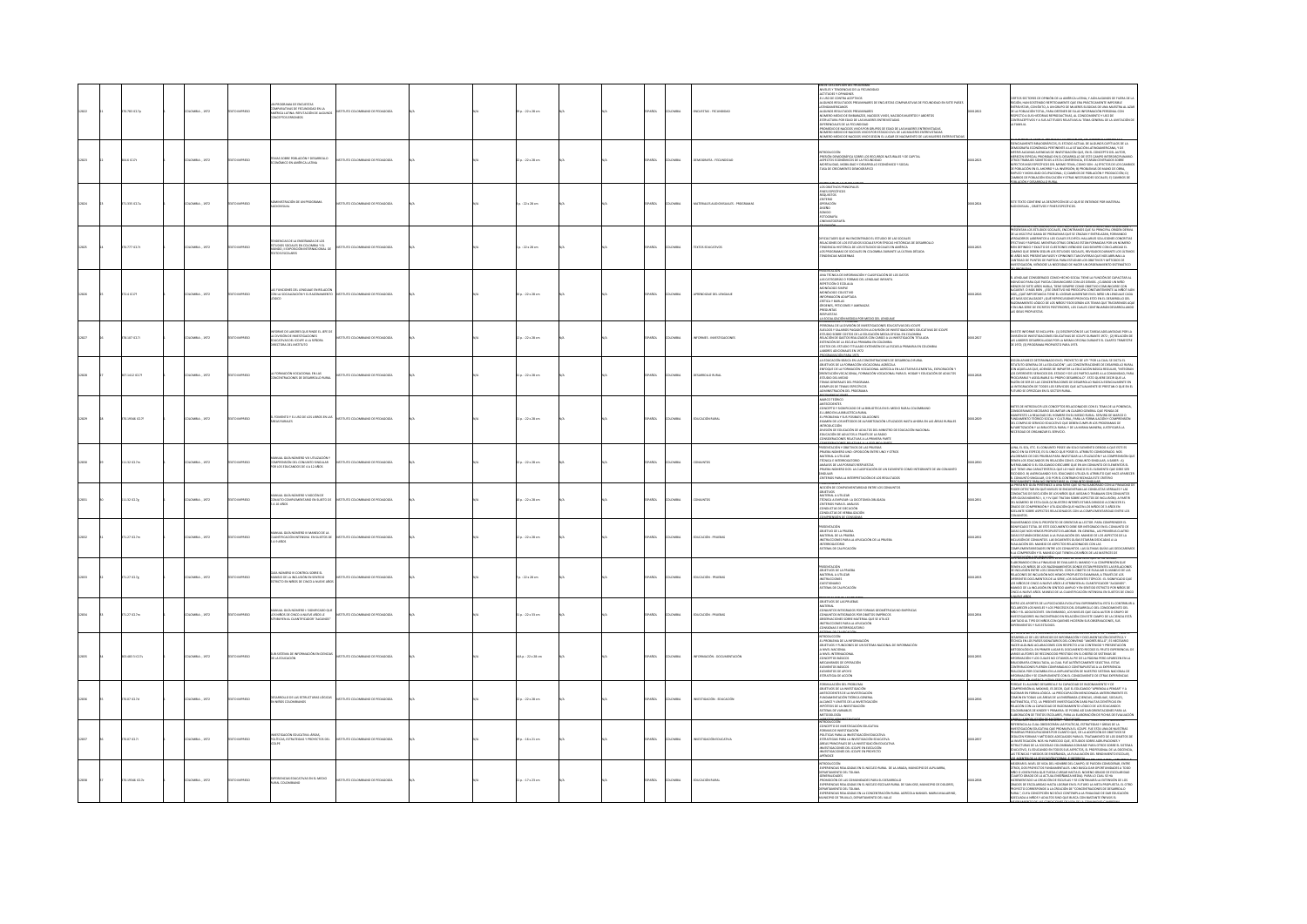|      | 0.07 (C17a           | MEIA:, 1972    |                 | .<br>Crtud de profesores y estudiantes<br>Acia la educación técnica de Nivel                                                       |                                  |  | ip.: 22 x 28 cm          |  | AÑOL         |                |                           | .<br>Roducción<br>Drmulación del Problema<br>-MARCO TEÓRICO<br>-METODOLOGÍA<br>-DISEÑO DEL ANÁLISIS<br>SPECTOS ADMINISTRATIVOS<br>NEXOS                                                                                                                                                                                                                                                                                                                               | 1283  | NATHOLOGICAL REALIZÓ EN TA CATALINA COSTA ROA COMPANYA EN ARSO DE MARZO<br>26 1972 EL "PRIMER LABORATORO INTERNATIONALO DE INVESTIGACIÓN ESOCATIVA",<br>CUVO TEMA FULDAMENTA PUE A EN MANUELONA DE ANTITIONS ERÍAN AT TECHNOLOGIA<br>AN<br>MOA EL CAMBIO EDUCATIVO. 2. ACTITUD HAOA LA EDUCACIÓN TÉCNICA DE NIVEL<br>AEDIO. 3.ACTITUD HAOA EL PAPEL DE LA MUJER EN LA SOCIEDAD. 4.ACTITUD HACIA LOS                                                                                                                                                                                              |
|------|----------------------|----------------|-----------------|------------------------------------------------------------------------------------------------------------------------------------|----------------------------------|--|--------------------------|--|--------------|----------------|---------------------------|-----------------------------------------------------------------------------------------------------------------------------------------------------------------------------------------------------------------------------------------------------------------------------------------------------------------------------------------------------------------------------------------------------------------------------------------------------------------------|-------|--------------------------------------------------------------------------------------------------------------------------------------------------------------------------------------------------------------------------------------------------------------------------------------------------------------------------------------------------------------------------------------------------------------------------------------------------------------------------------------------------------------------------------------------------------------------------------------------------|
|      | 7.1412 IC17a         | OMBIA: , 1972  | <b>O22RRMIC</b> | VAS CONCLUSIONES DEL DOCUMENT<br>SUPE POR QUE CONCENTRACIONES DE                                                                   | ALTO COLOMBIANO DE PEDAGOGÍA     |  | $1 p. : 22 \times 28$ cm |  | <b>PAÑOL</b> | <b>OLOMBIA</b> | <b>ARCLLO RURAL</b>       | INTRODUCCIÓN<br>-Problemática del medio Rubal Colombiano<br>-Activenands que observeñan entendes del sector<br>-Centervanoires de desarreñan entendes del sector<br>-Estrelionación<br>-Bapel del departamento Nacional de Flaneación<br>-Papel<br>MOES DEL SECTOR PÚBLICO Y PRIV<br>O EN LAS ÁREAS RURALES                                                                                                                                                           |       | YNKHAMPYBER DE PRYVEAR<br>A PARTICIPACIÓN ACTIVA Y CONSCIENTE DE LA POBLACIÓN BURAL ES INDISPENSABLE<br>VARA LOGIRAR EL DESARROLLO SOCIAL Y ECONÓMICO DEL ÁREA RURAL. LA DIPANSIÓN Y<br>MENTO INDUSTRIAL NO SERÁ REALIDAD SI NO SE INTEGRA AL MER<br>$\alpha$ komanto registral rossea regissor no se interesta regissor interesta regissor interesta regissor interesta regissor interesta regissor interesta regissor interesta regissor in the construction of the construction of t                                                                                                          |
|      | 0.77710174           | CRABIA: 1972   | O22RRMI OT      | GINAS ANOTACIONES SOBRE ESCALAS DE<br>GUACIÓN DE TEXTOS                                                                            | ASTITUTO COLOMBIANO DE PEDAGOGÍA |  | 5 p. : 22 x 28 cm        |  | <b>PAÑOL</b> | <b>AIRMOJO</b> | <b>DOTOS EDUCATIVOS</b>   | ntroqucción<br>Medición y Evaluación<br>-HORMAS GENERALS SOBRE LA ELABORACIÓN DE PRUEBAS<br>-PRUEBAS Y ACTITUDES<br>-PRUEBAS Y ACTITUDES                                                                                                                                                                                                                                                                                                                              |       | I ANOMINANY LA MINISTRA DE CONSTRUCCIÓN Y ANÁLISIS DE ESCALAS DE EVALUACIÓN. LOS<br>INCIPALES NORMAS DE CONSTRUCCIÓN Y ANÁLISIS DE ESCALAS DE EVALUACIÓN. LOS<br>DEPE, CON EL MINISTERIO DE EDUCACIÓN NACIONAL DE SUMINISTRARIE UNA<br>LOVI, COMMISSIONER DE MARCAREN MARCAREN NA SAMMISSIONE DE MARCAREN<br>DISTA SECONDENDOS, EL MARCAREN ANTICO DE LA FESCANZA QUE DESERVA LONDI DE LA MARCAREN<br>DISTANTA I PRODUCTORA A LOS AUTORES UNA ORIENTACIÓN SOBRE LOS<br>ENCICID                                                                                                                   |
|      | 03747                | CMELA: , 1972  |                 | ALGACIÓN MATEMÁTICA AN-7                                                                                                           | TO COLOMBIANO DE REDACOGÍA       |  | $A = 22 \times 33$ cm    |  | <b>Mick</b>  |                |                           | <b>RELACIONES ENTRE CONJUNTOS</b><br>-SEMCIONS SWITK CONJUNTOS<br>-GRAFO DE UNA REMOIÓN<br>-FUNCIÓN<br>-FUNCIÓN<br>-SEMCIONS SWITK CONJUNTOS DE NÚMEROS<br>-GRAJINOTONCIA<br>-GRAFOTENCIA<br>-SEUMOÍÓN ADSTIVA<br>-SITUADON NULTIPUCATIVA<br>-LAS FRACCIONES<br>-DIVISIÓN DE FRACCIONES<br>-ADIGIÓN<br>akión<br>Slación entre fyin<br>Os Números con coma                                                                                                             |       | en Warns oportuneares Hemos Instituo en la Necesiemo de Cambiar La<br>Netodología de la Enseñanza de la Matemática, con este fin, proponenos los<br>Método que d'Indanimanos "Método Matemático colombia" y que servia a d<br>Base a In<br>MER AWRETIGGOEK FRAN MALMO AW WATODO POMBOJ LO MALADICANO DIJENICA (1994)<br>A MECEDINISTO, DEL PALE NA KOLONY SE MAN DEPRODUS CHIETING SENERALISTO<br>CHIERARIA (1994)<br>BIZA ANGERIA A LA MANICA CHIERARIA (1944)<br>BIZA ANGELIA (1944                                                                                                            |
|      | 0.17a E <sub>1</sub> | CMELA: , 1972  |                 | NOS ASPECTOS DE UNA MODERNA<br>SOGÍA DE LA MATEMÁTICA                                                                              |                                  |  | p.: 22 x 28 cm           |  | <b>MGC</b>   |                | nuanca                    | PROBLEMAS DE LA EDUCACIÓN MODERNA.<br>EL LUGAR DE LAS MATERAÍTICAS ENTRE LAS CENCIAS Y SU PAPEL EN LA SOCIEDAD MODERNA.<br>ENSEÑARCA DE LA MATEMAÑICA TRADICIONAL Y SUS OSPICIONCIAS.<br>NUN NUEVA PEDAGOGÍA EN LA ENSEÑARCA DE LA MATE                                                                                                                                                                                                                               |       | A NIA NA HOT VA SALIMPO MUNINMA VAPARAN I YASI NISUNDALMAN A CAMA VA TASHA A MASA NI A MASA NI A MASA NI A MAS<br>DNGOMBOTOG Y HABILDADES NICESARAS PARA UNA PERSONA PODER BITRANDE EL<br>DNGOMBOTOG Y HABILDADES NICESARAS PARA UNA<br>ENCIA Y LA TECNOLOGÍA DEMANDAN UNA GRAN FLEXIBILIDAD POR PARTE DE TODO                                                                                                                                                                                                                                                                                   |
|      | 0.017882             | CMBIA: . 1972  | <b>IMPRESO</b>  | NOS ASPECTOS DE UNA MODERNA<br>GOGÍA DE LA MATEMÁTICA                                                                              | TO COLOMBIANO DE PEDAGOGÍA       |  | in.: 22 x 28 cm          |  | <b>Mick</b>  | <b>OLOMBIA</b> | TEMÁTICAS                 | PROBLEMAS DE LA EDUCACIÓN MODERNA.<br>-EL LUGAR DE LAS MATEMÁTICAS ENTRE LAS CIENCIAS Y SU PAPEL EN LA SOCIEDAD MODERNA.<br>-ENSEÑAJCA DE LA MATEMÁTICA EN TARDICONAS Y SUS DEFICIENCIAS.<br>-NUEVOS OBJETINOS PARA LA MATEMÁTICA ESCOL<br>UNA NUEVA PEDAGOGÍA EN LA ENGEÑANZA DE LA MATEMÁTICA<br>ISTUDIOS NECESARIOS EN LA PEDAGOGÍA DE LAS MATEMÁTICAS<br>EPARACIÓN DEL PROVECTO                                                                                   |       | .<br>XVIIXIN international continuum and the first the second data was called vili<br>AAS por la ciencia, la industria y la teorología. Sobre esta base, el cúmulo de<br>DNOCIMIENTOS Y HABILIDADES NECESARAS PARA UNA PERSONA PODER ENTENDER EL<br>UNOO EN EL CUAL VIVE Y SENTIRSE CÓMODA EN LA SOCIEDAD MODERNA ESTÁ<br>UNENTANDO REGULARMENTE. MÁS AÚN LA PROFUNDIDAD Y LA RAPIDEZ DE LOS<br>.<br>JAMBIOS EN LA ESTRUCTURA DE NUESTRA ECONOMÍA, EL MUNDO DEL TRABAJO, LA<br>JENCIA Y LA TECNOLOGÍA DEMANDAN UNA GRAN FLEXIBILIDAD POR PARTE DE TODO                                           |
|      | 1.307810170          | CMBIA: , 1972  |                 | NCURSO NACIONAL DE AYUDAS<br>CATIVAS                                                                                               | INNO DE PEDAGOGÍA                |  | .<br>2 p.: 22 x 28 cm    |  | wkou         | <b>CLOMBIA</b> | TERIALES DE E             | <b>REPANDO EN REVENTOS<br/>ARCHEOLOGICO EN ESPECIAL (N. 1974)<br/>2000 - CONSTANTINO EN CONSTANTE EN EN ENTRENCES<br/>2000 - CONSTANT (N. 1975)<br/>2000 - CONSTANTINO EN ENTRENCES<br/>2000 - CONSTANT (N. 1976)<br/>2000 - CONSTANTINO EN ENTRENCE (N</b><br>.<br>DRMULARIOS DE INSCRIPCIÓN RECIBIDOS USTA DEFINITIVA DE CONCUI                                                                                                                                     |       | CONTINUACIÓN SE PRESENTA EL INFORME SOBRE LAS ACTIVIDADES REALIZADAS CON<br>OTIVO DEI PRANTE CONCUSEO MACIONAL DE ANIDAS EDUCATIVAS, CELEBRADO EN<br>ISCITA DETER LOS CÍÁS DE A 18 DE MARZIO DE PRESENTE AÑO, LA IDEA DE REALIZAR<br>ET<br>N DISPERSOR NA NORMAD DE LOS BUDOS MONTELES COLONIBIPADAS PROGRAMAS DE<br>ISO DE LAS AVIDAS EDUCATIVAS, MEDIANTE ESTÍMULOS ADECUADOS. LA NECESIDAD DE<br>DIXOCER QUÉ PERSONAS Y ENTIDADES ESTÁN TRABAJANDO EN PROGRAMAS DE AVIDAS<br>DI                                                                                                               |
|      | 0.11310170           | LOMBIA: , 1972 | O22RRM (CT)     | ncentraciones de desarrollo<br>réculo del área vocacional                                                                          | TUTO COLOMBIANO DE PEDAGOGÍA     |  | 18 p. : 22 x 28 cm       |  | <b>PAÑOL</b> | CLOMBA         | <b>DUCACIÓN VOCACIONA</b> | LEUCANIEN VOLALIONAL EN LAS LUNLEN IRALIO<br>DNCEPTO<br>BITERIOS PARA LA ORGANIZACIÓN DEL CURRÍCULO<br>CHIDRIUI MONTROLINE<br>PROGRAMACIÓN GENERAL<br>OSCERVOS GENERALS DE LA EXICACIÓN VOCACIONAL RURAL<br>AGEOPECIARIAS I PROVECTOS ORIGINALS<br>AGEOPECIARIAS I PROVECTOS ORIGINALOS<br>RUGOPECIARIAS II PROVECTOS ORIGINALOS<br>RUGOTENAL AFILIADA<br>DMERCIAL APUCADA A LA AGROPECUARIA<br>DNSERVACIÓN DE RECURSOS NATURALES<br><u>ROMOGON S</u> OCIAL           |       | A LO AMBOR DELA HISTORIA EL LA HUGAMINO SE ORDENAS QUE EL TRANSPORTE (EL CERCETA DE LA CERCETA DE LA CERCETA DE LA CERCETA DE LA CERCETA DE LA CERCETA DE LA CERCETA DE LA CERCETA DE LA CERCETA DE LA CERCETA DE LA CERCETA                                                                                                                                                                                                                                                                                                                                                                     |
|      | 2.6 IC17c            | OMBIA: , 1972  |                 | egorías del lenguaje infantil etapas<br>La conversación (II)                                                                       | TUTO COLOMBIANO DE PEDAGOGÍA     |  | 6 p. : 22 x 28 cm        |  | AÑOL         | <b>CLOMBIA</b> | GJAS                      | MOMENTO REVISION CONTRACTOR<br>- FOOLDANTICA<br>- MODEL DOS SINGULAS LAS TRAPAS DE LA CONVERSACIÓN<br>- MONCACOS SINGUE Y MONÓCOGO CULTETIVO<br>- MONCACOS CON LA ACCIÓN O IL PRESAMIDITO CONCRETO<br>- COLADORACIÓN EN IL PENSAMIDITO ABSTRA<br>RINAS<br>ARGUMENTOS PRIMITINOS O ELEMENTALES<br>GUMENTACIÓN GENUNA                                                                                                                                                   |       | .<br>N DOCUMENTO ANTERIOR ("ESQUEMA GENERAL DE LAS CATEGORÍAS DEL LENGI.<br>NTEL () SE HIZO LA DESCRIPCIÓN DE LAS DIFERENTES CATEGORÍAS EN LAS CUALES<br>NHAPATIL (IS HIDDO A DISCRIPCIÓN DE LAS GREGIENTS CATEGORÍAS EN LAS CUALES<br>CONTINUACIÓN VISIGNOS LAS INTERVENCIAIS VIGINALS REALIZADAS POR UN NIÑO.<br>CON LA CONVISIGNON: LAS TITULISES NOS LA CUALES PARAN LOS INÍSTANOS POR RE                                                                                                                                                                                                    |
| 2548 | 7.1412 IC17c         | OMBIA: , 1972  | OZBRANI OT      | RÉCULO PARA LAS CONCENTRACIONES<br>DESARROLLO RURAL                                                                                | TUTO COLOMBANO DE PEDAGOGÍA      |  | $p_1: 22 \times 28$ cm   |  | <b>MOL</b>   | <b>OLOMBIA</b> | ARROLLO RURAL             | CONCLUDONIC CONTANTE ACT<br>OBJETIVOS<br>ESTRUCTURA DEL CURRÍCULO<br>e Minicionada General Para la Administración del Currículo<br>Sistema de Evaluación<br>Especificaciones de Planta Física y Botación<br><b>NEXOS</b>                                                                                                                                                                                                                                              | 12948 | IL LUXIMANU PROVINCI DE L'ENTRATORIA DE UN DISTRUIUTO AD DE LA DIVIDIDATIVA (EL 1993)<br>1910 GENERAL DE CARLOS DE LA DISTRUIUTO DE LA POLICIA CALENDA DE NUEVA COS 7 Y EN CARLOS DE LA CARLOS TENERA<br>1910 GENERA DE LA CARLOS DE<br>ACIONAL Y/O CONTINUAR ESTUDIOS EN OTROS NIVELES DE EDUCACIÓN                                                                                                                                                                                                                                                                                             |
|      | 89 K17c              | CMELA: , 1972  |                 | SO SOBRE EDUCACIÓN EN POBLACIÓN,                                                                                                   |                                  |  | $: 22 \times 28$ on      |  | κkα          |                |                           | INTRODUCCIÓN<br>- OBIETIVOS<br>- CONTENIDO GENERAL<br>- OBGANIZACIÓN<br>- OBGANIZACIÓN<br>- OBGANIZACIÓN<br>STRUCTURA DE LA UNIDAD DE INFORMACIÓN                                                                                                                                                                                                                                                                                                                     |       | PORTROLO ANGONAMIN' PARENDRA ANG MANAHAN ANG A CINAMINA ANG ARAW.<br>Aik parto de par iligrado ator na población mundal en los últimos años, a<br>Aik parto que ha liggado a condendra autoreades de debritates países.<br>Kenden Conci<br>MÔMED Y SOCIAL DE LOS PUEBLOS Y NO TANTO, COMO FUERA DEBIDO, EN LOS                                                                                                                                                                                                                                                                                   |
|      | 13.11 IC17p          | CMBIA: , 1972  |                 | HECTO DE ESTRUCTURACIÓN DE LA<br>DAD DE INFORMACIÓN SOBRE<br>ESTIGACIÓN EDUCATIVA DEL CENDIP                                       |                                  |  | p.: 22 x 28 cm           |  | <b>MGC</b>   |                | NIFICACIÓN DE LA EDU      | PROPÓSITO DEL SERVICIO<br>FUNCIONES DE LA UNIDAD<br>CLASIFICACIÓN DE LAS INVESSTIGACIONES<br>COMPONENTES DEL SERVICIO<br>DESCRIPCIÓN DEL PROGRAMA<br>ETAPA PRELIMINAR O DE PROYECTO<br>E MOVI PRESININGO DE PROTES<br>FRIMERA ETAPA DE EJECUCIÓN<br>ETAPAS POSTERIORES                                                                                                                                                                                                |       | SE HACE PAUPARE LA NECESSINO DE MANTINER EN EL COLPI INFORMACIÓN<br>DISCANZIANO - Y A LA NANO PAUPA DE MANTINER EN EL COLPI INFORMACIÓN<br>DISCANZIANO - A MANACO PAUSA DE MANTINER EN COLONIDER EN FRONTA DE MANICA<br>DISCANZIANO EN                                                                                                                                                                                                                                                                                                                                                           |
|      | 10170                | OMBIA: . 1972  |                 | .<br>DSIBLES FINALIDADES DE UNA<br>E LAS MATEMÁTICAS                                                                               | mith chinesiano ne ethacocia     |  | $9a: 22 \times 28$ cm    |  | <b>Mick</b>  |                |                           | ATRODUCION<br>OBSERVACIONS PRELIMINARES<br>OBJETIVOS DE LA DISCIPLINA<br>LOS MODELOS<br>uulmum<br>Vedraalicines generales<br>Aedos, Métodos y Espíritu de la Engeña<br>Rogramas<br>Rogramas<br>ropos                                                                                                                                                                                                                                                                  |       | ON A PACKERY OF CONTROL AS UNKNOWN THE VALUE AND A STANDARD CORRESPONDING TO THE VALUE OF CONTROL CONTROL AND CONTROL CONTROL CONTROL CONTROL CONTROL CONTROL CONTROL CONTROL CONTROL CONTROL CONTROL CONTROL CONTROL CONTROL<br>IODIFICADAS Y COMPLETADAS A LA LUZ DE LOS CONOCIMIENTOS ESPECÍFICOS DE LA<br>SCIPLINA                                                                                                                                                                                                                                                                           |
|      | 17110171             | MEIA: , 1972   |                 | RÉCULO DE FORMACIÓN VOCACIONAL<br>RÉCULA EN LAS CONCENTRACIONES DE<br><b>AROLLO RURAL</b>                                          |                                  |  | $: 22 \times 28$ cm      |  | κŵα          |                |                           | RELINDITE LA FUNDICION TOURISME<br>DICIO DE DRIURACIÓN<br>DICIO DE DRIURACIÓN<br>DICIO DE DRIURACIÓN<br>FOUCACIÓN DE ADULTOS<br>KNOYULE RABA LA EYRRALIVÍN VYCACIÓN<br>KNOYULE RABA LA EYRRALIVÍN VYCACIÓN<br>ENCYVILE RABA LA EYRRALIVÍN VYCACIÓN                                                                                                                                                                                                                    | 12852 | L CURRÍCULO DE FORMACIÓN VOCACIONAL AGRÍCOLA DEBE RESPONDER COMO SE DUO<br>RITELA LAS CARACTERÍSTICAS EN UNEDO, ALAS KOSESANCES Y ASPRACIONES DE LOS<br>RIEMBROS DE LAS COMUNINDOES, COMO TAMBIÉN DEBE ESTAR ACORSE CON LAS IMTAS<br>RI                                                                                                                                                                                                                                                                                                                                                          |
|      | 7.1412 IC17c1        | CMELA: , 1972  |                 | <b>SEEMING DE LAS CHÍAS DE TRABANO DA</b><br>estructuración del documento por<br>E concentración de desarrollo                     | ADDIAGARE DE PERSONA EN LO       |  | Pp.: 22 x 28 cm          |  | <b>Mick</b>  |                | ROLLO RURA                | NFOQUE PARA LA FORMACIÓN VICAGIONAL AGRÍCOLA EN LOS OCLOS ELEMENTAL, EXPLORADÓN Y<br>BERTÁGOLINY ACYONAL: CORRACYÓN VYCACIONAL : BAB EL VICALE Y ENCY ACYÓN DE ARIX 1705<br>BERTÁGOLINY ACYONAL: CORRACYÓN VYCACIONAL: BAB EL VICALE<br>EDIO RURAL, RECURSOS APROVECIARIES<br>SQUEMA GENERAL DEL CONTENIDO DEL TRABAJO - POR QUE CONCENTRACIONES DE DESARROLLO<br>omme.<br>CHÂL DE ROSIBI ES CONTENIDOS DE CADA HINO DE LOS CARÊDIHOS DEL DOCHMENTO ROB OHE.          |       | $\begin{minipage}[t]{0.9\textwidth} {\small \textbf{MUCA}} & \textbf{MUCA} & \textbf{MUCA} & \textbf{MUCA} & \textbf{MUCA} & \textbf{MUCA} \\ \textbf{MUCA} & \textbf{MUCA} & \textbf{MUCA} & \textbf{MUCA} & \textbf{MUCA} & \textbf{MUCA} \\ \textbf{MUCA} & \textbf{MUCA} & \textbf{MUCA} & \textbf{MUCA} & \textbf{MUCA} & \textbf{MUCA} \\ \textbf{MUCA} & \textbf{MUCA} & \textbf{MUCA} & \textbf{MUCA} & \textbf{$                                                                                                                                                                        |
|      | 7.1412 (017c2)       | OMBIA: 1972    | <b>IMPRESON</b> | EAMENTOS GENERALES PARA LA<br>VACITACIÓN DEL PERSONAL DOCENTE<br>NICO Y ADMINISTRATIVO PARA LAS<br>CENTRACIONES DE DESARROLLO RURA | TO COLOMBIANO DE PEDAGOGÍA       |  | $6a:22 \times 33$ cm     |  | <b>Wick</b>  | <b>OLOMBIA</b> | ADOCH LC DI BA            | CONCENTRACIONES DE DESAR<br>INTRODUCCIÓN<br>-OBIETIVOS<br>-deletivos<br>-nuke, técnico-profesional del personal motivo de la capacitación<br>-recliros contenidos para la capacitación del personal docente técnico y administrativo<br>-reglinos contenidos para la capacitación del personal do<br>PARTININATIVAS PARA LA CAPACITACIÓN DEL PERSONAL<br>ALTERNATIVAS PARA LA CAPACITACIÓN DEL PERSONAL<br>CONCLUSIONES Y RECONFINDACIONES<br><b>GRAS DE CONSULTA</b> |       | PARA LA CAPACITACION DEI PERSONAL DO CINEIX, TÉCNICO Y ADMINISTRATIVO PARA LAS<br>CONCENTRACIONES DE OSEARROLLO RUBAL". HA SECO NUESTRO PROPÓGITO QUE ELLA<br>RESPONSA LA CAPACITA (LA CAPACITACIÓN DE CAPACITA DE CAPACITA<br>RESPONSA                                                                                                                                                                                                                                                                                                                                                          |
|      | 127 (174)            | LOMBIA: . 1972 | isabarco.       | .<br>JA PARA LA CONSTRUCCIÓN Y<br>TANDARIZACIÓN DE PRUEBAS OBJETIVAS                                                               | ALTO COLOMBIANO DE PEDAGOGÍA     |  | $0.0.22 \times 11$ cm    |  | <b>Wick</b>  | <b>OLOMBIA</b> | <b>DUCACIÓN - PRUEBA</b>  | NTRODUCCIÓN<br>PAPEL DE LAS PRUEBAS OBJETIVAS<br>-CONFINIELIDAD DE LIN TEST<br>-VALIDEZ DE LOS TESTS<br>-PRESIÓN: A TRAVÉS DE LINA PRUEBA<br>FRANSIS A INNESSA UNA FRUEBA OBJETIVA<br>CONSTRUCCIÓN DE UNA FRUEBA OBJETIVA<br>APÉNDICE<br>TAPAS EN LA CONSTRUCIÓN DE UN TEST                                                                                                                                                                                           |       | UN'ORDE L'ANNO, COMO I MORINA PAPA UGANO L'AN INCIDIDAMENTA DE LO CE MESTINA EN COMO I MONDRE L'ANNO 1992 (EN M<br>L'ONQUADORI I ES UN PROCESO SETTEMATIO PARA DETERMINAR EN QUÈ MESTIN E SI HAN<br>LOGICILO DE COMETARS PROPUESTOS<br>MBDILION ES REJELE PROLSSO QUE PARMITE PSIGNINO UN SOTEMA NUMERILLO A UNA.<br>SERBI DE DESERVADONES, POR LO ANTERIOR NOS DANGS CUENTA QUE LA EVALUACIÓN.<br>VA MÁS ALLÁ QUE LA MEDICIÓN; PUES SUPONE LA EXISTENCIA DE JUICIOS DE VAL<br>PACIDADES O LOS PROGRESOS LOGRADOS POR LOS INDIVIDUOS.<br>PACIDADES O LOS REGISTEROS LOGRADOS POR LOS INDIVIDUOS. |
|      | akus                 | CRABIA: 1972   |                 | NE SOBRE EL TRA<br>.<br>GRUPO DE ASESORES EN EL ÁREA DE<br>IATEMÁTICAS PARA EL CURRÍCULO DE<br><b>CACIÓN BÁSICA</b>                | ARONADIA 30 OMAINMO DE DELA      |  | (Ap.: 22 x 28 cm)        |  | <b>AROL</b>  | CLOMBIA        | TEMÁTICAS                 | NUMANANCUM<br>-CONTRINDO DEL INFORME<br>-TRIDENCIAS EN LA ENSEÑANZA DE LA MATEMÁTICA<br>-TRIDENCIAS EN LA ENSEÑANZA DE LA MATEMÁTICA<br>-SHETIUNDS GENERARES DE LA ENSEÑANZA DE LA MATEMÁTICA<br>-SHETICTURA PRECOMENCACIONES<br>-SHETICTURA PRE                                                                                                                                                                                                                      |       | EO MOVIMUS PRODUKSON KONSTANTO DE MECISION DE LI INVARIA CARO UNA CARONA (MA 1992)<br>SÉCARA, HAMI-PIESTO DE MANIFIETO LA INCEDIDAD DE LI INVARIA CARO UNIA<br>MODORMACIÓN EN CONTIDUOS PAI ÁRIA TALES COMO LA FIDELA, LA QUÍMICA, L                                                                                                                                                                                                                                                                                                                                                             |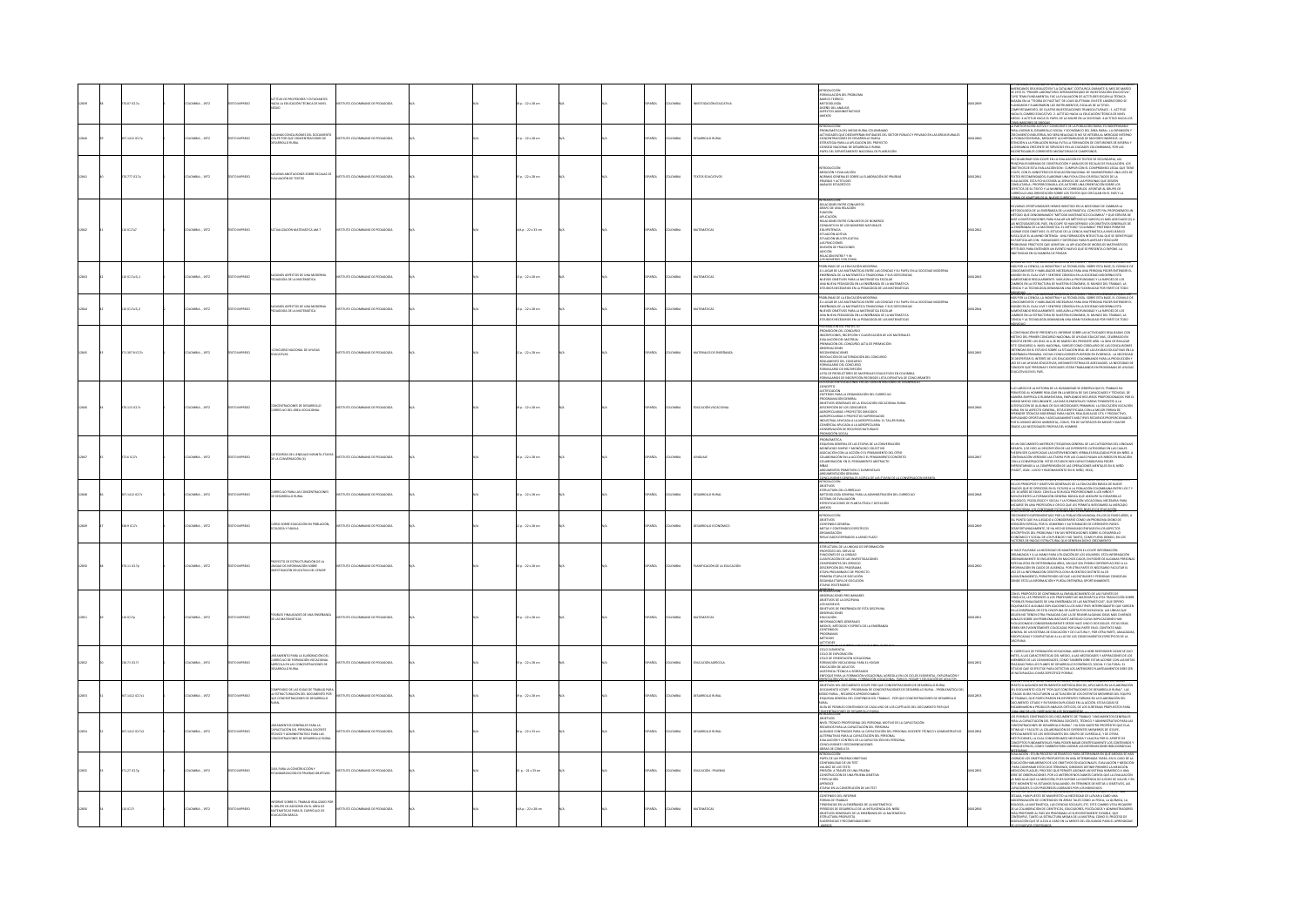|  | 5.0011017p   | <b>CMEIA:</b> , 1972 | O22RRM OT       | CTO DE ESTRUCTURA DEL CURRÍCULO<br>DE ESTUDIOS SOCIALES PARA LA EDUCACIÓN<br>BÁSICA EN COLOMBIA                                                     | ARODAGED DE CAMBARDED DE UTITS      |  | $1 p. : 22 \times 33$ cm |  | <b>MACL</b>  | CMBA          |                             | stificación de un nuevo currículo<br>Gunos aspectos pedagógicos tendos en cuenta para la elaboración del currículo de<br>UDIOS SOCIALES<br>UURUS SULIMUSS<br>PSICOLOGÍA EVOLUTIVA Y SU APORTE EN LA ELABORACIÓN DEL CURRÍCULO DE ESTUDIOS SOCIALES<br>IETIVOS GENERALES DE LOS ESTUDIOS SOCIALES<br>DISITIVOS GRISFAMES DE LOS ESTUDIDOS DOCAUS.<br>ESTIMUCION GRISFAMES DE LA ENGERIANZA DE LA GEOGRAPÍA<br>ESTUDIDOS CONFINIDOS DE TENDERA DE LA GEOGRAPÍA ANALISTO GRADOS 1 A 9 DE EDUCATO[N BÁSICA<br>ESTUDIDONADA VIANA EL COMPOSICION | 12857      | NALIZAMOS LAS GRANDES DIFICULTADES QUE EN TODO ORDEN HAN PRESENTADO Y<br>SENTAN LOS ESTUDIOS SOCIALES, ENCONTRAMOS QUE SU PRINCIPAL ORIGEN DERVIA<br>LA MÚLTIPLE GAMA DE PROBLEMAS QUE SE CRUZAN Y ENTRELAZAN, FORMANDO<br>IDADEROS LABERINTOS A LOS CUALES ES DIFÍCIL HALLARLES SOLUCIONES CONCRETAS,<br>RINGINGOS LIMIRINTOS A LOS CLUASES ESPACIAI NALIANES SOLUCIDAIS CONCISTAS,<br>EN CINA Y ANÁRION, MENTRAS CITAIS CENDENAS EN AN ANGUESTO CUNA CANDIDA DE CONSTANTA EN EN ANTINO CULTURE EN ES<br>EN ESTANDO Y EXACTO DE CASESTADOS VI        |
|--|--------------|----------------------|-----------------|-----------------------------------------------------------------------------------------------------------------------------------------------------|-------------------------------------|--|--------------------------|--|--------------|---------------|-----------------------------|---------------------------------------------------------------------------------------------------------------------------------------------------------------------------------------------------------------------------------------------------------------------------------------------------------------------------------------------------------------------------------------------------------------------------------------------------------------------------------------------------------------------------------------------|------------|-------------------------------------------------------------------------------------------------------------------------------------------------------------------------------------------------------------------------------------------------------------------------------------------------------------------------------------------------------------------------------------------------------------------------------------------------------------------------------------------------------------------------------------------------------|
|  | 11 K17m      | MEIA: , 1972         |                 | .<br>DOS PARA PROGRAMACIÓN DE<br>DCTOS CON RECURSOS LIMITADOS                                                                                       | NTO COLOMBIANO DE PEDAGOGÍ          |  | $p. : 22 \times 28$ cm   |  |              |               | SUPUESTO EDUCATIV           | avisos<br>NTRODUCOÓN<br>MODELO HEURISTICO<br>UGINALI FILMININUS<br>CERARICAN DEL MODELO<br>CERLO DE PROGRAMACIÓN ENTERA BINARIA<br>nnteamento<br><del>NEVERNIS</del>                                                                                                                                                                                                                                                                                                                                                                        |            | ESENTAN Y ANALIZAN DOS MODELOS, UNO DE PROGRAMACIÓN HEURÍTICA Y OTRO                                                                                                                                                                                                                                                                                                                                                                                                                                                                                  |
|  | 111 (17)     | MEIA: , 1972         | O IMPRESO       | SISTEMA EDUCATIVO ACTUAL VS NUEVO<br>SISTEMA EDUCATIVO                                                                                              | TITUTO COLOMBIANO DE PEDAGOGÍA      |  | $p. : 22 \times 28$ cm   |  | AÑOL         | <b>WELA</b>   | VERCACIÓN DE LA EDUCACIÓN   | SOMEON COMPANY ON THE SET OF THE SET OF THE SET OF THE SET OF THE SET OF THE SET OF THE SET OF THE SET OF THE S<br>LINUA KITUAN - AND LOCATED THE SET OF THE SET OF THE SET OF THE SET OF THE SET OF THE SET OF THE SET OF THE SE<br><b>CANDIDAL 15-TECHNICAL</b>                                                                                                                                                                                                                                                                           | <b>SSS</b> | ACIÓN DE ENTREVISTAS REFERENTES A EDUCACIÓN.                                                                                                                                                                                                                                                                                                                                                                                                                                                                                                          |
|  | 0.017m       | LOMBIA: . 1972       | OZRRNI OT       | .<br>MANUAL GUÍA NÚMERO VI COMPRESIO<br>QUE TIENEN LOS NIÑOS ACERCA DE LA<br>SACIÓN DE 1,2 Y 3 ATRIBUTOS DE UN<br>NAUNTO                            | ALCOAMENTO DE PEDAGOGÍA             |  | $n: 22 \times 28$ cm     |  | <b>Wick</b>  | <b>AIGNOX</b> | TEMÁTICAS                   | MISION NICOLE LE COSTRUIRO<br>MATERIAL A UNILISAR<br>DISERVAS AS UNISPANS DEL MATERIAL<br>DISEANIZACIÓN INTERNA DEL MATERIAL<br>LEMANCA CE MATERIALES CON<br>DISERVAS E INSTRUCCIONES<br>DISERVACIONENTE DEL INTERRIGATORIO<br>DISERVACIONENTE DEL<br><b>CEDAR DE CAMBIO</b>                                                                                                                                                                                                                                                                | 12960      | .<br>NIETIVO DE LAS PRUEBAS QUE A CONTINUACIÓN SE PRESENTAN BUSCAN AVERIGU<br>É ENTIEMDEN LOS NIÑOS DE 3 A 9 AÑOS CUANDO, ANTE UN MATERIAL INTEGRADO<br>r consuntos, les soucitanos que tachen, o que nos entreguen, los<br>Mentos que no tienen un atributo (o atributos) determinado.                                                                                                                                                                                                                                                               |
|  | 112210176    | CMBIA: , 1972        | O22RRMI OT:     | UACIÓN DE ESCUELAS NORMALES<br><b>GAIL PRELIMINAR</b>                                                                                               | TITUTO COLOMBIANO DE PEDAGOGÍA      |  | (Ap.: 22 x 33 cm         |  | PAÑOL        | <b>AIGNO</b>  |                             | MARCO DE TRABAD<br>- ANTICEDENTES<br>- DEETIVOS, DEL PROVECTO<br>- DEETIVOS, DEL PROVECTO<br>- MARCO TEÓRICO<br>- MAVIERO, MUESTRA, ETAPA DE TRABAJO<br>- LINIVERO, MUESTRA, ETAPA DE TRABAJO<br>- L'INIVERO, MUESTRA, ETAPA DE TRABAJO<br>- CEOMO CRI<br>ONDERAMA<br>APAS CUMPLIDAS<br>OBSERVACION DE LOS ESCOLARE                                                                                                                                                                                                                         |            | ADO Y POTENCIAL DE DESARROLLO CON EL OBIETO DE NO RECARGARLAS CON TAREAS:<br>LIAS CUÁLES NO ESTÁN PREPARADAS.                                                                                                                                                                                                                                                                                                                                                                                                                                         |
|  | 71.271017g   | CMBIA: , 1972        | TO IMPRESO      | SUÍA PARA LA OBSERVACIÓN DEL ESCOLAR<br>NSTITUTO DE ESPECIALIZACIÓN PARA EL<br>WAGISTERIO DE LA SECRETARÍA DE<br>IDUCACIÓN DEL DISTRITO ESPECIAL DE | <b>DITO COLOMBIANO DE REDACOCÍA</b> |  | p.: 22 x 28 cm           |  | <b>PAÑOL</b> | <b>AIRMOJ</b> | <b>ALUACIÓN EDUCATI</b>     | ICHA PARA CRSERVACIÓN DEL ESCOLAR<br>1ATOS GENERALES<br>1SCOLARIDAD<br>INCURRIDAD<br>SPUERRO PERSONAL<br>SPUERRO DE APRENINA<br>ABILIDAD PERSONAL<br>ABILIDAD PERSONAL<br>VITUDES ARÍSTICAS<br>TIDENCIA<br>TERNICA PERSONAL<br>TIDENCIA<br>MSGOS DE LA PERSONALIDA                                                                                                                                                                                                                                                                          |            | NA DIRECCIÓN EDUCATIVA EFICIENTE IMPILEA NECESARIAMENTE EL CONDOMIENTO<br>EL ALUMNO EN TODOS LOS ASPECTOS DE SU VIDA RIUDA NÚMERO DE FRUSTRACIONES<br>EDGEN SU ORIGIN, NO EN LA IGNORABICA DE LAS CEINCAS SINO EN EL<br>ESCONDOMIENTO D<br>NGAPAL PARA QUAL EN LOS PROGRAMAS DE FORMACION MANUSTERIALS E OTORIGOL<br>CORTANGIA CREGENTE A LOS ESTUDIOS SOBRE EL NIÑO Y MUY EN PARTICULAR<br>KSIDERADO COMO ESCOLAR. DE TAL INQUIETUD HA SUBGIDO UN NUEVA CIENCIA, LA<br>COPEDAGOGÍ                                                                    |
|  | iC17e        | MEIA: , 1972         | <b>IMPRESC</b>  | TUDIO PILOTO EXPERIMENTAL SOBRE<br>GUNOS ASPECTOS PSICOLÓGICOS PARA<br>S PROGRAMAS DE MATEMÁTICA<br>JOERNA DEL ICOLPE                               | TUTO COLOMBIANO DE PEDAGOGÍA        |  | $5p: 22 \times 28$ cm    |  | ŵα           | wax           |                             | NIMERALAMIN<br>PLANTED DEL PROGLEMA<br>ELINDAMENTO TEÓRICO<br>unumento i Editad<br>Etodología de la Investigación<br>NCURSOS<br>IÓTESIS<br>RACIÓN<br>SCRIAL                                                                                                                                                                                                                                                                                                                                                                                 |            | s técnicas que se empleabán y los instrumentos que en estas primeras.<br>Periencias se elaboren, servibán para la evaluación tanto de los progra<br>PERIURIJAS SE LEGIOROJO, SEKVIDOR PARA LA LIGRADALIJOS IRRITU ULI LOS PROGRAMOS<br>1 MATEIMÁTICA, COMO PARA LOS OTROS PROGRAMAS Y METODOLOGÍAS DE ENSEÑAN<br>1E SE ESTÁN REALIZANDO EN LAS DEMÁS ÁREAS CURRICULARES, LA EXPERIENCIA<br>BILNAÁ A PARTIR DE FEBRERO DE 1972 A VARIOS ESTABLECIMIENTOS EDUCATIVOS DE<br>GOTÁ, TUNJA Y BUCARAMANGA.                                                   |
|  | 25220        | CMEIA: , 1972        | O22RRMI OT      | educación en Población en El<br>Durrículo escolar: Ciencias sociales<br>Documento de Trabajo                                                        | TITUTO COLOMBIANO DE PEDAGOGÍA      |  | p.: 22 x 28 cm           |  | <b>MACL</b>  | CMBA          | ENCIAS SOCIALES - POBLACIÓN | BEFACIO<br>LE POR QUÉ DE LA FOELACIÓN<br>EL POR QUÉ DE LA EDUCACIÓN EN POBLACIÓN?<br>GENERICADO Y DEFINICIÓN EN POBLACIÓN EN POBLACIÓN<br>ENERCIÓN DEL CONTENIDO<br>ELECCIÓN DEL CONTENIDO<br>ELECCIÓN DEL CONTENIDO<br>SALUCIÓN DEL CONTENIDO<br>MÉTODO GENERALES DE PASSÍANZA Y SUGESENCIAS DE ACTIVIDADES<br>CIVILIACIÓN DE LA ENSEÑAIZA<br>STRUCIGOS DE MULDADETACIÓN<br>VÉDECISES DORE TRANS NO CURRICULARES<br>VÉNECISES DORE TRANS NO CURRICULARES<br>VÉNECISES D<br>AN DE CURRÍCULO PARA LA EDUCACIÓN EN FOBLA                      |            | COMENTO DE LA POBLACIÓN EN MUCHAS PARTES DEL MUNDO, CON SU TAZA<br>AMENTE ALABMENTE, HA LLEGADO A SER UN PROBLEMA ORIXONI EN VARIAS<br>NERAS. ESTA EXPLOSIÓN DE LA POBLACIÓN QUE DE ACUERDO A ALGUNOS<br>ISADORES SE ENCUENTRA APENAS A LA VUELTA DE LA ESQUINA, ESTÁ LLENA DE<br>JOHAS CONSECUENCIAS CON RAMIFICACIONES QUE ARECTAN VARIOS ASPECTOS DE LA<br>SARROLLO COMO LOS NUEDERISOS, EL PROBLEMENTO COMAL: PARA PAÍSES EN<br>SARROLLO COMO LOS NUESTROS, EL PROBLEMA ES AÍN MÁS ARGIDO PUESTO QUE NÁS<br>L'45% DE                              |
|  | .<br>4 IC17p | CMBIA: , 1972        | O IMPRESO       | TOCOLO PARA REGISTRAR I A<br>OBSERVACIÓN DEL DESARROLLO<br>PSICOLÓGICO DEL NIÑO MENOR DE DOS                                                        |                                     |  | $p. : 22 \times 28$ cm   |  | <b>PAÑOL</b> | OMBIA         | <b>COLOGÍA INFANTIL</b>     | <b>USAN DUCE LONGICI INTERNATIONAL EN PORTAL DE CONSUMITAT DE CONSUMITAT DE CONSUMITAT DE CONSUMITAT DE CONSUMITAT DE CONSUMITAT DE CONSUMITAT DE CONSUMITAT DE CONSUMITAT DE CONSUMITAT DE CONSUMITAT DE CONSUMITAT DE CONSUMIT</b>                                                                                                                                                                                                                                                                                                        | 12865      | ILLA CON CUADROS Y CUESTIONARIOS PARA LLEVAR EL REGISTRO DE DESARROLLO<br>IÑOS MENORES DE DOS AÑOS                                                                                                                                                                                                                                                                                                                                                                                                                                                    |
|  | 40910176     | SMAN: . 1972         | <b>O2205MID</b> | O DE LA COMUNIDAD DE SARAVENA                                                                                                                       | TITUTO COLOMBIANO DE REDACOCÍA      |  | $a: 22 \times 28$ cm     |  | x6o.         | was           | TUNOS - COMUN               | -CALIFORNIA DE COMUNICACIÓN<br>ARTIFICADO ESTADA DE COMUNICACIÓN<br>ARTIFICADO ESTADA<br>HISTÓRICO ESTABA<br>HISTÓRICO ESTADA<br>ARTIFICADO ESTADA<br>CHALIFORNICA PODENCIA<br>COMUNICADO ESTADA DE TURISICO<br>COMUNICADO ESTADA DE TURISICO<br>COMUNICA<br>MILIA<br>NGNOA Y SALUBRIDAD<br>ONOMÍA                                                                                                                                                                                                                                          |            | RTIT INFORME DI EL REGIA TACIO DE UNA SEMANA DE TRABADO DE DATOLICADO EN EL CIUTO DE CONSTITUIDO EN EL CIUTO DE CONSTITUIDO EL CIUTO DE CONSTITUIDO EN EL CIUTO DE CONSTITUIDO EN EL CIUTO DE CONSTITUIDO EN EL CIUTO DE CONS                                                                                                                                                                                                                                                                                                                         |
|  | 1152101701   | CRABLA: . 1972       | O22RRMI OT      | ALA DE COMPORTAMENTO -<br>ITUDINAL: TÉCNICA DE NIVEL MEDIO                                                                                          | TITUTO COLOMBIANO DE PEDAGOGÍA      |  | $n: 22 \times 28$ cm     |  | wkou         | <b>WELA</b>   | <b>GOOTAMENTO, 001ICBA1</b> | 251700<br>RS 8-TEC<br>RS 81-TEC<br>RS M-TEC<br>RS V-TEC<br>RS V-TEC<br>fibitib                                                                                                                                                                                                                                                                                                                                                                                                                                                              |            | .<br>NIETO CONTIDNE AFRAMACIONES RELATIVAS A LA FORMA EN QUE LA GENTE SE<br>IFT FOLLETO CONTINUE AFRAMACIONISTS BELLATIVIS AS A AN FORMA AN QUI LA GENTE SE<br>ANGOENA DE CIERTAS SITUACIONES DE CLÁLES SON SUS SENTINININTES CON RESPECTO<br>SIENTAS COSAS: LUITEN MENSIO, LUITENA FRANCA A MINIMO DE TRIBINI L                                                                                                                                                                                                                                      |
|  | 153101762    | MEIA:, 1972          | O22RRMI OT      | ESCALA DE COMPORTAMENTO -<br>ACTITUDINAL: BAGHILLERATO DE TIPO<br>TÉCNICO                                                                           | TITUTO COLOMBIANO DE PEDAGOGÍA      |  | p.: 22 x 28 cm           |  | AÑOL         | WAN           | PORTAMENTO - PRUEBAS        | PRUEBAS<br>MES I-TEC<br>MES II-TEC<br>MES IV-TEC<br>RE-V-TEC<br>RE-V-TEC<br>RE-V-TEC                                                                                                                                                                                                                                                                                                                                                                                                                                                        |            | $\begin{minipage}[t]{0.9\textwidth}\begin{tabular}{l cccccc cccccc } \hline \textbf{M} & \textbf{M} & \textbf{M} & \textbf{M} & \textbf{M} & \textbf{M} & \textbf{M} & \textbf{M} & \textbf{M} & \textbf{M} & \textbf{M} & \textbf{M} & \textbf{M} & \textbf{M} & \textbf{M} & \textbf{M} & \textbf{M} & \textbf{M} & \textbf{M} & \textbf{M} & \textbf{M} & \textbf{M} & \textbf{M} & \textbf{M} & \textbf{M} & \textbf{M} & \textbf{M$                                                                                                              |
|  | 26 10174     | LOMBIA: . 1972       | OZRRAMI OTX     | UEMA GENERAL DE LAS CATEGORÍAS DEL<br>GUAJE INFANTIL I                                                                                              | ARODAGER 30 OMAILMAD DE PEDAGOGÍA   |  | $n: 22 \times 32$ cm     |  | <b>Wick</b>  | <b>AIGNOX</b> | NGUAIS - NIÑOS              | HE ANNOUN<br>ESENTACIÓN<br>"MAAS ECOCÉNTRICAS DEL LENGUAJE INFANTIL<br>MIGRIMONION<br>COMAS ECOCÍNTEICAS DEL LENGUA<br>AONÁCOGO SECULAIA<br>AONÁCOGO SECULAIA<br>AONÁCOGO COLECTIVO<br>COMAS AOCONACINO SECULAIANO<br>NOMAS AOCONACINO SECULAIANO<br>NOMAS AOCONACO NEGATIVAS<br>SECULAIANO VIVAS O NEGATIVAS<br>SECULAIANO VIVA<br><b>AIC INCANTIL</b><br>REIGNAS, PHILIONNIST AMERIKAAS<br>ESPUESTAS<br>ESPUESTAS<br><u>NÁLISIS CUMM</u> ITTATIVO Y CUM/ITATIVO<br>NÁLISIS CUMMITTATIVO Y CUM/ITATIVO                                     |            | RESENTE TRABAJO CONSTITUYE UN INTENTO DE SISTEMATIZACIÓN DE LAS IDEAS<br>NOPALES ELABORADAS POR PIAGET EN SUS ESTUDIOS ACERCA DEL LENGUAJE DE LOS<br>IOS DE ONCO A OCHO AÑOS. LA FUENTE BÁSICA PARA ESTE TRABAJO HA SIDO EL LIBRO<br>RITO POR JEAN PIAGET CON EL TÍTULO PENSAMIENTO Y LENGUAJE EN EL NIÑO, 19<br>CRITOPOR ANA MAGAT CON EL TITULO DRISANARINTO V LINGUALE DI EL NINO, 1922.<br>LENDARGO, TAMBIÉN SE HAN TENEDO DR CURITA LAS CRÍTICAS FORMULADAS A ESTOS<br>LENDARGO, VAMBIÉN SE HAN TENEDO DR CURITA LAS CRÍTICAS FORMULADAS A ESTOS |
|  | 8.17 (C17e   | MEIA: , 1972         | O22RRMI OT      | UDIO DEL SISTEMA DE ENSEÑANZA POR                                                                                                                   | TITUTO COLOMBIANO DE PEDAGOGÍA      |  | $p.$ : 22 x 28 cm        |  | wko.         | <b>AIGMOJ</b> | DUCACIÓN A DISTANCIA        | HINANANINA<br>FLANTEAMIENTO DEL PROBLEMA<br>FORMULACIÓN DEL PROBLEMA<br>JUSTIFICACIÓN<br>OBJETIVOS<br>DEIETIVOS<br>METODOLOGÍA<br>VOELACIÓN<br>MÉTODO<br>SURACIÓN<br>SURACIÓN<br>METODOLOGÍA<br>METODOLOGÍA                                                                                                                                                                                                                                                                                                                                 |            | AWANCE VERTIGINGEG DE LA CENICIA Y LA TECNICAGÍA EN LOS ÚLTIMOS AÑOS Y LA<br>CESEDAD DE COMUNICACIÓNS CESEDARMENTOS Y TÉCNICAS CENTÍFICAS (MINA)<br>RELACÍÓN CARA VEZ MAYOR, INA HEGITO MÁS URGENTE LA INSECISIÓN DE UTURIAR<br>RELACÍÓ<br>ANNOULLE, THIS AND IN MOVING AN INFORMATION IN THE VARIANT MODIFIES,<br>GAR DONDE SE ENCLIDITEE. ESTE TIPO DE EDUCACIÓN TIENE VARIAS MODALIDADES,<br>ITRE ELLAS, ENSEÑANZA POR MEDIO DE LA PRENSA, POR CORRESPONDENCIA, POR<br>IDIO, PO                                                                    |
|  | 7.1412 10170 | CMBIA: , 1972        | O22RRMI OT:     | POR QUE CONCENTRACIONES DE DESARROLL                                                                                                                | STITUTO COLOMBIANO DE PEDAGOGÍA     |  | $2p:22 \times 28$ cm     |  | <b>PAÑOL</b> | <b>KOMBIA</b> | <b>AROLLO RURA</b>          | RODUCCIÓN<br>ktroducion<br>Vedblemática del Medio Rubal Colombiano<br>Civilidades que desempeñan entidades del Sector Público y Pri<br>Civilitegia Para la Apulación del Proyecto<br>Strategia Para la Apulación del Proyecto<br>(ADO EN LAS ÁDEAS DI IDAI ES<br>ionskio Nacional de Desarrollo Rubal<br>1490: Del Departamento Nacional de Flaneación<br>1652: Déa Constante al Consejo de Desarrold Rubal<br>1636: Déa Constante al Consejo de Desarrold Rubal<br>1636: Deux y Presidr Reuniones Nacional<br><b>JACION GENERAL</b>        |            | yawaha jinawad hilayu fun un kumu kumuu ingu la unilluun un un.<br>Cina de Planeación y Asesorías del Icolpe constituite un intento más para                                                                                                                                                                                                                                                                                                                                                                                                          |
|  | 133510174    | LOMBIA: , 1972       | O22RRMI OT:     | TUACIÓN DE LOS INSTRUMENTOS<br>:TICOS EN COLOMBIA                                                                                                   | TITUTO COLOMBIANO DE PEDAGOGÍ       |  | p.: 22 x 28 cm           |  | <b>PAÑOL</b> |               | STRUMENTOS - AU             | S INSTRUMENTOS DIDÁCTICOS EN EL SISTEMA NORMAL<br>.<br>15 COMPLEIOS INSTRUMENTALES<br>ICIDENCIA EN LA RENTABILIDAD EDUCATIVA<br>INCIDINAL IN LA RENTABILIBAD EDUCATIVA<br>LONCLUSON<br>LONCLUSON<br>ENGÉRADEA MERIANTA DIGÁCTICOS EN EL SISTEMA NORMAL<br>ENGÉRADEA MERIANEA<br>LA TELEVIGÍN EDUCATADA<br>LON ENGÉRADEA DIGITALIÓN POPULAR<br>LONDO DE CAPACTADÓN POPULAR<br>UNA ENEGR<br>NA EXPERIENCIA POSITIVA                                                                                                                           |            | DOOS MARINDS QUE LOS INSTRUINTUOS DISÁCTICOS PREMIENTES UNA LOCANIZACIÓN DE ESPACIONAL EN COMPARACIÓN DE ESPACIONAL EN COMPARACIÓN DE ESPACIONAL EN CONSUMITORAL EN CONSUMITORAL EN CONSUMITORAL EN CONSUMITORAL EN CONSUMITO                                                                                                                                                                                                                                                                                                                         |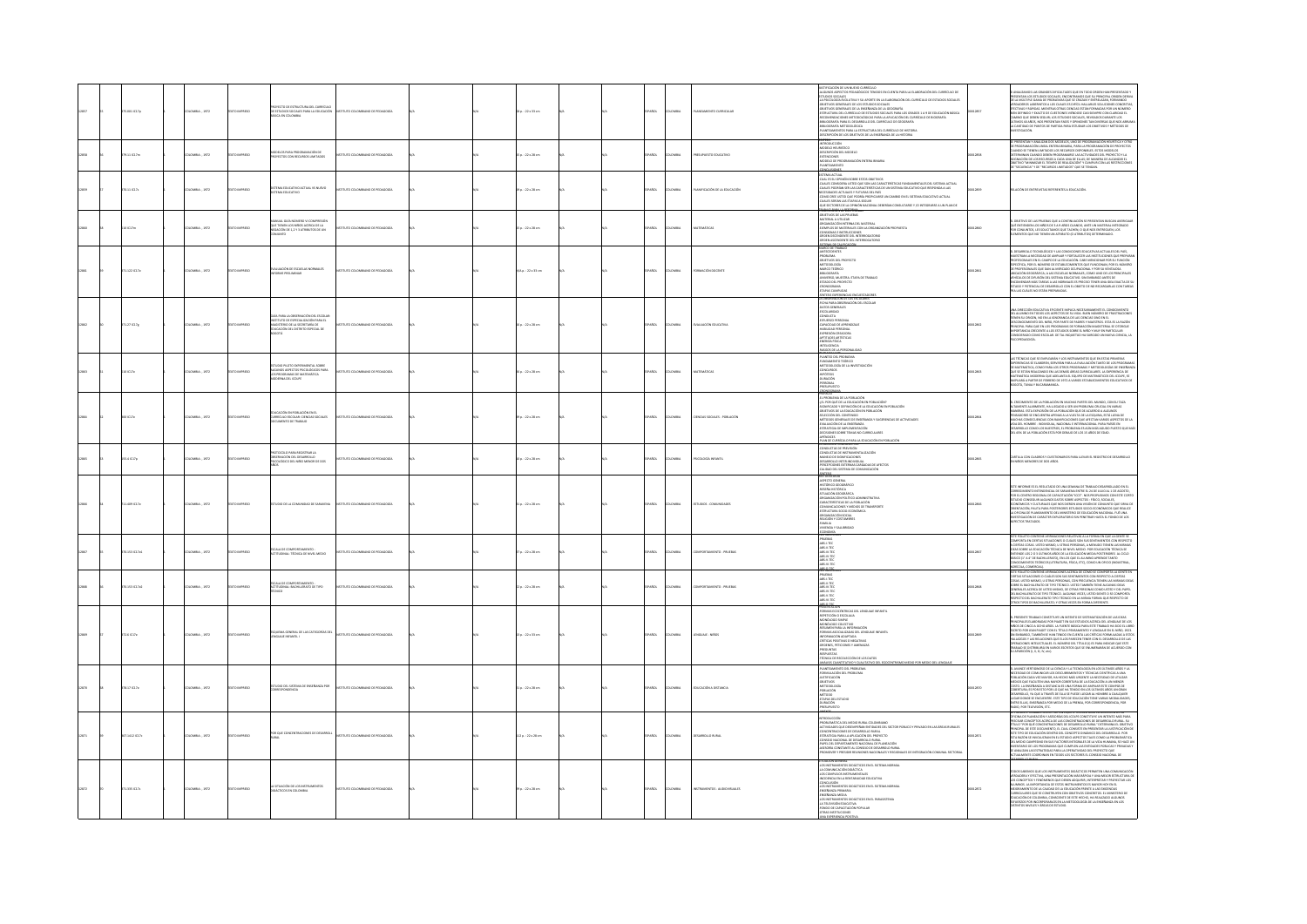|  | 11101742           | MEIA: , 1972          |                | LICTURA, TENDENCIAS,<br>APORTAMIENTO Y PROYECCIONES DEL<br>10 EDUCATIVO DE PRIMARIA DISEÑO DE<br>DELOS DE COMPORTAMIENTO A NIVEL<br>JONAL Y REGIONAL                                         |                                  |  | $p_{1}: 22 \times 28$ cm |  |              |                | whamminto Educativo<br>Ducación Primaria   | SCRIPCIÓN DEL MODELO UTILIZADO EN EL ANÁLISIS Y LAS PROVECCIONES.<br>DLUCIÓN DE LA POBLACIÓN EN EL DEPARTAMENTO<br>ISUMEN DE LA METODOLOGÍA EMPLEADA<br>I EVOLUCIÓN GENERAL DE LA MATRÍCULA EN EL DEPARTAMENTO<br>MELES Y TENDENCIAS EN EL ACCESO DE LA EDUCACIÓN EN EL DEPARTAMENTO<br>PROMOCIÓN EN LA EDUCACIÓN ELEMENTAL DEL DEPARTAMENTO                                                                                                                                                       |         | ri. Estudio que aquí presintamos tene como obietivos desarroliar una<br>Metodología analítica que primen setudar detaliadament la estrictura.<br>Del acceso y la promoción en la educación elemental colombinan. Con el<br>Propósito de<br><b>SAMAS QUE MODERNICEN Y MEJOREN LA EDUCACIÓN PRIMARIA.</b>                                                                                                                                                                                                                                                                                |
|--|--------------------|-----------------------|----------------|----------------------------------------------------------------------------------------------------------------------------------------------------------------------------------------------|----------------------------------|--|--------------------------|--|--------------|----------------|--------------------------------------------|----------------------------------------------------------------------------------------------------------------------------------------------------------------------------------------------------------------------------------------------------------------------------------------------------------------------------------------------------------------------------------------------------------------------------------------------------------------------------------------------------|---------|----------------------------------------------------------------------------------------------------------------------------------------------------------------------------------------------------------------------------------------------------------------------------------------------------------------------------------------------------------------------------------------------------------------------------------------------------------------------------------------------------------------------------------------------------------------------------------------|
|  | 20.11 (2242)       | MEIA: , 1972          |                | <b>BUCTURA TENDENCIAS</b><br>NO MARINA PROVECCIONES DEL<br>DERUGATIVO DE PRIMARIA DESEÑO DE<br>ELOS DE COMPORTAMIENTO A NIVEL<br>DIAL, ATLÁNTICO                                             |                                  |  | $1 p. : 22 \times 28$ cm |  | <b>PAÑOL</b> | wax            | NICACIÓN DEBAARE                           | <b>DARKY COME</b><br>SCRIPCIÓN DEL MODELO UTILIZADO EN EL ANÁLISIS Y LAS PROYECCIONES<br>QUICIÓN DE LA POBLACIÓN EN EL DEPARTAMENTO<br>VONDONT DE LA ANTITODILOGÍA EN EL SEPARTAMENTO<br>ESUMEN DE LA ANETODOLOGÍA ENPERADA<br>VALES Y TENDENCIAS EN EL A MATRÍCULA EN EL EGUADIMENTO<br>VALES Y TENDENCIAS EN EL A COLOGÍA ELEMENTAL DEL DEPARTAMENTO<br>A PROMOCIÓN EN LA EDUCA<br>INSTRUCCION DEPARTMENT CONFIDENTS                                                                             | 012874  | istuuri tilne lunni like tinu uhreler prijneluunis luidrulis.<br>Volvimiento futuro de la educación colombiana. Son estas<br>ESENVOLVANENTO FUTURO DE LA EDUCACIÓN COLOMBIANA. SON ESTAS<br>ASYRCOLOMES QUIZÁS LAS MIEDISES QUE PUEDEN HACERSE EN EL MOMENTO DEL NIVEL<br>AS PREDIMENT QUE VAIGN DE A LOARCHI LA EDUCACIÓN COLOMBIANA HACER 1990.<br>DOO ESTO CON EL                                                                                                                                                                                                                   |
|  | 111101742          | MEIA: , 1972          | <b>IMPRESO</b> | <b>RUCTURA TENDENCIAS</b><br>ULTURA, TERMININAS,<br>PORTAMENTO Y PROYECCIONES DEL<br>ELOS DE COMPORTAMENTO A NIVEL<br>NAL, BOLIVAR                                                           | TUTO COLOMBIANO DE PEDAGOGÍA     |  | $1 p. : 22 \times 28$ cm |  | PAÑOL        | <b>AIGNO</b>   | ANEAMENTO EDUCATIVO<br>XUCACIÓN PRIMARIA   | .<br>ICRIPCIÓN DEL MODELO UTILIZADO EN EL ANÁLISIS Y LAS PROVECCIONES.<br>JUJCIÓN DE LA POBLACIÓN EN EL DEPARTAMENTO<br>NOUGIN EX LA PORACCIÓ EN EL GEPATAMONTO<br>ESCARTO EL A PARTICIOLOGÍA EXPERIDA<br>E VOLUCIÓN CENSIÓN, EL AR MORÍCILA EN EL GEPATAMENTO<br>PALLS Y TENENCIAS EN EL ACCESO DE LA EDIGICIÓN EN EL GEPATAMENTO<br>PARIMOCÓN EN EL AR MORICIÓN<br><b>WARNTO</b>                                                                                                                 | 112875  | PHONE IN A MATERIAL CONSTRUCTION OF THE MAIL OF A MAIN CONSTRUCTION ON CADA AND COMPANY OR CADA THE MAIN COMPANY OF THE MAIN COMPANY OF THE MAIN COMPANY OF THE MAIN COMPANY OF THE MAIN COMPANY OF THE MAIN COMPANY OR MAIN C<br><b>FOLLOWS EDUCATION IN 40 PORTUGALS CONSIDERATE ON MUSIC CON DIMENSION INFORMATION IN THE STATE OF A MANUFACTURE IN THE STATE OF A MANUFACTURE OF A MANUFACTURE OF A MANUFACTURE OF A MANUFACTURE OF A MANUFACTURE OF A MANUFA</b>                                                                                                                  |
|  | 20.11 IC17e4       | CMBIA: , 1972         | O IMPRESO      | RUCTURA, TEMBENCIAS,<br>MPORTAMIENTO Y PROVECCIONES DEL<br>10 EDUCATIVO DE PRIMARIA DISEÑO DE<br>DELOS DE COMPORTAMIENTO A MIVEL<br>RONAL, CALDAS, QUINDÍO Y RISARALDA                       | UTO COLOMBIANO DE PEDAGOGÍA      |  | 1 p. : 22 x 28 cm        |  | PAÑOL        | LOMBIA         | LANEAMENTO EDUCATIVO<br>DUCACIÓN PRIMARIA  | UNUON DE LAMFITODOLOGÍA EN EL GRAPANTARIO<br>EVANUOÙN GENERAL DE LA MATRÍCULA EN EL DEPARTAMENTO<br>EVANUOÙN GENERAL DE LA MATRÍCULA EN EL DEPARTAMENTO<br>JESDMOCIÓN EN LA EDUCACIÓN ELEMENTAL DEL DEPARTAMENTO<br>PROMOCIÓN EN LA EDUCAC                                                                                                                                                                                                                                                         | 0012876 | n velembre edificionemental esta centaleste en sos captillees mas un a<br>Notenen en esperata                                                                                                                                                                                                                                                                                                                                                                                                                                                                                          |
|  | 270.11 (C17eS)     | <b>CRABLA: . 1972</b> | n waaron       | LICTURA TENDENCIAS.<br>.<br>KECTIONES DEI<br>O EDUCATIVO DE PRIMARIA DISEÑO DE<br>IELOS DE COMPORTAMIENTO A NIVEL<br><b>DNAL, CALICA</b>                                                     | ALCOLAGED DE PERSONS DE TUTT     |  | $10.22 \times 28$ cm     |  | <b>PAÑOL</b> | LOMBIA         | AIRAMRE KÖCASUSI                           | ROUNCOUR<br>SCRIPCIÓN DEL MODELO UTILIZADO EN EL ANÁLISE Y LAS PROVECCIONES<br>DEUCIÓN DE LA POBLACIÓN EN EL DEPARTAMENTO<br>SUMEN DE LA METODOLOGÍA EMPLEADA<br>UNIMIN DI L'ANNI INDIANAMIN'IN PARISON DE L'OCHARTAMENTO<br>VELLES Y TENDENCIAS EN EL ACCESO DE LA EDUCACIÓN EN EL DEPARTAMENTO<br>VELES Y TENDENCIAS EN EL ACCESO DE LA EDUCACIÓN EN EL DEPARTAMENTO<br>I FROMOCIÓN EN LA EDUCACIÓN EL                                                                                           | 112877  | ISTADÍSTICO. EL PRIMER CAPÍTULO DESCRIBE DETALLADAMENTE LA ESTRUCTURA DEL<br>MODELO ANALÍTICO UTILIZADO EN EL ESTUDIO ASÍ COMO SUS CARACTERÍSTICAS<br>DPERATIVAS. EL SEGUNDO CAPÍTULO DETALLA EL PROCESO DEL DESENVOLVIMIENTO<br><i>PERMITRAL IN ANNUAL COPTUNATION SATHALLAND SAN AND STANDARD ON DE LA CORATANT CORPORATION COMMUNITY V SATHALLAND SAN AND CORPORATION CORPORATION COMMUNITY V SATHALLAND SAN AND STANDARD CORPORATION CORPORATION CORPORATION </i>                                                                                                                  |
|  | 111101746          | CMBIA: . 1972         | O IMPRESO      | LICTURA, TENDENCIAS<br>CALCS OF<br>DESUCATIVO DE PRIMARIA DISEÑO DI<br>ELOS DE COMPORTAMENTO A NIVEL<br>ONAL, CHOCÓ                                                                          | ALCOLOMBANO DE PEDAGOGÍA         |  | $10.22 \times 28$ cm     |  | <b>Wick</b>  | <b>OMBIA</b>   | DUCACIÓN PRIMARIA                          | <u>VARIA Y CONSIDERATIONES GENERALES</u><br>SOSIPOÓN DEL MODELO UTILIZADO EN EL ANÁLISIS Y LAS PROYECCIONES<br>DUJCIÓN DE LA POBLACIÓN EN EL DEPARTAMENTO<br>SUMEN DE LA METODOLOGÍA EMPLEADA<br>EVOLUCIÓN GENERAL DE LA MATRÍCULA EN EL DEPARTAMENTO<br>MELES Y TENDENCIAS EN EL ACCESO DE LA EDUCACIÓN EN EL DEPARTAMENTO<br>I PROMOCIÓN EN LA EDUCACIÓN ELEMENTAL DEL DEPARTAMENTO<br>ESIBIEN Y CONDITIONATIONES CENERALES<br>SLIMEN Y CONSON                                                   | 112878  | .<br>1 Estudio que aquí presentanos tiene como divetivos desarrollar una.<br>Aetodología analítica que permita estudiar detalladamente la estructura<br>.<br>El acceso y la promoción en la educación elemental colombiana con el<br>Ropósito de Ofrecer guías para posteriores investigaciones y sugerir<br>CRITERIOS A LOS PLANERCADORES QUE HAYAN DE ESTRUCTURAR LOS PLANES Y<br>PROGRAMAS QUE MODERNICEN Y MEJOREN LA EDUCACIÓN PRIMARIA.<br>ESTODO TENECONO ORE INO ORIGER PROTECCIÓNS CODADONS DE                                                                                |
|  | 2351147247         | <b>CREAK - 1972</b>   | TO IMPRESO     | .<br>JCTURA, TENDENCIAS,<br>PORTAMIENTO Y PROVECCIONES DEL<br>RPURIMMINIO T PROTECCIONES DEL<br>10 EDUCATIVO DE PRIMARA DISEÑO D<br>DELOS DE COMPORTAMIENTO A NIVEL<br>20NAL, GUAIRA         | THE COLOMBIANO DE REDACOCÍA      |  | 16.22424                 |  | <b>PAÑOL</b> | <b>OMBA</b>    | THE GOOD REPORT                            | MARANGAM<br>IOLICIÓN DEL MODELO UTILIZADO EN EL ANÁLISIS Y LAS PROVECODNES<br>IOLICIÓN DE LA FORLACIÓN EN EL DEPARTAMENTO<br>ESUNDIO DE LA METODOLOGÍA EMPERAN<br>E VOLUCIÓN GENERAL DE LA MATRÍCULA EN EL DEPARTAMENTO<br>ALLES Y TENDENCIAS EN EL ACCESO DE LA EDUCACIÓN EN EL DEPARTAMENTO<br>PROMOCIÓN EN LA EDUCACIÓN ELEMENTAL DEL DEPARTAMENTO<br>SLIMATIC CONTROL                                                                                                                          | ---     | US MUSICAL SUBMIT DE L'UNION DE LA EDUCACIÓN COLOMBIANA. SON ESTAS<br>RONTCOONES QUIZÁS LAS MUSICAS QUE PULCACIÓN COLOMBIANA. SON ESTAS<br>RONTCOONES QUIZÁS LAS MUSICAS QUE PULCACIÓN COLOMBIANA. SON ESTAS<br>1ÁS PROBABLE QUE HARBÁ<br>DEPARTAMENTALES PARA NO LLEGAR SEMPRE A ESA ABSTRACCIÓN QUE ES EL PROMEO<br>NACIONAL SINO A CIFRAS Y CONSIDERACIONES QUE TIENEN UN SIGNIFICADO REGIONAL                                                                                                                                                                                      |
|  | 111 (1748)         | MEIA: , 1972          | <b>IMPROF</b>  | <b>UCTURA, TENDENCIAS,</b><br>DO ENTRANENTO Y PROVECCIONES DEL<br>D EDUCATIVO DE PRIMARIA DISEÑO DE<br>IELOS DE COMPORTAMIENTO A NIVEL<br>ONAL, MAGDALENA Y CESAR<br>ONAL, MAGDALENA Y CESAR | OMBIANO DE DEDACOGÍA             |  | p.:22 x 28 cm            |  | x6o.         | <b>MBA</b>     | LANSAMENTO EDUCA<br>DUCACIÓN PRIMARIA      | NOMINO DEL MODELO UTILIZADO EN EL ANÁLISIS Y LAS PROVECCIONES<br>ILUCIÓN DE LA POBLACIÓN EN EL DEPARTAMENTO<br>ISUMEN DE LA METODOLOGÍA EMPLEADA<br>I EVOLUCIÓN GENERAL DE LA MATRÍCULA EN EL DEPARTAMENTO<br>MELES Y TENDENCIAS EN EL ACCESO DE LA EDUCACIÓN EN EL DEPARTAMENTO<br>PROMOCIÓN EN LA EDUCACIÓN ELEMENTAL DEL DEPARTAMENTO                                                                                                                                                           |         | "MICRETITI"<br>AS CIFRAS PRESENTADAS EN ESTE INFORME PARA LOS AÑOS FUTUROS EN CADA<br>A COMO PRESENTADO EN ESTE MUNDE PARA LOS ACEITATIVAS EN CANADA EN EN ENTREPRENANTA EN EN ENTRE EN EN ENTRE EN EN ENTRE EN EN ENTRE EN ENTRE EN EN ENTRE EN ENTRE EN ENTRE EN EN ENTRE EN ENTRE EN EN ENTRE EN EN ENTRE EN ENT                                                                                                                                                                                                                                                                    |
|  | 111101749          | MEIA:, 1972           | <b>IMPRESE</b> | RUCTURA, TENDENCIAS,<br>APORTAMENTO Y PROYECCIONES DEL<br>10 EDUCATIVO DE PRIMARIA DISEÑO DE<br>DELOS DE COMPORTAMENTO A NIVEL<br>10NAL, HUEA                                                | TUTO COLOMBIANO DE PEDIAGOGÍA    |  | $1 p. : 22 \times 28$ cm |  | <b>PAÑOL</b> | .<br>Nav       | SANSANISMID SDUI<br>IDUCACIÓN PRIMARI      | SUMEN X CONSIDERATIONES CENERALES.<br>SCRIPCIÓN DEL MODELO UTILIZADO EN EL ANÁLISIS Y LAS PROVECCIONES.<br>(DUICIÓN DE LA FOBLACIÓN EN EL DEPARTAMENTO)<br>SUMAN DE LA MATTODOLOGÍA EMPLICANA, EN EL DEPARTAMENTO<br>VATEUCIÓN GENERAL DE LA MATRÍCULA EN EL DEPARTAMENTO<br>VATSAY TENDENCIAS EN EL ACCEDO DE LA EDICACIÓN EN EL DEPARTAMENTO<br>FRO<br>TRANSVERSIONS/CONTRACTOR                                                                                                                  |         | AGODA REQUEREDA                                                                                                                                                                                                                                                                                                                                                                                                                                                                                                                                                                        |
|  | 1111017410         | MEIA: , 1972          | <b>IMPRESE</b> | EUCTURA, TENDENCIAS,<br>PORTAMENTO Y PROVECCIONES DEL<br>3 EDUCATIVO DE PRIMARIA DISEÑO DE<br>ELOS DE COMPORTAMENTO A NIVEL<br>ONAL NORTE DE SANTANDER                                       |                                  |  | $p: 22 \times 28$ cm     |  | <b>PAÑOL</b> | Milita.        | LANEAMENTO EDUCATIVO<br>DUCACIÓN PRIMARIA  | <b>ESCRIPCIÓN DEL MODELO UTILIZADO EN EL ANÁLISIS Y LAS PROYECCIONES</b><br><b>JULIO ÓN DE LA POELACIÓN EN EL DEPARTAMENTO</b><br>.<br>ISUMEN DE LA METODOLOGÍA EMPLEADA<br>I EVOLUCIÓN GENERAL DE LA MATRÍCULA EN EL DEPARTAMENTO<br>MELES Y TENDENCIAS EN EL ACCESO DE LA EDUCACIÓN EN EL DEPARTAMENTO<br>PROMOCIÓN EN LA EDUCACIÓN ELEMENTAL DEL DEPARTAMENTO<br>SIMBILY CONTITIONATIONES CENTRALES                                                                                             |         | STADISTICO, EL PRIMER CAPÍTULO DESCRIBE DETALLADAMENTE LA ESTRUCTURA DEL<br>ESTADÍSTICO, EL PRIMER CAPÍTULO DESCRIBE DETALLADAMENTE LA ESTRUCTURA DEL<br>OELO ANALÍTICO UTILIZADO EN EL ESTUDIO ASÍ COMO SUS CARACTERÍSTICAS<br>.<br>Operativas. El segundo capítulo detalla el proceso del desenvolvimiento<br>Demográfico del departamento y sus implicaciones en la determinación de la<br>Población que habrá de demandar educación. Los capítulos III a y presenta<br>DPAMENTE LOS RESULTADOS DEL ANÁUSIS SOBRE LA ESTRUCTURA Y ENGLUCIÓN DE<br>FENTALIÓN DRIMAENA FIERAFFANINTAN |
|  | 20.11 IC17e11      | MEIA: , 1972          | <b>IMPRESE</b> | <b>DATURE TEMPERATURE</b><br>K. HURA, TIRNINGURA,<br>ORTAMENTO Y PROYECCIONES DEL<br>EDUCATIVO DE PRIMARIA DESEÑO DE<br>LOS DE COMPORTAMENTO A NIVEL<br>NAL, TERRITORIOS NACIONALES          | MEMMO DE PEDAGOGÍA               |  | $1 p. : 22 \times 28$ cm |  | <b>PAÑOL</b> | <b>CIVELA</b>  | LANEAMIENTO EDUCATIVO<br>DUCACIÓN PRIMARIA | NOMINO DE MODELO UTILIZADO EN EL ANÁLISIS Y LAS PROVECCIONES<br>DLUCIÓN DE LA POBLACIÓN EN EL DEPARTAMENTO<br>UNIUM DE LAMETODOLOGÍA ENPERADA<br>EVOLUCIÓN GENERAL DE LA MATRÍCULA EN EL DEPARTAMENTO<br>EUDELCÓN GENERAL DE LA MATRÍCULA EN EL DEPARTAMENTO<br>FROMOCIÓN EN LA EDUCACIÓN ELEMENTAL DEL DEPARTAMENTO<br>PROMOCIÓN EN LA EDUCACIÓN ELEMEN<br><b>IBBILICOMPRESIONES CENTRALES</b>                                                                                                    |         | IL ESTUDIO QUE AQUÍ PRESENTAMOS TIENE COMO OBJETIVOS DESARROLLAR UNA<br>KLADUDU GUN AKUI POASIN PARASTA ESTUDOR DETAINA DUANOSULAN UNA SIERUTURA<br>1951 ACCEDO Y A PROMOCÓN EN LA EDICACIÓN ELEMENTAL COLONIBANA CON EL<br>1951 ACCEDO Y A PROMOCÓN EN LA EDICACIÓN ELEMENTAL COLONIBANA CON<br>1960 PÓSITO EL                                                                                                                                                                                                                                                                        |
|  | 111 (1741)         | CMEIA: , 1972         | <b>DZRRMIC</b> | <b>DATURE TEMPERATURE</b><br>MENTO Y PROYECCIONES DE<br>IO EDUCATIVO DE PRIMARA DISEÑO DE<br>DELOS DE COMPORTAMIENTO A NIVEL<br>IONAL, VALLE DEL CAUCA                                       | ALTO COLOMBIANO DE PEDAGOGÍA     |  | 68 p. : 22 x 28 cm       |  | PAÑOL        | <b>AIGNO</b>   | <b>DUCACIÓN PRIMARIA</b>                   | UNINUON DEL MODELO UTILIZADO EN EL ANÁLISIS Y LAS PROVECCIONES<br>LUCIÓN DE LA POBLACIÓN EN EL DEPARTAMENTO<br>AGAINMENT A NO LOCATION AT 20 KINGS<br>HAMMA NA HAMMA LOGANIA MARINDA EN EL DEPARTAMENTO<br>VELES Y TENDENCIAS EN EL ACCESO DE LA EDUCACIÓN EN EL DEPARTAMENTO<br>VELES Y TENDENCIAS EN EL ACCESO DE LA EDUCACIÓN EN EL DEPARTAMENTO                                                                                                                                                |         | ite estuado tiene conto uma fivo ufficar proteculares computars um:<br>Esenvolvimiento futuro de la educación colombiana, son estas<br>Enfectores queás las medies que pueden hacerse en el morento del nivel<br>145 probable que habbá<br>.<br>O ESTO CON EL CRITERIO DE IDENTIFICAR LAS DIFERENCIAS Y VARIACIONES<br>ARTAMENTALES PARA NO LLEGAR SIEMPRE A ESA ABSTRACION QUE ES EL PROME<br>IONAL SINO A CIFRAS Y CONSIDERACIONES QUE TIENEN UN SIGNIFICADO REGIONA                                                                                                                 |
|  | 20.11 (C17e13      | <b>CMELA:</b> , 1972  | OZBRMI O       | CTURA, TENDENCIAS,<br><b>CNES DEI</b><br>EDUCATIVO DE PRIMARIA DISEÑO DE<br>ELOS DE COMPORTAMIENTO A NIVEL<br>2NAL, MAGOALENA                                                                | TUTO COLOMBIANO DE PEDAGOGÍA     |  | $1p.22x28$ cm            |  | PAÑOL        | <b>OMBIA</b>   | LANEAMIENTO EDUCATIVO<br>DUCACIÓN PRIMARIA | <b>FRANCIA DE LA FORDACIÓN ES CENTRAL DE DEFINITIVO DE LA FRANCIA DE LA FRANCIA DE LA FRANCIA DE LA FRANCIA DE LA<br/>SECURICA DE LA FORDACIÓN EN EL DEPARTAMENTO</b><br>JOULOCN DE LA FORLACIÓN EN EL DEPARTAMENTO<br>SUMEN DE LA METODOLOGÍA EMPLEADA<br>EVOLUCIÓN GENERAL DE LA MATRÍCULA EN EL DEPARTAMENTO<br>ALES Y TENDENCIAS EN EL ACCESO DE LA EDUCACIÓN EN EL DEPARTAMENTO<br>PROMOCIÓN EN LA EDUCACIÓN ELEMENTAL DEL DEPARTAMENTO<br>FIRAPIA Y COMPROVIDENTE CEMPRATE<br><b>COUCOON</b> | 12885   | JAS LIDRAS PRESIDENTAIS EN EST WEGNATI CON ESTADO MENO UNHA PARA DE CONSUMATIVA EN EL ENTRE EN CONSUMATIVA EN EL ENTRE EN EL ENTRE EN EL ENTRE EN EL ENTRE EN EL ENTRE EN EL ENTRE EN EL ENTRE EN EL ENTRE EN EL ENTRE EN EL                                                                                                                                                                                                                                                                                                                                                           |
|  | 372.011 (C17c G.1) | DLOMBIA: . 1972       | OZSRRMI OTXIT  | CEPTO DE LA EDUCACIÓN BÁSICA EN                                                                                                                                                              | NSTITUTO COLOMBIANO DE REDACOCÍA |  | $10 - 16 + 32$ cm        |  | <b>DARGE</b> | <b>ABMOJO</b>  | mirante alon                               | INERALIDADES<br>I EDUCACIÓN BÁSICA<br>N BAGCAGAN BRAKA<br>RGENTINA<br>N REFORMA EDUCATIVA<br><b>INCEPTO DE EDUCACIÓN BÁSICA</b><br>ILE<br>CESIDAD DE UNA EDUCACIÓN GENERAL BÁSICA<br>NASA<br>IETIVOS GENERALES                                                                                                                                                                                                                                                                                     |         | KACIÓN BÁSICA, EDUCACIÓN GENERAL BÁSICA, CICLO BÁSICO, TRONCO COMÚN.                                                                                                                                                                                                                                                                                                                                                                                                                                                                                                                   |
|  | $2.0111C17c$ Ej.2  | MEA:, 1972            |                | ONCEPTO DE LA EDUCACIÓN BÁSICA EN                                                                                                                                                            | TUTO COLOMBIANO DE PEDAGOGÍA     |  | p.: 16 x 23 cm           |  | xkou         |                |                                            | RODUCCIÓN<br>NERALIDADES<br>I EDUCACIÓN BÁSICA<br><b>RGENTINA</b><br>I REFORMA EDUCATIVA<br>LOMBIA<br>NCEPTO DE EDUCACIÓN BÁSICA<br>--<br>CESIDAD DE UNA EDUCACIÓN GENERAL BÁSICA<br>raña.<br>Ietivos generales                                                                                                                                                                                                                                                                                    |         | DUCACIÓN BÁSICA, EDUCACIÓN GENERAL BÁSICA, CICLO BÁSICO, TRONCO COMÚN,<br>DUCACIÓN MEDIA MIRICANA, ETC, SON MAZINARS EX LAS DISPONHIMACIONES DADAS AL<br>NIEL O CICLO DE FORMACIÓN SITEMÁTICA QUE SE IMPARTE A LOS HIÑOS Y<br>DOLOSZENT<br>GENERALES Y ESPECÍFICOS, CIMENTADOS EN BASES FILOSÓFICAS, SOCIOLÓGICAS,<br>SECUÓGICAS, ECONÓMICAS, POLÍTICAS, CULTURALES, PEDAGÓGICAS, ETC, QUE LE<br>MATH THE PACKER A MODEL AND A HOLD A HOME                                                                                                                                             |
|  | $127$ iC17m Ej.1   | CMEIA: , 1972         | O IMPRESO      | MUAL GUÍA NÚMERO II MANEJO DE LA<br>1. USIÓN EN SENTIDO AMPUO Y ESTRICTO<br>R NIÑO DE S A 9 AÑOS                                                                                             | TITUTO COLOMBIANO DE PEDAGOGÍA   |  | $p. : 22 \times 28$ cm   |  | PAÑOL        | <b>OMBIA</b>   | DUCACIÓN - PRUEBAS                         | (B))<br>Karlinulur de las pruebas<br>Bietivos de las pruebas de inclusión<br>Aterial de las pruebas<br>Strucciones para la aplicación<br>IERROGATORIO<br>TEMA DE CAUFICACIÓN                                                                                                                                                                                                                                                                                                                       | 112080  | IS PRUEBAS QUE AQUÍ SE DESCRIBEN TENDRÁN COMO OBIETINO DETERMINAR SI LOS<br>JIETOS DE CINCO A NUEVE AÑOS COMPRENDEN Y MANEJAN LAS INCLUSIONES ENTRE<br>JS CONIUNTOS DE OBJETOS CONORETOS. PARA EVALUAR SI EL SUIETO (S) COMPRENDE<br>LA INCLUSIÓN DE LOS CONJUNTOS UTILIZABENOS DOS SERIES DESTINTAS DE MATERIAL<br>EGGÍN QUE NUESTRO INTERÉS ESTÉ EN EXAMINAR SI EL SUIETO COMPRENDE LA<br>NCLUSIÓN EN SENTIDO AMPLIO O LA INCLUSIÓN EN SENTIDO ESTRICTO.                                                                                                                             |
|  | 127 (17m 0.2)      | MAN. . 1972           | <b>IMPRESO</b> | .<br>UAL GUÍA NÚMERO II MANEJO DE LA<br>JOÓN EN SENTIDO AMPLIO Y ESTRICTO<br>20RA 9 A 2 30 ORIH RD                                                                                           | ARONADIA 30 OMAINMO DE DELA      |  | $n: 22 \times 28$ cm     |  | wice         | .<br>Milia     | <b>DUCACIÓN - PRUEBAS</b>                  | ENTACIÓN DE LAS PRUESI<br>MATINOS DE LAS PRUEBAS DE INCLUSIÓN<br>BIETIVOS DE LAS PRUEBAS<br>ISTRUCCIONES PARA LA APLICACIÓN<br>ITERROGATORIO<br>TEMA DE CALIFICACIÓN<br><b>LEDERARÍA</b> DAL COMPRETO<br>LERATRACIONES DE DESARI                                                                                                                                                                                                                                                                   | 2889    | AS PRUEBAS QUE AQUÍ SE DESCRIBEN TENDAÁN COMO OBIETIVO DETERMINAR SI LOS<br>SULTEDS EN CINCO A NUEVA ÁÑOS COMPRIMENTA Y MAMELIAN LAS INCLUSIONES DIVER<br>LOS CONUNITOS DE CINEITOS CONCRITOS. PARA RANJAR SI EL SUITO (S) COMPRENDE<br>USIÓN EN SENTIDO AMPLIO O LA INCLUSIÓN EN SENTIDO ESTRICTO.                                                                                                                                                                                                                                                                                    |
|  | 000 101713         | MEIA: , 1972          | O IMPRESO      | MACIÓN BIBLIOGRÁFICA EDUCATIVA                                                                                                                                                               | TUTO COLOMBIANO DE PEDAGOGÍA     |  | p.: 22 x 28 cm           |  | <b>PAÑOL</b> | <b>OMBIA</b>   | <b>ALIOTECOLOGIA</b>                       | <b>OLLO RURA</b><br>VARIMONIANIA AN ANGONALIA MAROA.<br>MINARIO SOBRE ESCUELA UNITARIA: CONCLUSIÓNES Y RECOMENDACIÓNES<br>IMINARIO DE CAPACITACIÓN EN PLANEAMIENTO, PRESUPUESTO Y ADMINISTRACIÓN EDUCATIVA.<br>EVAS ADQUISICIONES                                                                                                                                                                                                                                                                  | 012890  | TE TEXTO CONTIENE INFORMES, CONCLUSIONES Y RECOMENDACIONES DE SEMINARIO<br>MITÉS Y OTROS CONCERNENTES A EDUCACIÓN                                                                                                                                                                                                                                                                                                                                                                                                                                                                      |
|  | 20 10176           | MEIA:, 1972           | O IMPRESO      | MACIÓN BIBLIOGRÁFICA EDUCATIVA                                                                                                                                                               | TUTO COLOMBIANO DE PEDAGOGÍA     |  | $p. : 22 \times 28$ cm   |  | <b>DARGE</b> | <b>AIGNO</b>   | BLIOTECOLOGIA                              | INVARANNOMINIMUM<br>ČOMOŽNOMUJEMENTA KUS KANVADS DE INVESTIGACIJN EN EDUCAUJEN<br>INCERA REUNIÓN DE MINISTROS DE EDUCACIÓN DE LA BEGIÓN ANDINA<br>INFERENCIA INTERNACIONAL CON PERSONAL DE DIRECCIÓN DEL SECTOR EDUCACIONAL DE LOS PAÏS<br>anos<br>idinos<br>Januaro sobre el proceso de planeación de la educación y desarrollo nacional<br>Simer Seannaro Interamericano de investigación educativa<br>Jevas adquisiciones<br>Jevas adquisiciones                                                |         | STE TEXTO CONTIENE INFORMES, CONCLUSIONES Y RECE<br>MITÉS Y OTROS CONCERNENTES A EDUCACIÓN                                                                                                                                                                                                                                                                                                                                                                                                                                                                                             |
|  | 20 IC17/S          | CMBIA: . 1972         | OZBRANI OT     | MACIÓN BIBLIOGRÁFICA EDUCATIVA                                                                                                                                                               | ARODAGER 20 CAMBARO DE PERSOGÍA  |  | $n: 22 \times 28$ cm     |  | <b>PAÑOL</b> | LOMBIA         | <b>BLIOTECOLOGIA</b>                       | .<br>DOMNO DE DIRECTORES DE ORGANISMOS DE INVESTIGACIÓN EDUCATIVA.<br>ANARIO DE INVESTIGACIÓNES EDUCACIÓNALES CONVENID ANDRES BELLO<br>ANARIO DE INVESTIGACIÓNES EDUCACIÓNALES CONVENID ANDRES BELLO<br>VILNARIO DE INVESTIGAS<br>ITICIAS<br>IEVAS ADQUISICIONES<br>isialisissa rekurrulis taillinnals ja relikimalkin pilimaleja.<br>Dinumicación por satelites, una ayuda para el desarrollo educativo                                                                                           | 12892   | IE TEXTO CONTIENE INFORMES, CONCLUSIONES Y REI<br>MITÉS Y OTROS CONCERNENTES A EDUCACIÓN                                                                                                                                                                                                                                                                                                                                                                                                                                                                                               |
|  | 10176              | MEIA: , 1972          | LMPRESO        | AMACIÓN BIBLIOGRÁFICA EDUCATIVA                                                                                                                                                              | ARONADIA 30 OMAINMO DE DELA      |  | $p. : 22 \times 28$ cm   |  |              |                |                                            | JANUALINALINA TAN KATALINA, UNIKA NUOVA PARANA BALIONO KANALINA KUNNEN INDIA ELI KERRISTERI<br>MANAARO SOBRE LOS MEDICO SOBRE REFORMA EDUCATIVA<br>JAMANO SOBRE LOS MEDICO MAS ERCACES PARA FORMENTAR LA DIFUSIÓN Y EL LISO DE LOS L<br>Chevrolet                                                                                                                                                                                                                                                  | 200     | .<br>TE TEXTO CONTIENE INFORMES, CONCLUSIONES Y RECOMENDACIONES DE SEMINARIO<br>COMITÉS Y OTROS CONCERNIENTES A EDUCACIÓN.                                                                                                                                                                                                                                                                                                                                                                                                                                                             |
|  | 270.11 (C17e       | CMBIA: , 1972         | O23RRMI OTX    | TRUCTURA TENDENCIAS.<br><b>NES DEI</b><br>ORTAMENTO Y PROY<br>IO EDUCATIVO DE PRIMARIA DISEÑO DE<br>DELOS DE COMPORTAMIENTO A NIVEL<br>IONAL, CÓRDOBA                                        | TUTO COLOMBIANO DE PEDAGOGÍA     |  | 1 p. : 22 x 28 cm        |  | <b>PAÑOL</b> | <b>CLOWBIA</b> | LANEAMENTO EDUCAT<br>IDUCACIÓN PRIMARIA    | MANACIÓN<br>SCRIPCIÓN DEL MODELO UTILIZADO EN EL ANÁLISIS Y LAS PROVECCIONES<br>DLUCIÓN DE LA POBLACIÓN EN EL DEPARTAMENTO<br>VOLUCION DE LA METERCIATA NA SLOPPALAVIA NICI<br>ASSUMEN DE LA METERCIA DE LA MATRÍCULA EN EL DEPARTAMENTO<br>A EVOLUCIÓN GENERAL DE LA MATRÍCULA EN EL DEPARTAMENTO<br>A PROMOCIÓN EN LA EDUCACIÓN ELEMENTAL DEL DEPARTAMENTO<br>A PROMOC<br><b>BATH Y COMPRESSIONATE CENTRALES</b>                                                                                 |         | IL ESTUDIO QUE AQUÍ PRESENTAMOS TENE COMO DEITIVOS DESARROLIAU LIMA<br>VEL ACCEDO Y A PROMUNO DE VIA EN DUCACOR INDUSTRIA COLONIAURA CON TURA<br>PROPÓRTO Y A PROMUNO DE VIA EN PROTENDRES INVESTIGADONES Y SUGEIRE<br>PROPÓRTO EL GIRE                                                                                                                                                                                                                                                                                                                                                |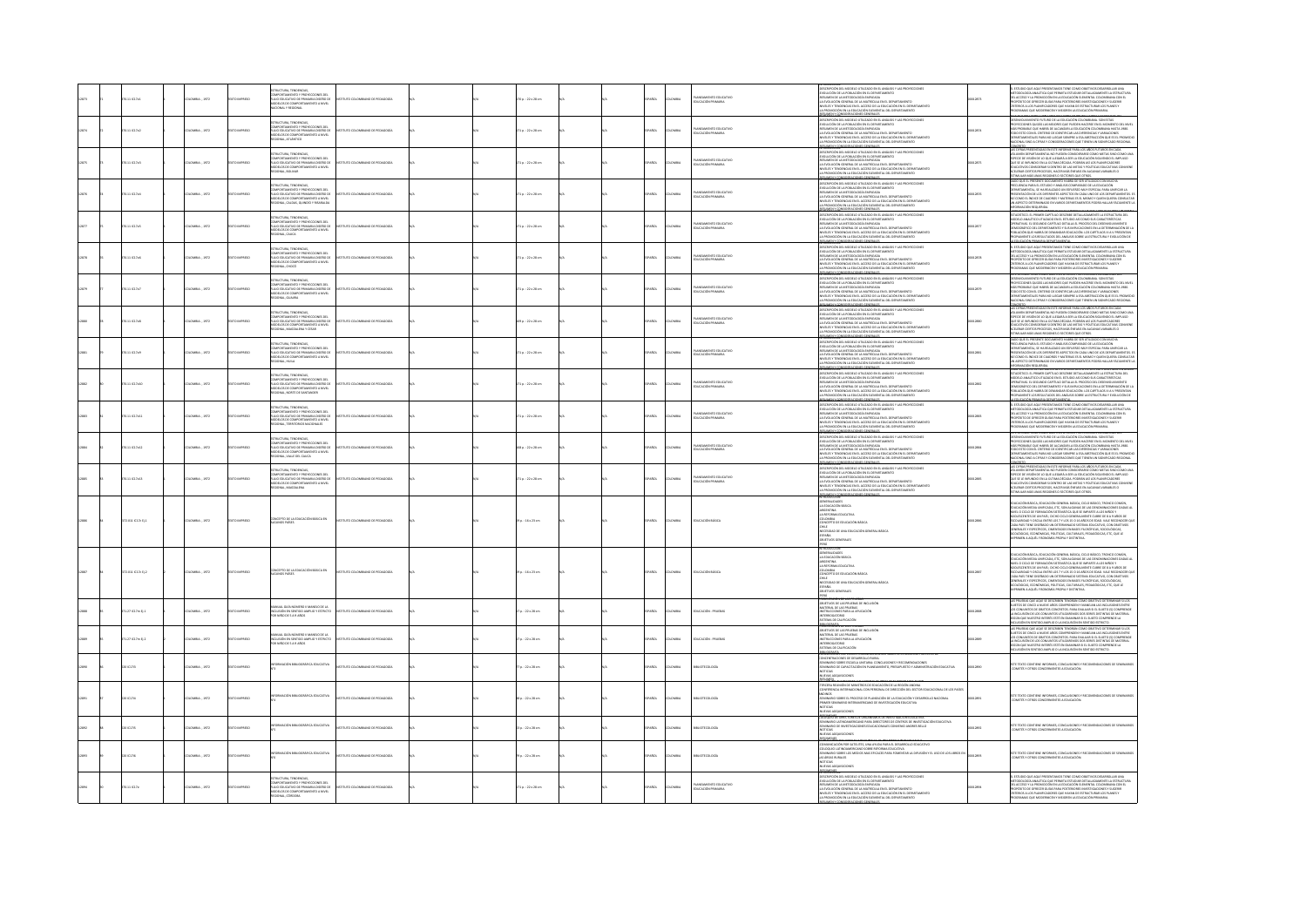|       |                     |                      |                   |                                                                                                                                                                                                                            |                                       |  |                        |  |                 |               |                                                | CONTACION                                                                                                                                                                                                                                                                                                                                                                                                                                                                                                                                        |          |                                                                                                                                                                                                                                                                                                                                                                                                                                                                                                                                                             |
|-------|---------------------|----------------------|-------------------|----------------------------------------------------------------------------------------------------------------------------------------------------------------------------------------------------------------------------|---------------------------------------|--|------------------------|--|-----------------|---------------|------------------------------------------------|--------------------------------------------------------------------------------------------------------------------------------------------------------------------------------------------------------------------------------------------------------------------------------------------------------------------------------------------------------------------------------------------------------------------------------------------------------------------------------------------------------------------------------------------------|----------|-------------------------------------------------------------------------------------------------------------------------------------------------------------------------------------------------------------------------------------------------------------------------------------------------------------------------------------------------------------------------------------------------------------------------------------------------------------------------------------------------------------------------------------------------------------|
|       | 0.11 (C17)          | MEIA: , 1973         | O22RRMI OT        | INFORME DE LA COMISIÓN DE LA UNESCO<br>PARA EL DESARROLLO DE LA EDUCACIÓN                                                                                                                                                  | TITUTO COLOMBIANO DE PEDAGOGÍA        |  | $p: 22 \times 28$ cm   |  | <b>PAÑOL</b>    | WALA          |                                                | <b>ESENTACON<br/>CIERTOS GEL INCORNE<br/>DNSIDERACIONES POLÍTICAS<br/>DNSIDERACIONES POLÍTICAS<br/>CRISDERACIONES PEGAGÓGICA<br/>GENECIA GEL POLÍTICAS<br/>REDUCACIÓN EN EL BANQUILLO<br/>SE NECESIDADES EDUCATIONS<br/>SE NECESIDADES EDUCATIONS<br/>SE NECESIDADES</b><br>.<br>LEDUCACIÓN: PRODUCTO Y FACTOR DE LA SOCIEDAD<br>SUCACIÓN Y SOCIEDAD<br>SE CAMINOS DE LA DEMOCRACIA<br><b>OCESO DE LA DEMOCRATIZA</b>                                                                                                                            |          | enetrair. El sello unesco era para muchos garratía de análisis serio, de<br>Sor científico, de ponderada maguaez. La polyabeda levantada por el<br>Forme está lejos de dotinguirse.                                                                                                                                                                                                                                                                                                                                                                         |
|       | 0.72 IC17p          | CMBIA: , 1973        | O22RRMI OT:       | AN NACIONAL OC ACCIÓN RADA DI<br>PLAN NACIONAL DE ACCION PARA EL<br>DESARROLLO DE LA INVESTIGACIÓN EN LAS<br>FACULTADES DE EDUCACIÓN,<br>PROVECTO PARA LA CONSIDERACIÓN DE LA<br>PROCIÓN DEL ICOLPE<br>DRECCIÓN DEL ICOLPE | TUTO COLOMBIANO DE PEDAGOGÍA          |  | 9 p. : 22 x 28 cm      |  | PAÑOL           | <b>AIGMOJ</b> | INESTIGACIÓN - EDUCACIÓN SUPERIOR              | STEIGACIÓN<br>CRIDADES<br>RATEGIAS<br>ICRAMACIÓN<br>issponsabilisades<br>Podecto de Laboratorio aplicado de investigación educativa y talleres regionales<br>Lean del Laboratorio de investigación educativa<br>Leas del Laboratorio<br>Ases del Laboratorio<br>Ases del Laboratorio<br>HAN DEL TALLER REGIONAL<br>HAN DEL TALLER REGIONAL<br>HOCEDIMIENTOS<br>MARIO DE TRABAJO                                                                                                                                                                  |          | L ICOURI CHIGANIZO DA IDIFERENTES CILORADES DEL PARÍ; VARIAS RELINIUNIS DE<br>CEANNO DE LAS FACILITADES DE DEUCACIÓN, CON EL DRIETTO DE RIDIMINATO IN<br>ESPANCIÓN DE INVESTIGACIÓNES PARA ESTE AÑO, CETE NAPORTANTI CONTACTO HA<br>ESP<br>SENTA A CONTINUACIÓN CON MIRAS A IMPULSAR EL DESARROLLO DE LAS<br>ESTIGACIONES EN LAS FACULTADES DE EDUCACIÓN.                                                                                                                                                                                                   |
|       | 1.27 IC17p          | MEIA: , 1973         | O IMPRESO         | MOBLEMA DE LA DEFINICIÓN                                                                                                                                                                                                   | TITUTO COLOMBANO DE PEDAGOGÍA         |  | $: 22 \times 28$ cm    |  | AÑOL            | <b>OMBIA</b>  | <b>ALUACIÓN EDUCATIV</b>                       | ETIOLOGÍA DE LA ENFERMEDAD - EL PROBLEMA DE LA DEFINICIÓN<br>ebel definito la evaluación cono)<br>Colárs Son las essartaulas de tal definitión?<br>Doward Pures, un estudannel tres, definitión?<br>Doward Pures, presentauas que resultan de las diferentes definitiones de evaluación<br>Ventauas y d                                                                                                                                                                                                                                          |          | NNO CUALQUIER TÉRMINO ANALÍTICO, LA EVALUACIÓN PUEDE SER DEFINIDA DE<br>JOHAS MANERAS ESENCIALMENTE ARRITRARIAS. TRES DEFINICIONES EN PARTICULAR<br>JE HAN TENIDO UNA ACEPTACIÓN GENERAL, PRESENTAN CIERTAS UTILIDADES Y<br>$\vec{a}$ in the third contact procedure and any approximation contact under the contact of the contact of the contact of the contact of the contact of the contact of the contact of the contact of the contact of the contact                                                                                                 |
|       | 1710171             | MEIA: , 1973         | O IMPRESO         | INVESTIGACIONES SOBRE BIENESTAR<br>ESTUDIANTIL Y SEGURIDAD SOCIAL PARA LO<br>DOCENTES                                                                                                                                      | -<br>TELTO COLOMBIANO DE PEDAGOGÍ     |  | $p. : 22 \times 28$ cm |  | <b>MGC</b>      | wax           | STIGACIONES - SEGUREND SOCIA                   | éreas de estudio<br>Definición del problema<br>)<br>Destrvo general<br>Destrvos específicos<br>Metodología                                                                                                                                                                                                                                                                                                                                                                                                                                       |          | is Union Negraphing In Sacrifice Mark Richards (In the Newton Consults In Newton)<br>Angle Mark Richards (In Paris In Person Newton) (In the Newton International Sacrifice In Internation In The I<br>LAS INVERTION IN INSURANCE IN<br>ANZAR METAS DE DESARROLLO ECONÓMICO Y SOCIAL EN GENERAL.                                                                                                                                                                                                                                                            |
|       | 30.07 (CL7)         | CRABLA: . 1973       | <b>TO IMPRESO</b> | INFORME SOBRE PARTICIPACIÓN DEL ICOLPE<br>EN EL II SEMINARIO LATINOAMERICANO DE<br>TROS DE INVESTIGACIÓN EN EDUCACI                                                                                                        | TITUTO COLOMBIANO DE REDACOCÍA        |  | $-22 + 26$ cm.         |  | <b>PAÑOL</b>    | <b>AIRMOX</b> | MESTICACIÓN - EDISCACIÓN - SEMMARIOS           | <b>AITOGOGÓIA</b><br>FINANCIA CON ATTURICAÇÃO<br>FINANCIA CON MARIA LUIGOGOGÁ DE LOS SERVICOS DE BENETAR ESTUDANTEL DE EL<br>FINANCIA CONSERVAÇÃO -<br>CONSERVAÇÃO FERIOLOGÍA<br>LENGURA PERSONAL<br>LUIGOR CON LAS UNIVERSIDADES<br>LUIGOR CON LAS UNIV<br>TROS ASPECTOS RELACIONADOS CON LA FORMACIÓN DE INVESTIGA<br>TEMAS DE ALMACENAMENTO DE DATOS E INTERCAMBIO DE PROGRAMAS<br>BLICACIÓN DE UN TEXTO SOBRE INVESTIGACIONES EDUCACIONALES                                                                                                  |          | Fe Servannio Se Llevó a Cabo en Aguas de Sad Pedro - Sad Palilo - Brasil del 7<br>11 de mayo Pródino Pasado, Dado los alispados de la fundación fobo y<br>Gandada Por la fundación cablos cialgas de Brasil Los Puntos contrales de<br><br>STIGACIÓN.                                                                                                                                                                                                                                                                                                       |
|       | 8.17710174          | MEIA: , 1973         | <b>CORRENT</b>    | MAIO DE COMUNICACIÓN<br>.<br>TITUCIONAL DEL INSTITUTO<br>OMBIANO DE PEDAGOGÍA ICOLPE                                                                                                                                       | <b>IT ITO COLOMBIANO DE REDACOCÍA</b> |  | $p: 22 \times 28$ cm   |  | ukor            | was           | usains                                         | .<br>Entificación y cauficación de Problemas<br>IENTIFICACION Y CALIFICACION DE PROBLEMAS<br>LASIFICACIÓN Y ANÁLISIS DE LOS PROBLEMAS<br>ECOMENDACIONIS<br>STA DE PARTICIPANTES AL SEMINARIO<br><b>SUMEN GENERAL</b>                                                                                                                                                                                                                                                                                                                             |          | en terminonio de la protectiva con la constantina de la constancia de la constancia de la constantina de la constantina de la constantina de la constantina de la constantina de la constantina de la constantina de la consta                                                                                                                                                                                                                                                                                                                              |
|       | 1071017             | CRABLA: . 1973       | O2300MI OT        | ME SOBRE LAS ACCIONES DE<br>DRID CONCEDIDAS POR LA DEA AL                                                                                                                                                                  | THE COLOMBIANO DE REDUCIDEÍA          |  | A a.: 22 x 28 cm       |  |                 | var           |                                                | CONTS DE REFUERZO DE LA OEA AL ICOLPE<br>HECTOS EIECUTADOS<br>HECTOS EN MARCHA<br>NOMINICO PROPUESTOS<br>NEXOS<br>RINGO DEL PROYECTO<br>RINGUARA DE FONDO AL QUE SE APUCA EL PROYECTO<br>ATURALEZA DEL PROYECTO<br>ATURALEZA DEL PROYECTO<br>DESETIVOS DEL PROVECTO<br>INSTITUCIÓN RESPONSABLE DE LA EJECUCIÓN DEL PROVECTO<br>FASES DEL PROVECTO<br>ISTIFICACIÓN<br>JOPERACIÓN TÉCNICA SOLICITADA                                                                                                                                               |          | A MODALIDAD DE ACCIONES DE REFUERZO EL ICOLPE HA RECIBIDO COOPERACIÓN<br>UN MUNIMING UN PROGUNAL DE PARTIMO DE LA DISTRIBUIXA CON PROVINCIA<br>BBESFONDIENTE A INVESTIGACIÓN EDUCATIVA, DOCUMENTACIÓN E INFORMACIÓN Y<br>BBESFONDIENTE A INVESTIGACIÓN EDUCATIVA, DOCUMENTACIÓN E INFORMACIÓN Y<br>DOUCCIÓN DE M<br>ativulo va tambu prantijprajuni va kula i mrčka prosta aplijendos de<br>Kestgación egucativa de san iggé de costa rea sobre "Kvaluación de<br>Ketholes"; el de buenos ares sobre "Rendratento escolar", y el de venezuela<br>Ke "Intern |
|       | .<br>25.008 6 IC17c | CMBIA: , 1973        | O2RRM OT          | RRÍCULO PARA EL ÁREA VOCACIONAL                                                                                                                                                                                            | <b>TITUTO COLOMBIANO DE PEDAGOGÍA</b> |  | $16:22 \times 28$ cm   |  | <b>MGC</b>      | <b>COMBIA</b> | <b>URRÍCULOS - EDUCACIÓN VOCACIONA</b>         | ONTRIBUCIÓN LOCAL<br>SIMER SEMINARIO INTERNO DE TRABAJO SOBRE EDUCACIÓN BÁSICA<br>IS CARACTERÍSTICAS DE ACUERDO A<br>GUINAS LIMITACIONES PARA LA DIVERSIFICACIÓN<br>SRAA COMO LA EDUCACIÓN VOCACIONAL AGRÍCOLA PUEDE CONTRIBUIR A LA DIVERSIFICACIÓN<br>JONICO COMERCIA ELECCIONAL VIOLENCIARIS PRINCIPAL PUBLIC CON INIMIERIO PUBLICANO CONSIDERATIONAL<br>ECONOMIA<br>GEOPECULARA: CONTRO DE INTERÉS PARA ENTENDER LA DIVERSIFICACIÓN VOCACIONAL AGRÍCIDA<br>ROMODIÓN SOCIAL<br>ROMODIÓN SOCIAL<br>ONCEPTO<br>GIETIVOS GENERALES<br>STRUCTURAS |          | NYESTIGACIÓN ES BÁSICA PARA EL DESARROLLO Y CRECIMIENTO EN LOS DIFERENTE<br>interiormant au moral prover areas de l'archiver de l'archiver de l'archiver<br>Disesso Profesional : la investigación es de gran importancia para el<br>Disesso Profesional : en ecavió de la educación lo cual impulsación els<br>ena<br>$\lambda z$                                                                                                                                                                                                                          |
|       | 3.11 IC17e          | MEIA: , 1973         | O IMPRESO         | .<br>Tructura, convenio y programa de<br>I información en ciencias educativa                                                                                                                                               | <b>THE COLOMBIANO DE REDACOCÍA</b>    |  | $: 22 \times 28$ cm    |  |                 | wax           |                                                | MEDERAMENTO DEL HOGAR<br>NTECEDAMENTO DEL HOGAR<br>CORMAS DE OPERACIÓN<br>NCANCE SUR SESTEMA<br>STRUCTURA DEL SUR-SISTEMA<br><i><b>ISANGLIAN DEL SOPIETION<br/>CONSEIO CONSULTIVO<br/>LINCIONES DEL CONSEIO CONSULTIVO</b></i><br>PONCIONES DEL PRESIDENTE DEL CONSEIO<br>FUNCIONES DE LOS DEMAS MIEMBROS DEL SUB-SIS<br>FUNCIONES DEL SECRETARIO ELECUTIVO PERMANEN<br>FUNCIONES DE CENTRO CODRONADOR<br>Municare<br>Javenices<br>CC10N DE PSICOLOGÍA ICOLPE                                                                                    |          | .<br>A IDEA DE CREAR EL SUB-SISTEMA NACIONAL DE INFORMACIÓN EDUCATIVA DENTRO DEL<br>ISTEMA NACIONAL DE INFORMACIÓN (S.N.I.), SURGIÓ DE LA NECESIDAD DE ESTABLECER<br>JN MECANISMO QUE ASEGURE EL FUJIO CONSTANTE DE INFORMACIÓN EN EL C<br>M MECANINARO QUI ASEGISTE EL RUIO CONSTANTE DE INSEDEMACIÓN EN EL CAMPO DE ASEGISTE EL SUBJECTIVO DE SUBSECTIV<br>A EDICACIÓN: EL SUA SISTEMA SERÁ UNA PARTE DE SISTEMA NACIONAL DE ASEGISTA (1941)<br>ADHAMADINYO DEL SUA SISTEMA E<br>MOAS AL SUB-SISTEMA.                                                     |
| 12904 | \$3.43 (£17m)       | EDLOMBIA: 1973       | OZBRNI OTX        | MATRICES DE DOS Y DE TRES CRITERIOS CON<br>SIETE POSIBILIDADES DE ESCOGENCIA                                                                                                                                               | ABOGAGER 30 OMAIRMOJO DE UTITZ        |  | $4n: 22 \times 32$ cm  |  | SPAÑOL          | COLOMBIA      | <b>OTHAMMENTO</b>                              | iemplos<br>Buebas                                                                                                                                                                                                                                                                                                                                                                                                                                                                                                                                | 012904   | ATILLA CON PRUEBA PARA DESARROLLAR, SECCIÓN DE PSICOLOGÍA ICOUPE.                                                                                                                                                                                                                                                                                                                                                                                                                                                                                           |
|       | 141 K17p            | MEIA: , 1973         | O2RRM 0           | NEBA SOBRE ESTRUCTURAS DE<br>NAMENTO BASADAS EN LA<br>TIPLICACION DE LAS RELACIONES                                                                                                                                        | ALCOLOMIANO DE PEDAGOGÍA              |  | 0 p. : 33 x 22 cm      |  | <b>MACL</b>     | <b>AIGNOL</b> | OTHEMAND                                       | DRJON DE PSICOLOGÍA ICOLPE<br><b>JEMPLOS</b>                                                                                                                                                                                                                                                                                                                                                                                                                                                                                                     | 12905    | TILLA CON PRUEBA PARA DESARROLLAR, SECCIÓN DE PSICOLOGÍA ICOLPE.                                                                                                                                                                                                                                                                                                                                                                                                                                                                                            |
|       | 141210176           | MEIA: , 1973         | O IMPRESO         | A 4.3 24.1 30 OUDIRRELL 23 WOONE                                                                                                                                                                                           | ARRESTED FOR DEALERSHIPS              |  | 8p.: 22 x 28 cm        |  | <b>AÑOL</b>     | wax           | <b>CONTRACTOR</b>                              | <b><i>PHONE CONSIDERATION CONTINUES DE DESABOLIO RUNAL CONCEPTO<br/>- CONCERNENT CONCEPTOR CONCEPTOR CONTINUES DE DESABOLIO RUNAL<br/>- CONCERNENT CONCEPTOR<br/>- CONCERNENT CONCEPTOR<br/>- CONSIDERATION CONCEPTOR CONTINUES DE DESABOLIO RUNAL</i></b><br>LANES Y PROGRAMAS DE ESTUDIOS<br>estrivos<br>Crivioades<br><b>CURSOS HUMANO!</b><br>IMER METODO                                                                                                                                                                                    |          | .<br>Pensión de desarrollo del sector educativo, determina como prioridad.<br>Tensión de la escolaridad y la prestación integrada de servicios en las<br>IEAS RURALES, LA CUAL SE TRADUCE EN EL PROGRAMA DE CONCENTRACIONES DE<br>LEA BURAUCH, A CHAIR STRAIGHEAR IS PROGRAM DE COMOCRONAISONNEACH<br>CARRICAL DIALEAN ANN AN DIALEAN CHAIR CHAIR CHAIR CHAIR CHAIR CHAIR CHAIR CHAIR CHAIR CHAIR CHAIR CHAIR CHAIR<br>CARRICAL DIALEAN DIALEAN CHAIR CHAIR CHAIR CHA                                                                                       |
| 12907 | 00 K17m             | DLOMBA: . 1973       | O22RRMI OTX3      | LA MULTIPLICACIÓN EN 2                                                                                                                                                                                                     | ARODAGED DE CAMBARDED DE UTITZ        |  | $n: 22 + 33$ cm        |  | SPAÑOL          | COLOMBIA      | MATEMATICAS                                    |                                                                                                                                                                                                                                                                                                                                                                                                                                                                                                                                                  | 1002100  | ATILLA DIPLICATIVA DE EJERCICIOS MATEMÁTICOS.                                                                                                                                                                                                                                                                                                                                                                                                                                                                                                               |
|       | 3 IC17t             | MEIA: , 1972         | D2RRMI OT         | OLOGÍA GENERAL                                                                                                                                                                                                             | TITUTO COLOMBIANO DE PEDAGOGÍA        |  | $p. : 22 \times 28$ cm |  | PAÑOL           | <b>AIGNO</b>  | EMÁTICAS                                       | IMER METODO<br>GUNDO MÉTODO<br>FSUNGN - ANLIO DE LOS ENTEROS<br>PARACIÓN - COMPACIDAD<br>PARACIÓN - NEU CEDA - CONEXIÓN<br>IN LETTREFO F LOS COMPACIDE D<br>IN LETTREFO F LOS COMPACIDE D<br>DPOLOGIA DE R Y DE R2<br>ARACTERES DE LOS CONFACTOS DE R<br>ARACTERES DE LOS CONFADS DE R<br>3POLOGÍA DE R2<br>ARCTERES DE LOS COMPACTOS DE R2<br>TUDO DE HAMAS CONTACEAS                                                                                                                                                                           | 12908    | TILLA EXPLICATIVA DE EJERCICIOS MATEMÁTICOS.                                                                                                                                                                                                                                                                                                                                                                                                                                                                                                                |
|       | 3.1 IC17a           | MEIA: , 1973         | LMPRESO           | ALIDADES PEDAGÓGICAS<br>EBA SOBRE CREACION DE MATRICES !                                                                                                                                                                   |                                       |  | $p. : 22 \times 28$ cm |  | Ňα              | <b>MILA</b>   | IEDIOS EDUCATIVOS<br>IEDIOS NOTICIOSOS         | .<br>JNIVERSIDAD EXTRAMUROS, NUEVA AVENTURA EN LA EDUCACIÓN SUPERIOR<br>A AUTOMATIZACIÓN DE LA ESCUELA SOVIÉTICA<br><b>TAN GENGHALDER COLPE</b>                                                                                                                                                                                                                                                                                                                                                                                                  | .<br>Sos | O CON ARTÍCULOS RELACIONADOS EN TEMAS PEDAGÓGICOS.                                                                                                                                                                                                                                                                                                                                                                                                                                                                                                          |
| 12910 | 3.43 IC17p          | LOMBIA: , 1973       | O22RRM OT         | 2AU AT 20TUR/RTA 30 ADDAIDADES                                                                                                                                                                                             | ARODAGED DE CAMBARDED DE UTITS        |  | 1p.:33 x 22 cm         |  | <b>JOANS</b>    | AIRMOJO       | OTHEMANDS                                      | <b>ZOJNAZI</b><br><b>UEBAS</b>                                                                                                                                                                                                                                                                                                                                                                                                                                                                                                                   | 112910   |                                                                                                                                                                                                                                                                                                                                                                                                                                                                                                                                                             |
|       | 111 122             | MEM: 1973            | <b>IMPRECO</b>    | RUCTURA, TENDENCIAS,<br>MPORTAMIENTO Y PROYECCIONES DEL<br>HO EDUCATIVO DE PRIMARIA. DISEÑOS E<br>ODILOS DE COMPORTAMIENTO A NIVEL<br>CIONAL Y REGIONAL                                                                    | <b>THE COLOMBIANO DE REDACOCÍA</b>    |  | $a: 22 \times 28$ cm   |  | ŵа              |               | .<br>Flaneamento educati<br>Educación primaria | ASIÑA ANALÍTICA<br>-<br>ERVICIO DE RESUMENES DEL CENTRO DE DOCUMENTACIÓN<br>ESCRIPCIÓN DEL MODELO Y METODOLOGÍA<br>ONSIDERACIONES GENERALES - RESUMEN<br>ODELOS REGIONALES<br>VESTIGACIÓN EDUCATIVA                                                                                                                                                                                                                                                                                                                                              |          | ARTILLA CON PRUEBA PARA DISSARGILAR, SECOÓN DE WASTIER CONVES<br>DOCOLOGICA DE COUPE :<br>INTANTE ESTERCA, QUE ARABEA TODOS LOS GERRENANDIROS; UN RESIÑA MUSSITA<br>IN MONTOTORIA, QUE ARABEA TODOS LOS GERRENANDIROS; LA RESIÑA MUSSIT<br>IPRIUDIO DISGRALLE EN LA PRIMERA PARTE LA RESEÑA MUSETRA TODA LA<br>ESTUDIO DISGRALLEN LA PRIMERA PARTE LA RESEÑA MUSETRA TODA LA<br>DILO MATEMÁTICO, CONSIDERACIONES GENERALES Y RESUMEN, MODELOS                                                                                                               |
|       | 2.65 IC17e          | CMBIA: , 1973        | O22RRMI OT:       | OVITARIA<br>MADI-MADIO                                                                                                                                                                                                     |                                       |  | $p_1$ : 22 x 28 cm     |  | SPAÑOL<br>NGLES | <b>OMBIA</b>  | español - Enseñanzi<br>Nglés - Enseñanza       | I KUUULLUIN<br>ONCEPTOS GENERALES<br>OSICIÓN INICIAL DE SILABA<br>ROIN DENTO-ALVECLAR<br>ROIN PALATAL<br>ROIN VILAR<br>RUPOS CONSONÁNTICOS<br>RUPOS CONSONÁNTICOS<br>OS LUT<br><b>DENTE</b>                                                                                                                                                                                                                                                                                                                                                      |          | e manual está dirigido particularmente a los profesores de inglés y a los<br>Udanites universitarios que se especializan en la enseñanza de tal idioma<br>(MO LENGUA EXTRANERA, SU CONTENEO ES UNA RECOPILACIÓN DE LOS PUNTOS DE<br>STADE VARIOS LINGÜESTAS Y PROFESORES QUE UNA DEDICADO GRAN PARTE DE SU<br>ARAIO A ESTE CANDÓ Y DE LAS EXPERIENCIAS ADQUIRENS POR EL ILCA A TRAVÉS DE<br>ARSO                                                                                                                                                            |
|       | 21.3 K17m           | <b>CCREA: . 1973</b> | OZERNI OTXI       | EL MÉTODO DIDÁCTICO: CONJUGACIÓN DE<br>TÉCNICAS, PROCEDIMIENTOS Y ACTIVIDADES<br>PRENDEZAJE                                                                                                                                | ARODAGER 30 OMAILMAD DE PEDAGOGÍA     |  | $0a:22 \times 28$ cm   |  | <b>PAÑOL</b>    | <b>AIGNOX</b> | <b>ACTODOS DE ENSEÑANZA</b>                    | .<br>IMO ENSEÑAR<br>IITERIOS PARA ANALIZAR UN MÉTODO<br>-<br>HADA UN CONCEPTO DE MÉTODO DIDÁCTICO<br>LATURALEZA DEL MÉTODO DIDÁCTICO<br>CATEGORÍAS DE LOS OBLETOS DE APRENDIZAJE<br>UNDAMENTOS DEL MÉTODO DIDÁCTICO<br>JARACTERÍSTICAS DEL MÉTODO DIDÁCTICO<br>JARACTERÍSTICAS DEL MÉTODOS<br>INGÓGICOS<br>MÉTODO: CON<br><b>GACIÓN DE TÉCNICAS, PROCE</b>                                                                                                                                                                                       |          | ORRELACIÓN HACE REFERENCIA AL TRATAMIENTO DE LOS TEMAS POR PARTE DE CADA<br>A CORRILACIÓN MAYE SETEMBENTAN HIRAUMATICO ELOS TEMPAS EN PARTICO CAPADA EN ANGELES CARLO CONSTANTE EN CAPADA EN ANGELES CARLO CONSTANTE EN ANGELES CONSTANTEN EN ANGELES CONSTANTEN EN ANGELES CONSTANTEN EN ANGELES CONSTAN                                                                                                                                                                                                                                                   |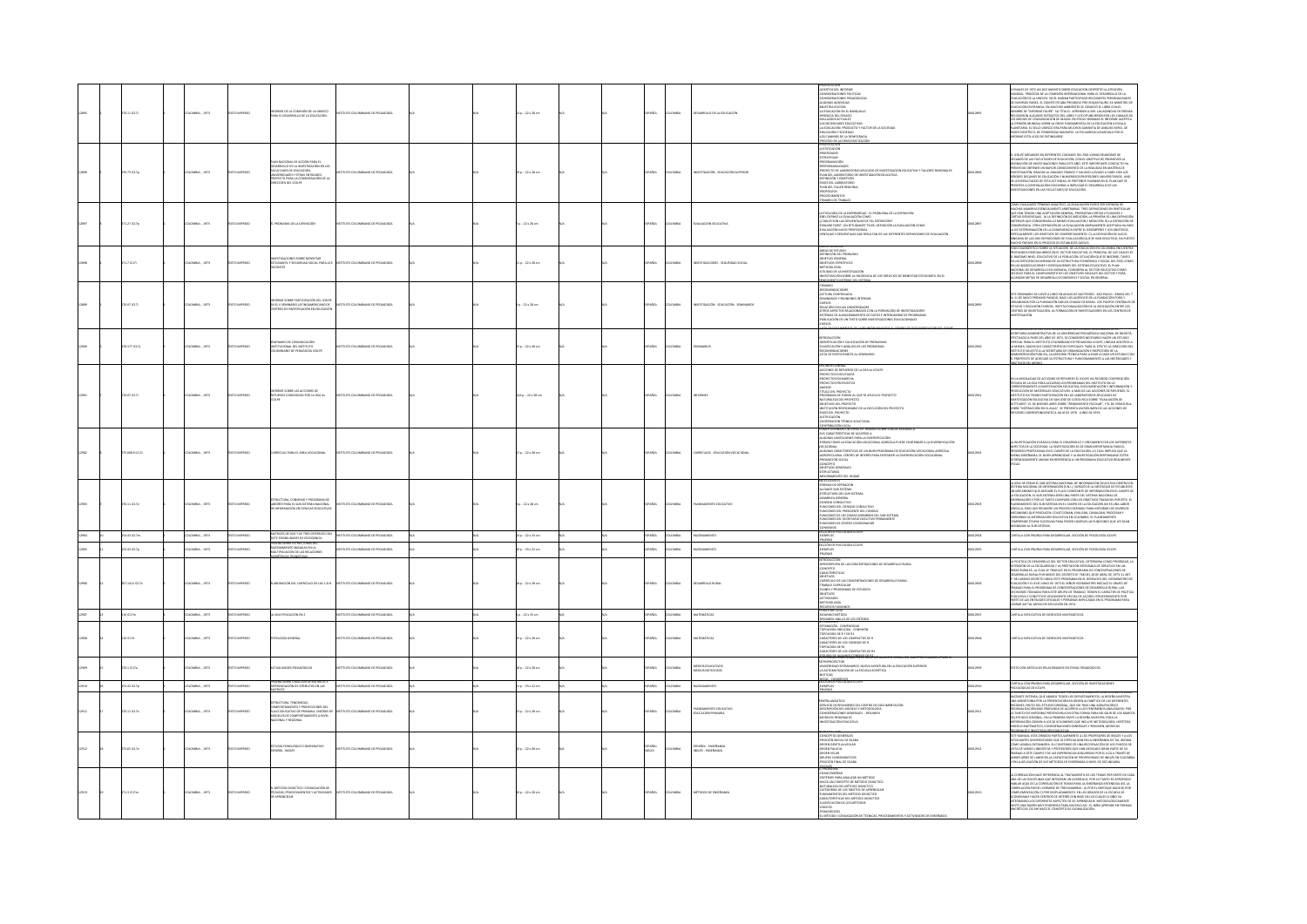|  | <b>21.27 IF17</b> | CREW: . 1973    | O2006MI OTV | EVALUACIÓN DEL RENDIMIENTO EN<br>FUNCIÓN DE LA CONDUCTA RESULTANTE                                                                                                            | TITUTO COLOMBIANO DE REDACOCÍA      |  | $50.224$ m              |  | <b>AROL</b>  | OMBIA          | <b>MANUFACTURERS</b>                                                                                                | introducción<br>-generalidades<br>-evaluación del aprendizaje<br>- CHAUMOND RELATION<br>- MARCO DE REFRENCIA<br>- MARCO DE REFRENCIA<br>- CHITERIOS<br>- CHITERIOS<br>- MORMAS<br>- MORMAS DENIST<br>- MORMAS DENISTRIC VIDEO COMPENHENTACIÓN<br>- MORMAN - MORTO - CHITERIAN PRODUCTION<br>- MORMAN - MORTO - VIDEO - VID<br>SPUESTAS DE DOS ALTERNATIVAS<br>UEBAS DE ELECCIÓN MÚLTIPLE<br>O IBSOS DADA DONALDIA                                                                                                                                              |       | el presente documento es una recopilación del trabajo que se ha venido<br>racionado sobre el tera : "Dokumodín del aprindicave de función de la<br>conducta resultante". No se analizan, sólo se menciona de forma conde<br>los condos<br>etapa en el proceso educativo, que tiene como fin comprobar de modo<br>setemático, en que medida se han logibado los resultados previstos en los<br>complime foucativos                                                                                                                                                                                                                          |
|--|-------------------|-----------------|-------------|-------------------------------------------------------------------------------------------------------------------------------------------------------------------------------|-------------------------------------|--|-------------------------|--|--------------|----------------|---------------------------------------------------------------------------------------------------------------------|----------------------------------------------------------------------------------------------------------------------------------------------------------------------------------------------------------------------------------------------------------------------------------------------------------------------------------------------------------------------------------------------------------------------------------------------------------------------------------------------------------------------------------------------------------------|-------|--------------------------------------------------------------------------------------------------------------------------------------------------------------------------------------------------------------------------------------------------------------------------------------------------------------------------------------------------------------------------------------------------------------------------------------------------------------------------------------------------------------------------------------------------------------------------------------------------------------------------------------------|
|  | 29.11 (C17)       | OLOMBIA: , 1973 | OZBRANI OTX | RESPUESTA DE LA UNIVERSIDAD JAVERIANA )<br>RECORRES EN EL DOCUMENTO<br>RECTORSS EN EL DOCUMENTO<br>"CRECIMIENTO DE LA MATRÍCULA ESCOLAR Y<br>DEL GASTO EDUCATIVO POR NIVELES" | TUTO COLOMBIANO DE PEDAGOGÍA        |  | $80.122 \times 28$ cm   |  | <b>PAÑOL</b> | <b>AIGNOJO</b> | NANCHANENTO DE LA EDUCACIÓN                                                                                         | IN ISSOS PARA FRINCACIÓN METIA Y SUBERIOR.<br>ITURSOS PARA EDUCACIÓN METIA Y SUBERIOR<br>BECLIARCE PARA EXIDACIÓN METAR Y SUPRISOR<br>BATRIBULONA DE LOS MECLIARCES ANTRE LOS TRES HIVELES<br>BATRIBULONA DE LOS MINESES: MAN E CON ENSENHADOS DE DEMANDAN TRETORNOS A LA<br>BECLIMBURYO DE LOASTO EN LOS DIVIRIOS SECTORES<br>TARA<br>KAS GLOBALES DE DESEMPLEO<br>RITERIO DE ADECUAR LA OFERTA A LA DEMANDA EN LOS DIVERSOS NIVELES<br>RITERIO DE EQUILIBRIO REGIONAL<br>TERIO DE ELEVAR PREPARACIÓN DEL MAGISTERIO EN LOS DIVERSOS NIVELES                  |       | .<br>I CRITERIO MUY IMPORTANTE ES EL DE LA EQUIDAD QUE BUSCA CREAR IGUALDAD DE<br>ORTUNIDADES, USAR LA EDUCACIÓN SUPERIOR COMO INSTRUMENTO DE MOVILIDAD<br>APANO MARAMA (MARA DE MARAMA 2010 PARA MARIO DE LIN SESTARA EN QUE EL<br>ESTADO COSTEE LA EDUCADÓN SEL INGRESO POLIMINES CARECEN DE NASIONAL EN ALIENTE.<br>ESTADO COSTEE LA ESTE QUEALEL CARECEN DE QUENINES CARECAN DE NASION<br>DINV<br>vimim mimima lumumas la pallinami kuolūgidas gartistas alkas laigojas.<br>Balas mientras las clases medais altas y altas palemana su edicigidėm iri las<br>Juniversidades privadas, se justificarša la actualo distribución. Perd Ha |
|  | 7.1412 10170      | LOMBIA: , 1973  | O22RRMI OTX | .<br>CAPACITACIÓN DE PERSONAL PARA LAS<br>CONCENTRACIONES DE DESARROLLO RURAL                                                                                                 | ITUTO COLOMBIANO DE PEDAGOGÍA       |  | sp.: 22 x 28 cm         |  | x6oL         | <b>MBA</b>     |                                                                                                                     | .<br>CITACIÓN DE PERSONAL FARA LAS CONCENTRACIONES DE DESARROLLO RURA<br>NFORME DEL COMITÉ INTERNSTITUIONAL<br>FRANJO BÁSICO PARA LA CARACTACIÓN DEL PERSONAL DOCENTE, TÉCNICO Y A<br>AS CONCENTRACIONES DE DESARROLLO RURAL<br>NOVICITACIÓN POR GRADOS Y ASIGNATURAS<br>VAPACTACIÓN POR GRADOS Y ASIGNATURAS<br>MALE DE LAS ÁBEAS ACADÉMICA Y VOCACIONA                                                                                                                                                                                                       |       | WHEN THE CONTINUES OF DECART CONTROL (1998), IT (24) 13 OF FREED OF THE CONTROL OF CONCRETE AND STATE OF CONCRETE AND A STATE OF THE CONTROL OF THE CONTROL OF THE CONTROL OF THE CONTROL OF THE CONTROL OF THE CONTROL OF TH<br>APACITACIÓN DE LOS DOCENTES REQUERIDO PARA LA PUESTA EN MARCHA DEL                                                                                                                                                                                                                                                                                                                                        |
|  | 0.7 (0.76)        | COMBIA: . 1973  | O22RRMI OT  | ECTO DE ESTUDIO PARA EL DIRECTORI<br>DE CENTROS LATINOAMERICANOS DE                                                                                                           | TUTO COLOMBIANO DE PEDAGOGÍA        |  | $1:22 \times 28$ cm     |  | <b>PAÑOL</b> | LOMBIA         | WESTIGACIÓN EDUCATIV                                                                                                | -FORMULACIÓN DEL PROBLEMA<br>-ANTECEDENTES<br>-OBJETIVOS DE LA INVESTIGACIÓN<br>META<br>RONECCIONES<br>#ÓTESIS<br><#ECTOS METODOLÓGICOS<br>NEVOS.<br>ITECEDENTES E INFORMACIÓN COMPLEMENTA                                                                                                                                                                                                                                                                                                                                                                     |       | .<br>LA IDEA DE UN DIRECTORIO LATINOAMERICANO DE CENTROS DE INVESTIGACIÓN<br>EDUCATIVA SURGIÓ ANTE LA NECESIDAD PLANTEADA EN EL SEGUNDO SEMINARIO DE<br>DIRECTORES DE LOS MISMOS, COMO UNO DE LOS MECANISMOS TENDIENTES A<br>AMMALIMANA DA MARTIE EL PROBIEDAN DE LA FALTA DE OBIDATACIÓN INTEGRAL DE LA<br>EDUCACIÓN EN NUESTROS PAÑSES, EL INTERCANDO INSTITUCIONAL DE LAPREIRALISE<br>EN NOLOCATA LA INVESTROS PAÑSES, EL INTERCANDO INSTITUCIONAL DE LOS BECL                                                                                                                                                                          |
|  | 5.0061C17p        | LOMBIA: , 1973  | O2RRMI OTX  | DGRAMAS DE DISEÑO Y EVALUACIÓN<br>RRICULAR EN CIENCIAS                                                                                                                        | TUTO COLOMBIANO DE PEDAGOGÍA        |  | 1 p. : 22 x 28 cm       |  | PAÑOL        | LOMBIA         | VALUACIÓN CURRICULAR                                                                                                | NILLELENIUS E INCONNECIO COMPLEMENTARIA<br>USTRICACIÓN DEL PROYECTO<br>LIARCO INSTITUCIONAL<br>CODPERACIÓN FUTURA EN RELACIÓN CON EL PROYECTO<br>JEIETIVOS DEL PROYECTO<br>DEAN ODGA LARCED BLAZO<br><b>JEIETIVOS INMEDIATOS</b><br>ILAN DE TRABAIO<br>APORTES<br>PRESUPUESTO DEL PROYECTO QUE ABARCA LA CONTRIBUCIÓN DE LA FUENTE EXTERNA<br>OISTRIBUCIÓN GRÁFICA DEL TIDVAD DE LOS EXPERTOS DISEÑO Y EVALUACIÓN CURRICULAR<br>PRESUPUESTO DEL PROYECTO QUE ABARCA LA CONTRIBUCIÓN DE LA CONTRAPARTIDA NACIONAL EN<br><b>ESPECE</b>                           |       | SPEED ON A FAM OF DIMENSION ELEMENTARY AND MONEMATION CHECK CONDUCTIVE CONTROL IN A STATE OF THE STATE OF THE CONDUCTIVE CONTROL IN A STATE OF THE CONDUCTIVE CONTROL IN A STATE OF THE CONDUCTIVE CONTROL IN A STATE OF THE<br>PO DE LA EDUCACIÓN.                                                                                                                                                                                                                                                                                                                                                                                        |
|  | 1.0007 K17        | OLOMBIA: , 1973 | O22RRMI OTX | INVESTIGACIÓN EDUCACIÓN, FAMILIA Y<br>SALUD EN BOGOTÁ                                                                                                                         | ITUTO COLOMBIANO DE PEDAGOGÍA       |  | 6 p. : 22 x 28 cm       |  | SPAÑOL       | LOMBIA         | NVESTIGACIÓN - EDUCACIÓ<br>NVESTIGACIÓN - FAMILIAS<br>NVESTIGACIÓN - SALUD                                          | PROPÓSITOS INICIALES Y SUS MODIFICACIONES<br>OBJETIVOS DE LA INVESTIGACIÓN<br>-METODOLOGÍA<br>-LA MUESTRA<br>-LAS PRUEBAS DE RENDIMIENTO ESCOLAR<br>-TRABAJO DE CAMPO<br>-ESTUDIO DE SALUD<br>-ANÁLISE<br><b>DNCLUSONES</b><br>MATRIZ DE EVALUACIÓN INSTITUCIONAL                                                                                                                                                                                                                                                                                              |       | en la presente investigación se partió del fundamento de que en américa.<br>Activa la urbancación crecente y la añona edificación ex las áreas<br>Marganues, unito con les lentes progresos cualitativos de las<br>Escolarización, conf<br>E CLASE POPULAR Y EN PARTICULAR EN AQUEL SECTOR DE LA MISMA, MARGINADO EL<br>HAS QUE SE DENOMINAN "VILLAS MISERIA" EN EUENOS AIRES                                                                                                                                                                                                                                                              |
|  | .00861C17c        | CMBIA: , 1973   | O IMPRESO   | MCULO PARA EL ÁREA VOCACIONAL                                                                                                                                                 | NTO COLOMBIANO DE PEDAGOGÍA         |  | p.: 22 x 28 cm          |  | x6oL         |                | RRÍQUOS - EDUCACIÓN VOCACI                                                                                          | -BRINGER LANGUARD WITH INFORMATION<br>- PRUSING OF SUGMANISMS<br>- PRUSING OF SUGMANISMS<br>- REVIEWED COOP FANLING<br>- AGENCIAL GIORN CONSULTING AND RESIDENCIÓN<br>- AGENNAL CONSULTATION FOR VIOLATION AGRÍCOUL PUEDE CONTRIBUIR A LA DIV<br>eccatio<br>QUIAZ AJ 10 MÓIDOMO                                                                                                                                                                                                                                                                                |       | la investigación es básica para el desabbollo y crecimento en los obtrentes<br>Aspectos de la sociedad. La investigación es de gran importancia para el<br>Progreso protesonal en el campo de la edilcación, lo clual infollo, puel<br>MUNINA MYKAROWOWA, M WARTA PORAWAZIONA I NA PAROSIANZA DIA MASAMANIA KASANA EDICZATNYO SEAAJMENTE<br>ERTREMADAMANINET LININAS EN BEFERINCIA A UNI PROGRAMA EDICZATNY DI SALMINENT<br>ERTREMADAMANINT LININAS PA INDIALOGORISTANTE DE                                                                                                                                                                |
|  | 07.2 IC17e        | CREAK . 1973    | OZERNI OTXI | A PARA PRESENTAR SOLICITUDES DE<br>JAHOONES DE INVESTIGACIONES                                                                                                                | TITUTO COLOMBIANO DE PEDAGOGÍA      |  | $10.122 \times 28$ cm   |  | <b>PAÑOL</b> | <b>AIRMOJO</b> | NESTIGACIÓN CIENTÍFICA - INVESTIGACIÓN - COLOMBIA<br>SISTENCIA ECONÓMICA - COLOMBIA<br>STENCIA EDUCATIVA - COLOMBIA | NORMAS PARA FORMULAR SOUCITUDES DE ASIGNACIÓN DE INVESTIGACIONES<br>-IORIDISM PPON PURSUES MARIA LUGAL DA PARAMARA DE TENERIRANA EN POLITICA<br>-POLÍTICAS<br>-POLÍTICAS CONTRA QUE LE ICOLOFE CONTRAR DA PARA LOCA DE BVESTIGACIÓNES<br>-QUENSE PORANA LAS SOLUCITUDOS DE ASIGNACIÓN DE INVESTIGACIÓN<br>-CUA<br>"A MANIMANY NA ANA MANURU NA MARIMINA NY INDRINDRAMMA<br>- ASPECTOS ARMINISTRATIVOS DE LA INVESTIGACIÓN<br>- TORECCOS ARMINISTRATIVOS DE LA INVESTIGACIÓN<br>- FIRGIMATO DE SOLICITUO DE ASGUNACIÓN DE INVESTIGACIONES<br>- INFORMATIÓN GE   |       | PRESENTE FOLLETO VA DIRIGIDO ESPECIALMENTE A QUIENES TENGAN INTERÊS EN<br>II, PRESIDIE (FOLLEDU VA EDRIGIO ESPECIAMENTA CUENDAS TRIGAN INTERSECHE<br>EI ESCEDIE (FOLLEDU VA EDRIGIO ESPECIAMENTA CUENTE EN EN ENTERCHE ESCEDIE EN EL ESTERITORO,<br>CUEN ATALIZACIÓN A LA TAREA INVESTIGACIÓNES SPOSSAMANOAS P                                                                                                                                                                                                                                                                                                                             |
|  | X 008 6 KL17      | LOMBIA: , 1973  | O22RRMI OTX | VTARIO Y EVALUACIÓN DE PROGRA<br>DE EKPLORACIÓN Y ORIENTACIÓN                                                                                                                 | TUTO COLOMBIANO DE PEDAGOGÍA        |  | 4 p.: 22 x 28 cm        |  | <b>PAÑOL</b> | <b>LOMBIA</b>  | URRÍCULOS - EDUCACIÓN VOCACIONAL                                                                                    | NIVEL ELEMENTAL<br>-NIVEL ELEMENTAL<br>-FLANTEAMIENTO DEL PROBLEMA<br>-OBIETIVOS<br>TIUDAD DE LA INVESTIGACIÓN<br>i international and the contract of the contract of the contract of the contract of the contract of the contra<br>Primerand of the processing internation exclusive distribution vocacional,<br>Climation of the frogunal distributi                                                                                                                                                                                                         |       | IL PRESIDITE ETIVISIO PERMITINÀ : A) PLANEAR PARA LAS CONCIDITACIONES CON<br>CONSIDERATIVA DE CONSIDERATA EL CONCIDENTATO DE CONSIDERATA DE CONSIDERATA EL CONSIDERATA EL CONSIDERATA EL CO<br>ESPACIOLO DE ORIENTACIÓN ACORDE CON L<br>CURSOS HUMANOS Y TÉCNICOS.                                                                                                                                                                                                                                                                                                                                                                         |
|  | 14 10 17 1        | LOMBIA: , 1973  | O22RRM (CT) | AJ M3 MÖDATMED 20 OCHNES,<br>UCACIÓN BÁSICA                                                                                                                                   | TUTO COLOMBIANO DE PEDAGOGÍA        |  | $5.122 \times 28$ cm    |  | <b>AÑOL</b>  | OMBIA          | <b>RENTACIÓN ESCOLAR</b>                                                                                            | ALE ES ORENTACIÓN<br>DRENTACIÓN Y EDUCACIÓN<br>ORENTACION Y EDUCACION<br>OBJETIVOS DE LA ORIENTACIÓN<br>"HAPAS DE LA DRENTAGIÓN DURANTE LA EDUCAGÓN BÁSICA<br>"TÉCRECAS E INSTRUMENTOS"<br>"QUERIS INTERVIDURATOS"<br>QUERIS DEL ICOLPE EN EL CAMPO DE LA ORIENTAGIÓN<br>"TAREAS DEL ICOLPE EN EL CAMPO DE LA ORIENTAGIÓN                                                                                                                                                                                                                                      |       | risten Numerosos conceptos y depiniciones acerca de lo que es<br>Drentación", entre 1930 y 1950, años en los que se dio gran Énfasis al<br>Esarrollo de Estos programas, se habló de diferintes tros de orientación :<br>Ecolar, Vocaci<br>UN LORO, NAPHAPAR, TRAPINISMO, NAPHAPAR, NAPHAPA, NAPHAPAR, NAPHAPAR, NAPHAPAR, NAPHAPAR, NAPHAPAR, NAPHAPAR,<br>NA DÉCADA DEL 50 SE CONSIDIRÓ QUE NO SE PUEDEN SEGMENTAR LOS ASPECTOS DE LA<br>DOKUNTACIÓN EN UNA SOLA. DONTRO DE E<br>UDAR A CADA INDIVIDUO, MEDIANTE SUS PROPIOS ESFUERZOS E INTERESES.<br>IDA LA COMPLEIIDAD DEL PROYECTO QUE SE DEBE ABORDAR PARA LAS ESCUELAS             |
|  | 2.1 IC17p         | MEIA: , 1973    | inaggron.   | .<br>Nanteamentos generales sobre<br>Iscuelas primaria piloto                                                                                                                 | LOMBANO DE PEDAGOGÍA                |  | $p. : 22 \times 28$ cm  |  | Áα           |                | <b>INTERNATIONAL LEGISLATION</b>                                                                                    | SBIETINOS DE LAS ESCUELAS PILOTO<br>CONSIDERACIONES ACERCA DE LA LEGISLACIÓN SOBRE ESCUELAS PILOTO<br>ALGUNIOS CRITEROS SOBRE LA INVESTIGACIÓN<br>RAPORTANCIA PARA EL ICOLPE, DE LA INVESTIGACIÓN<br>RAPORTANCIA PARA EL ICOLPE, DE LA INV                                                                                                                                                                                                                                                                                                                     |       | PIPARUS AND MARINARY DE CHARLES COM A MARINARY PRODUCTION CONTROL AND A BRITAIN COMPARUNATION OF THE RECORD COMPARUNG IN THE RECORD COMPARUNG IN THE RECORD COMPARUNG IN THE RECORD COMPARUNG IN THE RECORD COMPARUNG IN THE R<br>SEÑALADAS COMO OBJETIVOS INMEDIATOS DE INVESTIGACIÓN), ORGANISMOS<br>FERENTES AL ICOLPE, YA HAN VINCULADO ALGUNOS DE SUS PROGRAMAS.                                                                                                                                                                                                                                                                      |
|  | 0.77710176        | CMBIA: , 1973   | O22RRM OT   | EVALUACIÓN DE TEXTOS ESCOLARES<br>NIVEL BÁSICO PRE-DISEÑO                                                                                                                     | TUTO COLOMBIANO DE PEDAGOGÍA        |  | $1:22 \times 28$ cm     |  | AÑOL         | <b>MGA</b>     |                                                                                                                     | -FLANTEAANEMTO DEL PROBLEMA<br>- GENETING<br>- GENETING DEL ESTUDIO<br>- AFRICANAS SUCESSENCIAS ANTODOLÓGICAS<br>- FROGRAMACIÓN DE TURILIDOLÓGICA<br>- FROGRAMACIÓN DE TURILIDOLÓGICA<br>- ARÁLIDE DE LOS RESULTADOS<br>- ARÁLIDE DE LOS RESULTADOS<br>LABORACIÓN DE LAS ESCALAS                                                                                                                                                                                                                                                                               |       | IS AND CULTURE OF THE ANNEXEE CONDUCT AND TOTAL FAMILIES. THE SERVICE CONDUCTS IN A CONDUCT AND THE SERVICE OF THE CONDUCTS IN A CONDUCT AND CONDUCTS IN A CONDUCT OF THE CONDUCTS IN A CONDUCT OF THE CONDUCTS IN A CONDUCT<br>AUDAO Y EXTENSIÓN DE LA ENSEÑANZA.                                                                                                                                                                                                                                                                                                                                                                         |
|  | 0.017             | LOMBIA: , 1973  | O22RRMI OTX | INTRODUCCIÓN A LAS NOCIONES<br>ELEMENTALES DE TOPOLOGÍA                                                                                                                       | ITUTO COLOMBIANO DE PEDAGOGÍA       |  | $1:22 \times 22$ cm     |  | AÑOL.        | <b>LOMBIA</b>  | ATEMÁTICAS                                                                                                          | <mark>ARSIGADON Y FINITIATIVO</mark><br>CONSECUENCIAS<br>GESERVACIÓN<br>RECÍPROCA EN EL CASO EN QUE E Y F SON FINITOS<br>(CMOMORFISMO ASOCIADO A UN PREORDEN<br>TPOLOGÍA EN E<br>MATE CERRADA<br>PROPIEDADES DE LOS CERRI<br>A REUNIÓN DE LOS ELEMEI<br>PAPRIMIDAS DE LOS ELEMENTOS DE UNA FAMILIA FINITA DE CERRADOS ES UN CERRADO<br>178A DEFINICIÓN DE UNA TOPOLOGÍA                                                                                                                                                                                        | 12926 | ARTILLA CON CONCEPTOS DE INTRODUCCIÓN A LA TOPOLOGÍA.                                                                                                                                                                                                                                                                                                                                                                                                                                                                                                                                                                                      |
|  | 0.017             | CRABLA: . 1973  | OZBRRNI OTX | QLOGÍA ES UNA HERR<br>.<br>ICIAL PARA DEMOSTRAR TEOREMAS<br>DAMENTALES CONOCIDOS BAJO EL<br>MERE DE EXISTENCIA                                                                | <b>DITO COLOMBIANO DE REDACOCÍA</b> |  | $1:22 \times 32$ cm     |  | <b>AROL</b>  | <b>MBA</b>     | ettaalinran                                                                                                         | IN MINIMA<br>TERMINOLOGÍA EMPLEADA EN LO SUCESIVO<br>OBSERVACIONES SOBRE EL PAPEL DE LAS PROPIEDADES TOPOLÓGICAS DE D<br>TEOREMA 2<br>ikinkina z<br>Ĥwenlo Barrido por UNA Clirna con Respecto a UN Punto<br>Particiones elementales de UNA Curna con Respecto a UN Punto<br>Kümero de Vueltas de UNA Curna Cerrada al Rededor de UN Punto                                                                                                                                                                                                                     |       | (H) TEORINA DE DOSTRUCA ES UN TEORINA QUE ARBANA QUE TODO PRODUCAN EN UN TEORINO DE SECUENCIA EN UN CONSTAURANTE DE UN TEORINO DE SECUENTE EN LA PARCEIXA PARTICIPAL DE SECUENCIA EN UN CONSTAURANTE DE UN CONSTAURANTE DE UN                                                                                                                                                                                                                                                                                                                                                                                                              |
|  | 2.1 IC17c         | LOMBIA: , 1973  | OZERRAI OTX | CONFERENCIA DE CAPACITACIÓN PARA EL<br>PERSONAL DOCENTE DE LAS ESCUELAS<br>RILOTO                                                                                             | TUTO COLOMBIANO DE PEDAGOGÍA        |  | .<br>(A p. : 22 x 33 cm |  | xka          | <b>MBA</b>     | DUCACIÓN PRIMARI                                                                                                    | curvas homotópicas<br><u>Goroszanya (m. 1908)</u><br>Concepto General de Comunidad<br>Necesidad de Comprender la Comunidad Como una realidad específica<br>Necesidad de Comprender la Comunidad Como una realidad específica<br>WASHIPMO AN LONDY MARINA NO COMMUNISMO ARTISTAN<br>KACIONES O INVELIS AÑACOS QUE INTEGRAN LA COMUNISMO<br>KENTION FORMAS GENERALES DE CONTAUNIDMO<br>A NISTITUCIÓN ESCOLAR<br>CANTO Y FORMAS GENERALES DE CONTAUTO ENTRE LA COMUNIDAD Y LA<br>A INSTITUCIÓN ESCOLAR Y SU COMPOSICIÓN<br>VTERRELACIONES CON OTRAS INSTITUCIONES |       | A RELACIÓN ESCUELA-COMUNIDAD ES LA DINÁVIGA DE ENTRELAZAMIENTO ENTRE LA<br>DCIEDAD, LA COMUNIDAD Y LA FAMILIA. EL NIÑO ES, ANTES DE LLEGAR A LA ESCUELA UN<br>ALIMINOT DE LA FAMILIA, FAMILIA QUE A SU VEZ ES PRODUCTO DIRECTO DE LA<br>.<br>CONTACTO ENTRE LA FAMILIA Y LA COMUNIDAD, POR UNA PARTE, Y LAS EXIGENCIAS E<br>DEAS SOBRE EL DESARROLLO SOCIAL, POR OTRA. PERO TRATÁNDOSE DE LA COMPLEIDA<br>IE LA VIDA SOCIAL, ESTE CONTACTO NO ESTÁ EXENTO DE CONFLICTOS, DE<br>.<br>ITRABICOONES, SÓLO EL ANÁLISE OBJETIVO DE LA SOCIEDAD, DE LA COMUNIDAD, DE<br>AMILIA Y DE LA FUNCIÓN DE LA ESCUELA, ASEGURA EL TRATAMIENTO CORRECTO DE |
|  | K17               | CRABLE: 1973    | OZBRAN OT   | ensayo de individualización de la<br>Enseñanza                                                                                                                                | TUTO COLOMBIANO DE PEDAGOGÍA        |  | $: 22 \times 32$ cm     |  |              | <b>MBA</b>     | <b>MTEMÁTICAS</b>                                                                                                   | ARTAMENTO MATEMÁTICO                                                                                                                                                                                                                                                                                                                                                                                                                                                                                                                                           |       | RY MOREM MONDERNIS, PROGRESS CONTINUARINTE POR OTRA FARTI ESTAS SE<br>RESERVADO NA LA AMERICA CAN CONTINUARINTE POR OTRA FAI ESTAS SE<br>RESERVADO NA LA AMERICA QUE AL CONTINUO EL MANICIO QUE TENE A EL CANGO A<br>LOS MÍNOS DERES, C<br><b>MOGALE VIA INICIACIÓN</b>                                                                                                                                                                                                                                                                                                                                                                    |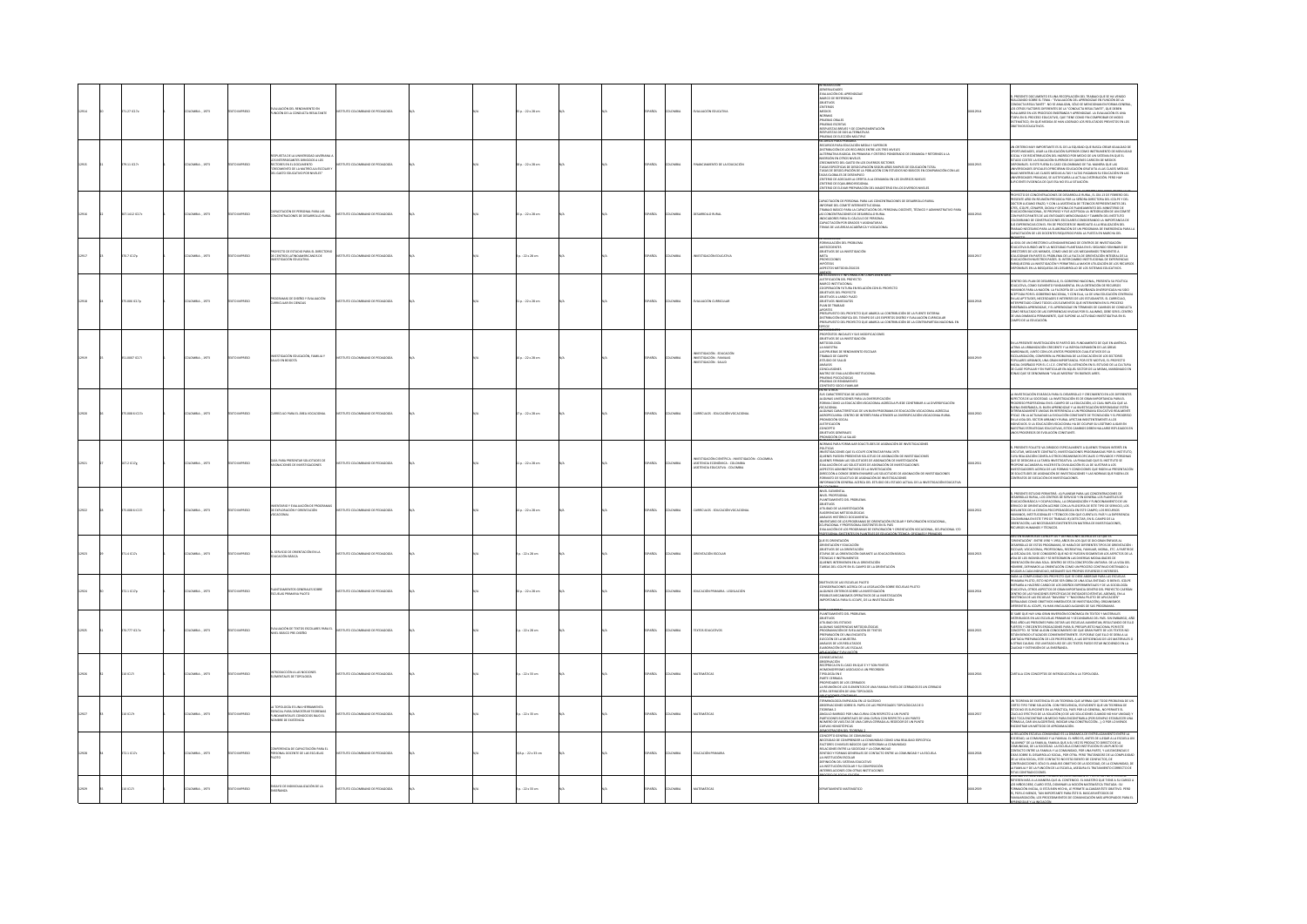|  | 0.0176       | CMBIA: , 1973  |                  | CAME ARCRY MITZIA DUD RD                                                                                                                                                                                                                   | MEMMO DE PEDAGOGÍA                  |  | .<br>0 p. : 22 x 33 cm  |  | wice         | <b>MAN</b>     |                                     | <b>CAUSINERALS TECNICOS<br/>CS PROBLEMAS DE APUCACIONES<br/>CS PROBLEMAS DE APUCACIONES<br/>HOBLEMAS DE CONTROL<br/>LICONPORRAMENTO DE BROBLEMA<br/>AS CONDICIONES DE TRABAJO</b><br>AS CONDICIONES<br>CONDICIONES<br>CONDICIONES<br>POSICIONES<br>BALAR EN GRUPO                                                                                                                                                                                                                                                                                                                                                                                            |            | UCHOS CONSIDIRAN LA MATEMÁTICA COMO UN MEDIO SEGURO Y DIRECTO PARA<br>SGRAN LA FORMACIÓN Y DELATACIÓN DEL INDONENCIA MARTE LÓGICA, FACILITADES DE<br>MÁLISE Y DE SÍNITES, RADONAMENTO DIEDUCTIVO DEREN SER LAS CUALIDADES<br>ESARROLLAD                                                                                                                                                                                                                                                                                                                                                                                                                                                                                                                                                       |
|--|--------------|----------------|------------------|--------------------------------------------------------------------------------------------------------------------------------------------------------------------------------------------------------------------------------------------|-------------------------------------|--|-------------------------|--|--------------|----------------|-------------------------------------|--------------------------------------------------------------------------------------------------------------------------------------------------------------------------------------------------------------------------------------------------------------------------------------------------------------------------------------------------------------------------------------------------------------------------------------------------------------------------------------------------------------------------------------------------------------------------------------------------------------------------------------------------------------|------------|-----------------------------------------------------------------------------------------------------------------------------------------------------------------------------------------------------------------------------------------------------------------------------------------------------------------------------------------------------------------------------------------------------------------------------------------------------------------------------------------------------------------------------------------------------------------------------------------------------------------------------------------------------------------------------------------------------------------------------------------------------------------------------------------------|
|  | $71.2$ K171  | LOMBIA: , 1973 | O2300MI OT       | <b>JEME DE LA OFICINA DE PLANEACIÓN,<br/>JEDINACIÓN Y ASESORÍA</b>                                                                                                                                                                         | THE COLOMBIANO DE REDACOCÍA         |  | $180 - 2243$ cm         |  | <b>PAÑOL</b> | LOMBIA         | <b>ARAFFRACIÓN FECOLA</b>           | <b>DATEOL</b><br>KTRODUCCIÓN<br>ERKODUCCIÓN INTERNA DE LA OFICINA<br>DRGANIZACIÓN INTERNA DE LA OFICINA<br>INFORMACIÓN INTERNA DE LA OFICINA<br>SOLICITUD DE FERSONIA<br>SOLICITUD DE FERSONIA<br>VARTA ORGÁNICA DE LA OFICINA DE FLAN<br>PARTA ORGÁNICA DE LA OFICI<br>ACIÓN, COORDINACIÓN Y ASESORÍA                                                                                                                                                                                                                                                                                                                                                       | <b>DOM</b> | EXERÇÕES CONTRA CONSTRUCIÓN DE CONTRADOREA DE CONSTRUERE DE CONTRADOREA DE CONTRA CONTRADOREA DE CONTRA CONTRA<br>CON LO TAND, NO CARDONES INTERNATOR ANALIZA NO EN LOS ADEIXTOS CONTRADOREA DE CONTRA CONTRADO EN EL CONTRADO D                                                                                                                                                                                                                                                                                                                                                                                                                                                                                                                                                              |
|  | 228.17 (C17) | LOMBIA: , 1973 | O22RRMI OTX3     | TUACIÓN ACTUAL DEL SISTEMA DE<br>KERANIZA POR CORRESPONDENCIA EN<br>DEOMIEA                                                                                                                                                                | LITO COLOMBIANO DE PEDAGOGÍA        |  | 88 p. : 22 x 28 cm      |  | <b>PAÑOL</b> | <b>AIGNOJC</b> | DUCACIÓN A DISTANCIA                | HARCO CONCEPTUAL<br>ITRODUCCIÓN<br>WINDOUGOON<br>AFTRODUCION<br>- OBETTIVIS GONERALS<br>- OBETTIVIS GONERALS<br>- OBETTIVIS GONERALS<br>- MITODOLOGÍA<br>- MITODOLOGÍA<br>- MITODOLOGÍA<br>- PROCEDIMINTO<br>- PROCEDIMINTO<br>- PROCEDIMINTO<br>- PROCEDIMINTO K LA INFORMACÓN<br>- PROCEDIMINTO Y A<br>ONCLUSONES Y RECOMENDACIONES                                                                                                                                                                                                                                                                                                                        |            | ORÓSTO Y EL ALCANCE ELIMOAMENTAL DEL BRESENTE ESTUDIO BUEDEN RESUMBS<br>PRIMUNIU I VIL ALEMALI NURIMORININ CULTURARI I LISULOU PULIURE RISMO ACCURA<br>E SE ERICURITARI LA RESERVAZA APOR CORRESPONDENCIA EX COLONIBUL ESTÀ ANUF<br>E SE ERICURITARI LA RESERVAZA POR CORRESPONDENCIA EN COLONIBUL ESTÀ ANUF<br>9050 II ST. II PRANIS PACO HACH A COMPRENDOR KITIDAKTA OT 10 QUI EST<br>COCIDA STA ETA MODALIDAD DE DOSEÑARA ODNTRO DE SISTEMA EDUCATIVO<br>COCIDABIANO LA PRIMERA PARTI DE EST INDOBRE ESTÁ DEDICATIVO A REPORTEDOS<br>PRESIDIAN VANLI                                                                                                                                                                                                                                       |
|  | 221.27 (017) | CREW: . 1973   | O2995M OTV       | .<br>Tros de evaluación en la evaluación<br>NSTITUCIONAL                                                                                                                                                                                   | TITUTO COLOMBIANO DE REDACOCÍA      |  | 12p : 22 x 28 cm        |  | <b>PAÑOL</b> | <b>AIGNOJO</b> | <b>BUILDING</b>                     | .<br>ÓN CURRICULAR<br><b>NYIDOCCO ALA ANALOGO CURRELIAN<br/>CHOCK COMMUNICATION CONTROL CURRELIAN<br/>CHOCK COMMUNICATION CONTROL CURRELIAN<br/>CHOCK COMMUNICATION CONTROL CURRELIAN<br/>CHOCK COMMUNICATION CONTROL CURRELIAN<br/>CHOCK COMMUNICATION COMMUNICATION CON</b>                                                                                                                                                                                                                                                                                                                                                                                |            | $\begin{split} &\text{Weyl}(\mathcal{H}, \mathcal{O}, \mathcal{O}, \mathcal{O}, \mathcal{O}, \mathcal{O}, \mathcal{O}, \mathcal{O}, \mathcal{O}, \mathcal{O}, \mathcal{O}, \mathcal{O}, \mathcal{O}, \mathcal{O}, \mathcal{O}, \mathcal{O}, \mathcal{O}, \mathcal{O}, \mathcal{O}, \mathcal{O}, \mathcal{O}, \mathcal{O}, \mathcal{O}, \mathcal{O}, \mathcal{O}, \mathcal{O}, \mathcal{O}, \mathcal{O}, \mathcal{O}, \mathcal{O}, \mathcal{O}, \mathcal{O}, \mathcal{O}, \mathcal{O}, \mathcal$                                                                                                                                                                                                                                                                                               |
|  | ,,,,,,,      | CMBA:, 1971    | <b>O22RRMI</b> C | .<br>MEN DE LA DIPOSICIÓN PRESENTADA<br>ANTE EL CONSEJO TÉCNICO SOBRE EL<br>ESTUDIO DE REORGANIZACIÓN<br>ADMINISTRATIVA DEL ICOLPE                                                                                                         | TO COLOMBIANO DE PEDAGOGÍA          |  | 6 p. : 22 x 33 cm       |  | <b>PAÑOL</b> | <b>CIVELA</b>  |                                     | <mark>iteración de componentes y subsistemas</mark><br>Hisbutación y análisis de la situación actual<br>Specto legal<br>Specto real<br>NOPLE LU HUME<br>CONCLUSONES GENERALES<br>ISPECTOS INTERNOS O INSTIT<br>ISCOMENDACIONES<br>VETERNATIVAS<br>VETERNATIVAS<br>VETERNATIVAS                                                                                                                                                                                                                                                                                                                                                                               |            | . PRAINTIL IRAMAN CUNSIIIUTE UN RESUNEN UL LA LIFUACIUN FIELIRI ANTI EL:<br>DNSEID TÉCNICO, EL GÍA MIÉRCOLES 18 DE JULIO, SOBBE EL ESTUDIO DE<br>DORDINICIOÙ ADMINISTRATIVA DEI ICOLPE QUE ACTUALMENTE SE ADILANTA EN<br>DORDINICIÓN CO<br>REGISANDADON ADMINISTRATIVA DEL CODIF QUE ACTUALMENTE SE ADIDANTA EN CODENIDADES EN EL CODENIDADO DE DEL CODENIDAD EN EN CODENIDAD EN EN CODENIDAD EN EN CODENIDAD EN EN CODENIDAD EN EN CODENIDAD EN EN CODENIDAD EN EN CONTR                                                                                                                                                                                                                                                                                                                     |
|  | 3.4 K17e     | LOMBIA: . 1973 |                  | ESTUDIO DE LAS REPERCUSIONES FÍSICAS Y<br>PSICOLÓGICAS QUE LAS CONDICIONES<br>AMBIENTALES ECOLÓGICAS EIRECEN SOBRE<br>LOS NIÑOS EN EDAD PRE-ESCOLAR<br>ECOLOMBIANA<br>ADRICULOUSIANA<br>COLOMBIANA                                         | O COLOMBIANO DE PEDAGOGÍA           |  | $10.122 \times 28$ cm   |  | <b>PAÑOL</b> | <b>AIGNOX</b>  | SCOLOGÍA INFANTIL                   | <b>REGISTANT</b><br>SEGURANA DE ESTIMULACIÓN<br>CSTRUCTURA BÁSICA DEL PROGRAMA<br>CONTENIDO DEL PROGRAMA<br>VALIJACIÓN PSICOLÓGICA<br>PRUBIAS COORTINAS<br>PRUBIAS COORTINAS<br>POCOLOGIS ESTACÍSTICOS<br>POCOLOGIS ESTACÍSTICOS<br>POCOLOGIS ESTACÍSTICOS<br>POC<br>SENTACIÓN DE DATOS CO                                                                                                                                                                                                                                                                                                                                                                   |            | .<br>Harveyte es el seguindo en una serie que presenta los resultados de un<br>jaran longutudan, lon 335 niños provinentes de niñeis solo.<br>Gómelos altos y bajos, para descubrir cómo la historia de su desabrollo.<br>Jetona, en los p<br>"GITAINDO AÑO DEL ESTUDIO Y LOS NIÑOS NO HAN LLEGADO AÚN A LA EDAD PRE.<br>ESCOLAR, LAS MEDICIONES PSICOLÓGICAS ESTÁN SENDO USADAS PARA CALCULAR EL<br>SRADO EN EL CUAL LA "EDUCABILIDAD" DE LOS NIÑOS ESTÁ AUMENTANDO, DEBIDO A<br>NA MEIOR NUTRICIÓN Y A LA APLICACIÓN DE ACTIVIDADES PSICOLÓGICAMENTE                                                                                                                                                                                                                                        |
|  | 0 K17e       | LOMBIA: , 1973 | O IMPRESO        | APA ACTUAL DE ELABORACIÓN DE LOS<br>AS DE MATEMÁTICA POR GRADO                                                                                                                                                                             | TUTO COLOMBIANO DE PEDAGOGÍA        |  | 17 p. : 22 x 28 cm      |  | <b>JOANS</b> | <b>AIGNOZ</b>  | AATEMÁTICAS - PROGRAMAS             | TRINIAECIEM<br>BIETIVOS GENERALES DE LA ENSEÑANZA DE LA MATEMÁTICA<br>NEITHIGE GENERALIST OF LA DISERVANCE AT LA MATEMATICAN, SURA LA EXISTACIÓN BÁGICA<br>CIRCULAR STRAUTAR CONSERVANT ES LA MATEMATICA PARA LA EXISTACIÓN BÁGICA<br>EMAN, GAUTIMANA V CHATTANIC DESPERACIÓN TINAS, CARINA CONSERVANT EN                                                                                                                                                                                                                                                                                                                                                    |            | naa poose teme una dea sobre la etapa de que actumandete se encuenta la<br>Ladidicación del culturiul de matemàtica, paralles primeirs munic grados en l'alimentat.<br>Discacción en culcumba, em epissente documento de trabado se                                                                                                                                                                                                                                                                                                                                                                                                                                                                                                                                                           |
|  | 0.11 (2170)  | CRABLA: . 1973 | OZBRANI OT       | <b>ETIVOS PARA LA EDUCACIÓN BÁSICA</b>                                                                                                                                                                                                     | ARONADIA 30 OMAINMO DE DELA         |  | $0.122 + 33$ cm         |  | <b>MACK</b>  | LOMBIA         | <b>UCACIÓN BÁS</b>                  | <b>WESTERN SOUGHNERS</b><br>UMAR I U UN BRUGUAR ÉRBEA<br>DESTRUCS GENERALIS DE LOS BLOQUES I Y II<br>LOQUE I GRADOS 1,2,3<br>LOQUE II GRADOS 4 Y S<br>MANUM II MONARHI I II<br>DEIETIVOS GENERALES DE LA ENSEÑANZA DE LA MATEMÁTICA<br>DEIETIVOS ESPECÍFICOS<br>DEIETIVOS ESPECÍFICOS<br>juli IIVAD ASHALIHALD<br>DBIETIVOS GENERALES DE LOS ESTUDIOS SOCIALES<br>DBIETIVOS GENERALES DE LOS ESPAÑOL Y UITERATURA<br>DBIETIVOS PARA LA ENSEÑANZA DE ESPAÑOL Y LITERATURA GRADO PRIMERO<br>DBIETIVOS PARA LA ENSEÑANZA DE ESPAÑOL Y<br><b>BLARY ESCUCHAR</b>                                                                                                  |            | FINALIDAD DE LA EDUCACIÓN BÁSICA DE NUEVE AÑOS, PREVISTA PARA LA POBLACIÓN<br>LOMBIANA ENTRE LOS 7 Y LOS 16 AÑOS DE EDAD, ES PROPORCIONARIE LA FORMACIÓN<br>NERAL BÁSICA QUE ASEGURE SU DESARROLLO BIOLÓGICO, PSICOLÓGICO Y SOCIAL Y<br>NIAMI, MANUA IZIN ANIGURI 30 DILAMARDEED MODERNEU, PALUDERNEU T SOCIAL TU<br>RAMACIÓN VOCACIONAL RECESARIA PARA INICIARIE EN LINA PROFESIÓN U OFICIO QUI<br>PERMITA INTEGRAREE AL MERCADO OCUPACIONAL Y/O CONTINUAR ESTUDIOS EN<br>ROS<br><i>HI MINIMA UN INDUCTURE EN L'ANNIMATOR DE LA BI DE SERVATOR AREAS DEL SIGNATORIA DE LA BI DE LA BI DE LA BI DE<br/>SROLLÓ CON BASE EN : LAS ESTRUCTURAS BÁSICAS DE LAS DIFERENTES ÁREAS DEL<br/>LIVRICILIO PARA EL CICLO BÁSICO EN TOD</i>                                                                |
|  | 1.7 K17      | CMBIA: , 1973  | O IMPRESO        | INFORME SOBRE EL ICOLPE ABRIL DE 1972 -<br>MAYO DE 1973                                                                                                                                                                                    | ALTO COLOMBIANO DE PEDAGOGÍA        |  | 0 p.: 22 x 33 cm        |  | Řα           | <b>MIGLA</b>   | <b>SIMES</b>                        | eer<br>Minimumum<br>Undamentos Legales del Icolpe: sus Funciones<br>Drganograma del Icolpe<br>JRIANGSAMMADEL ICOLPE<br>ISTRUCTURA DEL ICOLPE<br>IROGRAMAS Y REALIZACIONES<br>IECURSOS                                                                                                                                                                                                                                                                                                                                                                                                                                                                        | 12938      | 111 MINUMO PORTA IN UN TRANSMONDO A ACTIVIDADE PRODUCEDO POR ANTINOLOGIO<br>VYVENCIONO EN APERTOS CUANTISCANDE, PARA DI PRIÑODO QUE INTERSAS AL MORI, ES<br>1903: CON IL QUE CORRE DISDO EL MES DE ARRIL DE 1873 HASTA EL ACTUAL MES<br>t TOTS DOGUIANS ARCY                                                                                                                                                                                                                                                                                                                                                                                                                                                                                                                                  |
|  | 271.71327    | LOMBIA: , 1973 | O IMPRESO        | MEY RECOMENDAD ONES ACERCA D<br>ROURRE TRALURENDRUURES ALERCA DE<br>JA PARTICIPACIÓN EDEL EL LAGORATORIO DE<br>INVESTIGACIÓN EDUCATIVA, REALIZADO EN<br>DRAICAS DEL 26 DE MARZO AL 13 DE ABRIL<br>DE 1973, BAJO LOS AUSPICIOS DE LA O.E.A. | CAMBANO DE PEDAGOGÍA                |  | 30 p. : 22 x 33 cm      |  | <b>PAÑOL</b> | LOMBIA         | FORMES                              | MILIONAIRE<br>ATMODIACOUNT<br>CONTONIDO Y APORTES<br>UN ESBOZIO GENERAL DE LA TEORÍA Y TÉCNICA DEL ANÁLISIS DE INTERACCIÓN EN EL ALILA DE NED A.<br>IN ENERGIA<br>ANDERS<br>ANDERS<br>NI ESBOZIO GENERAL DE LA TEORÍA Y TÉCNICA DEL ANÁLISE DE DATOS DE ACUERDO CON LAS FACETAS<br>LI PROFESOR GUITTANAN<br>EL PROFESOR GUITIMAN<br>L'ONNESIATOR GUITIMAN (AUTROPORTE GENERALES<br>UNIVELISIONES Y RECONFINISACIONES GENERALES<br>UNICICIAIENTO DE LOS PROGRAMAS INACONALES SOBRE FORMACIÓN DE PROFESORES QUE EMPLEM EL<br>CONCIOMENTO DE LOS PROGRAMA<br>.<br>ECENSAIA NEI EIAC<br>INTERACCIÓN EN EL AULA COMO VARIABLE INDEPENDIENTE<br>ECOMENDACIÓN FINAL |            | ABORATORIO APLICADO DE INVESTIGACIÓN EDUCATIVA, REALIZADO EN CARACAS, DEL<br>, LAGOARIZADO APAISADO DE MAYESTADO DE DA ATALIANA A EN 1200 EN ENCADO DE MAYESTADO DE MAYESTADO DE MAYESTADO DE MAYESTADO DE MAYESTADO DE MAYESTADO DE MAYESTADO DE MAYESTADO DE MAYESTADO DE MAYESTADO DE MAYESTADO DE MAYE<br>WYN HWY I WYRKU UN WNIOS, UNL UK. LUUIG GUTTMAN PHID. EL LABORATORIO SE<br>ALIEÓ CON LA PARTIEDACIÓN EN LOS PROFESORES NED A. FLANDERS Y LOUIS<br>ITTMAN, MÁS LOS DELIGADOS DE LOS PAÍSES MIEMBROS DE LA DEA Y TRES ASISTENTES<br>RA LA                                                                                                                                                                                                                                         |
|  | 1.8191C17p   | CMBIA: , 1973  | OZERNI OTH       | PROVECTO DE ESTRUCTURA DEL CENTRO<br>COORDINADOR DEL SUBSISTEMA DE<br>INFORMACIÓN EDUCATIVA                                                                                                                                                | AROGANIZADO DE PEDAGOGÍA            |  | 36 p. : 22 x 28 cm      |  | PAÑOL        | LOMBIA.        | MACIÓN - EDUCACIÓN                  | NTECEDENTES<br>NTECEDENTES<br>RGANIZACIÓN ACTUAL<br>ecessiono de reestructuración<br>1. subsestiva Nacional de Ingormación educativa<br>III ligitera Nacional de Ingormación educativa<br>IEN Exeto Educativo<br>Datexto Educativo<br>Datexto Educativo<br>CHITICITO EDUCATIVO<br>1. SUB-SISTEMA NACIONAL DE INFORMACIÓN EDUCATIVA<br>1. CENTRO CODROINADOR DEL SUB-SISTEMA<br>1. CENDIP                                                                                                                                                                                                                                                                     |            | ENTREMENT CONTRACT AND RELEASE CRIMINAL REPORT OF INTERNATIONAL CONTRACT CONTRACT CONTRACT CONTRACT CONTRACT CONTRACT CONTRACT CONTRACT CONTRACT CONTRACT CONTRACT CONTRACT CONTRACT CONTRACT CONTRACT CONTRACT CONTRACT CONT                                                                                                                                                                                                                                                                                                                                                                                                                                                                                                                                                                 |
|  | 9.11 K17m    | CMBIA: , 1973  | O22RRM (CT)      | .<br>RIOS DE FLUIDS, COSTOS Y<br>XMIENTO MARGINAL DE LA EDUCACIÓN<br>INDIMEN<br>BMARSA                                                                                                                                                     | INNO DE PEDAGOGÍA                   |  | is p. : 22 x 28 cm      |  | <b>Wick</b>  | LOMBIA         | CIÓN ECONÓMICA - EDUCACIÓN PRIMARIA | <b>NODUCCIÓN</b><br>MODICOS<br>1. MODICO DE FULIDOS EDUCATIVOS<br>RIMADIA A<br>MODICO PARA DETERMINAR LAS VARIACIONES EN EL RENDIMIENTO MARGINAL DEL QUINTO AÑO DE<br>RITA DE PARTICIPANTES<br>SETA DE PARTICIPANTES                                                                                                                                                                                                                                                                                                                                                                                                                                         |            |                                                                                                                                                                                                                                                                                                                                                                                                                                                                                                                                                                                                                                                                                                                                                                                               |
|  | 0.7771017    | CMBIA: , 1973  | O22RRM OT        | <b>ESUMEN DE LOS RESULTADOS DE LA</b><br>VALUACIÓN DE TEXTOS DE PRIMARIA                                                                                                                                                                   | <b>DITO COLOMBIANO DE REDACOCÍA</b> |  | .<br>(Ap.: 22 x 33 cm   |  | xkou         | <b>OMBIA</b>   |                                     | courring<br>NITRODUCOON<br>-ERGECTURA ACADÉMICA<br>-RECUESCI<br>-NATURS<br>-MARCO TEÓRICO, OBIETINOS Y MITODOLOGÍA DEL ESTUDIO<br>-MARCO TEÓRICO, OBIETINOS Y MITODOLOGÍA DEL ESTUDIO<br>-USTA DE ESCUELIAS NORMALES NACIONALES<br><b>Sonne y pazów</b>                                                                                                                                                                                                                                                                                                                                                                                                      |            | II. CONTINUO MARCO EN ATENCACIÓN EL COMPARENTE DE CONTINUATIVA EN EN EL CONTINUO MARCO EN EL CONTINUO MARCO EN EL CONTINUO MARCO EN EL CONTINUO MARCO EN EL CONTINUO MARCO EN EL CONTINUO MARCO EN EL CONTINUO MARCO EN EN EL<br>GRE ALGUNA INSTITUCIÓN EN PARTICULAR, PUEDE HACERSE CONSULTANDO LA                                                                                                                                                                                                                                                                                                                                                                                                                                                                                           |
|  | 1.26 IC17u   | MEA:, 1972     |                  | UNIDAD DE LECTURA NÚMERO 9 GUÍA DE<br>EVALUACIÓN PARA LAS ESCUELAS<br>SECUNDARIAS                                                                                                                                                          | OMEHNO DE PEDAGOGÍ                  |  | 7 p. : 22 x 28 cm       |  | ŵa           |                | INLUADÓN - EDUCACIÓN SECU           | <b>ISTICAS DE UNA ESCUELA MEDIA CALIFICADA</b><br>VAAC INKOHILAN NA UM-1.111111111<br>KOCEDIMIENTOS<br>LIESTINARIO PARA EL ESTUDIANTE<br>LIESTINARIO PARA EL PROFESOR<br>-CLISTINARIO PARA EL PROFESOR<br>-ROSQUEID<br>-REPARACIÓN PARA EL COMITÉ DE VISITA<br>-MATERIALIOS APROVICIOALES EN LA CESCRIPIOÓN<br>-GIM POSBILE HORARIO PARA EL COMITÉ VISITADOR<br>-GIMUNIDAD<br>-FILOSOFÍA<br>-COMUNIDAD<br>OÓN DEL AUTOESTUDIO Y PARA EL EQUIPO VISITADOR                                                                                                                                                                                                     |            | GUÍA PARA LA DIVALUACIÓN DE LA ESCUELA SECUNDARIA HA SIDO DISEÑADA PARA<br>IRVIR A DOS PROPÓSITOS : 1. ANIMAR A LA FACULTAD A COMPROMITTIRSE<br>MPLIAMENTE EN UN ESTUDIO A FONDO DEL PROGRAMA EXISTENTE EN LA ESCUELA<br>ICUNDARIA, Y A PLANTEAR NUEVAS RECOMENDACIONES EN BASE A LOS RESULTADOS<br>ECUMMINA, YA PAMITARA NUEVAS RECORDINDO COMES IN BASE A LOS ESEGUINDOS.<br>RATINDOS, QUE SUPERIN LAS DEFICIENTES VILIVATA MATIDOSE LOGROS. 2. INFOCAR<br>RATINDO FUNDACIÓN DE LA SECULAR EN COLTA ÁREAL UNHAMAN CORACTERÍSTICAS DE S                                                                                                                                                                                                                                                      |
|  | 71.12 IC17p  | LOMBIA: , 1973 | O23RRMI OTX      | 20 JANDONA AGAINST ARM<br>CAPACITACIÓN Y PERFECCIONAMENTO DEL<br>PERSONAL DOCENTE EN SERVICIO                                                                                                                                              | TUTO COLOMBIANO DE PEDAGOGÍA        |  | $7p. : 22 \times 33$ cm |  | <b>JOANS</b> | <b>CLOMBIA</b> | <b>JAPACITACIÓN DOCENTE</b>         | DRMACHON DEL ESTUDIAN<br>TRODUCCIÓN<br>NTECEDENTES DEL PROYECTO<br>VEHALLMAN ILLAND PROFESSIO<br>TASE OPERATIVA<br>ORNADA NACIONAL DE CAPACITACIÓN<br>UNISTANTISTA DE L'ARMITIALISTA<br>DISARROLLO DEL PROGRAMA<br>CONCLUSIONES Y RECONENDACIONES DE LOS GRUPOS<br><b>INCLUSIONES Y RECOMENDACIONES GENERALES</b><br>WALLACIÓN                                                                                                                                                                                                                                                                                                                               |            | GOBERNO DE COLOMBIA HA DEFINIDO COMO SU POLÍTICA EDUCATIVA LA EXTENSIÓN<br>LA ESCOLARIDAD, LA AMPLIACIÓN DE LA COBERTURA DEL SISTEMA, LA MEJORA DEL<br>A KANAMANING, IA ANKAMANING KA NANGARAN NAN AKA HARUPAT (KA KARAMANING Y<br>DIMIENTO EN TODOS LOS NINELES DEL SECTOR Y LA REFORMA DE LOS CONTENIDOS Y<br>TACULIZADA POR DIFERENTES CAUSAS ENTRE LAS QUE FIGURAN PRINCIPALMENTE LA<br>TA<br>AMALINANO DEL PERSONAL DOCENTE Y ADMINISTRATIVO ACTUALMENTE DI SERVICIO<br>IA CALIDAD DEL PERSONAL DOCENTE Y ADMINISTRATIVO ACTUALMENTE DI SERVICIO<br>CESIDADES DE LA REESTRIJCTURACIÓN EDUCATIVA. SON ESTAS LAS RATONES POR LAS<br>CE<br>ALES EL PROYECTO DE CAPACITACIÓN Y PERFECCIONAMIENTO DEL PERSONAL<br>ICENTE (COL-72/032 A/01/13) TIENE PRIMERA PRIORIDAD DENTRO DE LOS PROGRAMAS |
|  | 20.7 (C17d)  | LOMBIA: , 1973 | <b>O22RRMIC</b>  | MODAGIONS AN 2010/07/23 30 089073                                                                                                                                                                                                          | TUTO COLOMBIANO DE PEDAGOGÍA        |  | 385 p. : 22 x 33 cm     |  |              | CMBA           | <b>NESTIGACIÓN EDUCATIV</b>         | RESENTACIÓN<br>INTRODUCCIÓN<br>ANTECEDENTES<br>DRIETIVOS DEL ESTUDIO<br>METAS<br>METAS<br>DIRECTORIO ESTUDIO SOBRE EDUCACIÓN EN COLOMBIA<br>ELECCIÓN DE DATOS Y PRESENTACIÓN EN EL DIRECTORIO<br>ICTUALIZACIÓN DEL DIRECTORIO                                                                                                                                                                                                                                                                                                                                                                                                                                |            | The agency is a search and policy and the contract of the contract of the contract of                                                                                                                                                                                                                                                                                                                                                                                                                                                                                                                                                                                                                                                                                                         |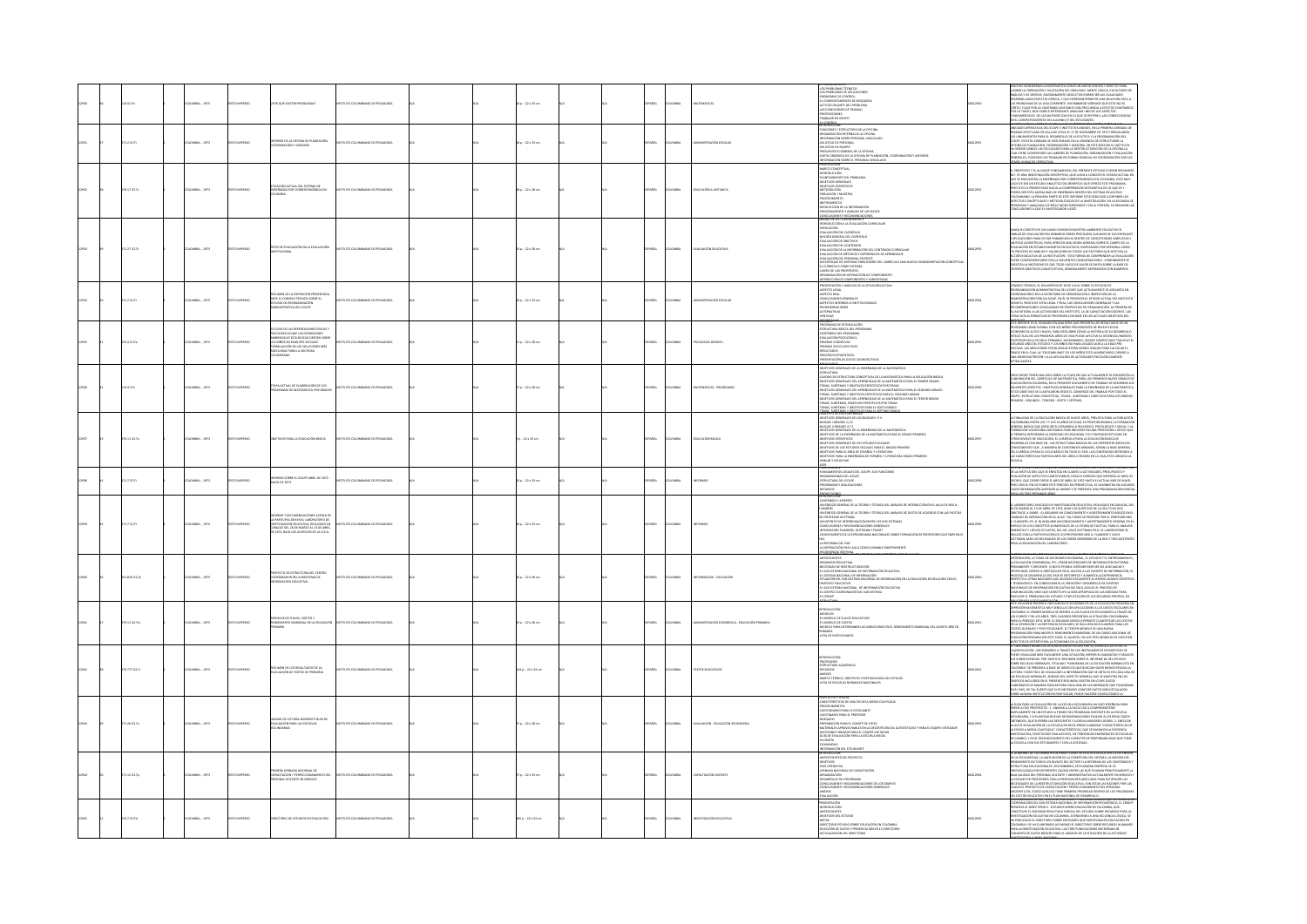|  | 1111017          | MELA: , 1973         | O22RRMI OT   | TORES Y RESULTADOS DEL PROCESO                                                                                                                                  | TITUTO COLOMBANO DE PEDAGOGÍA          |  | $1p.22 \times 33$ cm  |  | <b>PAÑOL</b>  | OMBIA          |                                             | MITROBICODN<br>- ANTICEDENTS<br>- ONETWOS ESPERÍAL<br>- ONETWOS ESPECÍACOS<br>- SELECCIÓN DE VARIANES<br>- MEDICIÓN DEL REGIURADO<br>- MEDICIÓN DEL REGIURADO<br>- METODOLOGÍA<br>- METODOLOGÍA<br>- METODOLOGÍA<br>ETODOLOGIA<br>IS ESCALAS Y SUS SIGNIFICADOS<br>AS A SEUCTIVIDAD EN EL SISTEMA BÁSICO DE EDUCACIÓN<br>COMPARACIÓN DE LOS TIPOS DE ESCUELA<br>KUTRICIÓN Y RESULTADOS<br>vaterial escolar y renoma<br>"Orme general                                                                                                                                                                                                         |        | IN LA ÚLTIMA DÍCADA SE HAN LEIVADO A CARO, EN AMÉRICA LATINA, RUMISIOS<br>ENFANCAS PARA ANDIANO DESCORREN LOS SECENDOS EN LOS DONTEROS EN LOS DOS<br>ENFANCAS UN ANDIANO DE MARMOS EN ALIMADES EN EN ATENIDE EN SU SUSTANA ESCOLAR<br><br>DE ALUMNOS QUE COMPLETAN SUS CICLOS DENTRO DEL NUEVO ESQUEMA ESTÁ A<br>PUNTO DE EGRESAR.                                                                                                                                                                                                                                                                                                                                                                                                                                                            |
|--|------------------|----------------------|--------------|-----------------------------------------------------------------------------------------------------------------------------------------------------------------|----------------------------------------|--|-----------------------|--|---------------|----------------|---------------------------------------------|----------------------------------------------------------------------------------------------------------------------------------------------------------------------------------------------------------------------------------------------------------------------------------------------------------------------------------------------------------------------------------------------------------------------------------------------------------------------------------------------------------------------------------------------------------------------------------------------------------------------------------------------|--------|-----------------------------------------------------------------------------------------------------------------------------------------------------------------------------------------------------------------------------------------------------------------------------------------------------------------------------------------------------------------------------------------------------------------------------------------------------------------------------------------------------------------------------------------------------------------------------------------------------------------------------------------------------------------------------------------------------------------------------------------------------------------------------------------------|
|  | 111 1017         | STR  SABAC           |              | ME DE LA VISITA PRACTICADA AL<br>IGIO SEMINARIO AGROPECLIARU LA<br>ATOCA Y DEL ESTUDIO Y<br>CAMENDACIONES A LOS PROGRAMAS                                       | THEO COLOMBIANO DE REDUCOCÍA           |  | $2p:22 \times 33$ cm  |  | <b>PAÑOL</b>  | LOMBIA         | FORMES - SEN                                | VTRODUCCIÓN<br>NNETIVOS DE LA VISITA<br>ESEÑA HISTÓRICA Y SITUACIÓN JURÍDICA<br>GANZACIÓN, PERSONAL ADMINISTRATIVO Y DOCENTE<br>TUDIANTES<br>JRACIÓN Y OBJETIVOS DE LOS PROGRAMAS QUE OFRECE LA INSTITUCIÓN<br>TUDIO DEL CURRÍCULO<br>HOUDLOUL CARROLOUD<br>Diculisons Carrolous Coulaitivos, Laboratorio, Sala de Audiovisuales, Biblioteca<br>Diculisons Vantribales<br>Tudian Por Áreas<br>Isorvaciones y Recomparaciones a los programas de Español y Literatura.<br>Isorvacion<br>A DE MATEMÁTICAS                                                                                                                                      |        | .<br>1 Presente informe es el resultado de la visita de evaluación practicada al<br>1918GIO SEMINARIO AGROPECUARIO DE ZAPATOCA ENTRE LOS DÍAS 4 Y 10 DE                                                                                                                                                                                                                                                                                                                                                                                                                                                                                                                                                                                                                                       |
|  | 0.11 (C17m)      | <b>CMELA:</b> , 1973 | O22RRM OT    | IAL DE UTILIZACIÓN PARA LI<br>INVESTIGACIÓN: ESTRUCTURA, TENDENCIAS<br>COMPORTAMIENTO Y PROYECCIONES DEL<br>FLUIO EDUCATIVO DE PRIMARIA                         | TITUTO COLOMBIANO DE PEDAGOGÍA         |  | p.: 22 x 28 cm        |  | PAÑOL         | <b>CLOMBIA</b> | PLANEAMIENTO EDUCATIVO<br>EDUCACIÓN PRMARIA | <b>GITTIN'S DEL MANIJAL</b><br>ESCRIPCIÓN DEL MODELO Y METODOLOGÍA<br>.<br>Centivos del estudio<br>Contenido y uso de la información<br>Definición de Términos Técnicos utilizados en el estudio .                                                                                                                                                                                                                                                                                                                                                                                                                                           |        | THIS INSTANCE IN CONSULTANT CONSULTING A REAL CONSULTANT CONSULTANT CONSULTANT CONSULTANT CONSULTANT CONSULTANT CONSULTANT CONSULTANT CONSULTANT CONSULTANT CONSULTANT CONSULTANT CONSULTANT CONSULTANT CONSULTANT CONSULTANT<br>.<br>Traves anno en la solucitud formulada por el señor ministro de educación                                                                                                                                                                                                                                                                                                                                                                                                                                                                                |
|  | $3.11$ K17e Ej.1 | CMELA: , 1973        | O22RRMI OT   | UDIO SOBRE FONDOS EDUCATIVOS<br>IONALES                                                                                                                         | TITUTO COLOMBIANO DE PEDAGOGÍA         |  | 23 p. : 22 x 33 cm    |  | PAÑOL         | <b>CLOMBIA</b> |                                             | COPILACIÓN Y ANÁLISIS DE DOCUMENTOS REFERENTES A LOS FONDOS EDUCATIVOS REGIONALES<br><b>SEMERA FASE</b><br>rmera fase<br>Valuación parcial del programa<br>Splanteamerito y Ampuación del programa<br>Apacitación de personal<br>Ssumen de la Situación del Sector Educativo                                                                                                                                                                                                                                                                                                                                                                 |        | .<br>COMAL, EL INSTITUTO COLOMBIANO DE PEDAGOGÍA (ICOLPE) DEFINIÓ EL PROGRAMA<br>ASESORÍA PARA EL ESTUDIO DE LOS FONDOS EDUCATIVOS REGIONALES. EL PROGRAMA<br>MPRENDIÓ DOS FASES PRINCIPALES : UNA INICIAL PARA LA INVESTIGACIÓN, ANÁLI<br>COMPRANDO DE LA SITUACIÓN DE LOS FORDOS POR MUEDID DE LUMA MUESTRA<br>SIMERISSICATATA A QUE COMPRESIÓN COLO DE PARTAMENTOS. CITAN EN USES PARTAMENTAS EN EN ARTESTA (PORTECCIÓN DE<br>MES NORMAS, DE FERENTES A LA ORGANIZACIÓN Y FU<br>AMPUAR EL ÁMBITO DEL ESTUDIO A TODOS LOS DEPARTAMENTOS Y ADEMÁS, INCLUIR<br>RAS ACTIVIDADES NO PREVISTAS, TALES COMO : ASESORÍA DIRECTA AL COMITÉ QUE,<br>NIA ESTUDIOS CORRELACIONADOS, FUE ORGANIZADO POR EL SEÑOR MINISTRO.<br>E ACUERDO CON LA SOLICITUD FORMULADA POR EL SEÑOR MINISTRO DE EDUCACIÓN : |
|  | 79.11 IC17e Ej.2 | LOMBIA: , 1973       | O22RRM OT    | LIQUO SOBRE FONDOS EDUCATIVOS<br>COLALES                                                                                                                        | TITUTO COLOMBANO DE PEDAGOGÍA          |  | 23 p. : 22 x 33 cm    |  | <b>SPAÑOL</b> | <b>CLOMBIA</b> |                                             | .<br>DIPILACIÓN Y ANÁLISIS DE DOCUMENTOS REFERENTES A LOS FONDOS EDUCATIVOS REGIONALES.<br>MERA FASE<br>EVALUACIÓN PARCIAL DEL PROGRAMA<br>splanteamento y ampliación del programa<br>Apacitación de Personal<br>Esumen de la Situación del Sector Educativo<br>----------                                                                                                                                                                                                                                                                                                                                                                   |        | N ACIONAL CONTACTOR DE MONDEAU DE PERSON DE DES PRESIDENTS DE LONDONIA EN ANGERO DE MONDEAU DE PERSONAL AND CONTACTO DE MONDEAU DE PERSONAL AN ANGELIA DE PERSONAL AN ANGELIA DE MONDEAU DE PERSONAL AN ANGELIA DE PERSONAL AN<br>JAS NORMAS REFERENTES A LA OBGANIZACIÓN Y FUNCIONAMIENTO DE LOS CENTROS<br>REGIONALES, DURANTE D. DESARROLLO DE LA PRINCIA FASE SI HIGIDION PRESINTE<br>REGIONALES, DURANTE D.ILIS CARRID DE LA PROGRAMACIÓN INICIA: Y HURO NECESION<br>PARA ESTUDIOS CORRELACIONADOS, FUE ORGANIZADO POR EL SEÑOR MINISTRO.                                                                                                                                                                                                                                                |
|  | 37.1412 IC17m    | <b>CMELA:</b> , 1973 | O22RRM (CT)  | RCO GENERAL DEL CURRÍCULO PARA LAS<br>«CENTRACIONES DE DESARROLLO RURAL                                                                                         | STITUTO COLOMBIANO DE PEDAGOGÍA        |  | p.: 22 x 28 cm        |  | SPAÑOL        | <b>CLOMBIA</b> |                                             | NTRODUCCIÓN<br>N'HADUCULIN<br>JERETIVOS<br>NEITIVOS<br>ISTENA DE DVALUADON PARA LA ADMINISTRACIÓN DEL CURRÍCULO<br>ISTENA DE DVALUADON<br>SPECIFICACIONES DE PLANTA FÍSICA Y DOTACIÓN<br>ISPICIALISMO IN FINIMATION FORMATI<br>CONCENTRADONES DE DESARRELLO RURAL DEL ÁBEA VOCADO<br>A EDUCADÓN VOCADONAL EN LAS CONCENTRADONES DE DE<br>CONCEPTO<br>STEIGACIÓN<br>ITERIOS PARA LA ORGANIZACIÓN DEL CURRÍCULO<br>METIVOS GENERALES DE LA EDUCACIÓN VOCACIONAL RUR                                                                                                                                                                            |        | IN COMBROAD PARK AND CONTRIBUING ONE OF DEPARTMENT BURN OF DIRECTIONS INTO THE CONTROL INTERFERENCE IN A CONTROL OF THE CONTROL OF THE CONTROL OF THE CONTROL OF THE CONTROL OF THE CONTROL OF THE CONTROL OF THE CONTROL OF<br>S CARACTERÍSTICAS DE LA EDUCACIÓN BÁSICA ES LA DE OFRECER EL CURRÍCULO<br>LEXIBLE QUE PUEDA FÁCILMENTE ADAPTARSE A LAS NECESIDADES DE CADA UNO DE LAS<br>IEGIONES DEL PAÍS.                                                                                                                                                                                                                                                                                                                                                                                   |
|  | $35 + 112 + 36$  | CRASH . 1973         | O2300MI OT   | <b>PAMA DE LA EDUCACIÓN NORN</b><br>COLOMBIA: ESTUDIO EVALUA<br>LIELAS NORMALES DEL PAÍS                                                                        | <b>CONTRACTOR CAMBANO DE REDACIOSA</b> |  | $A = 22 \times 33$ cm |  | <b>PAÑOL</b>  | CARGA          | NICACIÓN NOBMALÍSTICA - ESTADÍSTICAS        | evTRODUCCIÓN<br>ESTUDIANTES<br>REOCESORES<br>TRICTIGA ACADEMICA<br>uasos<br>NEXOS<br>MACO TEÓRIO<br>ia del estudio                                                                                                                                                                                                                                                                                                                                                                                                                                                                                                                           | 12952  | L CONTENIDO MISMO DE LA EDUCACIÓN SE ESCAPA POR SU ESENCIA A LA ESTRICTA<br>AN ANNOUNCE (SIN DAMAGO A TRAVÉS DE LOS INSTRUMENTOS ESTADÍSTICOS ES<br>PUEDE VISUALIZAR IMÁS FACILMENTE UNA SITUACIÓN, INFERIR SU MAGNITUD Y DEDUCIR<br>PUEDE VISUALIZAR IMÁS FACILMENTE UNA SITUACIÓN, INFERIR SU MAGNITUD Y DEDUC<br>COLOMBIA" SE PRESENTA A BASE DE GRÁFICOS QUE BUSCAN HACER MENOS PESADA LA<br>TURA Y MÁS FÁCIL DE VISUALIZAR LA INFORMACIÓN QUE SE OBTUVO EN CADA UNA DE                                                                                                                                                                                                                                                                                                                   |
|  | 70.111017p2      | COMBIA: . 1973       | O22RRMI OT   | COLOMBIA: ESTUDIO EVALUATIVO DE<br>LIELAS NORMALES DEL PAÍS, INFORME                                                                                            | ALCOLAGED DE PERSONAL                  |  | $n: 22 \times 33$ cm  |  | <b>PAÑOL</b>  | <b>LOMBIA</b>  | DUCACIÓN NORMALÍSTICA - ESTADÍSTICAS        | ISTA DE ESCUELLE NOBRALIES NACIONALES<br>FERODUCCIÓN<br>ISSEÑA HISTÓRICA DE LA ENSEÑANZA NOBRALISTA EN EL PAÍS<br>MARCO CONCEPTUAL<br>-MANULOUNDUNG LA DEUCACIÓN EN LA SOCIEDAD<br>- EL SETEMA EDUCATIVO<br>- EL SETEMA EDUCATIVO<br>- NIVEL DE PREPARACIÓN DEL PROFESORADO DE PRIMARIA<br>- NIVEL DE PREPARACIÓN DEL PROFESORADO DE PRIMARIA<br>TENCIÓN Y DESERCIÓN ESTUDIANTE.<br>TENCIÓN DE LA EDUCACIÓN<br>RGIMENTO DE LA NUEVA FILOSOFÍA DE LA EDUCACIÓN MEDIA DIVERSIFICADI<br>STIFICACIÓN DE LA EVALUACIÓN<br>FORME DE LA INVESTIGACIÓN<br>KROERACIONES NECESARIAS PARA LA IMPLEMENTACIÓN DE LA RE-ESTRUCTURACIÓN DE LA -<br>ANTACION |        | PRESENTE INFORME FINAL SORRE LA "EVALUACIÓN DE LAS ESCUELAS NORMALES", ES<br>RESULTADO DE LA COOPERACIÓN ENTRE EL INSTITUTO COLOMBIANO DE PEDAGOGÍA<br>IN YOUR VIRTUALIST DE COMPOSITIONS EN INTERFERIEUR DE LA EDUCACIÓN SUPERIOR CALIFICATION DE LA EDUCACIÓN SUPERIOR<br>L'ESTA DICIONALIZACIÓN SE INSTITUCIONALIZA EL ECONOMICO DE LA EDUCACIÓN SUPERIOR<br>1.573 FIRMADO POR LA ORIGI<br>MANIARININ DA JARMATIKA – MANIARA DEL ESTUDIO SOBRE ESCUELAS NORMALES.<br>NARVACIÓN DE LA PRIMERA ETAPA DEL ESTUDIO SOBRE ESCUELAS NORMALES.<br>LIKRO SOBRE EL PLAN DE ACCIÓN, CONSIDERACIÓN CAUSAL SOBRE ESCUELAS.<br>CIAR LAS PRIMERA<br>MASS".                                                                                                                                               |
|  | 0.11 (2170)      | CRASH . 4870         | OZBRANI OT   | IN NACIONAL DE ASISTENCIA TÉCNICA<br>VA MALAMA DE SOS INVESTIGACIÓN<br>DISCIO NÚMERO S DE INVESTIGACIÓN<br>RRICULAR DESARROLLO DEL PLAN DE<br>RRICIÓN 1973-1976 | ADDAAGER 20 OMAIRMOJO OF UTIT          |  | $2a:33 \times 22$ cm  |  | <b>PAÑOL</b>  | LOMBIA         | TO EDUCATIVE                                | COMBO DESIGNS OF PROFILED PARK AREN'S CAR DE LA RESTRUCTURACE COMBO DESIGNS O PROFILED PARK AREN'S CAR DESIGNED COMBO DESIGNED PARK AREN'S THE STATE COMBO DESIGNED PRODUCT COMBUS COMBO DESIGNED PRODUCT COMBO DESIGNED DESI                                                                                                                                                                                                                                                                                                                                                                                                                | 112054 | EL DESARROLLO DEL PRESENTE PROYECTO SE CIÑE A JAS NORBANS Y GIFRAS DEL FANO DE 1993 (1993)<br>ANY ERONOLLO DEL PRESENTE PROYECTO SE CIÑE A JAS NORBANS Y GIFRA CANTON BIR U RIV,<br>5. E Y EL DOCUMENTO DEL RINISTERIO DE EDUCACIÓN                                                                                                                                                                                                                                                                                                                                                                                                                                                                                                                                                           |
|  | 00 K17p          | <b>COMBIA: 1973</b>  | OZBRANI OTXI | PROVECTO DE EDUCACIÓN BÁSICA CIENCIAS<br>NATURALES                                                                                                              | ALCOHOLYSION TO CHARACTER PER TITLE    |  | 45 p. : 22 x 33 cm    |  | <b>COANS</b>  | <b>AIRMOJO</b> | <b>DUCACIÓN BÁSICA - CIENCIAS NATURALES</b> | <b>MITODACCOS</b><br>ANTECEDITES DEL SISTEMA EDUCATIVO COLOMBINAD<br>CIOCACIÓN ISLAMA (COLOMBINA EDUCATIVO COLOMBINA)<br>CIOCACIÓN ISLAMA<br>ACCORDAD EN UNICOLOGÍA EDUCATIVO<br>ACCORDAD EN UN ENCOLORO ISLAMA (COLOMBINA)<br>AFINANCIAS EL A POLÍTI                                                                                                                                                                                                                                                                                                                                                                                        |        | EN EL AÑO 1.971 EL ICOLPE EMPEZÓ UN ESTUDIO CURRICULAR EN TODAS LAS ÁREAS DEL<br>CIMENTO, DE ACUERDO CON EL PROYECTO DE EDUCACIÓN BÁSICA EN COLOMBIA<br>.<br>ISTE DOCUMENTO TENE COMO FIN PRESENTAR ALGUNAS CONSULTAS Y TRABAJOS<br>REALIZADOS EN EL ÁREA DE CIENCIAS INATURALES, A CARGO DE UN GRUPO DE PERSONAS.<br>ESPECIALIZADAS QUE VEN Y SIENTEN LA NECESIDAD DE UN CAMBIO EN LA ENSEÑANZ<br>HAMISCHERM (1941 WAS THE MINIMUM CONTRIBUTED AND A CONSUMER STATEMENT OF THE ANGELE OF THE MINIMUM CONTRIBUTED IN A CONSULTED AND A CONSULTED AND A CONSULTED AND CONSULTED AND CONSULTED AND CONSULTED AND CONSULTED AND CONS<br>NCICHLADO.                                                                                                                                               |
|  | 113 IC17p        | MEIA: , 1973         | O22RRM OT    | NES Y PROGRAMAS ÁREA VOCACIONAL                                                                                                                                 | AND AN AMERICAN DE PERMISSION          |  | 6 p. : 22 x 28 cm     |  | <b>PAÑOL</b>  | <b>LOMBIA</b>  | <b>UCACIÓN VOCACION</b>                     | -ESTUDIO DE COMETTIVOS EN CERCICIA NA INFLUITO PARA EL CURRÍCULO DE EDUCACIÓN BÁSICA EN<br>ACTURIOLO DE COMETTIVOS EN CERCICAS NATURALES PARA EL CURRÍCULO DE EDUCACIÓN BÁSICA EN<br>CORÍA PARA EL MANIKO DEL PROGRAMA<br>CONFERENCIÓN<br>LUMALACION CU<br>LONCEPTO<br>USTIFICACIÓN<br>SEOCEDIMIENTO<br>MOLLEMMINTO<br>LIFANNO DEL PLAN DE LECCIÓN<br>TÉCNICAS METODOLÓGICAS                                                                                                                                                                                                                                                                 | 12956  | ARCHIGHING<br>ARCHIGHNER (1980)<br>ARCHIGHNER (1980)<br>COMPARENT COMPARENT COMPARENT COMPARENT COMPARENT COMPARENT COMPARENT<br>STATISTICS CONTINUES ON CONTINUES ON A SUBSERVING COMPARENT COMPARENT<br>STATISTICS CONTINUES ON CONTIN                                                                                                                                                                                                                                                                                                                                                                                                                                                                                                                                                      |
|  | 020710174        | DLOMBIA: . 1973      | OZERNI OT    | CIMÍA Y EDUCACIÓN EN 1850 ALGUNA<br><b>VOIDALIOTEK LE 20002 20210</b>                                                                                           | ABOGAGER 30 OMAIRMOJO DE UTITZ         |  | $18a:22x28$ cm        |  | <b>COANS</b>  | <b>AIRMOJO</b> | DUCACIÓN - ECONOMÍA                         | itroducción<br>1. mercantiusmo y el carácter del estado colonial<br>A división internacional del trabajo y el proceso emancipador<br>A agrecultura y el mercantiusmo<br>M MIRALES DE BARDA DE DE LOS DE BERGRANS RADICALES<br>1. PRANSPORTE Y LA FORMACIÓN DEL MERCADO NACIONAL<br>A LLAMADA ATONIA CONSERVADORA O LA ALIANZA DEL COMERCIO Y LA AGRICULTURA                                                                                                                                                                                                                                                                                  | 012957 | 13 MARIA 1930 LI A MAS DI L'A FORMAN L'UNID LIZ MARQUINA.<br>IL TRABANO QUE SE PRESENTA PARA LA CONSIDERACIÓN Y DISCUSIÓN, NO ES EN MANI<br>ALGUNA, UN INFORME TÉCNICO. ESTA AFRIMACIÓN TIENE UNA GRANI IMPORTANCIA<br>PARE ENTENDIEN E<br>HIMPAR IMANI NI CEUCACÓN. SU VALOR SE NISCRIIS, TANTO EN LA POSIBILIDAD DE<br>ECONOMÍA Y LA EDUCACÓN. SU VALOR SE NISCRIIS, TANTO EN LA POSIBILIDAD DE<br>ENVELAR LAS DETERMINACIONES HISTÓRICAS DE LIN PROCESO QUE ES DINÁMICO EN E<br>TODOLÓGICOS PARA ABORDAR EL ESTUDIO DEL PROCESO EN FECHAS MÁS RECIENTE<br>NELN'HAVERINES DE DESANNULLO NUANE PUANTEA COMO ULTIMO FIN, DA PUESTA EL                                                                                                                                                         |
|  | 199346 K176      | COMBIA: . 1973       | OZBRANI OT   | DIO SOCIO-ECONÓMICO PARA UNA<br>N CENTRACIÓN DE DESARROLLO RURAL EN<br>MUNICIPIO DE LA VICTORIA (VALLE)                                                         | ABOGAGIR 30 OMAINMO DE PEDAGOGÍA       |  | $n: 22 \times 28$ cm  |  | <b>PAÑOL</b>  | <b>AIRMOJO</b> | DUCACIÓN - DESARROLLO                       | ontenido<br>. Planteamento general del Problema<br>OBJETIVOS DE LA INVESTIGACIÓN<br>I. OMB I INDUS DIL KA MINISTRANIONING DE SELECCIÓN DE CADA ÁREA<br>II. ÁREAS DE ESTUDIO Y CRITERIOS DE SELECCIÓN DE CADA ÁREA<br>I. TRANSPORTE Y LA FORMACIÓN DEL MERCADO NACIONAL<br>A LIBERTAD DE ENSEÑANZA<br>A LIBERTAD DE ENSEÑANZA                                                                                                                                                                                                                                                                                                                 | 012958 | MARCHA Y EIECUCIÓN DE UN PROYECTO DE DESARROLLO RURAL, CUNA FORMULACIÓN,<br>DETERMINA LA NECESIDAD DE UN ESTUDIO PREVIO DE CARÁCTER INVESTIGATIVO QUE<br>TIENE POR ORIETIVO LA DETERMINACIÓN DE LAS CARACTERÍSTICAS DE LOS DIFERENTE<br>NIE POKUMENTOU NO NEI BRITANIO DE LA BIOLOGIA DE LA BANCERISACIÓN LA<br>ETERMINACIÓN DE LAS CORRELACIONES DEL SISTEMA EDUCATIVO CON LOS ELEMENTOS<br>SICOS, SOCIO-ECONÓMICOS E INSTITUCIONALES EN EL MUNICIPIO DE LA VICTORIA<br>SICOS,                                                                                                                                                                                                                                                                                                               |
|  | 175 IC17a        | MEIA: , 1973         | O IMPRESO    | IN IDADES PEDAGÓGICAS                                                                                                                                           | DMINNO DE PEDAGOG                      |  | Ap.: 22 x 28 cm       |  | x6oL          |                | UCADÓN - PUBLICACIONES SERIADA              | HANDRO AN UCHARRA DE ARTIS<br>-AÑO DEL MATERIAL DENCTICO 1974<br>-ICOLPE REALIZA<br>"home member<br>- La elmandadín de reseñas analíticas y descriptivas sobre erucadón<br>- La elmanda core socorlos de fujios, costos y rendimiento marginal de la educadón<br>- Rivastigación sobre extensión de la escuela en Áreas rur<br>SABETIZAR: META DEL MUNDO<br>SEMINARIO DE EDUCACIÓN PARA LA COMPRENSIÓN INTERNACIONAL                                                                                                                                                                                                                         |        | este texto contiene offerintes artículos relacionados con educación y<br>Pedagogía                                                                                                                                                                                                                                                                                                                                                                                                                                                                                                                                                                                                                                                                                                            |
|  | 75 IC17c         | DLOMBIA: . 1973      | OZRRNI OT    | JRRÍCULO EDUCACIÓN BÁSICO ÁREA<br>CADÉMICA: SEXTO GRADO                                                                                                         | ABOGAGIR 30 OMAINMO DE PEDAGOGÍA       |  | (Ap.: 33 x 22 cm)     |  | <b>SPAÑOL</b> | <b>AIRMOJO</b> | <b>LRAÍCULOS</b>                            | <b>ESTIMOS ESPECIFICOS</b><br><b>ZOCIATION</b>                                                                                                                                                                                                                                                                                                                                                                                                                                                                                                                                                                                               | 012960 | EXTO CONTENE LA DESCRIPCION POR AREAS DE LOS OBJETIVOS GENERALES<br>ESPECÍFICOS, CONTENIDOS Y ACTIVIDADES QUE SE BUSCAN SEAN DESARROLLADOS                                                                                                                                                                                                                                                                                                                                                                                                                                                                                                                                                                                                                                                    |
|  | 3412 (0170)      | CRASH . 4870         | O22RRMI OT   | .<br>GANIZACIÓN DEL SERVICIO EDUCATIVO I<br>I CONCENTRACIONES DE DESARROLLO                                                                                     | STITUTO COLOMBIANO DE PEDAGOGÍA        |  | $a: 22 \times 28$ cm  |  | PAÑOL         | OMBA           | <b>CONTINUES</b>                            | TVYDADES<br>ARACTERÍSTICAS DEL PROGRAMA DE CONCENTRACIONES DE DESARROLLO RURAL<br>MARCO INSTITUCIONAL DEL PROGRAMA<br>KEPECTOS CONTABLES Y DE AUDITAIE EN LA ADMINISTRACIÓN<br>CAPACITACIÓN<br><b>MALLACIÓN</b><br>vinumum)<br>L'askuloj deucativo en las concentraciones de desarrollo rural<br>Ekseual de descripciones generales<br>L'anta Física<br>L'anta Física<br>COOLOGÍA Y CRITERIOS DE SELECCIÓN DE LAS ÁREAS                                                                                                                                                                                                                      | 1296   | ESPECIFICO, CONTENEIDOS Y ACTIVIDAREA LURA SA MUSA-PA ARPA UMARIPADA COMUNITAS.<br>EN PARCIANTE DOCUMENTO, ESCOLAS ITALIANAS PORTO DE CONSIDERATO COMUNITAS.<br>EN LAS QUE AN INITERPRENDO EL CORANDAMENTO INACIONAL DE PARKEACON, D<br>PARMONTAIN CARACTER SEARCH AN WARD MANUFACTURE OF COMMITTARIS COLLEGE SEARCH INFORMATION IN COMMITTARIS UN<br>OCOMMITTARIS COLLEGE SEARCH DISPOSITION IN CLASS AND THE DISPOSITION IN THAT CONTACT STANDARY OF THE STANDARY<br>CONTI<br>JARUS OLIGRANZEG TO CONCENTRACIONES DE DESARROLLO RURAL                                                                                                                                                                                                                                                       |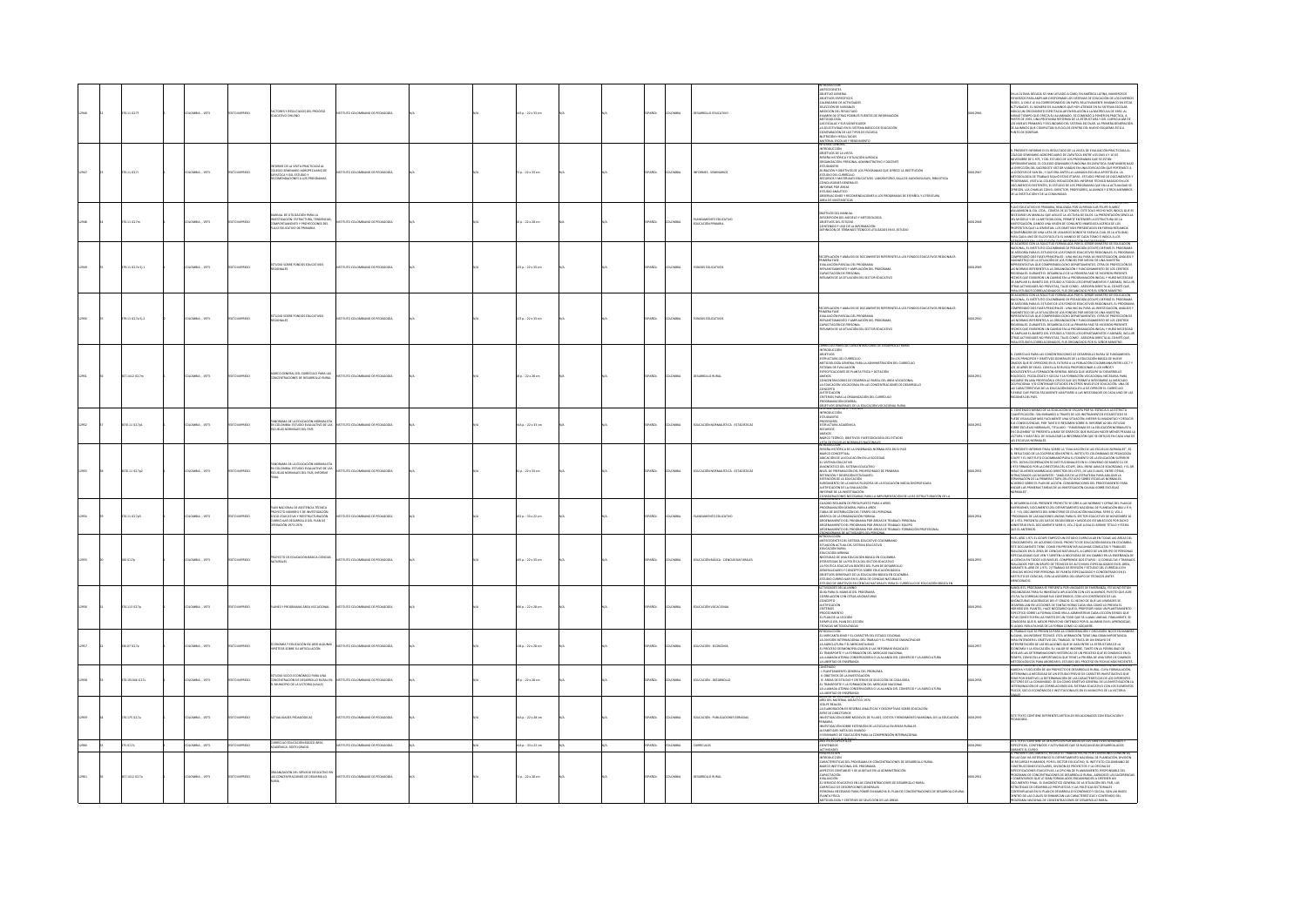|  | 86 K17e         | MEIA: , 1973         |                  | .<br>Ducación física : guía de contenido y<br>E trabajo para el alumno                                                             | TTUTO COLOMBIANO DE PEDAGOGÍ           |  | 5 p. : 22 x 28 cm      |  | <b>PAÑOL</b> | <b>MBA</b>     | <b>CAOÓN FÍSI</b>                  | NTRODUCCUS<br>SUCERRICUS METODOLÓGICAS GENER<br>PLAN DE LA UNIDAD NÚMERO 1<br>GESARROLLO DE LA UNIDAD<br>GUÍA PARA EL PROFESOR<br>GUÍA PARA EL PROFESOR<br>PLAN DE LA UNIDAD NÚMERO 2<br>GUÍA DE DROEFSOR<br>GUÍA DE DROEFSOR<br>IUÍA DEL PROFESOR<br>LAN DE LA UNIDAD NÚMERO 3                                                                                                                                                                                                                                       |         | .<br>FRESENTE DOCUMENTO TIDNE POR OBJETIVO ORIENTAR AL PROFESOR PARA EL<br>ESARROLLO DE LAS ACTIVIDADES DE EDUCACIÓN FÍSICA CORRESPONDIENTES AL<br>DERABOLICO IS AL ACTIVIDADE DE DUCACINA FESIA CONSERVADIDATES AL<br>Españacina de Longuar de Seguentes Unidades, l'hadades, pareas de Antiud Y<br>Escarcia españa Longuar J, paranandato de la Unidad. La cegarcilio de la<br>Antiucaci<br>SOBRE LAS SUGERENCIAS METODOLÓGICAS GENERALES QUE APARECEN<br>POSTERIORMENTE.                                                                                                                                                                                                                                                                                                                  |
|--|-----------------|----------------------|------------------|------------------------------------------------------------------------------------------------------------------------------------|----------------------------------------|--|------------------------|--|--------------|----------------|------------------------------------|-----------------------------------------------------------------------------------------------------------------------------------------------------------------------------------------------------------------------------------------------------------------------------------------------------------------------------------------------------------------------------------------------------------------------------------------------------------------------------------------------------------------------|---------|----------------------------------------------------------------------------------------------------------------------------------------------------------------------------------------------------------------------------------------------------------------------------------------------------------------------------------------------------------------------------------------------------------------------------------------------------------------------------------------------------------------------------------------------------------------------------------------------------------------------------------------------------------------------------------------------------------------------------------------------------------------------------------------------|
|  | 1071017         | MEIA: , 1973         |                  | FORME DE LA VISITA PRACTICADA AL<br>STITUTO PILOTO NICOLAS ESGUERRA DE<br>XGOTÁ PARA EVALUAR LA<br>PERIMENTACIÓN DE NUEVOS PROGRAM | <b>THE COLOMBIANO DE REDACOCÍA</b>     |  | p.: 22 x 28 cm         |  | .<br>Mio     |                | DRAWES - PROG                      | KYLENDE GENERALES<br>DNCEPTO DE EDUCACIÓN BÁSICA<br>EMESTRALIZACIÓN<br>NNOVACIONES METODOLÓGICAS<br>NNOVACIONES METODOLÓGICAS<br>NFORMACIÓN ESPECÍFICA POR ÁREAS<br>-REOSMANCÓN ESPECÍFICA PO<br>- CIRICIAS<br>- CIRICIAS<br>- CIRICIAS<br>- MITROPOLOGÍA<br>- FILOSOFÍA<br>- FILOSOFÍA<br>- LENGUA MATERERIS<br>- LENGUA MATERERIS<br>- ARATEMÁTICAS                                                                                                                                                                 |         | SI COMPANHENTO DE LA MODÓN ENCOMPROSA POR EL MINISTRO DE EUCACÓN (NATIONALES) EL EN MODO DE ENFERITO DE ENFERITO EL ENFERITO DE ENFERITO DE ENFERITO DE ENFERITO DE ENFERITO DE ENFERITO DE ENFERITO DE ENFERITO DE ENFERITO                                                                                                                                                                                                                                                                                                                                                                                                                                                                                                                                                                 |
|  | 1121017         | CMELA: , 1973        | O22RRM 0         | ORME DEL SEMINARIO DE CAPACITACIÓN<br>RA PROFESORES DE LAS C.D.R.                                                                  | TITUTO COLOMBIANO DE PEDAGOGÍA         |  | Ap.: 22 x 28 cm        |  | SPAÑOL       | OMBIA          | <b>MCITACIÓN DOCENTE</b>           | resentación<br>Jrganización del Seminario<br>Jesarrollo del Seminario<br>DNCLUSONES<br>LIGERENCIAS<br>NEXOS                                                                                                                                                                                                                                                                                                                                                                                                           | 12964   | <b>WARRE (C. LE R.) DE LA 20</b><br>AN ACCIDIBITAL REQUIRAD IN ORIGINAZION (MINIMALI MAPPA ILLUMIN DE LIN PLAN)<br>SUA OCCIDIBITAL REQUIRAD LA ORGANIZACIÓN, SIECUCIÓN Y EVALUACIÓN DE UN PLAN<br>DE CAPACITACIÓN QUE SE TRATA DE SINTETIZAR EN EL PROSIDANA APROVECHEN<br>INTO DI GUE DE MATINTARI PER DE LOGRÒ EN EL SEMBARDO DE BUGA ENTRE EL 27<br>FEREDICIAS QUE A ESTE RESPECTO SE LOGRÒ EN EL SEMBARDO DE BUGA ENTRE EL 27<br>SUIENTE DETALLE : ORGANIZACIÓN, DESARROLLO, CONCLUSIONES, SUGERENCIAS,                                                                                                                                                                                                                                                                                  |
|  | 1071017         | MEA:, 1973           |                  | SOL EZ ET ICOTNE                                                                                                                   |                                        |  | $p. : 33 \times 22$ cm |  | <b>PAÑOL</b> |                |                                    | DSOFÍA DEL ICOLPE<br><i>UNITALI</i> A<br>SACIÓN<br>IGANGRAMA<br>DREANIERAMA<br>UNICIONES DEL CONSEIO TÉCNICO<br>UNICIONES DEL COMITÉ DE COORDINACIÓN<br>UNICIONES DE LA OFICINA DE PLANEACIÓN<br>UNCIONES DE LA DIVISIÓN DE INVESTIGACIÓN<br>UNCIONES DEL CENTRO DE MATERIALES EDUCI<br>UNCIONES DEL CENTRO DE DOCUMENTOS<br><b>MMAGON</b><br><b>RESURVESTO</b>                                                                                                                                                       |         | ESTA PUBLICACIÓN PRETENDE RESPONDER EN FORMA RESLIMIDA A SU TÍTULO "QUÉ ES EL<br>NATION PARALLAMA PRA INTERNATIONAL AND THE MANUFACTORY EXTREMENTION GENERAL DEL<br>INDEPETT, EL SIGNIFICADO, SUS DEISTRIOS, SUS FUNCIONES Y ESTRUCTURA GENERAL DEL<br>INDEPUESTA PARA LOS PRÓXIMOS CUATRO AÑOS, ASPIRANOS A QUE LA I<br>resentada de esta manera permita critener una visión global y al mismo<br>empo precisa, del ámbito y provecciones de este joven instituto.                                                                                                                                                                                                                                                                                                                          |
|  | 0.07 (C17e)     | <b>COMBIA: 1973</b>  | OZRRNI OT        | STUDIO DE REORGANIZACIÓN<br>IDMINISTRATIVA DEL INSTITUTO<br>LOMBIANO DE PEDAGOGÍA ICOLPE                                           | ALCOARDR 30 CAMBARD DE DEUTIT          |  | $5a:22*28$ cm          |  | <b>PAÑOL</b> | <b>AIRMOJO</b> | FORMES - PROGRAMAS EDUCATIVO       | <b>FRANCISCO (1)</b><br>45TRUCTURA, ORGANIZACIÓN Y FUNCON-MAIENTO<br>45TRUCTURA, ORGANIZACIÓN Y FUNCO ACTUAL<br>45TRUCTÓN REAL<br>45TRUCTURA EN FROGRAMAS EN ESECUCIÓN<br>CONLUSCORES Y RECORDINAL<br>46MINISTRUCTÓN DE PERSONAL<br>46MINISTRUCTÓN DE PE<br>$rac{1}{2}$                                                                                                                                                                                                                                               | 12966   | .<br>El presente estudio se realizará en cumpumiento de la asesoría solicitada por<br>El instituto colombiano de pedagogía icolpe a la secretaría de organización e<br>.<br>NEPECCIÓN DE LA ADMINISTRACIÓN PÚBLICA DE LA PRESIDENCIA DE LA REPÚBLICA, PARA<br>ELVISAR LA ESTRUCTURA, ORGANIZACIÓN Y FUNCIONAMENTO DEL INSTITUTO. EL<br>ISTUDIO COMPRENDE DOS PARTES : ESTRUCTURA, ORGANIZACIÓN Y FUNCIONAMENTO<br>i vodolomna koja kartasta (1818), konkovanja in punolomna konstancija<br>Komistancija de precimal, de su bealtacija se utilizij la suguente<br>Komistancija : Retrainančin de sesara actual, studacija legal se iliječin<br>MacDalomsit                                                                                                                                    |
|  | 1617c           | CMELA: , 1973        | OZBRNI O         | EQUESIS GUÍA PARA EL PROFESOR                                                                                                      | TITUTO COLOMBIANO DE PEDAGOGÍA         |  | 1 p. : 22 × 28 cm      |  | PAÑOL        | OMBIA          | UCACIÓN RELIGIOSA                  | SENTACIÓN<br>NTO Y DESARROLLO DE UNIDADES<br>LANGAMBATO Y DESAMOLELO DE ONIDADES<br>ATEQUESES<br>NSEÑANZA RELIGIOSA AYER - CATEQUESIS HOY                                                                                                                                                                                                                                                                                                                                                                             | 1290    | $\begin{split} &\textbf{P}(\textbf{0},\textbf{0},\textbf{0},\textbf{0})\\ &\textbf{P}(\textbf{0},\textbf{0},\textbf{0})\\ &\textbf{P}(\textbf{0},\textbf{0},\textbf{0})\\ &\textbf{P}(\textbf{0},\textbf{0},\textbf{0})\\ &\textbf{P}(\textbf{0},\textbf{0},\textbf{0})\\ &\textbf{P}(\textbf{0},\textbf{0},\textbf{0})\\ &\textbf{P}(\textbf{0},\textbf{0},\textbf{0})\\ &\textbf{P}(\textbf{0},\textbf{0},\textbf{0})\\ &$                                                                                                                                                                                                                                                                                                                                                                 |
|  | 1617            | MEIA: , 1973         |                  | CIENCIAS NATURALES GUÍAS DE TRABAJO<br>PARA EL ALUMINO                                                                             | AND AN AMERICAN DE PERMISSION          |  | $: 22 \times 28$ cm    |  | PAÑOL        |                |                                    | TEMAS<br>-PRESENTACIÓN<br>.<br>LOS SERES CAMBIAN<br>GOTAS, CORRIENTES Y RECIPIENTES<br>UNA MIRADA A EL SUELO<br>IL BROTAR DE LAS SEMILLAS<br>DIARCAS, HUEVOS Y RENACUI                                                                                                                                                                                                                                                                                                                                                | 1296    | AIRMIN III AMIN'IN ANN FIRM AN AIR AIR AN THORAID AN INTERNATIONAL CONDERED.<br>CONTÍNCA, PUSS LA CIENCIA SE ARRENDE "HACIENDO", NO DEBEMOS APRENDEREA<br>COMO PROCESO. LA CIENCIA EMPLEA EL MÉTODO INDAGATORIO Y, A ÉSTE NO LE<br>COMO<br>PREOCUPA LA ACUMULACIÓN DE INFORMACIÓN AUTORIZADA QUE APARECE EN LOS<br>LIBROS O EN LAS ENCICLOPEDIAS, LO QUE LE INTERESA ES QUE EL ESTUDIANTE DE<br>ENCIAS DESCUBRA COMO LO HAN HECHO LOS CIENTÍFICOS A SABER LO QUE SABEN                                                                                                                                                                                                                                                                                                                       |
|  | <b>00 KS27e</b> | <b>CMBIA: . 1973</b> | OZBRNI OT        | ESTUDIOS SOCIALES GUÍAS DE CONTE<br>DE TRABAJO PARA EL ALUMNO                                                                      | <b>STITUTO COLOMBIANO DE REDACOCÍA</b> |  | $40.22828$ cm          |  | <b>PAÑOL</b> | <b>CLOWBIA</b> | <b>ENCIAS SOCIALES - ENSEÑANZA</b> | -ASIGNATUR<br>-SEMESTRE<br>-NIVEL<br>-LECCION<br>-LECCION<br>-DURACIÓN<br>FRANCINA<br>FRIEDRICO<br>DESETIVOS                                                                                                                                                                                                                                                                                                                                                                                                          | 0012969 | .<br>ESTE TEXTO CONTIENE GUÍAS DE TRABAJO CON ESPECIFICACIONES EN OBJETIVOS,<br>ACTIVIDADES Y DURACIÓN PARA EL ÁREA DE SOCIALES.                                                                                                                                                                                                                                                                                                                                                                                                                                                                                                                                                                                                                                                             |
|  | 2.86 IC17e      | MEIA: , 1973         | OZBRMI O         | ACIÓN FÍSICA GUÍA PARA EL PROFESOR                                                                                                 | STITUTO COLOMBIANO DE PEDAGOGÍA        |  | 5 p. : 22 x 28 cm      |  | <b>PAÑOL</b> | MBIA           | JUCACIÓN FÍSICA - ENSEÑANZA        | ANNOUNCE ANTIQUOLÓGICAS GENERALES<br>FRANCIS LA UNIDAD NÚMERO 1<br>CRESARCILO DE LA UNIDAD NÚMERO 1<br>CESARCILO DE LA UNIDAD NÚMERO<br>GEÍA DE TRABAJO PARA EL ALUMINO<br>CESARCILO DE LA UNIDAD 2<br>CESARCILO DE LA UNIDAD 2<br>CESARCILO DE LA<br>HÁR DEL PROFESOR<br>LAN DE LA UNIDAD NÚMERO 3                                                                                                                                                                                                                   | 12970   | FRESENTE DOCUMENTO TIENE POR OBJETIVO ORIENTAR AL PROFESOR PARA EL<br>.<br>DESARROLLO DE LAS ACTIVIDADES DE EDUCACIÓN FÍSICA CORRESPONDIENTES AL<br>EMESTRE OI, CONTIENE LAS SIGUENTES LINIDADES : LINIDAD 1, PRUERAS DE APTITUD<br>FROENCIA FÍSICA, LINIDAD 2, GIMNASIA BÁSICA, LINIDAD 3, ATLETISMO, CADA U<br>ATHAINMAN FURNIS VARINTAL JA MINIMANIEKITO DE LA ALINDALO. IL - DESARROLLO DE LA<br>DINDAD, III - GLIÄKS PARTER : I - PANKRANIEKTO DE LA ANKDAD. IL - DESARROLLO DE LA<br>DINDAD, III - GLIÄKS PARA EL DESARROLLO DE LA ALINDAD. IV<br>PE INICIALEM IN DESEN DE LAS UNENDES ES FLEXIBLE PUPPINON (UE EL PROFESOR)<br>ESPICIAIRENTE, EL ORDEN DE LAS UNENDES ES FLEXIBLE PUESTO QUE EL PROFESOR<br>DE INICIAR POR LA QUE CONSIDERE CONVENIENTE DE ACUERDO A LAS NECESIDADES. |
|  | 11 IC17p        | MEIA: , 1973         | COSSESSION       | PROGRAMA DE ACTUALIZACIÓN DE LA<br>ROMINISTRACIÓN NACIONAL: INFORME<br>GENERAL SOBRE EL INSTITUTO COLOMBIA<br>DE FEDAGOGÍA         | <b>THE COLOMBIANO DE REDACOCÍA</b>     |  | $p. : 22 \times 28$ cm |  | <b>MAGL</b>  | <b>MBA</b>     | <b>MINOR - ADMINISTRACIÓN</b>      | <del>italors.com</del><br>Oktorious Censial<br>Antualiza, Obenivas y Funciones<br>Chulicas ao Calinvas y Funciones<br>Chulicas ao Cadas<br>Chulicas que no Debe ossaugia el Instituto<br>Chulicas que no Debe ossaugia el Instituto<br>Chulicas que no Debe<br>.<br>DNSIDERACIONES GENERALES<br>ISCRIPCIÓN DE PROGRAMAS EN EJECUCIÓN                                                                                                                                                                                  |         | INSTITUTO COLOMBIANO DE PEDAGOGÍA, ICOLPE, EN CUMPLIMIENTO DEL PROGRA<br>IA RETIRTO COLOMISMO DE RESAGGIO, JECNIF, IN CUARIMENTAL DES PROGRAMA<br>LE EVALUACIÓN Y ACTIVILIDADES EN A ADMINISTRACIÓN INCIDIMA, PRESIDEN AD<br>PRINCIPAL VAS EN EN ANTIMALEIRA, ORIENTANS, EN INCLUSIVADO EN EN ANTIOXA<br>PRINCI                                                                                                                                                                                                                                                                                                                                                                                                                                                                              |
|  | 0.01768.1       | CRASH . 1973         | OZZRRMI OT       | oescripción y evaluación del estado<br>Actual de la experencia de matemática<br>de icolpe                                          | STITUTO COLOMBIANO DE PEDAGOGÍA        |  | p.: 22 x 33 cm         |  | <b>PAÑOL</b> | LOMBIA         | <b>TMÁTICA</b>                     | ARTOQUECIÓN<br>Expacterísticas del método y de la experiencia<br>NINDURCION<br>CARACTERÍSTICAS DEL MÉTODO Y DE LA EXPERIENCIA<br>ALGO DE NESTOJA SOBEL AL DIPERIENCIA<br>EL MÉTODO COLOMBIA Y LA MATEMÁTICA TRADICONAL<br>SÍNTESIS DEL PLAN PRESUPUESTO PARA LA EXPERIENCIA<br>SÉSULTADOS<br>ASSULTADOS<br>ROULI AUUS<br>DISTOS DE LA EXPERENCIA<br>DNCLUSIONES<br>IRECCIONES QUE PUEDEN SEGUIR LA EXPERIENCIA A PARTIR DE 1974<br>$rac{1}{20000}$                                                                    | 12972   | IL PRESENTE ESTUDIO, COMO SU NOMBRE LO INDICA, ES UNA DESCRIPCIÓN Y UN<br>NITENTO DE EVALUAR EL ESTADO ACTUAL EN QUE SE ENCUENTRA LA EDIFIENCIA DE<br>NATINÁTICA EN ECLES CONO TIDO SUS SABRADS, LA FUNLUACIÓN CENTÍFICA DE UNA<br>UN F<br>NY MINOR DE LO ESPERANCIA QUE DEBE CONSIDERARSE SI SE DESEA TORAR ILMA<br>ASPECTOS DE LA ENFORMACIA QUE DEBE CONSIDERARSE SI SE DESEA TORAR ILMA<br>ASPECTOS DE LA ENFORMACIA QUE DEBE CONSIDERARSE SI SE DESEA TORAR ILMA<br>AMPLEARÁ                                                                                                                                                                                                                                                                                                            |
|  | 0.017662        | LOMBIA: , 1973       | O22RRM OT        | <b>IFCIÓN Y EVALUACIÓN DEL ESTADO</b><br>ACTUAL DE LA EXPERENCIA DE MATEMÁTICA                                                     | TITUTO COLOMBANO DE PEDAGOGÍA          |  | p.: 22 x 33 cm         |  | <b>PAÑOL</b> | <b>LOMBIA</b>  | EMÁTICAS                           | ARATERÍCTICAS DEL MÉTODO Y DE LA EVERENCIA<br>STOCK COMPROVING<br>COSTOS DE LA DIPERIENCIA<br>CONCLUSIONES<br>RECCIONES QUE PUEDEN SEGUIR LA EXPERIENCIA A PARTIR DE 1974<br><b>SOK2P</b><br>NIFICIO<br>STRIBUCIÓN DE EXPERIENCIAS EN LOS ITEMS DE LAS PRUEBAS<br>ITECEDENTES E INFORMACIÓN BÁSICA                                                                                                                                                                                                                    | 2072    | IL PRESENTE ESTUDIO, COMO SU NOMBRE LO INDICA, ES UNA DESCRIPCIÓN Y UN<br>NITRITO DE VANUAR EL ESTADO ACTUAL EN QUE SE ENCUENTRA LA EXPERIENCA DE<br>MATEMÁTICA DE ICOLPE. COMO TODOS SABEMOS, LA EVALUACIÓN CIENTÍFICA DE UNA<br>EXPER<br><b>USING THE CONSUMER PROPERTY PROTECTIVE CONSUMER A SECTION AND ASSOCIATE AND MESS OF THE ABOVE AND MESS THE SECTION AND ASSOCIATE AND ASSOCIATE AND ASSOCIATE AND ASSOCIATE AND ASSOCIATE AND SECTION ASSOCIATES OF LOS SECTI</b>                                                                                                                                                                                                                                                                                                               |
|  | 111 (17p        | MEIA: , 1973         | O IMPRESO        | OGRAMA DE LAS NACIONES UNIDAS PARA<br>DESARROLLO                                                                                   | TITUTO COLOMBIANO DE PEDAGOG           |  | $x : 22 \times 33$ cm  |  | PAÑOL        | <b>LOMBIA</b>  |                                    | PUNDAMENTOS DEL PROYECTO<br>ESTRUCTURA INSTITUCIONAL<br>OSPOSICIONES SOBRE ACTIVIDAD<br>OTRAS ACTIVIDADES CONEXAS<br>GTRAS ACTIVIDADES CONDOXS<br>FUTURA ASSTENCIA DEL PRUD<br>OBIETIVOS CEL PROVECTO<br>OBIETIVOS A IARGO PLAZO<br>OBIETIVOS INMEDIATOS<br>FUSICIPO DE IAS ACTIVIDADES DEL PROVECTO<br>OISCRIPOÓN DE LAS ACTIVIDADES DEL PROVECTO<br>SCRIPCIÓN DE LOS INSUMOS APORTADOS POR EL PMUD<br>SERVEZIONI                                                                                                    |         | EL GOBIERNO ESTIVA QUE UNO DE LOS MEDIOS MÁS EFICACES PARA RESOLVER LOS<br>.<br>ROBLEMAS EDUCATIVOS CONSISTE EN ESTIMULAR LA INVESTIGACIÓN RIGUROSA, QUE<br>FRANTIRÁ ENCONTRAR MODELLOS FORMATIVOS VERDADERAMENTE COLOMBIANOS Y DI<br>ALIDEZ UNINERSAL: LA NECESIDAD DE VIGORIZAR LA INVESTIGACIÓN CON APORTE<br>epilional vontra de l'internacional de Vinchim (Caracteristant Valencia)<br>Multilaterna y de Centraria Sobre la Organización "Curricular" y renduación<br>Didáctica en las Educaciones regilectas) apunta a la Esperanza de<br>Necesit<br>MA ANNIMONAL DE VINGINIALES PARA DE LOS DE LOS DE LOS DE LOS DE LOS DE LOS DE LOS DE LOS DE LOS DE LOS DE LOS DE LOS DE LOS DE LOS DE LOS DE LOS DE LOS DE LOS DE LOS DE LOS DE LOS DE LOS DE LOS DE LOS DE LOS DE LOS DE LOS    |
|  | 141210170       | MEIA:, 1973          | OZRPRED D        | CENTRACIONES DE DESARROLLO RURAL<br>SOFÍA Y OBJETIVOS                                                                              | <b>STITUTO COLOMBANO DE PEDAGOGÍA</b>  |  | $1:22 \times 28$ cm    |  | <b>AÑOL</b>  | <b>AIGM</b>    |                                    | TECHNICAL DE LA EDUCACIÓN COLOMBIANA<br>imais<br>Iducación básica<br>Problemática del sector educativo<br>Iéricit educativo<br>ASPUESTA AL DÉFICIT EDUCATIVO Y ESTRATEGIA EN EL ÁREA RURAL<br>ncentraciones de desarrollo rural<br>Cesidad de coordinar servicios para la administración ericaz del currículo de educació<br><b>INCON</b><br>ilihnikuum<br>Bibetinos De Las Concentraciones de Desarrollo Rural y Metas Propubstas Para el sector<br>Eucatino<br>Ervicios que Deben Prestar<br>TRUCTURA DEL CURRÍCULO | 12975   | COUPE, DENTRO DE SUS FUNCIONES HA VENIDO CUMPUENDO LA DE ESTUDIAR LOS<br>EL ICOURE, DENTRO DE SUS FUNCIUMES HA VENIUD LUMPELENDU EN LA KATULANNA LAS<br>CRETTINOS Y ESTRUCTURA PARA EL DISSEÑO CURRICIUAR DE LA EDUCACIÓN BÁSICA Y DE<br>LAS CONCENTRADONIS DE DISARROLLO RURAL. EL GRUPO DE CURRICULO POR ÁR<br>INCARZO DEI PARMAMININ'I PROGRAMMACIN' GENERALES CULTURE REALIZIONE RESIDENTANTS<br>ESTUDIANOS A NUVEL DE CADA REGIÓN, PERMITA ESIZIDAR PARIES Y PROGRAMAS<br>ESPECIFICOS, EL HICIDO DE CONSIGERA PROBITARIS DE DESPARDA ESIZIDA RUR                                                                                                                                                                                                                                        |
|  | 14121017        | STR  SABAC           | <b>OZRESNI</b> O | NCENTRACIONES DE DESARROLLO RURAL:<br>ORME SOBRE EL ESTADO ACTUAL DEL<br>OGRAMA EN ENERO 1973                                      | <b>CONTRACTOR CAMBANO DE REDACIOSA</b> |  | $n: 22 \times 33$ cm   |  | <b>PAÑOL</b> | <b>LOMBIA</b>  |                                    | TRODUCOÓN<br>THEMEROONIS PRORTARIAS<br>DNCANTACIONIS PRIORITARIAS<br>DNCENTRACIONES FRANCIADAS POR EL BANCO MUNDIAL<br>DNCENTRACIONES FRANCIADAS POR EL GOBIERNO NACIONAL<br>DNCIAS<br>19736<br>19736<br>VINIAN<br>OTRAS ACTIVIDADES<br>PROGRAMACIÓN PARA 1973<br>PLAN PARA EL MEIORAMENTI<br>THE LA CONCENTRACIÓN EVEREMENTAL DE LA VICTORIA                                                                                                                                                                         |         | IL PRESIDIT INFORME IN SECO PREPARADO CON IL PROPÓSTIO DE PRESIDITAR, CON LA<br>MANOR CONDICIÓN POGRE, LA STIMUCIÓN ACTUAL COL INGENAMA PARTE UNA<br>CONCRETANCIA DE DESARROLO RURA, INCLUIT EN SU PRIMERA PARTE UNA<br>PARTEN DE ANANC<br>.<br>DE CONCENTRACIONES DE DESARROLLO RURAL, A PARTIR DEL 1º DE SEPTIEMBRE DE<br>1.972. LA TERCERA PARTE COMPRENDE UN ESBOSO DEL PLAN DE ACCIÓN PARA EL<br>PRESENTE AÑO. INCLUYENDO LA PROPUESTA PARA EL ESTABLECIMIENTO DE UNA<br>CONCENTRACIÓN EXPERIMENTAL, BASADA EN EL NÚCLEO DE LA VICTORIA (VALLE)                                                                                                                                                                                                                                         |
|  | 127 K17m        | CMBIA: , 1973        | OZBRANI OT       | .<br>Atequeses - Español - Naturales<br>Atequeses - Español - Naturales<br>TEMÁTICAS Y SOCIALES - EDUCACIÓN                        | TTUTO COLOMBIANO DE PEDAGOGÍA          |  | 10 p. : 22 x 28 cm     |  | PAÑOL        | <b>AIGNOJO</b> | WALLIACIÓN EDUCATIO                | JONCEPTO<br>FARACTERÍSTICAS<br><b>INCICINES</b><br>-FUNCIONES<br>-GUÍA DE OBSERVACIÓN<br>-ÁREAS<br>-ÁREAS<br>-EXUCACIÓN FÍSICA<br>-EXUCACIÓN FÍSICA<br>-EXUCACIÓN FÍSICA<br>-EXUCACIÓN FÍSICA<br>-EXUCACIÓN FÍSICA<br>SOCIALIZE:                                                                                                                                                                                                                                                                                      |         | EVALUACIÓN ES UN PROCESO QUE SIRVE PARA DETERMINAR EL GRADO EN QUE SE                                                                                                                                                                                                                                                                                                                                                                                                                                                                                                                                                                                                                                                                                                                        |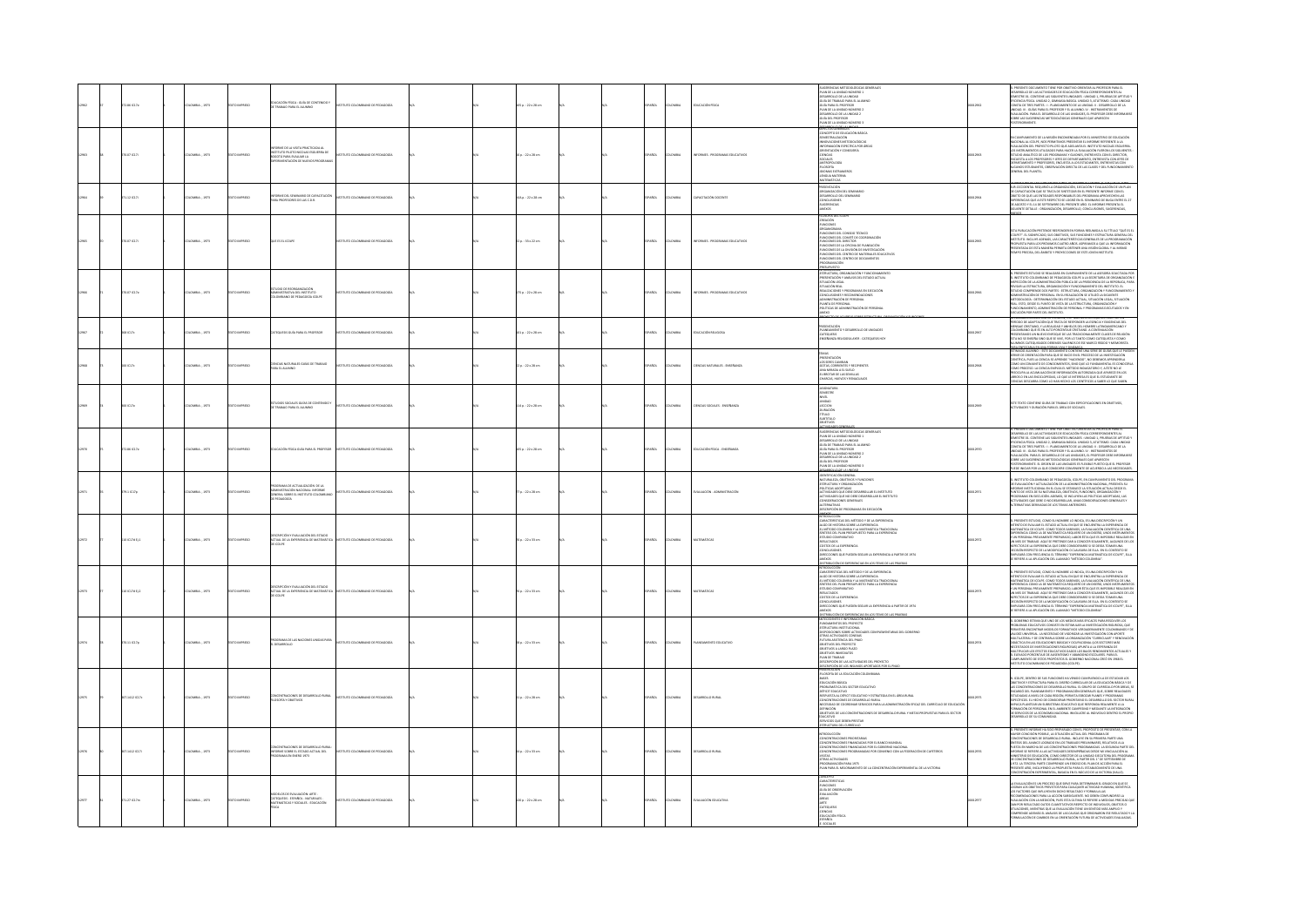|  | 11101719.1        | LOMBIA: EDITORIAL<br>TNA, 1971     | CHARGERY         | NOONES PROGRAMAS - REALIZACIONES<br><b>DIECOONES</b>                                                                                       | TITUTO COLOMBANO DE PEDAGOGÍA          |  | $p. : 17 \times 22$ cm |  | PAÑOL        | LOMBIA         | AROCHIO EDUCATIVI                  | <b>ESENTACIÓN</b><br>NASANI MULIN<br>UNDAMENTO LEGAL DEL ICOLPE<br>STRUCTURA<br>ROGRAMAS Y REALIZACIONES<br>ROURCCIONES<br>RONDCCIONES<br>RONDCRAMA GENERAL<br>NEVAS ESTRATEGIAS PARA LA EDL                                                                                                                                                                                                                                                                                                                                 | 12076  | .<br>XLETO N'3 DE LA SERIE DIVULGACIÓN DEL INSTITUTO COLOMBIANO DE PEDAGOGÍ<br>AT ALEMATIC ON SOCION DE LA BILIMIDA DE SECONDO DE VIAMANAS (CALE A ANALIS CALE CALE A CALE ANO CALE A BILIMIDA DE LA BILIMIDA DE LA ESTADO DE LA PORTA DE LA ESTADO DE LA ESTADO DE LA ESTADO DE LA ESTADO DE LA ESTADO DE L                                                                                                                                                                                                                                                                                                            |
|--|-------------------|------------------------------------|------------------|--------------------------------------------------------------------------------------------------------------------------------------------|----------------------------------------|--|------------------------|--|--------------|----------------|------------------------------------|------------------------------------------------------------------------------------------------------------------------------------------------------------------------------------------------------------------------------------------------------------------------------------------------------------------------------------------------------------------------------------------------------------------------------------------------------------------------------------------------------------------------------|--------|-------------------------------------------------------------------------------------------------------------------------------------------------------------------------------------------------------------------------------------------------------------------------------------------------------------------------------------------------------------------------------------------------------------------------------------------------------------------------------------------------------------------------------------------------------------------------------------------------------------------------|
|  | 0.11 (177 0.2)    | OLOMBIA: EDITORIAL<br>ETINA , 1973 | OZRRMI O         | NOONES PROGRAMAS - REALIZACIONES<br>DIECCIONES                                                                                             | STITUTO COLOMBIANO DE PEDAGOGÍA        |  | $n: 17 \times 23$ cm   |  | SPAÑOL       | <b>AIGNOJO</b> | SARROLLO EDUCATIVO                 | <b>ITUCONES</b> DE IMA<br>PRESENTACIÓN<br>PASANI MUUN<br>UNDAMENTO LEGAL DEL ICOLPE<br>ISTRUCTURA<br>PEOGRAMAS Y REALIZACIONES<br>ROGRAMAS Y REALIZACIONES<br>RONCCONAS<br>RONOGRAMA GENERAL<br>NEVAS ESTRATEGIAS PARA LA EDUCACIÓN EN COLOMBIA<br>NEVAS ESTRATEGIAS PARA LA EDUCACIÓN EN COLOMBIA                                                                                                                                                                                                                           | 012979 | NUMMERED DIL PALE.<br>EL FOLLETO N'3 DE LA SERIE DIVULGACIÓN DEL INSTITUTO COLOMBIANO DE PEDAGOGÍA<br>AS THANGE CON DEAST AND A MAIN CONSUMER THE SECTOR EDUCATIVE OF THE MARZO CONTRACT AND CONSUMER A SECTOR EDUCATIVE OR BE MARZO AND SECTOR IN A MARCO CONTRACT CONTRACT AND SECTOR IN A MARZO CONTRACT AND CONTRACT AND CONTRAC<br>RESTITUTOS DESCENTRAUZADOS DEL SECTOR COMO ÓBGANOS OPERATIVOS DE LA<br>POLÍTICA EDUCATIVA DEL GOBIERNO DEL FRENTE SOCIAL Y SE PLANTEAN LAS<br>PROVECCIONES DE LAS RESPECTIVAS TAREAS PARA LA TRANSFORMACIÓN Y EL<br>PROTELLAURUS SIE S.<br>DESARROLLO DEL PAÍS.                 |
|  | 3112 IC17i Ej.1   | MEIA: , 1973                       |                  | NVENTARIOS DE RECURSOS PARA LA<br>NVESTIGACIÓN EDUCATIVA: APORTE DEL<br>COUPE PARA EL MEJORAMENTO DE<br>ECURSOS HUMANOS                    | TUTO COLOMBIANO DE PEDAGOGÍA           |  | $x: 22 \times 28$ cm   |  | PAÑOL        |                |                                    | VIRNALISMO<br>INSERVENTIN<br>MITELECCENTES<br>INVENTARIOS REALIZADOS DE 1970 A 1973 Y PRESPECTINAS DE OTROS TIPOS DE INFORMACIÓN<br>ITILIDAD Y LIMITACIONES DE LOS INVONTABIOS<br>1. CENDIP Y EL SISTENA NACIONAL DE INFORMACIÓN EDUCATIVA<br>OS RECURSOS HUMANOS: PRINCIPAL NECESIDAD DE LA INVESTIGACIÓN EDUCATIVA<br>MINARIOS<br>LLERES                                                                                                                                                                                   |        | EL PRESENTE DOCUMENTO TRATA DE RESPONDER A DOS CUESTIONES IMPLÍCITAS EN LOS<br>DRUETIVOS PROPUESTOS POR LOS ORGANIZADORES DEL SEMINARIO : 1. LA RELACIÓN DE<br>INIMA UNO A MORPANO DE FOR LOS OS GONOMANOS DES COLEMANADO: EL A RELACIÓN EN CARCINAL CON ESTA MUELLA DE LOS CONSUMIDADES EN INICIONALES EN CARCINALES EN EN ENTRETANDO EN EL ARCHITECTO CON EN EN EN ENTRETANTA EN ENTRE EN E                                                                                                                                                                                                                           |
|  | 3112 IC17 Ej.2    | MEIA: , 1973                       | O IMPRESO        | TARIOS DE RECURSOS PARA LA<br>MASTIGACIÓN EDUCATIVA: APORTE DEL<br>TOLPE PARA EL MEIORAMENTO DE<br>ECURSOS HUMANOS                         | TUTO COLOMBIANO DE PEDAGOGÍ            |  | $: 22 \times 28$ cm    |  | <b>PAÑOL</b> | <b>MEM</b>     |                                    | <del>NTCHARCHIN<br/>Antecedentes</del><br>Inventables Realizados de 1970 a 1973 y prespectivas de otros tipos de información<br>VINTING V LIMITADONIS DE LOS INVENTABOS<br>TILIDAD Y LIMITADONES DE LOS INVENTABOS<br>L'CENDIP Y EL SISTEMA NACIONAL DE INFORMACIÓN EDUCATIVA<br>OS RECURSOS HUMANOS: PRINCIPAL NECESIDAD DE LA INVESTIGACIÓN EDUCATIVA                                                                                                                                                                      |        | .<br>IL PRESENTE DOCUMENTO TRATA DE RESPONDER A DOS CUESTIONES IMPLÍCITAS EN LOS<br>OBJETIVOS PROPUESTOS POR LOS ORGANIZADORES DEL SEMINARIO : 1. LA RELACIÓN DE<br><b>JAROUSO POWOLO DIA IL PASSE NACIONALE DIA CONSIDERAZIONE AL CONSIDERANTE DE RECURSISSARA LA ANCIENE DE RECURSISSARA LA ANCIENE DE RECURSISSARA LA ANCIENE DE RECURSISSARA LA ANCIENE DE RECURSISSARA LA ANCIENE DE DE CONSID</b>                                                                                                                                                                                                                 |
|  | $0.017m$ 611      | COMBIA: . 1973                     | OZRRNI OT        | MÁTICA GUÍA DE CONTENDO Y DE<br>OWNERS JEARN CLASS                                                                                         | ABOGAGER 30 OMAIRMOJO DE UTITZ         |  | $n: 22 \times 28$ cm   |  | <b>PAÑOL</b> | LOMBIA         | TEMÁTICAS                          | UNIUS DE MARIAS<br>ISTRACIONOS BINARIAS<br>IDMOCIONAIS LAS ESTRUCTURAS Y SUS PROPIEDADES<br>IDMO OPERAR EN EL CONJUNTO DE LOS NÚMEROS NATURALES Y EN EL CONJUNTO DE LOS NÚMEROS                                                                                                                                                                                                                                                                                                                                              | 12982  | NO IS UN SECRITO QUE LA ENSIÑANZA DE LA MATEMÁTICA EVOLUCIONA ACUSADA POR EN UNICO CONTO EN UN CORAMO DE CONTINUOS DE LA SAGNATURA.<br>SIN UNICO CONTENENTA EN LA DISCANZICIÓ DE EN COLUMBO DE LA SAGNATURA.<br>SIN QUE LA MATEMA L                                                                                                                                                                                                                                                                                                                                                                                     |
|  | $1017m$ 612       | CRASH . 4870                       | OZBRNI O         | TEMÁTICA GUÍA DE CONTENDO Y DE<br>NIAJO PARA EL ALUMNO                                                                                     | TITUTO COLOMBIANO DE PEDAGOGÍA         |  | $1:22 \times 28$ cm    |  | <b>HÁOL</b>  | <b>AIGNS</b>   | EMÁTICAS                           | eternal<br>I rasonante mundo de los conjuntos<br>Avpuemos nuestros conocimientos sobre conjuntos analizando sus relaciones<br>AMPLIANOS MUSICIMOS CONTUCIMINTOS SONIS CONTONTOS ANAGOSINOS SOS REDICIONIS<br>D'ENHO OPERAR CON CONJUNTOS<br>D'ENHO OPERAR CON<br>CONCICAMOS LAS ESTRUCTURAS Y SUS PROPIEDADES<br>CONCICAMOS LAS ESTRUCTURAS Y SUS NÚMEROS NATURALES Y EN                                                                                                                                                     | tom    |                                                                                                                                                                                                                                                                                                                                                                                                                                                                                                                                                                                                                         |
|  | 5 10174 811       | MEIA: , 1973                       |                  | JNDAD DE LECTURA NÚMERO 1<br>DEFINICIONES TEÓRICAS DE SISTEMAS                                                                             | TUTO COLOMBIANO DE PEDAGOGÍA           |  | $: 22 \times 28$ cm    |  | x6oL         |                |                                    | DIANNOS<br>ISTERMAS COMPARATIVOS<br>PARTES DEL SISTEMA: SIMPLES A COMPIEIO<br>ISLACIONES SISTÉMICAS: PARTES DE ENERGÍA A PARTES DE INFORMACIÓN<br>.<br>DE SISTEMAS CERRADOS A SISTEMAS ABIERTOS<br>ISTROALIMENTACIÓN Y SISTEMAS INTENCIONALES<br>SENSKERINGEN TIERRING IN LATIONALIS<br>LANGALION, OE LA OUSKALDAD EN LATEORÍA SOCIAL<br>MANEACIÓN, COORDINACIÓN Y ASESORÍA<br>MANEACIÓTECAE CONFINIT DE LOS DETENHAL ANEXTO                                                                                                 |        | UN KALK UND GENERALLE DE SIGNERANCE EN DE BORDEN BREGINDEN FLORIEN DE LORE DE SIGNER.<br>CONCEPTO GENERAL DE "SIGNERAS" EN TÉRMINOS FORMALES, NUESTRO MANDR ÉRIGE<br>ESTARÁ EN LAS DIFERENCIAS ENTRE LOS TIPOS PRINCIPALES DE SISTEM<br>TODOLÓGICOS QUE ELLOS ORIGINAN. LA CLASE DE SISTEMA EN EL QUE ESTANOS<br>ERESADOS PUEDE DESCRIBIRSE EN GENERAL COMO UN COMPLEIO DE ELEMENTOS O<br>MPONENTES RELACIONADOS DIRECTA O INDIRECTAMENTE EN UNA RED CAUSAL, EN<br>4. FORMA QUE CADA COMPONENTE ESTÁ RELACIONADO POR LO MENOS CON ALGUNOS<br>TROS DE UNA MANERA MÁS O MENOS ESTABLE DENTRO DE CUALQUIER PERÍODO         |
|  | 3.5 IC17u Ej.2    | MEIA: , 1973                       | <b>OZSRRMI O</b> | INDAD DE LECTURA NÚMERO 1<br>IEFINICIONES TEÓRICAS DE SISTEI                                                                               | TITUTO COLOMBIANO DE PEDAGOGÍA         |  | $p. : 22 \times 28$ cm |  | <b>PAÑOL</b> |                |                                    | ITTITUMAS<br>SISTEIRAIS COMPARATIVOS<br>PARTES DEL SISTEMA: SIMPLES A COMPLEIO<br>RELACIONES SISTÉMICAS: PARTES DE ENERGÍA A PARTES DE INFORMACIÓN<br>-SELACIONES SETÉMICAS: PARTIS DE DIKIRGÍA A PARTIS<br>- OS SETEMAS CERRADOS A SETEMAS ARIERTOS<br>- TESCÓN DEL SETEMA<br>- ATRONAMINENTACIÓN Y SETEMAS INTENCIONALES<br>- EL PADILICIMA DE LA CAUSAULDA DEL ATTENCIONALES<br>- FLANGACIÓN, CO                                                                                                                          | 298    | <b>N 1978 LOF FRANCIS PRO DESIGNATION EN TROCHA MIGRANA DA DIVERSIO AUGUSTA.</b><br>CONCEPTO GENERAL DE "SISTEMAS" EN TÉRMINOS FORMANES, NUESTRO MANCIA ÉRFACIS.<br>STARÁ EN LAS DIFERENCIAS ENTRE LOS TIPOS PRINCIPALES DE SISTEMAS ESPE<br><b>THROMOGENS UNIVOKE AT PRODUCED AS INFORMATION CONTINUES.</b><br>ITERRORISM CONTINUES IN GROUND AN AN INTERFERING CONTINUES.<br>ITERRORISM PORT OF SCHOLISES IN GENERAL COND UN CONDUCTOR IS ELECTRONICS<br>IN CRIMINALS RELACTIVISTICS IN                                                                                                                               |
|  | 1017a1            | CMBIA: , 1973                      | O22RRMI OT       | ATICAS PARA EL GR<br>IMERO CICLO BÁSICO PROGRAMA<br>PERIMENTAL GUÍA DEL PROFESOR                                                           | TITUTO COLOMBIANO DE PEDAGOGÍ          |  | 15 p. : 22 x 33 cm     |  | PAÑOL        | <b>LOMBIA</b>  |                                    | ME INVAS<br>ÓGICA Y CONJUNTOS<br>JENTIFICACIÓN DE LAS PROPIEDADES DE UN ELEMENTO<br>DETERMINACIÓN DE UN CONJUNTO<br>NTERMINACIÓN DE UN CONJUNTO<br>JNIÓN ENTRE DOS CONJUNTOS FINITOS<br>SELACIONES<br>relaciones<br>Relación de Equivalencia<br>Relación de Orden<br>Rivalención<br>Numeración<br>Cardinal de un conjunto<br>EPRESENTACIÓN DE UN CARDINA<br>TUACIÓN ADITIVA<br>ECUACIONES                                                                                                                                    |        | 23 RABOIGNE ESTÁ ELABORANDO UN PROGRAMA CON EL RIN DE MEJORAR EL<br>SERCI 1790 CODE ESTA EMBRANDO UN PROGRAMA CON EL PAIS DANS EL SUS CARRES EN EN CARRES EN EN CARRES EN EN CARRE<br>CUBRECILO PAPA EL EU CHAR CALO BÁCICO DE NATURAL ANOS ESTA NATURA PARA MANIMALIA (MENOCA A UN VICI CAMBIDO DE M<br>COLOMBIANOS DE ICOLPE, LA GUIA SIGUENTE TIENE COMO FIN : PERMITIR<br>ISPERMENTAR UNA VÍA FOEBLE DE DESARDILIAR EL PROGRAMA DEFINIDO EN ICOLPE<br>POR CONSIGUENTE, ESTA GUÍA NO CONSTITUIE UNA CAMISA DE FUERZA DE LA CUIA.<br>JNO NO SE                                                                        |
|  | 1017a2            | CMBIA: , 1973                      | O22RRM OT        | VIDADES MATEMÁTICAS PARA EL GRAD<br>UNDO CICLO BÁSICO PROGRAMA<br>ERMENTAL GUÍA DEL PROFESOR                                               | TITUTO COLOMBIANO DE PEDAGOGÍA         |  | 14 p. : 22 x 33 cm     |  | <b>PAÑOL</b> | <b>CLOWAIA</b> | EMÁTICAS                           | RODOUCCIÓN<br>TRUMM<br>METRÍA                                                                                                                                                                                                                                                                                                                                                                                                                                                                                                |        | MAY MURHAM MAY FANDAMENT FOR A SEARCH MAY THAT HAVEN AT GUIDE ANY THE SEARCH OF THE SEARCH STATE IN A SEARCH S<br>ENHO DIN 5 PARTIES 1 LOGGER – CONNUNTION – BELACIONES – NUMERACIÓN – GEOMETRÍA<br>ENDIGNIROS, CONGIN DIS ESFORZAND<br>INVIDS ASPECTOS DE ESAS SITUACIONES, VA SEA HABLAR DE LÓGICA, DE RELACIONES,<br>CONJUNTOS, ITC., Y ES EVIDENTE TANIMEN QUE NO PODRENOS HABLAR DE LÓGICA<br>CONSIDERAR CONJUNTOS O RELACIONES. AL CONTRARIO RECONSIGNANOS QUE<br>OOS ESO                                                                                                                                         |
|  | 127101791         | STR  SABAC                         | <b>O2205MID</b>  | .<br>Ken soere seriación aditiva de<br>Mentos percibidos visualmente i                                                                     | TUTO COLOMBIANO DE PEDAGOGÍA           |  | p.: 33 x 22 cm         |  | <b>AROL</b>  | artis          | UCACIÓN - PRUEBAS                  | MATEMATICA<br>OESARROLLO INTELECTUAL<br>PRUEBAS<br>NAVNOS                                                                                                                                                                                                                                                                                                                                                                                                                                                                    | 2000   | ARTILLA CON PRUEBA PARA DESARROLLAR. SECCIÓN DE PSICOLOGÍA ICOUPE.                                                                                                                                                                                                                                                                                                                                                                                                                                                                                                                                                      |
|  | 127101702         | MEIA: , 1973                       | O22RRM (         | IUEBA SOBRE SERIACIÓN ADITIVA DE<br>EMENTOS PERCIBIDOS VISUALMENTE I                                                                       | ANDONOS DE DIAMBARDO DE UNIT           |  | p.: 33 x 22 cm         |  | AÑOL.        | OMBIA          | DUCACIÓN - PRUEBAS                 | SARROLLO INTELECTUAL<br>UEBAS                                                                                                                                                                                                                                                                                                                                                                                                                                                                                                | 12989  | ARTILLA CON PRUEBA PARA DESARROLLAR, SECCIÓN DE PSICOLOGÍA ICOLPE.                                                                                                                                                                                                                                                                                                                                                                                                                                                                                                                                                      |
|  | 11210179101       | MEM: 1973                          |                  | PROVECTO NACIONAL DE ASESORÍAS PARA LA<br>ACTUALIZACIÓN Y PERFECCIONAMENTO DEL<br>PERSONAL DOCENTE EN SERVICIO DE LAS<br>ESCUELAS NORMALES | mino colorativo de renacocia           |  | .<br>Ap.: 22 x 28 cm   |  | <b>PAÑOL</b> | OMBIA          | <b>PACIFACIÓN DOCENTE - CÍSICA</b> | NAJNTOS<br>RUCTURA DEL PROGR<br>VTRODUCCIÓN<br>HINTIVOS<br>STRUCTURA<br>-<br>HODULOS EDUCACIONALES<br>CARACTERÍSTICAS<br>CARALLACIÓN DE OBJETIVOS<br>MINIMUM DE DER 11902<br>MELIACIÓN<br>VÁLISIS DE TAREA Y RED DE OBJETIVOS<br>HISIDERACIONES FI<br>ISIÓN DEL ALUMA<br>.<br>IRSIÓN DEL PROFESOR<br>FRUCTURA DEL PROGRAMA DE BIOLOGÍA MÓDULOS                                                                                                                                                                               |        | NO RESPUESTA A LOS GRANDES, RENOVADOS E INAPLAZABLES DESAFÍOS QUE LA<br>SIÓN VERTIGNOSA DE CAMBIOS CIENTÍFICOS Y TECNOLÓGICOS Y SU<br>SOLININUM WIMI MONDA DA CAMBUNO DEMI INCIDI PRODUCATO PASA<br>IMPOLCADONES DOCALES, ECONÓMICAS Y POLÍTICAS LE PLANTERIA A LA EDUCACIÓN, LA<br>IMPOLCADÓN EDUCACIÓNA: I VA DO INCORPORANO NUEVAS HERRAMIENTAS<br>IMETRICO, CADA VEZ MÁS<br>MI INDICIDADAS I INNIBINIS A CAMBIA MOS I PERMINIS MA MICCASA I IDICATIVO (<br>18 KENCEO, CADA VIZ, MÁS FLODBE Y PRIMANISMEMENTE ADECLIABLE. IA EDUCADÓN<br>18 HOY DEBE ADELMATARISE A LO QUE PUEDE OCUBRIR EN EL FUTURO; PUES SI<br>DU |
|  | $1.12$ (C17p E).2 | CRABLA: . 1973                     | n isaacco        | DIECTO NACIONAL DE ASESORÍAS PAR:<br>TUALIZACIÓN Y PERFECCIONAMIENTO I<br>ISONAL DOCENTE EN SERVICIO DE LAS<br>TUELAS NORMALES             | THEO COLOMBIANO DE REDACOCÍA           |  | $A = 22 \times 28$ cm  |  | <b>HÁOL</b>  |                | NOTACIÓN DOCENTE - BIOLOGÍA        | ITRODUCCIÓN<br>BIETIVOS<br>UEVAS ESTRUCTURAS CONCEPTUALES PARA LOS PROGRAMAS TRADICIONALES EN BIDLOGÍA<br>ODULOS EDUCACIONALES<br>VAACTERÍSTICAS<br>DRMULACIÓN DE OBJETIVOS<br>VALUACIÓN<br>NÁLISIS DE TAREA Y RED DE OBJETIVOS<br>ONSIDERACIONES FINALES<br>CLOGÍA DEL AUSTAMIENTO<br>IST DE DIAGNÓSTICO INICIAI<br>STAMENTO A AMBIENTES DE ALTURA                                                                                                                                                                          |        | COMO RESPUESTA A LOS GRANDES, RENOVADOS E INAPLAZABLES DESAFÍOS QUE LA<br>EUCESON VISITIONISMO NO CAMBIOS CINTÍFICOS Y ITOXICOGICOS Y SUS<br>BIPUCACONES SOCIALES, ECONÓMICAS Y POLÍTICAS LE PAÁNTEM A LA EDUCACIÓN, LA<br>BIPUCACONES<br>.<br>ACERLO, CADA VEZ, MÁS FLEXIBLE Y PERMANENTEMENTE ADECLIABLE. LA EDUCACIÓN<br>E HOY DEBE ADELANTARSE A LO QUE PUEDE OCURRIR EN EL FUTURO; PUES SI                                                                                                                                                                                                                         |
|  | 12 IC17p          | MEIA: , 1973                       |                  | ROYECTO NACIONAL DE ASESORÍAS PARA LA<br>TUALIZACIÓN Y PERFECCIONAMENTO DEL<br>RSONAL DOCENTE EN SERVICIO DE LAS<br>CUELAS NORMALES        |                                        |  | Ap.: 22 x 28 cm        |  | x6oL         |                | MCTMOON DOCENTE - BIOLOGÍ          | <b>WITH A ART IN SELINIÓN</b><br>VEORME DE LA RELINIÓN<br>YAYESA EN EL DESARROLLO DE LIN GRUPO<br>ROCESO EN EL DESARROLLO DE UN<br>PARICIÓN DEL ESPÍRITU DE GRUPO<br>PARELIUN DEL ESPRETU DE GRUPO<br>TARAS EN EL DESARROLLO DEL GRUPO<br>DIMO DAR Y RECIBIR AYUDA<br>1. ROL COMO RESPONSABILIDAD FORMAL EN EL FUNCIONAMIENTO DEL GRUPO<br>ICHAR DE DECISIONES<br>14 AOS COMO ACTITUD DE LIN PARTICIPANTE EN EL CURSO DE LA SESIÓN<br>14 AOS COMO ACTITUD DE LIN PARTICIPANTE EN EL CURSO DE LA SESIÓN<br>10MA DE DECISIONES | 2992   | IE TEXTO CONTIENE DIFERENTES LECTURAS RELACIONADAS CON EL MANEJO DE<br>UPO, Y SUS CARACTERÍSTICAS EN FUNCIÓN DEL TRABAJO DOCENTE.                                                                                                                                                                                                                                                                                                                                                                                                                                                                                       |
|  | 16177             | MEIA: , 1973                       | O2RRMI D         | MACIÓN BIBLIOGRÁFICA EDUCATIVA                                                                                                             | <b>TITUTO COLOMBANO DE PEDAGOGÍA</b>   |  | $p. : 22 \times 28$ cm |  | PAÑOL        | <b>MBM</b>     |                                    | R <del>évelét légiteur du</del> les unique de resider admitiler de l'exercit lers<br>Besint I filmino de la deuxación en colonia».<br>Rénimi d'Anada de Estudio Sobre Programas del Icole<br>Verbis importants del inguant de la combièn internad<br>IPECTOS IMPORTANTES D<br>IUCACIÓN<br>OTICIAS<br>IUEVAS ADQUISICIONES                                                                                                                                                                                                    |        | .<br>L'EDITO CONTIENE INFORMES, CONCLUSIONES Y RECOMENDACIONES DE SEN<br>MITES Y OTROS CONCERNIENTES A EDUCACIÓN. RESEÑAS ANÁLITICAS DE<br>L'AMINIA I VINNAI NANARRONINA AN ANGONAIRE MARINDA DOMINI ANNO 1000 CONSISTE DE FACILITAR À LOS<br>ÉDISCIDITS Y A ANS ALTAS AUTORINAISES ARABIESTANTANAS, A LOS FEDANCIOS Y A LOS<br>ÉDISCIDITS DE DOCUMENTACIÓN E INVESTIGACIÓN, UN                                                                                                                                                                                                                                         |
|  | orm               | CARL 1973                          | O22RRM OT        |                                                                                                                                            | <b>STITUTO COLOMBIANO DE REDACOCÍA</b> |  | $n - 22 + 26$ cm       |  | <b>PAÑOL</b> | OMBIA          | a interningia                      | COMPACT.<br>CONTROL COMPANY MARKET<br>is la alfabetización una futil coartada fueba de propósito?<br>I ciudad educativa<br>minario preparatorio de la conferencia interamericana especializada en educación<br>Egral de la mujer<br>NGRESO NACIONAL DE PEDAGOGÍA EN ESPAÑA<br>TICIAS<br>EVAS ADQUISICIONES                                                                                                                                                                                                                   |        | IN POLÍTICA DE LA EDUCACIÓN EN LOS DIFERENTES PAÍSES.<br>STE TEXTO CONTIENE INFORMES, CONCLUSIONES Y RECOMENDACIONES DE SEMIN<br>EST EURO CONTEMA MODEMAS, COMALISSORIO MESSIÓN ANALISENCE DE ESTAMBADO CONTEMA ESTADO EN EN EL ENCARGO EN EN EL ENCARGO EN EL ENCARGO EN EL ENCARGO EN EL ENCARGO EN EL ENCARGO EN EL ENCARGO EN EL ENCARGO EN EL ENCARGO EN                                                                                                                                                                                                                                                           |
|  | 10170             | CRASH . 4870                       | OZERNI OT        | MOÓN BIBLIOGRÁFICA EDUCATIVA                                                                                                               | ABOGAGER 30 OMAIRMOJO DE UTITZ         |  | $n: 22 \times 28$ cm   |  | <b>PAÑOL</b> | LOMBIA         | <b>BLIOTECOLOGIA</b>               | KATALIKUSE<br>KOTRIKONIS SUUS AFECTAN EI LENGUANSIAOIĜIN FLORIKS<br>CONDICIONIS SUUS AFECTAN EL LENGUAUS DEL NIÑO CON PRIVACIÓN CULTURAL<br>PROGRAMA PARA PERFECCIONAMENTO PROFESIONAL DE EDUCADORES Y ADMINISTRADORES DE<br><b>HOCACIÓN</b><br>NOMINA<br>VOTICIAS<br>VOSÚMENES                                                                                                                                                                                                                                              | 1700   | .<br>EMINARIOS, COMITES Y OTROS CONCERNIENTES A EDUCACIÓN. RESEÑAS ANALÍTICAS DE<br>EDUCACIÓN. LA FINALIDAD PRINCIPAL DEL SERVICIO CONSISTE EN FACILITAR A LOS<br>DIRIGENTES Y A LAS ALTAS AUTORIDADES ADMINISTRATIVAS, A LOS PEDAGOGOS<br>UMMINISTA TA POSTALISMO E INVESTIGACIÓN, UNAS RESEÑAS A LA VIZ<br>CENTROS DE DOCUMENTACIÓN E INVESTIGACIÓN, UNAS RESEÑAS A LA VIZ<br>SUBETANCIALES Y CONCEAS Y RIGUROSAMENTE SELECIONADAS DE AQUELLOS<br>DOCUMENTOS CUYA INFORMACIÓN FU                                                                                                                                      |
|  | 0017100           | CMBIA: , 1973                      | O IMPRESO        | MACIÓN BIBLIOGRÁFICA EDUCATIVA                                                                                                             |                                        |  | $p. : 22 \times 28$ cm |  | <b>PAÑOL</b> |                |                                    | MINIMUM ELISSIMANO ARMI MUREL IN SE DI LUCCHI<br>DISPINA DE UNA POLINCA NIGORIANO NI EDAGGICA<br>AVASTIGACIÓN Y PLANEAMENTO: SISTEMAS EDUCATIVOS<br>LA PROMOCIÓN DE LA AUJER POR EL ACCESO A LA EDUCACIÓN<br>FAIFIÉ MELLETO INTO INILITE P<br>INSEÑANZA SECUNDARIA DEL MAÑANA<br>IOMO SE REALIZAN LOS CAMBIOS EN LA EDUCACIÓN<br>IOTICIAS<br>EMINARIOS<br>IUEVAS ADQUISICIONES<br><b>ATMITS COMPANY</b>                                                                                                                      |        | SHE INTERFERING IN THE PAPER IN LOCATION IN THE COMMISSION CONTROL (CONTROL INTERFERING IN THE STATE OF THE COMMISSION CONTROL INTERFERING IN THE STATE OF THE COMMISSION CONTROL INTO A CONTROL INTO A CONTROL INTO A CONTRO<br>UN POLÍTICA DE LA EDUCACIÓN EN LOS DIFERENTES PAÍSES.                                                                                                                                                                                                                                                                                                                                  |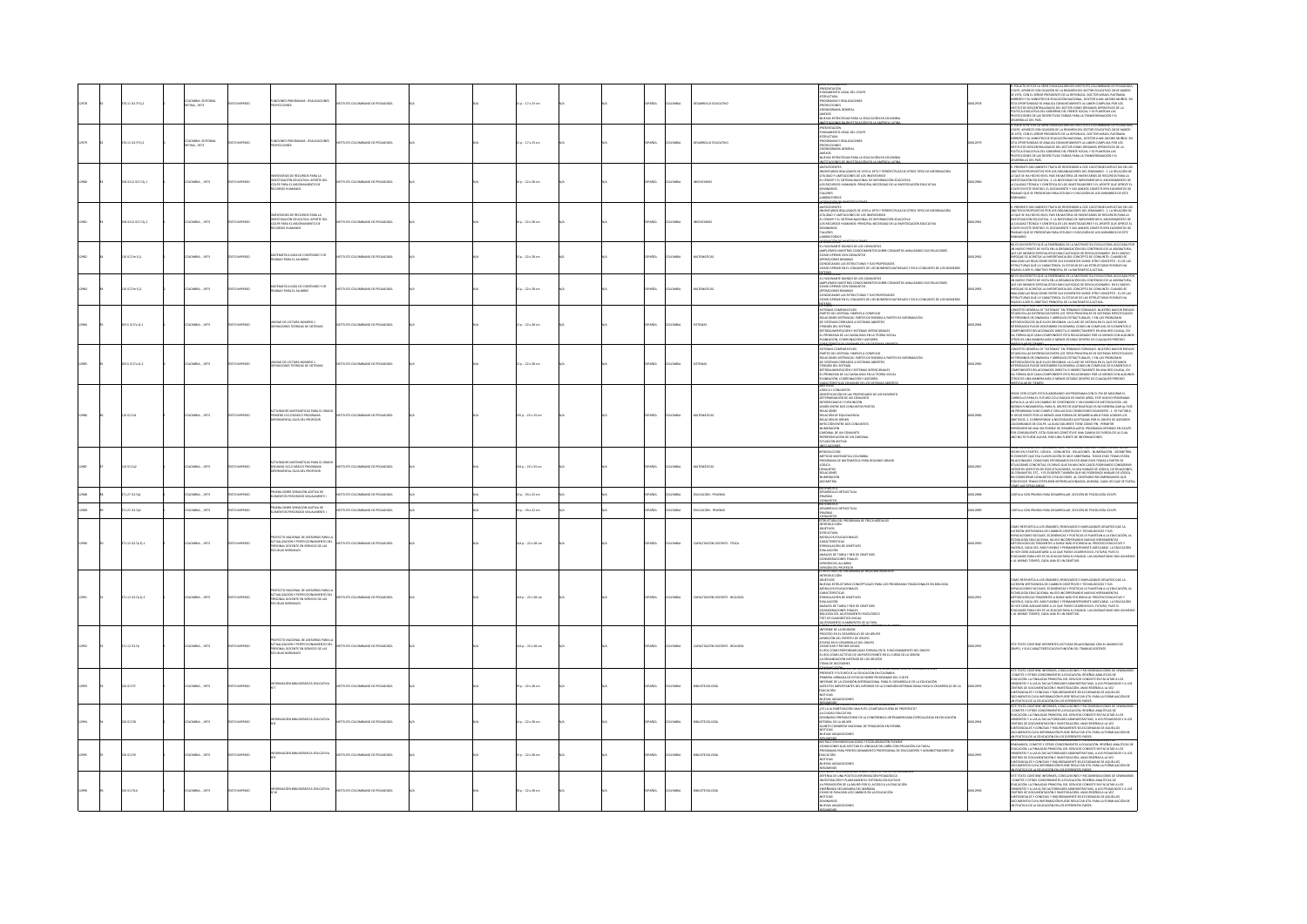|      | 20.19346 IC17e  | LCMBIA: , 1973         | O23RRM (DTX    | TENCIÓN DE LA ESCUELA PRIMARIA EN LA<br><b>LAS RURALES DE COLOMBIA</b>                                                                                                                                                         | TITUTO COLOMBIANO DE PEDAGOGÍA  |  | (Ap.: 33 x 22 cm         |  | <b>HÑOL</b>   | <b>AIGNOZ</b>  | <b>UCACIÓN RUR</b>                    | XUMO<br>FRONCOÓN: EL RETRASO DEL SECTOR RURAL Y SUS CONSECUENCIAS EN COLOMBIA<br>IEAMIENTOS ELEMENTALES PARA UNA TEORÍA DE LAS DESIGUALDADES SECTORIALES EN EDUCACIÓN<br><b>FODOLOGÍA GENERAL DE ESTE ESTUDIO</b><br>NTECEDENTES<br>ARACTERÍSTICAS DEL ESTUDIO<br>EIETIVOS DE LA INVESTIGACIÓN<br>IETODOLOGÍA DE LA RECOLECCIÓN DE DATOS<br>TAPAS DE LA INVESTIGACIÓN<br>IETODOLOGÍA ESPECIAL PARA LA DETERMINACIÓN DE PRIORIDADES<br>TRODUCOÓN<br>NEFICIOS<br>TODO GENERAL PARA EVALUAR PROYECTOS                                           |         | STE VOLUMEN CONTIDIE EL INFORME FRAN. DE LA INVESTIGACIÓN QUE REALDÓ EL<br>KITITUTO COLOMBANO DE PERADGIGIA L'ICLIP CON EL PROPÓRTO DE EDISTRICAR. LE<br>ITIDS RURALES QUE EN COLOMBIA NO TIEMEN ACTUALMENTE ESCUELA PRIMARA Y<br>ICQUI<br>TUDIO COMPATTO QUE PRESIGNE ESTE DELTIVO Y DE ÉN DUESIN DERIMARIS<br>LIMERCAS INVESTIGACIÓNES. EL IMEIDENT INCLUYE DESCRIPCIONES DETALLADAS DE LA<br>ETOCOGÓGÍA ENTRE PARA FUNDAR ALLÍ UNA ESCUELA ESTÁ PRECEDIDO POR UN EXAMEN<br>LIME                                                                                                                                                                                                                             |
|------|-----------------|------------------------|----------------|--------------------------------------------------------------------------------------------------------------------------------------------------------------------------------------------------------------------------------|---------------------------------|--|--------------------------|--|---------------|----------------|---------------------------------------|----------------------------------------------------------------------------------------------------------------------------------------------------------------------------------------------------------------------------------------------------------------------------------------------------------------------------------------------------------------------------------------------------------------------------------------------------------------------------------------------------------------------------------------------|---------|----------------------------------------------------------------------------------------------------------------------------------------------------------------------------------------------------------------------------------------------------------------------------------------------------------------------------------------------------------------------------------------------------------------------------------------------------------------------------------------------------------------------------------------------------------------------------------------------------------------------------------------------------------------------------------------------------------------|
|      | 1617            | MEIA: , 1973           | <b>IMPRESO</b> | MENTARIOS SOBRE EDUCACIÓN<br>ITEMÁTICA                                                                                                                                                                                         | OMBIANO DE PEDAGOGÍA            |  | $a: 22 \times 33$ cm     |  |               |                |                                       | )<br>Géca matemática<br>Gáctica                                                                                                                                                                                                                                                                                                                                                                                                                                                                                                              |         | ONTRIBUCIÓN TANTO A LA DIDÁCTICA DE ESTA RAMA DE LA OENCIA, COMO TAMBIÉN A<br>STRING SIDACTION CETA AUBRAHOLINE TECHNOLOGICAL MARA TODA HARA TECHNOLOGICAL SIDACTION CENTRAL CONTROL CONTROL CONTROL CENTRAL CONTROL CENTRAL CONTROL CONTROL CONTROL CONTROL CONTROL CONTROL CONTROL CONTROL CONTROL CONTROL                                                                                                                                                                                                                                                                                                                                                                                                   |
|      | 20152110171     | LOMBIA: . 1974         | OZRRNI OT      | TRUCCIÓN INDIVIDUALIZADA O<br>ISONALIZADA : MANUAL DE MANEJO                                                                                                                                                                   | TO COLOMBIANO DE PEDAGOGÍA      |  | $n: 17 \times 23$ cm     |  | <b>HÑOL</b>   | <b>OMBIA</b>   | <b>DENTICAL</b>                       | GTRUCCIÓNES PARA EL MANIEIO DEL MANUAL<br>VERODUCOÓN<br>KAOS EN EL ESTUDIO DEL MANUAL<br>ÉCNICAS EN EL ESTUDIO DEL MANUAL<br>OS EN EL ESTUDIO DE LA INSTRUCCIÓN<br>OS ENTUACIÓN PARA EL LOGRO<br>OS ENTUACIÓN DE LA INSTRUCCIÓN<br>OS ENTUACIÓN DE                                                                                                                                                                                                                                                                                           |         | KING OF EDBAGGING OF DOCUMES                                                                                                                                                                                                                                                                                                                                                                                                                                                                                                                                                                                                                                                                                   |
|      | 10.152.3 (C17)2 | CMEIA: , 1974          | O22RRMI OTX    | STRUCCIÓN INDIVIDUALIZADA Y<br>COLARIZACIÓN FLEXIBLE                                                                                                                                                                           | TUTO COLOMBIANO DE PEDAGOGÍA    |  | :7p.:17x23cm             |  | <b>Wick</b>   | <b>KOMBIA</b>  | ENDGAI                                | ESLIMEN<br>TUACIÓN DE LA EDUCACIÓN RURAL COLOMBIANA<br>TRODUCCIÓN AL PROBLEMA Y CIENTIVOS<br>SEÑO Y METODOLOGÍA DE LA INVESTIGACIÓN<br>ISINOREM (MARCON PRODUCTION CONTROL DE LOS TRATAMENTOS<br>KENARCIA (NETALACIÓN, NENDUCTIÓN OS LOS TRATAMENTOS<br>KENARCIA (NETALACIÓN, NECOLICIÓN OS LOS TENTANTENS ESTABÍSTICAS PARA EL ANÁLESE<br>EDUCCIÓN OS DATOS Y ANÁLESE DE BESU<br>CUCIÓN, CON CLUSIONES Y SUGERENCIAS PARA INVESTIGACIONES POSTER<br>NENTES                                                                                  | 1200    | STE ESTUDIO SE ORIGINÓ EN LA INQUIETUD DE BUSCAR ALTERNATIVAS A LA<br>FECTIVIDAD INTERNA DE LA EDUCACIÓN PRIMARIA EN LAS ZONAS RURALES<br>DEONIBIANAS, LA PRODUCTIVIDAD INTERNA FUE CONCEBIDA COMO LA CAPACIDAE<br>STEMA PARA MANITENER<br>STIRMA PARA MANITINIS RENTRO DE SA LA MANDIBA CO LOS MINOS ANGEN QUE MAYERO<br>DOLARDO DE MANERA ERCENTE LAS DESTREZAS PRESTABLECIDAS FOR EL SETEMA<br>DOLARDO DE MANERA ERCENTE LAS DESTREZAS PRESTABLECIDAS FOR EL SETEMA<br>BESENCIA                                                                                                                                                                                                                             |
|      | 21.27 (017e)    | LOMBIA: . 1974         | OZRRNI OTI     | <b>EVALUACIÓN INSTITUCIONAL APLICADA A</b><br>EDUCACIÓN                                                                                                                                                                        | ALCOLAGED DE PERSONAL           |  | $7a:17x23$ cm            |  | <b>PAÑOL</b>  | <b>AIGNOT</b>  | <b>ALUACIÓN EDUCATIO</b>              | <b>OTHERSTAN </b><br>DINCEPTOS Y PRINCIPIOS SOBRE EVALUADÓN Y TEORÍA DE SISTEMAS<br>IUEVOS ESFUERZOS EDUCACIONALES<br>DNCEPTOS Y PRINCIPIOS DE EVALUACIÓN<br>DNCEPTOS DE SISTEMAS Y SU APUCACIÓN A LA ORGANIZACIÓN ESCOLAR<br>L PROBLEMA DE LA DEFINICIÓN<br>POS DE EVALUACIÓN Y MODELOS DE EVALUACIÓN<br>DMPARACIÓN DE MODELOS CONTEMPORÁNEOS DE EVALUACIÓN BASADA EN CARACTERÍSTICAS<br>LECCIONAIDAS<br>VALUACIÓN DE LOS INSTITUTOS NACIONALES DE EDUCACIÓN MEDIA INEM<br>ARACTERÍSTICAS RÁSICAS DE LA EVALUACIÓN                          |         | CON EL PROPÓDERO DE DISTURICIA LAS TENENCIAS OS E MÁS HAM BEARLESO EL<br>COCAMINO DE REFEI, EN 1935 EN AGODOS ARTICLISTAS EN PRESENTAN AL ESTADO<br>COCAMINO DE REFEI, EN 1935 EN AGODOS ARTICLISTAS EN 1949 ANOS AL ESTADO<br>AUGUNO A                                                                                                                                                                                                                                                                                                                                                                                                                                                                        |
|      | 0.77710176      | CMEIA: , 1974          | CTD IMPRESO    | TEXTO ESCOLAR                                                                                                                                                                                                                  | TTUTO COLOMBIANO DE PEDAGOGÍA   |  | 4 p. : 17 x 23 cm        |  | κĥα           |                | TOS EDUCA                             | <b>HODATHEE</b><br>USTRICACIÓN<br>TELANTORIO EN TENTO ESCOLAR<br>TEANTORI PROTECTA LA PROBESANTICA DE LA COMUNICACIÓN ESCRITA<br>LIFORIA DEL CUBRICILIO<br>METODA EN ARMESIÓN<br>METODA E MARISSÓN<br>METODA EN TENTORI Y LOS ESPREDIDS DE AUTOR<br>METODA EN TENTORI                                                                                                                                                                                                                                                                        |         | ANNO LA COMBA ANNO VIRGINI DE NAVIS PROBATA PORTUR, A MAI GOGENIALE 1988<br>1980: LA COMBACIÓN DE SUMMISSIRAR LOS ELEMENTES MOSPRAGARI, LA "MASPICACIÓN" Y<br>1980: LOS ENVOLVIMENTO DE LA ENSEÑANZA APRENCIZAI: LA "MASPICACIÓN" Y<br><br>.<br>CRIACIÓN ESCOLAR DE APRESURADO CRECIMIENTO, IMPUICA UNA PRODUCCIÓN<br>JUALMENTE MASIVA Y ACELERADA DE INSTRUMENTOS DIDÁCTICOS. PERO ESTOS<br>ESTRUMENTOS TIENEN CARACTERÍSTICAS NUEVAS. NO SOLAMENTE PARTICIPAN DE LOI<br>ainainen vai vaikaista saksi kautalliselt mukaista on aukontainen vaikaista.<br>Transistalioinen soulus osalliselt on lookavankoja saksistavas on la korvana.<br>Transistalioinen soulus on riitikinen de lookavankoja saksistavan s |
|      | 37.2 IC17I      | <b>ILOMBIA:</b> , 1974 | O23RRM (DTX    | VESTIGACIÓN CIENTÍFICA PARA LA<br>VENTUD                                                                                                                                                                                       | TUTO COLOMBIANO DE PEDAGOGÍA    |  | 10 p. : 17 x 23 cm       |  | <b>HÑOL</b>   | <b>AIGNOZ</b>  |                                       | NA LLEGAR A SER UN CIENTI<br>L COMO DE LOS PROYECTOS<br>IOTÁNICA<br>OTANICA<br>LECTRÓNICA<br>LECTRÓNICA<br>ATOMOLOGÍA<br>ATOMOLOGÍA<br>SICA<br>SICA<br>SICA<br>COLOGÍA<br>COLOGÍA<br>COLOGÍA<br>MUM MA MITI-III<br>COLOGÍA<br>CHOCTOS DE GRUPO E INDIVIDUALES PARA ESTUDIANTES DE BACHILLERATO ELEMENTAL Y AVANZIADO<br>EAS EXPLORATORIAS EN LA INVESTIGACIÓN<br>OMPETENCIA Y PUBLICACIÓN                                                                                                                                                    | 13003   | OS ESTUDIANTES DE HOY, CIENTÍFICOS DE MAÑANA, CIETENDRÁN UNA AYUDA<br>ANUDSÉMIA DE ESTE LIBRO. EN LA ACTUALIDAD ES LA MEDIC GUÍA EXPERIMENTAL PARA<br>LÓVENES CIENTÍFICOS. TODO JOVEN CON INCLINACIONES POR LA CIENCIA, EN CUALQUIER<br>DICACIONES DE VITAL IMPORTANCIA COMO ETAPAS PROGRESIVAS PARA INICIARSE EN<br>INVESTIGACIÓN CIENTÍFICA: SE INCLUYEN MÁS DE MIL IDEAS PARA REALIZAR<br>OYECTOS Y EXPERIMENTOS QUE SON LAS MÁS VALIDSAS HERRAMIENTAS PARA EL<br>NOCAS                                                                                                                                                                                                                                     |
|      | 0.1 (27)        | CMEIA: , 1974          | CTD IMPRESO    | TUALIDADES PEDAGÓGICAS                                                                                                                                                                                                         | TO COLOMBIANO DE PEDAGOGÍA      |  | 8 p.: 22 x 28 cm         |  | <b>MGC</b>    | OMBIA          | IDIOS EDUCATIVOS<br>IDIOS NOTICIOSOS  | JITUANNE<br>A REFORMA EDUCATIVA<br>JARCTOROS<br>IBERTOROS<br>SONDETO ICOLPE - OEA<br>DIMPILACIÓN INEM<br>DIMPILACIÓN INEM<br>LUMP POCIEDAD INFORMADA<br>LUM SOCIEDAD INFORMADA<br>PROVECTO DE UNIVERSIDAD DESESCOLARIZADA<br>NUTELLO DE UNIVERSIDAD DESESCOLARIZAD<br>A PRODUCCIÓN DE ESCRITOS PEDAGÓGICOS<br>OMENTO DE EL LIBRO COLOMBIANO<br>OMENTO DE EL LIBRO COLOMBIANO<br>IOTICIAS INTERNACIONALES<br>GRESOS NACIONALES                                                                                                                | 12004   |                                                                                                                                                                                                                                                                                                                                                                                                                                                                                                                                                                                                                                                                                                                |
|      | 112 1274        | MEIA: , 1974           | O IMPRESO      | CUELAS NORMALES, ESCUELAS PR<br>URSOS DE CAPACITACIÓN,                                                                                                                                                                         | COLOMBIANO DE PEDAGOGÍA         |  | $p. : 22 \times 33$ cm   |  |               | <b>MBIA</b>    | MCTACIÓN DOCENTE - EVALUACIÓN         | RUCCIONES<br>TICHARIO PROFESORES                                                                                                                                                                                                                                                                                                                                                                                                                                                                                                             | aoos    | XTO QUE CONTENE UN CUESTIONARIO DE 217 PREGUNTAS, DIRIGIDO A PROFESORES<br>I ESCUELAS NORMALES, ESCUELAS PRIMARIAS Y TAMBIÉN DE CURSOS DE CAPACITACIÓN                                                                                                                                                                                                                                                                                                                                                                                                                                                                                                                                                         |
| 3006 | 271.27 IC17c    | COLOMBUA: , 1974       | O22RRM (CTX)   | ECCIONAMENTO Y<br>FESIONALIZACIÓN<br>LTIONARIO PARA ALUMNOS DE ESC                                                                                                                                                             | A ADONARIA DE CAMBARO DE UTITZA |  | $5p:22 \times 32$ cm     |  | <b>SPAÑOL</b> |                | COLOMBIA - EVALUACIÓN EDUCATIVA       | CUESTIONARIO PARA ALUMNOS ESCUELAS NORMALES.<br>STRUCTURA, COMPONENTES, RENDIMENTO Y COSTOS DEL SISTEMA EDUCATIVO                                                                                                                                                                                                                                                                                                                                                                                                                            | 0012006 | O QUE CONTIENE UN CUESTIONARIO DE 143 PREGUNTAS, DIRIGIDO A ALUMNOS DE                                                                                                                                                                                                                                                                                                                                                                                                                                                                                                                                                                                                                                         |
|      | 0.7 (0.24       | CMEIA: , 1974          | O IMPRESO      | ISIÓN DE INVESTIGACIÓN<br>3GRAMACIÓN 1974                                                                                                                                                                                      | TUTO COLOMBIANO DE PEDAGOGÍA    |  | $p. : 22 \times 28$ cm   |  | .<br>Afici    |                |                                       | <b>MASA</b><br>RIMARIA<br>ESTRUCTURA CIENTÍFICA DEL CURRÍCULO EN LA EDUCACIÓN<br>ASPECTOS PSICOSOCIALES DEL APRENDIZAIE<br>EDUCACIÓN FÍSICA Y PSICOMOTRICIDAD A NIVEL PRIMARIO<br>MAMMAN PIRAM I PIRAMON MARINA<br>IETODOLOGÍA DE LA EDUCACIÓN NORMALISTA<br>VALUACIÓN DE PROGRAMAS DE EXPLORACIÓN<br><b>TEAM MA</b><br>$\frac{1}{2}$<br>ADÓN<br>ASTIGACIONES SORRE DISEÑO DE PROGRAMAS DE ORIENTACIÓN                                                                                                                                       |         | NA DE LAS NECESIDADES MÁS IMPORTANTES DEL SECTOR EDUCATIVO COLOMBIANO. ES<br>IS ESTUDIOS DE COSTOS SE REALIZAN EN LOS NIVELES PRIMARIO Y SECUNDARIO, PERO<br>IN ÉNFASIS DIFERENTES COMO SE VERÁ EN LA DESCRIPCIÓN RESPECTIVA.                                                                                                                                                                                                                                                                                                                                                                                                                                                                                  |
|      | 5.4 IC174       | MEIA: , 1974           |                | istudio de las repercusiones físicas y<br>Psicológicas que las condiciones<br>Nabientales ecológicas eierecen sobre<br>Commulación de las soluciones<br>Nabiulación de las soluciones<br>Nabiulación de las sociedad<br>MELANA | TO COLOMBIANO DE PEDAGOGÍA      |  | p.: 22 x 28 cm           |  | ŵa            | <b>MBA</b>     |                                       | MARODOLOGÍA EDUCATIVA PARA PRE-ESCOLARES<br>ISTRIBUCIÓN DE LOS GRUPOS DE NIÑOS Y CONFRANCIÓN DEL EQUIPO EDUCACIONAL<br>BIETIVOS EDUCACIONALES<br>MARCO DE REFERENCIA CURRICULAR<br>FUNCIONAMENTO DEL PROGRAMA<br>EVALUACIÓN PSICOLÓGICA<br>BATERÍA DE PRUEBAS PARA LA CUARTA RONDA<br>BATERIA DE PRUEBAS PARA LA CUARTA<br>MEDIDAS EXPERIMENTALES DE PAGIT<br>APUCACIÓN DEL STANICORD-BINET<br>APUCACIÓN DEL STANICORD-BINET<br>EXELICIÓN PRIMARIA<br>ESCUELA UNITARIA<br>ESCUELA UNITARIA<br>DINÁMICA DEL CURRÍCULO<br>DINÁMICA DEL CURRÍCU |         | este es el informe que se presenta a icelar por parte de la fundación<br>estación de investigaciones de ecología humana, en relación con el estudio<br>de 1990, l'objetidenta presentada a idioa restitución en cituar de 1997, el<br>1<br>LANCH PRANTAMINIALISM UNIVERSITY IN ANGELES CHARGE PRIMA MARITERIAD DEL<br>LINCORD DE CALI QUIERES, A PARTIR DE 1972 HASTA LA FECHA, HAN PARTICIPADO EN<br>1 PROGRAMA DE TRO DE INTERVINCIÓN HISTORICIPLINARIA, TENDIENTE A<br>1949ROLL                                                                                                                                                                                                                             |
|      | 139346 K17e     | CMEIA: , 1974          | CTD IMPRESO    | ESCUELA UNITARIA                                                                                                                                                                                                               | UTO COLOMBIANO DE PEDAGOGÍA     |  | $p. : 22 \times 28$ cm   |  | ŵα            | LOMBIA         | .<br>ISCUELA RURAL<br>ISCUELA LINITAR | OINAMICA DEL CUBRICULO<br>OIDÁCTICA DE LA ESCUELA UNITABIA<br>PROCESO DEL APRENDIZAJE<br>CONTROL DEL APRENDIZAJE<br>NIVELES DE PROMOCIÓN<br>MINTACIONES<br>UNITACIONES<br>UNITACIONES<br>TIPOS DE ESCUELAS UNITABIAS<br>TIPOS DE ESCUELAS UNITABIAS                                                                                                                                                                                                                                                                                          | 300     | BIETIVO GENERAL DEL TRABAJO SE CONCRETA EN COMPILAR LAS CARACTERÍSTICA<br>- MAILIFUNDAMENTAL FORMULAL SURGENTING ANGEST INFORMULTION CONTROL AND A CARRIER MASS OF INFORMACIÓN PARA LA<br>DAPTACON I CENSICON GE SENT TRO DA PATITIVOJNO NA LA MODI RUBAL CONTROL SURGENTA<br>LA LA TETRANAO, 1994 SIDO DAFIJA                                                                                                                                                                                                                                                                                                                                                                                                 |
|      | 1863278 K171    | CMEIA: , 1974          | O IMPRESO      | ITERS LEGISLACIÓN DE CAPACITACIÓN<br>13-1974                                                                                                                                                                                   | TO COLOMBIANO DE PEDAGOGÍA      |  | p. : 33 x 22 cm          |  |               |                | GISLACIÓN EDUCATIVA                   | LEDIFICIO ESCOLAR<br>CALAFON DE PRIMARIA<br>PACITACIÓN DE PRI<br>CALAFÓN DE SECUNDARIA<br>PACITACIÓN DE SECUNDAR                                                                                                                                                                                                                                                                                                                                                                                                                             | 13010   | .<br>IE TEXTO CONTIENE RECOPILACIÓN DE LEVES, DECRETOS, RESOLUCIONES, CONVENIOS<br>FERENTES A CAPACITACIÓN.                                                                                                                                                                                                                                                                                                                                                                                                                                                                                                                                                                                                    |
|      | 307.1412 IC17c  | LOMBIA: . 1974         | CONPRESO       | CENTRACIONES DE DESARROLLO RURAL<br>LD.R PROGRAMAS DE ESTUDIO CONJUNTO<br>IOCACIONAL: AGROPECUARIA                                                                                                                             | ALCOARDR 30 CAMBARD DE DEUTIT   |  | 66 p. : 33 x 22 cm       |  | <b>PAÑOL</b>  | <b>AIGNOJO</b> | <b>ADOCK LC BLIDA</b>                 | .<br>Ukrainu snaa<br>RODUCCÓN<br>THOLOGODA<br>UNICATION CONSULTANT AN EL MEDIO BURNAL<br>DITICTURA GENERAL SEL PROGRAMA E A 6 GRADOS ESE EDUCADON VOCACORAL AGEORECIARIA<br>ENTICYCLIA GENERALS SEL PROGRAMA E A 6 GRADOS ES EDUCADON VOCACORAL AGEORECIARIA<br>ENTICIONALS<br>IMPORTANCIA LOCAL<br>a<br>Sintese de Becursos metodológicos más usados en educación vocacional agropecuaria.<br>Vocacion del concepto de desarrollo de la comunidad                                                                                           | 112011  | ETT DOCUMENTO, TIDIE LA BASE ARRIDO SEI DISCRITO RED DI DISPO 22 DE 1878, Y SE<br>ALESDO ANO LA REDONOMIADO DE CARDO VOCADONA CINE ECLIPSO E DE MONTE DE SUR CONSUMENCIA (EN CARDO COM LA CARDINA ANO LA CARDINA CON CARDO CON C<br>MENDIZANI. ILS URSKO IÇIN EL PARSANTE DOCUMENTO SAVA DE AREKANDUA PANA.<br>FIFICAR LA EDICACIÓN BÁSICA VOCACIONAL-AGRIDRICUARIA EN EL PAÍS, Y LO UTULICA<br>3 SÓLO LAS CONCENTRACIONES DE DISSARROLLO RURAL, SINO EL SISTEMA INEM Y                                                                                                                                                                                                                                        |
|      | 27.1412 10171   | CMEIA: , 1974          | O22RRMI OTX    | .<br>CENTRACIONES DE CAPACITACIÓN<br>CENTRACIONES DE DESARROLLO RURA                                                                                                                                                           | TUTO COLOMBIANO DE PEDAGOGÍA    |  | $p. : 22 \times 33$ cm   |  | ŵа            | <b>AIGMC</b>   | ARROLLO RURAL - SEMINARIOS            | annas definiciones y empoques del desarrollo de la comunidad<br>Gunas definiciones y empoques del desarrollo de la comunidad<br>Gunas características conceptuales de los programas y actividades del desarrollo de la                                                                                                                                                                                                                                                                                                                       | 113012  | STE TEXTO CONTIENE RECOPILACIÓN DE CONCEPTOS SOBRE DESARROLLO RURAL.                                                                                                                                                                                                                                                                                                                                                                                                                                                                                                                                                                                                                                           |
|      | 04 K17          | ILOMBIA: , 1974        |                | IRSO DE SUPERVISORES DE EDUCACIÓN DE<br>XULTOS DEL 16 DE SEPTIEMBRE AL 22 DE<br>CTUBRE DE 1974                                                                                                                                 | TUTO COLOMBIANO DE PEDAGOGÍ     |  | .<br>  0 p. : 22 x 33 cm |  |               | <b>CIVER</b>   | UCACIÓN DE ADULTO                     | AS RESPONSABILIDADES PRINCIPALES DE LA SUPERVISIÓN<br>ÉCNICAS DE SUPERVISIÓN<br>-BRAINSTORMING<br>-BUZZ<br>COMITÉ<br>DISACITA DRIGIDA<br>DISCUSIÓN<br>OISCUSIÓN<br>USLUSIUN<br>EXHEICIÓN<br>VAIE A EL CAMPO<br>PELÍCULA Y TELEVISIÓN<br>ernen i Haavisen<br>Ferencia de Primera Mano<br>Rafia de Grupo                                                                                                                                                                                                                                       |         | io más importante de una escuela son los procesos de enseñanza aprenenzar<br>que alí iocurren el producto de estos procesos es el alimino y éste, a su vez,<br>el convierte en lo más importante. La forbanción del alimino, en todo<br>MALLANN EN MANAGERING PROGRAM CORPANICIUS DE AUTOMACIÓN DEMANDIA<br>CINERARIA COMO APOVOS DEL PROCESO DE FORMACIÓN DEL ALUMNO, LA<br>CITEROGANITE RÁSICA DE LA SUPERVICIÓN ES "LCÓMO SE PUEDE RESPALDAR, AVUDAR<br>STIMULAR AL MAESTRO                                                                                                                                                                                                                                 |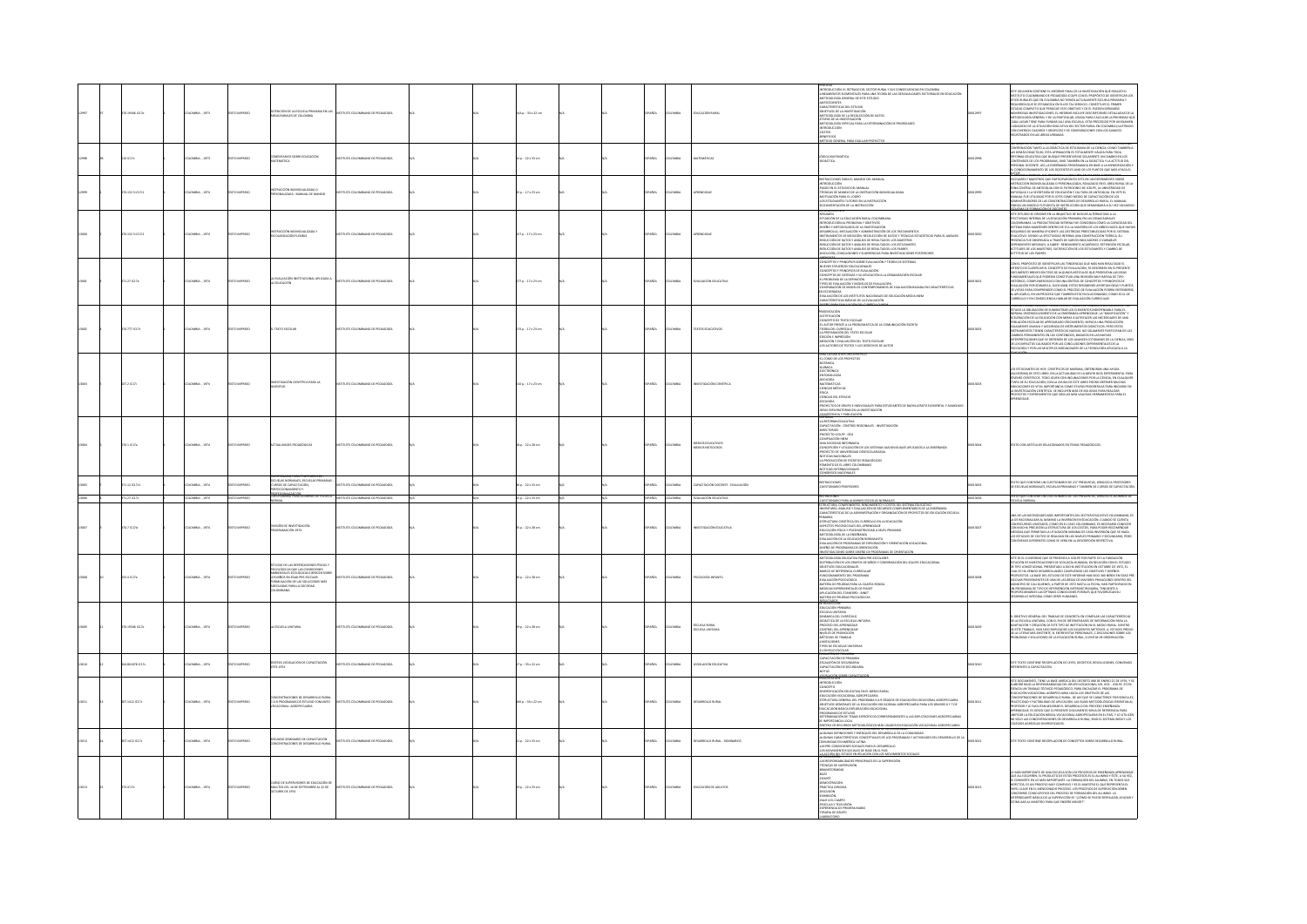|       | 8.15410174     | LOMBIA: , 1974        |                       | .<br>Minario Regional Sobre Educación<br>CNICA y Formación Profesional de la<br>JER INFORME DE COLOMBIA                                                                                     | TO COLOMBIANO DE PEDAGOGÍA                                        |  | 5 p. : 22 x 28 cm       |  | <b>MOL</b>   | <b>OLOMBIA</b> | .<br>Ducación técnica<br>Ducación para la muler | SITUAL VIDEOS MARK POR MUNIT OS INCIDENCIOS, ISOCIO EN 1994<br>SITUAL DE CARACTERISTA EN MUNIT OS INSTRUIROS EN ESPARA EN EL ENTREMADO EN 1994<br>OSTRUGIÓN DE LAS COLOUGN RUMALT OS PAÍS EN ESPACIONA PRODUCAS PRIMADOS EN EL ENTR<br>RELACIÓN DE DOCUMENTOS ANDIOS                                                                                                                                                                                                                                                                                                              |         | MO ES COMÚN EN LOS SISTEMAS EDUCATIVOS DE AMÉRICA LATINA Y EL CARIBE. EL<br>UNIO IS LUNION IN LUS SIS IMPORTATION IN A ROUGHARD A MINISTRATION COMMI, IL<br>ISTEMA COLONIBIANO NO ENSCRIMINA LA EDUCHARDA DE LA MIUSTA AŬN CUIANDO EL<br>ISTEMA COLONIBIANO NO ENSCRIMINA LA EDUCHARDA EN MIUSTA AŬN CUIANDO EL<br><br>.<br>DUCACIÓN COMERCIAL EN LO QUE RESPECTA A SECRETARIAS, RECEPCIONISTAS, ETC.; L<br>DUCACIÓN PARA EL HOGAR Y PROMOCIÓN DE LA COMUNIDAD. SIN EMBARGO, LAS<br>ITADÍSTICAS MUESTRAN VARIACIONES ASCENDENTES EN EL ACCESO DE LA MUIER A<br>CONTROL ON THE 20 SARRAN                                                                                                                                                                                                                                                                                 |
|-------|----------------|-----------------------|-----------------------|---------------------------------------------------------------------------------------------------------------------------------------------------------------------------------------------|-------------------------------------------------------------------|--|-------------------------|--|--------------|----------------|-------------------------------------------------|-----------------------------------------------------------------------------------------------------------------------------------------------------------------------------------------------------------------------------------------------------------------------------------------------------------------------------------------------------------------------------------------------------------------------------------------------------------------------------------------------------------------------------------------------------------------------------------|---------|-------------------------------------------------------------------------------------------------------------------------------------------------------------------------------------------------------------------------------------------------------------------------------------------------------------------------------------------------------------------------------------------------------------------------------------------------------------------------------------------------------------------------------------------------------------------------------------------------------------------------------------------------------------------------------------------------------------------------------------------------------------------------------------------------------------------------------------------------------------------------|
|       | 71.27 (0174)   | LOMBIA: . 1974        |                       | GO E INSTRUMENTOS PARA LA<br>.<br>Liación del suesistema de<br>Veación y consejería de los inem                                                                                             | <b>DERIVATOR DE DEDICAÇÃO</b>                                     |  |                         |  | <b>PAÑOL</b> | <b>OLOMBIA</b> | <b>ALUACIÓN EDUCATI</b>                         | RITRODUCCIÓN<br>- GREIRICA (1970)<br>- GREIRICA (1970)<br>- GREIRICA (1970)<br>- GREIRICA (1970)<br>- GREIRICA (1970)<br>- GREIRICA (1970)<br>- GREIRICA (1970)<br>- GREIRICA (1970)<br>- GREIRICA (1970)<br>- GREIRICA (1970)<br>- GREIRICA (1970)<br>- GREIRICA<br>MOMENTOS ESPECÍFICOS DE LA EVALUACIÓN<br>ETAPAS DE LA EVALUACIÓN<br>MODELO OPERACIONAL BÁSICO DE ORIENTACIÓN Y<br>POBLACIÓN Y MUESTRAS<br>INSTRUMENTOS Y TÉCNICAS DE ANÁLISIS                                                                                                                                |         | .<br>NTRO DEL PROYECTO GENERAL DE EVALUACIÓN INSTITUCIONAL DEL SISTEMA INEM<br>LOMBIANO, SE HA CONSIDERADO COMO UN SUBSISTEMA BÁSICO A LA ORIENTACIÓN                                                                                                                                                                                                                                                                                                                                                                                                                                                                                                                                                                                                                                                                                                                   |
|       | 21.27 IC17e    | LOMBIA: , 1974        | OZRPRED D             | 10 AMGTERIUS JO WOOD<br>INTACIÓN Y CONSEJERÍA                                                                                                                                               | TUTO COLOMBIANO DE PEDAGOGÍA                                      |  | 8 p. : 22 x 33 cm       |  | <b>MAOL</b>  | <b>OLOMBIA</b> | LUACIÓN EDUCAT                                  | THE MINIMUM RESEARCH ANNUAL MARCO<br><b>MARINAL COMPANY RESEARCH COMPANY RESEARCH AND SUBMISSION CONSTANTS<br/>- ORIGINAL COMPANY RESEARCH<br/>- ORIGINAL COMPANY<br/>- ORIGINAL TECHNICS ON EVALUAGIN DE ORIGINAL ON Y CONSERVÀ<br/>- MARCO COMPAN</b><br>"GRACTERÍSTICAS DE LA EVALUACIÓN<br>-MOMENTOS DE LA EVALUACIÓN<br>-SITUACIONES DE LA EVALUACIÓN<br>-ETAPAS O PASOS METODOLÓGICOS DE LA EVALUACIÓN<br>-FORLACÓN Y MUESTERS<br>-RETRIGICONT<br>RUMENTOS<br>GCAS DE ANÁLISIS                                                                                              |         | INTRO DE LA EVALUACIÓN INSTITUCIONAL DEL SISTEMA INEM COLOMBIANO, SE HA<br>AMMIN AM A MARIAMANT MINIMI VAN AMARIA VESTRATÉGICO A LA ORIENTACIÓN Y<br>CONSEIGRÃO COMO UN SUBSETERA CENTRAL Y ESTRATÉGICO A LA ORIENTACIÓN Y<br>CONSEIGRÃO COMO UN SUBSETERA CENTRAL Y ESTRATÉGICO A LA ORIENTACIÓN Y<br>ORIENTADS Q<br>BIETINDS QUE SE PROPORT LA EDUCACIÓN ENVISAGIÓN ATA MINE, DE LA ENSENHAVIZA<br>IEDA EN COLOMBIA, INVESTIGAR CUÁL DE LA SITUACIÓN ATAL DEL SERVICIO DE<br>BIENFACIÓN CON IL OBIETO DE BUSCAR SU MAYOR APAEMANTACIÓN O AUSITES EN<br>LI O<br>FESORES Y ALUMNOS POR CONOCER LOS RESULTADOS QUE SE ESTÁN LOGRANDO<br>IANTE LA ACCIÓN DE LOS PROFESIONALES AÚN MUY ESCASOS, EN ESTE CAMPO.                                                                                                                                                             |
|       | 139346 K17p    | OMBIA: , 1974         | <b>D22R5ML</b>        | MA DE ESPAÑOL PARA EL 8 GRAD<br>EARMHAN<br>CLO DEL COLEGIO SEMINARIO<br>SROPECLIARIO DE ZAPATOCA                                                                                            | TO COLOMBIANO DE PEDAGOGÍA                                        |  | lili p. : 22 x 28 cm    |  | <b>MAOL</b>  | <b>AIGMOUS</b> | UCACIÓN RURAL - ESPAÑOL                         | .<br>MPO: 30 SEMANAS<br><b>INMIPUL AFAINMANS<br/>OBIETIVOS ESPECÍFICOS DE LOS ASPECTOS<br/>OBIETIVOS ESPECÍFICOS DE LOS ASPECTOS<br/>ANGUNAS TÉCONICAS DE RISEÑANZA MÉTODO Y MATERIALES<br/>AGEREVACIONES VARIAS<br/>OBSERVACIONES VARIAS</b>                                                                                                                                                                                                                                                                                                                                     |         | .<br>DGRAMACIÓN DEL CURSO DE ESPAÑOL PARA EL 8º CICLO, TIENE SUS FUNDAMENT<br>.<br>LA EXPRESIÓN DRAL Y EN LA INVESTIGACIÓN, YA QUE LA DIDÁCTICA EN EL ADULTO SE<br>ITRA EN SUS EXPERIENCIAS, Y SON SUS PROPIAS NECESIDADES LAS QUE MOTIVAN EL<br>ERÉS QUE HA DE GUIARLO EN LA BÚSQUEDA DE LOS CONOCIMIENTOS. COMO EL<br>TIRISS QUE VA DE GUARDO DE LA RUSQUEDA DE LOS COMOCAMINHOS, COMO EL CONSTANTO COMO EL SERVICIO DE MENOS SERVICIOS ANTES ANOS EN CARACTERÍSTICA EN EL CONSTANTO DE MENOS SERVICIOS ANTES ANOS EN ENTRE A PORTEGORIA DE MENOS EN                                                                                                                                                                                                                                                                                                                  |
|       | 863278 (C17b1) | MEN. . 1974           |                       | <b>CIVILIATE AND</b>                                                                                                                                                                        | NTO COLOMBIANO DE PEDAGOGÍA                                       |  | $A = 22 \times 28$ cm   |  | wikol        |                | SLACIÓN EDUCATIVA                               | CRO-NOTICIAS ICCLPE<br>UKUWANYA<br>DICALIS<br>DICALIS<br>DICALIS DEGIONAL DE EDUCACIÓN TÉCNICA Y PROFESIONAL DE LA MUJER<br>POSICIONES LEGALES SOBRE EDUCACIÓN<br>CLUCIÓN NÚMERO 2332 DE ABRIL DE 1974                                                                                                                                                                                                                                                                                                                                                                            |         | A MERIDIAN PRODUCTION CONTROL DEVELOPED CONTROL DE CARRETA DE CARRETA DE CARRETA DE CARRETA DE CARRETA DE CARRETA DE CARRETA DE CARRETA DE CARRETA DE CARRETA DE CARRETA DE CARRETA DE CARRETA DE CARRETA DE CARRETA DE CARRE                                                                                                                                                                                                                                                                                                                                                                                                                                                                                                                                                                                                                                           |
| 029   | 4.863078 K17b2 | LOMBIA: . 1974        | O22RRM (CT)           | CARTIN INTERNO                                                                                                                                                                              | ARODAGER 30 OMAILMAD DE PEDAGOGÍA                                 |  | a : 22 x 28 cm          |  | <b>MAOL</b>  | <b>OLOMBIA</b> | GISLACIÓN EDUCATIVA                             | CRATORIO APLICADO DE DOCUMENTACIÓN EDUCATIVA<br>OGRAMA DE TELEVISIÓN RELOG EDUCATIVO<br>CRETOS Y RESOLUCIONES SOBRE EDUCACIÓN                                                                                                                                                                                                                                                                                                                                                                                                                                                     | 012019  | UN MAION LUMOLININGIN UOK LUULIS SAIS MINNIMUS. AUKMOS LUN IONUNUN A<br>MANITHIRMOS INFORMADOS SOBBE LA MARCHA DE LA INSTITUCIÓN DI LO QUE<br>RESPECTA A SUS ACTIVIDADES, PROGRAMAS, PARTICIPACIÓN EN CONGRESOS O<br>REUPRONIS, ETC, Y                                                                                                                                                                                                                                                                                                                                                                                                                                                                                                                                                                                                                                  |
|       | 7.1412 (C17a   | <b>CRABLA: . 1974</b> | <b>IMPRESO</b>        | .<br>ACIÓN DE PROGRAMAS VOCACION.<br>DNCENTRACIONES DE DESARROLLO                                                                                                                           | ALTO COLOMBIANO DE PEDAGOGÍA                                      |  | $2a:22 \times 28$ cm    |  | wkou         | <b>OLOMBIA</b> |                                                 | MINANNOUNDE<br>CUSSICIUD PARA LAS CONCENTRACIONES DE DESARROLLO RURAL<br>CURRÍCULO PARA LAS CONCENTRACIONES DE DESARROLLO RURAL<br>CONCULSIONES GENERALES<br>SITUACIÓN DE LAS CONCENTRACIONES DE DESARROLLO RURAL<br>SITUACIÓN DE LAS CONCENT<br>SITUMUGIN DE DE COMUNITACIONES DE DESMAGULIO<br>DESARROLIO DE CURRÍCULO EN ÁREAS VOCACIONALES<br>RECOMENDACIONES GENERALES<br>SOBRE IA ADMINISTRACIÓN DEL PROYECTO<br>SOBRE LA ADMINISTRACIÓN DEL PROYECTO                                                                                                                       |         | ANI ATTAINMA ANNO 111 AN TAIMICHEAD ANN AN DEANN AN DEANN CHAIRD COMPANY AND A STAIT TRANGAIR SE SEAN AN AIR A<br>COMPANY FRACHO SE SE SEAN E LA SITUACIÓN GENERAL ENCORTRADA EN CUATRO<br>SESARROLLO DE LOS PROGRAMAS VOCACIONALES<br>INVIRIUM I I HAMMONDUM DE LOS COLES DE CONTRADO DE ESTE DOCUMENTO<br>SECRACIÓN INDIARISTE : LA MATODOLOGÍA SEGUIDA EN EL PLANEAMENTO Y<br>COLEGIÓN DE DATOS ; LA MATODOLOGÍA SEGUIDA EN EL PLANEAMENTO Y<br>COLEGIÓN DE DATOS ; LA ACTO                                                                                                                                                                                                                                                                                                                                                                                          |
|       | 04.8 IC17n     | LOMBIA: , 1974        | O22RRMI OT:           | IN A MODALIDAD DE LAS FERIAS DE<br>NOAS                                                                                                                                                     | UTO COLOMBIANO DE PEDAGOGÍA                                       |  | 13 p. : 22 x 28 cm      |  | <b>Mick</b>  | <b>OLOMBIA</b> | ENCIAS - FERIAS                                 | <b>CONTRACT CONTRACTOR CONTRACTOR</b><br>COVIDADES CENTROAS EXTRAESCOURES<br>INFORME GENERAL SCRIE FERIAS DE LA CIENCIA<br>I FERIA NACIONAL DE LA CIENCIA<br>TERM NACIONAL DE LA CIENCIA<br>ELEGRIA NACIONAL DE LA CIENCIA<br>ELEGRIA NACIONAL DE LA CIENCIA<br>N FERIN MACIONAL DE LA CIENCIA<br>V FERIA NACIONAL DE LA CIENCIA<br>VI FERIA NACIONAL DE LA CIENCIA<br>NUEVA NODALIDAD DE LA FERIA DE<br>OBEANIZACIÓN DE LA FERIA<br>OBEANIZACIÓN DE LA FERIA<br>OBEANIZACIÓN DE LA FERIA<br>FUNCIONAMENTO<br>COMITÉ DE JUDGAMIENTO<br>DE LOS MODERADORES<br>EXPOSCIÓN DE PARTICI | 3023    | BAJO EL PATROCINIO DE ENTIDADES COLOMBIANAS Y EXTRANISPAS, SURGIÓ LA<br>EUNDACIÓN PARA EL EOMINTO EDUCATIVO Y EL AVANCE DE LA CIENCIA Y LA<br>TECNOLOGÍA EN COLOMBIA, CONSTITUÍDA LEGALMENTE EL 28 DE SEPTIEMBRE DE 1965<br>EL BANCO DE<br>.<br>I FOMENTO EDUCATIVO, LA FUNDACIÓN GABREL ECHAVARRIA Y EL M.I.T. CLUB DE<br>JECMBIA, FUERON LOS GESTORES DE ESTE MOVIMIENTO DE RENOVACIÓN EDUCATIV<br>JE TAN BENÉFICO HA SIDO PARA NUESTRA JUVENTUD. LA FUNDACIÓN SE PROPUSO<br>(TRE OTRAS ACTIVIDADES, A IMPULSAR PROVECTOS, TALES COMO "REALIZACIÓN DE<br>DNCURSOS DE TRABAJOS OREATIVOS EN CIENCIAS A NIVEL DE BACHILLERATO".                                                                                                                                                                                                                                         |
|       | 37710176       | LOMBIA: . 1974        | <b>IMPRESON</b>       | XTOS COMO MÉTOD<br>EÑANZA DEL ESPAÑOL Y LA LITERATUR                                                                                                                                        | TO COLOMBIANO DE PEDAGOGÍA                                        |  | $5a:22 \times 28$ cm    |  | <b>Mick</b>  | <b>OLOMBIA</b> | <b>KTOS EDUCATIVO</b>                           | .<br>A EXPUCACIÓN Y EL COMENTARIO DE TEXTOS COMO MÉTODO PARA LA ENSEÑANZA DEL ESPAÑOL Y LA<br>-A MARCARA<br>MERANDA<br>- MARCARA<br>- ANGELONG MONSITE A EXPRESSION TE COMBITABLE ENTRER<br>- ANGELONG<br>- ANGELONG MONTHS<br>- ANGERIA ESPACIATION<br>- ANGERIA ESPACIATION<br>- ANGERIA ESPACIATION<br>- ANGERIA ESPACIATION<br>- ANGERIA ESPACIATION<br>-<br>ARUTAR                                                                                                                                                                                                           | any.    | 4 PRESENTAR A 105 SEÑONES PROFECORES LA AFACACIÓN Y EL DESARROLLO DEL<br>MÉTODO DE EDIFLIACIÓN Y COMBITARIO DE TEXTOS", PARA LA ENSEÑANZA DEL<br>SPAÑOL LAS ORIENTACIONES LITERARIAS Y LA LITERATURA EN GENERAL PRETENDENC<br>AR INGINI<br>Y MULININA KOMMA DILI KUMMAMON ALANGINI MANUHAL DONDE SE HAGA EL DESARROL<br>DILILEVA, NO HENDS ENCONTRADO NINGÚN MANUHAL DONDE SE HAGA EL DESARROL<br>ROPUESTO HAGERLO, COMO UNA VERSIÓN NUESTRA, PARA QUE SIRVA DE GUÍA O<br>ROPUESTO<br><b>ERENCIA A LOS EDUCADORES.</b>                                                                                                                                                                                                                                                                                                                                                  |
|       | 1710171        | MEM., 1974            |                       | VESTIGACIÓN: PRESENTE Y FUTURI<br>NESTIGACIÓN Y REFORMA CON RESPECTO<br>A FORMACIÓN DE LOS DOCENTES<br>TROSPECTIVA Y PROSPECTIVA EN LA<br>ESTIGACIÓN REFERENTE A LA<br>MOÓN DE LOS DOCENTES |                                                                   |  | p.: 22 x 28 cm          |  |              |                |                                                 | <b>SENIARON</b><br>SMPOSIO DE INVESTIGACIÓN EDUCACIONAL<br>-SAMONDO DE VANTIGACIÓN CONCARONAL<br>A COMO CONTECTA - ANCIENCIÓN VI CAMBIO COMERCIÓN DE LOS DOCENTES<br>A COMO CONTECTA DE VANTIGACIÓN VI CAMBIO COMERCIÓN DE LOS DOCENTES<br>A COMO CON CONTECTA DE VANTIGACIÓN VI CAMBIO<br>A COMO CO<br>(LA FUNCIÓN DEL DOCENTE - UNA O DOS PROFESIONES?<br>CARACTERÍSTICAS DEL DOCENTE<br>COMPORTAMIENTO DEL DOCENTE<br>APEL DEL DOCENTE<br>ROFESIONALISMO DEL DOCEN                                                                                                             |         | IN ISTA SERE NOS PROPONENOS SATISFACER EN PARTI LA DEMANDA DE<br>FIDRADO DA ATTAULIDADA DORE ARFATO COJE WITERSAM PURANDITAL AL ADOPTOJ<br>CITRE EDUCATIVO YA QUERKE, DE UNA U OTRA FORDAR CONTRIBUITAN A LA ADOPTOJ<br>FIDAIDOS TRIMON<br>PARA TODOS, CON ESTE FIN SE IMPONE CADA VEZ MÁS LA COLABORACIÓN DE<br>EDUCADORES, SOCIÓLOGOS, ECONOMISTAS, PSICÓLOGOS, ADMINISTRADORES, POLÍTICI<br>FILÓSOFOS, A QUIENES ESTÁ DESTINADA ESTA SERIE.                                                                                                                                                                                                                                                                                                                                                                                                                          |
|       | 0.11 (217)     | LOMBIA: , 1974        | O22RRM (CT)           | <b><i>MENTARIOS SOBRE APRENDER A SER</i></b><br>.<br>Draie de la comision internacional<br>Ire el desarrollo de la educacion                                                                | NTO COLOMBIANO DE PEDAGOGÍA                                       |  | 2 p. : 22 x 28 cm       |  | <b>MOL</b>   | ABM0J02        | ARROLLO DE LA EDUCACIÓN                         | PRESENTACIÓN<br>21 PUNTOS ESTRATEGICOS PARA UNA  REVOLUCIÓN GLOBAL EN LA EDUCACIÓN<br>OE LA SOCIEDAD BLOQUEADA A LA CIUDAD EDUCATIVA<br>ACCIONES CANADIDISES AL INFORME FAURE<br>MANARIO INTERNACIONAL DE RROCOECTIVA DE LA EDUCACIÓN                                                                                                                                                                                                                                                                                                                                             |         | 4 1971, LA UNESCO CREÓ UNA COMISIÓN INTERNACIONAL PARA EXAMINAR LOS<br>ROBLEMAS DE LA EDUCACIÓN EN EL MUNDO Y PROPONER NUEVAS ESTRATEGIAS. EL<br>.<br>FORME DE ESTA COMISIÓN HA APARECIDO CON EL TÍTULO "APRENDER A SER". LA<br>MISSÓN ESTUVO COMFORMADA POR SIETE MIEMBROS, PROVENIENTES TANTO DE LO<br>IŜES DESARROLLADOS COMO DE AQUELLOS EN VÍAS DE DESARROLLO; FUE PRESIDIDA<br>PRINT ANNOUNCEMENT CONTROL DE PRODUCTION DE FRANCIA, EL TRABALD DE LA<br>POR M. EDGAR FAURE, EXMINISTRO DE EDUCACIÓN DE FRANCIA. EL TRABALD DE LA<br>COMESÓN SE ORIENTÓ HACIA UNA EXPLOTACIÓN SISTEMÁTICA DE LOS DOCUMENTOS<br>EXISTENT<br>estentis į pivksi tigaliumis, informis, bit., į paralilantiniti, bila si dragili<br>Bito nėmero de drektos en el dominio de la educación, en todas las<br>Giones del Mundo, a fin de pedirles su opinión sobre los aspectos más<br>Vers |
|       | <b>KINI</b>    | MEIA: , 1974          |                       | N BRUGGRÁFICA EDUCATIVA                                                                                                                                                                     | ANO DE PEDAGOGÍA                                                  |  | 6 p. : 22 x 28 cm       |  | <b>MOL</b>   |                |                                                 | L PAPEL DE LA INVESTIGACIÓN EN CIENCIAS DE LA EDUCACIÓN<br>EFECTIVIDAD DE LOS MÉTODOS DE DIVULGACIÓN PARA LA INVESTIGACIÓN SOBRE EL DESARROLLO<br>EFECTIVIDAD DE LOS MÉTODOS DE DIVULGACIÓN PARA LA INVESTIGACIÓN SOBRE EL DESARROLLO<br><b>EDERACIÓN INTERNACIONAL DE ASOCIACIONES DE BIBLIOTECARIOS</b><br>- CONCEPTO DE EDUCACION PERMANINTE                                                                                                                                                                                                                                   | 3025    | .<br>TE TEXTO CONTENE INFORMES, CONCLUSIONES Y RECOMENDACIONES DE SEMINARIO<br>COMITES Y OTROS CONCERNIENTES A EDUCACIÓN.                                                                                                                                                                                                                                                                                                                                                                                                                                                                                                                                                                                                                                                                                                                                               |
|       | C17112         | OMBIA: , 1974         |                       | MACIÓN BIBLIOGRÁFICA EDUCATIVA                                                                                                                                                              | TO COLOMBIANO DE PEDAGOGÍA                                        |  | 5 p. : 22 x 28 cm       |  | AÑOL         |                | LIOTECOLOGÍA                                    | l Concepto de Educación Permanente<br>Las Características conceptuales de la Educación Permanente<br>La Educación de Adultice Dentro del Contexto de la Educación Permanente<br>El Impacto de la Educación Permanente en la Reforma Edu                                                                                                                                                                                                                                                                                                                                           |         | TE TEXTO CONTIENE INFORMES, CONCLUSIONES Y RECOMENDACIONES DE SEMINARIOS<br>IMITES Y OTROS CONCERNENTES A EDUCACIÓN.                                                                                                                                                                                                                                                                                                                                                                                                                                                                                                                                                                                                                                                                                                                                                    |
|       | 0.11 (2170)    | LOMBIA: , 1974        | O23RRM OT             | S ORIETIVOS DE LA EDUCACIÓN                                                                                                                                                                 | TUTO COLOMBANO DE PEDAGOGÍA                                       |  | 12 p. : 33 x 22 cm      |  | <b>PAÑOL</b> | CLOMBIA        |                                                 | OUE HA SUCEDIDO EN LA EDUCACIÓN<br>QUE DEBE SUCEDER EN LA EDUCACIÓN<br>-FLANOS DE DESARROLLO<br>-FLANO ESTRUCTURAL<br>-FLANO ORGANIZACIÓNAL<br>LOS OBJETIVOS EN SI<br><b>INICIÓN<br/>MENTOS</b><br>NEVEIONE<br>ARACTERÍSTICAS<br>IECANIZACIÓN                                                                                                                                                                                                                                                                                                                                     |         | IANDO SE IMAILA DE OBJETIVOS, NOS ASALTA EL RECUERDO DE CIERTOS CONCEPTOS<br>JE GENERALMENTE SIN ENTEMDER HEMOS UTILIZADO INDISTINTAMENTE. SI PARTIMOS<br>I LA INFLUENCIA RECIBIDA A TRAVÉS DE CENTURIAS POR LOS SISTEMAS EDUCATIVOS<br>$\begin{split} &\frac{1}{2}(1,1,0,0,0)\\ &\frac{1}{2}(1,0,0,0)\\ &\frac{1}{2}(1,0,0,0)\\ &\frac{1}{2}(1,0,0,0)\\ &\frac{1}{2}(1,0,0,0)\\ &\frac{1}{2}(1,0,0,0)\\ &\frac{1}{2}(1,0,0,0)\\ &\frac{1}{2}(1,0,0,0)\\ &\frac{1}{2}(1,0,0,0)\\ &\frac{1}{2}(1,0,0,0)\\ &\frac{1}{2}(1,0,0,0)\\ &\frac{1}{2}(1,0,0,0)\\ &\frac{1}{2}(1$                                                                                                                                                                                                                                                                                                |
| 13038 | 71.27 IC17c    | CMBIA: , 1974         | <b>OZERRANI OTX2T</b> |                                                                                                                                                                                             | UISTIONARIO PARA LOS ALUMNOS DE MISTITUTO COLOMBIANO DE PEDAGOGÍA |  | 22 p. : 22 x 33 cm      |  |              | AROL COLOMBIA  | EVALUACIÓN EDUCATIV                             | INSTRUCCIÓN ES PARA RESPONDER EL CUESTIONARIO DEL ALUMNO DE QUINTO GRADO<br>-CUESTIONARIO PARA ALUMNOS DEL QUINTO AÑO DE PRIMARIA<br>INTRODUCCIÓN                                                                                                                                                                                                                                                                                                                                                                                                                                 | 0011028 | UELA NORMAL                                                                                                                                                                                                                                                                                                                                                                                                                                                                                                                                                                                                                                                                                                                                                                                                                                                             |
|       | 141210170      | CMEIA: , 1974         |                       | ONES DE DESABROLLO BLID<br>.<br>D.E. REQUERIMENTOS DE DOTACIÓN P:<br>LETAPA DE EXPLORACIÓN VOCACIONAL                                                                                       | -<br>Chairman de penacocia                                        |  | $1 p : 22 \times 33$ cm |  |              |                |                                                 | NTRODUCCIÓN<br>CRITERIOS GENERALES<br>ÁREA INDUSTRIAL<br>PRESENTACIÓN<br>-PRESENTACIÓN<br>- INDUSTRIA DE LA MADERA<br>- INDUSTRIA DE LA MADERA<br>- ENCETRICIA<br>- AGEA AGEORECIARIA<br>- AGEA AGEORECIARIA<br>- AGEA AGEORECIARIA<br>- INDUSCIÓN SOCIAL<br>- INDUSCIÓN SOCIAL<br>- INDUSCIÓN VORERACIÓN<br>- INDUSCIÓN VORERACIÓN<br>IE Y CONFECCIÓN                                                                                                                                                                                                                            |         | E DOCUMENTO FORMA PARTE DEL CURRÍCULO VOCACIONAL PARA LAS<br>ati Noonimiinto yhden ympiri kaikkausia stokata tamin kas<br>Dincentraciones de desarrollo rural, por cuanto determina las<br>Riccircalones se estudio, corrección requerida para el desarrollo de los<br>Riccircalones de estudio, cor<br>.<br>FAOOS 8" Y 9" EN LAS ÁREAS VOCACIONALES, SE DETERMINARÁ UNA VEZ SE HAYA.<br>IDOPTADO EL PLAN DE ESTUDIOS Y DETERMINADO LOS CRITERIOS DE PROGRAMACIÓN                                                                                                                                                                                                                                                                                                                                                                                                       |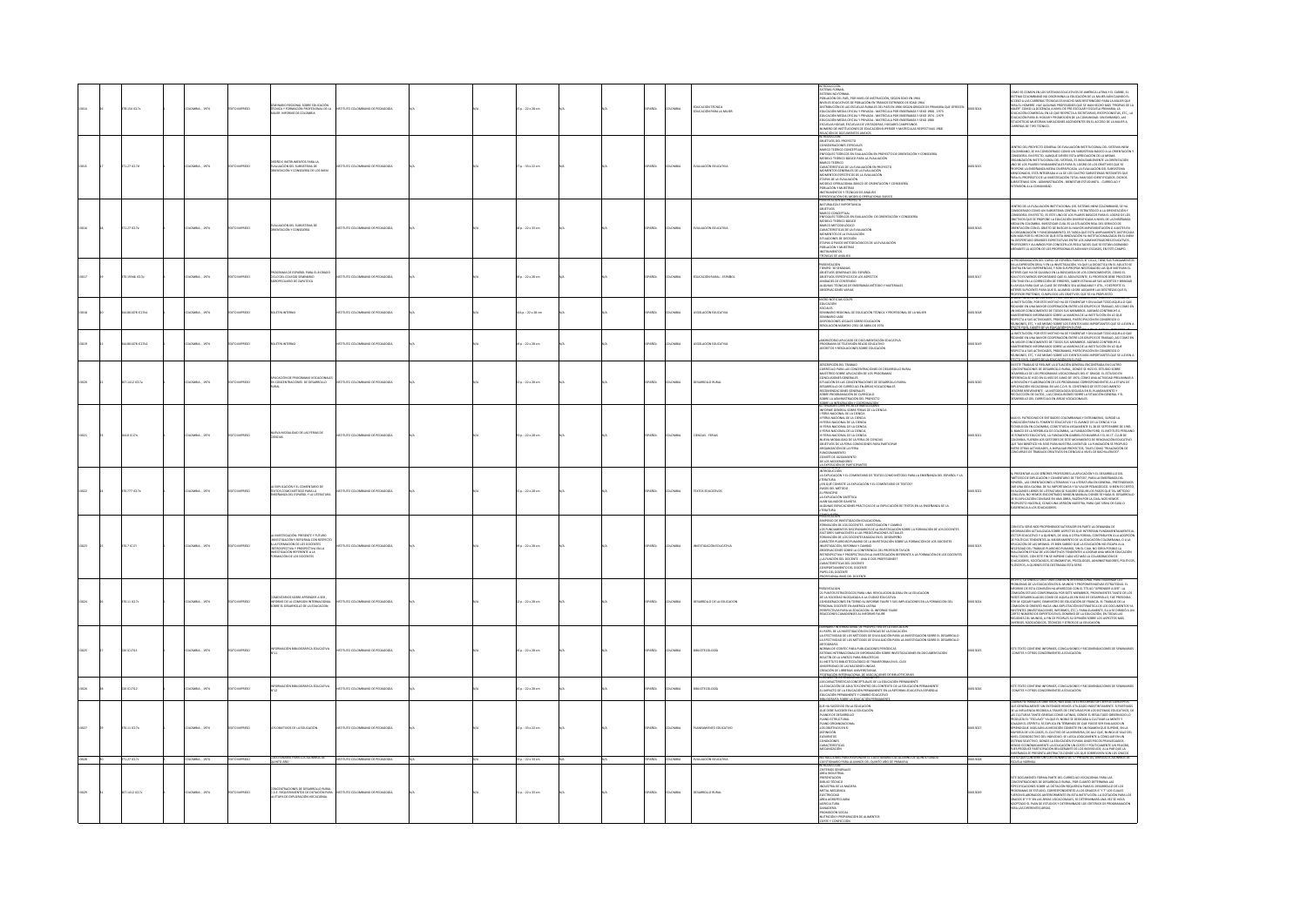|  |                |                |                 |                                                                                                                              |                                       |  |                       |  |              |                |                                               |                                                                                                                                                                                                                                                                                                                                                                                                                                                                                                                                                                                        |       | .<br>TRABAJO PRESENTA UN MODELO DE AUTO-RENDVACIÓN EL CUAL UTILIZA UN                                                                                                                                                                                                                                                                                                                                                                                                                                                                                                                                                                                                                        |
|--|----------------|----------------|-----------------|------------------------------------------------------------------------------------------------------------------------------|---------------------------------------|--|-----------------------|--|--------------|----------------|-----------------------------------------------|----------------------------------------------------------------------------------------------------------------------------------------------------------------------------------------------------------------------------------------------------------------------------------------------------------------------------------------------------------------------------------------------------------------------------------------------------------------------------------------------------------------------------------------------------------------------------------------|-------|----------------------------------------------------------------------------------------------------------------------------------------------------------------------------------------------------------------------------------------------------------------------------------------------------------------------------------------------------------------------------------------------------------------------------------------------------------------------------------------------------------------------------------------------------------------------------------------------------------------------------------------------------------------------------------------------|
|  | 171.27 (017d)  | LOMBIA: , 1974 | O IMPRESO       | MENTOS ESPECIALES SOBRE<br>ALUACIÓN INSTITUCIONAL O<br>LACIONADAS CON ELLA                                                   | UTO COLOMBIANO DE PEDAGOGÍA           |  | 02 p. : 22 x 28 cm    |  | PAÑOL        | <b>OLOMBIA</b> | ALUACIÓN EDUCATIVI                            | UNDAD DE LICTURA NÚMERO A<br>-UN ÉMPOQUE SESTEMÁTICO DE PRODESO DE AUTO-RENDUACIÓN DE LA ESCUELA<br>-RENDOUCODN<br>-REOLOGODN<br>-ENCUSTA DE PROBLEMAS<br>-ENCUSTA DE PROBLEMAS<br>INSTRUCCIÓNES<br>CTAPAS EN EL PROCESO DE IMPLEMENTACIÓN DE PROBLEMAS<br>LA ELABORACIÓN Y EVALUACIÓN DE UNA FILOSOFÍA ESCOLAR Y SUS OBJETIVOS CON EL<br>'ABLECIMENTO DE PROROADES ENTRE ESTOS OBIETIVOS<br>I MODELO CONCEPTUAL PARA INNOVACIONES ORGANIZACIONALES - ESTRUCTURALES                                                                                                                    |       | MINI I MOMMUN PAMININ VAN MONDERNA DEL CAMBIO EN EL SESTEMA DE LA ESCUELA<br>PÚBLICA, EL MODELO DE AUTO RENDUNDADO NESSULTO DE UN ESTEMA DE LA ESCUELA<br>CONDEJCIO POR LA UNIVERSIDAD DEL ESTADO DE FLORIDA, EL DEPARTAMENTO DE<br>CON<br>VÁTRISACIÓN ERICOACIÓNAL, IABO COMPANDER COM A PORTA ADE EXACACIÓN.<br>ESABERLIÓ UN PARA DE DVALUACIÓN PARA ESTUDIAR EL EXECTO DE LA FUNDACIÓN DE<br>1957 PERSON DE ESCUELAS PÚBLICAS COMPANDIDARS EN MUEDADES PARA ESTADO DURCO,<br>19                                                                                                                                                                                                           |
|  | 1.27 IC17m     | CMBIA: , 1974  |                 | naco general para la evaluación del<br>Tema inem                                                                             | <b>IT ITO COLOMBIANO DE REDACOCÍA</b> |  | p.: 22 x 28 cm        |  | <b>MG</b>    |                | LUACIÓN EDUCAT                                | 3 ORIMÚN OTIMUS<br>MALUACIÓN INSTITUCIONAL DEL SISTEMA INEM<br>enalización restitucional de Sestava mais<br>Proportional de la ferra de Trabad de Le Grupo de la industria manufacturera,<br>Constructure, mais de la ferra de l'inducta le la grupo de la industria manufacturere<br>Estructura, rese                                                                                                                                                                                                                                                                                 |       | OMPRENENTO PARA LA EVALUACIÓN.<br>KEDUCACIÓN COLOMINAVA PARA CUMPUR CON SU TARRA DE SOCIALIZACIÓN DEL<br>DIVIDINO, NA RAGADO SU POLÍTICA EN LA ORTENCIÓN DE LOS SIGUENTES ORIETIVOS,<br>UE SE PRETENDEN FIELES REFLEIOS DE LA ESTRUCTUR<br><b>CUE SE PRET</b><br>SON SPACES CHARGES IN A CONSIDERATION CONTINUES AND A SUBSERVERS CHARGES IN THE CONSIDERATION OF MANAGER STATES AND CONSIDERATION OF MANAGER STATES AND A SUBSERVERS IN THE CONSIDERATION CONSIDERATION CONSIDERATION OF MANA                                                                                                                                                                                               |
|  | 12710174       | CMEIA: , 1974  | inaggron.       | <b>On CINSTRIMENTOS PARA LA</b><br>ALLIACIÓN DEL SUBSISTEMA CURRICULAR<br>LOS INEM                                           | mith chinesiano ne ethacocia          |  | 2p.: 22 x 28 cm       |  | <b>AROL</b>  |                | <b>MINOS ENCATED</b>                          | INTRODUCCIÓN<br>-MARCO CONCEPTUAL PARA LA EVALUACIÓN<br>-MECODOLOGÍA<br>-MECODOLOGÍA<br>-MECO<br>-MECO                                                                                                                                                                                                                                                                                                                                                                                                                                                                                 |       | DE NORMANDA NA SIMBARINA NORMANO COM PORTE DE REGIONARIO DE CONSIDERATIVO DE REGIONALES DE LA CONSIDERATIVO DE<br>CARRINALES PARTANTANON EN LA DICIDIMANA DE LA CONSIDERATIVO DE REGIONARIO DE MONDRADO DE LA CONSIDERATIVO DE L<br><br>SUMINISIMAS INFORMANT UTILISIMOS CANNO POR FORT USA INCIDIDADE DETERMINADA.<br>EN CAMINADAS A LA INTRODUCCIÓN DE CAMBOS EN UNA INSTITUCIÓN DETERMINADA.<br>FUNDAMENMENTÁNDOSE EN ESTE CONCEPTO, LA ENALUACIÓN DEL SUBSISTEMA<br>CURRICU<br>ACIONADAS CON LOS DISTINTOS PARÁMETROS DEL SUBSISTEMA CURRICULAR.                                                                                                                                         |
|  | 25 IC17m       | LOMBIA: , 1974 | O23RRMI OTX     | N MODELO DE CURRICULLIM Y<br>ERFECIONAMIENTO                                                                                 | UTO COLOMBIANO DE PEDAGOGÍA           |  | 130 p. : 22 x 28 cm   |  | <b>MACL</b>  | <b>CLOMBIA</b> |                                               | RESENTACIÓN<br>11 ESCARD DE LA VIGN CONTEMPORÁNEA<br>LA PROFESOR FIGURA CENTRAL DEL FUTURO<br>LA PROFESOR FIGURA CENTRAL DEL FUTURO<br>LA SITUACIÓN EDUCACIONAL EN COLOMBIA<br>LA DIVIACIÓN Y ESTRUCTURA DE LA DIVISIÓN DE CAPACITACIÓN<br>DIGEN<br>A ORENTACIÓN PEDAGÓGICA DE LA DIVISIÓN DE CAPACITACIÓN<br>A DRIRIKADON PRANCADOS DE N. ONVIDOR COMATILISON<br>RITERALCON DE LA LINGUAGA DE LO NIVERIO LA PRODUCTIVA PROCESO DE MEIONAMIENTO DEL<br>RITERALCON DE LA LINGUA DE CAPACITACIÓN Y EL COL -73022 CON LOS OTROS PROFIETOS DE<br>RICIANAN                                  |       | PROGRAMA OUE SE HA INICIADO AQUÍ EN COLOMBIA, SOBRE EL CUAL TANTAS<br>NOICIONANTES NACIONALES Y A LOS FACTORES CONDICIONANTES MUNDIALES,<br>.<br>JERON LOS QUE SE TUVIERON EN CUENTA POR LAS AUTORIDADES NACIONALES.<br>JANDO TRAZARON LAS ESTRATEGIAS EN EDUCACIÓN. SE PRETENDE UNA REEDIFIC<br>EL SISTEMA EDUCATIVO. SE PARTE DE UNA DOCTRINA QUE IMPLICA AL "SISTEMA<br>UCACIÓN - CENCIA - TECNOLOGÍA - CULTURA - DEPORTE - RECREACIÓN" COMO ARIETE<br>CAMBIO POSITIVO, EN TODAS LAS OTRAS ÁREAS DEL DESARROLLO INTEGRAL NACIONAL                                                                                                                                                         |
|  | 0.7 (174       | CMEIA: , 1974  |                 | VOIDS SORRE EDUCACIÓN                                                                                                        | THE COLOMBIANO DE REDUCCIÓN           |  | Ap.: 22 x 33 cm       |  | <b>MG</b>    |                | <b><i>IESTIGACIÓN EDITERTIVA</i></b>          | <b>HODATINIZ</b><br>-NTRODUCCIÓN<br>-ANTECEDENTES<br>-OBIETIVOS DEL ESTUDIO<br>-METAS<br>MILIAS<br>DIRECTORIO ESTUDIO SOBRE EDUCACIÓN EN COLOMBIA<br>DEITENCIÓN DE DATOS<br>SELECCIÓN DE DATOS Y PRESENTACIÓN EN EL DIRECTORIO                                                                                                                                                                                                                                                                                                                                                         |       | IN DEAMMOLD OF LAS INTERFERING IN CONFIDENCIAL GUE INTERFERING AND CONSIDER A SUBSERVABLE SERVICE CONFIDENCIAL CONSIDERATION CONTINUES IN A SUBSERVABLE SERVICE CONSIDER A SUBSERVABLE SERVICE CONTINUES IN A subservable of                                                                                                                                                                                                                                                                                                                                                                                                                                                                 |
|  | 7.1412 1017    | LOMBIA: , 1974 | <b>OZSRRMIC</b> | <b>EME DE LA VISITA EGÁCTICA A LAS</b><br><b>CNES DE DESAR</b><br>LLO RURA<br><b>DE LA VICTORIA (VALLE), CONSACA Y UNIÓN</b> | NTO COLOMBIANO DE PEDAGOGÍA           |  | (Ap.: 22 x 33 cm      |  | <b>MACL</b>  | CLOMBIA        | <b>ARROLLO RURAL</b>                          | NSTRUMENTOS<br>-Warmmannen<br>-Metodología<br>-Meloso de Resultados de la encuesta general<br>-Taqulación de las reunidines con Professores y Estudanates<br>AMIUMLIM IUI LOS NUMENTUS LUN MOIS-LUNGS Y ISI UURMIIS<br>ECOMEMBACIONES GENERALES RESPECTO AL ASPECTO ACADÉMICO<br>REOMEMBACIONES GENERALES REFERENTES AL ASPECTO ADMINISTRATIVO<br>NCUESTAS Y RESULTADOS PRACTICADOS A LOS DIRECTIVOS                                                                                                                                                                                   |       | INDOCATIVA IN REGEL QUE DEPOIS ANNO ESTA DE UNIDER PRODUCTIVA DE LOS CONDITIONS EN EN CONSUMERANTS EN EN COMPR<br>A CONSUMER DE CONSUMERANTS EN EN CONSUMERANTS EN EN CONSUMERANTS EN EN CONSUMERANTS EN EN CONSUMERANTS EN EN C<br><br>DENTRO DEL PROVECTO CAPACITACIÓN Y PERFECCIONAMIENTO DEL PERSONAL DOCENTE.                                                                                                                                                                                                                                                                                                                                                                           |
|  | 4.863378 IC17s | OMBIA: , 1974  |                 | SIS SOBRE CAPACITACIÓN, ANÁLISIS<br>ERRELACIONES - PROBLEMAS BASES PAR                                                       | TUTO COLOMBIANO DE PEDAGOGÍA          |  | 7p.: 22 x 33 cm       |  | <b>MACL</b>  | <b>OLOMBIA</b> | <b>ISLACIÓN EDUCATI</b>                       | "HONGUINE I REGIONALIS PRODUCINO I NOU DISCOVERING DE PRODUCERSI DE LA CONSUMISSIONE DE LA<br>1999 - CONTRA CONSULACIÓN SOBRE CARACTEROÙ<br>- GINERIS DE LA LIGIGIA ACÓN SOBRE CARACTEROÙ<br>- ANÁLISE - INTERRIACIONES - PROBLEMAS DE<br>-DICMA<br>-CENAPER<br>-ICCE CENTROS REGIONALES<br>OFICINAS DEL MINISTERIO<br>SECRETARÍAS DE EDUCACIÓN                                                                                                                                                                                                                                        | 12036 | DARD FORE TRAINING CONSTITUTE HIM ESSEKEEPING<br>il Passanti. Informat constitute un laso las provincipantamente informative de Castacado Con<br>Grupo de Destacados educadores colonibianos que han colaborado Con<br>Denotros en su preparación, nos ofrecen en él un ordenamiento<br><br>CAPACITACION, PASSECCONAMINATO, PROTESIDINALIZACIN EX DOCENTIS EN SERVICIO<br>SPACING A ESTA PRESENTACIÓN ORDENADA ES POSIBIE VISUALIZAR EN SU CONJUNTO LI<br>ANTECEDENTES, EL DESARGILO Y EL ESTADO ACTUAL DE DICHA ISGISIACIÓN<br>FAG<br>.<br>CMENTOS PARA ENCONTRAR UNA SOLUCIÓN LEGAL E INSTITUCIONAL ADECUADA A LI<br>VPACITACIÓN, EL PERFECCIONAMENTO Y LA FORMACIÓN DEL PERSONAL DOCENTE. |
|  | 1412 IC17p     | MEIA: , 1974   |                 | ON CENTRACIONES DE DESARROLLO RURA<br>D.R. ETAPA DE EXPLORACIÓN VOCACIONA<br>DOCRAMAS DE ESTUDIO ÁREA DROMOCIÓ               | <b>BIANO DE DEDACOGÍA</b>             |  | 11 p. : 22 x 28 cm    |  | <b>MG</b>    |                | .<br>Maria 110 Anii 110<br>Maria 110 Anii 110 | -<br>INTRODUCCIÓN<br>CONCENTRACIONES DE DESARROLLO RURAL<br>CONCEPTO<br>DRIETIVOS DE LAS CONCENTRACIONES DE DESARROLLO RURAL<br>unitativo del servicione<br>Niveles de Codernación<br>Kentes de Codernación<br>Servicios sectornals<br>Currículo del Servicio educativo en las concentraciones de desarrollo rural<br>LA MOLDA DEL CURRICULO<br>FLASOFÁ DEL CURRICULO<br>FLAN DE ESTUDIOS DEL CURRICULO EN LAS CONCENTRACIONES DE DESARROLLO RURAL<br>DESCRIPCIÓN DEL ÁREA DE PROMOCIÓN SOCIAL<br>ROGRAMA DE PROMOCIÓN SOCIALITY II - GRADOS ET 7                                      |       | .<br>EN ESTE DOCUMENTO, SE PRESENTAN LOS PLANES Y PROGRAMAS DE ESTUDIO DEL ÁREA<br>VOCACIONAL EN LAS CONCENTRACIONES DE DESARROLLO RURAL. CORRESPONDIENTES A<br>PRAMAIRMA IN LONG LONDING AND IS DESCRIPTION AND A CONSIDERATION OF A CONTRACTOR CONTRACTOR CONSIDERATION OF A<br>COS GRADOS G" P.T. EL CONTRAUNO DE ESTE DOCUMENTO, ESTÁ ORGANIZADO EN<br>CUARDO ANTES FUNDOURITALIANTE : LA PRINCI<br>LOMANI MONAMO SA DA MONAMONA MARAL LOS INSURANTAMOS (NA LOMANI MARA)<br>DESCRIPCIÓN DEL ÁREA VICINATIVAL, EN TÉRMINOS CONCEPTIALES Y DE ESTRUCTURA<br>DE CONTENDO, LA CUARITE PARTE, CORRESPONDE A LOS PROGRAMAS DE ESTUDIO DE LOS<br>G                                              |
|  | 7.1412 (C17a   | OMBIA: . 1974  |                 | -<br>TAPA DE EXPLORACIÓN HOCACOOMIA<br><b>RAMAS DE ESTUDIO ÁREA</b><br><b>ALBALID29C</b>                                     | <b>UTO COLOMBIANO DE REDACOCÍA</b>    |  | $076:22 \times 28$ cm |  | <b>PAÑOL</b> | <b>OLOMBIA</b> | ESARROLLO RURAL<br>DUCACIÓN AGROPECU          | DINCENTRACIONES DE DESARROLLO RURAL<br>DINCENTRACIONES DE DESARROLLO RURAL<br>CONFIDITO<br>Orienalcón de servode<br>Miteralcón de Servode<br>Minises de Codédimacón<br>Minises de Codédimacón<br>Curbécilo del Servodo Educativo en las concentraciones de Desabrollo Rubal<br>Curbécilo del Servodo Educativo en las concentr<br>FILOSOFÍA DEL CURRÍCULO<br>PLAN DE ESTUDIOS DEL CURRÍCULO EN LAS CONCENTRACIONES DE DESARROLLO RURAL<br>DESCRIPCIÓN DEL ÁREA AGROPECUARIA<br>3 OGAMA DE AGROPECUARIA I - GRADO E<br>ROGRAMA DE AGROPECUARIA II - GRADO :<br>TRODUCCIÓN               |       | .<br>I ESTE DOCUMENTO, SE PRESENTAN LOS PLANES Y PROGRAMAS DE ESTUDIO DEL ÁREA.<br>XCACIÓNAL EN LAS CONCENTRACIÓNES DE DESARROLLO RURAL. CORRESPONDIENTES A<br>FORMANON EN CARACTERISTAN CONSUMER DE LA TRANSFERANCIA (ESTA CONSUMERCIA EL CARACTERISTAN DE LA CONSUMERCIA EL<br>CARACTERISTAN (EN CARACTERISTAN EL CARACTERISTAN DE LA CONSUMERCIA EL CARACTERISTAN CONSUMERCIA EL CARACTERISTA<br>NOMINAL POR NATIONAL DE MARINALES DE LA INTERNACIONAL CONTENENT ANNO 15 LOCALITA DE LA INSURANCIONAL EN DE LA<br>DE CONTENIDO, LA CLUARTE PARTE, CORRESPONDE A LOS PROGRAMAS DE ESTUDIO DE LO<br>GRADOS 6 Y 7, ESTE DOCUMENTO VA DIR<br>CULTURALLY JOB QUORRARIO DE CURRICULO            |
|  | 7.1412 1017    | OMBIA: , 1974  |                 | ONES DE DESARROLLO RURA<br>r etapa de exploración vocacional<br>Ogramas de estudio área industrial                           | NTO COLOMBIANO DE PEDAGOGÍA           |  | 118 p. : 22 x 28 cm   |  | <b>MACL</b>  | <b>OLOMBIA</b> | ESARROLLO RURAL<br>DUCACIÓN INDUSTI           | DNCENTRACIONES DE DESARROLLO RURAL<br>university<br>Directivos de las concentraciones de desarrollo rural<br>Pretención de servicios<br>WITEARACHO DE SERVICOS<br>CARROLES CODERNACÓN<br>CLIMÉCIAD DE L'ENRICIAL DE VICATIVO EN LAS CONCENTRACIONES DE DESARROLLO RURA<br>CLIMÉCIAD DEL SERVICIO EDUCATIVO EN LAS CONCENTRACIONES DE DESARROLLO RURAL<br>CHARGE ESTILORIO EDIL CUR<br><b>DUO FURAL</b><br>rograma de Industrial I - Grado 6<br>Rograma de Industrial II - Grado 7<br>Esentación                                                                                        |       | N ESTE DOCUMENTO, SE PRESENTAN LOS PLANES Y PROGRAMAS DE ESTUDIO DEL ÁREA<br>N MINI ANNUMINU, IN FRAMMININUS DE DESARROLLO RURAL CORRESPONDIENTES A<br>DS GRADOS 67 Y 77. EL CONTENENDO DE ESTE DOCUMENTO, ESTÁ ORGANIZADO EN<br>JATRO PARTES FUNDAMENTALMENTE : LA PRIMERA, CORRESPONDE A LA DESCRIPCIÓN<br>CANTEO PARTIS SURGIMENTALISMENT : LA PRAISEA QUES ESPAIS DANS AL AS EGUESCO DE CANCIEN EN EN EN ENCORPORTE A LA SECONDO DE CANCIEN EN EN ENCORPORTE A LA SECONDO DE CANCIEN EN ENCORPORTE A LA SECONDO DE CANCIEN EN ENCORPOR                                                                                                                                                   |
|  | 7.1412 (C17)   | COMBIA: . 1974 | O23RRM OT       | .<br>GORME DEL II CURSO DE CAPACITACIÓN<br>ARA CONCENTRACIONES DE DESARROLLO                                                 | THEO COLOMBIANO DE PEDAGOGÍA          |  | 13 p. : 22 x 33 cm    |  | wikol        | OLOMBIA        |                                               | -RITRODUCCIÓN<br>-RIMOD DE MARÍAS, CUADROS, ESQUEMAS, PLANDS Y ANEXOS<br>-RARA DE COLOMBIA: LOCALIZACIÓN DE LAS C.D.R.<br>-RARA DE COLOMBIA: LOCALIZACIÓN DE LAS C.D.R.<br>-DISANYDACIÓN PARA LA ENCUCIÓN DEL CONCURSO<br>-DITERMINACIÓN DE C<br>HETODOLOGÍA<br>LPROGRAMA<br>A EJECUCIÓN<br>GPECTOS ADMINISTRATIVOS<br>WOOALLACH<br>LAUSURA<br>RESENTACIÓN                                                                                                                                                                                                                             |       | .<br>Creixinipa y la dytovoria de este increme respecta a la intención de<br>A ISINGUIRPAT LA NATIONATION SUA INDIANA CUIDENTA POLITICIANA DE GEOGRAFIA TODOS LOS INTERFERITOS Y VARIABLES QUE FOR SU INFURNATION, SU GENOMINATOS<br>EN INDIANA POR EN EN EN EN EN EN ENTRE LA CONSANCIA EN ENTREMANDO IN EL<br>C<br>UA HALHASUL ELANDURAN TUA OU REUNALION DEFINITIVA DEL DOCCUMENTO (S4 DUAS)<br>HÁMILESY, FUE UNA ETAPA DE ESTUDIO Y ANÁLISIS DE DIFRIENTES DATOS, DE<br>36CANTACIÓN DE LAS IMPRESIDNES HAMEDATAS Y DE UNA CONFRONTACIÓN OBJETIVA Y<br>11                                                                                                                                 |
|  | 12710174       | COMBIA: , 1974 |                 | UACIÓN DE PROGRESO<br>DRRESPONDIENTE A 1973 PRO                                                                              |                                       |  | 12 p. : 22 x 28 cm    |  | wkou         |                | <b>INLUACIÓN EDUCATIVA - PROYECTOS</b>        | $\begin{array}{l} \underline{\mathtt{MMDM}}{\small \texttt{MMDM}} \end{array} \begin{array}{l} \underline{\mathtt{MMDM}}{\small \texttt{MMDM}} \end{array} \begin{array}{l} \underline{\mathtt{MMDM}}{\small \texttt{MMDM}} \end{array} \begin{array}{l} \underline{\mathtt{MMDM}}{\small \texttt{MMDM}} \end{array} \begin{array}{l} \text{GROGIMMNGS} \\ \text{GNEMM} \end{array} \begin{array}{l} \text{GROGIMMNGS} \\ \text{GNGM} \end{array} \begin{array}{l} \text{GROGIMM} \end{array} \begin{array}{l} \$<br>ANCIÓN BÁSICA RELATIVA A LAS ACTIVIDADES O ACCIONES A DESARROLLAR |       | EL PRESENTE DOCUMENTO CONTIENE UNA INFORMACIÓN EVALUATIVA SOBRE LA<br>EJECUCIÓN DE LA PROGRAMACIÓN DEL AÑO PASADO, Y UN PROVECTO DE<br>PROGRAMACIÓN PARA 1.974. LA RAIÓN DE SER DE ESTE DOCUMENTO ES PODER<br>PRESENTAR AL CONSEDÓ TÉCN<br>NIVERSIDAD PEDAGÓGICA NACIONAL EL PROYECTO DE PROGRAMACIÓN PARA 1.974<br>: PN EN QUE SEA ESTIDOADA, SE MAGAN POSIBLES REVASIDAIS Y EX AGAPTE COMO<br>OGGRAMACIÓN DEPINTIVA. LA INFORMACIÓN EVALUATIVA REFERENTE A 1.973, SE<br>ICLIOP P                                                                                                                                                                                                           |
|  | A134 85224     | CMEIA: , 1974  | O22RRMI OT      | .<br>ISLACIÓN SOBRE CAPACITACIÓN.<br>IOPILACIÓN DE LAS DISPOSICIONES DESE                                                    | TUTO COLOMBIANO DE PEDAGOGÍA          |  | 09 p. : 22 x 33 cm    |  | AÑOL.        | LOMBIA.        | GISLACIÓN EDUCATIVA                           | NUNCIADO E INFORM<br>EGISLACIÓN<br>EGISLACIÓN<br>.<br>arros                                                                                                                                                                                                                                                                                                                                                                                                                                                                                                                            |       | ESTE TEXTO CONTIENE RECOPILACIÓN DE LEVES, DECRETOS, RESOLUCIONES, CONVENIOS<br>ENTES A CAPACITACIÓN                                                                                                                                                                                                                                                                                                                                                                                                                                                                                                                                                                                         |
|  | 2.24 (C17m)    | OMBIA: , 1974  | <b>O22RMI D</b> | 03 A 2973<br>MANEJO DE LA CONDUCTA EL MODELO DE<br>ENSEÑANZA RESPONSIVA                                                      | TITUTO COLOMBIANO DE PEDAGOGÍA        |  | 42 p. : 22 x 33 cm    |  | <b>MACL</b>  | CLOMBIA        | <b>ISEÑANZA - EDUCACIÓN BÁSICA</b>            | SOLUCIONES<br>INTENSIONS DE MEDIDA<br>-LÍNEA BASE<br>-PRESENTACIÓN GRÁFICA DE LOS DATOS<br>-COMPUTO DE LA CONFIABILIDAD<br>LOMPOUS DE INVESTIGACIÓN EN ANÁLISE CONDUCTAL APUCADO<br>PEINOPOS BÁSICOS<br>CONDUCTA OPERANTE<br>ESTORZADORES SEGMARIOS<br>ESTORZADORES PEIMARIOS<br>PEICROPOS PEINARIOS<br>ARICADÓN DE LA ECCURIA VIEL HIPCAR<br>ARICADÓN DE LA ECCURIA VIEL HIPC<br>65006060606060                                                                                                                                                                                       |       | ISTE LIBRO FUE ESCRITO PARA AVUDAR A ENTRENAR A PSICÓLOGOS, TERAPEUTAS DEL<br>HABLA, MAESTROS, PADRES Y OTROS EN EL USO DE LOS PRINCIPIOS DE LA MODIFICACIÓN<br>DE LA CONDUCTA. EL TEXTO ORIGINAL APARECÍA DE WALÉS EN LINA SERE COM<br>AS HAS LIGHTED FOR A SUPERFORM AND MONEY IN THE SERVED ON A CONSIDERATION (SPACE STATE AND CONSIDER A APACHINE COMMUNITY CONSIDER A SUPERFORMATION OF STATE AND CONSIDER A APACHINE COMMUNITY OF STATE OF STATE OF STATE OF S                                                                                                                                                                                                                        |
|  | 07.1412 10170  | LOMBIA: , 1974 | O22RRMI OT:     | ecentraciones de desarrollo rural<br>A propuesta de currículo                                                                | A ADOGA OR OWNERS OF PERSONS          |  | (Ap.: 22 x 28 cm      |  | <b>MROL</b>  | <b>CLOMBIA</b> | ARROLLO RURAL                                 | HOSHIH EDUCATIVO DEL SECTOR BURAL<br>ENFOQUE DEL SISTEMA EDUCATIVO COLOMBIANO<br>ESSPUESTA DEL DÉFICIT EDUCATIVO<br>PRINCIPIOS Y FINES DE LA EDUCACIÓN COLOMBIANA<br>ESTRUCTURA DEL CURRÍCULO<br>CURRÍCULO ÁREA VOCACIONAL PARA LAS CONCENTRACIONES DE DESARROLLO RURAL - CONJUNTO<br>VOCACIONAL AGREPICOLARIO<br>CONTENHO CONSILUIS V ESBECÍSICOS DEL CONFINITO VOCACIONAL ACROBECIMINO                                                                                                                                                                                               |       | 1. HECHO DE CONSIDERAR PROBITARIAS LAS ACCIONES PARA EL DESARROLLO DEL<br>ECTOR RUBAL IMPUCA PLANETAR UN SUBSISTEMA EDUCATIVO PARA LA INSTITUCIÓN<br>ECCUAR DE LAS CONCINTINACIONES DE DESARROLLO RUBAL QUE RESPONDA REALY<br>FICAZMENT<br>AFINANISMO E SERVICIOS PRESTADOS POR LAS INSTITUCIONES SEPRESENTANTES DE<br>INTEGRACIÓN DE SERVICIOS PRESTADOS POR LAS INSTITUCIONES SEPRESENTANTES DE<br>OTROS ORGANISMOS ESTATALES Y PRIVADOS INDUZCAN AL INDIVIDUO A CONVERTIRSE<br>                                                                                                                                                                                                           |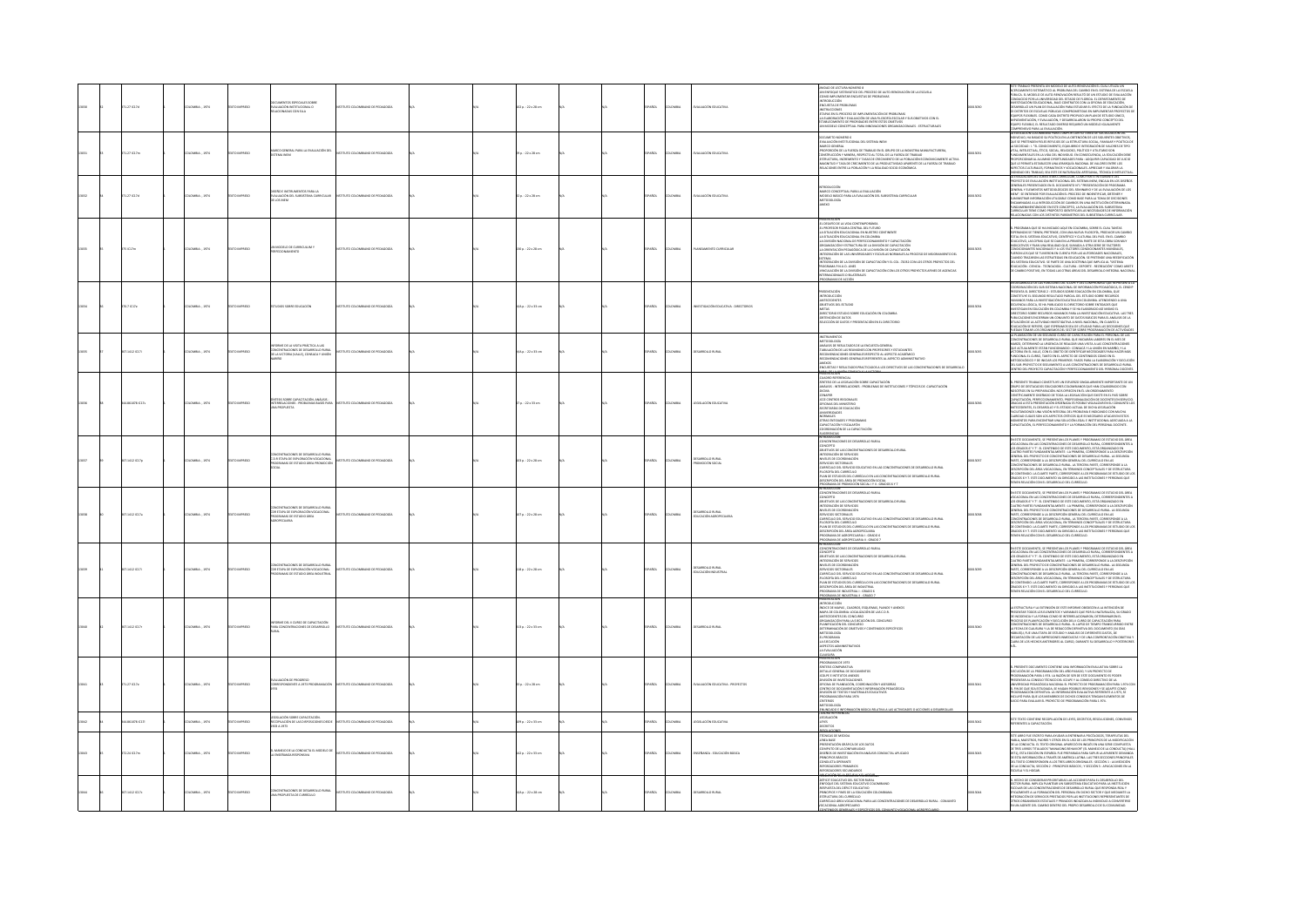|       | s icaze        | A102 . : A16MC        | OZBRANI OT     | ORÍA Y PRÁCTICA DEL CURRICULUM                                                                                                                                                                                                                                                                                                                                                        | STITUTO COLOMBIANO DE PEDAGOGÍA         |  | $p. : 22 \times 28$ cm |  | <b>PAÑOL</b>  | OMBIA          |                                                         | ice general del curso<br>TONCEPTOS Y PROCESOS BÁSICOS DE UN MODELO<br>CINCENTOS AÁSICOS<br>POESICOS AÁSICOS<br>SOCIENDAS FORMANDAS EN ENVIRONCIA LA ENVIRONDADE DE UN MODELO CURRICULAR<br>SUCCIDONE EN LA EGIMANACIÓN C. UNA ORIENTACIÓN CONTÍNIA DE APARIDIDADE<br>SUCCIDONE EN LA EGIMANACIÓN C. UNA ORIENTAC<br>ABILIDADES Y CAPACIDADES INTELECTUALES<br>ERSIÓN CONDENSADA DEL DOMINIO AFECTIVO DE LA TAXIONOMÍA DE LOS OBJETIVOS DE LA EDUCACIÓ                                                                                                                                            |        | .<br>AE PERMITO PONER A DISPOSICIÓN DEL PROFESORADO NACIONAL EL TRABAJO DEL<br>ROFESOR MARIO LEYTON SOTO, COORDINADOR TÉCNICO DE UNESCO DEL PROYECTO<br><i>MADEMARINA DE TRANSITALIS EN PARTICULAR DE SINAS DE DE SINASTRO DE SINASTRO DE SINASTRO DE SINASTRO DE SINASTRO DE SINASTRO DE SINASTRO DE SINASTRO DE SINASTRO DE SINASTRO DE SINASTRO DE SINASTRO DE SINASTRO DE SINASTRO </i><br>.<br>PLANTEAR OBLITINOS OPERACIONALES, LOS CONCEPTOS Y PROCESOS BÁSICOS QUE<br>SEFINEN EL MODELO Y UNA NUEVA CONCEPCIÓN PEDAGÓGICA Y UN RESLIMEN DE LA<br>FAXONOMÍA DE OBJETIVOS EDUCACIONALES, VOLUMEN I, COGNOSCITIVO Y VOLUMEN I<br>ECTIVO DEL DISTINGUIDO PROFESOR DE LA UNIVERSIDAD DE CHICAGO DR. BENJAMÍN |
|-------|----------------|-----------------------|----------------|---------------------------------------------------------------------------------------------------------------------------------------------------------------------------------------------------------------------------------------------------------------------------------------------------------------------------------------------------------------------------------------|-----------------------------------------|--|------------------------|--|---------------|----------------|---------------------------------------------------------|--------------------------------------------------------------------------------------------------------------------------------------------------------------------------------------------------------------------------------------------------------------------------------------------------------------------------------------------------------------------------------------------------------------------------------------------------------------------------------------------------------------------------------------------------------------------------------------------------|--------|-----------------------------------------------------------------------------------------------------------------------------------------------------------------------------------------------------------------------------------------------------------------------------------------------------------------------------------------------------------------------------------------------------------------------------------------------------------------------------------------------------------------------------------------------------------------------------------------------------------------------------------------------------------------------------------------------------------------|
|       | 1412 IC17a     | MEIA: , 1974          | <b>IMPRESO</b> | PAK CONSIDERATIONS<br>AUMA LUMAINAN, IUA METODOLOGÍA DE<br>MPLEMENTARIAS A LA METODOLOGÍA DE<br>LA COMUNIDAD EN LAS ÁREAS DE LAS<br>N CENTRACIONES DE DESARROLLO RURAL                                                                                                                                                                                                                |                                         |  | $x: 22 \times 28$ cm   |  | <b>PAÑOL</b>  |                |                                                         | <b>RESENTACIÓN</b><br>EL PROGRAMA DE ACCIÓN COMUNAL<br>4 PROBRANNA DE POLIGIER CORRIFINALES DE DESARROLLO RUBAL<br>AS RELACIONES DE LOIS CINGANISMOS COMUNALES CON LA PROGRAMACIÓN DEL DESARROLLO<br>AS RELACIONES DEL PROMOTOR DE DESARROLLO DE LA COMUNIDAD CON LA PROGRAMACIÓN DEL<br>880U0<br><b>DODG COOK ALTENA</b>                                                                                                                                                                                                                                                                        | 12046  | BLOOM.<br>SA PARAGONO DEL PRESENTE SCORTO ES PRESENTAR AL PERSONAL DEL MINISTERIO DE ESDACADE NA CARACTERIO DE ESDACADE<br>SEGARDOLO NURAL JUNE CONSERVADORES SOBETA LA UTALICADE DE CARACTERIO DE EN ANTONIO DE CARACTERIO DE SA UN<br>COMUNALES Y DE LOS PROMOTORES CON LA PROGRAMACIÓN DEL DESARROLLO.                                                                                                                                                                                                                                                                                                                                                                                                       |
|       | 451 2012       | CMBIA: , 1974         | O IMPRESO      | A PROPOSICIÓN PARA EL TALLER DE<br>RRICULUM Y PERFECCIONAMIENTO DE<br>NOAS NATURALES                                                                                                                                                                                                                                                                                                  | ITUTO COLOMBIANO DE PEDAGOGÍA           |  | $p. : 22 \times 28$ cm |  | PAÑOL         | OMBIA          | TO CURRICULAR - CIENCIAS NATURALES                      | NITIONACCON AL ITALIA<br>FREICICON ALTIMO EL TRANCO A TRANSFERIO DE CHALISTAS UN CORRECTA UN PRIRECCO<br>QUE AT PRITECIS ALCANDARES DE VIENE DE CARACTERISTA EN PROTECTIVA EN 1993 (1)<br>que el transferio de Principa est cuadre                                                                                                                                                                                                                                                                                                                                                               |        | EL PRESENTE DOCUMENTO TIENE POR OBJETO PROPORCIONAR UNA ORIENTACIÓN<br>TÉCNICA RESPECTO A LOS TALLERES DE CURRÉCULUM Y PERFECCIONAMIENTO, LOS QUE<br>APARECEN COMO UNA INSTANCIA EN LA RÚSQUIDA DE NUEVAS PAUTAS DE<br>NY MARIA COMO CON DISPOSAN DE MARQUEM DE MATEMATICA CON SOBRE ESTE PRESENTA MARIA EL CONSUMIDIO QUE SOBRE ESTE<br>ARBECCIÓN MARIA EN CARCINA DE MARIA CON DISPOSA MARIANEN ARCHITA EN EL CONSUMIDIO DE MARIA LAS<br>ARBECCIÓN MARIA                                                                                                                                                                                                                                                      |
|       | 4.863278 IC17b | CMEIA: , 1974         | OZERNI OT      | CARTIN INTERNO                                                                                                                                                                                                                                                                                                                                                                        | STITUTO COLOMBANO DE PEDAGOGÍA          |  | p.: 22 x 28 cm         |  | SPAÑOL        | <b>CLOMBIA</b> | <b>ISLACIÓN EDUCATIVO</b>                               | NSIDERACIONES FINALES<br>RETO NÚMERO 2152<br>DECRETO MÚMBRO 3153<br>DECRETO NÚMBRO 360<br>DECRETO NÚMBRO 360<br>DECRETO NÚMBRO 350<br>DECRETO NÚMBRO 1796<br>DECRETO NÚMBRO 1796<br>SECULTO NÚMBRO 1601<br>HECRETO NÚMBRO 1503<br>HECRETO NÚMBRO 1503<br>SECULTOÑ NÚMBRO 1503<br>SECULTOÑ NÚMBRO 1503<br>SEC<br>CLUCIÓN 10258<br>CLUCIÓN 10258                                                                                                                                                                                                                                                   | 1204   | IS ADATIV INTERNO DII, ICOUT PROPICA LA INTEGRACIÓN DE TODO EL PISIGNAL DE MONTUCARE CON ESTA DE LA CONSTANTA CONSTANTE QUE LA CONSTANTA DE LA CONSTANTACIÓN PRE LA CONSTANTACIÓN EN CONSTANTE QUE LA CONSTANTACIÓN EN CONSTA                                                                                                                                                                                                                                                                                                                                                                                                                                                                                   |
| 13049 | 12.05.07.24    | <b>NON-404-1974</b>   | OZERNI OTXI    | .<br>JENGIÓN FÍSICA Y PSICOMOTRICIOAD<br>IEBAS PARA PRIMERO DE PRIMARIA                                                                                                                                                                                                                                                                                                               | <b>VETITITO COLOMBIANO DE REDACOGÍA</b> |  | 40.2242                |  | <b>SPAÑOL</b> | COLOMBIA.      | ENVIRONMENTAL                                           | DUCACIÓN FÍSICA Y PSICOMOTRICIDAD COORDINACIÓN VISO                                                                                                                                                                                                                                                                                                                                                                                                                                                                                                                                              | 012049 | <b>CCTE TEVTO CONTIENE DIEEDENTES DO IEBAS EÍSICAS DADA I OS ESTIIDIANTES</b>                                                                                                                                                                                                                                                                                                                                                                                                                                                                                                                                                                                                                                   |
|       | 111110176      | CMELA: , 1974         | O22RRMI OT     | <b>MACON DEL CURRICULO DEL ÁREA</b><br>.<br>Deacional Para las concentraciones<br>: Desarrollo Rural, informe Parenal                                                                                                                                                                                                                                                                 | ALCOLOMIANO DE PEDAGOGÍA                |  | $p. : 22 \times 28$ cm |  | <b>PAÑOL</b>  | <b>CLOWAIA</b> | <b>ARROLLO RURAL</b><br>DUCADÓN VOCADONA                | INTEGERENTES<br>IOCUMENTOS ELABORADO:<br>AETODOLOGÍA DE TRABAJO<br>DOCUMENTOS ELABORADOS<br>JMITACIONES<br>JRONOGRAMAS DE TRABAJO<br>COMENDACIONES                                                                                                                                                                                                                                                                                                                                                                                                                                               | 020520 | informer awarter <sup>2</sup> an examina without executive a crotally of liners<br>.<br>ADOS EN LA EJECUCIÓN DEL PROVECTO DE LAS CONCENTRACIONES DE<br>ROLLO RURAL, CON EL PROPÓSITO DE DAR A CONOCER LOS PRINCIPALES ASPECTO:<br>USANNIALIUM KURA, LOID ILE MUORITUUS ILE UNA LUINDALIUS PORTUMALIS ASPECTO<br>CONSECTIVO ILE UNA LOID ILE UNA LOID ILE ARA VOCADONNA PRAN LAS<br>TRANSI LA ELABORACIÓN ESE CUERREDILIO PRAN LAS CONSECTES DE NECUVIS ILE ALISTA DE<br>T                                                                                                                                                                                                                                       |
|       | 11210170       | LOMBIA: . 1974        | OZRRNI OT      | ANADAD ARUTIMETED DE OTOTKO                                                                                                                                                                                                                                                                                                                                                           | STITUTO COLOMBIANO DE PEDAGOGÍA         |  | $a: 22 \times 28$ cm   |  | <b>PAÑOL</b>  | <b>LOMBIA</b>  | <b>PACITACIÓN DOCENTE</b>                               | rsentación<br>Neitivos<br>UN IIVOS<br>KGANDACIÓN Y ESTRUCTURA DE LA SUBDIBECCIÓN DE CAPACITACIÓN<br>RERACIÓN POR EL MINISTERIO<br>ROBACIÓN POR EL MINISTERIO<br>PROMADON POK LE MINISTERIO<br>ESCIMEN DE IDENTIFICACIÓN DEL PROBLEMA<br>INSIÓN ADMINISTRATIVA CONSEJO TÉCNICO ASESOR<br>INSIÓN ADMINISTRATIVA CONSEJO TÉCNICO ASESOR                                                                                                                                                                                                                                                             |        | <b>SELECTION CONTINUES AND CONSUMER AND CONSUMER ASSAULT AND CONSUMER AN ANNUAL CONSUMERANT CONSUMER AND CONSUMER AN ANNUAL CONSUMER AND CONSUMER AND CONSUMER CONSUMER CONSUMER CONSUMER AND CONSUMER CONSUMER CONSUMERS ASSAUL</b>                                                                                                                                                                                                                                                                                                                                                                                                                                                                            |
|       | k27e           | MEIA: , 1974          |                | .<br>Tricos y iurídicos de la elaboración<br>DE UN INSTRUMENTO INTERNACIONAL<br>RELATIVO AL DESARROLLO DE LA EDUCACIÓ<br>DE ADULTOS                                                                                                                                                                                                                                                   | <b>ITUTO COLOM</b>                      |  | $x: 22 \times 28$ cm   |  | xko.          |                | <b>UCACIÓN DE ADULTOS</b>                               | INSION ADMINISTRATIVA CONSEIO TECNICO ASESOR<br>ONSEIO ASESOR INTERNACIONAL<br>ISÉNIBULO<br>ISENS ANTECEDENTES DE LA EDUCACIÓN DE ADULTOS<br>ISENS ANTECEDENTES DE LA EDUCACIÓN DE ADULTOS<br>TUACIÓN Y TENDENCIAS EN LAS SOCIEDADES CONTEMPORÁNEAS<br>TETRANNACIÓN DE UNA ESTRATIGA DE EDUCACIÓN DE ADULTOS EN UN PROCESO DE EDUCACIÓN<br>RAMANENTE Y DE DESARROLLO CULTURAL<br>COMINIOS EN QUE UNA REGLAMENTACIÓN PARECE OPORTUNA Y REALIZABLE<br>STEMA NACIONAL DE INFORMACIÓN S.N.I                                                                                                          |        | NOTIFICADO NA ENSENCIA DE ANTERIOR DE MARCAR EN ENFERENCIA EL CONSTITUEIX EN EN EN EL CONSTITUEIX EN EN EL CONSTITUEIX EN EL CONSTITUEIX EN EL CONSTITUEIX EN EL CONSTITUEIX EN EL CONSTITUEIX EN EL CONSTITUEIX EN EL CONSTI<br>DADIS). LA EDUCACIÓN PERMANENTE ES PUES EL PRINCIPIO UNIFICADOR.<br>.<br>IL SIN ISISTEMA NACIONAL DE INFORMACIÓNI TUVO SU ORIGEN EN LA REUNIÓN DEL                                                                                                                                                                                                                                                                                                                             |
|       | 0.11 (217)     | LOMBIA: . 1974        | O22RRMI OT     | SUB-SISTEMA NACIONAL DE<br>DRMACIÓN EDUCATIVA S.S.N.E.I.<br>.CMBIA                                                                                                                                                                                                                                                                                                                    | ABOGAGER 30 OMAIRMOJO DE UTITZ          |  | $10:22 \times 28$ cm   |  | <b>PAÑOL</b>  | <b>AIGNOX</b>  | ANEAMENTO DE LA EDUCACIÓN                               | JRGANIZACIÓN<br>JRGANIZACIÓN<br>LINCICNES<br>"HIMANING"<br>ERVINDOS<br>EURODOS<br>EURODONES<br>ESTRUCTURA<br>ESTRUCTURA<br>SIDERACIONES GENERAL                                                                                                                                                                                                                                                                                                                                                                                                                                                  | 1205   | A AM (HAN HAM MANUMENT AN INFORMATION CELEBRADO EN BOGOTÁ, ENTRE EL 17 Y EL 20<br>ERUPO DE EXPERTOS EN DOCUMENTACIÓN CELEBRADO EN BOGOTÁ, ENTRE EL 17 Y EL 20<br>E FEBRERO DE 1970, PROMOVIDA POR COLCEINCIAS Y AUSPICIADA POR OEA E<br>RECOMMINACIÓN EXISTINA EN ESTA REUNIÓN PAR LA PROPUSTA PARA EL<br>COLOMBIA, COSTANDADO EN EN ESTADA NACIONAL ES INFERIMÓN EN<br>COLOMBIA, COSTANDADO PER COLORADES. ACOSÓN LA RECOMMINACIÓN EN EL<br>CORENDO NACIONAL, SE ACORÓ QUE EL                                                                                                                                                                                                                                  |
|       | 1860228 (C17)  | <b>ATRI . SABMOJE</b> | O22RRM (CTX    | FORMA LEGAL DE LA CAPACITACIÓN 1974                                                                                                                                                                                                                                                                                                                                                   | NSTITUTO COLOMBIANO DE PEDAGOGÍA        |  | $16:22 \times 28$ cm   |  | <b>PAROL</b>  | AIRMOJO        | <i><b>PACITACIÓN DOCENTE</b></i><br>GISLACIÓN EDUCATIVA | COSIDERACIONES GENERALES<br>DECRETO NÚMERO 2052<br>DECRETO NÚMERO 202<br>DECRETO NÚMERO 2052<br>RESCULICÍÓN NÚMERO 202<br>RESCULICÍÓN NÚMERO 202<br>RESCULICÍÓN NÚMERO 1529<br>DECRETO NÚMERO 1529<br>DECRETO NÚMERO 1529<br>.<br>Xución número 11:<br>DPIOS GENERALES                                                                                                                                                                                                                                                                                                                           | 012054 | I VOOR DE DE COMMANDER DE SERVEMENTO ESCUVA EN ÁREAS BÁSICAS,<br>IANUACIÓN EDUCADONAL, SOBRE EL RENOMBRITO ESCUVA EN ÁREAS BÁSICAS,<br>IANUACIÓN QUE EDUCANOS DE PAÍSE EN IXEMPARION, NECESTAN EL DOBE DE<br>INNO PARA LOGRAR LOS MISMO<br>ITIMPO PRAK LOGANCIO MISMO: NIVILIS DE APRIMIDADE QUI ACONNUS DE LOS<br>ESTEDAS EDICACIONALES DE PAÉSES DESARROLLADOS. ANALIZADAS VARIAS POSIBLES<br>ENFLICADONES, SE LIEGÓ A LA CONCLUSÓN QUE ÉSTO SE DEBE, EN GRAN MEDIDA, A LA<br>FA<br>HAMARICO DE ESTA SITUACIÓN PARA EL FUTURO DESARROLLO DE NUESTROS PAÍSES.                                                                                                                                                  |
|       | 111 K17p       | MEIA: , 1974          | O22RRM OT      | IFIL DEL SISTEMA EDUCATIVO<br>LOMBIANO                                                                                                                                                                                                                                                                                                                                                | STITUTO COLOMBANO DE PEDAGOGÍ           |  | $x: 22 \times 28$ cm   |  | <b>PAÑOL</b>  | <b>LOMBIA</b>  |                                                         | RINGHIA GAMANIA)<br>DIS PROGRAMAS DE LA EDUCACIÓN MEDIA<br>LOS PROGRAMAS DE LA EDUCACIÓN MEDIA<br>COMALCÓN DE MAESTROS<br>CORMACÓN DE MAESTROS<br>STRUCTURA ACMOÑANTA DE LA EDUCACIÓN COLONIBANA<br>STRUCTURA ACMOÑAICA DE LA EDUCACIÓN COLONIBA<br>31 NOL LIGA MUADAMEN AU AN HANN-PART VAN HIMPINY<br>SQUEENA DEL SETEMA EDUCACTIVO PROPUESTO<br>SDHECTO DE DISTRIBUCIÓN DE LOS CICLOS DE EDUCACIÓN BÁSICA<br>SLAGIÓN ENTRE LOS ESTABLECIMIENTOS EDUCATIVOS Y DISTRIBUCIÓN DE LA POBLACIÓ<br>ALIUN EN IKE LUS ESTABLELIMIENTUS EUULATIVUS T.<br>ÁMIDE ESCOLAR DE COLOMBIA POR NIVEL EDAD. SEXO |        | ISTEMA EDUCATIVO COLOMBIANO TIENE BASES LEGALES EN LOS ARTÍCULOS 41, 120,<br>IS SITEMA ESICUNDO COMMININO IMENIA ARESI LEGISLAS EN LOS ANTICULOS A 1, 120, 25, 25, 27 HE DE LA CONSTITUCIÓN NACIONAL A FRANCÉS ES LLOS SE GARANTERA LA<br>1955, 29 HE DE LA CONSTITUCIÓN NACIONAL A FRANCÉS ES LLOS SE GARANT<br>UCACIÓN A NINEL DE LA NACIÓN, A NINEL DEPARTAMENTAL SE HALLAN LAS<br>FRITARÍAS DE EDUCACIÓN.                                                                                                                                                                                                                                                                                                   |
|       | 1412 (17)      | MEIA: , 1974          |                | ROYECTO DE CONCENTRACIONES DE<br>ESARROLLO RURAL C.D.R. PLAN DE<br>RABAIO PARA LA ELABORACIÓN DE LOS<br>ROGRAMAS DEL ÁREA VOCACIONAL<br>OBRESPONDIENTES AL 7 GRADO DE LAS                                                                                                                                                                                                             | THEO COLOMBIANO DE REDUCOCÍA            |  | $x: 22 \times 28$ cm   |  | xko.          |                |                                                         | oceso de la Elaboración del Currè<br>Estivos<br>PROGRAM CONSUMER SERVER AND THE CONSUMING CONSUMING CONSUMING CONSUMING CONSUMING CONSUMING CONSUMING CONSUMING CONSUMING CONSUMING CONSUMING CONSUMING CONSUMING CONSUMING CONSUMING CONSUMING CONSUMING CONSUMING CONSUMING                                                                                                                                                                                                                                                                                                                    | 2056   |                                                                                                                                                                                                                                                                                                                                                                                                                                                                                                                                                                                                                                                                                                                 |
|       | 1210174        | MEIA: , 1974          | O IMPRESO      | ISTRACIÓN ESCOLAR                                                                                                                                                                                                                                                                                                                                                                     | STITUTO COLOMBANO DE PEDAGOGÍA          |  | $x: 22 \times 28$ cm   |  | PAÑOL         | <b>AIGM</b>    |                                                         | IL CONCEPTO DE SISTEMAS<br>PRINCIPALES COMPONENTES DEL SISTEMA EDUCATIVO<br>A ADMINISTRACIÓN ESCOLAR<br>IOMINISTRACIÓN DEL CURRÍCULO<br>i ADMINISTRACIÓN DE PERSONAL DOC<br>SERVACIONES Y SUGERENCIAS SOBRE                                                                                                                                                                                                                                                                                                                                                                                      | 12057  | JUCATIVO SE CONVISIETEN EN PROCESOS PRIMORDIALES EN CUALQUIER PAÍS.                                                                                                                                                                                                                                                                                                                                                                                                                                                                                                                                                                                                                                             |
|       | K176           | COMBIA: . 1974        | n isaaccr      | <b>DID CONCEPTUAL SOBRE EL ÁREA DE</b><br>IT NOIS NATURALES DE LOS PROGRAMAS<br>DENGAS NATURALES DE LOS PROGRAMAS<br>FUNDONAL PARA ADULTOS (MINEDUCACION<br>FUNDONAL PARA ADULTOS (MINEDUCACION<br>1970 - 1974) - ESTUDIO PRELIMINAR SOBRE<br><b>US CE APRINDIZAJE DEL SENA PARA<br/>VENES DE 14 A 21 AÑOS DE EDAD Y CON<br/>4 REQUERIMENTO MÍNIMO DE 3" A 5" DE</b><br>unit.<br>Mala | TUTO COLOMBIANO DE PEDAGOGÍA            |  | $a: 22 \times 28$ cm   |  | <b>PAÑOL</b>  | <b>KOMBIA</b>  | IENCIAS NATURALES<br>DUCACIÓN DE ADULTOS                | MEERVACIONES<br>OBIETIVOS GENERALES<br>OBIETIVOS ESPECÍFICOS<br>CONTENIDOS<br>PARCELACIÓN<br>*PRASIDADA<br>ESTURDA PRELIMINAR ENTERDELÉGICAS<br>DECOMEMBACIONES METERDELERSOS DE APRENISIANE DEL SENA PARA JÓVENES DE 14 A 21 AÑOS DE<br>PRESIDITACIÓN<br>PRESIDITACIÓN<br>nermidades<br>Glamentación de los programas de aprendizaje del sena a nivel de 3 a 5 de pr                                                                                                                                                                                                                            | 012058 | OON DE OBSERVACIONES Y SUGERENCIAS SOBRE EL ÁREA DE CIENCIAS NATURALE<br>DGOS: 1ALS                                                                                                                                                                                                                                                                                                                                                                                                                                                                                                                                                                                                                             |
|       | 11310176       | CMELA: , 1974         | O2BRMI O       | ACIÓN VOCACIONAL ARTESANAL<br>eparación y administración de la<br>Na como técnica didáctica                                                                                                                                                                                                                                                                                           | TUTO COLOMBIANO DE PEDAGOGÍA            |  | $p. : 22 \times 28$ cm |  | PAÑOL         | OMBIA          | UCADÓN VOCADON                                          | .<br>Resentación<br>Reteses de algunas técnicas metodológicas más empleadas en la educación vocacional                                                                                                                                                                                                                                                                                                                                                                                                                                                                                           |        | BETENDE, CON ESTE DOCUMENTO, CREAR Y/O DESPERTAR PROVICHOSAS INCIA:<br>LOONADAS CON LA ELABORACIÓN Y ADMINISTRACIÓN DE IMPORTANTES RECURI<br>DOCUÓGICOS, PROGRAMADOS, QUE CON LAS AYUDAS EDUCATIVAS FACILITEN Y<br>.<br>LIREN LA EFICACIA DEL PROCESO ENSEÑANZA - APRENISIZAIE, EN LOS TEMAS DE<br>CACIÓN VOCACIONAL: TEINE TAMBIÉN, POR FINALIDAD, COLABORAR CON LAS<br>ATIVAS DEL GOBIERNO NACIONAL, EN RELACIÓN A LA OPERATIVIDAD Y<br>.<br>KVALUACIÓN SE LOS PLANES Y PROGRAMAS DE EDUCACIÓN DIVERSIFICADA.<br>EVALUACIÓN SE UTILIZA EN LA ORIENTACIÓN PARA AYUDAR EN PROCESOS DE                                                                                                                           |
|       | 127101741      | A102 . : A16MC        | <b>CORRENT</b> | LUACIÓN DE OTROS SUB-SISTEMAS<br>TITUCIONALES                                                                                                                                                                                                                                                                                                                                         | <b>COLOR COLORADO DE REDACIÇÃO</b>      |  | $n: 22 \times 28$ cm   |  | <b>HÁOL</b>   |                | <b>UMODA ENGLISH</b>                                    | NDAD DE LECTURA NÚMERO 7<br>JNIGRO DE LICTURA NUMBRO 7<br>LOS USOS DE LA EVALUACIÓN EN OBERITACIÓN<br>LOS USOS DE LA EVALUACIÓN EN OBERITACIÓN<br>AT EVALUACIÓN DE LA CONSEIGRÁN Y DE LA ORIENTACIÓN<br>AVEUROS PROBLEMAS CONCEPTUALES<br>AUGUNOS PODULCIONES PERTINENTES<br>SENTACIÓN                                                                                                                                                                                                                                                                                                           |        | A PARAMOÓN SE UTRUSA PAI AO SIMENACIÓN PARA ANISAN EN PROCESO ESTAN A DE ANOS EN ESPARA EL EN ENTRE EN EN EN E<br>ESCORTES Y PARA FACILITAR AL ALIANDO LA COMPRENENDE ES El MISION. LAS<br>BARTINARAMONT COMO ESCORTIVA, VOCACIONALE                                                                                                                                                                                                                                                                                                                                                                                                                                                                            |
|       | 1121017        | CMBIA: , 1974         | TO IMPRESO     | INFORME DEL CURSO DE CAPACITACIÓN<br>PARA PROFESORES DE ÁREAS VOCACIONALES<br><b>KIACDR</b>                                                                                                                                                                                                                                                                                           | <b>CONTRACTOR COMPANYS DE REDUCIÓN</b>  |  | $p. : 22 \times 28$ cm |  | <b>PAÑOL</b>  | <b>LOMBIA</b>  | <b>BACTACIÓN DOCEN</b>                                  | PRESIDIRACIÓN<br>ENAN DEL CURSO, CONSULACIÓN DEL CURSO<br>CONCILIDO DES LA DISCULACIÓN DEL CURSO<br>CONCILIDONES Y RECONFIENNOIRIES<br>FANCEDIS BÁSICOS FRAN ESTUDAR EL NEDIO Y ADMETA LOS PROGRAMAS DE LAS DIFERENTES ÁREAS<br>ASPECTOS BÁSI<br>oracios anos<br>DOMONALES<br>ROCEDIMIENTO PARA ESTUDIO DEL MEDIO<br>REA DE PROMOCIÓN SOCIAL: EJEMPLO DE PLAN DE PROYECTO<br>REA MEUSTRIAL: EJEMPLO DE PLAN DE LINIDAD<br>REA INDUSTRIAL: EJEMPLO DE PLAN DE LINIDAD<br>REA INDUSTRIAL: EJEMPLO DE PLAN DE LIN<br>O2NUTADO DE LA EVALUACIÓN DEL CURSO                                            |        | INFORME SE REFIERE AL CURSO DE CAPACITACIÓN DOCENTE EN LAS ÁREAS<br>SITE INFORME SE REFERENCE ANNO 1090 CAPACINACINE IOCHITE IN LA MARCA CONSULTADO CON CONSULTADO NO CONSULTADO E<br>MONACON ESTA COMUNIDAD EN LA CADA, CONSULTADO NO CONSULTADO E EN COMUNIDADO EN 1990 CON EN CONSULTADO EN LA CA<br>                                                                                                                                                                                                                                                                                                                                                                                                        |
|       | 27101742       | MEIA: , 1974          |                | UACIÓN DE UN PROGRAMA DE<br>SECCIONAMENTO EDUCATIVO: EL<br>SGRAMA DE PERSECCIONAMIENTO<br>VICIO PPS CIENCIAS NATURALES                                                                                                                                                                                                                                                                |                                         |  | $p. : 22 \times 28$ cm |  | PAÑOL         | <b>LOMBIA</b>  | WALUACIÓN EDUCATIV<br>JENCIAS NATURALES                 | RESENTACIÓN<br>NTRODUCCIÓN<br>MA DE PERFECCIO<br>INTO PARA PROFESORES EN SERVICIO: PPS<br>I. PROGRAMA EO PISIFICODIMMENTO PARA PROFESC<br>DISIÑO MITODOLÓGICO DE LA EVALUACIÓN<br>DIPINONES DE LOS PROFESORES<br>DIPINONES SOBIE EL PPS<br>VANLIMOLÓN DE LOS PROCESOS CIENTÍFICOS BÁSICOS<br>AS ALUMNOS Y LAS CIENCIAS IMPURALES<br>A EVAL<br>$\sim$                                                                                                                                                                                                                                             |        | estas fundamentas presidentes en presidentes de la presidentes<br>Perfección antento da presidentes conducido por el centro de<br>Perfección antento, experimentación e investigaciónes pedagógicas del<br>Ministerio de educación de c                                                                                                                                                                                                                                                                                                                                                                                                                                                                         |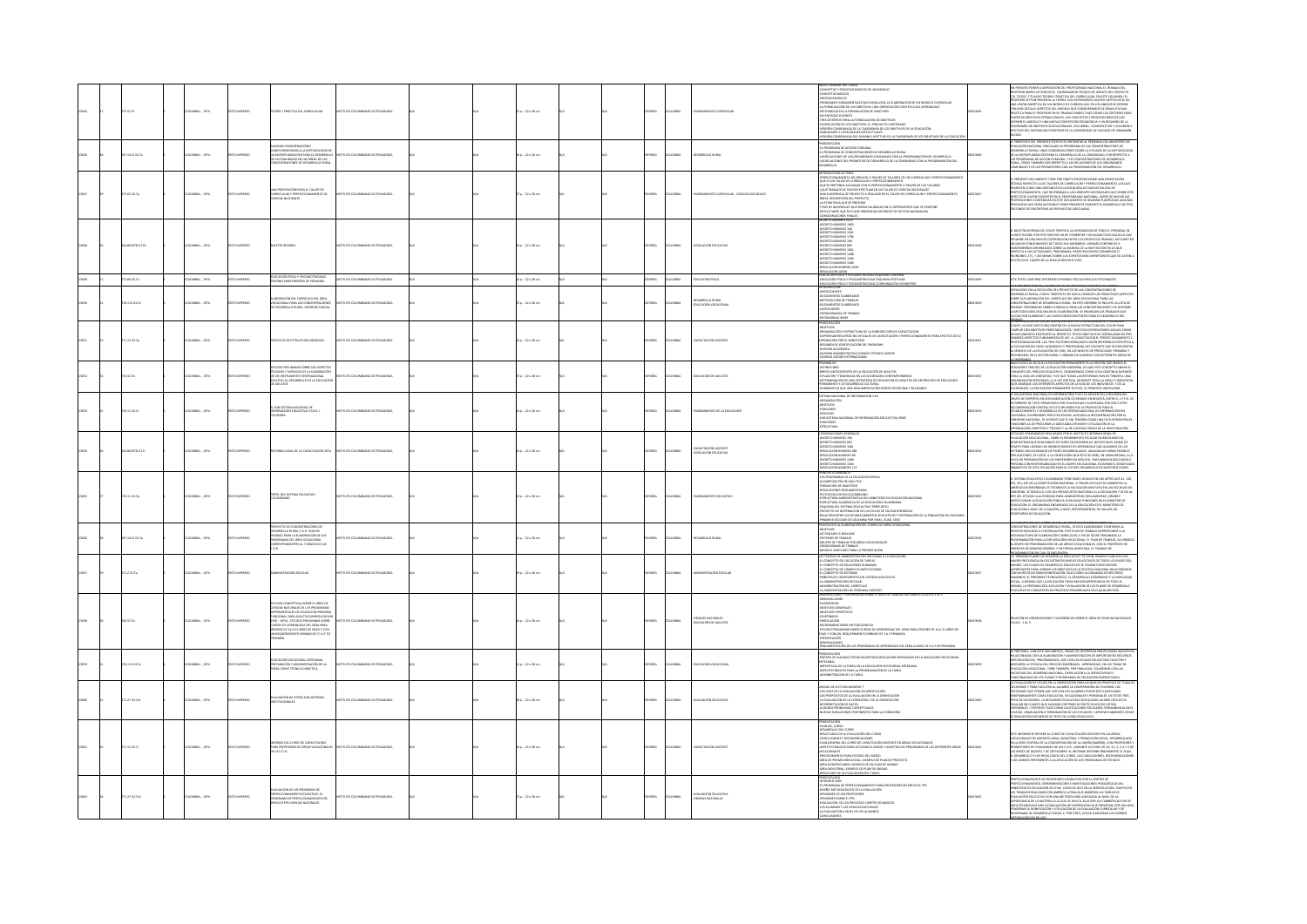|  | 28 IC17          | MEIA: , 1974           |                      | UBULA DE LOCOMBIA COMBION<br>IONAL DE LA UNESCO SEMBARRO<br>IONAL SOBRE EDUCACIÓN TÉCNICA Y<br>MACIÓN PROFESIONAL DE LA MUIER | MEMMO DE PEDAGOGÍA                    |  | Ap.: 22 x 28 cm      |  | <b>PAÑOL</b> |               | .<br>Ducación superior<br>Ducación de la muier | NICACIÓN TÉCNICA Y PROFESIONAL<br>IACIÓN TÉCNICA Y PROFESIONAL EN LA ENSEÑANZA<br>L'OMMINISMON RELUXON EN L'OXIERNONON TELEVISION PROVINCIAISMO.<br>L'ENSÉRVEZA TÉCHICA Y PROFESIONAL COMO PREPARACIÓN PARA EL ESERCICIO DE UNA PROFESIÓN<br>TLACIÓN ENTRE LAS ENFRESAS INDUSTRALES Y ESTABLECIMIENTOS DE ENSEÑANZA TÉ                                                                                                                                                                                                                                                                                                                                                                                                                                                                                                                                                                                     | CONSIDERA HOY DÍA QUE NO HAY DIFERENCIAS ESENCIALES ENTRE EDUCACIÓN<br>INICA Y FORMACIÓN PROFESIONAL PUES LA PRIMERA EN SU CONCEPTO AMPLIO<br>.<br>Clive a la segunda: la monografía n's del cinterfor sobre "Nuevas"<br>Noencias de la formación profesional" en la página 47 se expresa así "Si<br>Jregands la tendencia a impartir por lo menos una parte de formación en<br>OSFERA ESCOLAR LLEGAMOS A LA ACEPTACIÓN MUCHO MÁS FLEXIBLE DE LA<br>ESIÓN "FORMACIÓN PROFESIONAL". LAS FRONTERAS ENTRE LA EDUCACIÓN Y LA<br>MACIÓN PROFESIONAL SE HAN DESPLAZADO O ESTÁN DESAPARECIENDO.                                                                                                                                                                                                                   |
|--|------------------|------------------------|----------------------|-------------------------------------------------------------------------------------------------------------------------------|---------------------------------------|--|----------------------|--|--------------|---------------|------------------------------------------------|------------------------------------------------------------------------------------------------------------------------------------------------------------------------------------------------------------------------------------------------------------------------------------------------------------------------------------------------------------------------------------------------------------------------------------------------------------------------------------------------------------------------------------------------------------------------------------------------------------------------------------------------------------------------------------------------------------------------------------------------------------------------------------------------------------------------------------------------------------------------------------------------------------|------------------------------------------------------------------------------------------------------------------------------------------------------------------------------------------------------------------------------------------------------------------------------------------------------------------------------------------------------------------------------------------------------------------------------------------------------------------------------------------------------------------------------------------------------------------------------------------------------------------------------------------------------------------------------------------------------------------------------------------------------------------------------------------------------------|
|  | 220.7 (CL7)      | LOMBIA: , 1974         | O22RRMI OT           |                                                                                                                               | STITUTO COLOMBIANO DE PEDAGOGÍA       |  | 0p.: 22 x 28 cm      |  | PAÑOL        | <b>OMBIA</b>  | <b>AFFRE ACCAMENTATION</b>                     | MSIL - SECRETARÍA DE EDUCACIÓN<br>inle - instituto de investigaciones estadísticas de la universidad de chile<br>Cliador - ministerio de educación<br>Cliador - ministerio de educación<br>Mórco - contro de estudios educativos<br>Mórco - contro de estudios educativos<br>NAMÁ - DIRECCIÓN NACIONAL DE PLANEAMENTO EDUCATIVO<br>YRKÚM – UNIVERSIDAD NACIONAL DE EDUCACIÓN<br>YURITO RICO - COUSSO DE PEDAGOGÍA<br>KEPÜRLICA DOMINICANA – INSTITUTO TÉCNICO PEDAGÓGICO<br>URUGUAY – CENTRO INTERAMERICANO DE INVESTIGACIÓN Y DOCUMENTACIÓN<br>URUGUAY – CENTRO INTERAMERICA<br>INEZUELA - INSTITUTO PEDAGÓGICO DE CARACAS                                                                                                                                                                                                                                                                                | .<br>MANERA DE AVANCE INFORMATIVO, EL CENDIP DESEA OFRECER AL PERSONAL TÉCNI<br>E ICOLPE, UNA INFORMACIÓN SOBRE INVESTIGACIONES Y PUBLICACIONES DE 28<br>NTROS DE INVESTIGACIÓN EDUCATIVA DISTRIBUIDOS EN 13 PAÍSES DE AMÉRICA<br>LARINIA DIL WAS IMPACTOR FRANCISCO DE NEORMACIÓN ENTRE LOS<br>INTERTADORES Y ENTRE LAS INSTITUCIONS, ENREULOCHO ASÍ EL VOLUMEN DE<br>INFORMACIÓN Y EXPERIMENS ÚTILES LA INFORMACIÓN CONTIENE PARTE DE LAS<br>INFORMACIÓN Y EXPERIMENS Ú<br>LANTANDO EN CUMPLIMIENTO DEL COMPROMISO ADQUIRIDO POR LA INSTITUCIÓ<br>IN EL "SEMINARIO LATINOAMERICANO PARA DIRECTORES DE CENTROS DE<br>INVESTIGACIÓN EDUCATIVA". REUNIDO EN MÉXICO DEL 7 AL 12 DE MAYO DE 1972;<br>COMPROMISO QUE CONSISTE EN ELABORAR EL DIRECTORIO DE CENTROS<br>NOAMERICANOS EN INVESTIGACIÓN EDUCATIVA. |
|  | 25.0011017t      | CMEIA: , 1974          | O22RRMI OT           | S PROPOSICIONES QUE COMPLEMENT<br>AODELO DE CURICULUM Y<br>FECCIONAMIENTO COLOMBIA                                            | TUTO COLOMBIANO DE PEDAGOGÍA          |  | 42 p. : 22 x 28 cm   |  | PAÑOL        | LOMBIA        |                                                | esentación<br>Ocumento de Trabajo que profone un provecto de ley para crear un sistema nacional de<br>Pacitación docente<br>galitación docinte<br>uszernicka doga construcción de un edificio para la sede central del sistema nacional de<br>vestigación, cubriculum y capacifación docente<br>edificio número 1: elaboración, preducción y distribución de materi<br>UTECTO NÚMERO 2: PRODUCCIÓN, Y ELABORACIÓN DE MATERIAL CURRICULAR NO ESCRITO<br>OYECTO NÚMERO 2: PRODUCCIÓN, Y ELABORACIÓN DE MATERIAL CURRICULAR NO ESCRITO<br>ANNETO MÚMERO 3: LOS MEDIOS DE COMUNICACIÓN DE MASAS                                                                                                                                                                                                                                                                                                                | .<br>STE DOCUMENTO DE TRABAJO SE PROPONEN TRES PROVECTOS MUN TENTATIVOS,<br>"I HAI ES PHEDEN ANUDAR A PERFECCIONAR Y COMPLETAR EN UN TODO ORGÁNICO<br>L'ONNESTANDO DE DECRETO PARA INSTITUCIONALIZAR EL SESTEMA NACIONALIZAR DE<br>FRONTINAS YA TOMADAS, EL PRIMER DOCUMENTO CONTIENE UNA PROPOSICIÓN DE<br>FRONTCTO DE DECRETO PARA INSTITUCIONALIZAR EL SISTEMA NACIONAL DE<br>UN PRONICTO DE DECRITO PARA NESTITUCIONALEM RE ESTETIM NACIONALEM DE DESPRETATO DE CONSTITUCIÓN EN LOS DE CONSTITUCIÓN EN LOS DE CONSTITUCIÓN EN LOS DE CONSTITUCIÓN EN LOS DE CONSTITUCIÓN EN LOS DE CONSTITUCIÓN EN LOS DE C                                                                                                                                                                                            |
|  | 271.307 8 (C17o) | <b>DLOMBIA: . 1974</b> | OZBRNI OTX           | GRAMAS TENTAI<br>ACITACIÓN                                                                                                    | mino colorativo de renacocia          |  | $n: 22 \times 28$ cm |  | <b>Wick</b>  | LOMBIA        | MTERIALES - IMPLEMENTOS DE ENSEÑANZA           | RESENTACIÓN<br>PEOPOSICIONES TENTATIVAS<br>MATERIALES Y EQUIPOS<br>MINIMARIA<br>JNIDAD CENTRAL<br>JNIDAD MOVIL<br>JNIDADES DEPARTAMENTALES<br>JNIDADES DEPARTAMENTALES<br>IECAS<br>DGRAMA DV EL PAÍS<br>NORMAN DE INTERNADO EN EL EXTRANIERO<br>AN DE ACTIVIDADES<br>AN DE ACTIVIDADES<br>ECCIÓN DE MATERIA<br>ABORACIÓN DE MATERIAL                                                                                                                                                                                                                                                                                                                                                                                                                                                                                                                                                                       | entregamés a consideración de las autoridades superiores dil ministerio de<br>Educación, planeación nacidinal y unesco, este trabaio en el que se presentan<br>Los programas tentativos de Becas, materiales y equipos y actividades<br>P.N.U.D. ESPERANDS QUE LAS AUTORIDADES TOMEN A LA MAYOR BREVEDAD<br>IONES SOBRE CADA UNO DE ELLOS PARA PODER PONER EN PRÁCTICA Y CUMPUR<br>RTUNAMENTE CON EL PLAN DE OPERACIÓN DEL PROYECTO.                                                                                                                                                                                                                                                                                                                                                                       |
|  | 120124           | OMBIA: . 1974          | TO IMPRESO           | NORDACIONES ACERCA DE LA<br><b>COCACIÓN EDIVERTAL</b>                                                                         | THEO COLOMBIANO DE REDUCOCÍA          |  | $n: 22 \times 28$ cm |  | x6o.         | <b>WELA</b>   |                                                | NTRODUCCOS)<br>RIVICACIÓN DE MARCARDON VIA INVESTIGADÓN<br>HAVICACIÓN DE MARCARDON DE LA EDUCACIÓN<br>LA INVESTIGACIÓN DE EL FAMERADONTO EDUCATIVO DEL PAÍS<br>FACTORES QUE HAVICANO DE EL FAMERADO EDUCATIVO DE LA INVESTIGACIÓN EDUCATIV<br>ISTRIBUCIÓN MITODOLÓGICA-TEMÁTICA<br>BSERVACIONES GENERALES<br>ACTORES QUE HAN OBSTACULIZADO EL DESARROLLO DE LA INVESTIGACIÓN EDUCATIVA<br>ONCLUSIONES<br>COMENDACONES                                                                                                                                                                                                                                                                                                                                                                                                                                                                                      | STE DOCUMENTO FUE ELABORADO POR EL CENTRO DE DOCUMENTACIÓN E<br>s solutions to someone protective dimensions and the international consequence of the international consequence<br>ITIVITUS PRESENTE EL STADO DE LA INVESTIGACIÓN EN DISTANTA, SUS RAUDIONES (1995)<br>ITOS Y FRACASOS EN LOS ÚLTIM<br>que es verdaderamente importante para la vida nacional, cuando se gestan<br>Cambios que afectarán definitivamente al país y que democratizarán la<br>Enseñanza en todos sus niveles.                                                                                                                                                                                                                                                                                                                |
|  | 20.11 (C17d1)    | LOMBIA: , 1974         | O23RNI 0TX           | ICUMENTOS BÁSICOS PARA UN ESTUDIO<br>LOS INEM                                                                                 | ASTITUTO COLOMBIANO DE PEDAGOGÍA      |  | Pp.: 22 x 28 cm      |  | <b>DARGE</b> | <b>OMBIA</b>  | ARROLLO DE LA ED                               | TECEDENTES HISTÓRICOS<br>INCO MUNDIAL<br>ESORÍA PARA EL CAMBIO<br>ISARROLLO DE LA REFORMA INEM<br>NANCIAMENTO Y PUESTA EN MARCHA DEL PROYECTO INEM<br>ICTO ANDINO<br>UEVA POLÍTICA EDUCATIVA<br>NTERNOOMACIÓN EDUCATIVA NACIONAL<br>DOPERACIÓN INTERNACIONAL Y EMPLEO<br>NS CUATRO ESTRATEGAS<br>ITENSIÓN DEL PROGRAMA INEM<br><b>GANZAOÓN</b><br>GPROVECTOS INICIALES<br>NN DE ACCIÓN INMEDIATA                                                                                                                                                                                                                                                                                                                                                                                                                                                                                                           | OS INSTITUTOS NACIONALES DE EDUCACIÓN MEDIA DIVERSIFICADA VISTOS DENTRO DE<br>M MINIMUM MINIMUM DE LA EDICADOR SEGUNDARIA SON UNA INVOLCIÓN<br>UCCEDIA QUE TIENE INCIDENCIAS EN LA SOCIEDAD Y EN LA ECONOMÍA COLOMBIANA.<br>UCCEDIA QUE TIENE INCIDENCIAS EN LA SOCIEDAD Y EN LA ECONOMÍA COLOMBIANA.<br>ES OBSERVA P<br>FIN DE INCREMENTAR LA EDUCACIÓN OCUPACIONAL (MANO DE OBRA DE CALIFICACIÓ<br>.<br>MEDIA), QUE SE JUSTIFICA POR EL AUMENTO QUE INDUCE SOBRE LA PRODUCCIÓN Y<br>COMPENSACIÓN DE LOS EFECTOS NO DESEABLES EN LA DISTRIBUCIÓN DEL INGRESO. L<br>ISTRUCTURA ECONÓMICA COLOMBIANA ESTÁ ORGANIZADA, DE ACUERDO CON LA<br>INFIGURACIÓN ECONÓMICA INTERNACIONAL SOBRE LA BASE DE CONDICIONES<br>RNAS RELATIVAMENTE AUTÓNOMAS.                                                               |
|  | 270.11 (C17d2)   | DLOMBIA:, 1974         | <b>O22RRMI OTX2T</b> | CUMENTOS BÁSICOS SOBRE INEM -<br>MERA PARTE                                                                                   | TITUTO COLOMBIANO DE PEDAGOGÍA        |  | 2 p. : 22 x 28 cm    |  | SPAÑOL       | <b>LOMBIA</b> | SARROLLO DE LA EDUCA                           | an de Trabaio del Grupo Ped<br>Idad de Lectura Número 10<br>KIDAD DE LICETURA NUMERO 10<br>DUCARADENTO DE LA ENSEÑANZA<br>INJORAMIENTO DE LA ENSEÑANZA<br>IMMIACIÓN DE LA FRAGMENTACIÓN Y OTRAS PRÁCTICAS ANTIECONÓMICAS<br>IMMIACIÓN DE LA FRAGMENTACIÓN Y OTRAS PRÁCTICAS ANTIECONÓMICAS<br>DUCCIÓN EN EL NÚMERO DE LAS DESERCIONES<br>MANULUM NT LE MUNIMULA DE SEGUINDA ENSEÑANZA<br>UJAMENTAR LA MATRÍCULA DE SEGUINDA ENSEÑANZA<br>SANBIDS SECUNDARIAS COMPRESIVAS COMO MEDIO DE CORREGIR MUCHAS FALLAS<br>COMENDACIONES Y SUGERENCIAS<br>CRETO NÚMERO 1962 DE 1969                                                                                                                                                                                                                                                                                                                                  | .<br>MAGIA TIENE I INA COAN DEDICIENCIA DE BECI ISSOS MI IMANOS ENTREMADOS<br>COLONIBUS TIDIS UNA GEAN GENERICA DE PREUNSOS HUAMMOS EN TREMADOS,<br>MECENARIOS PARA EL OSEMBOLLO POLÍTICO Y ECONÓMICO DEL PAÍS, Y ESTA OSTICIBA<br>EN CIENCIA EL ANÍANO EN TOTAL AS ESTENDANTES QUE AREITEN VICONOSTA POLONICOS<br>PA<br>IN NECESARIOS ANTES DE QUE LA EDUCACIÓN SECUNDARIA PUEDA CONTRIBUIR SU<br>IOTA TOTAL AL DESARROLLO FUTURO DE COLOMBIA.                                                                                                                                                                                                                                                                                                                                                            |
|  | n u rua          | CMEIA: , 1974          | <b>CORRENT CO</b>    | ENTOS BÁSICOS SOBRE INEM -<br>UNDA PARTE                                                                                      | <b>IT ITO COLOMBIANO DE REDACOCÍA</b> |  | 02 n. : 22 x 28 cm   |  | <b>PAÑOL</b> | <b>WELA</b>   | SAROCHIO DE LA                                 | CRITO NÚMERO DOS ESE SOTI<br>OGRAMA DE DESARGOLLO DE LA IDUCACIÓN MILDIA DINTROFICADA<br>OGRAMA DE DITENCIÓN Y FORTALICIMIENTO DE LA IDUCACIÓN DIVERSIFICADA EN SUS<br>DIGRAMA DE DISENSIOLLO FACULTADES DE IDUCACIÓN<br>OGRAMA DE DISENBI<br>AIGNA HODADUS<br>DULACION MILERA<br>NÁLISIS DE LA SITUACIÓN<br>NÁLISIS DE LA SITUACIÓN<br>ASES DE POLÍTICA Y OBJETIVOS<br>PROGRAMA NACIONAL DE INTEGRACIÓN EDUCATIVA<br>.<br>STRATEGIA Y MECANISMOS PARA LA EJECUCIÓN DE LA POLÍTICA EDUCATIVA<br>ROGRAMA DE EDUCACIÓN BÁSICA EN LAS ZONAS RURALES<br>BIETIVOS GENERALES DE LOS PROGRAMAS DIRIGIDOS AL SECTOR RURAL<br>LÍTICA GENERAL DE EDUCACIÓN BÁSICA<br>TERIOS PARA UBICAR LAS PRIMERAS CONCENTRACIONES DE DESARROLLO RURAL<br>ntas del programa de concentraciones<br>Ducación secundaria en colombia: un análisis y recomendaciones para el planear                                                   | AS NUEVAS POLÍTICAS EDUCATIVAS ESTABLECIDAS POR EL GOBIERNO NACIONAL EN<br>NUMEROLLA EN LOMBOLDINON DE BURBARDATINO DE LOS CUALES<br>COMPRENDE A SU VEZ DOS SUB PROGRAMAS A SABER : PROGRAMA DE EXTENSIÓN Y<br>ORIPRENDE A SU VEZ DOS SUB PROGRAMAS A SABER : PROGRAMA DE EXTENSIÓN Y<br>ORIPRODIMILY TIEN OLÓGICA                                                                                                                                                                                                                                                                                                                                                                                                                                                                                         |
|  | 272 IC17e        | OLOMBIA: , 1974        | O23RRMI OTXI         | UCACIÓN MEDIA DIVERSIFICADA EN                                                                                                | TITUTO COLOMBIANO DE PEDAGOGÍA        |  | N/A p.: 22 x 28 cm   |  | <b>PAÑOL</b> | <b>KOMBIA</b> | DUCACIÓN SECUND                                | AN NACIONAL DE EDUCACIÓN DE LA ALIANZA PARA EL PROGRESO: RESOLUCIÓN A-1<br>AN INNLAINE LUI LUIDIALUN LUI LOI MANIA FINAL REI PALUMAAN.<br>KENNCAL AEVISCRY GROUP EN COLONNIA, PINAL REPORT<br>KES PARA UNA FOLITICA EDUCATIVA, INFORME PRELININAR PARA SER PRESENTADO EN LA REUNIÓN<br>L'CONSEIO INTERAMERICANO CU<br>IL CONSEIO INTERAMERICANO CULTURAL<br>EUNIÓN DE EXPERTOS SOBRE CURRÍCULO DE LA EDUCACIÓN GENERAL. MOSCÚ<br>STUDIO DE MODOS DE INFORMACIÓN, CAPACITACIÓN Y PERFECCIONAMIENTO DE PERSONAL DOCENTE<br>ARA LA ENSEÑANZA MEDIA<br>NSTITUTOS NACIONALES DE EDUCACIÓN MEDIA - INEM; ANTECEDENTES GENERALES TOMO I Y II<br>NSTITUTOS NACIONALES DE EDUCACIÓN MEDIA - INEM; PROYECTOS 01 AL 10<br>.<br>ITITUTOS NACIONALES DE EDUCACIÓN MEDIA - INEM; ESTADÍSTICAS EDUCATIVAS<br>CONDARY EDUCATION REFORM PROYECT IN COLOMBIA: FINAL REPORT<br>ACIA EL PLENO EMPLEO UN PROGRAMA PARA COLOMBIA | 1. PRESENTE MATERIAL ES UN APORTE DEL CENDIP AL SEMINARIO NACIONAL DE<br>VALUACIÓN NETTIVICIONAL (BUCARANANCA 18-23 MARZO 1874), EL CRIETO ES<br>ACUETAR A LOS SEMINARISTAS LA INFORMACIÓN SORRE DOCUMENTOS PRETINISTES<br>A EVALUACIÓN<br>MINIMALIA AMARIMALI FUN INIMALI AL LAMANIMALI AL AL CONTRA PAMILI INDIANA<br>ESCRIPTIVAS, DEBIDO AL ESCASO TIEMPO CON QUE SE CONTÓ PARA LA CRITENCIÓN Y<br>UE PUEDE SOMETERSE A REFORMACÍN, ÉSTE NO ES UN DOCUMENTO AL ORDEN DEL<br>UE<br>TENDO, LA INCORPORACIÓN DE OTROS DOCUMENTOS Y OTROS ASPECTOS.                                                                                                                                                                                                                                                         |
|  | 27122651         | MEIA: , 1974           | O IMPRESO            | ENTIDADES COLOMBIANAS QUE INVESTIGAN                                                                                          | TUTO COLOMBIANO DE PEDAGOGÍA          |  | 89 p. : 24 x 16 cm   |  | <b>MACL</b>  |               | RECTORIOS - INVESTIGACIÓN EDUCA                | VIOLOGIEM MODATMER<br><b>TRODUCCIÓN</b><br>NTIDADES<br>inimisch<br>Norman de Estudios y britorios que investigan en educación en colonibia<br>Norman seluados de 1998, por il transferanto de Indiana de Ini, las intensies visitales<br>Antonio Seluados de Marca (nas la recolección de los                                                                                                                                                                                                                                                                                                                                                                                                                                                                                                                                                                                                              | esarrollo de las funciones del xolpe el centro de documentación ha<br>Orado el directorio de entidades que investigan en educación, el cual<br>MINIPOLITICA COM DI MINIPOLI (UN INTERNATO DE L'ANTIONATION DE L'ANTIONATION DE L'ANTIONATION (UN INTERNATORIA<br>ISSIERACIÓN EDUCATION EN COLONIAL SE INCLUIS SOBRE RECLISCOS PARA LA<br>ILLIARCIN ESTLOICATION EN COLONIAL SE INCL<br>MACIÓN RELEVANTE PARA LA DESCRIPCIÓN, ANÁLISIS, PLANEACIÓN O POLÍTICAS E<br>TERIA DE EDUCACIÓN. ES PRECISO TENER EN CUENTA QUE EL GRADO DE MADUREZ DE<br>NCTIVIDAD CIENTÍFICA NO DEPENDE SOLAMENTE DE LAS INSTITUCIONES QUE LA                                                                                                                                                                                      |
|  | 17 (17 6) 2      | OMBIA: , 1974          | <b>CORRENT</b>       | TIDADES COLOMBIANAS QUE INVESTIGAN<br>EDUCACIÓN                                                                               | TITUTO COLOMBIANO DE REDAÇÕÇÃ         |  | 19 p. : 24 x 16 cm   |  | x6o.         | <b>WELA</b>   | BEFFORDS - INVESTIGATION ET                    | <b>CONTACIÓN INTERNACIÓN</b><br>RODUCOÓN<br>moves<br>mexos<br>kúmero de estudios y entidades que investigan en educación en colonibia<br>studios realizados de 1868 a 1873<br>Ánteses sobre el intercambio y mantenimiento de Información en las entidades visitadas<br>IETODOLOGÍA EMPLEADA PARA LA RECOLECCIÓN DE LOS DATOS EN EL ESTUDIO SOBRE RECURSOS PARA<br>, INVESTIGACIÓN EDUCATIVA EN COLONBIA<br>LIBLICACIONES PERIÓDICAS COLONBIANS SOBRE EDUCACIÓN                                                                                                                                                                                                                                                                                                                                                                                                                                            | TÚAN, SINO QUE ES UNA RESULTANTE DEL GRADO DE DESARROLLO DE UN PAÍS.<br>RESARROLLO DE LAS FUNCIONES EXIL XIDAPE EL CIENTRO DE DOCUMINITACIÓN HA<br>IGRADO EL DIRECTORIO DE INITIDADES QUE INVESTIGAN EN EDUCACIÓN, EL CUAL<br>ISTITUYE<br>IESTIGACIÓN EDUCATIVA EN COLOMBIA. SE INCLUITEN AQUELLAS ENTIDADES QUE<br>NEZARON ESTUDOS SOBBE EDUCACIÓN ENTRE 1968 Y 1972, O LOS ESTUVIREN:<br>ELANTANDO EN EL MOMENTO DE LA ENCLUSTA. BEGISTRANDS AQUELLOS ESTUDIOS<br>ITO PROPÓRTO<br>107 PARTAIN DI PORTANTI PARA LA DESCRIPCIÓN, ANÁLISIS, PLANERCLÁN D'ORLÌTCAS EN<br>DEBARCIÓN RELEVANTE PARA LA DESCRIPCIÓN, ANÁLISIS, PLANERCLÓN D'ORLÌTCAS EN<br>DEBARCIÓN RELEVANTE PARA LA DESCRIPCIÓN, ANÁLISIS, PLANERCLÓN D'OR                                                                                   |
|  | 270.7 (C170 E).1 | DLOMBIA: , 1974        | <b>DZERNI OTXZ</b>   | A ORGANIZACIÓN Y DESARROLLO EN LA<br>WESTIGACIÓN SOCIO-EDUCATIVA EN<br>OLOMBIA                                                |                                       |  | 15 p. : 22 x 28 cm   |  | SPAÑOL       | CLOMBIA       | INESTIGACIÓN EDUCATIVA                         | SENTACION<br>ORGANIZACIÓN Y DESARROLLO DE LA INVESTIGACIÓN SOCIO-EDUCATIVA EN COLOMBIA<br>A GREANWOOD V DESIGRADO EM A MINITAL CON DOCUMINA EN COLOMBIA<br>A MINISTRACIÓN DESIGRADO EN ANTERIA COM EN ENTRE CON EL CONTROL EN EL CONTROL DE CONTROL EN EL CONTROL EN EL C<br>A MINISTRACIÓN DE CONTROL EN EL CONTROL EN EL CON<br>GANIGRAMA DE LA SUB-DIRECCIÓN DE INVESTIGACIONES<br>IGANIGRAMA DE LA SUB-DIRECCIÓN DE INVESTIGACIONES<br>IGANIGRAMENTOS<br>origen de las investigaciones<br>"Ormación de investigadores en Educación<br>"IESENTACION"                                                                                                                                                                                                                                                                                                                                                    | i consideraciones y esquemas organizativos relativos a la investigación<br>Icacional Tanto a Nivel Nacional Como en el Plano del Icolpe Presentados<br>Esta Ocasión, deben Tomarse como un documento de Trabao Destintados<br>DMONTR DE<br>ROMANNS ROSUGIONES V ACCONIST (SA FRANTAN EN SASSACIA EN EL ROMA MATO)<br>ROSUMANS FUAR ACTIVIDADES EN EL ÁBER TRANSAN. FAN VAT POCO O MAIO MATO)<br>ROSUMANA FUAR ACTIVIDADES EN EL ÁBER TRANSAN. FAN VAT POCO O MAIO ARMENO<br>ACTIV                                                                                                                                                                                                                                                                                                                          |
|  | 220.7 (C17o E) 2 | DLOMBIA: , 1974        | DZIRAMI OTXI         | ORGANIZACIÓN Y DESARROLLO EN LA<br>ESTIGACIÓN SOCIO-EDUCATIVA EN<br>OMBIA                                                     |                                       |  | 5p.: 22 x 28 cm      |  | SPAÑOL       | LOMBIA        |                                                | essentación<br>4 orgenización y desarrollo de la investigación socio-educativa en colonibia<br>4 investigación en educación<br>4 situación en colonibia<br>4 situación en colonibia<br>a investigación en Icolia:<br>Protecto el investigación socio educativa y resetructuración curricular<br>IACA LA CODROINACIÓN INGIDIAL DE LA INVESTIGACIÓN SOCIO EDUCATIVA<br>IODROINACIÓN DE LA INVESTIGACIÓN EN EL ICOJE<br>IRENTACIÓN D<br>:<br>STRUCTURA DE LA SUB DIRECCIÓN DE INVESTIGACIONES<br>DRGEN DE LAS INVESTIGACIONES<br>DRGEN DE LAS INVESTIGACIONES                                                                                                                                                                                                                                                                                                                                                 | s consideraciones y esquitavas organizativos relativos a la investigación<br>Iucacional Tanto a Nivel Ivacional como en el Plano del Icolpe Presentados<br>I esta ocasón, deben Tomarse como un documento de Trabalo destinado a<br>Iom<br>NAROVAN CAKARINI AT PREGINIS AJ GREVIRONO NEMORDENO FI DANAS MATO<br>IEDATVAS VAJS ACTIVIDAS ES DE AREA TRAVASA, VAL VAZ POCO O INGA MATO<br>IEDATVAS VAJS ACTIVIDADES EN LA MORTAVACA EN LA VAZ POCO O INGA ORIGITAR<br>KAVO ALGUNAS C<br>DE ACCIÓN AL HILO DE VARIOS DE LOS OBJETIVOS YA ESTABLECIDOS PARA EL ICOLPE Y EL<br>PROPIO PROGRAMA DE INVESTIGACIÓN SOCIO - EDUCATIVA Y REESTRUCTURACIÓN<br>CURRICULAR, DEL PROGRAMA COLOMBIA - UNESCO - P.N.U.D.                                                                                                   |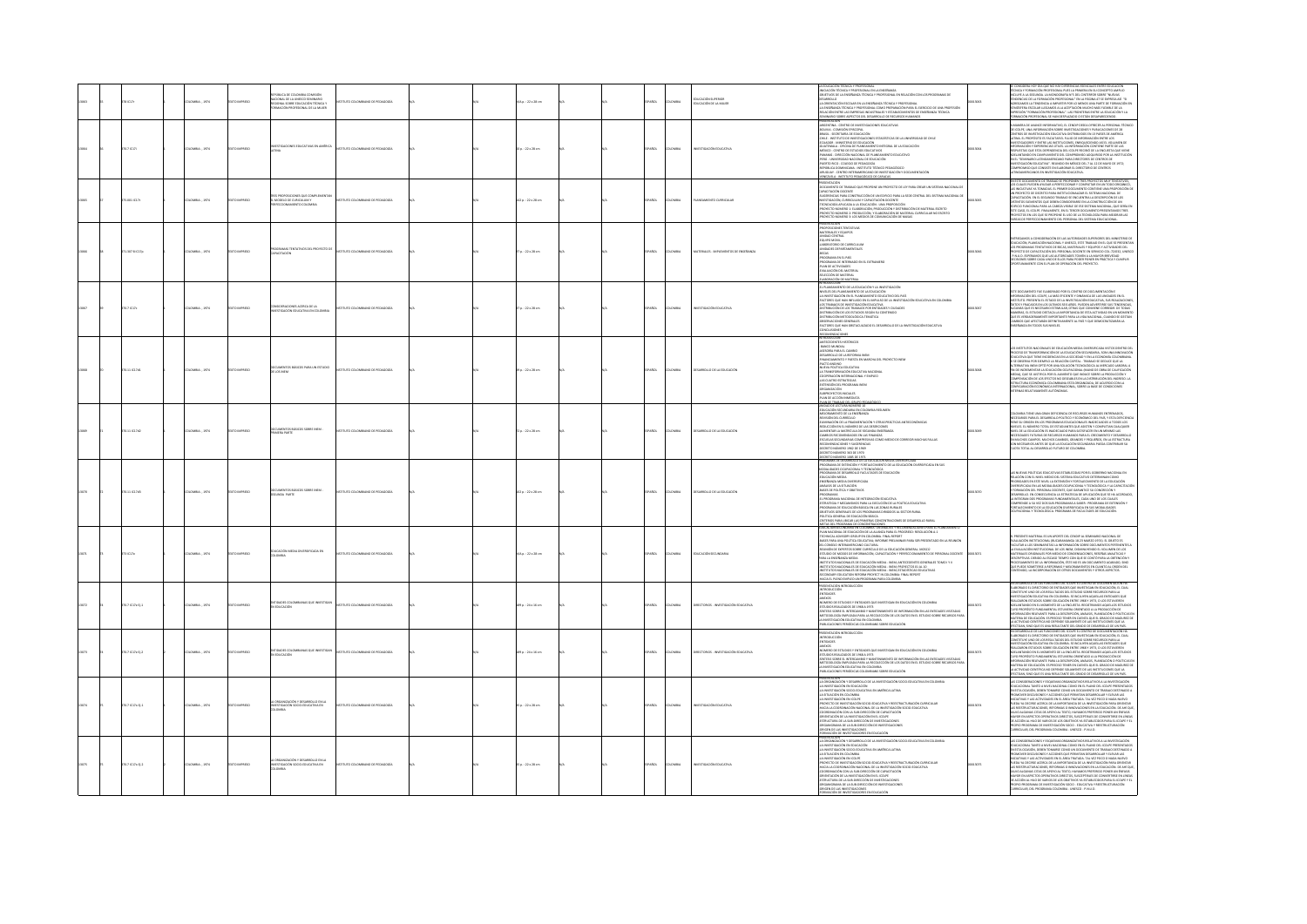|  | 07.1412 IC17c Ej.1 | LOMBIA: , 1974 | O22RRM (CT) | C.D.R. PROGRAMAS DE ESTUDIO CONJUNTI<br>ACIONAL INDUSTRIAL                                                                                                            | ITUTO COLOMBIANO DE PEDAGOGÍA    |  | 17 p. : 33 x 22 cm          |  | <b>PAÑOL</b> | CLOMBIA        | .<br>Ducación Rural<br>Ducación Industri | <b>NITADOCCOM</b><br>CONCERTO<br>- CHINICAL CANDAL<br>- CHINICAL CANDAL<br>- PROGRAMA DE REVISIONAL<br>- PROGRAMA DE ROUSSINAL<br>- PROGRAMA DE ROSAMA<br>- CHINICAL CANDAL CANDAL<br>- CHINICAL CANDAL CANDIDER PROGRAMA<br>- CHINICAL CANDAL CANDIDER<br>- CHIN<br><b>LANCAMENTO DE UNDADE</b>                                                                                                                                                                                                                                                                                                                                                                                                                                                                                                                                 |             | HOS, SE ENCUENTRAN TRES PARTES PRINCIPALES : UNI<br>TRUCTURA, LOS ORIETIVOS, LOS TEMAS Y LOS RESULTADOS ESPERADOS, EN TÉRMINOS<br>11. APRENDIZAIE DEL ALUMINO. FINALMENTE, SE PRESENTA LA GUÍA PARA EL MANEJO<br>.<br>PROGRAMA, QUE INCLIVE LAS ORIENTI                                                                                                                                                                                                                                                                                                                                                                            |
|--|--------------------|----------------|-------------|-----------------------------------------------------------------------------------------------------------------------------------------------------------------------|----------------------------------|--|-----------------------------|--|--------------|----------------|------------------------------------------|----------------------------------------------------------------------------------------------------------------------------------------------------------------------------------------------------------------------------------------------------------------------------------------------------------------------------------------------------------------------------------------------------------------------------------------------------------------------------------------------------------------------------------------------------------------------------------------------------------------------------------------------------------------------------------------------------------------------------------------------------------------------------------------------------------------------------------|-------------|------------------------------------------------------------------------------------------------------------------------------------------------------------------------------------------------------------------------------------------------------------------------------------------------------------------------------------------------------------------------------------------------------------------------------------------------------------------------------------------------------------------------------------------------------------------------------------------------------------------------------------|
|  | 07.1412 1017c EL2  | COMBIA: . 1974 |             | CONCENTRACIONES DE DESARROLLO RURAL<br>2.D.R. PROGRAMAS DE ESTUDIO CONJUNTO<br>JOCACIONAL INDUSTRIAL                                                                  |                                  |  | 07 p. : 33 x 22 cm          |  | <b>DAR</b>   | <b>AIGNOJO</b> | .<br>Educación Rura<br>Educación Indus   | CONCEPTO<br>ESTRUCTURA GENERAL<br>ORIETIVOS GENERALES<br>PROGRAMAS DE ESTUDIO<br>-PROGRAMMS OF ESTUATO<br>-PROGRAMMS OF INDUSTRIAL 1, GRADO 6<br>-DISCERPOIDN DIL PROGRAMM<br>-DISTRICTURA DEL PROGRAMM<br>-DISTRICTURA DEL PROGRAMM<br>-DISTRICTURA DE MONTO DE PROGRAMMS<br>-RUÍN 9 FRAS EL MANNEO DE PROGRAMMS<br>-RUÍN P<br>ANCAMENTO DE UN<br>ESENTACIÓN                                                                                                                                                                                                                                                                                                                                                                                                                                                                    | a sora      | este programa de estudios, se encuentran tres partes principales : una<br>Neral que define el área industrial en las concentraciones de desarrollo<br>MIRIONAL QUE LA PIERRE TANTO LA ESTERATURA A TRAVÉS DE LOS GRADOS OF A 97, COMO LOS<br>RURAL Y OSSCRIBALTANTO LA ESTRUATURA A TRAVÉS DE LOS GRADOS OF A 97, COMO LOS<br>PROCRAMA DE 97 GRADO, QUE INCLUIT UNA DESCRIPIDA PA LOS CONT<br>I NOLI UNO, LOS DUBLINICOS, LOS TIMPAS Y LOS PASOLI ALDOS ISMINALDO, UN I HANNIKO<br>11. APRENDIZAJE DEL ALUMNO, FINALMENTE, SE PRESENTA LA GUÍA PARA EL MANEJO<br>11. PROGRAMA, QUE INCLUYE LAS ORIENTACIONIS BÁSICAS Y LOS EIEMPLO |
|  | 5.017(6)           | MEIA: , 1974   |             | MPLICACIONES QUE TIENEN LOS ESTUDIOS<br>DE LA LE A. EN EL CURRICULUM ESCOLAR                                                                                          |                                  |  | $: 22 \times 28$ cm         |  | ñα           |                |                                          | N<br>NOONALES<br>UNINE FRANCISCO DE ACOMETER LOS PROB<br>-TOMAS COOPRATING DE ACOMITAT IOS PRODUMAS DE CARANTER ESTADO -<br>-RESTRUMENTOS ATTENHACIONALES DE EVALUACIÓN DE DATOS<br>-EVALUACIÓN Y EDUCACIÓN<br>-EVALUACIÓN Y EDUCACIÓN<br>-EVALUACIÓN DEL FADERER<br>-CARANTERIADO - EN APRENDER<br>-ERAN<br>- Ilmpo<br>Evaluación Verbal<br>La Educación del Párvulo<br>La Enseñanza Básica<br>LANTEAMENTO DE OBJETIVOS<br>OS ALUMNOS MAS CAPACES Y L                                                                                                                                                                                                                                                                                                                                                                           |             | UN PLACER ENTREGAR EN ESTE VOLÚMEN LA VERSIÓN EN CASTELLANO DEL TRABAJO<br>.<br>CHE EL PROFESOR BENJAMIN BLOOM, EISTINGUIDO EDUCADOR DE LA UNIVERSIDAD DE<br>CHICAGO PRESENTÓ EN LA CONFERENCIA SOBRE EL RENDIMIENTO EDUCACIONAL, EN LA<br>UNIVERSIDAD DE HARVARD, EN NOVIEMBRE DE 1973. AQUÍ ANALIZA LOS RESULTAD<br>UNIVERSIDO DE MANARO, EN NOVEMBRE DE 2017. ACUA MANZA LOS ESEGUENDOS ANAS EN EL CALICA EN EL CALICA (EL CALICA<br>LAS ENQUICIDES COMPARANAS DE RENDOMENTO ESCOLRA HISCA EN EL LEJA, OS<br>MOCARCÓN INTERNACIONAL DE UNALIGADA, CON S                                                                         |
|  | 25 10171 012       | LOMBIA: , 1974 | O22RRM (CT) | UCACIONES QUE TIENEN LOS ESTUDIOS<br>LA LEA EN EL CURICULUM ESCOLAR                                                                                                   | NTO COLOMBIANO DE PEDAGOGÍA      |  | 19 p. : 22 x 28 cm          |  | <b>MACL</b>  | <b>CLOMBIA</b> |                                          | BSBNI ALIUN<br>IFORMES NACIONALES<br>DRMAS COOPERATIVAS DE ACOMETER LOS PROBLEMAS DEL CURRÍCULO<br>FORMAS COOPERATIVAS DE ACOMITER LOS PROBLEMAS DEL CL<br>VISTRIMININTOS INTERNACIONALES DE FICOLCICIÓN DE DATOS<br>EVATRIMININTOS INTERNACIONALES DE FURLUACIÓN<br>EVALUACIÓN Y EDUCACIÓN<br>OFORTUNIDAD DE APRENDER<br>OFORTUNIDAD DE APRENDE<br>-<br>- CAPACITACIÓN DEL PROFESORADO<br>- EVALUACIÓN VERBAL<br>- EVALUACIÓN VERBAL<br>-LA EDUCACIÓN DEL PÁRVULO<br>-LA ENSEÑANZA BÁSICA<br>-PLANTEAMENTO DE OBJETIVOS<br>-<br>NUMBER MAS CARAC                                                                                                                                                                                                                                                                                |             | IN DIACED ENTORCAD EN ESTE VOLÚMEN LA VEDSIÓN EN CASTELLANO DEL TRABAJO<br>IN USA PACKER DISTRIBUTION CONTINUES AND VIOLATION CONTINUES ON THAT ON A REPORT OF A REPORT OF A REPORT OF A REPORT OF A REPORT OF A REPORT OF A REPORT OF A REPORT OF A REPORT OF A REPORT OF A REPORT OF A REPORT OF A REP                                                                                                                                                                                                                                                                                                                           |
|  | $1.12$ (C17p Ej.1  | CMBIA: , 1974  |             | OGRAMA SEGUNDO SEMINARIO DE<br>PACITACIÓN CONCENTRACIONES DE<br>SARROLLO RURAL                                                                                        | MNO DE PEDAGOGÍA                 |  | $\tau_{\rm p}$ : 22 x 33 cm |  | wkou         |                | MCITACIÓN DOCENT                         | INTRODUCCIÓN<br>-ORGANIZACIÓN DEL CURSO<br>-SEDE<br>-OURACIÓN<br>-DURAIDIN<br>- PARTIDINANTIS<br>- FARUSHAN GENERAL<br>- FANLUACIÓN DOCENTE<br>- METODOLOGÍA GENERAL DE TRABAID<br>- METODOLOGÍA GENERAL PARA TODOLOGÍA SENTIDINATES<br>- CAPACITACIÓN PARA EL PERGINAL ADMINISTRATIVO<br>- CAPACITACIÓN PARA EL PER<br>APACITACIÓN PARA EL PERSONAL DOCENTE                                                                                                                                                                                                                                                                                                                                                                                                                                                                     |             | PUESTA EN MARCHA DE UN SEGUNDO GRUPO DE CONCENTRACIONES DE DESARROLLO<br>t the substitution of the manufacturer of the content website and substitution of the substitution of the substitution of the substitution of the substitution of the substitution of the current and state content of the sub<br>PARA DE CAPA EST CENTRA: COSCITANTES CONTENENTADO E CAPA EN ANTESTADO E CON EN ANGELES EN EL CONTROL DE CAPA E<br>A COMUNIDAD PARA SU FAMEACIÓN SE TUNISIDADE NO ENFIR LOS SIGUIENTES<br>A COMUNIDAD PARA SU FAMEACIÓN SE TUNISIDADE                                                                                    |
|  | $1.12$ (C17p E).2  | CMBIA: , 1974  |             | OGRAMA SEGUNDO SEMINARIO DE<br>PACITACIÓN CONCENTRACIONES DE<br>SARROLLO RURAL                                                                                        | MANO DE PEDAGOGÍA                |  | 7 p. : 22 x 33 cm           |  | <b>MG</b>    |                | ACITACIÓN DOCENTI                        | <b>DALCS</b><br>-DERITIVOS GENERALES<br>-DRGANIZACIÓN DEL CURSO<br>-DURACIÓN<br>SINGOS<br>ANDRES COMPANY<br>MANIRAL COMPANY<br>MANIRAL COMPANY<br>MANIRAL COMPANY<br>MANIRAL COMPANY<br>MANIRAL COMPANY<br>COMPANY<br>MANIRAL COMPANY<br>MANIRAL COMPANY<br>MANIRAL COMPANY<br>MANIRAL COMPANY<br>MANIRAL COMPANY<br>MANIRAL COMPANY<br>MANIRAL COMPANY<br>                                                                                                                                                                                                                                                                                                                                                                                                                                                                      |             | A PUESTA EN MARCHA DE UN SEGUNDO GRUPO DE CONCENTRACIONES DE DESARROLLO<br>HAT THE INTERNATIONAL UNIT AND A MARKED DEL PRESENTE AÑO, HA REQUERED DI LA<br>RURAL QUE INICIAN LABORES EN MARZIO DEL PRESENTE AÑO, HA REQUERED DI LA<br>PEANTA DE CADA SEDE CENTRAL : DIRECTIVOS, DOCENTES Y TÉCNICOS DE DESARROLL<br>PLANTA DE CARA SEDE CONTRAL : DISECTIVOS, COCANTENT VÍCIAICOS OS CASAS COLORES (1992), ANO CONSTANTINO DE CONT<br>AL CORUNDAD, PARA SU PLANEACIÓN DE TUNIDIDA EN CURITA LOS SIGUIENTES :<br>AS CARACTERS : AN ANTIANCA CARACTER DE C                                                                            |
|  | 18310174           | MEA:, 1975     |             | RESEÑAS NÚMERO 6                                                                                                                                                      | TO COLOMBIANO DE PEDAGOGÍA       |  | .<br>Ap.: 19 x 25 cm        |  | <b>MGC</b>   |                | MAGINALDAD<br>Raanización<br>Kupación    | MUDILLO DE REGENVADACION<br>EL PROCESO DE URA LIRBAN D'ACIÓN EN EL VALLE DE ABURRÁ<br>EL PROCESO DE URBAN D'ACIÓN Y SUS IMPLICACIONES EN EL DESARROLLO<br>LIRBANIZACIÓN Y MARGINALIDAD<br>-UNIMALISCIUM T MAMALISMU<br>-LA SELECTIVINGO DE LA MIGRACIÓN EN UNA PERSPECTIVA HISTÓRICA: EL CASO BOGOTÁ<br>-LAS INVACIONES DE TERRENOS URBANOS - ELEMENTOS PARA UN DIAGNÓSTICO<br>-LA URBANIZACIÓN EN LOS PAÈIES DE DISSARDOLLO RECI<br>AUREAUXZACIÓN EN AMÉRICA LATINA<br><b>THE RESERVEY HALLS SAMM</b>                                                                                                                                                                                                                                                                                                                           |             | TA OBRA CONTIENE LOS RESULTADOS DE LA INVESTIGACIÓN REALIZADA POR DESAL EN<br>ISTA OBRA CONTINUES LOS RESULTAROS EN A NIVESTIGADON BANZINAL POR ESSA UNA POLICIA EN ANALISA EN ARCANDINA DE<br>LA POBLACIÓN MARGIANA DEL GRAN SANTAGO, DUBANTE 1966, CON EL CRILITAD DE<br>PROPORCONA ANTECESCATIVIS SOBRE LAS CAR                                                                                                                                                                                                                                                                                                                 |
|  | 27 (176            |                |             | ERACIÓN LOS LLANOS CRIENTALES:<br>HIRRADH LOS LORDOS DRIMITALES<br>VIERÍA EXPERIMENTAL DE TEST DE<br>VALUACIÓN DEL RENDIMIENTO EN LA<br>VEEÑANZA PRIMARIA EN COLOMBIA |                                  |  | $: 22 \times 32$ on         |  |              |                | UACIÓN DE LA EDUCACIÓN                   | SERIE NÚMERO I CIENCIAS<br>TEST DE CIENCIAS NATURALES PARA I AÑO DE PRIMARIA                                                                                                                                                                                                                                                                                                                                                                                                                                                                                                                                                                                                                                                                                                                                                     | $rac{1}{2}$ | .<br>TE TEXTO CONTIENE UN TEST DE CIENCAS NATURALES CON 30 ÍTEMS DISEÑADOS PARA<br>. I AÑO DE PRIMARIA.                                                                                                                                                                                                                                                                                                                                                                                                                                                                                                                            |
|  | 1.33310170         | OMBIA: . 1975  | OZBRNI OT   | ATILLA SOBRE EVALUACIÓN DE PERSONAL                                                                                                                                   | ARONAGER 30 OMAIRMOJOS OF UTITA  |  | $n: 22 \times 28$ cm        |  | <b>MACK</b>  | <b>CLOWBIA</b> | INLUNCIÓN DE PERSONAL                    | UNTERNAMINGON DE ENCTORES PARA CADA GRUPO DE EMPLEADOS<br>DETERNAMINÓN DE FACTORES PARA CADA GRUPO DE EMPLEADOS<br>FOCALA DE CALIFICACIÓN FINAL                                                                                                                                                                                                                                                                                                                                                                                                                                                                                                                                                                                                                                                                                  | 12094       | TWO DRADINE PERSONAL PRODUCT DAN CARRIER LOS SIGNIFIES FRES.<br>ABLICA UNA POLITICA DE CARRICOLAS DE PRESONAL BAGARA DE SETOS ACHIERA<br>DETOS, CONTAR CHE LOS SUPCIENTES CELEMATES DE ILICIO DE LA ADSOCÓNICA<br>COSMAS SOBRA ACCIDADE                                                                                                                                                                                                                                                                                                                                                                                            |
|  | 01421017           | CMBIA:, 1975   |             | ESTIGACIÓN TECNOLÓGICA EN LA<br>ICACIÓN PRIMARIA                                                                                                                      | NANO DE PEDAGOGÍA                |  | 14 p. : 22 x 28 cm          |  | <b>HÁOL</b>  |                | STIGACIÓN TECNOLÓGIC                     | NTRODUCCIÓN<br>FLAN GENERAL<br>-PLAN GENERAL<br>-FASS DEL ESTUDIO<br>-HIPÓTESIS<br>-HIPÓTESIS<br>-HIGTRUMENTOS<br>-PROCEDIMENTOS<br>-PROCEDIMENTOS<br>-- AJULIANSKITOS<br>- REAUZACIONES<br>- PROCESAMIENTO ELECTRÓNICO<br>- ANÁLISIS<br><b>TRAS ACTIVIDADES</b>                                                                                                                                                                                                                                                                                                                                                                                                                                                                                                                                                                 |             | A MARTINIAN ASSOCIATES CONTINUES AND MANUFACTURE INTERFERING A STANDARD CONTINUES INTO A STANDARD CONTINUES IN THE CONTINUES OF THE CONTINUES INTO A STANDARD CONTINUES INTO A CONTINUES INTO A CONTINUES INTO A CONTINUES IN                                                                                                                                                                                                                                                                                                                                                                                                      |
|  | 0.11 (27)          | COMBIA: . 1975 | COSSIGN ITT | DICE REFERENCIAL DE ESTADÍSTICAS<br>UCATIVAS                                                                                                                          | TUTO COLOMBIANO DE PEDAGOGÍA     |  | 2 n. : 22 x 28 cm           |  | <b>Wick</b>  | <b>OLOMBIA</b> | <b>EDOLLO EDUCATIVI</b>                  | ITANANCINA<br>DUCACIÓN PRIN<br>LUMNOS<br>usu.<br>ALUMNOS<br>ESTABLECIMENTOS<br>PERSONAL DOCENTE<br>PROPIEDAD Y TENENCIA DE LOS EDIFICIOS ESCOLARES<br>ASSIMI MODANT<br>ntiutos nacionales de educación media diversificada inem<br>titutos técnicos agricolas itas<br>MAINI INTERNATIONAL DE EDUCACIÓN<br>PRESLIPUESTO NACIONAL DE EDUCACIÓN PRIMARIA<br>INVERSIÓN NACIONAL EN EDUCACIÓN                                                                                                                                                                                                                                                                                                                                                                                                                                         | 1209        | IN DAD DE ESTADÍSTICAS EDUCATIVAS DE ICOLPE PRETENDE SER UN INSTRUMENTO<br>UN UNIVERSIDADE DE LA PORTUNIDA DE LA PRODUCATIVO DEL SURGE DE LA<br>PARA EL CONOCIMIENTO REAL Y ORIETIVO DEL SECTOR EDUCATIVO. ELLA SURGE DE LA<br>NECESIONO DE DESCISIBRI ORIETIVANENTE LA REALIDAD DE LA IDUCACIÓN COLOMBIAN<br>LO C<br>43 LOM MARI MIGASMO UN MOGIO NA DE DESIGNATIVA EN DE DESIGNATO DE LOS ESPORTA CON ACEIRO AL ANGESIA EN ANGESIA EN ANGESTA EN EN ANGESTA EN EL ANGESTA EN EL ANGESTA EN EL ANGESTA EN EL ANGESTA EN EL ANGESTA EN EL ANGESTA EN                                                                               |
|  | 1.30781017h        | COMBIA: . 1975 | OZERNI OTI  | NOLOGÍA EDUCATIVA                                                                                                                                                     | ARODAGER 30 OMAINMO DE PEDAGOGÍA |  | $18a : 22 \times 28$ cm     |  | <b>DAR</b>   | AIRMOJO        | <b>DIOLOGÍA EDUCATIVA</b>                | HACH UNA FUNDAMENTACIÓN DE LA TECNICIOGÍA EDUCATIVA<br>-AFPECACIÓ GEORANTINA<br>-AFPECTOS GENERALES DE LA TEORÍA Y EL MÉTODO CIDIVÍFICO<br>-AFRECTOS GENERALES DE LA TEORÍA Y EL MÉTODO CIDIVÍFICO<br>-HARABLES BIPROMECANAIS<br>-HAPOTESE BE                                                                                                                                                                                                                                                                                                                                                                                                                                                                                                                                                                                    | 012082      | ERMITIR LA REVISIÓN Y LA DECANTACIÓN DE LOS RESULTADOS DE UNA LABOR QUE SE<br>NIRMINI LA BEVISION T LA DELANTACION DE LOS RESOLTADOS DE UNA LAWOR QUE SI<br>IA VENDO DESARROLLANDO DI FORMA INTENSA Y DITUSSICTA DE LA UNIVERSIDAD<br>KDAGÓGICA NACIONAL: LA INTRODUCIÓN DE LA TECNOLOGÍA EDUCATIVA EN LOS<br>INTREOS<br>HVIRKOS NIVELIS DE ACTIVIDAD DE NUESTRA NISTITUICON. LA NICOSIDAD DE TAL<br>BAPRESA ES CLARA PARA TODOS AQUISLOS QUI COMPRINDIN QUE LA EDUCACIÓN<br>UEDE Y OEBE TENER UN FLINDAMENTO CIENTÍFICO, PUES SÓLO EN ESA FORMA<br>DOS DE LOS G                                                                   |
|  | 112210174          | LOMBIA: , 1975 | O23RRMI OTX | 33 MÖDAMADI 19802 OLAN<br>CINTES PARA EL SISTEMA EDUCATIVO                                                                                                            | TUTO COLOMBIANO DE PEDAGOGÍA     |  | .<br>29 р.: 22 х 28 ст.     |  | <b>PAÑOL</b> | ABM0J02        | <b>PACITACIÓN DOCENTE</b>                | INTRODUCCIÓN<br>-PERSPECTIVA DE LA EDUCACIÓN DE PROFESORES DEL MAÑANA.<br>-EL SINDICALISMO PROFESIONAL CONO UNA FUERZA DE CAMBIO EN LA EDUCACIÓN DE LOS PROFESORE<br>-sl andvarianto de responsabilidad con fundata por el cambio en Turcara de L'ai Profilmat<br>-el movimiento de responsabilidad como fuerza para el cambio en la formación de<br>-la evaluación del contemido como fuerza para el cam<br>UN MUEVO INTERNACIONALISMO<br>FOSBLES CAMBIOS EN LA PREPARACIÓN DE PROFESORES 1975 - 1985<br>EL ESTUDIO METÓDICO DEL MUNDO<br>UN MUEVO INTERNACIONALISMO<br>in Numan (Marthammann)<br>16 Establicarente de Trabauds prácticos desde la etapa de Formación antes del servicio<br>16 Establicarente de Trabauds prácticars o contenido<br>16 Egnuardas cono un auxulia de la enseñanza<br>14 Conumens co<br>RODUCCIÓN | 1208        | SOS AND ARRESTS WANDED WAS ARRESTED AND MESSAGED COMMITMOVER IN THE STATE OF THE STATE OF THE STATE OF THE STATE OF THE STATE OF THE STATE OF THE STATE OF THE STATE OF THE STATE OF THE STATE OF THE STATE OF THE STATE OF T<br>I UMIPIO OP DAT KONSTANTIS APARIMIS POD DATA DE MANARI DE DE DE DE MANARI DE LA EDUCACIÓN COMO CONSECUENCIA DE<br>CALIDAD DE LA EDUCACIÓN COMO CONSECUENCIA DEL DRAMÁTICO DESEQUILIBRO<br>EDUCACIÓN AL QUE SE CARACTERIZA POR MANITE<br>MAMS, MATERIALES, MÉTODOS, TÉCNICAS Y PROCEDIMIENTOS DE ENSEÑANO                                                                                          |
|  | 20.7 (CL21)        | LOMBIA: , 1975 | O22RRM (CT) | 30 2AM 240 OF PROBLEMAS DE<br>STIGACIÓN                                                                                                                               | TUTO COLOMBANO DE PEDAGOGÍA      |  | 0 p.: 22 x 28 cm            |  | <b>PAÑOL</b> | <b>CLOMBIA</b> |                                          | .<br>1 Proceso de Investigación<br>DNCEPTUAUZACIÓN DEL PROBLEMA DE INVESTIGACIÓN<br>-<br>- EL DISEÑO METODOLÓGICO<br>- INTERPRETACIÓN DE LOS RESULTADOS<br>- TIPOS DE INVESTIGACIÓN<br>I IPOS DE INVESTIGACIÓN<br>MÉTODOS Y TÉCNICAS DE INVESTIGACIÓN<br>LA FORMULACIÓN DE UN PROBLEMA DE INVESTIGACIÓN<br>SELECCIÓN DE UN TEMA DE INVESTIGACIÓN<br>-SELECTION DE UN TEMPLO EN MINISTRA-DON<br>- UNA TEOLOGÍA DE PROBLEMAS BÁSICOS<br>- JOAN PEOLOGÍA DE PROBLEMAS DE VENITALES Y COLETIVOS ESPECÍFICOS<br>- CONCEPTOS VARIABLES<br>- MALOS DE NICESSONOSE DE DUALUACIÓN<br>- JOAN DE NICESSONOS                                                                                                                                                                                                                                 |             | .<br>FORMULACIÓN O PLANTEAMENTO DE UN PROBLEMA ES LA FASE MÁS IMPORTANTE EN<br>IDO EL PROCESO DE INVESTIGACIÓN. ES TAMBIÉN LA PARTE MÁS DIFÍCIL<br>NN DE PROGRAM NO THURST FROM A THOMAS DE LO TRAVAL SE BEDI, COMO SE<br>PECHAMBATE CUANDO SE QUIERE SAUR DEL ÁMBITO DE LO TRAVAL. SE BEDI, COMO SE<br>ISETE REPETIDAMENTE EN EL TEXTO QUE SIGUE, NO EXISTEN REGLAS PARA DESCUBRIR<br>IOB<br>PROBIEMAS, IL COMPONIBITO DE LA IGRICAY DE LOS PROCEIDAIS/RISO SEGUEIDOS PORTEROS EN 1993<br>OSTRO INVISTIGADOSES ANUARA, IL INDICA A ENTRE CAMBIOS DE SALIDAD, A IMACE<br>PROGLIMAS CON SERVIDO, A PORTERO A IMAGIONAL EL A INVISTI |
|  | 1.27 (C17d         | CMBIA: , 1975  |             | .<br>Wardllo de una teoría de la<br>Luación                                                                                                                           | NO COLOMBANO DE PEDAGOGÍA        |  | 6 p. : 22 x 28 cm           |  | κkα          | <b>COMBA</b>   | INLUNDON DE LA EDUCACIÓN                 | -<br>-FLANTEAMENTO DE PROGRAMAS<br>-MEJORAMENTO DEL PROGRAMA<br>-MEJORAMENTO DEL PROGRAMA<br>CERTIFICACIÓN DEL PROGRAMA                                                                                                                                                                                                                                                                                                                                                                                                                                                                                                                                                                                                                                                                                                          |             | .<br>NA TEORÍA DE LA EVALUACIÓN DEBERÍA : (1) OFRECER UN ESQUEMA CONCEPTUAL QU<br>FRAITA CLASIFICAR ÁREAS O PROBLEMAS DE EVALUACIÓN. (2) DEFINIR ESTRATEGIAS<br>QUE INCLUYAN CLASES DE DATOS Y MEDIOS PARA ANÁLISES Y COMUNICACIÓN<br>APROPHONOS PARA CADA UNA DE LAS ÁREAS OS ESE ESQUIRAN CONCEPTUM. (3) PROVEES<br>SETERANS DE GENERALIZACIÓNES ACERCA DEL LISO DE DISTINTOS PROCEDIMIENTOS Y<br>SET                                                                                                                                                                                                                            |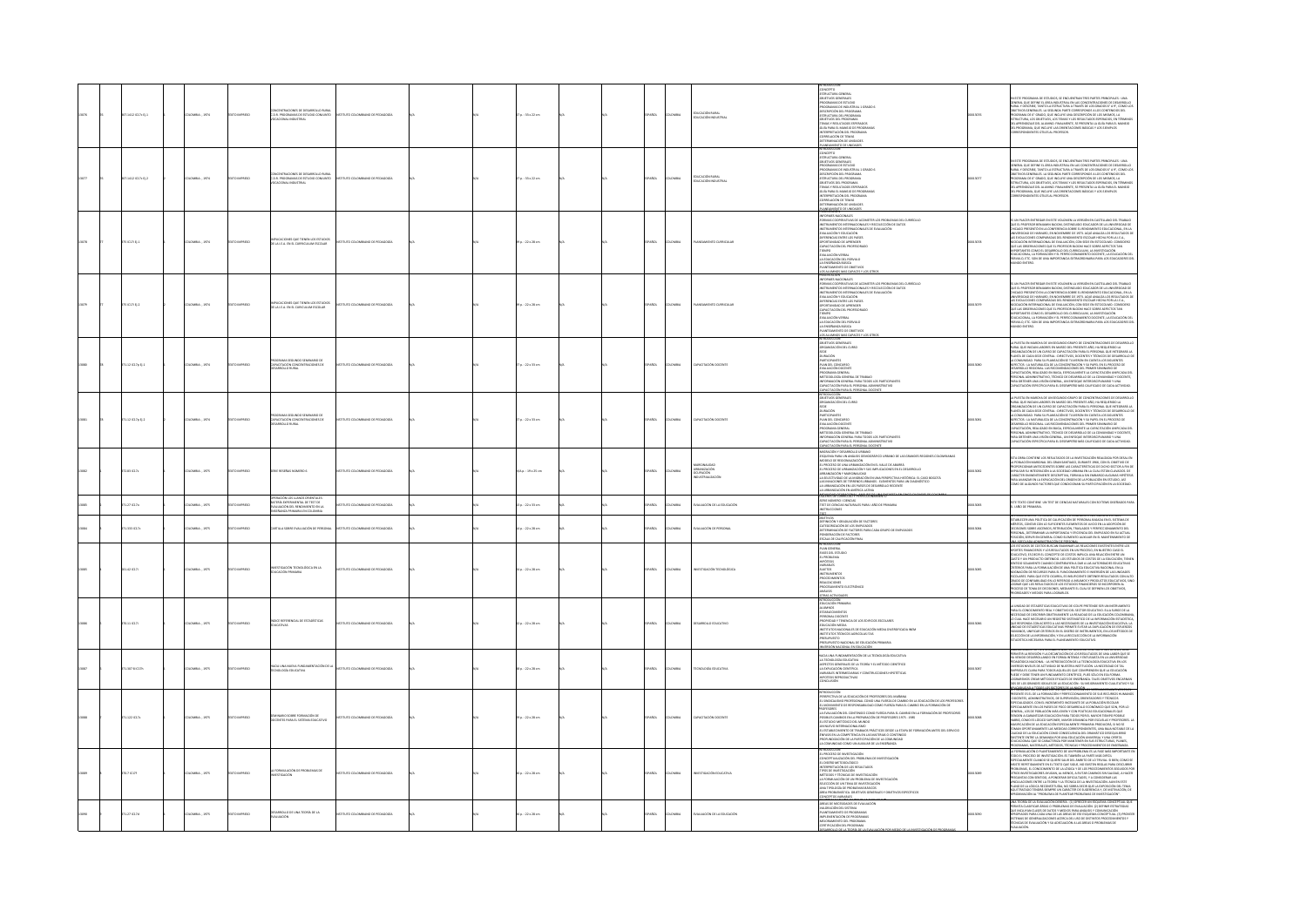|  | 111 (17)         | 2686A:, 1975      | O23RRMI OT  | ERE: LA EDUCACIÓN, PRESENTE Y FUTURO                                                        | ASTITUTO COLOMBIANO DE PEDAGOGÍA       |  | (Ap.: 22 x 28 cm         |  | <b>MACL</b>  | LOMBIA         | <b>ESARROLLO DE LA EDUCACIÓN</b>     | <b>ESENTACIÓN</b><br>A TECNOLOGÍA Y LA FORMACIÓN DE LOS DOCENTES<br>UE SE ENTIENDE POR TECNOLOGÍA Y CUALES SON LOS OBJETIVOS DE LA FORMACIÓN DE LOS DOCENTE<br>ACTORES SOCIALES Y EDUCATIVOS QUE PERMITEN DEFINIR EL PAREL DE LAS ESCUELAS NORMALES<br>NODENCIA SOBRE LOS PROGRAMAS DE LAS ESCUELAS NORMALES<br>JN PROGRAMA DE INVESTIGACIONES<br>EL ESTUDIO DE LA PEDAGOGÍA A LA PRÁCTICA EN CLASE: PROBLEMAS DE TRANSICIÓN                                                                                                                                                                              |       | est a moderno termino da de anía - de hodoratan fratami a termino", ter mino<br>Refuzaçõe con base en dos acatículos cuntos terais consoleranos es gava<br>Margatancia para teolos aquellos que se interesan por los problemas<br>Educa<br>.<br>ESTUDIO DE LA PEDAGOGÍA A LA PRÁCTICA EN CLASE : PROBLEMAS DE TRANSICIÓN" DE H<br>AEBLI: EL PRINCIPAL OBJETIVO QUE SE BUSCA CON ÉSTA SERIE, ES EL DE FACILITAR EL<br>INTERCAMBIO DE EXPERENCIAS PRODUCTO DE LOS DIFERENTES ENFOQUE<br>CPLINARIOS QUE PUEDEN CONTRIBUIR AL MEICRAMENTO DE LA EDUCACIÓN, SE                                                                                                                        |
|--|------------------|-------------------|-------------|---------------------------------------------------------------------------------------------|----------------------------------------|--|--------------------------|--|--------------|----------------|--------------------------------------|-----------------------------------------------------------------------------------------------------------------------------------------------------------------------------------------------------------------------------------------------------------------------------------------------------------------------------------------------------------------------------------------------------------------------------------------------------------------------------------------------------------------------------------------------------------------------------------------------------------|-------|----------------------------------------------------------------------------------------------------------------------------------------------------------------------------------------------------------------------------------------------------------------------------------------------------------------------------------------------------------------------------------------------------------------------------------------------------------------------------------------------------------------------------------------------------------------------------------------------------------------------------------------------------------------------------------|
|  | <b>DOM:</b>      | <b>CARLA 1975</b> | TO IMPRESO  | escria para la obganización de<br>Icinas de Información regional<br>Iucación                | CT/THTO COLOMBIANO DE REDACOCÍA        |  | $16.1243$ mm             |  | <b>PAÑOL</b> | LOMBIA         | NANCTRACYN ESCOLAR                   | <b>GUETIVOS</b><br>undows<br>REQUISITOS<br>REQUISITOS<br>EQUIPO Y MOBILIARIO<br>MATERIALES BIBLIOGRAFICOS<br>-<br>PAPELERIA DE LA BIBLIOTECA<br>RECURSOS HUMANOS<br>RECIGRAMA DEL CURSO DE CA                                                                                                                                                                                                                                                                                                                                                                                                             |       | SIGNIFICATION CON FINISHO CONTINUES AND CARRIED CONTINUES OF A CONTINUES OF A CONTINUES OF A CONTINUES OF A CONTINUES OF A CONTINUES OF A CONTINUES OF A CONTINUES OF A CONTINUES OF A CONTINUES OF A CONTINUES OF A CONTINUES<br>- HACENDO".<br>COSERVACIÓN DEBE LEERSE CUIDADOSAMENTE ANTES DE COMENZAR À                                                                                                                                                                                                                                                                                                                                                                      |
|  | $1.5 \times 17g$ | CMBIA:, 1975      | O22RRMI OT  | JALO 30 MÖLSAVADEDE GUASE                                                                   | NSTITUTO COLOMBIANO DE PEDAGOGÍA       |  | 10 p.: 22 x 33 cm        |  | <b>PAÑOL</b> | CMBA           | SCIPLINA ESCOLAR                     | AROGANNA PEL CUBER DE CHRISTIALINE,<br>- GUÍR DE OBSERVACIÓN<br>- GUÍR DE OBSERVACIÓN DE VISITA A CLASE<br>- GUÍRTIVOS DE LA OBSERVACIÓN<br>- AS ACTIVIDADES<br>- GECURSOS<br>- GECURSOS<br>INAUZACIÓN DE LA CLASE<br>PORTAMENTO DEL ALUMNO EN SITUACIÓN DE CLASE                                                                                                                                                                                                                                                                                                                                         |       | GENOMIA, LOS ASPECTO<br>ENDE LA GUÍA, CUND CO<br>JGENCIARLA, LOS ASPECTOS QUE COMPRENDE LA GUÍA, CUNO CONOCIMIENTO<br>IMPORTANTE, SON LOS SIGUIENTES : OBIETINOS PROPUESTOS PARA LA CLASE,<br>es medienaiti, son los siguintes : delitwos propustes para la cake,<br>remajnar els crietivos propustes con : contrinds, actividades, recursos,<br>remajnar els crietivos profusterio de alumno en stilicada el case,<br>recursos comun                                                                                                                                                                                                                                            |
|  | 111 (179         | MEM  1975         |             | ACIÓN DEL ÁREA DE                                                                           | (THE COLOMBIAN) OF REPAIRING           |  | 12 p. : 22 x 33 cm       |  | <b>AÑOL</b>  | <b>CIVELA</b>  | ECURSOS HUMANOS - FORMACIÓN          | ÉCRICAS DE COMPRICACIÓN<br>UNDAMENTACIÓN<br>UNDAMENTACIÓN<br>NUETIVOS A LARGO PLAZO<br>-DIATIVOS A LARGO PARA<br>CHATINGS MARCIANTS<br>- CHATINGS MARCIANTS<br>- CHATINGS MARCIANTS<br>- CHATAIN DE MATHAM CHATINGS CON AREA<br>- CHATAIN DE MATHAMARCS<br>- CHATAIN DE MATHAMARCS<br>- CHATAIN DE MATHAMARCS<br>- CHATAIN DE MATHAMARCS APOR<br>ADRO NÚMERO 1 PRESUPUESTO CORRESPONDIENTE A LA CONTRIBUCIÓN DEL PNUD.<br>RODUCCIÓN                                                                                                                                                                       |       | kstrumento.<br>Ste documento fue preparado en su version prelimitar por el coditenador<br>Konco del proyecto col 73/032 y representa el persanerito de los directores<br>Molevaris de educación col 73/045 y de Capacitación del person<br>SPALENDE DE ENSACIONE COLORES COMPANY EN CONSUMENCIÓN DE PRESIDENTE DE CONSUMERACIÓN EN CONSUMERACIÓN DE CONSUMERACIÓN DE CONSUMERACIÓN DE CONSUMERACIÓN DE CONSUMERACIÓN DE CONSUMERACIÓN DE CONSUMERACIÓN DE CONSUMERACIÓN<br>ANSIÓN TRIPARTITA CELEBRADAS DURANTE LAS 3 ÚLTIMAS SEMANAS.                                                                                                                                           |
|  | 111 (179         | 2022 - AMBRIC     | O2995641 OT | <b>CONTINUES</b> OF CREAM<br>del Área de Formación de Recursos<br>Humanos                   | <b>DITO COLOMBIANO DE REDACOCÍA</b>    |  | $10.123$ x 33 cm         |  | x6o.         | owaw           | WOMANG LIBRARIES - COMMAND           | INDAMENTACIÓN<br>BIETIVOS<br>NEETIVOS A LARGO PLAZO<br>-DEILTIVOS INMEDIATOS<br>-MARCO INSTITUCIONAL Y ACADÉMICO DEL ÁREA<br>-DRGANIZACIÓN DEL ÁREA<br>-PLAN DE TRABAJO DEL ÁREA<br>mi (di Innimo Valme)<br>Scrama de Actividades<br>Scrama de Liss Insumos aportados por el Paud<br>Iscripción de Liss Insumos aportados por el Gobierno<br>Iscripción de Liss<br>T<br>ADRO NÚMERO 1 PRESUPUESTO CORRESPONDIENTE A LA CONTRIBUCIÓN DEL PNUD<br>REEMATICA EN LA EDUCACIÓN DEL PRE-ESCOLAR COLOMBIANO                                                                                                      |       | UNA SERIE DE INVESTIGACIONES REALEXANS EN LOS ÚLTIMOS AÑOS NO HAN HECHO MÁS<br>QUE CONFIRMA LO QUE SERAPRE SE VA SABIO DE N. EL SINTIOS DE QUE LA CALIBAD DE<br>LA EDLICACIÓN QUE SE MAPARTE EN TODOS LOS INVELES DE SISTEMA EDLICAC<br>CANTIDAD DE ESPECULACIONES. HA SIDO TEMA DE DISCUSIÓN EN TODAS LAS<br>CONFERENCIAS INTERNACIONALES DE EDUCACIÓN Y SE HA ESCRITO UNA GRAN VARIEDAD<br>DE INFORMES TÉCNICOS.                                                                                                                                                                                                                                                               |
|  | 00071017         | CMBIA:, 1975      | O22R4MI OT  | EAMENTOS GENERALES PARA UNA<br>ESTIGACIÓN EN EDUCACIÓN PRE-ESCOLA                           | ALCOADED DE CAMBARO DE PERMISCIÓN      |  | $11 p : 22 \times 28$ cm |  | <b>PAÑOL</b> | <b>LOMBIA</b>  | NVESTIGACIÓN - EDUCACIÓN PRE-ESCOLAR | A EDUCACIÓN PRE-ESCOLAR EN LA CIUDAD DE BOGOTÁ<br>ENTROS PILOTO Y NUCLEOS FAMILIARES                                                                                                                                                                                                                                                                                                                                                                                                                                                                                                                      | 12096 | ESTE TEXTO CONTIENE VARIOS ARTÍCULOS RELACIONADOS CON LOS LINEAMIENTOS<br>GENERALES PARA INVESTIGACIÓN EN PRESECUJAR.                                                                                                                                                                                                                                                                                                                                                                                                                                                                                                                                                            |
|  | 12210171011      | MEIA: , 1975      |             | INARIO SOBRE FORMACIÓN DE<br>ENTES PARA EL SISTEMA EDUCATIVO                                | NTO COLOMBIANO DE PEDAGOGÍA            |  | $1 p : 22 \times 28$ cm  |  | xkou         | <b>CIVILIA</b> |                                      | ODUCCIÓN<br>LA EDUCACIÓN DE LOS MAESTROS EN EL FUTURO<br>INSUMISMO<br>IDGRAMAS DE DESARROLLO PERSONAL BASADOS EN LA ESCUELA<br><b>COBIERNO FEDERAL</b>                                                                                                                                                                                                                                                                                                                                                                                                                                                    |       | .<br>1 PROBLEMA TAL VEZ MÁS CRÍTICO QUE ENFRENTAN LOS SISTEMAS EDUCATIVOS EN EL<br>RESENTE ES EL DE LA FORMACIÓN Y PERFECCIONAMIENTO DE SUS RECURSOS HUMANOS<br>DOCENTES, ADMINISTRATIVOS, DE SUPERVISIÓN, OBIENTADORES Y TÉCNICOS<br>SPICANLIZAOS: CON EL INCERMENTO INCESANTE DE LA POBLACIÓN ESCOLAR<br>SPICANLINENTE EN LOS PAÍSES DE POCO DESARROLLO ECONÓMICO QUE SON, POR LO<br>ENIGINA, LOS DE<br>MBÁ, COMO ES LÓGICO SUPONER, MAYOR DEMANDA PRO ESCUELAS Y PROFESORES.<br>PROBLEMA TAL VEZ MÁS CRÍTICO QUE ENFRENTAN LOS SISTEMAS EDUCATIVOS EN EL                                                                                                                      |
|  | 12210174 012     | MEIA: , 1975      | OZBRRNI OT  | enario sobre formación de<br>Centes para el sistema educativo                               | ARONADIA 30 OMAINMO DE DELA            |  | 11 p. : 22 x 28 cm       |  | wice         | owaw           | <b>MACITACIÓN DOCENTE</b>            | NTROQUECIÓN<br>LA EDUCACIÓN DE LOS MAESTROS EN EL FUTURO<br>CONQUIMISMO<br>ROGRAMAS DE DESARROLLO PERSONAL BASADOS EN LA ESCUELA<br>L GOBIERNO FEDERAL                                                                                                                                                                                                                                                                                                                                                                                                                                                    |       | .<br>PRESENTE ES EL DE LA FORMACIÓN Y PERFECCIONAMIENTO DE SUS RECURSOS HUMANOS<br>: DOCENTES, ADMINISTRATIVOS, DE SUPERVISIÓN, ORIENTADORES Y TÉCNICOS<br>ESPECIALIZADOS. CON EL INCREMENTO INCESANTE DE LA PORLACIÓN ESCOLAR<br>SPECIALMENTE EN LOS PAÍSES DE POCO DESARROLLO ECONÓMICO QUE SON. POR LO<br>SPECIALMENTE EN LOS PAÍSES DE POCO DESARROLLO ECONÓMICO QUE SON. POR LO                                                                                                                                                                                                                                                                                             |
|  | 75 IC17b         | CMEIA: , 1975     | O22RRMI OT  | AS BASES SOCIALES DE LA PLANIFICACIÓN<br>IJRRICULAR                                         | TITUTO COLOMBIANO DE PEDAGOGÍA         |  | 20 p. : 22 x 28 cm       |  | <b>PAÑOL</b> | <b>CIVELA</b>  |                                      | courring<br>INIMULICIÓN<br>-SUPUESTOS DE LA PLANIFICACIÓN CURRICULAR<br>-DEUTIVOS FORMALES VERSUS OBUETIVOS SUSTANTIVOS<br>-BASES SOCIALES DE LOS OBUETIVOS<br>-CONCLUSIÓN<br><b>SSENTACIÓN Y FUNDAMENTACIÓN</b>                                                                                                                                                                                                                                                                                                                                                                                          |       | <b>ROYALMATH IN 15 AND SET OF DESCRIPTION ON A CITY OF DESCRIPTION OF A CALCULATION CONTINUES.</b><br><b>SERVICE CONTINUES AND DESCRIPTION ON A CONTINUES AND CONTINUES ARE CONTINUES.</b><br><b>SERVICE CONTINUES AND SERVICE CONTINUES AND </b>                                                                                                                                                                                                                                                                                                                                                                                                                                |
|  | 0.0176           | MEIA: , 1975      | D22R4MI OT  | EGUNDO DISEÑO DE INSTRUCCIÓN DE<br>ENCIAS NATURALES                                         | TUTO COLOMBIANO DE PEDAGOGÍA           |  | 17 p. : 22 x 33 cm       |  | <b>PAÑOL</b> | <b>KOMBIA</b>  | NCIAS NATURALE                       | PRE ADQUISTOS<br>AMATERIALES PARA LA CAPACITACIÓN DEL PROFESOR QUE VA A APLICAR EL DISEÑO DE INSTRUCCIÓN<br>CARATERIALES PARA LA CAUSICAPICA DE CA OBERVACIONES<br>OSTERIA PARA LA CAUSILICACÍN DE LAS OBERVACIONES<br>ROFORTANCA DE LA DI<br>lus prulašos cientificos<br>Jaktivo terminal del segundo delfío de instrucción<br>Vaíles de Tareas<br>Vailtivos de Conducta Observarie                                                                                                                                                                                                                      |       | INCEL ACRANO DE RRECENTAR EL SECUNDO DISCÑO DE INCERNICO ÓN DE OENOJA<br>TURALES TITULADO : "OBSERVAR - 1", PARA PRIMER AÑO DE ENSEÑANZA PRIN<br>UNICORAL IN INSURANCE - 1, 1935, PROVINCIA IN INSURANCE PRODUCTS<br>CONTROL IN SCIENCIA AL PRIMER DISTRICT IN INSURANCE IN INCOMES<br>ISSUADO TRAPORALES – 1, 1531 GUINALO CONSTITUIR UN 1965 AEQUESTO PARA IL CAST<br>ACLÍ PRESIDE ANO<br>VELES DEL PROCESO DE OBSERVAR.                                                                                                                                                                                                                                                       |
|  | 27.1412 IC17e    | LOMBIA: 1975      | OZRRNI OT   | <b>EDUCACIÓN EN COLOMBIA Y LAS</b><br>CENTRACIONES DE DESARROLLO RURAL                      | TITUTO COLOMBIANO DE PEDAGOGÍA         |  | 27 p. : 22 x 33 cm       |  | <b>PAÑOL</b> | <b>AIGNOZ</b>  | CLEROLIC BIRA                        | A EDUCACIÓN RURAL EN COLOMBIA, UN PROGRAMA DE CAMBIO SOCIAL - MEN<br>YAN NACIONAL DE ASISTENCIA TÉCNICA, SECTOR EDUCACIÓN, PROGRAMA DE LAS NACIONES UNIDAS<br>para el desarrollo men - dad<br>- for que concentraciones de desarrollo rubal - icolee<br>- concentraciones de desarrollo rubal - ricolofía y drietivos; una política educativa de<br>JUNIJANI NAMANI<br>KNORO SOCIAL - ICOLOF<br>CONCENTRACIONIS DE OSSANOSLI O RUBAL: CURRÍCULO DEL ÁRSA VOCACIONAL - ICOLOF<br>CURRENLIO PARA LAS CONCENTRACIONIS DE DESARROLLO RURAL: GRADOS 6 A 9 GRADO<br>CURCENTRACIONIS DE DESARROLLO RU<br>6000000 |       | ESEÑAS ANALÍTICAS" COMO UNA ACTIVIDAD PERMANENTE DEL CENTRO NACIONAL DE<br>IOCUMENTACIÓN E INFORMACIÓN PEDAGÓGICA CENDIP. PERSIGUE ESTE SERVICIO<br>.<br>RESTAR UNA ANUDA EFICAZ A LOS INVESTIGADORES EN EDUCACIÓN, PLANIFICADORES,<br>DUCADORES Y ALUMNOS DE LAS FACULTADES DE EDUCACIÓN, MEDIANTE EL ANÁLEIS Y<br>A SÍNTESIS DE DOCUMENTOS SOBRE : POLÍTICA EDUCATIVA, RESULTADOS DE<br><b>PORTIFICAL SOCIONAL ROMAN - POINTS AND SOMETIME CONTRACTORS ON THE SUBMISSION CONTRACTORS AND SUBMISSION CONTRACTORS IN COLORATION (STATE SUBMISSION CONTRACTORS)</b><br>ROMAN PORTION CONDIST THAT ON THE SUBMISSION CONDITION CON                                                 |
|  | 127 (176)        | COMBIA: 1975      | TO IMPRESO  | HECTO DE EVALUACIÓN DE UNA LECCIÓN<br>ESPAÑOL                                               | STITUTO COLOMBIANO DE PEDAGOGÍA        |  | 7 p. : 22 x 33 cm        |  | usor         | LOMBIA         | <b>BUILDING</b> COUCATE              | INTRODUCCIÓN<br>-OBJETIVOS DEL TRABAJO<br>-ENTIDAD<br>-DESCRIPCIÓN<br>UNESPICACIÓN DE LA LECCIÓN<br>NIVELES DE EVALUACIÓN<br>EVALUACIÓN PREVIA DEL MATERIAL<br>CRITERIOS<br>OBIETIVO DE LA UNIDAD<br>CONTENDO<br>COMPLEMENTACIÓN METODOLÓGICA<br>METODOLOGÍA<br>SPLANTEAMENTO DE LA UNIDAD<br>VALUACIÓN EN LA FASE DE IMPLEMENTACIÓN<br>NUETIVO DE LA EVALUACIÓN<br>CELSUB-GRUPO ADMI                                                                                                                                                                                                                     |       | MPORTANCIA QUE HA CORRADO LA EVALUACIÓN EN EL CAMPO DE LA PEDAGOGÍA EN<br>.<br>LOS ÚLTIMOS AÑOS ES INMENSA: BASTA, PARA DARSE CUENTA, HACER UNA REVISIÓN DE<br>LA UTERATURA EXISTENTE, EN LA CUAL SE ADVIERTE DE UNA MANERA MUN CLARA Y<br>PRECISA, AUNIQUE SE HAGA ÉNFASIS EN UNO U OTRO ASPECTO DEL PROCESO, QU<br>TRANSA ANNOUNCE AN ANNOUNCE ANNOUNCE AN ANNOUNCE AN AN ANNOUNCE AN ANNOUNCE AN ANNOUNCE AN AN ANNOUNCE AN ANNOUNCE AN AN ANNOUNCE AN AN ANNOUNCE AN AN ANNOUNCE AN AN ANNOUNCE AN AN ANNOUNCE AN AN ANNOUNCE AN AN AN ANNOUNCE                                                                                                                              |
|  | 1210174          | CMEIA: , 1975     | TO IMPRESO  | LUACIÓN FORMATIVA DEL PROGRAMA DE                                                           | AND AN AMERICAN DE PERMISSION          |  | 17 p. : 22 x 33 cm       |  | xkou         | CMBA           |                                      | ENTERIOS<br>CTIVIDADES EXTRACURRICULARES<br>VOMBRE DE LOS PARTICIPANTES<br>-TÍTULO DEL ESTUDIO<br>6REVE DESCRIPCIÓN DEL PROGRAMA / EVALUAR<br>FROPÓSITO DE LA EVALUACIÓN<br>-<br>CRITERIOS<br>-CRITERIOS PARA MEDIR CONSISTENCIA INTERNA Y EXTERNA DE LA UNIDAD<br>-CRITERIOS PARA MEDIR LOS OBIETIVOS FILADOS PARA ESTE PROGRAMA<br>STERIOS PARA MEDIR EL EQUILIBRIO DE LOS OBJETIVOS DEL PROGRAMA<br>SERVACIONES<br>TERIOS RADA MEDIR LOS CONTENIDOS<br>RITERIOS PARA LA OBSERVACIÓN DEL DESARROLLO DEL PROGR                                                                                           |       | IL PREDIVIT TRANSO EL DE TROI DICUESTA QUE TUDA DE DE CONTIDUA D'AVALIACIÓN DE CONTINUESTA QUE L'ANDI SUBJECTIVO EL DE CONTINENTE DE CONTINENTE DE CONTINUESTA PARA CONTINUESTA DE CONTINUESTA DE CONTINUESTA DE CONTINUESTA<br>IN PREPRAISING PELURU DE SUS PRINCIPALISMOS ESSOCIATIVOS, NEL IGNILI,<br>IRECTORES DE ESCUELA, PAGADORES, COORDINADORES ACADÉMICOS?, / EXISTE UNA<br>MILITANA DE MARIA SOBRE EL ESCASO RENDOMENTO INTERNO Y EXTERNO DEL<br>TEMA EDUCATIVO QUE SE MANIFIESTA EN BAJA ARSORCIÓN DE LA POBLACIÓN EN<br>AD ESCOLAR EDCASA BETRACIÓN ESCOLAR Y LAS ALTAS TASAS DE DESERCIÓN EN<br>AD ESCOLAR ESCA                                                     |
|  | 1110171          | MEIA: , 1975      |             | APO Y APREMOGAJE                                                                            | TUTO COLOMBIANO DE PEDAGOGÍA           |  | 19 p. : 22 x 28 cm       |  | ŵα           |                | CURSOS HUMANOS - FORMACIÓN           | RESENTACIÓN<br>PRESIDIACIÓN<br>EL AMERICANO, A TRAVÉS DE LOS AÑOS<br>EL AMERICANO, EL CARROL.<br>EL TAMBO DONTARON DIN A TARACO DENO COLO AMERICANE Y EL TERMO Y EN LA TABEA<br>EL TAMBO DEMILADO DIN LA AMERICANA<br>VARIARIES HUNANAS EN EL AMERICANA<br>VARI<br><b>DONEY COM</b>                                                                                                                                                                                                                                                                                                                       |       | N BELL FRANCO FREMIN FRIDA UNA VERMILLICE DEL INSTITUTO COLOMBIANO PARA EL<br>UN UNICULAR PRODUCTION DE MOS DE MONTEN DE MONTEN DE LOS DE MOS DE MOS DE MOS DE MOS DE MOS DE MOS DE MOS DE M<br>DOMENTO DE LA EDUCACIÓN SUPERIOR (VECE), EL DÍA 18 DE ABRIL DE 1975, EN BODOTÁ,<br>DOMENTO DE LA EDUCACIÓN SUPERIO<br>n condiciones tradicionales de aprendizaje están reservados a un pequeño<br>Úmero de alumnos. "Lo que un alumno puede aprender, todos los alumnos                                                                                                                                                                                                          |
|  | 20.152.3 IC17e   | CMBIA:, 1975      | O22RRMI OTX | LUADÓN DE PROGRAMAS<br>INSTRUCCIONALES SEGÚN LOS PRINCIPIOS<br>DE LA TEORÍA DEL APRENDIZAJE | ITUTO COLOMBIANO DE PEDAGOGÍA          |  | 12 p. : 22 x 33 cm       |  | AÑOL.        | <b>KOMBIA</b>  | BOGRAMAS - APRENDIZAJ                | MINIMA DE USO<br>-ESCALA DE EVALUAÇIÓN<br>-FRINGIPIOS ESTRUCTURALES<br>-DEIETIVO ESPECÍFICO<br>-USO APROPIADO<br>EXPLICACIÓN<br>-LEMACACION<br>- COMPENSION DE LA SECUENCIA<br>- CAYTO DE LA SECUENCIA<br>- TASA INDICIDUAL DE LA PRESENTACIÓN<br>- ESTÍMULOS DE APOYO<br>- RALBERTACIÓN<br>- RALBERTACIÓN<br><b>FICACIÓN</b><br>ICIRACIÓN ACTIVA                                                                                                                                                                                                                                                         |       | LA IMPORTANCIA DE LA EVALUACIÓN DE LOS MATERIALES DE INSTRUCCIÓN SE HACE<br>EVIDENTE CLIANDO SE CONSIDERA EL SIMPLE HECHO DE QUE EL 75% DEL TIEMPO QUE<br>TRANSCURRE EN EL SALÓN DE CLASE Y EL 90% DEL TIEMPO UTILIZADO EN HACER LAS<br>REAS SE DEDICA A LA REVISIÓN Y AL TRABAJO EN LIBROS DE TEXTOS Y EN MATERIALES<br>.<br>DE INSTRUCCIÓN, BASADOS EN ESTA REALIDAD SE HAN HECHO MUCHOS ESPUERZOS<br>TENDIENTES A IMPLEMENTAR UN SISTEMA EVALUATIVO DEL MATERIAL DE INSTRUCCIÓN<br>PERO, LA MAYORÍA DE ELLOS SE HAN LIMITADO A SEÑALAR CRITERIOS BASADOS EN<br>RINCIPIOS TEÓRICOS SIN HACER REFERENCIA AL TIPO DE PROCESO QUE DEBA.<br>ESARROLLARSE PARA CUMPLIR DICHA TAREA. |
|  | $7.1412$ iC17p   | MEIA: , 1975      |             | .<br>Kentraciones de desarrollo Rural:<br>Jeación y Sistema Productivo                      | <b>ITITUTO COLOMBIANO DE REDACOCÍA</b> |  | $p. : 22 \times 28$ cm   |  |              | wax            |                                      | PRINCIPADOS<br>SSULTADOS CUNVIFICABLES<br>NEICEOENTES<br>NIETIVOS ESPECÍFICOS DE INVESTIGACIÓN<br>NIETIVOS ESPECÍFICOS DE INVESTIGACIÓN<br>OBIETIVOS ESPECÍFICOS DE INVESTIGACIÓN<br>EXTENCIÓN DE LA ESCOLABIDAD<br>MEDORAMENTO DE LA ESCOLABIDAD<br>PARTICIPACIÓN DE SERVICIOS<br>ENTERRACIÓN DE SERVICIOS<br>EXTENCIÓN DE SERVICIOS<br>KARINGON NE DA KOLONIGON NO PORMAL<br>PARTICIPACIÓN COMUNITARIA EN LA EDUCACIÓN NO FORMAL<br>PARTICIPACIÓN COMUNITARIA EN LA EDUCACIÓN NO FORMAL<br>OBIETIVOS ESPECÍFICOS EN EL ÁREA DEL DISEÑO DE EVALUACIÓN DEL PROYECTOS<br>OBIETIVOS E<br>DAMA DE            |       | LAS CONCENTRACIONES DE DESARROLLO RURAL FUERON CREADAS COMO<br>INSTRUMENTOS PARA ESTIMULAR UN PLAN DE DESARROLLO INTEGRADO EN LAS 2014AS<br>RURALES PREVIAMENTE ESCOGIDAS. LA REALIZACIÓN DE LOS OBJETIVOS PLANTEADOS<br>UPONEN UNA ACCIÓN INTEGRADA DE LOS DIFERENTES RECURSOS INSTITUCIONALES,<br>RUPONIN I MAI ACCOR INTEGRANO, DE LOS SPERANTES ERCURICOS HENTINCONALES,<br>AUMANOS Y FESCOS INSTERTES, EN VÍA A UNA MANCA BACIDONALENCIÓN EN SUS USOS<br>AUMANOS Y FESCOS INSTERTES, EN VÍA A UNA MANCA BACIDONALENCIÓN EN SUS USOS                                                                                                                                         |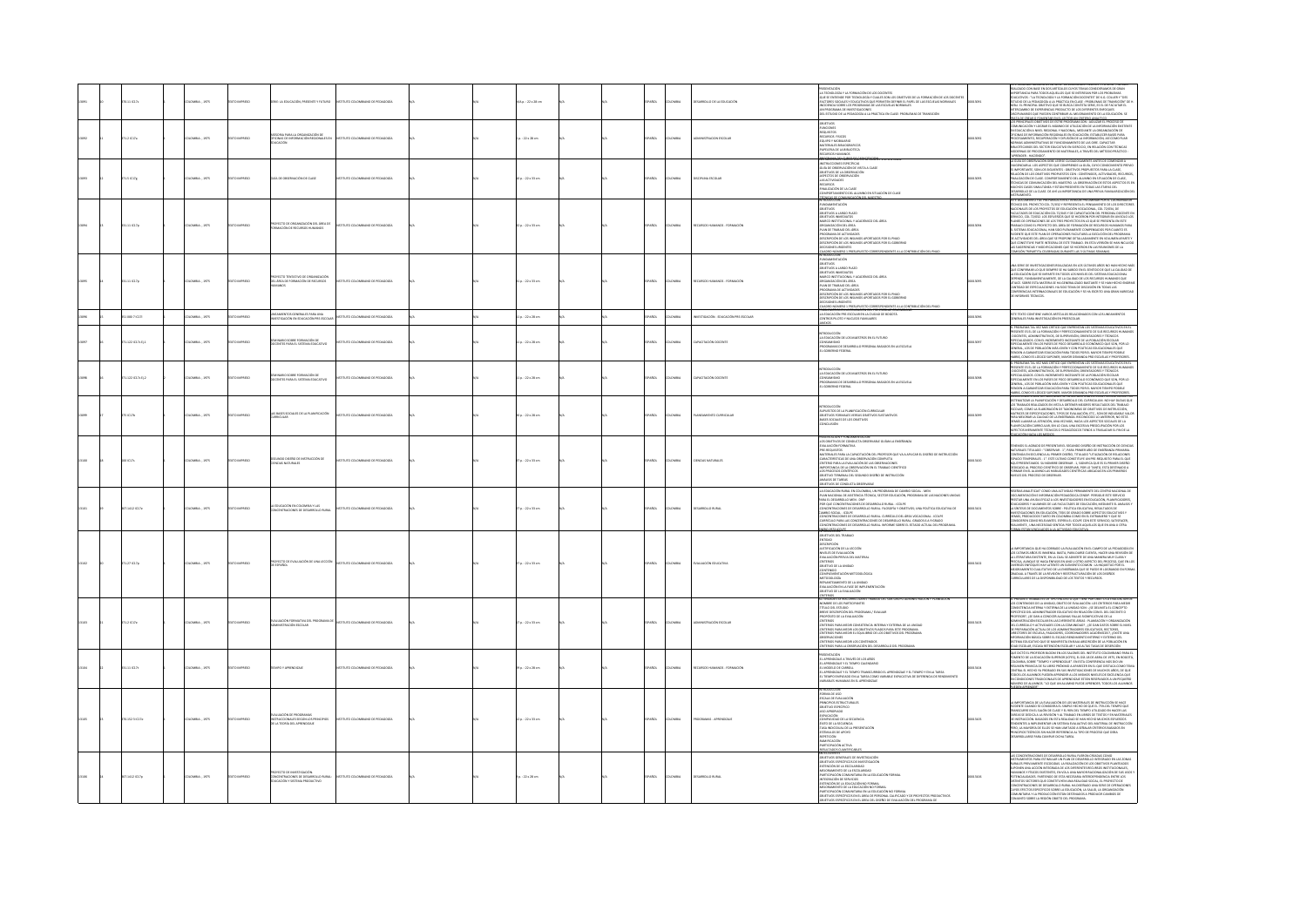|  | 0.017e        | <b>COMBIA: . 1975</b> | O22RRMI OT     | ODN EVRIORATORIA A LIN AMBIENTI<br>00000<br>A310/8 GAO MUM                                     | STITUTO COLOMBIANO DE PEDAGOGÍA          |  | $20.122 \times 32$ cm    |  | PAÑOL        | <b>OMBIA</b>   | <b>NESTIGACIÓN - CIENCIAS NATURALES</b> | COON DEL STIO A VISITAR<br><b>COUR DE SINOR VISITAR</b><br>CTIVIDADES PREVIAS A REALIZAR POR LOS ALUMNOS<br>DATOS METEREOLÓGICOS<br>GUÍA DE OBSERVACIÓN EN TERRENO<br>ASPECTOS A OBSERVACIÓN EN TERRENO<br>EN RELACIÓN A LA ACCIÓN DEL HOMBRE<br>EN RELACIÓN A LA VEGETACIÓN<br>N RELACIÓN AL SUELO<br>en Belación a la Falina<br>Estudio en Terreno de Una Comunidad Biótica<br>Elección del Lugar en Donde se Hará el Estudio<br><b>SADULIA ALCORA</b>                                                                                                                                                             | 12107  | MUNDAD BIÓTICA COMPRENDE LA SUMA DE LAS INTERACCIONES QUE SE<br>ABLECEN ENTRE LAS POBLACIONES QUE HABITAN UN ÁREA EN LA NATURALEZA. SE<br>PRETENDE QUE LOS ALUMNOS REAUCEN DISDIVACIONES Y ADQUIERMI EN EL TERRINO<br>MISMO LAS INFORMACIONES NECESSARIS QUE LES PERMITAN COMPRIMORI EL<br>EUNGONAMIENTO Y ESTRUCTURA DE LA COMUNISMO QUE ELLIAN PARA TAL EFECTO.<br>EUNGONAMIENT<br>RENDIZAJE, SERÁ NECESARIO ENTONCES QUE LOS ALUMNOS TENGAN UN CONTACTO<br>.<br>DIRECTO CON ALGUNA (S) COMUNIDAD (ES) BIÓTICA (S) Y ORSERVEN DÓNDE Y CÓMO<br>HNEN LOS ORGANISMOS QUE LA FORMAN, QUE IDENTIFIQUEN LAS PRINCIPALES<br>REJACIONES QUE DISTEN ENTRE ELLOS, REALICEN EL ESTUDIO DE ALGUNAS |
|--|---------------|-----------------------|----------------|------------------------------------------------------------------------------------------------|------------------------------------------|--|--------------------------|--|--------------|----------------|-----------------------------------------|----------------------------------------------------------------------------------------------------------------------------------------------------------------------------------------------------------------------------------------------------------------------------------------------------------------------------------------------------------------------------------------------------------------------------------------------------------------------------------------------------------------------------------------------------------------------------------------------------------------------|--------|------------------------------------------------------------------------------------------------------------------------------------------------------------------------------------------------------------------------------------------------------------------------------------------------------------------------------------------------------------------------------------------------------------------------------------------------------------------------------------------------------------------------------------------------------------------------------------------------------------------------------------------------------------------------------------------|
|  | 01017m        | COMBIA: , 1975        | O22RRMI OT     | 2AJ 30 ASMAÑAN AJ 30 AÑOJO<br>NOAS NATURALES                                                   | <b>TITUTO COLOMBANO DE PEDAGOGÍA</b>     |  | $6 p. : 22 \times 33$ cm |  | SPAÑOL       | <b>KOMBIA</b>  | GEÑANZA - CIENCIAS NATURALES            | ALIZANDO ACTIVIDADES EN EL BROCESO CIENTÍBICO DE MEDIR<br>MOQUE DE ACTIVIDADES NÚMERO I<br>MOQUE DE ACTIVIDADES NÚMERO I<br>iloque de actividades número ;<br>iloque de actividades número ;<br>iloque de actividades número ;                                                                                                                                                                                                                                                                                                                                                                                       | 013108 | .<br>Aciones de un o más comunidades comparativamente, que estudien<br>Kultura da may mondicarta en la timbara cuatinen, ma que usa unita<br>Kanten más información que los que so difienen cuantificados.<br>Emiten más información que l<br>MEDIR. EL CUANTIFICAR, NO TAN SÓLO SON IMPORTANTES CUANDO SE ESTÁ<br>MIR, IN LAMINUM PAR, IN VIAM AND ARRAIGNEMENT DU DE LA SUR DE LA SUR DE LA SURFACIA DE LA SURFACIA CON ESCALA<br>CLARADO DI UN LAGORATORO O EN LAS ASSENATURAS CIENTÍFICAS, SINO QUE<br>CLARACONES CUALITATIVAS FORQUE NECESITA DATO                                                                                                                                  |
|  | 0.152.3 (C17) | LOMBIA: , 1975        | O22RRMI OT:    | LEANDO ACTIVIDADES EN EL PROCESO<br>COMUNICAR                                                  | STITUTO COLOMBIANO DE PEDAGOGÍA          |  | $p. : 22 \times 33$ cm   |  | PAÑOL        | <b>LOMBIA</b>  | OGRAMAS - APRENDIZAJI                   | DRIETINOS<br>COMUNICAR DATOS A TRAVÉS DE TABLAS DE VALORES<br>CONSTRUIR GRÁFICOS DE BARRAS CON UN CONJUNTO DE DATOS QUE SE LES PROPORCIONA, E<br>ITERPRETAR DICHOS GRÁFICOS<br>RANSFORMAR DATOS DE ESCALA ARITMÉTICA A ESCALA DIPONENCIAL<br>DENTIFICAR LA FORMA MAS ADECLIADA PARA COMUNICAR UN CONJUNTO DE DATOS DADOS                                                                                                                                                                                                                                                                                             | 13109  | EMPERS: COMMISSION DE VAN COMPROME MAGINA COSA, NO OCO NECESSIONE NAEL<br>COMPROCATION DE VAN COMPROMENTATION DE VAN PROCESSIONE DE VAN MAGINARE PERSON DE VAN COMPROME PERSON DE VAN P<br>COMPROCATION COMPANY DE VAN COMPROMENTATI<br>.<br>MEMA LÍNEA DE INVESTIGACIÓN O, EN GENERAL, A LA COMUNIDAD CIENTÍFICA. EL<br>HECHO DE DAR A CONOCER UN TRABAID REALIZADO IMPLICA, DESDE LUEGO, UTILIZAR<br>CIERTAS FORMAS DE COMUNICACIÓN, QUE DEBEN TRANSMITR UN MENSAJE CLARO,                                                                                                                                                                                                             |
|  | 1310174       | CMBIA:, 1975          | O23R4MI OT     | OGOTAN JIG WOLKHOUSE IN GJODDAN<br>NTÍFICO DE LAS CIENCIAS BIOLÓGICAS                          | ITUTO COLOMBIANO DE PEDAGOGÍA            |  | $p. : 22 \times 33$ cm   |  | <b>PAÑOL</b> | <b>LOMBIA</b>  | AÍTODOS DE ESTUDIO - OENCAS - BIOLOGÍA  | OBJETIVOS<br>MATERIALES<br>OESARROLLO<br>INTESIS DE LAS DESERVACIONES<br>ORMULADÓN DE PROBLEMAS<br>ORMULADÓN DE HIPÓTESIS<br>ISEÑO EXPERIMENTAL<br>CTIVIDADES<br><b>HACIÓN DE MILENDS DROBI EM</b>                                                                                                                                                                                                                                                                                                                                                                                                                   | 12110  | <b>ITINUACIÓN SE PRESENTA UN EIEMPLO CONCRETO DE APUCACIÓN DEL MÉTODO</b><br>FICO EN LAS CIENCIAS BIOLÓGICAS, ESTÁ D<br>NIMITORIO HIN ON NIMINAMI MINORALAMO CON ALUMANDS DE MA PAPARAMA O CONSEGUIA<br>UTILIZA, NI MATESIANA DEL CONCO MUNYAMO CON MUNANDS DE MA SALA DE CLASES, YA QUE<br>UTIVIZA NI MATESIANA DEL CADONI FIVACI DE CO OBTENIRY DE BAJO CO                                                                                                                                                                                                                                                                                                                             |
|  | 112210170     | <b>CRABLE: 1975</b>   | OZERNI OT      | PLAN NACIONAL DE CAPACITACIÓN 1974-                                                            | ABOGAGER 30 OMAIRMOJO DE UTITZ           |  | $n: 22 \times 28$ cm     |  | <b>PAÑOL</b> | <b>LOMBIA</b>  | <b>PACITACIÓN DOCENTE</b>               | STIFICACIÓN<br>UCACIÓN PRESCOLAR<br>UCACIÓN PRIMARIA<br>ATRÍCULA<br>MATRÍCULA<br>MAESTROS<br>PROFASACIÓN DE DOCENTES<br>PROFESORES NIVEL EDUCATIVO<br>PLAN GENERAL DE CAPACITACIÓ<br>METAS A LARGO PLAZO<br><b>STAS A CORTO PLAZO</b><br>-<br>FINIR LA ESTRUCTURA ADMINIST<br><b><i>CTIVA DEL ICOLPS</i></b>                                                                                                                                                                                                                                                                                                         | 12111  | ESTADO A TRAVÉS DE SUS ESTAMENTOS, DEBE ESTAR EN CONDICIONES DE OFRECER<br>LA POLÍTICA EDUCATIVA CLARA Y REALISTA QUE PERMITA AL PAÍS UN DESARROLLO<br>INSECUENTE CON SUS NECESIDADES SOCIO-ECONÓMICAS Y POLÍTICAS<br>CONSILUURI IL CON SUS NELL'SEMULES SULTU-ELONOMICAS T PULITIE PAREILO CON LOS<br>EUROANISTITAURISTE Y DE ACLISSIO AL DESARROLLO GENERAL Y PARAILLO CON LOS<br>OTROS SECTORES QUE PARTICIPAN DE LA ECONOMÍA NACIONAL. ESTA POLÍTICA S<br>TRUCTURA DETERMINA EL RECORRIDO QUE HACE EL INENVIDUO DESDE SU<br>IGMIENTO HASTA ENCONTRARSE EN CAPACIDAD DE REINVERTIR LO RECIBIDO POR EL                                                                                 |
|  | 12210174 Ejit | MEIA: , 1975          |                | minario sobre formación de<br>Kentes para el sistema educat                                    |                                          |  | $x: 22 \times 28$ cm     |  | PAÑOL        |                |                                         | KTROUICION<br>LL MUNDO CAMBIANTE Y SUS IMPUCACIONES PARA LA EDUCACIÓN DE LOS MAKSTROS<br>LL MUNDO CAMBIANTE COMO INFLUENCIA EDUCACIONAL PRIMORDIAL DESPUÉS DE 1990<br>MOMOTORES DEL DESARROLLO DE VALORES<br>PROMOTORES DEL DESARROLLO DE<br>OCALIZADORES DE RECURSOS<br>HAGAOSTICADORES DEL APRINDIZAJE Y ESPECIAISTAS EN PREESCRIPCIONES<br>SPECIALISTAS EN RELACIONES INTERDICIPLINARIAS<br>ROMOTORES DE RELACIONES HUMANAS<br>RENTADORES DE PROFESIONES Y DEL TIEMPO DE OCID<br>ICILITADORES DEL APRENDIZAJE DE LA COMUNIDAD<br><b>ESTRUCTORES DE LA PROFESIÓN Y LÍDERES</b><br>.<br>TRODUCCIÓN<br>TRODUCCIÓN    |        | PROBLEMA TAL VEZ MÁS CRÍTICO QUE ENFRENTAN LOS SISTEMAS EDUCATIVOS EN EL<br>RESENTE ES EL DE LA FORMACIÓN Y PERFECCIONAMENTO DE SUS RECURSOS HUMANO<br>DOCENTIS, ADMINISTRATIVOS, DE SUPERVISON, OBIENTADORES Y TÉCNICOS<br>ESPECAUZADOS: CON EL INCERMENTO INCESANTE DE LA POBLACIÓN ESCOLAR<br>ESPECAUZADOS: CON EL INCERMENTO INCESANTE DE LA POBLACIÓN ESCOLAR<br>ESPECAUZADOTE DE LOS PAÑ<br>ARA, COMO ES LÓGICO SUPONER, MAYOR DEMANDA POR ESCUELAS Y PROFESORES.                                                                                                                                                                                                                  |
|  | 112210171512  | <b>CRABLE: 1975</b>   | O23RRMI OT     | 30 HODAMADO 39802 OSM<br>CENTES PARA EL SISTEMA EDUCATIVO                                      | ALCOLAGED DE PERSONAL                    |  | $p. : 22 \times 28$ cm   |  | PAÑOL        | OMBA           | <b>PACITACIÓN DOCENTI</b>               | ei ruuulluun.<br>11. Mundo Cambiante y sus impucaciones para la educación de los maestros.<br>1. MINIMO CAMBANTE COMO INFLUENCIA ETANCADA DA MUNDA DESPUÉS DE 1990<br>LGANAS POSTECIONES SOBRE EL FUTURO MASSTRO<br>MGANAS POSTECIONES SOBRES EL FUTURO MASSTRO<br>OCALIZACIONES DE RECARSOLLO DE VALIDRES<br>COMARIZATICADORES DEL APRI<br>SPECIALISTAS EN RELACIONES INTERDICIPLINARIAS<br>KOMOTORES DE RELACIONES HUMANAS<br>RENTADORES DE PROFESIONES Y DEL TIEMPO DE OCIO<br>LITADORES DEL APRENDIZAJE DE LA COMUNIDAD<br>STRUCTORES DE LA PROFESIÓN Y LÍDERES<br>LIZADORES DE PROCESOS Y SUSTANCIA FUTURÍSTICO |        | .<br>Poblema tal vez más crítico que enfrentan los sistemas educativos en el<br>L'HAMMINI I PAL MONTADO I VIDEO CON MARIA LOS ANTIGOS ES RECURSOS HUMANOS<br>RESENTE ES EL DE LA FOBMACIÓN Y PERFECCIONAMENTO DE SUS RECURSOS HUMANOS<br>SPECIALIZADOS, CON EL INCREMENTO INCESANTE DE LA POBLACIÓN ESCOLAR<br>PALIMALINUUS. LUIN ILI INGAIMMI IU INASANIILI ILI LA PAIMALIUN ISALUMI<br>DRECHAMENTE EN LOS PAÏSS DE POCO DISARROLLO ECONÓMICO QUE SON, POR LO<br>DRIDINI, LOS DE PORILICIÓN MÁS JOVEN Y CON POLÍTICAS EDUCACIONALES QUE<br>ENDEN, AGA                                                                                                                                   |
|  | 12210170      | MEM  1975             | <b>CORRENT</b> | PROBLEMAS ACTUALES EN LA EDUCACIÓN DE                                                          | <b>CTITITO COLOMBIANO DE REDACOCÍA</b>   |  | $p. : 22 \times 28$ cm   |  | <b>HÁOL</b>  |                | MOTACOON DOCENTE                        | STIMACIÓN DE LOS PROFESORES VS. APRENDIZAJE EN LA ESCUELA<br>UCACIÓN ANTES DEL SERVICIO: UNA PROPUESTA HERÉTICA<br>ducación en Servicio: Teoría e investigación<br>A educación en Servicio de los profesores: Condiciones existentes en las escuelas<br>L'Profesor Como persona<br>el Profesor Como Persona<br>Para Enseñar Creatividad<br>Para Tener Éxito en la Enseñanza<br>Para Enseñar Confosición Redacción Básica                                                                                                                                                                                             |        | VÁMERO DE PROBLEMAS IMPORTANTES EN LA EDUCACIÓN DE PROFESORES ES TAN<br>.<br>SPANDE QUE LOS QUE HEMOS SELECCIONADO PARA DISCUTIR AQUÍ REPRESENTAN SÓLO.<br>JNA PEQUEÑA FRACCIÓN DE TODOS AQUILLAS QUE MERECEN SER TRATADOS. POR OTRA<br>PARTE, SI BEN ESTA SELECCIÓN DE PROBLEMAS DE INEVITABLIMENTE PERSONA Y<br>MAN, ALBEM KAN POSICIÓN DEFENSALISMOS TRATADO DE SELECCIONAR PREG.<br>FPRESENTA UNA POSICIÓN DEFENSALA, NEMOS TRATADO DE SELECCIONAR PREG.<br>UE NOS PARECE QUE TIENEN UNA IMPORTANCIA PRIMARIA Y NO SECUNDARIA.                                                                                                                                                       |
|  | La ICLPE      | <b>CRABLE</b> , 1975  | m imageron     | <b>NICAS BÁSICAS DE CULTIVO Y</b><br>MANPULACIÓN DE DROSOFHILA<br>MELANOGASTER                 | <b>COLOR COLORADO DE REDACIÇÃO</b>       |  | $n: 22 \times 33$ cm     |  | <b>PAÑOL</b> | <b>LOMBIA</b>  | MÉTODOS DE ESTUDIO - OENOAS - BIOLOGÍA  | <del>ríal Natúr</del><br>Rodophia Melmocastir Caro Mateira de Investigación genética<br>Diltro de Rodophila Melmogaster<br>Reparción del Mateira de Cultino<br>Reparación del Medio de Cultino<br>Reparación del Medio de Cultino<br><b>LOCACIÓN DE DROSOPHILAS EN EL FRASCO DE CULTIVO</b><br>VIRIO DE DROSOPHILAS A UN MEDIO NUEVO<br><b>I CNICA DE ANESTESIA</b><br>RA UTILIZARLO<br>ECAUSIONES                                                                                                                                                                                                                   |        | UA PRESENTE PUBLICACIÓN ESTÁ DEDICADA A LOS PROFESORES DE BIOLOGÍA DE<br>ODLOMBIA: EN ELIA LA AUTORA MUSITAR UNA SEBIL DE TÉCNICAS QUE EL PROFESOR<br>DEBE MANEJAR ADECLIADAMENTE PARA REALIZAR TRABAJOS EXPERIMENTALES CON<br>DEBOGPIT<br>PERIMENTACIÓN Y EL TRABAJO CON ORGANISMOS VIVOS. ELEMENTOS<br>PERMINIMINANT I SI FIMMOU CUI UMINIMINING VIVO, BAMIN ION<br>BIETITUO PRINCIPAL MOSTRARIZA DE LA BIOLOGÍA, ESTA PUBLICACIÓN TIENE POR<br>BIETITUO PRINCIPAL MOSTRAR AL PROFESOR CÓMO DEBRÉHI PROCESE SUS ALIUNIO<br>VIA REALIZAR ENTOSA                                                                                                                                         |
|  | 161037        | MEIA: , 1975          |                | RMACIÓN DEL PERSONAL Y ACCESO A LA<br>UCACIÓN                                                  | <b>STITUTO COLOMBIANO DE PEDAGOGÍA</b>   |  | $p. : 22 \times 28$ cm   |  | <b>PAÑOL</b> |                | SONAL - RECURSOS HUR                    | A FALTA DE PERSONAL Y LAS LIMITACIONES QUE IMPONE EL ACCESO A LA EDUCACIÓN<br><b>ITACIONES ENANCIERAS</b><br>OMO RESOLVER EL PROBLEMA QUE PLANTEA LA FALTA DE PERSONAL<br>LENSEÑANZA EN LAS AULAS<br>NNOVACIONES Y ACCESO<br>MEDIOS Y MATERIALES<br>LVALUACIÓN<br>STRUCTURA E INSTALACIONES<br>MPLEO DEL PERSONAL<br>DRMACIÓN DEL PERSONAL<br>20T2V2R12CSMK                                                                                                                                                                                                                                                          |        | PROBLEMA TAL VEZ MÁS CRÍTICO QUE ENFRENTAN LOS SISTEMAS EDUCATIVOS EN E<br>s Prainainet I de Las IDSMAGION VIRTERCONNAMISATO DE SUS RECURSOS HUMANOS<br>DOCINTES LE DE LA FORMAGION VIRTERCONNAMISATO DE SUS RECURSOS HUMANOS<br>DOCINTES LE DE LA FORMAGION VIRTERCONNAMISATO DE SUS RECURSOS HUMANOS<br>SPICINAL<br>.<br>ENDEN A GARANTIZAR EDUCACIÓN FARA TODOS POR EL MANDR TIEMPO POSIBLE<br>MRÁ, COMO ES LÓGICO SUPONER, MAYOR DEMANDA POR ESCUELAS Y PROFESORES.                                                                                                                                                                                                                  |
|  | 1221017       | COMBIA: . 1975        | OZRRNI OT      | S CENTROS DE CAPACITACIÓN Y<br>ECCIONAMENTO DE LA AMÉRICA LA                                   | ARODAGER 30 OMAIRMOJO OTUTTZK            |  | $a: 22 \times 28$ cm     |  | <b>PAÑOL</b> | LOMBIA         | <b>PACITACIÓN DOCENTE</b>               | garni Aliun<br>Entros visitados<br>Vide: Perú<br>Entro de Capacitación La Barneoiea. Oille<br>.<br>1 IBECC Y LA FUNBEC<br>DINSEIO TÉCNICO ASESOR DE LA SECRETARÍA DE EDUCACIÓN. DIRECCIÓN GENERAL DE MEJORAN<br>ESEECODNAMENTO DEL MAGISTERIO<br>SOCIACIÓN NACIONAL DE UNIVERSIDADES EL ILCE UNESCO MÉRICO<br>NECESIDAD DE DATOS SOBRE LA INSTRUCCIÓN                                                                                                                                                                                                                                                                | 013117 | LAS DÉCINAS SIGUENTES DECOGENOS LAS OBSEDUACIONES QUE A NUESTRO UUCIO<br>in lan prainva siguienti in billeridantes las legandamaturas que a musici existentes.<br>De siguientes as dasse para l'ina visión pangrámica de los contros visitados y<br>De siguientinos, así como las en l'inatatales conclusione                                                                                                                                                                                                                                                                                                                                                                            |
|  | 71.27 (C17e   | LOMBIA: , 1975        | O22RRMI OT     | LUACIÓN DE LA INSTRUCCIÓN EN CLASE                                                             | STITUTO COLOMBIANO DE PEDAGOGÍA          |  | $p. : 22 \times 28$ cm   |  | SPAÑOL       | <b>LOMBIA</b>  | ALUACIÓN EDUCATIVI                      | R NELLSHAND DE DRI DIS SOBRE DR INSTRUCCION<br>NSTELWICH DIS DE OBSERVACIÓN DE CLASES<br>18TEIMAS DE CATEGORÍAS<br>19OS Y EJEMPLOS DE SISTEMAS OBSERVACIONALES DE CATEGORÍAS<br>STEMAS DE CATEGORÍAS GENERALES Y ESPECÍFICOS<br>STEMAS DE APRECIACIÓN<br>ÉTODOS DE APRECIACIÓN<br>IGOS DE SISTEMAS DE DRESEVIACIÓN<br>IGOS DE SISTEMAS DE DRESEVIACIÓN<br>IGNRILIDAD EN PROGRAMAS CURRICULARES ESPECIALES<br><b>ISTRUCCIÓN REFERIDA A LOS CRITERIOS</b><br>CON MEDIDAS DE RESULTADOS<br>NDO CONDUCTAS OBSERVADA<br>CULTADES EN LA SELECCIÓN Y EMPLEO DE ELEMENTOS OBSERV<br>CONVICION                                | 1311   | STA REVISIÓN. ES UN INTENTO DE DESCRIBIR LOS INSTRUMENTOS DISPONIBLES PARA LA<br>ISERVACIÓN DE INSTRUCCIÓN EN CLASE Y DE SUGERIR MODIFICACIONES PARA SU L<br>4 EVALUACIÓN DE LA INSTRUCCIÓN A NIVEL LOCAL SE PRESENTAN CUATRO USOS<br>VOTINGMALES DE ESTOS INSTRUMENTOS Y SE DAN EJEMPLOS DE CADA UNO :<br>ETERMINACIÓN DE VARMALLIANO DEL COMPONTAMENTO DE CADA DETERMINACIÓN<br>E CONSINUENCA ENTER EL DESEMPEÑO DEL PROFESOR Y LOS CRITEROS ESPECIFICADO<br>ESCRIPCIÓN DE<br>ALMENTE, SE INDICAN ALGUNAS DIRICULTADES EN EL USO DE INSTRUMENTOS DE<br>SERVACIÓN Y LA INTERPRETACIÓN DE SUS RESULTADOS.<br>IN DIATO DECENTAD A NIKCTON INCTINCIANT CYNECAL ENLY ANNOUNCE               |
|  | 21.3 (017)    | 2010 - AMBAD 20       | O2100MI CTV    | IMPOUNDED IN CALIFORNIA DE MODERNI                                                             | <b>VETITI TO COLOMBIANO DE REDACOGÍA</b> |  | $5a: 22 \times 28$ cm    |  | <b>DARGE</b> | AIRMOJO        | aftronos ne existítava                  | <b>EFINICIONES DE EVALUACIÓN EDUCACIONAL</b><br>L USO DE FRASES CROQUIS PARA PRESENTAR UNA DEFINICIÓN DE CONCEPTO<br>L'ANCIS CROQUES DE TRES DEFINICIONES DE EVALUACIÓN DE CURRÈCULO<br>RASES CROQUES DE TRES DEFINICIONES DE EVALUACIÓN DE CURRÈCULO<br>RASE CROQUES PARA LA DEFINICIÓN DE SCRIVEN<br>1. MODELO RESPONDIENTE: MÉTODO DE STAKE<br>1. MODELO RES<br><b>EAS DE ENTES A EVALUAR</b><br>TIPOS DE PREGUNTAS<br>PUS DE PREGUNTAS<br>USE CROQUIS DE LA DEFINICIÓN DE STALE<br>A TOMA DE DECISIONES: MODELOS DE STUFFLEBEAM Y ALKIN<br>FPO DE INTERESES<br>ÁREAS DE DECISIÓN<br>WATEL DE TOMA DE DEC         |        | ONES DE EVALUACIÓN EDUCACIONAL<br>NO DEL DR. AREH LEWY TITULADO "DEF<br>TE ESTUDIO ES . SIN DUDA ALGUNA, UNO DE LOS APORTES MÁS VALIOSOS QUE SE HAN<br>IN BATIONICAL APPOINTMENT AND ON CONCEPTION IN MITTERFICALIZATION IN A PROCESSION IN A TRANSCO EN EL CAMPO DE LA PROACCIÓN ARCHERANT MITTE EN EL CAMPO DE LA PROACCIÓN ARCHERANT EN LI FECHAL AND SE<br>AMPO DE LA EVALUACIÓN EDU<br>CARAN Y PRECISA PODEMI: UNA SERE DE CONSERVOIS, DENS, TÍCULOS PODEMIENTA A PODEMIENTO QUE FORMAN LOS EDUCADORES Y NUN ESPECIALMENTI A MODEMIENTO A PODEMIENTO DE LA CARANTENCIÓN DE SUBSTANCIA DE CONSERVOIS DE LA CARANTENA                                                                 |
|  | 111 (174      | <b>CRABLE: 1975</b>   | O22RRMI OT     | nt comunión nt atribuos<br>HUMANOS PROYECTO<br>PROGRAMA TENTATIVO DE ACTIVIDADES<br>125 - 1976 | STITUTO COLOMBIANO DE PEDAGOGÍA          |  | 11 p. : 22 x 33 cm       |  | <b>PAÑOL</b> | <b>AIRMOJO</b> | RECURSOS HUMANOS - FORMACIÓN            | <b>HIMMONDUM CONTROLS<br/>FROGRAMA DE ACTIVIDADES<br/>ADISSTRAMENTO EN EL PAÍS<br/>ACTIVIDADES ARQIPIAS COL 72/015<br/>ACTIVIDADES APQRITIS COL 72/014<br/>ADISSTRAMENTO EN EL EXTRANIERO</b><br><b>HAN DE OPERACIONES<br/>RESUMEN DE ACTIVIDADES</b><br>NUSTES AL PLAN DE OPER                                                                                                                                                                                                                                                                                                                                      | 013120 | SE MUGONALE A PROCESO MISMO DE ENCEMANO-APRIS MONTENELE, EL MATERIAL<br>CARRO DE ANTIGUALE EN EN ENCEMANO DE EN ENTRE EN ESTA CARRO DE ENCERACIÓN EN ENTERTADO<br>CARRO DE ANTIGUALE EN ENCERACIÓN EN ENTRE EN ENTRE EN ENTRE ARABEI<br>OR PAÍS QUE UNESCO HA PUESTO EN PRÁCTICA EN COLOMBIA, EN FORMA<br>M'PROFONIAL ES POSIBIE LOGRABLO A TRAVÉS DE LA INTEGRACIÓN DE ACCIONES<br>PARMININAL, ES POSIBIE: LOGRABLO A TRAVÉS DE LA INTEGRACIÓN DE ACCIONES<br>PASTANS EN EL TERSINO: LA PORMENTO QUE SE PRESENTA A CONTINUACIÓN<br>TINDADES Y LA                                                                                                                                        |
|  | 141210170     | LOMBIA: , 1975        | O23R4MI OT     | <b>CONES DE DESARROLLO RURA</b><br>CDR PROGRAMAS DE ESTUDIO ÁREA.<br>PROMOCIÓN SOCIAL          | TUTO COLOMBIANO DE PEDAGOGÍA             |  | p. : 22 x 28 cm          |  | SPAÑOL       | <b>CLOWAIA</b> | ESARROLLO RURAL<br>ROMOCIÓN SOCIAL      | <b>CENTACIÓN</b><br>ONCENTRACIONES DE DESARROLLO RURAL<br>LAN DE ESTUDIOS PARA LAS CONCENTRACIONES DE DESARROLLO RURAL<br><b>ROMOCIÓN SOCIAL<br/>TAPA DE EXPLORACIÓN VOCACIONAL</b><br>TAPA DE ORIENTACIÓN VOCACIONAL<br>THAT MOVING CONTRAL EST ARE OF ORIGINAL CON MOCACION AN                                                                                                                                                                                                                                                                                                                                     |        | AN CONCRETANDO LA IDEA DE LA EDUCACIÓN COMO PROPÓSITO NA<br>N CONCRETANDO LA ISEA DE LA EDUCACIÓN COMO PROPOSITO NACIONAL Y COMO<br>DCESO SOCIAL, DE GRAN INCIDINCIA SOBRE LAS GENTES Y PILARES DEL DEL<br>LARROLLO DE UN PAÍS, POR LO MISMO, LA EDUCACIÓN SE CONFIGURA COMO UNA<br>JÁVICA QUE INTR<br>CONDICIONAL SU FUTURO Y SU POSICIÓN ANTE LAS PROPAS Y ISSPECIPICAS<br>CRICUNSTANCIAS VITAUES. ES POR INLO, QUE LA POLÍTICA EBUCATIVA SE BASA EN LOS<br>PRINCIPICS DE PARTICIPACIÓN DEMOCRÁTICA DEL NOMBRE EN LA CONSTRUCCIÓN DE SU<br>P                                                                                                                                           |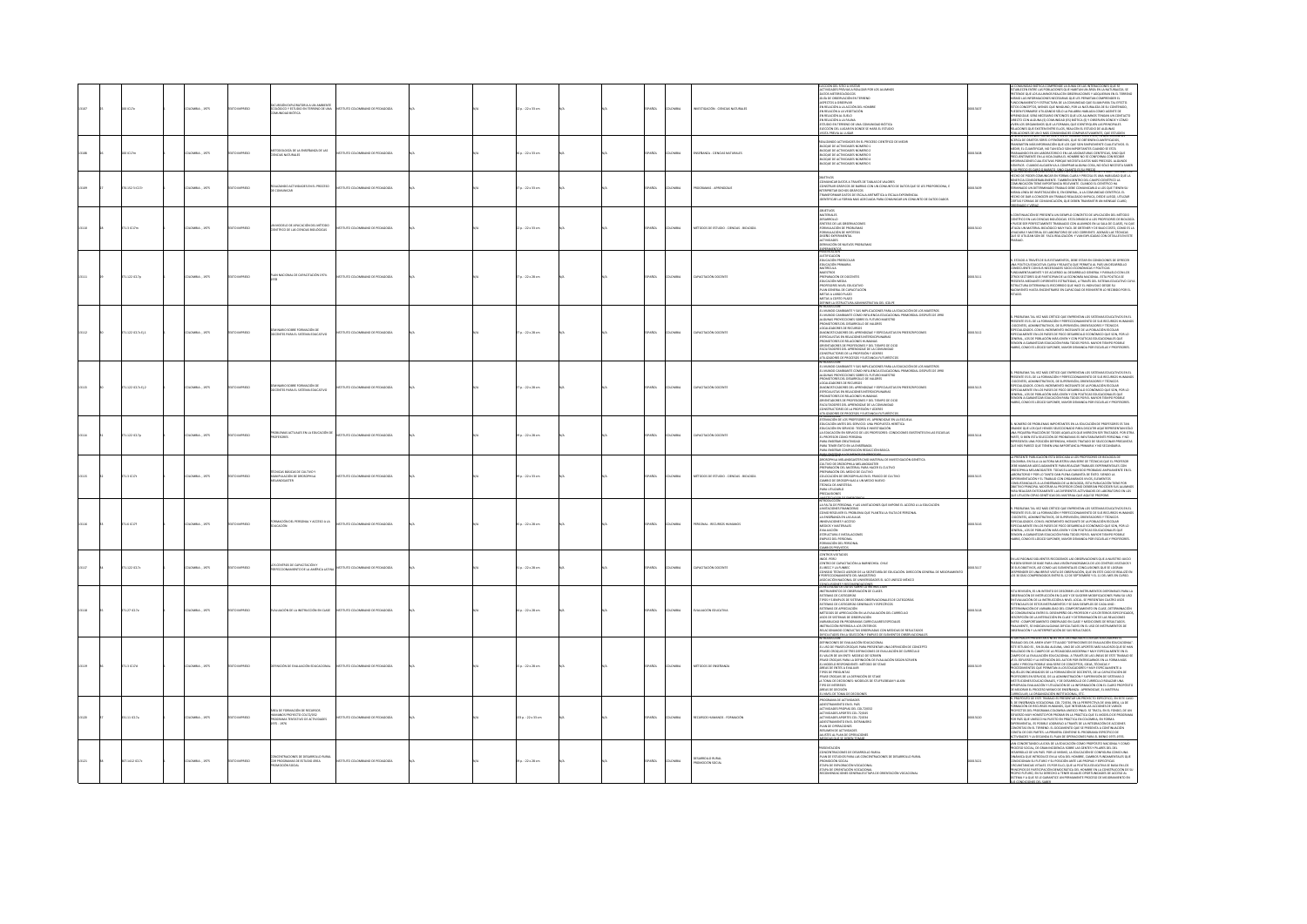| 13122 | 112210174   |  | CMBIA:, 1975   | O23RNI 0TX  | enario sobre formación de<br>Centes para el sistema educativo                                                                                                 | MANO DE PEDAGOGÍA                 |  | 65 p. : 22 x 28 cm       |  | <b>PAÑOL</b> | <b>COLOMBIA</b> | <b>PACITACIÓN DOCENTI</b>   | NTRODUCCIÓN<br>INVESTIGACIÓN Y REFORMA CON RESPECTO A LA FORMACIÓN DE LOS DOCENTES<br>-WORKHOOD IN THE COORDINATION HIGHLEND AND ASSOCIATE WAS USED AND ASSOCIATED AND CONSIDER A FORMATION CONSIDERATION SOMETIME CONSIDERED AS CONSIDERED AND CONSIDER A FORMATION CONSIDERATION AND CONSIDER A CONSIDERATION AND<br>CARACTERÍSTICAS DEL DOCENTE<br>OMPORTAMENTO DEL DOCENTE<br>ROFESIONALISMO DEL DOCENTE                                                                                                                                                                               |        | .<br>ESENTE ES EL DE LA FORMACIÓN Y PERFECCIONAMENTO DE SUS RECURSOS HUMANOS<br>JOCENTES, ADMINISTRATIVOS, DE SUPERVISIÓN, ORIENTADORES Y TÉCNICOS<br>usiania, punkoli mariamato internationale de la población escolar<br>ICAMLANDER EN LOS PÁRIS DE POCO DESARCILO ECONÓMICO (SI ESCOLAR)<br>ISDAL MENTE EN LOS PÁRIS DE POCO DESARCILO ECONÓMICO QUE SEU, POR LO<br>NEDIN, LOS DE POBLACIÓ<br>TIDRIDIN AGAMARIDAR EDUCACIONI PARA TODOS POR EL MARIS TEMPO POGRE<br>IAMBA, COMO ES LÓGICO SUPONER, MAYOR DEMANDA POR ESCUELAS Y PROFESORES. LA<br>TOMAN CONDITAVARENT LAS MEDICALAS DESPARADAS PRODUCALS, PAIS COMO ES<br>TOMAN CORDI<br>.<br>IAS PRÁCTICAS DESTINADAS A ATENIDER LAS NECESIDADES EDUCACIONALES DE UNO.<br>PROBLEMA TAL VEZ MAS CRITICO QUE ENFRENTAN LOS SISTEAMS EDUCATIVOS EN EL                                                                                   |
|-------|-------------|--|----------------|-------------|---------------------------------------------------------------------------------------------------------------------------------------------------------------|-----------------------------------|--|--------------------------|--|--------------|-----------------|-----------------------------|--------------------------------------------------------------------------------------------------------------------------------------------------------------------------------------------------------------------------------------------------------------------------------------------------------------------------------------------------------------------------------------------------------------------------------------------------------------------------------------------------------------------------------------------------------------------------------------------|--------|------------------------------------------------------------------------------------------------------------------------------------------------------------------------------------------------------------------------------------------------------------------------------------------------------------------------------------------------------------------------------------------------------------------------------------------------------------------------------------------------------------------------------------------------------------------------------------------------------------------------------------------------------------------------------------------------------------------------------------------------------------------------------------------------------------------------------------------------------------------------------------------|
|       | 3 10174     |  | MEA:, 1975     |             | UCACIÓN, IMÁGENES Y ESTILOS DE<br>SARROLLO                                                                                                                    |                                   |  | 15 p. : 22 x 28 cr       |  |              |                 |                             | RODUCCON<br>NITRODUCCÓN<br>- ECOLÓGÓN Y DISSARROLIDAD<br>- LA EDUCACIÓN ER ALGUNAS STUACIONS DE CRECIMIENTO ECONÓMICO<br>- LA EDUCACIÓN ER ALGUNAS STUACIONS DE CRECIMIENTO ECONÓMICO<br>- RADICION EXCUTIVOS<br>- ESTILOS EDUCATIVOS<br>- RADICIONALOGÍN SI<br>WINDOWN AND AND ALL AND A RECURSOS HUMANOS<br>ESTILO TECNOGRATIO VIO DE RECURSOS HUMANOS<br>CONGELACIÓN POLÍTICA<br>RESUMEN Y CONCLUSIONES<br><b>MOUNTAIN</b>                                                                                                                                                              |        | SENTE ES EL DE LA FORMACIÓN Y PERFECCIONAMENTO DE SUS RECURSOS HUI<br>SISSIMI ES LE OLA IMPARATOR Y SUSTECCIONAMENTO DE SE SECUES HAMANOS CONSTANTES (A SUSTENSIÓNS PORTUNAISSEN TECNOLOGICAL CONSTANTES (A SUSTENSIÓNS PORTUGAL) (CON EL CONSTANTES EN CARACTERISTIC CONSTANTES (A CONSTANTES EN C<br>I UMIPIO OP DAT KONSTANTIS APARIMIS POD DATA DE MANARI DE DE DE DE MANARI DE LA EDUCACIÓN COMO CONSECUENCIA DE<br>CALIDAD DE LA EDUCACIÓN COMO CONSECUENCIA DEL DRAMÁTICO DESEQUILIBRO<br>EDUCACIÓN AL QUE SE CARACTERIZA POR MANITE<br>OGRAMAS, MATERIALES, MÉTODOS, TÉCNICAS Y PROCEDIMENTOS DE ENSEÑANZA,<br>JGRAMAS, MATERIALES, MÉTODOS, TÉCNICAS Y PROCEDIMENTOS DE ENSEÑANZA,<br>JAS PRÁCTICAS DESTINADAS A ATENDER LAS NECESIDADES EDUCACIONALES DE UNE                                                                                                                   |
|       | 110179      |  | CMELA: , 1975  |             | OYECCIONES DE NECESIDADES EN<br>RSONAL DOCENTE PARA 1985: ANÁLISIS<br>FADÍSTICO MUNDIAL Y POR CONTINENTE                                                      | OMBANO DE PEDAGOGÍA               |  | sp.: 22 x 28 cm          |  | AÑOL         |                 | SONAL DOCENTE - ESTADÍSTICA | ENDENCIAS DEL NÚMERO DE PROFESORES Y DE LOS PORCENTAJES APROXIMADOS 1960 - 1970<br>-TRADICION ON INVINIO OF PROFICIONSY OF LOS PROTECTIVITY, APROXIMATION SIGN -1992<br>- TRADICIONAL CONSULTING CONTINUES AND MANUSCRIPTION CONTINUES.<br>- CONDITIONS ON LOS PROTECTIVITY ON INVINION POST ON MAKETING<br>- OSTROLOGY I<br>ALARIOS DE LOS PROFESORES<br>RECERDADES DE LOS PROFESORES CON RELACIÓN A LA POBLACIÓN ACTIVA Y A LA ESTRUCTURA.<br><b>EMOGRÁFICA</b>                                                                                                                          |        | EL PRESENTE ESTUDIO TIENE POR OBEITO EVALUAR LAS MECESENADES EN PERSONAL<br>OCCINIT EN LOS ESTABLICANENTOS EO PRIMARIA Y SECUNDANAIS ARA 1895 CON<br>EN DIVISIGAS HIPÓTESE CONCENHENTES A LA FUTURA MODIFICACIÓN EN INÍMEIRO DE<br>EN U<br>MAT PROVINCI INTERNACIONAL DE LA EDUCACIÓN EN 1975 CRIGANIZADA POR LA OFICINA<br>TRERINGIA INTERNACIONAL DE LA EDUCACIÓN EN 1975 CRIGANIZADA POR LA OFICINA<br>L'ALCON CON ÁREICA, KIAY I PAMÉRICA LATINA, ASÍ CONCE E L'ORIGINTADO<br>MINIMATING CONFORME A LA CLASIFICACIÓN DE LA DIVISIÓN DE LA POBLACIÓN DE LAS<br>ITIGORÍAS CONFORME A LA CLASIFICACIÓN DASADA EN LOS PORCENTAIES DE NATALIDAD<br>TÁ CONSIGNADA EN EL ANEXID II.                                                                                                                                                                                                         |
|       | 302.3 (C17) |  | LOMBIA: , 1975 | OZERNI OTH  | NARIO DE INTEGRACIÓN PROFESIONAL-<br>COÓN DE CAPACITACIÓN                                                                                                     | ARODARES DE OMAIRABLES DE INTERNA |  | 52 p. : 22 x 33 cm       |  | <b>PAÑOL</b> | <b>OLOMBIA</b>  | EGRACIÓN SOCIAL             | -PAN DE ACTIVIDADES DEL SEMINARIO<br>-SESON DE VANGUARCIÓN<br>-DESPRECIJO DEL SEMINARIO<br>-DESPRECIJO DEL SEMINARIO<br>-DESPRECIO DE SEMINARIO<br>-SEMINARO<br>-SEMINARO -<br>eminario<br>Flanes de Trabajo de la Subdirección de Capacitación<br>Onnsión académica: Y Recursos<br>Onnsión de Control y Recursos<br>.<br>CTIVIDADES COMPLEMENTARIAS<br>ELACIÓN DE DOCUMENTOS DISTRIBI,                                                                                                                                                                                                    |        | a subdirección de capacitación del Icolpe, pendente de establecer un<br>estema operativo dentro de la sección, ha propuesto la realización de lin<br>zminario de integración profesional cuivo en fundamental se centra en<br>diginal l<br>.<br>El logro de esta finalidad el seminard debe reunir vitalmente los medios que<br>permitan una comunicación efectiva, fuerte y consistente despertando divire<br>los membros del grupo un interés permanente for las cuestiones que<br>várin a la capacitación del personal docente en servicio de enseñanza.<br>Imaria y secundaria.                                                                                                                                                                                                                                                                                                      |
|       | 12210170    |  | OMBIA: . 1975  | inaggron.   | <b>SELEMAS ACTUALES EN LA EDUCACIÓN DE</b><br>DEESCRES                                                                                                        | mith chinesiano ne ethacocia      |  | $9a: 22 \times 28$ cm    |  | wiko         |                 | <b>MOTACIÓN DOCENTI</b>     | ntroducción<br>Estimación Müklica de los profesores ys. Aprindizaje en la escuela<br>Edicación entes des servicio: una profuesia<br>Leucación en servicio: tegría e investigación<br>El profesor como periora<br>El profesor como periora<br>El                                                                                                                                                                                                                                                                                                                                            |        | ANDE QUE LOS QUE HEMOS SELECCIONADO PARA DISCUTIR AQUÍ REPRESENTAN SÓLO<br><b>EARCH CONTINUES IN A CONSUMER CONSUMER AND ASSESSMENT OF A CONSUMERANT CONSUMER AND A CONSUMER CONSUMER AND A CONSUMER CONSUMER AND A CONSUMER AND A CONSUMER AND A CONSUMER AND A CONSUMER AND A CONSUMER AND A CONSUMER AN</b>                                                                                                                                                                                                                                                                                                                                                                                                                                                                                                                                                                           |
|       | 11221017    |  | LOMBIA: , 1975 |             | CIONES SOBRE LA EVOLUCIÓN<br>.<br>I PAPEL DEL PERSONAL DOCENTE Y<br>RISCUENCIAS DE ESA EVOLUCIÓN EN LA<br>RIAACIÓN PROFESIONAL PREVIA Y EN<br>menten<br>1800a |                                   |  | 12 p. : 22 x 28 cm       |  | <b>MG</b>    |                 | MCITACIÓN DO                | INTRODUCCIÓN<br>-PREÁMBILLO<br>-PRINCIPIOS BÁSICOS<br>-COMETIDO DEL PERSONAL DOCENTE<br>LUMINI DEN PRODUCTION DE MESSICA EN ESPACION<br>PRODUCTA EL A POLICIÓN DE PAPEL DEL FERGIONAL DOCENTE SOBRE LA PREPARACIÓN PARA LA<br>POCRENCA DE LA POLICIÓN DE PAPEL DEL FERGIONAL EN ESPACIO<br>PREPARACIÓN PARA LA PROFESIÓN LA CON                                                                                                                                                                                                                                                            |        | .<br>Constancia Milengona de l'organisme (monocata por la objanzación)<br>Lias Inciones unidas para la educación, la ciencia y la cultura, belinida en<br>Nebra, en su trigésimo quinta belinión, del 27 de agosto al 64 de septiembre<br><b>PRIME A, IN SUI TRECENSO QUATA ALA COMPRODUCTS, RECOMPENDADOREY E COME<br/>IS EST. TRIMENO DE CUERTA ALA COMPRODUCTS, RECOMPENDADOREY E COME<br/>ISOLADOREA E PRESIDENTA EN COMPRODUCTS, RECOMPENDADOREY E COME<br/>ISOLATIVA ALA STRUCC</b><br>ANAN INDIA EN LA SOCIEDADES MODERNAS, ASÍ COMO LAS ASPIRACIONES NACIONALES<br>CUETURAL EN LAS SOCIEDADES MODERNAS, ASÍ COMO LAS ASPIRACIONES NACIONALES<br>ENGEUCIÓN DE LA SOCIEDAD Y DE LA EDUCACIÓN TIENEN UNOS EFECTOS SOBRE LA<br>E<br>JOACIÓN INICIAL Y EL PERFECCIONAMENTO DURANTE EL SERVICIO DE VARIAS<br>TEGORÍAS DEL PERSONAL DOCENTE, Y DE OTROS TIPOS DE PERSONAL DE EDUCACIÓN, |
| 13128 | 21.12210174 |  | LOMBIA: , 1975 | O22RRMI OTX | 30 MODAMADA AJ 30 QUORAAZIO<br><b>CFESCRES</b>                                                                                                                | TUTO COLOMBIANO DE PEDAGOGÍA      |  | 41 p. : 22 x 28 cm       |  | <b>PAROL</b> | ABM0J02         | APACITACIÓN DOCENTI         | coucción<br>TITUCIONES PARA LA FORMACIÓN DE PROFESORES<br>ESCUELAS NORMALES EN LOS ESTADOS UNIDOS<br>LAS ESUELAS NORMALES SE CONVIERTEN EN FACULTADES DE EDUCACIÓN<br>FORMACIÓN DE PROFESORES EN LAS UNIVERSIDADES<br>LOSOFÍAS QUE CAMBIAN Y NUEVAS PSICOLOGÍAS<br>educación progresser.<br>La influencia de las nuevas psicologías:<br>La formación de maistros alcanza su maiolrez 1950 - 1957 una década de la crítica.<br>ASOS HACIA LA RECONCILIACIÓN<br>ERIMENTACIÓN Y REFORMA                                                                                                       | 013128 | )<br>FROMO SOBRE SU STINACIÓN SOCIALY SUS CONDICIONES DE TRABAIO.<br>FROMERIAN TAL VIZ AMÁ COTTO QUE ENFRENTAN LOS SISTEMAS EDUCATIVOS EN EL<br>ISSENTE ES EL DE LA FORMACIÓN Y PERFECCIONAMENTO DE SUS RECURSOS HUMANO<br>IOCENTES, ADMIN<br>$\begin{split} &\text{DOCER}(\mathbf{X}, \mathbf{A}, \mathbf{A}) \\ &\text{DOCER}(\mathbf{X}, \mathbf{A}) \\ &\text{DOCER}(\mathbf{X}, \mathbf{A}) \\ &\text{DOCER}(\mathbf{X}, \mathbf{A}) \\ &\text{DOCER}(\mathbf{X}, \mathbf{A}) \\ &\text{DOCER}(\mathbf{A}, \mathbf{A}) \\ &\text{DOCER}(\mathbf{A}, \mathbf{A}) \\ &\text{DOCER}(\mathbf{A}, \mathbf{A}) \\ &\text{DOCER}(\mathbf{A}, \mathbf{A}) \\ &\text{DOCER}(\mathbf{A}, \mathbf{A})$                                                                                                                                                                                         |
|       | 1.12210176  |  | CMBIA: , 1975  |             | A EVOLUCIÓN DE LA FUNCIÓN DEL<br>ERSONAL DOCENTE Y CONSECUENCIAS DE<br>SA EVOLUCIÓN EN LA FORMACIÓN<br>ROFESIONAL PREVIA Y EN EJERCICIO                       | CHAINMO DE PEDAGOGÍA              |  | 41 p. : 22 x 28 cm       |  | <b>MGC</b>   |                 | MCITACIÓN DOCENT            | NTRODUCCION<br>CLUSTICHUS DE POLÍTICA GENERAL<br>CLUADRO 1 NÚMERO DE ALLIMNOS POR PROFESOR EN LA ENSEÑANZA PRIMARIA Y SECUNDARIA<br>CLIADRO 3 NECESIDADES DE PORSONAL DOCENTE DU LA ENSEÑANZA PRIMARIA Y SECUNDARIA SOBRE LA<br>ANS DE LA RELACIÓN EN 1970<br>CLIADRO 4 NECESIDADES DE MAESTROS DE ESCUELAS PRIMARIAS PARA ALCANZAR LA ENSEÑANZA<br>LIADRO 4 NECESSIMARES DE MANESTROS DE ESCUEUAS PRIMARIAS PARA ALCANZAR LA ENGERANZA<br>LIADROS D'ENSIGINAL DOCENTE DE LAS ESCUEUAS PRIMARIAS POR CADA 2003 PRISGINAS DE LA FUERZA<br>LIADROJ<br>VOLUCIÓN DE LAS FUNCIONES DEL PERSONAL |        | NAISO CA LA DESCACHÓ CASO CONSCIENCIÓN EN SUR SUR ENFERITO CASTA DESCALA EN CASA EN EL CONSCIENCIÓN EN EL CONSCIENCIÓN EN EL CONSTANT EN EL CONSTANT EN EL CONSTANT EN EL CONSTANT EN EL CONSTANT EN EL CONSTANT EN EL CONSTA<br>NI TOMA DE EDUCACIÓN SOBRE LA EVOLUCIÓN DE LA FUNCIÓN DEL MAISTRO. EN LA<br>STEMA DE EDUCACIÓN SOBRE LA EVOLUCIÓN DE LA FUNCIÓN DEL MAISTRO. EN LA<br>SNETIDO DEL PERSONAL DOCENTE EN LO TOCANTE A LOS CURSOS Y CURSILLOS PARA:<br>SNET                                                                                                                                                                                                                                                                                                                                                                                                                 |
|       | 20.11 (C17e |  | LOMBIA: , 1975 | O IMPRESO   | INVIOR DI RADEI DE LOS MAESTRI<br>MACIÓN PROFESIONAL PREVIA Y<br>MACIÓN PROFESIONAL PREVIA Y                                                                  | TO COLOMBIANO DE PEDAGOGÍA        |  | 6 p. : 22 x 28 cm        |  | PAÑOL        | <b>CLOMBIA</b>  | ARROLLO DE LA EDUCACIÓ      | .<br>NTRODUCCIÓN<br>LAS PRINCIPALES TENDENCIAS DE LA EVOLUCIÓN DE LA EDUCACIÓN - CAMBIOS EN LA SOCIEDAD Y<br>CLUCIÓN RESULTANTE<br>IVOLUCIÓN RESULTANTE<br>REAUZIACÍÓN DE LOS COUETIVOS EDUCATIVOS<br>EL NUEVO PAREL DEL EDUCADOR<br>LINGINTE NECESENAD DE MODIFICAR LA FORMANIÓN DE LOS EDUCADORES<br>LINGINTE NECESENAD DE MODIFICAR LA FORMANIÓN DE LOS EDUCADORES<br>-<br>OBSANIZACIÓN DE LA FORMACIÓN<br>- EL RECLUTAMENTO DE EDUCADORES<br>LL HACLUTARMAN TO DE LEDUC<br>FORMACIÓN PERMANENTE<br>PARTICIPACIÓN<br>PRIORIDADES                                                        |        | .<br><b>TRENCHIA FALVIETAIRE CRITICO QUI DIVISITAN</b> I LOS SOTRAMS LOUCATIVOS EN EL<br>DOCHITE, ES EL DE LA FORMACIÓN Y PRIFEECCIONAMENTO DE SUS RECURSOS HUMANOS<br>DOCINIERADOS, CON EL INCREMENTO INCESANTE DE LA POBLACIÓN ESCOLAR<br>PECI<br><b>ENTERING WAS CONTINUOUS CONSTANT SUBMISSION CONSTANT AND ASSESS TO A CONSTANT AND CONSTANT AND CONSTANT AND CONSTANT AND CONSTANT AND CONSTANT AND CONSTANT AND CONSTANT AND CONSTANT AND CONSTANT AND CONSTANT AND CONSTANT</b>                                                                                                                                                                                                                                                                                                                                                                                                  |
|       | 1110170     |  | COMBIA: . 1975 |             | KALIUN LUS LLANCE<br>ERIENCIA PILOTO DE<br>COMMENTO EN SENIODO                                                                                                | UTO COLOMBIANO DE PEDAGOGÍA       |  | $A = 22 \times 33$ cm    |  | <b>HÁOL</b>  | <b>OLOMBIA</b>  | CURSOS HUMANOS - FORMACIÓ   | ENTACIÓN<br>NTECEDENTES SOBRE LA CAPACITACIÓN EN COLOMBIA<br>IESARROLLO DE UN MODELO DE PERFECCIONAMIENTO DEL PERSONAL DOCENTE EN SERVICIO: LOS<br>N.LERES<br>MUZACIÓN O INTEGRACIÓN DEL SISTEMA NACIONAL DE CAPACITACIÓN EN SERVICIO EN<br>DI IUDIARMANA ARTI O IN I MAMADIN DIL SO I MAR IMAGINA DI LAMACINA DI NA SANYA DI SI<br>A OPERACCHI LAMAC OBDITALISI UNA DOPERINCA PILOTO DE APACACON<br>ANCORAMENTO DE LA SER DE CUBRÈCIO Y PIERE COOMANISTO DE SERVICIO<br>UN ENDEMEN<br>micone                                                                                              |        | ROFESCOR MARKO LEYTON SOTO, COORDINADOR INTO AN APLIKIL IMPORTANTE DEL<br>ROFESCOR MARKO LEYTON SOTO, COORDINADOR TÉCNICO DEL PROFECTO COL 72/082 Y<br>ILI ÁREA DE FORMACIÓN DE RECURSOS HUMANIOS DEL PROGRAMA COLOMBIA-UNISSOD<br>CUIP<br>.<br>FICADOS HASTA LA FECHA EN TORNO A LA IDEA DE POMER EN MARCHA UN SISTEMA<br>IFICADO, INTEGRADO Y A NIVEL NACIONAL DE PERFECCIONAMIENTO DEL PERSONAL<br>CENTE EN SERVICIO Y DE LOS APORTES DEL PROVECTO COL 72/032 EN ESTE SENTIDO<br>UNGENISTAN MORTUG INTERNACIONAL PROTOCOLOUS, CONCEPTIVALENCIA (1)<br>UN SPACIS A QUE SE HACE REFERINCIA SON LOS SIGUENTES : CONCEPTIVALENCIÓN DE<br>UN MODELO ALTERNATIVO DE GROGNIZACIÓN DE UN SERTEMA MACIONAL (S)<br>UNISCULUIA Y CO<br>SOS HUMANOS NECESARIOS PARA QUE FUNCIONE DICHO SISTEMA.                                                                                                   |
|       | 11221017    |  | LOMBIA: , 1975 |             | MCITACIÓN DEL PERSONAL DOCENTE EN<br>VICIO COL 72/032                                                                                                         | TUTO COLOMBIANO DE PEDAGOG        |  | 87 p. : 22 x 33 cm       |  | <b>PAÑOL</b> | <b>CLOMBIA</b>  | <b>PACITACIÓN DOCENTI</b>   | ntroducción<br>institución del provecto<br>instalación del provecto<br>personal del provecto<br>homólogos y equipos técnicos<br>THUSICINAL DE APOND<br>-PERSONAL DE APOND<br>-ECLAS<br>-FORIDOS DE CONTRAPARTIDA<br>-FORIDOS DE CONTRAPARTIDA<br>-KCTIVIDADES DESARROLLADAS POR EL PROVECTO<br>LIMITACIONES DEL PROVECTO<br>LOGROS DEL PROVECTO<br>PERSPECTIVAS FUTURAS                                                                                                                                                                                                                    | 1313   | II, INFORME DE LA MARCHA DIL PROYECTO COL 72/032 QUE PRESENTAMOS EN ESTA SPORTUNIDAS, SE ESTANGO EN 2001 ANNO EN ESTA SUB ENERGIA EL ESTA DE LA MARCHA EN ESTA SUB ENERGIA EN ENERGIA EN ENERGIA EL ENERGIA EL ENERGIA EL ENE<br>E ORONLMENTE SE CREÓ LA SUBDIRECCIÓN DE CAPACITACIÓN, EL PROYECTO ESTABA<br>SCRITO COMO UN PROGRAMA ESPECIAL DE CAPACITACIÓN A LA DIRECCIÓN.                                                                                                                                                                                                                                                                                                                                                                                                                                                                                                            |
|       | 0.7 IC17m   |  | MEA:, 1975     |             | MANUAL DE FUNCIONAMENTO DEL FICHER<br>PARA LA DIFUSIÓN DE LOS RESULTADOS DE<br>LA INVESTIGACIÓN EDUCATIVA                                                     | TUTO COLOMBIANO DE PEDAGOGÍA      |  | Ap.: 22 x 33 cm          |  | <b>MG</b>    |                 |                             | VEACLON DEL ROHER<br>GACIONES EDUCATIVAS<br>uminimum čiai hlnibaj PARA INF<br>4GGSTADS<br>FADGTADS<br>FADJO INTERNO DE LA INFORMACIÓN<br>CODEFICACIÓN<br>VIENOS                                                                                                                                                                                                                                                                                                                                                                                                                            |        | ESTE MANUAL PRETENDE DAR A CONOCER LA UTILIDAD Y EL FUNCIONAMENTO DEL<br>FICHERO DE TAL MODO QUE SEA FÁCILMENTE MANEIABLE PARA MANTENER<br>ACTUALIZADA LA INFORMACIÓN Y ASÍ HACER REALIZABLE EL OBJETIVO DEL MODELO.<br>CTUMERING IN WESTMANICS IN ASSUMING THE CHARGE AND SERVED ON MIGHT CONTROL IN A STATISTIC COMMISSION IN THE CHARGE AND COMMISSION IN A STATISTIC COMMISSION IN THE CHARGE AND COMMISSION IN A STATISTIC COMMISSION IN THE CHAR                                                                                                                                                                                                                                                                                                                                                                                                                                   |
|       | 00610176    |  | CMBIA: , 1975  |             | UACIÓN DEL CURRÍCULO                                                                                                                                          | TO COLOMBIANO DE PEDAGOGÍA        |  | $4 p. : 22 \times 33$ cm |  |              |                 | LIACIÓN CURRICULA           | INTRODUCCIÓN<br>-EVALUACIÓN DEL CURRÉCILO<br>-RVASTIGACIÓN DEL CURRÉCILO<br>-CONSIDERACIONES IMETODOLÓGICAS<br>-FROPÓSITO Y ALCANCE<br>-FROPÓSITO Y ALCANCE<br>PROPOSITO Y ALCANCE<br>DBIETIVOS EDUCACIONALES<br>ESPECIFICACIONES INSTRUCCIONALES<br>EVALUACIÓN FORMATIVA Y EVALUACIO                                                                                                                                                                                                                                                                                                      |        | S UN PACIS PRESIDINA A NUSTRISO OSTANDO COLOGOS COLOGOS EL COLOGOS E ANTICIO A CARRICA EL CONSTANTANTO EL CONSTANTI<br>PARADO DE DA ROBIET BAIXE TITULADO "TUNUMICIÓN DEL CURRICALO", ESTE<br>PARADO DE RA CAMPACINA UNO DE LOS APOR<br>PROCEDIMIENTOS QUE PERMINAN A LOS ESICADORES Y MUY ESPECIAMENTE A<br>PAQUELLOS EN CARGADOS DE LA ACROMACIÓN DE DOCENTES, DE LA CAPACITACIÓN DE<br>PROFESORIS EN SERVICO, DE LA ACROMACITACIÓN Y SUPERNISTÓN DE SESTEMAS O<br>METTIVOCHI                                                                                                                                                                                                                                                                                                                                                                                                          |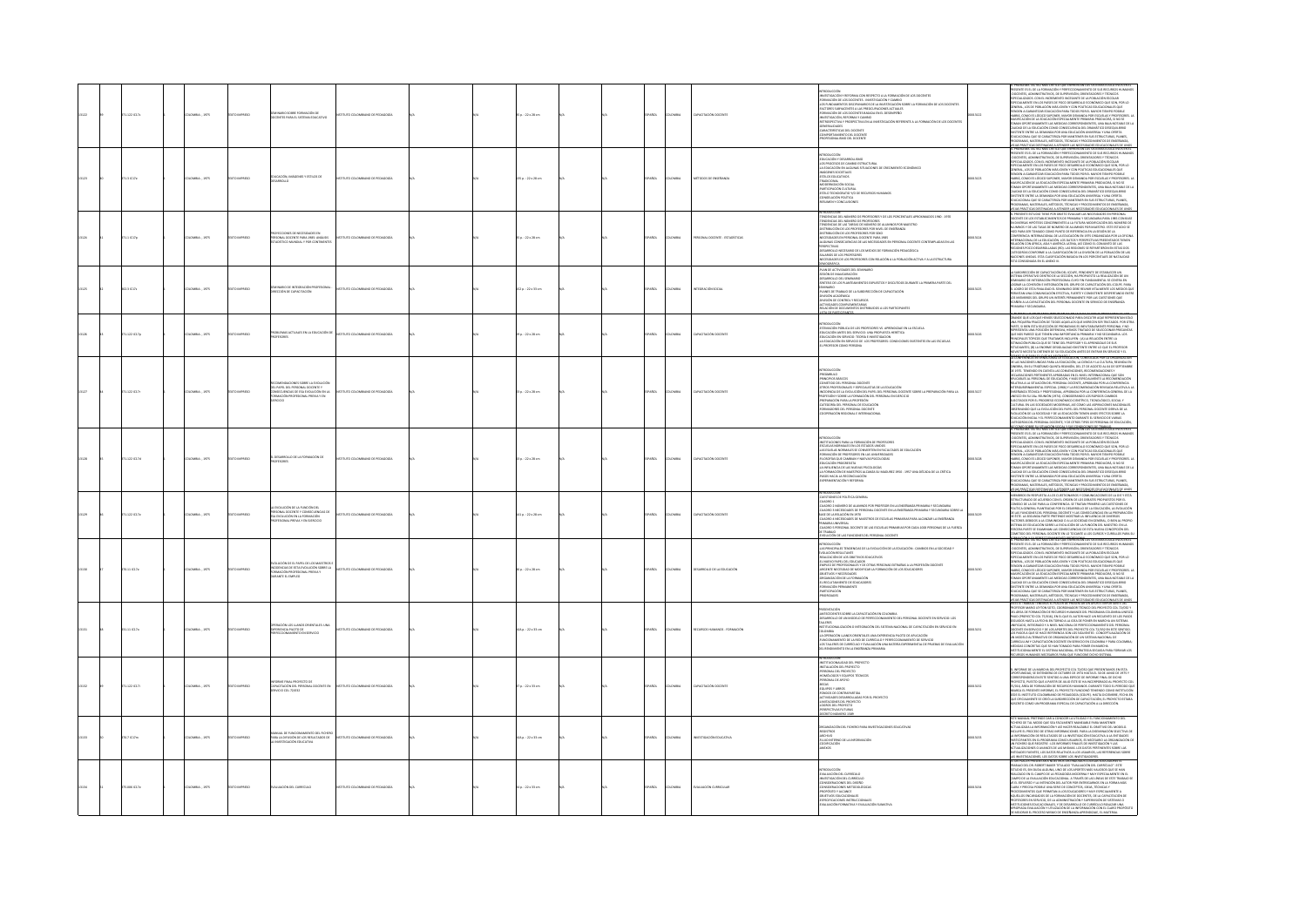|               |                        |             |                                                                                                                        |                                     |  |                       |  |               |                |                                |                                                                                                                                                                                                                                                                                                                                                                                                                                                                                                                                                                                                        |        | <b>DEVISIONAL TAILWEP MAC CEITICO ONE ENCERN TAN IOC OCTEMAC EDIA</b>                                                                                                                                                                                                                                                                                                                                                                                                                                                                                                                                                                                                                                                                                                                                                                                                                                                                                                                                 |
|---------------|------------------------|-------------|------------------------------------------------------------------------------------------------------------------------|-------------------------------------|--|-----------------------|--|---------------|----------------|--------------------------------|--------------------------------------------------------------------------------------------------------------------------------------------------------------------------------------------------------------------------------------------------------------------------------------------------------------------------------------------------------------------------------------------------------------------------------------------------------------------------------------------------------------------------------------------------------------------------------------------------------|--------|-------------------------------------------------------------------------------------------------------------------------------------------------------------------------------------------------------------------------------------------------------------------------------------------------------------------------------------------------------------------------------------------------------------------------------------------------------------------------------------------------------------------------------------------------------------------------------------------------------------------------------------------------------------------------------------------------------------------------------------------------------------------------------------------------------------------------------------------------------------------------------------------------------------------------------------------------------------------------------------------------------|
| 71.12 IC17e   | <b>ILOMBIA:</b> , 1975 | O2300MI OT  | STRATEGIAS PARA LA FORMACIÓN DE LOS<br>DUCADORES: APORTACIONES DE LAS<br>(CNICAS Y LOS MÉTODOS MODERNOS                | <b>DITO COLOMBIANO DE REDACOCÍA</b> |  | 8p.: 22 x 28 cm       |  | <b>PAÑOL</b>  | LOMBIA         | <b>BACTACIÓN BOCC</b>          | .<br>S SISTEMAS TRADICIONALES DE FC<br>IMINAR LA FORMACIÓN PRÁCTICA<br><b>UNITAR DE PRÁCTICAS<br/>REAR CENTROS DE PRÁCTICAS<br/>ROMOVER EL AUTOAPRENDIZAJE CONTINUE<br/>ROEFINIR LA ORGANIZACIÓN</b><br>LISTRIBUR LA FORMACIÓN TEÓRICA<br>INCEDER PRIORIDAD A LA FORMACIÓN PR<br>IA ESTRATEGIA NUEVA<br>K KATING HANDONES PARA LA COOPERACIÓN INTERNACIONAL                                                                                                                                                                                                                                            |        | NTE ES EL DE LA FORM<br>CINAMENTO DE SUS REQUISOS<br><b>MERIDIAN CONSULTANTS AND ARRESTS AND ARRESTS AND ARRESTS AND ARRESTS AND ARRESTS AND ARRESTS AND ARRESTS AND ARRESTS AND ARRESTS AND ARRESTS AND ARRESTS AND ARRESTS AND ARRESTS AND ARRESTS AND ARRESTS AND ARRESTS AND ARR</b>                                                                                                                                                                                                                                                                                                                                                                                                                                                                                                                                                                                                                                                                                                              |
| 0.7 (017)     | CMELA: , 1975          | O22RRM OT   | UCACIÓN A TRAVÉS DE 25 AÑOS DE                                                                                         | LOMBANO DE PEDAGOGÍA                |  | p.: 22 x 28 cm        |  | PAÑOL         | wax            |                                | ESENTACIÓN<br>FERENCIAS NONICUALES Y EL APRENDIZAIE<br>LRENDIARENTO ESCOLAR Y SUS EFECTOS EN LA PERSONALIDAD<br>ROFESOR VERSUS ENSEÑANZA<br>PRUNSIAIR VIRSIAISINTANIA<br>CUESCULUM LATENTEY CURRICULUM FORMAL<br>ELREICULUM LATENTEY CURRICULUM FORMAL<br>ELICILOGÍN COMO PARTE DE UN GRAN SISTEMA SOCIAL<br>EDUCACIÓN COMO PARTE DE UN GRAN SISTEMA SOCIAL<br>.<br>LINDEENCIA EN EDUCACIÓN<br>UE SIGNIFICA SER INDECNITES EN EDUCACIÓN<br>IFERENCIAS INDIVIDUALES EN EL APRENDIZAJ<br>L RENDIMENTO ESCOLAR Y SU EFECTO EN LA P                                                                        |        | I STOS MONDATOS IN QUE ON GRAN DEBATE SI HA ABERTO DE LI PÁS SOBRE LA<br>UCACIÓN MARITOS DE QUE OS ENCUMIDADES PORER DE CONDICAMENTO DE<br>POCAL STAS, POSTECOUSE, ESTUATORA DE PERÍS PORER DE LA CONDICATIONE DE LA<br>UVERSIDADE DE C<br>.<br>DESDE EL PUNTO DE VISTA DE LA METODOLOGÍA, NOS INDICA QUE MUCHOS DE LOS<br>ERRORES COMETIDOS EN EDUCACIÓN SE DEBEN A QUE EN LAS INVESTIGACIONES<br>EDUCACIONALES SE HAN UTILIZADO EN FORMA CASI EXCLUYENTE LA CORRELACIÓN Y                                                                                                                                                                                                                                                                                                                                                                                                                                                                                                                           |
| 500 IC17e     | LOMBIA: , 1975         | O22RRM OT   | A ENTERENTIA DE TAILER DE<br><b>JERICULUM Y PERFECCIONAMIENTO DE</b><br>ENCIAS NATURALES EN VILLAVICENCIO              | TO COLOMBIANO DE PEDAGOGÍA          |  | p.: 22 x 28 cm        |  | <b>SPAÑOL</b> | LOMBIA         | URRÍCULOS - CIENCIAS NATURALES | <b>CENTIME DE ESTA DI QUICACIÓN</b><br>BSEN DEL TALLER DE VILLAVICENCIO<br>IETODOLOGÀ PARA LA DIE-ANIZACIÓN DEL TRABAIO Y PARA SU BEALIZACIÓN<br>LAN DE TRABAIO DEL TALLER DE CURRICULUM DE VILLAVICENCIO<br>LAN DARBITACIÓN DE LOS TRABAIOS<br>UNDAMBITACIÓN DE LOS TRABAIOS                                                                                                                                                                                                                                                                                                                          |        |                                                                                                                                                                                                                                                                                                                                                                                                                                                                                                                                                                                                                                                                                                                                                                                                                                                                                                                                                                                                       |
| 5.00610176    | 200404-1975            | O22RRMI OT  | .<br>Numen i "La Metodología"<br>Kumen i "La Metodología"                                                              | TUTO COLOMBIANO DE PEDAGOGÍA        |  | p. : 22 x 28 cm       |  | <b>SPAÑOL</b> | owaw           | <b>ALUACIÓN - CURRÍCULOS</b>   | <b>FOOATAL</b><br>VERODUCCIÓN<br>A EVALUACIÓN DEL CURRICULUM EN LA 20NA SUR OCCIDENTAL DE COLOMBIA<br>JENTIFICACIÓN DEL PROBLEMA<br>NTITIONAGIN DE TRABAJO<br>ESTODOLOGÍA DE TRABAJO<br>ESTIONARIO PARA PROFESORES<br>UESTICINARIO PARA ALLIMNOS<br>UESTICINARIO PARA ALLIMNOS<br>RSERVACIONES<br>ST DE RENDE<br><b>MENTO</b><br>CEDIMENTO PARA LA CONSTRUCCIÓN DEL TEST<br>pranóv                                                                                                                                                                                                                     |        | LIED SE LAS DEFERENTS AGRAINABLES IN AN SI ESTUARIA COM LEGEN AL COMINIS CONTINUES CONTINUES CONTINUES IN A MANUFACTURE CONTINUES IN A CONTINUES CONTINUES IN A CONTINUES IN A CONTINUES IN A CONTINUES IN A CONTINUES IN A C<br>INDACIÓNAL AT TRAÍ A EN RITGENHA AN PROCESO DE PARAITOLOGIA V ESSERIGALIANO.<br>EL CORRELIUM DE TRAÍ ARMEIRA QUE AL PORTA A ESPERICIÓN DE PROTESORES Y<br>ENTRELAMENTE EXILUADOS A TRAÍSEAS EN 1948 EN CORRELIUM DE SASERINO DE PROT                                                                                                                                                                                                                                                                                                                                                                                                                                                                                                                                 |
| 1.335 (C17)   | COMBIA: , 1975         | O22RRMI OT: | .<br>MINARIO DE COMUNICACIÓN Y<br>TERNAI ES DIDÁCTICOS DE LISO N                                                       | ANO DE PEDAGOGÍA                    |  | 07 p. : 22 x 28 cm    |  | SPAÑOL        | <b>LOMBIA</b>  |                                | TORIA DE LA COMUNICACIÓN AUDIOVISUAL<br>UT ES LA COMUNICACIÓN<br>DS ELEMENTOS DE LA COMUNICACIÓN<br>ROBLEMAS DE LA COMUNICACIÓN<br>MUNIMAS DE CUMERICACIÓN<br>EJERCICIOS DE COMUNICACIÓN<br>MENSAJE<br>TÉCNICA DE LA PREGUNTA<br>KANDA DE LAS RESPUESTAS DE LOS ESTUDIANTES<br>LANEJO DE LAS RESPUESTAS DE LOS ESTUDIANTES<br>LASIS DE GRUPOS<br>L'SIMPOSIO<br>L'SIMPOSIO<br>AGNOGER AZ                                                                                                                                                                                                                |        | IA SUA-DIBECCIÓN DE CARACITACIÓN DEL ICEUXE, SE PROPONE LA REALIZACIÓN DE UN INSURENCIÓN DE UN COMANDE DE COLOR<br>CURSO DE COMANDENCIÓN E EDECTRIVA Y AVAILAMENTS ALEXISTANCIÓN, COM D'INSURANCIATAL SE CONTRA DE VIGNA DE UN C<br>ARENTA (40) ALLIMNOS-PROFESORES. ESTE CURSO SE REALIZARÁ EN VILLAVICENCIO<br>RANTE LOS DÍAS COMPRENDIDOS ENTRE EL 19 DE OCTUBRE AL 31 DE PRESENTE MES                                                                                                                                                                                                                                                                                                                                                                                                                                                                                                                                                                                                             |
| 71.2710127    | 2021 . AIRMOJO         | O22RRM (CTX | IONOMÍA ACTUAL DE LA EVALUACIÓN<br>ATIVA                                                                               | ARONAGER 30 CMMEMOLO DE UTITI       |  | $16:22 \times 28$ cm  |  | SPAÑOL        | <b>AIRMOX</b>  | <b>INLUNDON EDUCATION</b>      | ONTRIBUCIONES POTENCIALES DE LA EVALUACIÓN FORMAL<br>CA UNA DESCRIPCIÓN TOTAL<br>ALIA URA NEMAPINA<br>L'ADI, DEL JUIGO<br>NATRICES DE DATOS<br>NATRIVOS Y PROPÓSITOS SELECCIÓN BASADA EN LA OBSERVACIÓN<br>HA IINGENCIA Y CONGRUENCIA<br>INTINGENCIA Y CONGRUENCIA<br>.<br>ORMAS Y JUICIOS<br>OMPARACIÓN Y JUICIO<br>WALUACIÓN ABSOLUTA Y RELATIVA                                                                                                                                                                                                                                                     |        | A EDUCACIONAL: LA AMPUA GAMA DE PROPÓSITOS Y MÉTODOS DE<br>PROGRAMM EDICIONALE. A ARMAM GAMA CA PROFETIVO MÉTODO DE PRODUCADA EL PRODUCTO MENOR EN EL PRODUCTO MENOR EL PRODUCTO MENOR EL PRODUCTO MENOR EL PRODUCTO A EL PRODUCTO MENOR EL PRODUCTO MENOR EL PRODUCTO MENOR EL PRODUCTO                                                                                                                                                                                                                                                                                                                                                                                                                                                                                                                                                                                                                                                                                                              |
| 12710174      | MEIA: , 1975           |             |                                                                                                                        |                                     |  | .<br>7 p.: 22 x 28 cr |  | xkou          |                |                                | MINIMINATION<br>ISSENTACION<br>ILLIGAR CAMBINO DESARGOLEO<br>LLIGAR CAMBINATE DE LA EVALUACIÓN<br>ILLIGAR CAMBINATE DE LA EVALUACIÓN<br>IL EUGLACIÓN DE OBLITIVOS<br>IS EUGLACIÓN DE OBLITIVOS<br>IS EUGLACIÓN DE OBLITIVOS<br>IL EUGLACIÓN DE OBLITIV<br>estructura de una asignatura versus la estructura de AP<br>MPONENTES DEL PROCESO DE APRENDIZAJE<br>A DIFINICIÓN DE OBJETIVOS EDUCACIONALES<br>IFERENTES ENFOQUES PARA LA DEFINICIÓN DE OBJETIVOS EDUCACI<br>ERACIONALIDAD<br>APRENDIZAJE HASTA LOGRAR SU DOMINIO<br>ITECEDENTES                                                              |        | DE TODAS LAS ÁRIAS DE LA EDUCACIÓN LA QUE HA ALCANZADO UN MÁS ALTO NIVEL<br>TÉCHNO ES LA EVALUADÓN Y ES LA QUE EN MEDAR FORMA AN ITULIZADO LA<br>ESTADÉRICA, LA PICCIMITEÑY LA COMPUTACIÓN, GRACIAS A ESTE ESPUEDO SE HA<br>ESTADÉRICA,<br>NOS PROPORCIONA LA EVIDENCIA NECESARIA PARA SELECCIONAR BECARIOS Y EL<br>INGRESO DE LOS ALUMNOS A LAS UNIVERSIDADES.                                                                                                                                                                                                                                                                                                                                                                                                                                                                                                                                                                                                                                       |
| 20.77710171   | CMEA: , 1975           | OZSRRNI OT  | LISTA DE LIBROS PARA CAPACITACIÓN Y<br>MUJUSA                                                                          | STITUTO COLOMBIANO DE PEDAGOGÍA     |  | (Ap.: 22 x 33 cm      |  | <b>SPAÑOL</b> | <b>CLOWERA</b> | TEXTOS EDUCATIVOS              | CURVA NORMAL<br>WECTO DE CAPAC<br><b>GA DE CURRÍCULI</b>                                                                                                                                                                                                                                                                                                                                                                                                                                                                                                                                               | 13142  | ESTE TEXTO CONTIENE LISTADO DE LIBROS REFERENTES A CAPACITACIÓN, EN DONDE SE<br>DETALLA TÍTULO, AUTOR, EDITORIAL, AÑO DE EDICIÓN, Nº EJEMPLARES Y COSTOS.                                                                                                                                                                                                                                                                                                                                                                                                                                                                                                                                                                                                                                                                                                                                                                                                                                             |
| .<br>25 iC17p | CMEIA: , 1975          | O2385M CT   | MENTO DO CIRROLINA                                                                                                     | THE COLOMBIANO DE REDUCCIÓN         |  | Ap.: 22 x 33 cm       |  | SPAÑOL        | CARGA          |                                | rea de Curríciulo<br>Liggamm secretaría de Educación del Meta.<br>Arta al Señor Presidente de La República de Los Profesiores - Allimnos agestentes al Curso<br>Aforme del Coordinador del Curso<br>INDINA DA CODICIMADOR DEL CORRI<br>ROGRAMA GENERAL DEL CURSO<br>ISTRIBUCIÓN DE TEMAS EN EL TIEMPO<br>STA DE PARTICIPANTES<br>ISTA DE PARRIOPANTES<br>LAN DE TRABAD: ÁREA DE CURRÍCULO<br>ROGRAMA CÁTEDRA FLANEAMENTO DEL CURRICULUM<br>ESTANVEN CALIFICACIONES TEST DIAGNÓSTICO<br>ESRÍAVEN CALIFICACIONES TEST DIAGNÓSTICO<br>EORÍA Y PRÁCTICA DEL CURRICULUM<br>MEAMENTO DEL CURRICULUM, APUNTES |        | .<br>El curso de actualización administrativo docente para directores, rectores<br>Eupervisores y profesores de ciencia del departamento del meta fue realizad<br>En la ciudad de Villavicencio entre los días 12 al 31 de emero de 197<br>RN LA LUIGING DE VILLANDEARCHO INTENSIONALES PRODUIT DE MAINE DE SOCIALES DE LA SUB-<br>RECIETA DE LA PROGRAMA PREVAMENTE APROBADO POR EL DIRECTOR DE LA SUB-<br>DIRECCIÓN DE CAPACITACIÓN DE ICOLPE DOCTOR CAMILO CASTRO CASTRO I V<br>LA PARTICIPACIÓN ESMERADA DE LOS PROFESORES DE UNESCO Y DE LOS PROFESORES<br>TÉCNICOS DE LA SUB-DIRECCIÓN DE CAPACITACIÓN DEL KOUPE ASÍ : PLANEAMIENTO<br>CURRICULAR : UNA SEMANA, PARA 21 DIRECTORES, 6 SUPERVISORES, 22 RECTORES,<br>ACIONARIOS DE LA SECRETARÍA DE EDUCACIÓN Y 17 PROFESORES DE CIENCIAS<br>FURALES                                                                                                                                                                                             |
| 1,307 8 1017  | 200404-1975            | O22RRM (CTX | ANTAQUOS ASOLOGIA EDUCATIVA                                                                                            | ARONAGER 30 OMAIRMOJOS PEDICION     |  | $A = 22 \times 33$ cm |  | <b>SPAÑOL</b> | <b>OMBA</b>    | <b>DIOLOGÍA EDUCATIVA</b>      | S TALLERES DE CURRICULUM Y PERFECCIO<br>AUGUSTURIA DE TENIRIS DE AUTORIST<br>TRODUCOÓN AL ANÁLISIS DE SISTEMAS<br><b>FINANCIA DE TECNOLOGÍA EDUCATIVA<br/>DINCEPTO DE TECNOLOGÍA EDUCATIVA<br/>DINDUCTA DE ENTRADA</b><br>DINDUCTA DE ENTRADA<br>DNEUCHA DE ENTRADA<br>ECUENCIA DE CONDUCTA<br>ECUENCIA DE INSTRUCIÓN<br>ECUENCIA DE METRO<br>ISSARROLLO DE MATERALES DE INSTRUCCIÓN<br>VALUACIÓN FORMATIVALES DE INSTRUCCIÓN<br>VALUACIÓN FORMATIVALES DE INSTRUCTAS                                                                                                                                  | 3144   | EL OBJETIVO DE ESTE MATERIAL ES PROPORCIONAR ALGUNOS CONCEPTOS BÁSICOS DE L<br>III, GRATING OS ESTIMAS, ES CORRENTERA, QUE PARANTEM CONSENTANTA ÁNCIAS COMO COMO TENINAL OS ESTIMAS, OS ESTAMAS EN ENCICIONAL EN ENCICIOS EN ENCICIOS EN ENCICIOS EN ENCICIOS EN ENCICIOS EN ENCICIOS EN ENCICIOS EN ENCICIO                                                                                                                                                                                                                                                                                                                                                                                                                                                                                                                                                                                                                                                                                          |
| 127110176     | COMBIA: , 1975         | O22RRMI OT  | DIO PILOTO SOBRE PRUEBAS DE<br>.<br>Dinamiento lógico en 200 escolar<br>Rimaria                                        | MEMAIO DE PEDAGOGÍA                 |  | 14 p. : 22 x 33 cm    |  | SPAÑOL        | <b>AIGNO</b>   |                                | <b>NTEAMENTO DEI DOOGLEMA</b><br>ANTIANOLINTO DEL PROBERNA<br>STERAGO DE LAS PRUEBAS<br>STERAGO DE CALIFICACIÓN<br>ROCESAMIENTO ESTADÍSTICO DE LOS DATOS<br>DNCLUSIONES<br>$rac{1}{2000}$                                                                                                                                                                                                                                                                                                                                                                                                              | 113145 | .<br>TA TEDRIA DE CONDITIUS ES ALTUADRENTE CONSIDEADOR DA PIEDRA ANGULAR DE<br>"MATEMÁTICA MODERNA", EDASTITURE LA MÉDULA DE LA ESTRUCTURACIÓN DE LA<br>CÁLCULO PROPORIDONAL, CONSTITURE LA MÉDULA DE LA ESTRUCTURACIÓN DE LA<br>ÚCILIO PROPORODOMI, CONSTITUIR LA MÉDIA A DE ASTRUCTURADOÑ DE LA<br>ARTAMINA CONTRAPORÁNIA. OSBOD A ESTO, TANTO LA FORMALIZACIÓN COMO LA<br>SEÑANZA DE MUNDOS "CAPITALOS" DE LA MATEMÁTICA EX ORIGNARIA LOGA VIZ MÁ<br>I RUNDÓN DE LA T<br>.<br>CIE TRABAJO TENEMOS EL BIACER DE DRESENTAR INJA SERIE DE DOCUMENTOS                                                                                                                                                                                                                                                                                                                                                                                                                                                  |
| 221.111017c   | OLOMBIA: , 1975        | O22RRMI OT  | .<br>Peración Llancs Orientales<br>Valuación de la Enseñanza pr<br>COLOMBIA" VOLUMEN I TALLER DE<br>NICIAS NATURALES   | TO COLOMBIANO DE PEDAGOGÍA          |  | Ap.: 22 x 33 cm       |  | SPAÑOL        | LOMBIA         | ECURSOS HUMANOS - FORMACIÓN    | ERIE NÚMERO 1 CIENCIAS NATURALES<br>USTA DE SUPERVISORES, DIRECTORES DE LA ESCUELA, PROFESORES Y TÉCNICOS DE ICOLPE, AUTORES DE<br>NATIONADE L'IN LOS ENGANOS DE LOS INSTRUMENTOS<br>MATERIALCON<br>MATERIALCON<br>NATIONALCON DE VI LAPACITACIÓN EN CELOMBRIA<br>NOTIFICIONALES DE L'IN MODELO DE PERFECCIONAMIENTO DEL PERSONAL DOCENTE EN SERVICIO<br>DESARRELLO DE LIN MODEL                                                                                                                                                                                                                       |        | .<br>UFICAN EL LOGRO DE OBJETIVOS QUE A NUESTRO MODO DE VER SON APORTES<br>OSOS PARA EL DESARROLLO DE LA EDUCACIÓN EN COLOMBIA, PUESTO QUE NOS HA<br>.<br>PERMITIDO PROBAR ALGUNAS HIPÓTESE DE TRABAJO EN TORNO A LA CARACITACIÓN<br>DOCENTE EN EL PAÍS, QUE HASTA HACE POCO TIEMPO NOS IMAGINÁBAMOS IMPOSBILE<br>DE ALCANZAR: LA PRIMERA PARTE DE ESTE TRABAJO REPRESENTA UN APORTE<br>SE ALCANDAR, LA PROVESA PARTE DE TERRAS DE CODERNATO UN ANCIETA DE MONTENER ANOMENATO EL PRODUITO DE MONTENER<br>AMPORTANTE DEL PROFESOR MARID LI TERRASCON DE SE DECURSOS HALANDAS DE<br>PRODUITO COL 7 JUDI 2 Y DEL ÁRIA DE FORMAC                                                                                                                                                                                                                                                                                                                                                                          |
| 111022        | MEIA: , 1975           |             | ACIÓN LLANCS ORIENTALES<br>"EVALUACIÓN DE LA ENSEÑANZA PRIMA<br>EN COLONIEA" VOLUMEN II TALLER DE                      |                                     |  | Ap.: 22 x 33 cm       |  | ŵα            |                |                                | RE NÚMERO 2 CIDICIAS SOCIALES<br>KIIL NUMINIU JELIANUA SALIAKUS<br>151 NOESUKRANDOS – DIRICTORIS DE LA ESCUELA, PROFESORES Y TÉCNICOS DE ICOLPE, AUTORIS DE<br>151 NOESUKRANDOS<br>517A DE PROFESORES, SUPERVISORES Y DIRICTORES DE ESCUELAS Y TÉCNICOS DE ICOLPE QUE<br>LISTA DE PROSTEGOIS, SUPERVOORSE V DIRECTORES DE SCALIJAS VIEDINCOS DE ICOUPE QUE<br>PREDICADO IN LOS DIRENTOS DE LOS PRITRUMINTOS<br>PREDICADO IN<br>ROSTECORTIS DE LA CAPACITACIÓN EN COLONIBIA<br>ROSTECORTIS DE LA CAPACITACIÓN EN COL                                                                                    |        | MINE INVENIU IN INTERNATIO DE LA MUSSTRO MODO DE VIR SON APORTES<br>LOSOS PARA EL COSADOLO DE LA EQUICACIÓN EN COLOMBIA, PUESTO QUE NOS MANTES<br>LOSOS PARA EL COSADOLO DE LA EQUICACIÓN EN TORNO A LA CARACTACIÓN<br>SMITIDO PROBAR A                                                                                                                                                                                                                                                                                                                                                                                                                                                                                                                                                                                                                                                                                                                                                               |
| 11107         | CMEIA: , 1975          |             | OPERACIÓN LLANCS ORIENTALES<br>"EVALUACIÓN DE LA ENSEÑANZA PRIMAI<br>EN COLOMBIA" VOLUMEN III TALLER DE<br><b>LAIS</b> | DMBHAND DE DEDAGOGÍA                |  | Ap.: 22 x 33 cm       |  | <b>PAÑOL</b>  | wax            | <b>CURSOS HUR</b>              | RIE NÚMERO 3 LENGUAIE<br>ISTA DE SUPERVISORES, DIRECTORES DE LA ESCUELA, PROFESORES Y TÉCNICOS DE ICOLPE, AUTORES DE<br>IS INSTRUMENTOS<br>TA DE PROFESORES, SUPERVISORES Y DIRECTORES DE ESCUELAS Y TÉCNICOS DE ICOLPE QUE<br>RTICIPARON EN LOS ENSAVOS DE LOS INSTRUMENTOS<br>I HAUDULLUDNÍ<br>VEDEDENTIS DE LA CAPACITACIÓN EN COLOMBIA<br>STARROLLO DE LIN MODELO DE PERFECCIONAMIENTO DEL PERSONAL DOCENTE EN SERVICIO<br>I FINIRIA<br>I FINIRIA<br>I FINIRIA<br><b>MRIA</b>                                                                                                                      |        | .<br>IBSECCIÓN AMIENTO DEL PERSONAL DOCENTE EN SERVIGIO Y DE LOS APORTES DEL<br>1 ESTE TRABAJO TENEMOS EL PLACER DE PRESENTAR UNA SERIE DE DOCUMENTOS QU<br>MINI TAMMANO TANIMINA NA PAMANA NA PRAMANO EN LOS CONSTANTINOS (EL COCARDO DE VER SON ARORTES)<br>LOSOS PARA EL DESARROLLO DE LA EDUCACIÓN EN COLOMBIA, PUESTO QUE NOS<br>ANTIDO PROBAR ALGUNAS HIPÓTESIS DE TRABALO EN TORNO A LA C<br>DOCENTE EN EL PAÍS, QUE HASTA HACE POCO TIEMPO NOS IMAGINÁBANOS IMPOSIBLES<br>DE ALCANZAR: LA PRIMERA PARTE DE ESTE TRABAJO REPRESENTA UN APORTE<br>MAPORTANTE DEL PROFESOR MARIO LEYTON SOTO, CODRONADOR TÉCNICO DEL<br>MINORINAIS DE 7 PORTE ARRA DE FORMACIÓN DE RECURSOS HUMANOS DEL<br>PROGRAMA COLONIBA - UNISCO - PINJO (PROVECTO COL 75/016) EN EL QUE EL AUTOR<br>MACER UN RECUENTO DE LOS PASOS SEGUIDOS HASTA LA FECHA EN TORNO A LA IDEA E<br>ER EN MARCHA UN SISTEMA UNIFICADO, INTEGRADO Y A NIVEL NACIONAL DE<br>CCIONAMENTO DEL PERSONAL DOCENTE EN SERVICIO Y DE LOS APORTES DEL |
| 01.11 (C17m)  | OLOMBIA: , 1975        | O23RRM (DTX | OPERACIÓN LLANCS ORIENTALES<br>"EVALUACIÓN DE LA ENSEÑANZA PRIMARIA<br>COLOMBIA" VOLUMEN IV TALLER DE<br>KTEMÄTICA     | UTO COLOMBIANO DE PEDAGOGÍA         |  | Ap.: 22 x 33 cm       |  | <b>PAÑOL</b>  | CMBA           | ECURSOS HUMANOS - FORMACIÓN    | RIE NÚMERO 4 MATEMÁTICA<br>STA DE SUPERVISORES, DIRECTORES DE LA ESCUELA, PROFESORES Y TÉCNICOS DE ICOLPE, AUTORES DE<br>S INSTRUMENTOS<br>TA DE PROFESORES, SUPERVISORES Y DIRECTORES DE ESCUELAS Y TÉCNICOS DE ICOUPE QUE<br>RTICIPARON EN LOS ENSAVOS DE LOS INSTRUMENTOS<br>ietourandum<br>Particecorum de la caractación en colonibia<br>Particecorum de la caractación en colonibia<br>Partifucionalización e integración en settiva macional de caractacín en servicio<br>Partifucionalización e integración en set                                                                             |        | este trabajo tenenos el placer de presentar una serie de documentos que<br>Nifican el logro de dibietivos que a nuestro modo de ver son aportes<br>Lidsos para el desarrollo de la educación en colombia, puesto que nos ha<br>PERMITIDO PROBAR ALGUNAS HIPÓTESIS DE TRABAJO EN TORNO A LA CAPACITACIÓN<br>DOCENTE EN EL PAÍS, QUE HASTA HACE POCO TIEMPO NOS IMAGINÁBAMOS IMPOSIBLES<br>DE ALCANZAR: LA PRIMERA PARTE DE ESTE TRABAJO REPRESENTA UN APORTE<br>.<br>Mayortante del Rrofesor Mario Leyton soto, coordinador técnico del<br>Provecto col 72/032 y del Área de Formación de Recursos Humanos del<br>Programa colombia - Unesco - Pinud (Provecto col 75/016) en el que el autor<br>HACER UN RECUENTO DE LOS PASOS SEGUIDOS HASTA LA FECHA EN TORNO A LA IDEA DI<br>PONER EN MARCHA UN SISTEMA UNIFICADO, INTEGRADO Y A NIVEL NACIONAL DE<br>CIONAMENTO DEL PERSONAL DOCENTE EN SERVICIO Y DE LOS APORTES DEL                                                                             |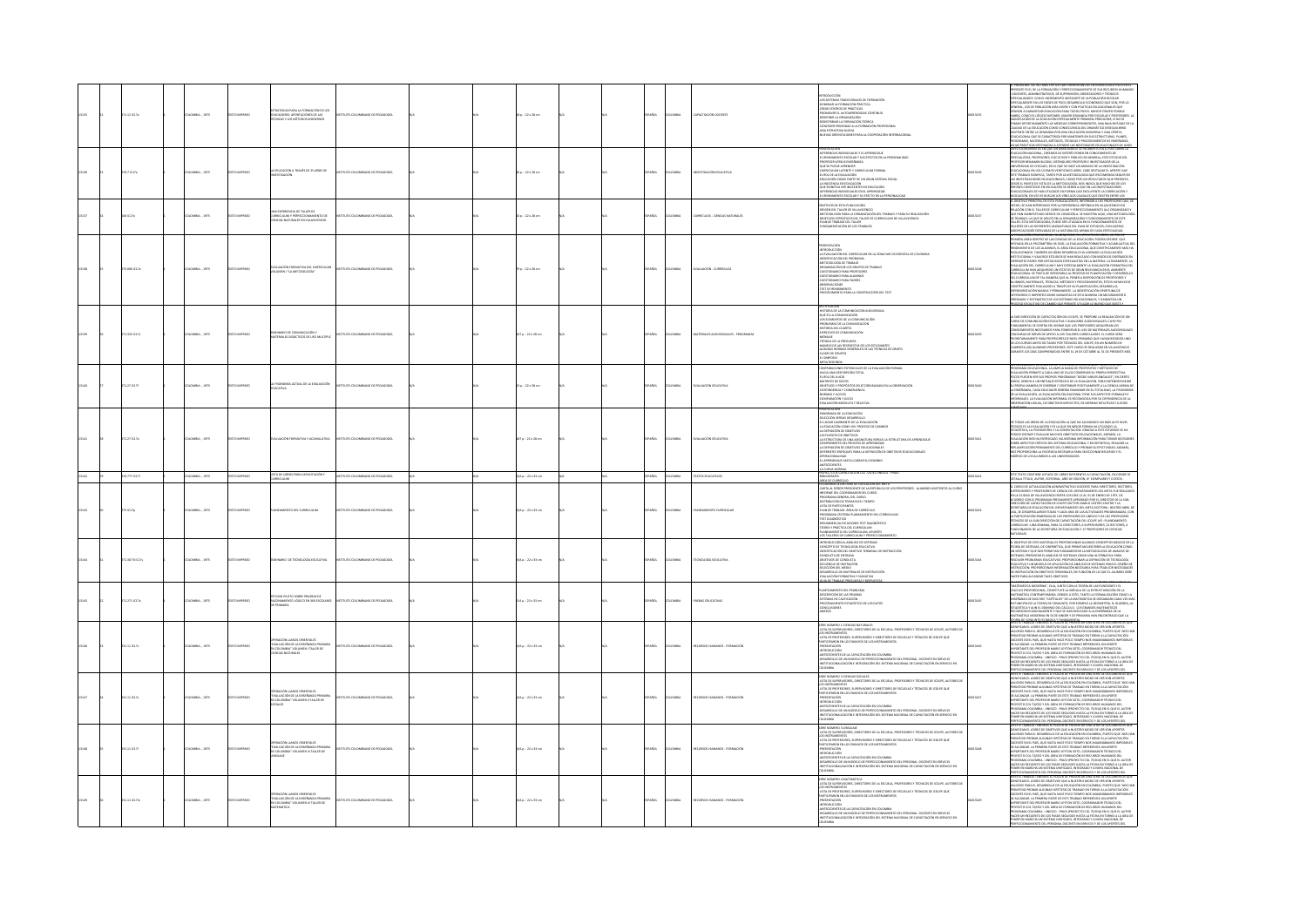|       | 0.1 (17) 611      | COMBIA: . 1975 | O23RRM OT   | <b>CTUALIDADES PEDAGÓGICAS</b>                                                           | TITUTO COLOMBIANO DE PEDAGOGÍA  |  | Pa.: 22 x 28 cm         |  | <b>SPAÑOL</b> | LOMBIA         | EDIOS EDUCATIVOS<br>EDIOS NOTICIOSOS       | IN EL CENDIP<br>IN EL C.I.C.F<br>-en investigacio<br>-en capacitació<br>-en el ilca<br>DTICIAS<br>CTREVISTA<br>:MINARIO<br>  PRENSA DILO<br> 1805                                                                                                                                                                                                                                                                                                                                                                       | 13150 | TO CON ARTÍCULOS RELACIONADOS EN TEMAS PEDAGÓGICOS.                                                                                                                                                                                                                                                                                                                                                                                                                                                                                                                                                                                                                                                                                                                         |
|-------|-------------------|----------------|-------------|------------------------------------------------------------------------------------------|---------------------------------|--|-------------------------|--|---------------|----------------|--------------------------------------------|-------------------------------------------------------------------------------------------------------------------------------------------------------------------------------------------------------------------------------------------------------------------------------------------------------------------------------------------------------------------------------------------------------------------------------------------------------------------------------------------------------------------------|-------|-----------------------------------------------------------------------------------------------------------------------------------------------------------------------------------------------------------------------------------------------------------------------------------------------------------------------------------------------------------------------------------------------------------------------------------------------------------------------------------------------------------------------------------------------------------------------------------------------------------------------------------------------------------------------------------------------------------------------------------------------------------------------------|
|       | 0.11017a112       | MEIA: , 1975   |             | <b>ALIDADE</b>                                                                           |                                 |  | $\therefore$ 22 x 28 cm |  | <b>PAÑOL</b>  |                | <b>EDIOS EDUCATIVO</b><br>EDIOS NOTICIOSOS | EN EL CENDIP<br>EN EL C.I.C.F<br>IN CAPACITACIÓN<br>IN EL ILCA<br>ATRICAR<br>UTREVISTA<br>EMINARIO<br><b>PRENSA DUO</b>                                                                                                                                                                                                                                                                                                                                                                                                 | 2151  | O CON ARTÍCULOS RELACIONADOS EN TEMA                                                                                                                                                                                                                                                                                                                                                                                                                                                                                                                                                                                                                                                                                                                                        |
|       | 120710174 Ej.1    | CMBIA:, 1975   |             | TESIS SOBRE EL SISTEMA EDUCATIVO<br>.OMBIANO                                             | THE COLOMBIANO DE REDACOCÍA     |  | Ap.: 22 x 28 cm         |  | <b>PAÑOL</b>  | wax            |                                            | ODELO CEREE<br>TITUCIONALES Y LEGALES<br>TRUCTURA ADMINISTRATIVA DEL MINISTERIO DE EDUCACIÓN NACIONAL<br>ITRUCTURA ACADÉMICA<br>XUCACIÓN PREESCOLAR<br>EDUCACIÓN PRIMARIA<br>EDUCACIÓN MEDIA<br>EDUCACIÓN SUPERIOR<br>DUCACIÓN ESPECIAL<br>MARINA MENDONES VINCULADAS AL SESTEMA EDUCATIVO COLOMBIANO<br>ESARROLLO RURAL INTEGRADO - DRI<br>DIVIENIOS Y PROGRAMAS INTERNACIONALES EN EDUCACIÓN<br>ES EN EDUCACIÓN<br>PRESUPUESTO INACIONAL DEL SECTOR EDUCATIVO 1976<br>PRESUPUESTO INACIONAL DEL SECTOR EDUCATIVO 1976 |       | 20 CATMENTO DE CARÁCTER INFORMATIVO, SE ELABORÓ EN EL CENTRO DE<br>II GOLUMENIU DE LONG. INFRANCIONO, SE LOMBOU DE EL CANINDATO DE COLUMENTATO DE LOCALISTA DE COLUMENTATO DE LO<br>EL CANINA EL CANINA DE LOCALISTA DE COLONIDADE DE LOCALISTA DE LOCALISTA DE LOCALISTA DE LOCALISTA DE LOCALIST<br>E<br>VAMMAT PRANALINNA UN UNIMOLO 4 UPA, PAR LUMAU MUGONO MOLOGO NO LUMA UN LUMA<br>MEITRE DEL SISTEMA DESCRITO, SIN DABARGO, AUNQUE MÚLTIPLES TÓPICOS NO<br>MINIARION, Y ANTE LA ESPECTATIVA DE DICHA REFORMA, CONSIDERANDS<br>MVMS/DISPOSI                                                                                                                                                                                                                          |
| 13153 | 120710174612      | LOMBIA: , 1975 | O22RRMI OT: | ITESIS SOBRE EL SISTEMA EDUCATIVO<br>LOMBIANO                                            | ITUTO COLOMBIANO DE PEDAGOGÍA   |  | (Ap.: 22 x 28 cm        |  | <b>SPAÑOL</b> | <b>KOMBIA</b>  | <b>EMAS EDUCATIVO</b>                      | TRODUCION<br>CRAMAS CONSTITUCIONALES Y LEGALES<br>STRUCTURA ADMINISTRATIVA DEL MINISTERIO DE EDUCACION NACIONAL<br>STRUCTON PREESCOLAR<br>DUCACION PREESCOLAR<br><b>UCACIÓN PRIMARIA</b><br>XUCACION MEDIA<br>XUCACION SUPERIOR<br>ANCHININ ANTARIAL<br>TRAS INSTITUIDONES VINCIUADAS AL SISTEMA EDUCATIVO COLOMBIANO<br>ESARROLLO RURAL INTEGRADO - DRI<br>ENVENIOS Y PROGRAMAS INTERIACIONALES EN EDUCACION<br>RESUPUESTO NACIONAL DEL SECTOR EDUCATIVO 1976                                                          |       | .<br>E DOCUMENTO DE CARÁCTER INFORMATIVO, SE ELABORÓ EN EL CENTRO DE<br>GER EL SISTEMA EDUCATIVO COLOMBIANO, EN VISTA DE LA INECESIDAD DE UNA OBRA<br>GER EL SISTEMA EDUCATIVO COLOMBIANO, EN VISTA DE LA INECESIDAD DE UNA OBRA<br>IN A AL ANTIMO IN DISPONSIBILITY OF THE RESISTING IN A CHARGE OF THE CHARGE OF THE CHARGE OF THE CHARGE OF THE<br>IL RESURVIERA SUS PRINCIPALES CARACTERÍSTICAS. QUEREMOS HACER UNA<br>LARACIÓN IMPORTANTE : EL DOCUMENTO PREPARADO<br>FORMAS PRODUCIDAS EN ENERO DE 1976, LAS CUALES MODIFICARON MUCHOS DE LOS<br>PECTOS DEL SESTENA DISCENTO: SIN DAMARGO, ALINGULA MÓLTIPASE TÓPADOS NO<br>MINARON, Y ANTE LA EXPRETATIVA DE DICIA REFORMA, CONSIDERAMOS<br>NVINGINTE AFACA                                                          |
| 1154  | 20210121011       | LOMBIA: 1975   | OZERNI OTX  | A TÉONICA DE LA ENTREVISTA EN LA                                                         | ARODAGER 20 CAMBARO DE PERSOGÍA |  | 4 p. : 22 x 28 cm       |  | SPAÑOL        | <b>AIRMOJO</b> | <b>INESTIGACIÓN EDUCATIVA</b>              | TÉCNICA DE LA ENTREVISTA EN LA INVESTIGACIÓN SOCIAL<br>: ILCNICA DI LA NIVIRANSIA LINI CU NIVISTIMALION SUCHE<br>ELECCIÓN Y ENTRENANENTO DE LOS ENTREVISTADORES<br>ESULTADOS ORTENIDOS POR ENTREVISTADORES CON Y SIN EXPERIENCIA<br>UPERVICIÓN DEL TRABAIO DE CAMPO                                                                                                                                                                                                                                                     |       | AN CONSULTANT CONTINUOUS CONTRACT CONSULTANT INTO A CONTRACT CONSULTANT CONSULTANT CONSULTANTS CONSULTANTS IN A CONSULTANT CONSULTANT CONSULTANTS IN A CONSULTANT CONSULTANT CONSULTANT CONSULTANTS IN A CONSULTANT CONSULTAN                                                                                                                                                                                                                                                                                                                                                                                                                                                                                                                                               |
|       | 0.7 (017) 612     | CMBIA:, 1975   |             | TÉONICA DE LA ENTREVISTA EN LA                                                           | TITUTO COLOMBIANO DE PEDAGOGÍA  |  | $x: 22 \times 28$ cm    |  | <b>PAÑOL</b>  | wax            |                                            | TECNICA DE LA ENTREVISTA EN LA INVESTIGACIÓN SOCIAL<br>ELECCIÓN Y ENTREMAMENTO DE LOS ENTREVISTADORES<br>ESULTADOS OBTENIDOS POR ENTREVISTADORES CON Y SIN EXPERENCIA<br>UPERVICION DEL TRABAIO DE CAMPO                                                                                                                                                                                                                                                                                                                |       | <del>tatorija oli nateganin portojora in un un kituani, kitalitorija</del><br>Ia cédula o cuestionario. Es recogion, usualmente, mediante entreve<br>MALES, OTRAS FORMAS CONSISTEN EN ORTENER RESPUESTAS DIRECTAS DE LAS<br>ANIMANIA A UPARA POMININ ANDATI ARTEO DE MARINALI PARA MARINA A LA MATEMA ESCALA ESPARA LA MARINA DE PORTE A<br>SEGRA EL LA MARIZANO DE CULESTIZINARIO EN FORMA COLLETIVA. LA MATEMANIA POR<br>SEGRA: PUEDE SER MÁS O MENOS FORMAL E<br>NO EN UN SISTEMA DE PREGUNTAS SINO EN AUGUNOS PUNTOS CENTRALES DEL<br>UDIO, AUREDEDOR DE LOS CUALES SE REALIZA LA RECOLECCIÓN DE LAS RESPUESTAS O                                                                                                                                                       |
|       | 112 (17) (11)     | CRABLA: . 1975 |             | NARIO SOBRE FORMACIÓN DE<br>DUTES DADA DI SISTEMA EDILEATIVO                             | (TO COLOMBIANO DE REDACOCÍA     |  | $p. : 22 \times 28$ cm  |  | <b>PAÑOL</b>  |                |                                            | TECNOLGIA Y LA FORMACIÓN DE LOS DOCENTES<br>UE SE ENTIENDE POR TECNOLOGIA Y CUALES SON LOS OBJETIVOS DE LA FORMACIÓN DE LOS<br>) CEMITES?<br>ACTORES SOCIALES Y EDUCATIVOS QUE PERMITEN DEFINIR EL PAPEL DE LAS ESCUELAS NORMALES EL<br>D'EL DE LAS ESCUELAS NORMALES INCIDENCIA SOBRE LOS PROGRAMAS DE LAS ESCUELAS NORMALES<br>N PROGRAMA DE INVESTIGACIONES<br>IL ESTUDIO DE LA PEDAGOGIA A LA PRACTICA EN CLASE: PROBLEMAS DE TRANSICION                                                                            |       | THE PARTICULAR AND COMPANY BEFAIL IN THE MATERIAL CONDUCTION IS A CHARGED FOR THE COMPANY OF THE CONDUCTION OF THE CONDUCTION OF THE CONDUCTION OF THE CONDUCTION OF THE CONDUCTION OF THE CONDUCTION OF THE CONDUCTION OF TH<br>NIMOR DE LA EGUACIÓN COMO CONSECUDIVA DEL DOMANTICO DESEQUIDIRO<br>OSTENTE DIVER LA DEMANDA POR UNA EDUCACIÓN UNIVERSAL Y UNA OFISETA<br>OSTENCIA AL QUE SE CARACTERIZA POR MANTIEMER DE USE ESTIUCTURAS, PAMES<br>QUERNAMS, MATERALES,                                                                                                                                                                                                                                                                                                    |
| 13157 | 271.12 (217) £12  | LOMBIA: , 1975 |             | HEIG SORRE CORNACIÓN DE<br>.<br>Kating                                                   | THEO COLOMBIANO DE REDUCOCÍA    |  | p. : 22 x 28 cm         |  | <b>SPAÑOL</b> | <b>AIGNOX</b>  | <b>INCRADON DOCEN</b>                      | TECNOLGIA Y LA FORMACION DE LOS DOCENTES<br>UE SE ENTIENDE POR TECNOLOGIA Y CUALES SON LOS OBJETIVOS DE LA FORMACION DE LOS<br>icentes?<br>Ictores sociales y educativos que permiten definir el papel de las escuelas normales el<br>Pel de las escuelas normales incidencia sobbe los programas de las escuelas normales<br>N PROGRAMA DE INVESTIGACIONES<br>EL ESTUDIO DE LA PEDAGOGIA A LA PRACTICA EN CLASE: PROBLEMAS DE TRANSICION                                                                               |       | MUZADOS, CON EL INCREMENTO INCESANTE DE LA POBLACIÓN ESCOLAR<br>REGIADADES. CON IL INSERMATO INSERVATO EL A PORSACION ISCORA<br>REGIARANTE DE LOS PARAS EN POCO DISPARSALO ECONÓMICO QUI SON, POR LO<br>O COMERCIO I DE LOS PARAS EN POCO DISPARSALO ECONÓMICO QUI SON, POR LO<br>O COMERCIO I LOS CONS<br>imu de interession como comercianos no como no protessi.<br>Cacional que se caracteren for nantener en sus estructuras, planes,<br>Sankas, que se caracteren for nantener en sus estructuras, planes,<br>Sanaas, naternales, métodos, t                                                                                                                                                                                                                          |
|       | 127 (174 E) 1     | CMBIA: , 1975  |             | EMPLED DE LA EVALUACIÓN PARA<br>ISIONES RELACIONADAS CON LA<br>EÑANZA VOLUMEN II         | NTO COLOMBANO DE PEDAGOGÍA      |  | 0 p.: 22 x 28 cm        |  | PAÑOL         |                | <b>UACION EDUCATIV</b>                     | ESENTACIÓN<br>JNCEPTO DE EVALUACIÓN ACUMULATIVA<br>KOS GENERALES EN LA CONSTRUCCIÓN DE PRUEBAS OBJETIVAS<br>RUS Y ELABORACIÓN DE TEXTOS<br>GNADON DE NOTAS<br>SMAHNAHATH<br>STANDARIS<br>STANDARIS PARA UBICACIÓN Y EL EMANOSTICO<br>SANUTUDES Y DIFERENCIAS ENTRE LA EVALUACIÓN DE DIAGNOSTICO Y LA FORMATIVA Y LA<br>ALLIACIÓN FORMATIVA<br>NICION DEL CONCEPTO<br>NALISIS DE UNIDADES DIDACTICAS                                                                                                                     |       | todas las Áreas de la educación la que ha alcanzado un más alto nivel<br>Difico es la enaulación y es la que en mejor forma ha utilizado la<br>Fadética, la psicometría y la computación. Gracias a este espuerzo se ha<br>Oido definir<br>ALUACIÓN NOS HA ENTREGADO VALIOSÍSMA INFORMACIÓN APRA TOMAR DECISION<br>BRE ASPECTOS CRÍTICOS DEL SISTEMA EDUCACIONAL Y EN DEFINITIVA, RANLIZAR LA<br>PLANIFICACIÓN FERMANENTE DEL CURRÍCULO Y PROBAR SU EFECTIVIDAD. ADRIMÁS,<br>SPRED<br>RESO DE LOS ALUMINOS A LAS UNIVERSIDADES.                                                                                                                                                                                                                                             |
|       | 127 (17 6 8 2     | OMBIA: . 1975  |             | empleo de la evaluación para<br>Cisiones relacionadas con la<br>Señanza volumen II       | TO COLOMBIANO DE REDACOCÍA      |  | 0 a.: 22 x 28 cm        |  | <b>PAÑOL</b>  |                | <b>UNION PROPERTY</b>                      | RESENTACIÓN<br>CONCEPTO DE EVALUACIÓN ACUMULATIVA<br>JOSE CATRIBULES EN LA CONSTRUCCIÓN DE PRUEBAS OBJETIVAS<br>JOSE VELHAGIACIÓN DE TEXTOS<br>VALUACIÓN PRIA URISALÓN Y IL EMAGNOTICO<br>VALUACIÓN Y DEFRIRACIÓN DATRE LA EVALUACIÓN DE DAGN<br>LIMULATIVA<br>I EVALUACION DE DIAGNOSTICO PARA LOS FINES DE LA UBICACION<br><b><i>LUACION FORMATIVA</i></b><br>FINICION DEL CONCEPTO<br>ALISIS DE UNIDADES DIDACTICAS                                                                                                  |       | TODAS LAS ÁREAS DE LA EDUCACIÓN LA QUE HA ALCANZADO UN MÁS ALTO NIVEL<br>-INHO ESTA DVARIA NO MONARCHI PASSA PRO PRODUCIDA UN UNITEDAD LA<br>CRICO ESTA PARLICANTERÍA Y LA CADAPITACIÓN GRACIA A ESTE ESPUEDO SE HA<br>CRICO ESTA PARLICA MUENTO OBITINOS EDUCACIONALES. ADDIARO ESTAN<br>ALIXICÓN MOS HA ENTERG<br>LANIFICACIÓN PERMANENTE DEL CURRÍCULO Y PROBAR SU EFECTIVIDAD. ADEMÁS,<br>I PROPORCIONA LA EVIDENCIA NECESARA PARA SELECCIONAR BECARIOS Y EL<br>RESO DE LOS ALUMNOS A LAS UNIVERSIDADES.                                                                                                                                                                                                                                                                |
|       | 71.12 (C170)      | LOMBIA: . 1975 | CORRECTED   | ERSONAL DOCENTE Y OTROS<br>FESIONALES DE LA EDUCACIÓN<br><b>RFILES Y MUEVA CONDICIÓN</b> | TUTO COLOMBIANO DE PEDAGOGÍA    |  | $n: 22 \times 28$ cm    |  | <b>SPAÑOL</b> | LOMBIA         | <b>MACITACION DOCENTE</b>                  | <b>ESTACULOS INSTITUCIONALES</b><br>UEVO PERFIL FORMACIÓN PREVIA Y CONTINUA, ACREDITACIÓN Y CERTIFICADOS DE APTITUD DEL<br>2TM3300 JAMG<br>RSUNNA LIOLEANTA<br>TROS PROFESIDINALES Y ESPECIALISTAS: FORMACION E INGRESO EN LA PROFESION<br>LIXILIARES DEL PERSONAL DOCENTE<br>ERSONAL DOCENTE ESPECIAL<br>SECLOGO ESCOLAR<br>icologo escolar<br>Insultor en Formacion de Personal Docente<br>Irsonal Docente Rubalespecialistas en Tecnologia educativa<br>Niciunonie:<br>Niciunonie:                                   |       | IORA SE ACEPTA COMUNIMENTE, EN PRINCIPIO, LA NECESSIAD DE MODIFICAR EL PAPE<br>AGICIONAL CRE ESEUCADOR A PIN EN PRINCIPIA DE AL ALENCIANA EXIGINALISTA EN<br>CEDADES EN PLENA FUCULIDÓN, TANTO EN LOR PÁRES ESCARROLLADOS COMO EN<br>19<br>: CAUSAS DE ESA LENTITUD ES LA RESISTENCIA A LAS INNOVACIONES, Y SI BIEN LAS<br>ISTENCIAS DE CARÁCTER PSICOSOCIOLÓGICO O ECONÓMICO EXPLICAN EN GRAN<br>RTE LAS REACCIONES MEGATIVAS A LOS CAMBIOS NECESARIOS, LA ESCLEROSE DE LAS<br>ITITUCIONES Y LAS ESTRUCTURAS, Y LA NAEDAPALÓN DEL MECANISMO DESEMPEÑAN<br>I PAPEL IGLALIARINTE IMPORTANTE EN ESA RESISTENCIA.<br>I PADRILBIAN TAL Y LE M                                                                                                                                   |
| 13161 | 271.12210174      | LOMBIA: 1975   | OZBRNI OTX  | INARIO SOBRE FORMACIÓN DE<br>IDVITES PARA EL SISTEMA EDUCATIVO                           | TUTO COLOMBIANO DE PEDAGOGÍA    |  | $5a:22 \times 28$ cm    |  | <b>SPAÑOL</b> | <b>AIRMOJO</b> | <b>APACITACION DOCENTE</b>                 | FORMACION DE PROFESORES EN LA SOCIEDAD INDUSTRIAL<br>ORENTACION ACADEMICA<br>S REFORMADORES PERSONALISTAS<br>OS MINIMANDUNIS PIRSONALISTAS<br>LORENTACION INCIA LAS COMPETENCIAS<br>TREROGANTES QUE HOY EXISTEN<br>TERROGANTES QUE HOY EXISTEN<br>TALISTAS Y PARTICIONISTAS<br>FUERZA DE LOS PUNTOS DE VISTA ALTERNATIVOS                                                                                                                                                                                               |       | PARAMIN I AN 184 INNOVATION QUI INFRANCIA LOS ASSOCIADOS DE LA CALIFICACIÓN (POR EL CALIFICACIÓN DE LA CALIFICACIÓN DE LA CALIFICACIÓN (POR EL CALIFICACIÓN DE LA CALIFICACIÓN DE LA CALIFICACIÓN (POR EL CALIFICACIÓN DE LA P<br>INTH A CARANTIZAR EDUCACIÓN PARA TODOS POR EL MANDR TIEMPO ROGRI E<br>iinkiin alamanikun kuulmalin yhden kuudi purkit kunden Hadria variikin kuudi.<br>Mara, Como es lögiko supener, mandi osmanika por eseitilas y prosesores. La<br>Mara, Como es lögiko supener, mandisk correspondientes, lina baja no<br>UCACIONAL QUE SE CARACTERIZA POR MANITENER EN SUS ESTRUCTURAS, PLANES,<br>OGRAMAS, MATERALES, MÉTODOS, TÉCNICAS Y PROCEDIMIENTOS DE ENSEÑANZA.<br>LIAS PRÁCTICAS DESTINADAS A ATENDER LAS NECESIDADES EDUCACIONALES DE UNOS |
|       | 228.86 (C17t EL1) | LOMBIA: 1975   |             | AVECTORIA HISTORICA DE LA<br>VERSIDAD COLOMBIANA                                         | NTO COLOMBIANO DE PEDAGOGÍA     |  | E8 p. : 12 x 21 cm      |  | PAÑOL         | <b>OMBA</b>    | STORIA - UNIVERSIDADES - COLOMBIA          | UNIVERSIDAD COLONIAL<br>A UNINISSIDAD<br>OS ELEMENTOS DEL CAMBIO<br>OS ELEMENTOS DEL CAMBIO<br>AS PRIMERAS BATALLAS<br>A NUEVA UNINERSIDAD<br>DESARROLLOS Y CONSECUENCIAS<br>OWNERS JR WORKSHA<br>A VERSION DE LOS ESTUDIANTES<br>ICS ADVERTENCIAS FINALES QUE JUZGAMOS DE IMPORTANO<br>VFORMACION BIBLIOGRAFICA SOBRE FERMAN TORRES LEON<br>NEXOS<br>-<br>AMA MINIMO DE LOS ESTUDIANTES COLOMBIANOS<br><b>LADE ATEN</b>                                                                                                |       | TRE TODOS ESTOS CONFLICTOS, CUNA SOLUCIÓN NO PUEDE APLAZARSE<br>MI VOORTMENTE, EL PROBILISMA, UNIVERSITANDE IN COMBILISMO DA DAS PRUEBAS DE<br>L'ENEDAMENTE, EL PROBILISMA UNIVERSITAND INI COMBILISMO A DAS PRUEBAS DE<br>L'ENEDAMENTE, EL PROBILISMA UNIVERSITAND INI COMBILISMO DI DIDING EL<br>L'AU<br>PMILINDO QUE UNIVIDUOLE DE MEDIARDO QUE SE VEN OBILISADOS A HACER EN CUATRO<br>CROSS, LOS HAGENEROS, LOS AROGAROS QUE SE VEN OBILISADOS A HACER EN CUATRO<br>CROSS MERIA UNA INVESTIGACIÓN ESPARATIVA SOBRE LAS CAUSAS DEL RALISTAR<br>                                                                                                                                                                                                                          |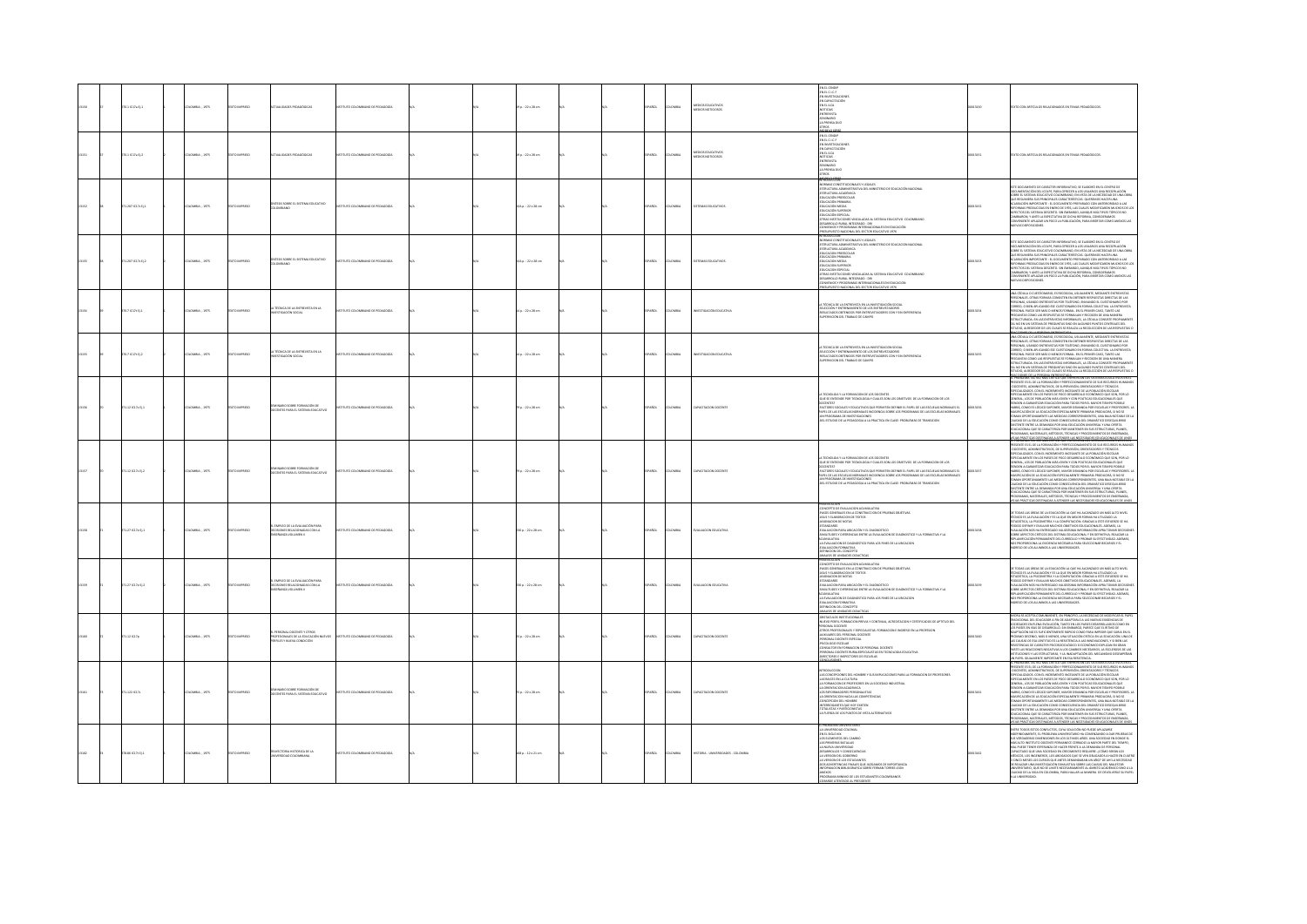| $278.86$ KC17t Ej.2 |                        | DO MPRESO           | AYECTORIA HISTORICA DE LA<br>INTERIMADO NAMBIAMA                                                                                                                       | TITUTO COLOMBIANO DE PEDAGOGÍA        |  | 68 p. : 12 x 21 cm      |  | AÑOL         | OMBIA          | ISTORIA - UNIVERSIDADES - COLOM          | IA PROVIDEND COONING<br>$\sim$ LA UNIVERSIDAD COONING<br>$\sim$ LA UNIVERSIDAD COONING<br>$\sim$ LA UNIVERSIDAD COONING<br>$\sim$ LA UNIVERSIDAD COON<br>CAN UNIVERSIDAD COON<br>CAN UNIVERSIDAD COONING<br>COORING COONING COONING<br>COORING COONIN<br>OGRAMA MINIMO DE LOS ESTUDIANTES COLOMBIANOS                                                                                                                                                                                          |        | EN THE TODOS ESTICS CONFLUTING, CUPA SOLUCIÓN NO PAISE APASAMES<br>ANTERNAMENTAL EL PRODUCTION CONFIDENCIA (ACCORDINATOR ARCHITECTURE DE CONFIDENCIA (ACCORDINATOR)<br>ANGLES TRE TRE EN ESTADO DE CONFIDENCIA (ACCORDINATOR ACCORD<br>A UNIVERSIDAD.                                                                                                                                                                                                                                                                                                                                                                                                                                                                                                                                                                                                                            |
|---------------------|------------------------|---------------------|------------------------------------------------------------------------------------------------------------------------------------------------------------------------|---------------------------------------|--|-------------------------|--|--------------|----------------|------------------------------------------|------------------------------------------------------------------------------------------------------------------------------------------------------------------------------------------------------------------------------------------------------------------------------------------------------------------------------------------------------------------------------------------------------------------------------------------------------------------------------------------------|--------|----------------------------------------------------------------------------------------------------------------------------------------------------------------------------------------------------------------------------------------------------------------------------------------------------------------------------------------------------------------------------------------------------------------------------------------------------------------------------------------------------------------------------------------------------------------------------------------------------------------------------------------------------------------------------------------------------------------------------------------------------------------------------------------------------------------------------------------------------------------------------------|
| 207.1412 IC17c      | 300MBIA: . 1976        | O22RRM (CTX         | CONCENTRACIONES DE DESARROLLO RURAL<br>C.D.R. PLANES Y PROGRAMAS DE ESTUDIO<br>ÁREA INDUSTRIAL B GRADO                                                                 | TTUTO COLOMBIANO DE PEDAGOGÍA         |  | 17 p. : 22 x 28 cm      |  | <b>PAÑOL</b> | <b>AIGNOX</b>  | AROCHIO BIRAI                            | 3THROGRES AN OCATHER 30RAGO<br>RESENTACIÓN<br>PEOGRAMA DE INDUSTRIA DE LA MADERA<br>DRETTIVOS GENERALES<br>PESENTACIÓN IDEL PROGRAMA<br>PEOGRAMA DE DREJIA MECÁNICA<br>PEOGRAMA DE DREJIA MECÁNICA<br>PEOGRAMA DE DREJIA MECÁNICA                                                                                                                                                                                                                                                              | 013164 | $\begin{minipage}[t]{0.03\textwidth} \begin{tabular}{l ccccccccccccccccccccccc} \multicolumn{4}{c}{\textbf{C0.045\textwidth} \begin{tabular}{lccccccccccccccc} \multicolumn{4}{c}{\textbf{C0.045\textwidth} \begin{tabular}{lccccccccccc} \multicolumn{4}{c}{\textbf{C0.045\textwidth} \begin{tabular}{lccccccccccc} \multicolumn{4}{c}{\textbf{C0.045\textwidth} \begin{tabular}{lccccccc} \multicolumn{4}{c}{\textbf{C0.045\textwidth} \begin{tabular}{lccccccc} \multicolumn{4}{c}{\textbf{C0.045$                                                                                                                                                                                                                                                                                                                                                                            |
| 221.12210176        | DLOMBIA: , 1976        | O23RRMI OTX         | CNICAS DE SUPERVISIÓN ANÁLISIS DE<br>ROBLEMAS DE CAPACITACIÓN                                                                                                          | TUTO COLOMBIANO DE PEDAGOGÍA          |  | $5 p : 22 \times 33$ cm |  | <b>PAÑOL</b> | <b>CLOMBIA</b> | PACITACIÓN DOCENTI                       | -PRODUCED MICHAEL INCREDI<br>FROM CONTRACTOR (SCIENCISTS)<br>41 DE CENTRAL DE TRIUD<br>41 DE CENTRAL DE TRIUD<br>41 DE CENTRAL DE TRIUD<br>41 DE CENTRAL DE TRIUD<br>42 PRODUCES DE TRIUDUCES<br>CHERRAL DE CENTRAL DE TRIUDUCES<br>CHERRAL DE CENTRA<br>MINAR CRISTÁCULOS                                                                                                                                                                                                                     | 113165 | ROPÓSITO DE ESTE ARTÍCULO ES PRESENTAR UN MODELO SENCILLO Y MUY GENERA<br>In Proposition estimation de State Constantin un modello de Language de Constantin en la proposition de Constantin de Constantin de Constantin de Constantin de Constantin de Constantin de Constantin de Constantin de Const                                                                                                                                                                                                                                                                                                                                                                                                                                                                                                                                                                          |
| 05.8 (017 0 011)    | <b>JLOMBIA: . 1976</b> | OZRRAMI OTX         | itudio etnográfico de UNA<br>Dmunidad y su escuela                                                                                                                     | TITUTO COLOMBIANO DE PEDAGOGÍA        |  | (Ap.: 22x28cm)          |  | <b>Wick</b>  | <b>AIGNOX</b>  | ncastia                                  | .<br>1750 ducción: Justificación, gristivo de la investigación<br>-WITODUCOLO: ALITIFICACIO, QUIETITO DE LA INVESTICACIONALE ANCHE VINCINAIS (CON VICOLUZICACIO)<br>ASFECTOS DEMOGRAFICOS Y LOCAUZICACIO<br>VICINICAL Y SERVICOS<br>CEONOMÍA<br>SERVICACION<br>SERVICACIO<br>MEDICACIO<br>ODERICACIONALES<br>ORIGINAIS                                                                                                                                                                         | 13166  | el Presente Trabajo debe entenderse como la Primera etapa de Una<br>Investigación que se propone a largo fazo. Es importante anotar que el<br>"Trabajo de Campo" realizado fue umitado en Cuanto a su duración (3 mese<br>A MARINA DE DE LA MARINA QUE DENTRO DE NUESTRA DISCIPUINA, ES "EL TRABAJO DE CARRO DE CARRO DE CARRO DE CARRO DE CARRO DE CARRO DE CARRO DE CARRO DE CARRO DE CARRO DE CARRO DE CARRO DE CARRO DE CARRO DE CARRO DE CARRO DE C<br>MILIONIDUCKUL QUA SE ISSNOM VARIA AL CAMENANI IL A MARIAMO SACIALE AUNI ANTARIO SANTA LE CHARACIO SANTA LE CAMEN<br>DIVA PARTI, LISI DAVICS ESTADENTICO, TAMBIÉN POR CARBACHA DE TRANSO, FAIRINN<br>TRANSOS SÓLO A QUE SE COMPANAÑ A                                                                                                                                                                                 |
| 5.8 (17 6 12        | 300MBIA: , 1976        | O23RRM (DTX         | TUDIO ETNOGRÁFICO DE UNA<br>MUNIDAD Y SU ESCUELA                                                                                                                       | <b>IT ITO COLOMBIANO DE REDACOCÍA</b> |  | (Ap.: 22 x 28 cm        |  | wkou         | <b>CIVER</b>   |                                          | PRÓLOGO<br>RYTROUCOÓN: AUSTREACIÓN, OBIETIVO DE LA RWESTIGACIÓN<br>AGFICTOS DEMOGRÁFICOS Y LOCAUZACIÓN<br>VIVIERIDA Y SERVICOS<br>OBEANZACIÓN SOCIA<br>OBEANZACIÓN<br>OBEANZACIÓN<br>EDUCACIÓN<br>COLOGON NOTADON<br>UULALIUN<br>ESEÑA BIBLIOGRÁFICA<br>ONSIDERACIONES PARA UNA ANTROPOLOGÍA APUICADA<br>EFINICIONES<br>NEXOS<br><b>WOLFFIND</b>                                                                                                                                               |        | HERENTES PRUEBAS PARA LOGINA CORRELACIONES.<br>I PRESENTE TRABAIO DERE DITENDISTE CONO LA PRIMERA ETAPA DE UNA<br>VINSTIGACIÓN QUE SE PROPONE A LARGO PLAZO. ES IMPORTANTE ANOTAR QUE EL<br>TRABAIO DE CANNO "REALIZADO PUE LIMITADO EN<br>ias si transcento (Carva que, Carvador Valeria Rochima, es transador<br>Marci Internacia corva que con de Nadia Nadia Rochima, es transada de Nadia<br>Marci Internacia de Unió de Nadia Carvadór de La Rollina (Carvador)<br>Marci Int<br>ERENTES PRUEBAS PARA LOGRAR CORRELACIONES.                                                                                                                                                                                                                                                                                                                                                 |
| 331.11 (217)        | OLOMBIA: , 1976        | <b>O22RRMI OTXI</b> | <b>CNICAS DE OBSERVACIÓN SISTEMÁTICA</b><br>INTRODUCCIÓN AL ANÁLISIS DE<br>INTERACCIÓN                                                                                 | TUTO COLOMBIANO DE PEDAGOGÍA          |  | 4 p. : 22 x 28 cm       |  | <b>MACL</b>  | <b>KOMBIA</b>  | ECURSOS HUMANOS - FORMACIÓN              | <b>TORICA</b><br>ENVIRON HISTORICA<br>LIS CRUZIONES ANÁLISE DE WITERACIÓN EN EL AULA EVANGE A LAS DEZ CATEGORÍAS DE FLANDERS<br>LIS CRUCICIONES<br>PRO DE ACTIVONADES<br>FRO DE ACTIVONADES<br>FRONTE DE LOS MATICOS A LA CATEGORIZACÍN<br>FRONTE DE LOS MATICOLA                                                                                                                                                                                                                              | 1216   | .<br>DIS PROGRAMAIS DE CAPACITACIÓN Y PERFECCIONAMIENTO DOCENTE TIENEN COMO<br>BIETIVO BÁSICO MEIORAR LA CALIDAD DE LA ENSEÑANZA Y PARA ELLO TRATAN DE<br>NINTHON AN ANNUARY OF MALERIED MEDIANTE EL BEAUXIE DE LA MISMA A NUEV<br>DENFICAR LA CONDUCTA DEL MALSTRO MEDIANTE EL BEAUXIE DE LA MISMA A NUEV<br>IDEIEMA DE LA CAPACITACIÓN HA SIDO, EN TODOS LOS PAÏSES, OFRECER CURSOS EN<br>IDEIE<br>LOS QUE SE REUNÍA A LOS MAESTROS PARA DARLES INSTRUCCIONES SOBRE COMO<br>PROCEDER: LA INSUFICIENCIA DE ESOS MECANISMOS ES BIEN CONOCIOA POR TODOS.<br>ACTUALMENTE SE PIENSA QUE : LOS MAESTROS DEBEN TENER LA POSIBILIDAD DE<br><b>NUMBER CONSUMER CONSUMER STATES OF STATES AND ASSESSMENTS</b><br>EXPERIMENTAR CON SU PROPA CONDUCTA, ORTENER DATOS ORIETIVOS Y CONFAREES<br>SORRE ELLA Y EVALUARIA EN TÉRANNOS DE METAS U ORIETIVOS QUE CONSIDEREN<br>VALIOSOS O DESEARL |
| 112210174           | CMEIA: , 1976          | TO IMPRESO          | LGUNOS ACONTECHMENTOS CENTÍFICOS<br>LE HAN CONTRIBUÍDO AL DESARROLLO DE<br>LGENÉTICA, MATERIAL COMPLEMENTARIO<br>NRA LA CAPACITACIÓN DEL PROFESOR DE<br>NOAS NATURALES | MNO DE PEDAGOGÍA                      |  | $1 p : 22 \times 33$ cm |  | wice         | <b>AIRMC</b>   | APACITACIÓN DOCENTE - CIENCIAS NATURALES | en The Microsoft Model Marketing (m. 1479)<br>1870 - Antonio Gallingo, angles ang matamatika (m. 1479)<br>1870 - Antonio Gallingo, anggot may katalog (m. 1500)<br>1870 - Antonio Gallingo, anggot may katalog (m. 1470)<br>1870 - Antoni                                                                                                                                                                                                                                                      |        | AVID DE ESTAS I ÎNEAS SE DOETENDE DAR I IN DANDRAMA CENERAL O SÍNTESIS DE I<br>IRMINS IN SI NORDERS DE MARINE DE COMERCIA DE MARINE DE MARINE DE LA CONSTANCIONES CERTÍFICAS DE LA CONSTANCION<br>ROSSITANCIONES CERTÍFICAS DE LAS CONSTS INNI SUBGIDO LOS DIFERIOS BIOLOGOS DE MARINE DE MARINE DE MARINE DE M<br><br>DE LA PREDCUPACIÓN CONSTANTE DE HOMBRES DE CIENCIA, QUE HAN DEDICADO<br>IUCHO TIEMPO Y ESFUERZO AL ESTUDIO Y ANÁLISIS DE SUS DESCUBRIMENTOS.                                                                                                                                                                                                                                                                                                                                                                                                              |
| 81.11 IC17p         |                        | <b>CONFRANT</b>     | ROGRAMA DE CAPACITACIÓN DE RECURSO:<br>IUMANOS Y CREACIÓN DE OFICINAS<br>IEGIONALES DE INFORMACIÓN EDUCATIVA                                                           | TO COLOMBIANO DE PEDAGOGÍA            |  | .<br>(Ap.: 22 x 28 cm   |  | ŵα           | CMBA           | <b>ECURSOS HL</b>                        | KTECEDENTES<br>KTECEDENTES<br>ISTEMA NACIONAL DE INFORMACIÓN<br>UR SISTEMA NACIONAL DE INFORMACIÓN EDUCATIVA<br>PROGRAMA<br>STEICACIÓN<br>USTRICADON<br>BRITIVOS GENERALES<br>BRITIKOLONES<br>BOYECCIONES<br>OGROS<br>XGROS<br>BSERVACIONES<br>STADO DE PARTICIPANTES EN CURSOS DE CAPACITACIÓN<br>ÓPICOS GENERALES DESARROLLADOS EN CURSOS DE CAP<br>tación<br>STADO DE MATERALES DISTRIBUIDOS A PARTICIPANTES EN CURSOS DE CAPACITACIÓN.<br>INDAMENTACIÓN                                    | 013170 | A POCA (FILIDECOR) DE A DOCUMENTACIÓN E DE DEMANCIÓN QUE A TUNAMENT ELECTRONICO DE ACTIVISTE EN EN EN ELECTRONICO DE CONTINUES DE CONTRA DE CONTRA DE CONTRA DE CONTRA DE CONTRA DE CONTRA DE CONTRA DE CONTRA DE CONTRA DE C                                                                                                                                                                                                                                                                                                                                                                                                                                                                                                                                                                                                                                                    |
| 500 IC17p           | 300MBIA: , 1976        | O23RRMI OTX         | 30 MODUNTZA DO ORRESTS R3MI<br>dencias naturales: utilización de<br>Klaciones espaciales                                                                               | TUTO COLOMBIANO DE PEDAGOGÍA          |  | 3p.: 22 x 33 cm         |  | <b>MACL</b>  | <b>AIGNOJO</b> | NCIAS NATURALE                           | MANARTATEON<br>ARTS QUE FUROAMENTAN LA ENSEÑANZA CENTÍFICA PROPICNOA POR ESTOS DISEÑO DE INSTRUCCIÓN<br>ARTS QUE FUROAMENTAN LA ENSEÑANZES<br>PARANNO DE IRLACIONS ESPACANZES<br>PARTINOS DE CONDUCTA DISERVABLE DEL PRIMER DISEÑO DE INST<br>kućni metodológico<br>Eglingo tratamento instruccional<br>Kstrumentos para obtener información acerca de la aplicación de los materiales de                                                                                                      | 112171 | I NUMEROSAS LAS RAZONES QUE JUSTIFICAN LA NECESIDAD DE PROPORCIONAR<br>.<br>EDUCACIÓN CENTÉRCA A LOS ALUMNOS DE LA ESCUELA PRIMARIA, CUALQUERIA QUE SE<br>LA ZONA O REGIÓN DOMOE SE ENCUENTRA UBICADA ACUERDOS Y SUGERENCIAS A LOS<br>QUE SE HA LLEGADO EN CONGRESOS INTERNACIONALES DE EDUCACIÓN CIENTÍFICA<br>UR SI PA LIGARDU IN CONVASIÓN INTERNACIONALIS DE EDUCACION CIENTIFICA<br>EÑALAN QUE, ESPECIALMENTE EN LOS PAÈSS EN VÍA DE DESARROLLO, LOS SISTEMAS<br>DUCATIVOS DEBEN PROPORCIONAR UNA EDUCACIÓN CENTÍFICA LO MÁS FUERTE Y<br>CONSISTEN<br>OSIBILIDADES DE DESARROLLAR LA MENTE HUMANA QUE LA ENSEÑANZA CIENTÍFICA<br>OSEE, CUANDO ESTÁ ORIENTADA Y SE ENFRENTA EN FORMA ADECUADA PARA ELLO.                                                                                                                                                                     |
| 200 K17e            | LOMBIA: . 1976         | OZBRNI OT           | ENFOQUE PRÁCTICO TEÓRICO PARA E<br>N MODULO PRACTICO TRONCO PARA EL<br>ITUDIO DE LAS PRINCIPALES<br>ITERRELACIONES DE LOS SERES VIVOS Y<br>ON SU MEDIO                 | TUTO COLOMBIANO DE PEDAGOGÍA          |  | $20.22 \times 12$ cm    |  | wice         | OMBA           | ENCIAS NATURALES                         | CUISTIONARIO<br>SECUNICA DE CONDUCTA OBSERVABLE<br>SECUNICIA DE OBJETIVOS DE CONDUCTA OBSERVABLE DE AUGUNAS DE LAS RELACIONES DE LOS<br>RIGANISMOS ENTRE SI Y CON SU MEDIO AMBIENTE<br>NÁLISIS DE TAREAS<br>UIÓN METODOLÓGICO<br>IOTIVANDO EL ESTUDIO DE UN AMBIENTE NATURAL<br>AREA DE INSTRUCCIÓN<br>NEXITE<br>RODUCCION                                                                                                                                                                     | 12172  |                                                                                                                                                                                                                                                                                                                                                                                                                                                                                                                                                                                                                                                                                                                                                                                                                                                                                  |
| 20.11 IC17c         | DLOMBIA: , 1976        | <b>O22RRMI OTXI</b> | INTROS REGIONALES DE CAPACITACIÓN.<br>FORME ACTIVIDADES 1975 - 1976                                                                                                    | FUTO COLOMBIANO DE PEDAGOGÍA          |  | $2p:22 \times 33$ cm    |  | MROL.        | <b>CLOMBIA</b> |                                          | NITROSACCO<br>- MICROSACCO - MICROSACCO<br>- MICROSACCO CONDUCIÓN<br>- MICROSACCO CONDUCIÓN<br>- MICROSACCO CONDUCIÓN<br>- MICROSACCO CONDUCIÓN<br>- MICROSACCO - MICROSACCO PROTOCONALISACÓN Y CAPACTACÓN DE DOCENTES DE PRIM<br>- MICRO<br>- MICROSA<br>ILIUM<br>CLISIONOES DE ORDEN MATERIAL<br>CLISSOS HUMANOS<br>SARROLLO DE ACTIVIDADES DE 1975<br>LACIÓN DE LAS ACTIVIDADES DESARRI<br><b>INASCH 1975</b><br><b><i>PECTOS VARIOS</i></b>                                                | 013172 | TRO DE LOS LINEAMIENTOS GENERALES DE LA POLÍTICA DEL GOBIERNO EN LO QUE<br>DENTION LOS COMERCIMONS DESIGNATION LA POLÍTICA A EL COMERCIMO DE LOS COMERCIMONES EN ARCHITECTURA EL COMERCIMON DE LOS COMERCIMONES DE LOS COMERCIMONES DE LOS COMERCIMONES DE LOS COMERCIMONES DE LOS COMERCIMONES DE LOS C                                                                                                                                                                                                                                                                                                                                                                                                                                                                                                                                                                         |
| 270.7 (C17p         | COLOMBIA: . 1976       | OZERNI OTXI         | OYECTO DE INVESTIGACIÓN EN<br>IUCACIÓN PRE-ESCOLAR                                                                                                                     | ALCOLAGED DE PERSONAL                 |  | 18 p. : 22 x 33 cm      |  | <b>JOANS</b> | <b>AIGNOJO</b> | INESTIGACIÓN EDUCATI                     | STIFICACION<br>STUDIOS PREVIOS<br>ESCRIPCIÓN ANTROPOLÓGICA DE LA ZONA<br>ELECCIÓN DEL LUGAR PARA GUARDERÍA<br>ELECCIÓN DEL LUGAR PARA GUARDERÍA<br>SELECCIÓN DEL LUGAIR PRAN GUARDESIA<br>SELECCIÓN DEL LUGAIR PARA PRANCIPES DEPENDENTAL<br>SELECCIÓN DE LOS NIÑES PARA PRANCIPES DEPENDENTAL<br>ESTUDIOS PILOTO APULSACIÓN DE DISTÑOS EXPERIMENTALES PI<br>ACTURINAS DE GENADERÍA<br>ACTURINAS                                                                                               |        | .<br>COOM OUE DUE: DAR AVANTA EL INTERÉS DOR EL MEJORAMENTO<br>A MIDIOA QUE DE LI PAS AVANDA IL INTERES POÈ IL MIGIDAMANDO CUANTITATIVO DI LA ESCALISTA DE LI PASSANO CON CON<br>POLITATURO DE LA ESCACIÓN PRIMARIA, SE ESTÁ FORMANDADO A AUNT. CIFICIEL UN<br>POLITAR DE VAVO DE LO ESCACIÓN PIE-S<br>COMMINING DE MUNISION PUNIN D'ARRIN MODON IN MARIN INDEPENDIENCE DE SUR L'ARRINGIA CULTURA EN MARINA DE MARIN<br>EN MADIOIR EN L'ANNIERA DE PRESIDENCIA DES ENLES ILS ILS ANDRE DE ROCKER EQUERÉMI<br>ATENCIÓN POR PARTE DEL ESTADO                                                                                                                                                                                                                                                                                                                                       |
| 1122102x            | OMBIA: , 1976          | O22RRMI OTH         | REALIZANDO ACTIVIDADES EN EL PROCESO<br>DE OBSERVAR                                                                                                                    |                                       |  | $5p:22\times33$ cm      |  |              | AAGMA          | ACITACIÓN DOCENTI                        | ealexado actividades en el proceso de Observar<br>Orma de Trabajo<br>Atividades<br>Viportancia de la Observación en el Trabajo Científico<br>26 procesos científicos                                                                                                                                                                                                                                                                                                                           | 113175 | -MOULTAIN MANAGEMENT CHANNEL CONTRACT A DISTURBANCE DE MARIE CHARGE<br>LANGO DESERVANOS CRITISISTES VIOS, PROCESSO O EN ÓNIMOS ESTANDO<br>CONCORRO LA CANCETRÍFICANA QUE SETO COSTA NA TRA UTILIZANDO O NO<br>CERTANO DE NA CANCETRÍFIC                                                                                                                                                                                                                                                                                                                                                                                                                                                                                                                                                                                                                                          |
| 22.6 K171           | 30MBIA: , 1976         | OZERNI OTX          | SAMINARIO NACIONAL PARA<br>"CORDINADORES Y MULTIPLICADORES<br>"GOONALES : SEMINARIO TALLER DE<br>"VGUAJE                                                               | TTUTO COLOMBIANO DE PEDAGOGÍA         |  | $6a:22 \times 28$ cm    |  | <b>PAÑOL</b> | <b>AIGNOJC</b> | NGUAI                                    | MUNITIMO<br>DESTIVO GENERAL DE LA EDUCACIÓN<br>DESTIVO GENERAL DE LA EDUCACIÓN PRIMARIA<br>DBETTVO GRIERAL DE LA EDUCACIÓN FRIMANIA<br>DBETTVO GRIERAL DEL ÁSEA DE LINGUALE<br>DBETTVO GRIERAL DEL ÁSEA DE LINGUALE<br>ACTIVIDADES<br>ACTABLIARIO<br>NOGÓN LITERABIA<br>NOGÓN LITERABIA<br>NOGÓN LITERABIA<br>NOGÓN LITERABIA                                                                                                                                                                  | uain.  | 1 PRESINTE TRABAD ES UNA ÉRITESE INFORMATIVA DE LAS ACTIVIDADES ER AUZADAS Y<br>E LAS INDUENCIAS EQUE SUBSIDIANTO POR A MAR DE EDICIALIAS, COMPARE DE CONVIENCIAS EN ANGELIA (EL CONVIETO DE<br>EL CONDO DE ENCOCA DEL 20 DE LANCA D                                                                                                                                                                                                                                                                                                                                                                                                                                                                                                                                                                                                                                             |
| 00 IC17t            | COMBIA: , 1976         | O22RRMI OTX         |                                                                                                                                                                        | TO COLOMBIANO DE PEDAGOGÍA            |  | il p.: 22 x 28 cm       |  | AROL         | LOMBIA.        | <b>DUCACIÓN - POBLACIÓN</b>              | AÍNCIO<br>EFACIO:<br>PRENDIENDO A ENSEÑAR: ALGUNAS EXPERIENCIAS CON EDUCACIÓN EN POBLACIÓN EN AMÉRICA.<br>PRENDIENDO A ENSEÑAR: ALGUNAS EXPERIENCIAS CON EDUCACIÓN EN POBLACIÓN EN AMÉRICA.<br>AINA<br>CERANDO A COMPRENDER<br>ONOCIMIENTOS BÁSICOS Y SUGERENCIAS PARA LA ENSEÑANZA<br>entes y recursos<br>Trategía para la acción, planificación para la educación en población<br>S PRINCIPIOS Y PRÁCTICAS DE LA INTERPRETACIÓN CREATIVA<br>-CONCLUSIONES<br>-ANEXO - DEFINICIÓN DE TERMINOS |        | THE UNITED CONTAINSTANCE IN COLLECTIVE IN A DISTURBATION OF THE CONDUCT OF THE CONDUCT CONDUCTS IN THE CONDUCTS IN THE CONDUCTS IN A REPORT OF THE CONDUCTS IN A STATE CONDUCTS IN THE CONDUCTS IN A STATE CONDUCTS IN THE CO                                                                                                                                                                                                                                                                                                                                                                                                                                                                                                                                                                                                                                                    |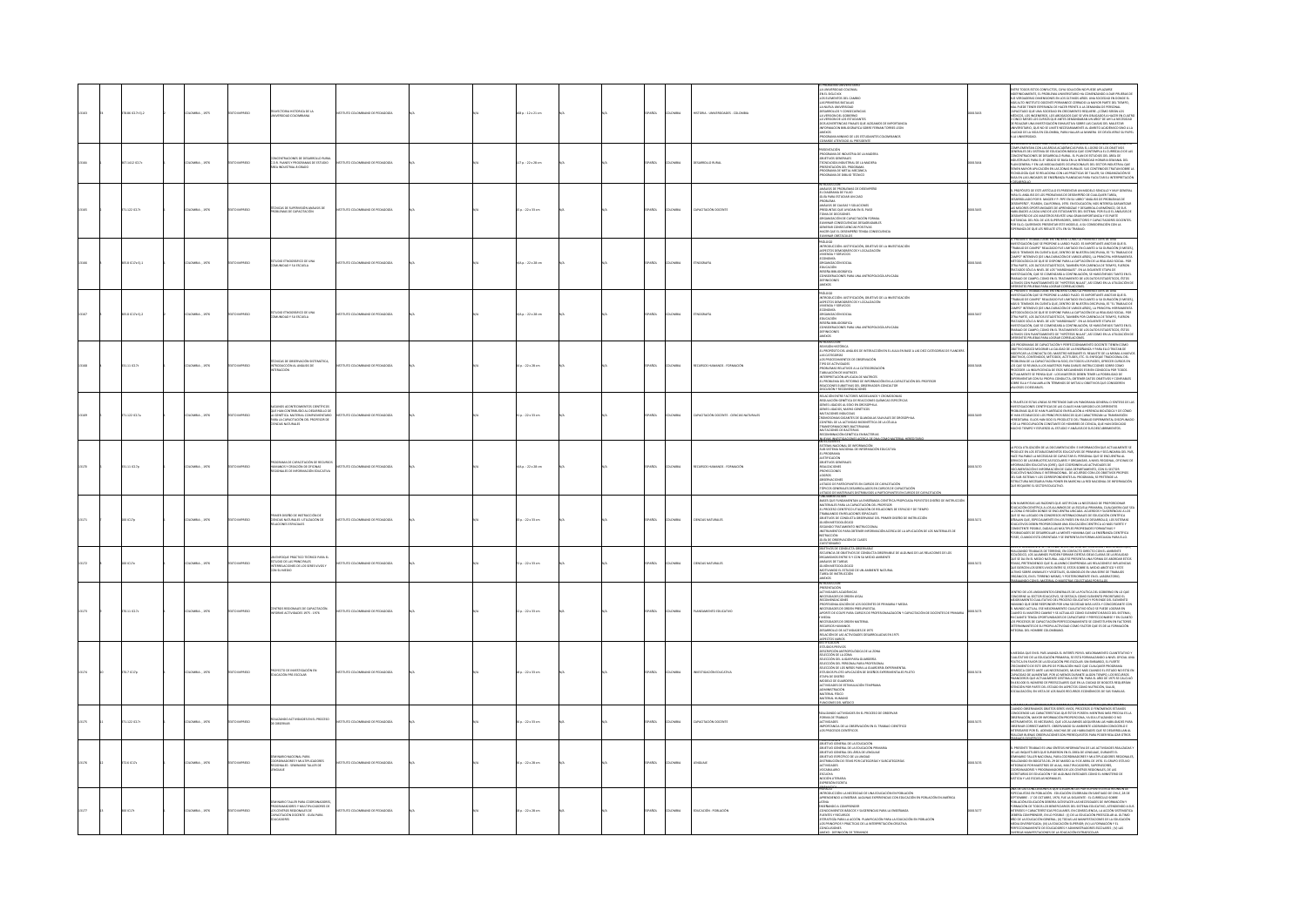|       |                               | <b>0 K17p</b>  | MEM., 1976      |                      | INARIO TALLER PARA COORDINADORES,<br>GRAMADORES Y MULTIPLICADORES DE<br>CENTROS REGIONALES DE<br>ACITACIÓN DOCENTE - LAS CIENCIAS<br>CIALES                                                                            | UTO COLOMBIANO DE PEDAGOGÍA            |  | $5.122 \times 28$ cm       |  | xka          |                | <b>NCMS SOCIALE</b>                       | i CIENCIAS SOCIALES<br>MINARIO TALLER PARA COORDINADORES, PROGRAMADORES Y MULTIPLICADORES DE LOS CENTROS<br>GIONALES DE CAPACITACIÓN DOCENTE                                                                                                                                                                                                                                                                                                                                                                                                                                                                                                                                                                                                   |        | UÉSON LAS CIENCIAS SOCIALES? LA RESPUESTA MÁS ELEMENTAL QUE PUEDE DARSE A<br>FA PREGUNTA ES DECIR QUE SON LAS DISCIPLINAS QUE TRATAN DEL HOMBRE EN SU<br>A PRIMINALIS NA MARIN PUEDE APRENDER NI ENGEÑAR TODO LO QUE SE SABE<br>VECTO A LA SOCIEDAD HURANNA, POR LO TANTO, ES NECESARIO SEPARAR LAS<br>IERSAS FORMAS DE INTERACCIÓN DE LOS SERES HUMANIOS, DE MODO QUE RESULTEN<br>ADES DE ESTUDIO MANEJABLES Y RAZONABLEMENTE COHERENTES. A LAS<br>PLINAS MENCIONADAS LAS LLAMAREMOS, POR EJEMPLO : ECONOMÍA, SOCIOLOGÍA,<br>ÍA POLÍTICA, PSICOLOGÍA SOCIAL, ANTROPOLOGÍA SOCIAL O HISTORIA SOCIAL. |
|-------|-------------------------------|----------------|-----------------|----------------------|------------------------------------------------------------------------------------------------------------------------------------------------------------------------------------------------------------------------|----------------------------------------|--|----------------------------|--|--------------|----------------|-------------------------------------------|------------------------------------------------------------------------------------------------------------------------------------------------------------------------------------------------------------------------------------------------------------------------------------------------------------------------------------------------------------------------------------------------------------------------------------------------------------------------------------------------------------------------------------------------------------------------------------------------------------------------------------------------------------------------------------------------------------------------------------------------|--------|------------------------------------------------------------------------------------------------------------------------------------------------------------------------------------------------------------------------------------------------------------------------------------------------------------------------------------------------------------------------------------------------------------------------------------------------------------------------------------------------------------------------------------------------------------------------------------------------------|
|       |                               | 0.11 (217)     | OMBIA: , 1976   |                      | .<br>DESORES : ANOTACIONES ELEMENTALE<br>BRE OBJETIVOS Y METODOLOGÍA                                                                                                                                                   | <b>THE COLOMBIANO DE REDACOCÍA</b>     |  | $p. : 22 \times 28$ cm     |  | PAÑOL        |                |                                           | EFINICIÓN<br>ONDUCTA TERMINAL<br>RITERIO<br>L'ANIMO<br>INTERISCOLOGÍA<br>INCABEZAMENTOS DE OBIETINOS<br>LAS RESPUESTAS DE LOS ALUMINOS<br>LAS RESPUESTAS DE LOS ALUMINOS<br>LAS PREGUNTAS DE LOS ALUMINOS<br>REPRESENTATOR CONTROL<br>ITILIDAD DE LA DISCUSIÓN<br>IEBATE O CONTROVERSIA<br>ELECCIÓN DEL TEMA                                                                                                                                                                                                                                                                                                                                                                                                                                   | 1178   | EE TEXTO CONTIENE DEFINICIONES, METODOLOGÍAS, INFORMES Y EJEMPLOS DE<br>TIVIDADES REFERENTES A CAPACITACIÓN Y FORMACIÓN DE DOCENTES.                                                                                                                                                                                                                                                                                                                                                                                                                                                                 |
|       |                               | 871.27 (C17e1) | OLOMBIA: , 1976 | <b>CORRECTED</b>     | LLIMEN III                                                                                                                                                                                                             | <b>STITUTO COLOMBIANO DE REDACOCÍA</b> |  | $7a:22\times28$ cm         |  | <b>PAÑOL</b> | <b>AIGNOJO</b> | WALLMCIÓN EDUCATIVO                       | kakcijn uni i krat<br>CTITUD DE LOS PARTICIPANTES<br>TRODUCCIÓN<br>ÉCRECAS DE TVALUACIÓN PARA OBUETIVOS DE CONOCIMIENTO Y COMPRENSIÓN<br>ÉCRECAS DE TVALUACIÓN DE OBUETIVOS DE CONOCIMIENTO Y COMPRENSIÓN<br>IN MINOR IN THE LOS GRIETINGS COGNOSITIVOS<br>LA MPORTANCIA DE LOS GRIETINGS COGNOSITIVOS<br>LA MPORTANCIA DE DRIETINGS COGNOSITIVOS<br>ERIANGOS DE COMPRENSIÓN<br>ENLINCIADO DE LOS GRIETINOS DE COMPRENSIÓN<br>ENLINCIADO DE LOS GRIETINOS<br>NYMINONO DE NOI ONE INTO DE L'ORITANISMO<br>TÉCNICACIÓN DE TERME DE TEST PARA OBJETIVOS DE COMPRENSIÓN<br>APLICACIÓN DE PRINCIPÓN PARA APUCACIÓN Y OBJETIVOS DE ANÁLISIS<br>APLOILEMAIS Y SITUACIÓNES NUEVAS<br>PROBLEMAIS Y SITUACIÓNES N<br><b>RINGIPIOS Y GENERALIZACIONES</b> |        | OS MUCHOS PROBLEMAS QUE AFECTAN A LOS SISTEMAS EDUCATIVOS EL MÁS AGUDO<br>e LOU MINICIPATION EN MEDIDIANTO CUALITATIVO DE LA EDICACIÓN ESTA<br>10 de Mayor estato en el Medidianto cualitativo de la edicación esta<br>10 de Mayor estato en el Medidianto cualitativo de la edicación esta<br>10 de Mayor estato<br>QUE ANTIQUE DE INSURANCIA POR CONCEPTO PAPIE LOS CONSULTAN DE INSURANCE EN LOS CONSULTANTES<br>LAS AULAS ESCOLARES HAN SEO YA INCORPORADOS EN LOS CURRICULUM DE LOS MÁS<br>COERNOS SISTEMAS EDUCACIONALES.                                                                      |
|       |                               | 271.27 (01762) | OMBIA: , 1976   | <b>IMPRESO</b>       | ELIACIÓN FORMATIVA Y ACUMELATIVA<br>LIMEN IV : MANUAL DE EVALUACIÓN<br>MATIVA Y ACUMULATIVA DEL<br>DIGIZAJE DEL ALUMNO                                                                                                 | THE COLOMBIANO DE REDUCCIÓN            |  | 12 p. : 22 x 28 cm         |  | <b>PAÑOL</b> | <b>CLOMBIA</b> | <b>ALUACIÓN EDUCATIV</b>                  | RSEMFIACION<br>Întersa<br>Étalcas de Diviluación para drietinos de Síntese y evaluación<br>A Evaluación del Padceso de Síntese<br>Robleavas de Evaluación para el Proceso de Síntese a: Producción de UNA comunicación<br>ÚNICA<br>-PROBLEMAS DE EVALUACIÓN PARA EL PROCESO DE SÍNTESIS B: PRODUCCIÓN DE UN PLAN O DE UN<br>ON JUNTO DE OPERACIONES PRO<br>PROBLEMAS DE EVALUACIÓN PARA EL PROCESO DE SÍNTESIS C: DERIVACIÓN DE UN CONJUNTO DE<br>PARAINNIS AR ENVIRON FOR AL PROCESO DE A<br>VALUAÇÕN<br>ROBLEMAS, MATERNLES O SITUACIONES NUEVAS<br>MEILEMO PARA EVALUAR                                                                                                                                                                     |        | TODAS LAS ÁREAS DE LA EDUCACIÓN LA QUE HA ALCANZADO UN MÁS ALTO NIVEL<br>N IUDOS LOS MONO DE LA NUCLANDIN DA QUE EN ANLANDADO UN RODA ALIO PRESIDENTALES EL SU EN LA CONSTANTIN DE LA C<br>CONCO ES LA EVALUACIÓN Y ES LA QUE EN MEJOR GORONA HA UTILIZADO LA<br>STADÉRICA, LA PSICOMETRÍA Y LA COMPUTACIÓN G<br>MA MARCHINA DA MARCHINA MARCHINA DE MARCHINA (MARCHINA)<br>SANIFICACIÓN PERMANENTE DEL CURRÍCULO Y PROBAR SU EFECTIVIDAD. ADEMÁS,<br>SPESO DE LOS ALUMNOS A LAS UNIVERSIDADES.<br>SRESO DE LOS ALUMNOS A LAS UNIVERSIDADES.                                                         |
|       |                               | 371.122101711  | LOMBIA: . 1976  | O22RRM (TD)          | LA INTEGRACIÓN DE LAS EXPERENCIAS<br>EDUCATIVAS VOL. 1                                                                                                                                                                 | ABOGAGER 30 OMAIRMOJO DE UTITZ         |  | 5 p. : 22 x 28 cm          |  | <b>PAÑOL</b> | <b>AIRMOJO</b> | <b>PACITACIÓN DOCENTE</b>                 | ntroducción<br>Sección I la Naturaleza de la Integración<br>Significado e Importacia de la Integración<br>BASES FILOSÓFICAS PARA LA INTEGRACIÓN<br>BASES PSICOLÓGICAS PARA LA INTEGRACIÓN                                                                                                                                                                                                                                                                                                                                                                                                                                                                                                                                                      | 1210   | e los muchos problemas que afectava a los sentrans educativos el bás agudo<br>de mayor esecto da il indicamibinto dil cualizativo de la educación esec<br>aformo que se da al tracmandinto del cuaricaliza. Pasos muy baportantes se                                                                                                                                                                                                                                                                                                                                                                 |
|       |                               | 71.122101702   | CMBIA: , 1976   | O IMPRESO            | LA INTEGRACIÓN DE LAS DIPERENCIAS<br>EDUCATIVAS VOL. 3                                                                                                                                                                 | TITUTO COLOMBIANO DE PEDAGOGÍA         |  | 0 p. : 22 x 28 cm          |  | <b>MAGL</b>  |                | MCITACIÓN DOCENTI                         | RODUCCIÓN<br>obganización y procesos administrativos, h. Taylor<br>Características de la integración en deferates inveles<br>Programas y procedimientos illustrativos para la educación básica, ionn i<br>illustración de cursos y de programas de e                                                                                                                                                                                                                                                                                                                                                                                                                                                                                           |        | CHRISTIAN INTERFERING IN THE GRACING CHE ARRANGED TOOST US AN INCOLTA CHARGE AND A CHARGE IN THE CHARGE IN THE<br>USE OF THE MARKET IN COLORATION FOR DRIVING CHARGE TO A CHARGE IN THE CHARGE IN THE CHARGE IN THE CHARGE IN THE<br>ERNOS SISTEMAS EDUCACIONALES.                                                                                                                                                                                                                                                                                                                                   |
|       |                               | 27.1412 IC17d  | MAN.            | O22RRMI GTX          | LARUR QUIGRANZES DE 22MOIDANT                                                                                                                                                                                          | STITUTO COLOMBIANO DE PEDAGOGÍA        |  | $\upmu$ : 22 x 33 cm       |  | <b>PAÑOL</b> |                | ROLLO RURAL - PERSONAL                    | *MAINMEN T. DAMINUS<br>CARGOS REQUERDOS - REQUISITOS MÍNIMOS Y FUNCIONES<br>SUB-DIRECTOR PEDAGÓGICO<br>SUB-DIRECTOR ADMINISTRATIVO<br>SUB-DIRECTOR ADMINISTRATIVO<br>-<br>FIG DIRECTOR DE PROGRAMAS CON LA COMUNIDAD<br>-PROMOTOR DE DESARROLLO DE LA COMUNIDAD<br>-PAGADOR<br><b>XPERTO AGRÍCOLA</b><br>AEJORADOR DE HOGAR<br><b>PROS DE SELECCIÓN</b>                                                                                                                                                                                                                                                                                                                                                                                        |        | .<br>TRO DE LA RUESTA EN MARCHA DEL RROVECTO DE CONCENTRACIONES DE<br>DENTRO DE A PUESTA EN MARGANA DEL GOBERNO MACIONAL, SE DA PREVISTO PARA<br>ESAMELLO RUAN, EMPRIMO DO POR EL GOBERNO MACIONAL, SE DA PREVISTO PARA<br>VAUJES, SANTANGER, ATENGINADO LO ESTABLICIO DE LA GENERA 2002 DE 1873 Y 20<br>VAUJ<br>NCENTRACIONES ENUNCIADAS ANTERIORMENTE.                                                                                                                                                                                                                                             |
|       | $8 - 2$                       | 20111C17a      | LOMBIA:         | OZBRANI OTX          | GUNAS IDEAS ACERCA DEL PAPEL Y DE LAS<br>NOOMES DEL ICOLPE DENTRO DE LOS<br>ANES DE DESARROLLO DEL SISTEMA<br>UCATIVO, PROPUESTOS POR PLANEACIÓN<br>ONAL Y ADOPTADOS POR EL MINISTERI<br><b>INVESTIGATION MACIONAL</b> | ABOGACER 20 OMAIRMOJOS OTUTTI          |  | $: 22 \times 28$ cm        |  | <b>PAÑOL</b> | <b>AIRMOJO</b> | SARROLLO EDUCATIVO                        | .<br>Narollo del Acerca del Papel de las funciones del Icolpe dentro de los Planes de<br>Arrollo del Sistema educativo, propulstos por Planeación Nacional y Adoptados por el<br>ARROLLO DEL SISTEMA EDUCATIVO,<br>ESTERIO DE EDUCACIÓN NACIONAL                                                                                                                                                                                                                                                                                                                                                                                                                                                                                               | 112185 | .<br>EALIDAD EDUCATIVA DEL PAÍS RESULTA INAPLAZABLE, POR CUANTO EL "MARCO<br>ONCEPTUAL PARA UN PLAN DE DESARROLLO DEL SECTOR EDUCATIVO", PREPARADO POR<br>LANEACIÓN INACIONAL HA SIDO APROBADO POR EL CONSEJO NACIONAL DE POLÍTICA<br>20 OTHLIND HIJ 2UD OTHERS DOCUMENTS ON THE RESERVED OF<br>-APPAPPARY I HARAPA COMPUTE DOUGRABATO QUE FEA UN CONSUNTO DE<br>AN DE DISARROLLO EDUCATIVO POR MEDIO DEL CUAL SE DINAMICA Y TRANSPORME LA<br>AN DE DISARROLLO EDUCATIVO POR MEDIO DEL CUAL SE DINAMICE Y TRANSPORME LA<br>HICHICÓN DEI                                                              |
|       | $8 - 32$                      | 270.11 (C17)   | CMELA:          | DO MPRESO            |                                                                                                                                                                                                                        | STITUTO COLOMBIANO DE PEDAGOGÍA        |  | Ap.: 22 x 28 cm            |  | <b>PAÑOL</b> | <b>CLOMBIA</b> |                                           | <b>ATRICIANA, LUID MIRICANA</b><br>- (LISTIFICACIÓN<br>- ESTUDIO SOBRE LOS COSTOS DE LA EDUCACIÓN PRIMARIA<br>- METODOLOGÍA<br>-Temanos<br>- Contro de La Regionação Media<br>- Contro de La Regionação Media<br>- Estructura Corpísico del Carrículo de La Educación<br>- Antonio Joach Cathurales que Regiona de La Educación<br>- Antonio Joach Cathurales que Regiona el                                                                                                                                                                                                                                                                                                                                                                   |        | NA DE LAS NECESIDADES MÁS IMPORTANTES DEL SECTOR EDUCATIVO COLOMBIANO,<br>A DE RACIONALIZAR AL MÁXIMO LA INVERSIÓN EN EDUCACIÓN. CUANDO SE CUENTA<br>on Recursos Limitados, como en el caso colombiano, es necesario conocer<br>On Mucha Precisón la estructura de los costos, para poder recomplerar<br>Iedena que permitan la utilización náviria de casa inversión que se imaj.<br>En enl                                                                                                                                                                                                         |
| 3187  | $8 - 42$                      | 001.42 (C17)1  | DLOMBIA:        | OZERNI OTXIT         | INVESTIGACIÓN TECNOLÓGICA EN LA<br>EDUCACIÓN PRIMARIA                                                                                                                                                                  | ABOGACER 30 OMAIDMOJO OF UTITA         |  | $n: 22 \times 28$ cm       |  | <b>PAÑOL</b> | <b>AIRMOJO</b> | MESTIGACIÓN TECNOLÓGICA                   | OLFALMIA<br>KTRODUCCIÓN<br>OBIETIVO GENERAL<br>CONCEPTO DE SISTEMA DE INFORMACIÓN ESTADÍSTICO<br>Concepto de Sistema de Hiformación estabistico<br>Actividades Belheradas in el año 1875<br>Actividades Belheradas en el año 1875<br>Printecto de Ministrahoña: Control de Calibão en la producción de Estadésticas<br>Printecto de Ministr                                                                                                                                                                                                                                                                                                                                                                                                    | 013187 | versmerten bedusenden et den seuren der al utalis forfören merkette.<br>KRA (OGRAR TRES FRISS : 1. CONTRIBUR A TODOS LOS PROCESOS QUE EN UN PAÍS SE<br>JEDAN DESAFROLLAR PARA AN ÁLISE Y ENNLIACIÓN DE LOS FEMÓNIENOS EDUCATIVOS<br>TÉC<br>ANÁLISIS Y EVALUACIÓN EN LOS PROBLEMAS EDUCATIVOS. HASTA AHORA SE LE HABÍA<br>PORMULAR PLANES DE EDUCACIÓN, METAS A MEDIANO Y LARGO PLAZO Y FORMULAR<br>NIFICACIÓN DE LA EDUCACIÓN, DESDE HACE ALGUNOS AÑOS SUNGIÓ LA NECESIDAD<br>FORMULAR PLANES DE EDUCACIÓN, METAS A MEDIANO Y LARGO PLAZO Y FORMULAR                                                 |
|       | $2 - 32$                      | 001.42 (C17)2  | CMELA:          | DO MPRESO            | INVESTIGACIÓN TECNOLÓGICA EN LA<br>EDUCACIÓN PRIMARIA - MÉTODO DE<br>ALFABETIZACIÓN FASCÍCULO I                                                                                                                        | TITUTO COLOMBIANO DE PEDAGOGÍA         |  | 4 p.: 22 x 28 cm           |  | <b>PAÑOL</b> | <b>CLOMBIA</b> | ESTIGACIÓN TECNOLÓGIC                     | LAMM<br>VTRODUCCIÓN<br>ISFINICIÓN DE LECTURA Y ESCRITURA<br>AUFRICANA AN ALANCIO DE ALFABETERCIÓN PROGRAMADO PARA LA INVESTIGACIÓN<br>DESCRIPCIÓN DE MITODO DE ALFABETERCIÓN<br>DESCRIPCIÓN EL INVESTIGACIÓN<br>SEGULTADOS<br>RESULTADOS<br>RESULTADOS<br>cusión<br><b>AEXOS</b> - ANDRE LIVE AP I L'ANNIEURE                                                                                                                                                                                                                                                                                                                                                                                                                                  |        | TE RROYECTO THAN COMO ORIETIVO PROGRA A MINEI DE GRIIRO HIM MÉTODO DE<br>ABETIZACIÓN BASADO EN LOS PRINCIPIOS DE LA TEORÍA DEL APRENDIZAJE Y EN<br>lfarmidzīdzinācija un sala partizativa var indivarminātu ar tastudio se tam<br>Leginas Technologija un sala sala edzemninka gel comportamento. El estudio se<br>Leginas Technologija spremnintalse "Canadán" y rockante el pasaris<br>D<br><b>CTURA Y ESCRITURA</b>                                                                                                                                                                               |
| 13189 | $36 - 6$                      | 220.11 (C17)   | DLOMBIA:        | DESPAIN OTXET        | UCITUD DE ASISTENCIA TÉCNICA Y<br><b><i>HNCIERA</i></b>                                                                                                                                                                | ALCOARDED DE PERSONAL DE TANGE         |  | N/A p.: 22 x 28 cm         |  | SPAÑOL       | AMADJO2        | DESARROLLO EDUCATIVO - ASISTENCIA TÉCNICA | ESCRIPCIÓN DEL PROGRAMA GENERAL<br>ESCRIPCIÓN DEL PROGRAMA GENERAL<br>IRGANIZACIÓN Y EJECUCIÓN DEL PROGRAMA<br>AETAS PERSEGUIDAS CON LA EJECUCIÓN DEL PRESENTE PROGRAMA<br>PRESUPUESTO GLOBAL<br>USTA DE ANEXOS<br>FINANCIAMENTO DEL PROGRAMA DE M<br>AGISTER EN ADMINISTRACIÓN EDUCACIONAL<br>INAUDAD Y JUSTIFICACIÓN<br>FRANSIÓN Y GRADO<br>FLAN DE ESTUDIOS A<br>FLAN DE ESTUDIOS B<br>CAPACIDAD Y FINANCIACIÓN<br><b>DESLIPLIESTO</b><br>MICHAENTO DEL PRO                                                                                                                                                                                                                                                                                 |        | A SOLICITUD ESTÁ ENCAMINADA A LOGRAR : LA REALIZACIÓN DE ACCIONES DE<br>.<br>LIFRZO A INSTITUCIONES COLOMBIANAS QUE HACEN PARTE DE LA INFRAESTRUCTURA<br>ICATINA DEL PAÈS; OBTENER ASESORAMENTO PARA EL GOBIERNO DE COLOMBIA EN L<br>RUCTURACIÓN E INICIACIÓN DE OPERACIONES DEL INSTITUTO COLOMBIANO DE<br>FINICI LUMMALINĂ E RIOGRADINA EXPORACIONIS DIE LINSTITUTO COLONIARIANO DIS<br>ESKATAR OPCIAR, DISRAED POR DECRETO Nº 1935 DEI 15 DE DICIEMBRE DE 1968;<br>ESKATAR OPCHANANTE I LA "LINIVERSIANA DEL VALLE" (CATAL, CELONARIA PARA QU                                                     |
| 3190  | $8 - 7$                       |                |                 |                      |                                                                                                                                                                                                                        |                                        |  |                            |  | <b>PAÑOL</b> |                | <b>ATEMÁTICAS</b>                         | HIRADA MARIA ILIAN ANIMARANA LA MARAILMAN MARIAMA EN MARIAMA EN ANIMARA EN ANIMARA EN ANIMARA EN ANIMARA EN AN<br>LONGUNTO AKOCHADO A UN ATRIBUTO, ESTUDIO DE UNA SITUACIÓN<br>LA CONUNCIÓN V LA INTERESCCIÓN, ESTUDIO DE UNA SITUAC                                                                                                                                                                                                                                                                                                                                                                                                                                                                                                           |        | SERVEMOS A UN NIÑO : SUS ACTOS, SUS PALABRAS Y SUS JUEGOS ESTÁN YA<br>ERTEMENTE IMPREGIMIDOS POR LA LÓGICA. MUY PRONTO, EL POSEE UN<br>ISAMIENTO LÓGICO QUE NECESITA SE LE DESARROLLE. LOS TRABAJOS DE Z.P. QUIENIO                                                                                                                                                                                                                                                                                                                                                                                  |
|       |                               | \$10 (0.17)    | OLOMBIA:        | <b>OZZRRMI OTX2T</b> | <b>CHOÓN A LA LÓGICA</b>                                                                                                                                                                                               | STITUTO COLOMBIANO DE PEDAGOGÍA        |  | $\frac{1}{2}$ : 22 x 33 cm |  |              | CLOMBA         |                                           |                                                                                                                                                                                                                                                                                                                                                                                                                                                                                                                                                                                                                                                                                                                                                |        |                                                                                                                                                                                                                                                                                                                                                                                                                                                                                                                                                                                                      |
|       | $\mathbf{g} \cdot \mathbf{g}$ | 275 (C17)      | CANBAN:         | O22RRMI OTH          | STIGACIÓN CURRICULAR                                                                                                                                                                                                   | ARODAGED DE CAMBARDED DE UTITS         |  | $: 22 \times 28$ cm        |  | <b>PAÑOL</b> | <b>CLOWAIA</b> | NESTIGACIÓN - CURRÍCULOS                  | COMO DISTERMINA Y FORMULAR OBIETIVOS EN LA ENSEÑANZA<br>-FINICIONES DE LEO OBIETIVOS DE LA EDUCACIÓN<br>-FINICIONES DE LOS OBIETIVOS DE LA EDUCACIÓN DE OBIETIVOS<br>-BINICINOS GENERALES Y COLETIVOS ESPECÍFICOS<br>-LO QUE LOS NIÑOS NEC                                                                                                                                                                                                                                                                                                                                                                                                                                                                                                     |        | WEN MANUFACTOR ON THE STATISTIC STATISTIC COTTINUES IN A MANUFACTOR COMMUNISTIC CONTINUES IN THE STATISTIC CONTINUES IN THE STATISTIC CONTINUES IN THE STATISTIC CONTINUES IN A MANUFACTOR COMPANY IN THE STATISTIC CONTINUES<br>LENGINING UN TAPALISMUSIONE PROSTVERNINGSPANDONI INTO UNITS STATEMENT PRODUCTS IN THE SAMELON CONTROL IS A STA<br>In the statement of the language in the statement of the same statement of language in the same of statement of                                                                                                                                   |
|       | 0.33                          | 0.15310176     | CANSIA:         | OZBRANI OT           | LA DE COMPORTAMENTO ACTITUDI<br>ACIÓN EN POBLACIÓN, ECOLOGÍA Y<br><b>WILIA EAC - PEE</b>                                                                                                                               | TITUTO COLOMBIANO DE PEDAGOGÍA         |  | $p. : 22 \times 28$ cm     |  | PAÑOL        | <b>AIRMC</b>   | MPORTAMENTO - PRUEBAS                     | NSTRUCCIONES<br>PRUEBAS<br>EAC - 1 - PEF<br>MTRODUCCIÓN<br>OISCRIPCIÓN DEL CUESTITONARIO<br>RESUMEN DEL ANÁLISIS ESTADÍSTICO DE LA ENCUESTA                                                                                                                                                                                                                                                                                                                                                                                                                                                                                                                                                                                                    | 2192   | .<br>DR CUÁLES HABILIDADES INTELECTUALES Y ENTENDIMIENTOS SON APROPIADOS.<br>FOLLETO CUNTIUNI, AFRIGALIDAES ALERLA DE LONIO SE LONPORTA LA GENTE E<br>ATA PASATA SUGUNIKA PORAMSAANA PASATA NA SAMU AL OSMATA DE LA MERIA<br>ERTAS SITUACIONES O CUÁLES SON SUS SENTIMIENTOS CON RESPECTO A CIERTOS<br>KANERA HACIA LA EDICACIÓN EN PORLACIÓN, A MENULOS SE COMPORTA DE LA MERIA<br>MINE ALGU<br>BBE LA EDUCACIÓN EN POBLACIÓN, ECOLOGÍA Y FAMILIA. ESTE CUESTIONARIO<br>INTIENE AFRIMACIONES SOBRE IDEAS Y COMPORTAMIENTOS ACERCA DE LOS TEMAS                                                      |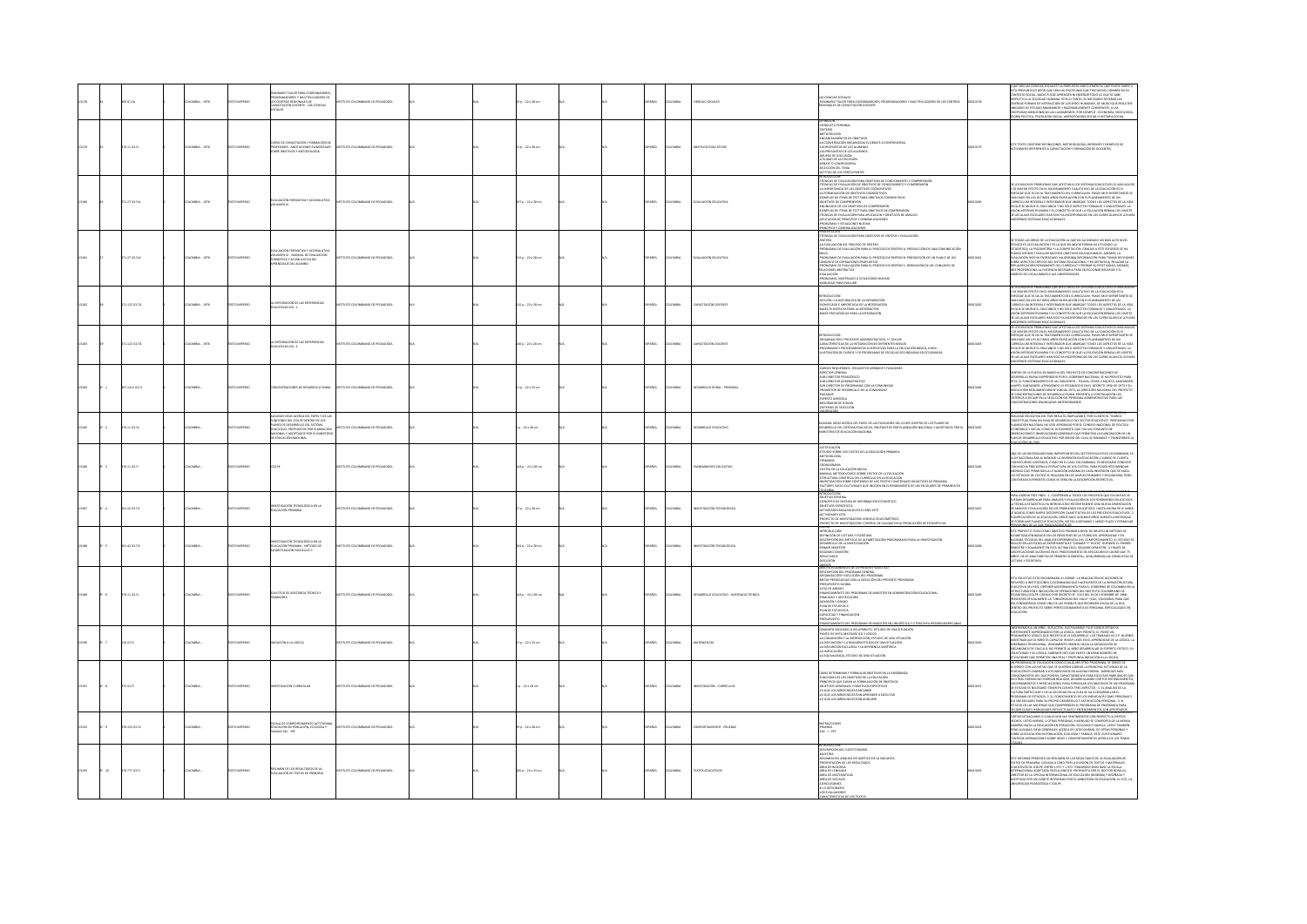|                   | $8 - 11$   | 21.7 (017)       | <b>MARIA</b>   | O22RRMI OTX       | INSTITUTO COLOMBIANO DE PEDAGOGÍA<br>ESTRUCTURA Y FUN CIONES                                                                   | TUTO COLOMBIANO DE PEDAGOGÍA           |  | $1:22 \times 28$ cm      |  | AÑOL.        | <b>LOMBIA</b>  | FORMES                                | PRESIDENCI<br>4. EL ROLER<br>4. ES MATERALES EDUCATIVOS<br>4. ES MATERALES EDUCATIVOS<br>4. ES MATERALES EDUCATIVOS<br>4. ESTRUTOS ARGOS EN EN ENGLADOS PERIODES<br>4. PEDITECTOS PRODUENDOS<br>4. ESTRUTOS PRODUENDOS<br>4. ESTRUTOS PRODUENTOS<br>4. ES                                                                                                                                                                                                                                                                                                                                                                        |            | sociedad, mediante la educación, toma concernoa de Bienes y Valdres de Su<br>Ltura: en Función de Unos y Otros Obienta la Dinámica del Cambio, modifica<br>Ructuras, Asume Comportamientos, Se Aframa y Proyecta en el Tiempo y el<br>STRUCTURA, NAUME COMPOSTANISTICS, SE APRAIA V PROYECULATI DE TEMPO Y INTERIOR DE STATE EN CONTRA COMPOSTANTE D<br>STARCO, GRACAS A LA DIVISIÓN DEL TRABAD, LA SOCIEDAD DIVISIEIRO I LA ACOÓN<br>STETEMINÓ INVELSI Y FORMAS, ESPECIAL                                                                                                                                                                                                                                                                            |
|-------------------|------------|------------------|----------------|-------------------|--------------------------------------------------------------------------------------------------------------------------------|----------------------------------------|--|--------------------------|--|--------------|----------------|---------------------------------------|----------------------------------------------------------------------------------------------------------------------------------------------------------------------------------------------------------------------------------------------------------------------------------------------------------------------------------------------------------------------------------------------------------------------------------------------------------------------------------------------------------------------------------------------------------------------------------------------------------------------------------|------------|-------------------------------------------------------------------------------------------------------------------------------------------------------------------------------------------------------------------------------------------------------------------------------------------------------------------------------------------------------------------------------------------------------------------------------------------------------------------------------------------------------------------------------------------------------------------------------------------------------------------------------------------------------------------------------------------------------------------------------------------------------|
| 13195             | $12 - 12$  | 220.28 (C17)     | DLOMBIA:       | OZERNI OTXI       | 30 AT23U3KI AJ 38602 3MRO<br>ALLIACIÓN DE TEXTOS DE SECUNDARIA                                                                 | ARODACES DE OMAINMO DE PERSONA         |  | (Ap.: 22 x 33 cm         |  | <b>PAÑOL</b> | <b>AIRMOJO</b> | ENCUESTAS - TEXTOS EDUCATIVOS         | <b>ANRESOCUER</b> PROPINSIVATION<br>:<br>Nuestra<br>Eccion de Universo<br>Eccion de La Muestra<br>INFICACIÓN DE COLEGIOS PARA LA APLICACIÓN DE LA ENCUESTA DE EVALUACIÓN DE TEXTOS A NIVEL<br>ICO<br>PAISIS ESTADISTICO DE LOS RESULTADOS                                                                                                                                                                                                                                                                                                                                                                                        | 13105      | IL PRESENTE INFORME PRETENDE MOSTRAR LOS RESULTADOS DE LA FASE PRELIMINAR DE<br>LA INVESTIGACIÓN SOBRE D'ULLIACIÓN DE TEXTOS ESCOLARES PARA EL NIVEL BÁSICO.<br>LOS RESULTADOS FUERON ORTENIDOS MEDIANTE LA APLICACIÓN DE LA ENCLUST                                                                                                                                                                                                                                                                                                                                                                                                                                                                                                                  |
| $48 - 13$         |            | 001110174        | CMELA          | m isabarsh        | ACTUALIDADES PEDAGÓGICAS: BASES PAR<br>UNA NUEVA LEGISLACIÓN SOBRE<br>ACITACIÓN                                                | UTO COLOMBIANO DE REDACOGÍA            |  | 10:22:22:22              |  |              | OMBIA          | MEDIOS EDUCATIVO<br>MEDIOS NOTICIOSOS | PRESENTACIÓN<br>«BECENTACIÓN Y COMENTARIO SOBRE LA LEGISLACIÓN EXISTENTE EN CAPACITACIÓN 1934-1974<br>«COMO SE HA YONDO DESARROLLANDO LA CAPACITACIÓN EN LOS NIVELES PRIMARIO Y MEDIO<br>«BECH LEGIALES EN LOS ACTUALES PROGRAMAS DE CA                                                                                                                                                                                                                                                                                                                                                                                          |            | WEND THE UNKLOCKER WAS CITED FOR DESCRIPTION OF THE UNKLOCKER CONSULTANCE CONTINUES IN THE UNKLOCKER CONSULTANCE CONTINUES IN THE UNKLOCKER WAS CITED FOR THE UNKLOCKER WAS CITED FOR THE UNKLOCKER WAS CITED FOR THE UNKLOCK<br>MOO FOR UN GRUPO DE TÉCNICOS DEL DICMA - CENAPER Y CENTROS REG                                                                                                                                                                                                                                                                                                                                                                                                                                                       |
| $14 - 32$         |            | \$10 K17p        | CANBIA:        | OZRRNI OTI        | <b>TEVING ONCOA</b><br>DO PROBABILIDADES Y<br>ADISTICA                                                                         | TUTO COLOMBIANO DE PEDAGOGÍA           |  | $4a:22 \times 32$ cm     |  | <b>PAÑOL</b> | <b>AIGNOX</b>  | ATEMÁTICAS                            | OBIETIVOS GENERALES<br>-OBIETIVOS ESPECÍFICOS PARA SEXTO GRADO<br>-INTRODUCCIÓN PARA EL PROFESOR<br>-RECOLECCIÓN DE DATOS E INFORMACIONES<br>TEMAS DE LAS ENCUESTAS<br>LIESTAS                                                                                                                                                                                                                                                                                                                                                                                                                                                   |            | DAIETIVO DE ESTE MATERIALES PREMITIR EL ESTUDO REFERENTE A PROBARILISMOS<br>AKÉSTICA CON LA ENSEÑANZA DE LA MATERAÑTICA (FORMULADOS EN EL MÉTODO<br>LOMBIA), SE BUSCA QUE EL ALUMNO OBITENSA : A. UNA FORMACIÓN INTELECTUAL<br>E SE IDE<br>wayny projekarinya popiejislas quik puonteput ka papulpilium de medeeleds<br>Temačincos; objectividade en su maneria de pensari; unia accititud investigativa<br>N lengenae y smardikemo que le permitant : comunicarese con clarien<br>lulo y de representación gráfica para comprender el mundo en que vn<br>Cuestionario contrine una serie de preguntas sobre matematicas que                                                                                                                          |
| $3 - 15$          |            | \$10 IC17c1      | CMBIA:,        | O22R4MI OT        | DINARO DE MATEMÁTICAS                                                                                                          |                                        |  | $\upmu$ : 22 x 33 cm     |  | <b>PAÑOL</b> | CMGA           | MITMÁTICAS - CUESTIONARIOS            | DNARIO DE MATEMÁTICAS                                                                                                                                                                                                                                                                                                                                                                                                                                                                                                                                                                                                            | 3198       | MITRÁN OBTENER INFOR<br>MOÓN SOBRE LO QUE LAS PERSONAS RECUERDAN                                                                                                                                                                                                                                                                                                                                                                                                                                                                                                                                                                                                                                                                                      |
|                   | $-16$      | 00 IC17c2        | <b>SABAC</b>   | OZBRNI O          | ONARIO DE CIENCIAS NATURALES                                                                                                   | TUTO COLOMBIANO DE PEDAGOGÍA           |  | : 22 x 33 cm             |  | <b>AROL</b>  | <b>OMBA</b>    |                                       |                                                                                                                                                                                                                                                                                                                                                                                                                                                                                                                                                                                                                                  | 12199      | .<br>ESPUÉS DE UNIDE AÑOS DE HABER SAUDO DE LA ESCUELA PRINARIA.<br>EL CUESTIONARIO CONTIENE UNA SERIE DE PREGUNTAS SOBRE CONOCIMIENTOS DI<br>ecias naturales que nos permitirán obtener información sobre lo que las<br>Sonas recuerdan después de unos años de Haber Saudo de la escuela                                                                                                                                                                                                                                                                                                                                                                                                                                                            |
|                   | $x - 17$   | 222.65 IC17a     | <b>CANBLAC</b> | OZERNI OT         | TIQULATORY PHONETICS                                                                                                           | TTUTO COLOMBIANO DE PEDAGOGÍA          |  | $n: 22 \times 28$ cm     |  |              | owaw           | vouts - FONETION                      | OBJETINOS<br>-INTRODUCCIÓN<br>-FONÉTICA<br>-RFUCACIONES AL ESTUDIO DE FONÉTICA<br>MAILINES DE PHONETICS<br>INOLOGÍA<br>TRUCO DEL DISCURSO<br>17 HENDRANDIS GEN                                                                                                                                                                                                                                                                                                                                                                                                                                                                   |            | BRIA.<br>Rossza usz utacjenu: sz utacjienu cursiste us ura nucenum us nureugs.<br>I UNIMALA NEL INSCRIMI A LUBALISMO DE DE MARIA LUBA NA LUBA DE MARIA EL EL CORRENTE EL CONTROL EN EN CONTROL DE<br>1935 SEMILOR SON LUBARDO DE MARIA COTA CON EN EN EN EN CONTROL ESTA NA MADISSIONA EN EN EN EN EN EN EN EN EN<br>1                                                                                                                                                                                                                                                                                                                                                                                                                                |
|                   | $8 - 18$   | <b>200 IC171</b> | <b>CANBLAC</b> | OZBRNI OT         | .<br>No de especificaciones de conduc<br>Notaidos: Área ciencias sociales<br>THE ESPECIAL ACHINES OF ORIES                     | <b>TITUTO COLOMBANO DE PEDAGOGÍA</b>   |  | $1:22 \times 32$ cm      |  | <b>AROL</b>  | LOMBIA         | <b>ENCIAS SOCIALES</b>                | ERMINDLOGÍA<br>IECHOS ESPECÍFICOS<br>DIVIENCIONES<br>ENDENCIAS SECUENCIAS<br>ASFICACIÓN<br>ETODOLOGÍA                                                                                                                                                                                                                                                                                                                                                                                                                                                                                                                            | 12201      | IE TEXTO CONTIENE CUADROS REFERENTES A LOS CONTENIDO<br>NOJAS SOCIALES Y SUS CONVENCIONES PARA SER APLICADAS.                                                                                                                                                                                                                                                                                                                                                                                                                                                                                                                                                                                                                                         |
| cocc              | $91 - 33$  | <b>500 K17t</b>  | CMEIA .        | <b>O22RRMI OT</b> | ON CATEGORÍAS DE CONDUCTAS Y<br>ON TENIDOS TEST COMPRENSIVO DE                                                                 | ALCOLAGED 20 CMMBMODD OT UTIT          |  | $1:22 + 33$ cm           |  | <b>PAÑOL</b> | <b>AIRWAY</b>  | <b>ENCIAS NATURALES</b>               | ARTE DE EL TEST COMPRENSIVO CORRESPONDIENTE A OENCIAS NATURALES                                                                                                                                                                                                                                                                                                                                                                                                                                                                                                                                                                  | 12202      | ISTE TEXTO CONTIENE CUADROS REFERENTES A LOS CONTENIDOS DE LA MATERIA<br>NCIAS NATURALES Y SUS CONVENCIONES PARA SER APLICADAS.                                                                                                                                                                                                                                                                                                                                                                                                                                                                                                                                                                                                                       |
|                   | $-20$      | <b>06 K17m</b>   | <b>OMBIA:</b>  | TO IMPRESO        | <b>GLOS PARA LA INICIACIÓN A LA</b><br><b>OMETRIA</b>                                                                          | TUTO COLOMBIANO DE PEDAGOGÍA           |  | $n: 22 \times 33$ cm     |  | <b>AROL</b>  | owaw           | COMETRIA                              | RODUCCIÓN<br>TUDIO DE UN CONJUNTO DE CUATRO BEOQUES<br>TUDIO DE UN CONJUNTO DE OCHO BEOQUES<br>TUDIO DE UN CONJUNTO DE 2N BEOQUES<br>TUDIO DE UN CONJUNTO DE 3N BEOQUES<br>TUDIO DE UN CONJUNTO DE 3N BEOQUES                                                                                                                                                                                                                                                                                                                                                                                                                    |            | UNIVERSITATI ALTURA DE LA GEORGIA DE CONSTITUIR EN ESTADORIA, BASANDOSE EN ENTRE EN EL CONSTITUIR EN ENTRE EN ESTADORIA (PARANDOSE EN EL CONSTITUIR EN EL CONSTITUIR EN EL CONSTITUIR EN EL CONSTITUIR EN EL CONSTITUIR EN EL                                                                                                                                                                                                                                                                                                                                                                                                                                                                                                                         |
| $56 - 21$         |            | 300 K17p         | LOMBIA:        | OZRRNI OTI        | OVECTO PARA REALIZAR EL CURRÍCULO DE<br>CIENCIAS SOCIALES                                                                      | ARODAGER 20 CAMBARO DE PERSOGÍA        |  | $1:22 \times 28$ cm      |  | <b>AROL</b>  | <b>LOMBIA</b>  | <b>ENCIAS SOCIALES</b>                | INDENCIA MODERNA<br>A HISTORIA<br>A GEOGRAFÍA<br>ITRAS CIDNCIAS SOCIALES<br>ICABLIDAD DEL SISTEMA DE MICRO-EN                                                                                                                                                                                                                                                                                                                                                                                                                                                                                                                    | <b>DOL</b> | NGU UNANG KALIFUNG MANGARan NASA MASA DA UNANG KATA MANGARA NA MARAMAN<br>CIDATANG KATA KATA KEMURITANG MANGARANG KECALANG NA UNANG KATA MANGARan NASA MANGARAN NA MANGARan NA MANGARan<br>CIDATANG KECALAK SI NA MASA MANGARAN TA M<br>ANAMALI ANNIM MIFMANAN NINDI MAMANANIN NA INANA MAMANANIN DA ERA<br>19 METRO DE LA ECONOMÍA NACIONAL : ESTA INTEGRACIÓN DEBERÁ SER FÍSICA<br>19 METROS Y CAMINOSI, ECONÓMICA (AMPLIACIÓN EN MERCADOS Y LOCALIZA)<br>ACTIVIDADES SEGÚN L                                                                                                                                                                                                                                                                       |
| 3205              | $55 - 22$  | 270.7 (C17p)     | DLOMBIA:       | O22RRMI OTX3      | 24802 OLABART 20 HÖHMI2A ASSAMS<br><b>ASTIGACIÓN EN EDUCACIÓN</b>                                                              | A ADOGARDA DE PERSONA DE INTERNACIONAL |  | N/Ap.: 22 x 33 cm        |  | PAÑOL        | <b>AIGNOUS</b> | WESTIGACIÓN EDUCAT                    | SADA A LAS ESCUELAS<br>INTRODUCCIÓN<br>DRMALES<br>A EDUCACIÓN PREOCUPACIÓN NACIONAL<br>STADÍSTICA DE LA ENSEÑANZA PRIMARIA<br>ISSERCIÓN ESTUDIANTIL<br>.<br>CAUSA PRINCIPAL<br>LA EDUCACIÓN EMPRESA DE TODOS<br>LA PREPARACIÓN DEL MAESTRO<br>A PRIPPINALISM DIA MANSIMO<br>HADDRAMIENTO DE SU FORMACIÓN<br>HATICIPACIÓN DE LA UNIVERSIDAD<br>HIJORAMIENTO DE LA PAÁCITICA EDICINIE<br>JIJOREMAN DE LA MICRO-ENSEÑANZA<br>A MICRO-ENSEÑANZA ES APLICABLE A OTROS NIVELES<br>-MINERAL MANUSTRACIÓN<br>- GRIETINGS DE LA INVESTIGACIÓN<br>- MIETODOLOGÍA DE LA INVESTIGACIÓN<br>- HIPÓTESIS QUE QUIERE ESTABLECER LA INVESTIGACIÓN |            | UN HIGHD POSITIVO QUE PRESENTA EL PAÚS ES LA TOMA DE CONGENIÇÃO DE LA USEGENTE EN LA CARACTERA DE LA CARACTERA EL CARACTERA EL CARACTERA EL CARACTERA EL CARACTERA EL CARACTERA EL CARACTERA EL CARACTERA EL CARACTERA EL CAR                                                                                                                                                                                                                                                                                                                                                                                                                                                                                                                         |
| $46 - 23$<br>3206 |            | \$10 K17e        | OLOMBIA:       | O22RRMI OTX3      | FICACIONES PARA LA PRUEBA DE                                                                                                   | ARRAIGNED DE PERSONA DE LITITA         |  | $p:22$ is $22$ cm        |  | <b>JORNS</b> | CLOMBA         | MATEMÁTICAS - PRUEBAS                 |                                                                                                                                                                                                                                                                                                                                                                                                                                                                                                                                                                                                                                  | 00013206   | .<br>TO CONTENE LA DESCRIPCIÓN Y EIERCICIOS PARA REALIZAR LA PRUEBA D                                                                                                                                                                                                                                                                                                                                                                                                                                                                                                                                                                                                                                                                                 |
|                   | $45 - 24$  | 2022271012a      | <b>CRABLE:</b> | CO IMPRESO        | AUTOR DE TEXTOS FRENTE A LA<br>OBLEMÁTICA DE LA COMUNICACIÓN<br>CRITA                                                          | <b>THE COLOMBIANO DE REDACOCÍA</b>     |  | $10.123 \times 28$ cm    |  | <b>DAR</b>   | OMBA           | <b>DODS</b> ENVIRONMEN                | <b>SUEBA DE MATEMÁTICAS</b><br>MARIO ESQUANNILLO<br>1. COMUNICACIÓN ESCRITA<br>1. CÓDIGO EMPLEADO<br>L CODIGO EN<br>L MENSAJE<br>L EMISOR<br>L RECEPTOR                                                                                                                                                                                                                                                                                                                                                                                                                                                                          | .<br>200   |                                                                                                                                                                                                                                                                                                                                                                                                                                                                                                                                                                                                                                                                                                                                                       |
| $9 - 25$          |            | 270.11 IC17p     | COLOMBIA:      | O22RRMI OTX2T     | ROGRAMAS Y PROVECTOS DEL ICOLPE                                                                                                | A ABODARD DE PERSONAL                  |  | 22 p. : 22 x 33 cm       |  |              | COLOMBIA       | PLANIFICACIÓN EDUCATIVA               | CAMMAS Y PROVECTOS DEL ICOLPE                                                                                                                                                                                                                                                                                                                                                                                                                                                                                                                                                                                                    | 00013208   |                                                                                                                                                                                                                                                                                                                                                                                                                                                                                                                                                                                                                                                                                                                                                       |
|                   | 26.1       | 17221C17g        | CANBLA:        | O22RRM (D)        | <b>K DASA EL ESTUDIO EDE ÁSEAS DE LO</b><br>AMAS DEL INSTITUTO NICOLÁS<br><b>ARR3L</b>                                         | TUTO COLOMBIANO DE PEDAGOGÍA           |  | $5 p. : 22 \times 33$ cm |  | AÑOL.        | OMBIA          | OGRAMAS - APRENDIZAJE                 | MUSSINGACIONES<br>ISTRUCCIONES PARA LA APUCACIÓN DE LAS GUÍAS<br>GUÍA NÚMERO 1 ORIETIVOS<br>GUÍA NÚMERO 2 CONTENIDOS<br>AROUGHTER GRANDA AR<br>NÚMERO 4 EVALUACIÓN -<br>No investigaciones                                                                                                                                                                                                                                                                                                                                                                                                                                       | 112209     | NOTER AS MUNICIPALITY ANTIMANO - Engagement company may be the second                                                                                                                                                                                                                                                                                                                                                                                                                                                                                                                                                                                                                                                                                 |
|                   | $\cdot$ 27 | 171017           | MELA:          |                   | AJ ADITÍJOR AJ 25502 2MR<br>DRINE SOBRE LA POLITICA LA<br>RUCTURA Y LAS INVESTIGACIONES DE LA<br>IDRIECCIÓN DE INVESTIGACIONES | UTO COLOMBIANO DE PEDAGOGÍ             |  | p.: 22 x 28 cm           |  |              |                |                                       | <br>IS FACTORES EXTERNOS DEL CURRICULUM<br>IS FACTORES INTERNOS DEL CURRICULUM<br>:<br>STRUCTURA DE LA SUB DIRECCIÓN DE INVESTIGACIONES<br>VASSTIGACIONES EN REALIZACIÓN O PROYECTADAS<br>ACCRES MARGINALES YOU                                                                                                                                                                                                                                                                                                                                                                                                                  |            | UN POIS LONDU LA VASINIUI, UDURIS IL SALO MORDI FUOLO DE SALO MANOS DE LOS CONDIDANAS POR<br>LOCATIVO PARCIDINAL HANA DE MODUCALIDAS, DO PODE DA LA PORTACIÓN DE LOS CONDIDANAS POR<br>LOCATIVO POR LA MAGIÓN HANA DEMOCADO, DIVINST<br>(20 ORDA: DEVOKOLA JA INVESTIGAÇÃO EN ERICATIVA                                                                                                                                                                                                                                                                                                                                                                                                                                                               |
|                   | $28 - 28$  | 20.157 IC17c     | LOMBIA:        | O23R4MI OTX       | .<br>Capacidad imaginativa y las<br>Canciones intelectuales en los Niño                                                        | TUTO COLOMBIANO DE PEDAGOGÍA           |  | 18 p. : 22 x 33 cm       |  | AÑOL.        | <b>AIGNOZ</b>  | MGINACIÓN - INTELIGENCI               | ctodo<br>Esaracllo del clindro<br>NESARROLLO DEL CONO<br>GENERACIÓN DEL CIUNDRO<br>GENERACIÓN DEL CONO<br>GESULTADOS<br>CUSIONES Y CONCLUSIONES                                                                                                                                                                                                                                                                                                                                                                                                                                                                                  | 13211      | <b>NGERING ANY AN ORIGINAL ANY ANY ACCORDINATE OF A LONG USE OF A STATE OF A STATE OF A LONG USE OF A LONG USE OF A LONG USE OF A LONG USE OF A LONG USE OF A LONG USE OF A LONG USE OF A LONG USE OF A LONG USE OF A LONG USE O</b><br>PLETAS DE LOS RESULTADOS DE CIERTAS ACCIONES QUE NO HAN SIDO EJECUTADAS                                                                                                                                                                                                                                                                                                                                                                                                                                       |
|                   | $-29$      | 71.33 (C17)      | <b>MELK:</b>   |                   | ------------- + + YALUALIUN DEL MATERIAL<br>DIDÁCTICO EXISTENTE EN EL PAÍS - PRE -<br>DISEÑO                                   | COLOMBIANO DE PEDAGOGÍA                |  | $: 22 \times 33$ cm      |  |              |                |                                       | HARCO GENERAL<br>FARCO GENERAL<br>JANTTANIENTO DEL PROBLEMA<br>JTILIDAD EL ESTUDIO SUGERENCIAS PARA METODOLOGÍA DE LA INVESTIGACIÓN<br>ISCOPILACIÓN DE ANTECEDENTES<br>RIÁLISES DE LOS ANTECEDENTES<br>RIGGRAMACIÓN DE LA DISTRIBUCIÓ<br>RIA UNA EVALUACIÓN DEFINITIVA<br>NEWSASO<br>NEWSASO<br>HALLACIÓN DISTRIBUCIÓN<br>ISPARACIÓN DE UNA ENCUESTA<br>ECCIÓN DE LA MUESTRA                                                                                                                                                                                                                                                     |            | CRIERNO Y PARTICULARMENTE ICOLPE, SE PROPONEN CON EL PRESENTE ESTUDI<br>NAMINO I FORMANDOMO DE MARIA DEL MATERIAL EDUCATIVO DISTENTE EN 145<br>SEMITES ESCUELAS Y COLEGIOS DE PAÍS; UN INVENTARIO DEL POTENCIAL FÍSICO<br>PRESINTAS DE INSTALACIONS DE PAÍS; UN INVENTARIO DEL POTENCIAL FÍSICO<br>PRESINTASI D<br>HINGPLOYING RAMSKATIK KIN LAS KSALDILAS, UN KSTUDIO DIK USU QUE SE DA A LOS<br>MATERIALES EN EL PROCESO ENSEÑANZA-APRENDIZALE, UN ESTUDIO PARA AGAPTAR,<br>DEL RAÍS.<br>DEL PAÍS.<br>DEL PAÍS.                                                                                                                                                                                                                                     |
|                   | $8 - 20$   | 0.11 (22)        | LOMBIA:        | O22RRMI OTX       | EL INSTITUTO COLOMBIANO DE PEDAGOGÍA<br>ICOLPE - FUNCIONES Y DESARROLLO                                                        | TITUTO COLOMBIANO DE PEDAGOGÍA         |  | $7 p. : 22 \times 28$ cm |  | AÑOL.        | <b>LOMBIA</b>  | <b>NIFICACIÓN EDUCATI</b>             | ntecedentes<br>Reas probetarias e investigación<br>Rederaldes en investigación<br>Ilterninación de las instituciones para llevar a cabo las investigaciones<br>-<br>POLÍTICA POR SEGUIRSE<br>- EVASTIGACIÓN DEL CURRÍCULO<br>- TEXTOS ESCOLARES Y AYUDAS EDUCATIVAS<br>IESORÍA<br>ENTRO DE DOCUMENTACIÓN                                                                                                                                                                                                                                                                                                                         |            | NTRO DEL CONCIERTO DE CRELISTANCIAS QUE CARACTERIZA LA SITUACIÓN SOCIAL,<br>DRÓMECA Y CULTURAL DEL PUEBLO COLOMBIANO, EXISTE UNA DE RELEVANTE<br>POETINICIA QUE ATAÑE JA JAPOVEOLIAMENTO DE LOS RECURSOS HUMANOS Y QUE<br>NISITE EN LA<br>educarse. Al respecto, se hacen espusizios que alimentadán processivamente<br>En ravor de un megoranento cuantificativo de las condecidais eddicatas<br>PAR, sin embaggo, todos estos espusizios no podrán dar un resultado<br>Antisact<br>STRA ENSEÑANZA EN SUS DISTINTOS NIVELES Y ESPECIALIDADES.                                                                                                                                                                                                        |
|                   | $x - 31$   | 500 KC17o        | LOMBIA:        | CTO IMPRESO       | IENTACIONES METODOLÓGICAS PAI<br>SARROLLO DEL PROGRAMA DE<br>ANGICIÓN EN EL GRADO SEXTO DE<br>UCACIÓN BÁSICA                   | UTO COLOMBIANO DE PEDAGOGÍA            |  | $1 p : 22 \times 33$ cm  |  | xko.         | LOMBIA         | <b>CEMÁTICAS - DISEÑANZA</b>          | HALLINGA<br>HCTIVIDADES<br>EN EL SALÓN<br>EN EL PATIO<br>-EN EL SALÓN<br>- CONCEPTO DE CONJUNTO<br>- REPRESENTACIÓN DE CONJUNTOS - CONCEPTO DE PERTENEN<br>- GELHLDAD DE CONJUNTOS<br>- GELHLDAD DE CONJUNTOS<br>UNTO UNITARIO Y CONJUNTO VACÍO                                                                                                                                                                                                                                                                                                                                                                                  |            | ESTE TEXTO CONTIENE DESCRIPCIÓN DE ACTIVIDADES PARA SER REALIZADAS POR EL<br>DOCEMTE EN DIFERENTES AMBIENTES COMO ÁULAS Y PATIOS DE LAS INSTITUCIONES<br>FENICIETALIS                                                                                                                                                                                                                                                                                                                                                                                                                                                                                                                                                                                 |
|                   | 56 - 32    | 271.5 IC17d      |                | TO IMPRESO        | DISCIPLINA, INTERDISCIPLINARIDAD,<br>PROGRAMA INTERDICIPLINARIO                                                                |                                        |  | $2p:22 \times 32$ cm     |  |              |                | <b>ISOPLINA ESCOLAR</b>               | CENTRO NACIONAL DE DOCUMENTACIÓN E INFORMACIÓN PEDAGÓGICA.<br>-CAMPOS OPERATIVOS DE LA INTERDISCIPLINARIEDAD                                                                                                                                                                                                                                                                                                                                                                                                                                                                                                                     |            | TOWNS MISSING ISSUES AND A MISSING AND A CONSUMING THE COMPANY OF THE COMPANY CONSUMING THE RECORD OF THE RECORD OF THE RECORD OF THE RECORD OF THE RECORD OF THE RECORD OF THE RECORD OF THE RECORD OF THE RECORD OF THE RECO<br>A MINIARIO TRIMANIÁRIO (RODENCO EL LOS QUE LAS MANARISLANO, Y LAS CATRINCORES<br>DADAS A VECES HACEN INDUÍCTIVAMENTE ALUDIÓN A LOS EXECTOS Y NO A LAS<br>DERIMONDARS DE LAS CUALES SE TRANSA DE EMIS CONDERE LO LÓDICOV EL CONTRIBUO<br>.<br>ESTR LA INTEGRACIÓN TOTAL O PARCIAL DE UNA DISCIPLINA EN OTRA NOS PARECE<br>JITABLE PROPONER UNA DEFINICIÓN GENERAL Y FORMAL DE LO QUE ES UNA<br>the state of the control of the control of the control of the control of the control of the control of the control of |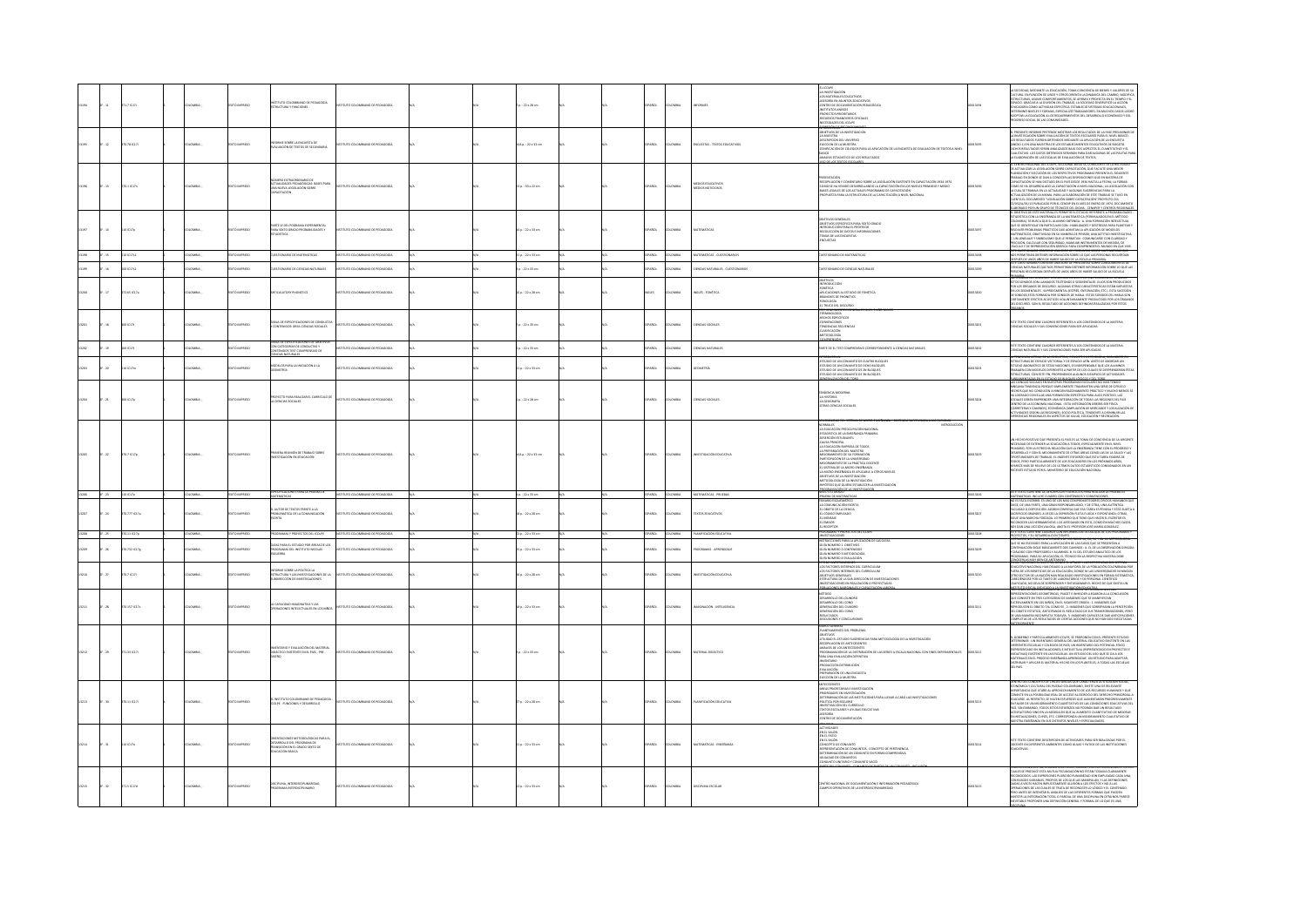|       |                 |                 |                |              |                                                                                                                                                                       |                                       |  |                       |  |               |                |                                             | sónco                                                                                                                                                                                                                                                                                                                                                                                                                                                                                                                                                                                                                                                                                                                                                   |        |                                                                                                                                                                                                                                                                                                                                                                                                                                                                                                                                                                                                                                                                                      |
|-------|-----------------|-----------------|----------------|--------------|-----------------------------------------------------------------------------------------------------------------------------------------------------------------------|---------------------------------------|--|-----------------------|--|---------------|----------------|---------------------------------------------|---------------------------------------------------------------------------------------------------------------------------------------------------------------------------------------------------------------------------------------------------------------------------------------------------------------------------------------------------------------------------------------------------------------------------------------------------------------------------------------------------------------------------------------------------------------------------------------------------------------------------------------------------------------------------------------------------------------------------------------------------------|--------|--------------------------------------------------------------------------------------------------------------------------------------------------------------------------------------------------------------------------------------------------------------------------------------------------------------------------------------------------------------------------------------------------------------------------------------------------------------------------------------------------------------------------------------------------------------------------------------------------------------------------------------------------------------------------------------|
|       | $-22$           | 3.11 IC17a      |                |              | CRASH                                                                                                                                                                 | mmco                                  |  | $1:22\times 28$ cm    |  | xko.          | <b>OMBIA</b>   |                                             | ILOSOFICO<br>ICOLO CULTURAL<br>ICOMÓNICO Y FOLÍ<br>SECO-PEDAGÓGICO<br>ISTSORES<br>ILOSUFO BASE<br>ILOSUFO ASESOR<br>ILOSUFO ASESOR<br>ILOSUFO ASESOR<br>ILOSUFO ASESOR<br>ILOSUFO ASESOR<br>SOCIACIÓN DE PADRES DE FAMILI<br>INA<br>ICIÓN CULTURAL POPULAR<br>BLIOTECA LUIS ANGEL ARANGO<br>IOCIACIÓN DE EDUCADORES                                                                                                                                                                                                                                                                                                                                                                                                                                     |        | r Necesidad de Fuar Augunos Obietivos de la Educación Primaria en<br>Jonibia, como fundamento de Cualquier Recomendación al Gobiern<br>Jomendaciones Podrán y Deberán Darse de Dos Tipos : de Ejecución<br>LUMENHALUUNS PULIKAN TURKIKAN DAGI DU DUR IIPUS : DI BIELDURI<br>MEDATA Y DE PREVISIÓN A MÁS LARGO PLAZO. TRAZIA CIERTAIS ES EDUCACIÓN<br>IMARIA CONSISTE EN DEFINIR CLARAMENTE Y DE MANERA SENCILLA LAS METAS A LA<br>ALES ESTA DEBE T<br>PHAR HATH NAWN THOMAS, NAV PHARMAN COMMISSION IN MANUS TO CONTROL CONTROL OF THE SAME STATE OF THE MANUSCRIPT OF THE MANUSCRIPT OF THE MANUSCRIPT OF THE MANUSCRIPT OF THE MANUSCRIPT OF THE MANUSCRIPT OF THE MANUSCRIPT OF T |
|       | $-24$           | $0$ K17m        | CARBLAC        | O22RRM OT    | MÁTICA Y LINGÜÍSTICA                                                                                                                                                  | ITUTO COLOMBIANO DE PEDAGOGÍA         |  | p.: 22 x 28 cm        |  | <b>AÑOL</b>   | LOMBIA.        | ATEMÁTICAS - LENGUAJE MATEMÁTICO            | NTRO NACIONAL DE DOCUMENTACIÓN E INFORMACIÓN PEDAGÓGICA CENDIP<br>NSIDEREMOS LA GRAMÁTICA                                                                                                                                                                                                                                                                                                                                                                                                                                                                                                                                                                                                                                                               |        | LUNGUSTICA MATEMATICA HA TENIEO UN ACELERNEO DESARROLLO EN LOS LUTINOS<br>NAOCA (LOS PROGRESOS REALIZADOS EN LA ESECRIPICÁN DE LENGUAS NATURALES (EN<br>NACIOLÁN VEN SURVADOS Y EL ESTUDO DE ALGUNAS PROPININA QUE SE<br>TENIENDATE FON                                                                                                                                                                                                                                                                                                                                                                                                                                              |
| 13218 | $25 - 32$       | 271.2 (C17p)    | COLOMBIA:      | OZBRRINI OTX | PROGRAMA DE DESCENTRAUZACIÓN<br>ADMINISTRATIVA                                                                                                                        | AROGA CE DI CAMBARO DE PEDAGOGÍA      |  | $n: 22 \times 22$ cm  |  | <b>SPAÑOL</b> | COLOMBIA       | ADMINISTRACIÓN ESCOLAR                      | UISTA SOBRE ORIGEN Y DESTINACIÓN DE LOS FONDOS-EDUCATIVOS REGI<br>IGRAMA DE DESCENTRALIZACIÓN ADMINISTRATIVA                                                                                                                                                                                                                                                                                                                                                                                                                                                                                                                                                                                                                                            | 013218 | e texto contiene cuadros con información de encuestas sobre aspectos.<br>Nos del programa de descentralización.                                                                                                                                                                                                                                                                                                                                                                                                                                                                                                                                                                      |
|       |                 |                 |                |              |                                                                                                                                                                       |                                       |  |                       |  |               |                |                                             | -<br>ADRANDUM<br>ADRANDUM                                                                                                                                                                                                                                                                                                                                                                                                                                                                                                                                                                                                                                                                                                                               |        |                                                                                                                                                                                                                                                                                                                                                                                                                                                                                                                                                                                                                                                                                      |
| 13219 | $-26$           | 1.12 (C17c      | CAMBAC,        | O22RRMI OTX  | ACITACIÓN DOCENTE PROGRAMA PNUD<br><b>ISCO</b>                                                                                                                        | STITUTO COLOMBIANO DE PEDAGOGÍA       |  | $3p:22 \times 33$ cm  |  | <b>JOANS</b>  | <b>AIGNOJC</b> | APACITACIÓN DOCENT                          | imurandum<br>Ionecto col. 72/032 capacitación y perfeccionamiento personal docente en servicio<br>UTRA VOLUMENT<br>ITADOUCOÓN<br>KOPOSCOONES EN RELACIÓN CON APORTES PNUD<br>ROPOSCOONES EN RELACIÓN CON APORTE NACIONAL<br>PROYECTO COL 72/032 Y EL PROGRAMA UNESCO - PNUD - COLOMBIA<br><b>ENSULTORES</b><br>DNSULTORES<br>QUIPOS Y LIBROS<br>QUIPOS Y LIBROS<br>ASTOS DIVERSOS<br>CAMÓLOGOS<br>ERSCINAL DE APOYO<br>DRAMADÓN DE PERSONAL NACIONAL                                                                                                                                                                                                                                                                                                    |        | PROYECTO HA CUMPLIDO, HASTA LA FECHA, DENTRO DEL MARCO DE ESTOS OBIETIVOS,<br>ILTERPA DE TRABANO DE CONSIDERABLE VALOR POR CUANTO HA LOGRADO, QUE HA<br>ARROLLAR UN VERSADERO MODELO DE PERFECODIAMMENTO EN SERVICIO, QUE HA<br>VIDO DE<br>KVIKOUL WAN MARAJUL SA HAMAN LOKANGU UNA SANIL OK MALDIAN LINNIANIA SA<br>OO DE SISTEMA DE CAPACITACIÓN Y PORTECOCNAMIENTO DEL PAÑ, AL INTIGRAR EN<br>OO DE SISTEMA DE CAPACITACIÓN Y PORTECOCNAMIENTO DEL PAÑ, AL INTIGRAR EN<br>A SOL                                                                                                                                                                                                   |
|       | $8 - 37$        | 1.12 IC17p      | <b>CARELA</b>  | TO IMPRESO   | ONAL DE CAPACITACIÓN                                                                                                                                                  |                                       |  | $: 33 \times 22$ cm   |  | <b>PAÑOL</b>  | wax            | <b>PACITACIÓN DOCENTE</b>                   | SENTACIÓN<br>DGRAMA DE PROFESIONALIZACIÓN PARA EL EL MAGISTERIO DEL NIVEL PRE-ESCOLAR<br>IOGRAMA DE PROFESIONALIZACIÓN PARA DOCENTES DE PRIMARIA<br>IOGRAMA DE CAPACITACIÓN PARA PROFESORES DE SECUNDARIA<br>IOGRAMA DE PERFECIONAMIENTO PARA PROFESORES DE SECUNDARIA                                                                                                                                                                                                                                                                                                                                                                                                                                                                                  |        | INIMIS DE MINIMAM A DOLANI. DISTORDANTO DI COMOTO NA DIONETA DE SI CONTRA<br>E DISTORDADO DE SUS CIVISIONES QUE REGULAN LA CAPACITACIÓN QUE EL ICOLEE<br>E INTERACIO DE SUS CIVISIOS REGIONALES CIPEES AL AMASSITERDO DE JARS LLEVÓ<br>                                                                                                                                                                                                                                                                                                                                                                                                                                              |
|       | 1.16            | 2.65 IC17b      | waw.           | TO IMPRESO   |                                                                                                                                                                       | TITUTO COLOMBIANO DE PEDAGOGÍA        |  | $x: 22 \times 33$ cm  |  | ANCES         | Milia.         | wcts - EDUCACIÓN                            | RUMARRA DE PARSILIDIRARIENTO PRAN PROFISORIS DE SEGURIARIA<br>PROGRAMA DE ACTUALIZACIÓN PARA PROFESORES DE PRIMARIA Y SECURI<br>PRIMA Y PROPURTIVA<br>A UTILIZACIÓN DE EL MÉTODO FRANCÉS EN DIRECTO<br>A UTILIZACIÓN DE EL MÉTODO FRANCÉS<br>N UTALISACIÓN DEL MÉTODO DE VINE VOIX<br>ESCENTACIÓN DEL MÉTODO DE VINE VOIX<br>ESCENTACIÓN DEL MÉTODO DE VINE VOIX<br>ESCENTAR: LA BEVOLUCIÓN FRANCESA<br>LECCIÓN DE TECTOS<br>LECCIÓN DE TECTOS                                                                                                                                                                                                                                                                                                          | 2221   | .<br>IERIOOS COLEGAS , AQUÍ ESTÁ FINALMENTE EL NÚMERO 2 DE LA REVISTA DE ENLACE.<br>5 SERVICIOS EDUCATIVOS DE LA EMBAIADA DE FRANCIA QUIENES HAN ASUMIDO LA<br>H MINIMALION DER LA EMISIÓN DE LA PRIMERA EDICIÓN, TAMBIÉN HABAN PENSADE<br>EPOKARILIDAD POR LA EMISIÓN DE LA PRIMERA EDICIÓN, TAMBIÉN HABAN PENSADE<br>ESTRAR UN BOLETÍN CO CORTITUCAY Y CONTENDOS SIMUARSS. HAN DECISIÓN UNIR<br>E SE                                                                                                                                                                                                                                                                               |
|       | $65 - 3$        | 11310170        | <b>SMEAK</b>   | TO IMPRESO   | ECTO PRODUCCIÓN DE PROTOTIPOS D<br>iateriales educativos requeridos en<br>1 programación curroular - Ramas<br>Doacionales - Oclo Básico                               | TITUTO COLOMBIANO DE PEDAGOGÍA        |  | .<br>4p.:22x28cm      |  | <b>MGC</b>    | .<br>Wilia     | <b>BUCACIÓN VOCACION</b>                    | NAMENT WAS TRANSMISSION OF PRODUCTION OF PROTOTIPOS DE MATERIALES EDUCATIVOS PARA LA<br>SERVICIUMENTO EN PROYECTO DE PRODUCTIÓN DE PROTOTIPOS DE MATERIALES EDUCATIVOS PARA LA<br>JCACIÓN VOCACIONAL<br>.<br>FRATEGIA QUE SE ADOPTA PARA LA PRODUCCIÓN: DE PROTOTIPOS DE MATERIALES EDUCATIVOS PA<br>ACACIÓN VOCACIONAL<br>ación vocacional<br>Lario de Términos de Mayor empleo en la presente investigación<br>-GIOSARIO DE TERRINOIS DE MAYOR EMPL<br>-WANTARIO BRIUGERÁFICO<br>-CONCLUQUINS Y RECONNINGADINS<br>-CONCLUQUINS Y RECONNINGADINS<br>-COLETING GENERALES DE APRINCIALE<br>-FSICCLÓGICAMENTE COMPRENDE<br>-VARIABLES DEL APRINCIZAJE                                                                                                     |        | TEXTO VA A PERMITIR MAYOR CLARIDAD A LA DIVISIÓN DE TEXTOS Y MATERIALES<br>.<br>CATINOS PARA EFECTO DEL DISEÑO Y PREPARACIÓN DE PROTOTIPOS DE MATERIALES<br>CATINOS, DEFINITAVOS, PARA LAS RAMAS VOCACIONALES. ASÍ MISMO ESTE TIENE POR<br>NIDAD PRESTAR UN VARIADO NÚMERO DE ASESORÍAS BIBLIOGRÁFICAS<br>ACIONADAS CON LAS FUNCIONES PROPIAS DE ESTA DIVISIÓN.                                                                                                                                                                                                                                                                                                                      |
|       | $\omega$        | 33310176        | MEIA:          | O22RRMI OT   | .<br>XTO COMO INSTRUMENTO DE TRABAJO                                                                                                                                  |                                       |  | $p: 22 \times 28$ cm  |  | <b>MACL</b>   |                | <b>CTOS EDUCATIVO</b>                       | NINTEN COMO INSTRUMENTO DE LA INTELIGENCIA<br>FICACIA DE LA ESCUELA Y EL TEXTO<br>FICACIA DE LA ESCUELA Y EL TEXTO<br>FICACIA DE LA ESCUELA Y EL TEXTO<br>FICOLOGÍN DE TEXTOS<br>FICOLOGÍN DE TEXTOS                                                                                                                                                                                                                                                                                                                                                                                                                                                                                                                                                    | 1223   | L OBJETO DE ESTE MATERIAL ES ANALIZAR EL PAPEL DEL TEXTO EN DIFERENTES<br>MBIENTES COMO INSTRUMENTO DE : TRABAJO, INTELIGENCIA, Y ESCOLAR. CUENTA<br>ON GRÁFICOS DE PROGRAMACIÓN DE MEDIOS AUDIOVISUALES.                                                                                                                                                                                                                                                                                                                                                                                                                                                                            |
|       | $18 - 32$       | .<br>1412 IC17p | -<br>Militar   | O23R4MI OT   | PUESTA PARA ORGANIZAR LA<br>PERACIÓN INTERNACIONAL EN EL<br>GRAMA DE CONCENTRACIONES DE<br>ARROLLO RURAL                                                              | TUTO COLOMBIANO DE PEDAGOGÍA          |  | p.: 22 x 28 cm        |  | xkou          | wax            | SARROLLO RURAL - COOPERACIÓN INTERNACION    | <del>, KENYSKYZMÁRULA</del><br>IVEL DE INTEGRACIÓN OPERACIONAL<br>NIDAD ADMINISTRATIVA<br>NIDAD OPERACIONAL<br>NEUNO LANGALIZIONAL<br>RGANISMOS DESCENTRALIZADOS<br>ECTOR COMUNICACIONES<br>ECTOR TRABALO Y SEGURIDAD SOC<br><b>RIDAD SOCIAL</b><br>L'EURO DE DERAS PÚBLICAS<br>ECTOR GEOBRINO<br>ECTOR GEOBRINO<br>SHENOX DEL CENTRO REGIONAL ICCE DE BUCARAMANGA                                                                                                                                                                                                                                                                                                                                                                                      |        | .<br>COOPERACIÓN INTERMINISTERIAL SE REALIZARÁ ENTRE LOS MINISTERIOS DE<br>BIERNO, SALUD , AGRICULTURA Y EDUCACIÓN, PERO ES NECESARIO QUE EN LA MEDID.<br>COMERO, SAUD, AGRECULTURA VEDCACAÇÃO PRO ES NATELES COMERCIA QUE DE ANALISTA COMERCIA DE SERVEIRO E EN CARACTER<br>EN QUE EL COMERCULTURA DE PORTEMAN, ES INTEGRAN DE COMERCULTURA (EL COMERCULTURA DE COMERCULTURA DE COMERCULTU                                                                                                                                                                                                                                                                                          |
|       | $\overline{a}$  | 119346 IC17p    | Anton.         | O2300MI OT   | COMUNES EN LA APLICACIÓN<br>DEL SISTEMA DE ESCUELA UNITARI                                                                                                            | <b>IT ITO COLOMBIANO DE REDACOCÍA</b> |  | $p: 22 \times 28$ cm  |  | ukor          | OMBIA          | :<br>SCUELA RURAL<br>SCUELA UNITARI         | SSEÑA HISTÓRICA<br>IEICULTADES EN LA APLICACIÓN DEL SISTEMA<br>OSIBLES SOLUCIONES<br>Purnia Fannaunna<br>Furn Teitrataud Praa Cursos de Escuela Unitaria. Centro regional ICCE Bucaramanga<br>Furn Teitrataud Praa Cursos de Facuela un infurnació en el departamento de Santa<br>Criterios de Selección y Ubicación de Escu<br>OTHERMUDE 20 ROBA<br>ANNA NA MANIMININ'<br>ISRAECIÓN COORDINADA<br>NSTITUCIONS QUE FUEDEN VINCULARSE<br>NSTA A ESCUELAS RURALES DEL DEPARTAMENTO DE SANTANDER<br><b>FACIÓN</b>                                                                                                                                                                                                                                          |        | EL MES DE JULIO DE 1.966 LA DIRECCIÓN NACIONAL DE LOS CENTROS REGIONALES DE<br>IN IL MIES DE LUIU DE 1964 A DISCOCION MACOMA DE COS CENTROS REGIONALES DE 1965 A UNICIDADENTE COMPOSTA UN SERVATO DE CONTROL A UN SERVATO DE CONTROL A UNICIDADE CON ESTA ESTA ESTA CONTROL EN EL CONTROL EN EL CONTROL EN E                                                                                                                                                                                                                                                                                                                                                                         |
|       | $-42$           | 119346 K17e     | CRABLA:        | OZRRAMI OTX  | .<br>Cuela unitaria y las<br>Entraciones de desarrollo rural                                                                                                          | ALCOARDED DE PERSONAL DE TANGE        |  | $2a:22 \times 32$ cm  |  | <b>JOANS</b>  | <b>AIGNOJO</b> | <b>PORTAL ATEN</b>                          | SPECTO FÍSICO<br>SE CONCENTRACIONES DE DESARROLLO RURAL<br>i concentraciones de desarrollo rural<br>Liál sería la estartigia de Aplicación del Programa?<br>Programa de Educación rural<br>Ricación de Más escuelas unitarias en las concentraciones de desarrollo rural<br>LESCUELA UNITARIA Y LAS CONCENTRACIONES DE DESARROLLO RURAL<br>N BALGINA U ORGANIZACIÓN DE LA INSTITUCIÓN ESCOLAR EN LAS CONCENTRACIONES DE<br>SARROLLO RURAL<br>SARROLLO RURAL<br>SARCTOS GENERALES SOBRE ESCUELA UNITARIA<br>NEW MORNING TENICO - PEDAGÓGICA<br>DRGANIZACIÓN ADMINISTRATIVA<br>NEXOS<br>SECOMENDACIONES INTERNACIONALES E<br><b>OSTENCIA DE LAS ESCUELAS DE UN SOLO MAESTRO</b><br>EDIDAS ADMINISTRATIVAS<br>DIDAS DE ORDEN PEDAGÓGICO<br>ESCINAL DOCENTE |        | TEMA QUI LE PRESENTA A CONTINUACIÓN SE DISPOCA EN DIS ASPECTOS : LA ESCUELA<br>INFARA, Y LAS CONCENTEACONES DE DESARROLID RUBAL. POR RAZIDINE<br>INFARA, Y LAS CONCENTEACONES DE DESARROLID RUBAL POR RAZIDINE<br>INFORMATIONIS DE DEMO<br>PEÑAR A LA ESCUELA UNITARIA COMO ESCUELA VINCULADA                                                                                                                                                                                                                                                                                                                                                                                        |
|       | $\overline{44}$ | 193461017b      | LOMBIA:        | O22RRMI OTX  | LIQIOS BÁSICOS PARA EL DISEÑO<br>CURRICULAR DE LAS CONCENTRACIONES DE<br>CURRICULAR DE LAS CONCENTRACIONES DE<br>VOCACIONAL                                           | TUTO COLOMBIANO DE PEDAGOGÍA          |  | $n = 22 \times 32$ cm |  | PAÑOL         | <b>KOMBIA</b>  | <b>DUCACIÓN VOCACION</b>                    | 17 9 2004/00 HARD RESERVE AND THE TRAINER OF A REPORT OF A REAL PROPERTY.<br>OBRANCION MICHOLOGOS PARA EL TURANO DEI PROFESO GRADOS E Y 7<br>DIKEPTO SOBRE LA EDUCACIÓN VOCACIONAL AGRÍCOLA:<br>BIETROS GRARFALES DE LA EDUCACIÓN VOCACIONAL AGRÍCOLA PARA LOS GRADOS E Y 7<br>NISIDES DE RALA SOLUTUD DE CORRELACIÓ<br>AGRÍCOLA PARA LOS GRADOS 6<br>) RRELACIÓN CON LAS ÁREAS VOCACIÓN ALES - TALLER AGRÍCOLA - EN BASE A SITUACIÓNES FINALES<br>) RRELACIÓN CON OTRAS ÁREAS VOCACIÓNALES - COMERCIAL Y ECONÓMICA DEL HOGAR                                                                                                                                                                                                                           |        | .<br>IDUCACIÓN VOCACIONAL AGRÍCOLA, BASA SUS CONTENIDOS ESPECÍFICOS, EN LAS<br>IACTERÍSTICAS PROPIAS DEL MEDIO RURAL DONDE HA DE OPERAR: CAPACITA AL<br>LAMALINAIN PARA IR DESEMPEÑO DE UNA OCUPACIÓN LUCRATIVA DE ACUERDO AL MEDIC<br>QUE LE PRODUCTA SATEFACIÓN DE REGIONAL Y QUE ESTÍ DE CONFORMIDAD A SUS<br>QUE LE PRODUCTA SATEFACIÓN PERCIMAL Y QUE ESTÍ DE CONFORMIDAD A SUS<br>ASPRIAC                                                                                                                                                                                                                                                                                      |
|       | $-45$           | 27 1017         | MER.           | O22RRMI OT:  | INSTRUMENTO PARA EVALUAR LOS<br>PROCESOS DE INSTRUCCIÓN Y EVALUACIÓN<br>DE LOS INEM                                                                                   | TITUTO COLOMBIANO DE PEDAGOGÍA        |  | p.: 22 x 28 cm        |  | <b>PAÑOL</b>  | <b>OMBIA</b>   | <b>ALUACIÓN EDUCATIV</b>                    | <b>SORRANOONS DIE SEARKAND INTERNA INTERNATIONAL IN DER DE SUITS ANDERE DE SEARKE DIE SEARKE DIE SEARKE DIE SEAR<br/>DESERVACIONS DIE SEARKAND INTERNATION DE UN INSTRUMENTE DAAR ESTUDIANTES<br/>DESERVACIONS DIE SEARKE DIE SEARKE DIE</b><br>ESERVACIONES DEL SEMBARIO INTERNO A ESCALA DE THURSTONE<br>STRUMENTOS<br>.<br>TENMENTOS DARA LA COTENCIÓN DE LA INSCIDIALICIÓN.<br>UCACIÓN VOCACIONAL EN LAS CONCENTRACIONES DE DE                                                                                                                                                                                                                                                                                                                      | 13238  | .<br>I TEXTO TIENE FORMATOS E INSTRUCCIONES PARA LA EVALUACIÓN DE LOS PROCESO<br>NSTITUCIONES EDUCATIVAS.                                                                                                                                                                                                                                                                                                                                                                                                                                                                                                                                                                            |
|       | $-46$           | 19346 K17c      | CAIGLA:        | O22RRMI OTX  | CONCENTRACIONES DE EDUCACIÓN RURAL<br>EDUCACIÓN VOCACIONAL                                                                                                            | ALCOARDO DE CAMBAROJOS DE INTER       |  | 8p.: 22 x 28 cm       |  | <b>MACL</b>   | LOMBIA.        | DUCACIÓN VOCA                               | TEICACIÓN<br>ITERIOS PARA LA ORGANIZACIÓN DEL CURRÉCULO<br>DGRAMACIÓN GENERAL<br>ELEMENTARIA VIENNAS<br>ELETIVOS GENERALES DE LA EDUCACIÓN VOCACIONAL RURAL<br>SCRIPCIÓN DE LOS CONCURSOS<br>SOPICIURINS<br>JROPECUARNS II<br>JROPECUARNS II<br>DUSTRAL APUCADA A LA AGROPECUARIA<br>JNERENIA APUCADA A LA AGROPECUARIA<br>JNERENIACÓN SOCIAL<br>ANANYIÓN SOCIAL                                                                                                                                                                                                                                                                                                                                                                                        |        | (A) MARCH CHAIR STRUCK IN A MARKING STRUCK CHAIR SECTION AND COMPANY OR A MANAGEMENT CONSTANT IN THE CHAIR STRUCK CHAIR SECTION AND COMPANY IN A MANAGEMENT COMPANY OR AN ANGLE OF A MANAGEMENT AN AN ART DESCRIPTION OF A MA<br><b>IDADES PROPIAS DEL HOMBRE</b>                                                                                                                                                                                                                                                                                                                                                                                                                    |
|       | $\alpha$        | is icin         | CANBIA:        | OZBRAN OT    | <b>NZAMENTO DE MONEDAS</b>                                                                                                                                            | ALCOLAGED DE PERSONS DE TUTT          |  | $n: 22 \times 28$ cm  |  | <b>Wick</b>   | <b>AIGNOJO</b> | BABILIDADES                                 | GMOCIÓN SOCIAL<br>ECEMENTO E<br>jerlajo<br>N resumen                                                                                                                                                                                                                                                                                                                                                                                                                                                                                                                                                                                                                                                                                                    | 13230  | TO QUE DESCRIBE EN DETALLE LA APLICACIÓN DE UN EXPERIMENTO Y SUS POSIBLES                                                                                                                                                                                                                                                                                                                                                                                                                                                                                                                                                                                                            |
|       | $-48 -$         | 3412 (017)      | CANBIA:        | OZBRANI OT   | jeso de Capacitación<br>I centraciones de Desarrollo Rural                                                                                                            | STITUTO COLOMBIANO DE PEDAGOGÍA       |  | $: 22 \times 28$ cm   |  | <b>Wick</b>   | <b>AIGNOJO</b> | <b>SARROLLO RURAL</b>                       | <b>PERIMENTO</b><br>SUMEN DEL EXPER<br>NSTRUCCIONES<br>MARTE A<br>MARTE B                                                                                                                                                                                                                                                                                                                                                                                                                                                                                                                                                                                                                                                                               | 313231 | CASHO CONTIENE UN CUESTIONARIO DETALLADO EL CUAL HACE PARTE DEL CURSO<br>APACITACIÓN                                                                                                                                                                                                                                                                                                                                                                                                                                                                                                                                                                                                 |
| 13232 | $-49 -$         | 0.017p          | <b>LOMBIA:</b> | O22RRM (CTX  | PRIMER SENINARIO INTERNO DE TRABAJO<br>SOBRE EDUCACIÓN BÁSICA: INFORME DEL<br>ÁREA DE MATEMÁTICA SOBRE EL CURRÍCUL<br>PARA LAS CONCENTRACIONES DE<br>DESARROLLO RURAL | ARODAGER 30 OMAIRMOJOS OTUTT          |  | $: 22 \times 28$ cm   |  | <b>PAÑOL</b>  | <b>ABMOX</b>   | AATEMÄTICAS - CURRÍCULOS - EDUCACIÓN BÁSICA | HAM<br>URCO CONCEPTUAL<br>COMPORTANHENTO DE LOS EDUCANDOS, DEL PROFESOR Y LAS RELACIONES ENTRE ESTOS<br>N MARCO CIENTÍFICO TEÓRICO PARA LA ENSEÑANZA - APRENDIZAJE DE LA MATEMÁTICA<br>AN WARRAJ LIBRI IMELI INGRECO PARA LA ENSENIANZA - APRENDIZAJE DE LA MATEMÁTICA<br>O QUE ACTUALMENTE SE TIENE K 9<br>900KERANS QUE SE TIENEN PARA LIEVAR A CABO EL DESARROLLO DEL CURRÍCULO DE LAS C.D.R.<br>907KRAMA QUE SE PIENSA REA                                                                                                                                                                                                                                                                                                                          | 2222   | .<br>CON EL PROPÓSITO DE INFORMAR EN EL PRIMER SEMINARIO INTERNO DE TRABAJO<br>2005: EDUCACIÓN BÁSICA ACERCA DE LO QUE SE HA HECHO Y LO QUE SE PIENSA HACER.<br>31 EL PROGRAMA PARA LAS CONCENTRACIONES DE DESARROLLO RURAL, HEMOS<br>i el Programa para las concentraciones de desparcillo Rivan, Hamus<br>Suilto dividir este informe en tres partes: l'arcelos general que se ha<br>Guido en la elaboración del cubrícillo para la educación dificia, il<br>Doblemas que s                                                                                                                                                                                                        |
|       | $-50 -$         | 5.00110176      | CANBIA:        | OZERNI OT    | ITRATEGIAS PARA ELABORACIÓN DEL<br>JRRÍCULO: ACTIVIDADES                                                                                                              | ADDAAGER 20 OMAIRMOJO OF UTIT         |  | $n: 22 \times 28$ cm  |  | <b>Wick</b>   | <b>AIGNOX</b>  |                                             | KENO<br>IMER SEMINARIO INTERNO DE TRABAJO SOBRE EDUCACIÓN BÁSICA<br>PRIMA EXAMADO RITERIO DE TRANSCOSIS EDUCACIÓN BÍOS CON PRIMADO RELATIVIDADES<br>ACTIVIDADES DE APRIMIDADE Y DEPERIDADE DE AMBIENCADA<br>FINADRES DE MATINDADE ESCULARES<br>LEMES DE ACTIVIDADES ESCULARES<br>CAMES DE ACTIVIDADES ESCULARE<br><b>EAS</b><br>CERA                                                                                                                                                                                                                                                                                                                                                                                                                    |        | .<br>TES DE ESTABLECER EL CONCEPTO DE ACTIVIDADES DE APRENDIZAJE, Y DE INDICAR LOS<br>NITS OS ESTADAISENS EL CONCEPTO DE ACTIVIDADES DE PARTICULATIV DE MODALI CONDENANTA EN MECANISTA DE CONDENANTA<br>ENTREGA PARA EL MILITAR DE CONDENANTA EL MICRO DE CONDENANTA EL MINITO DE CONDENANTA EL MINITO DE CONDENANTA<br>EN                                                                                                                                                                                                                                                                                                                                                           |